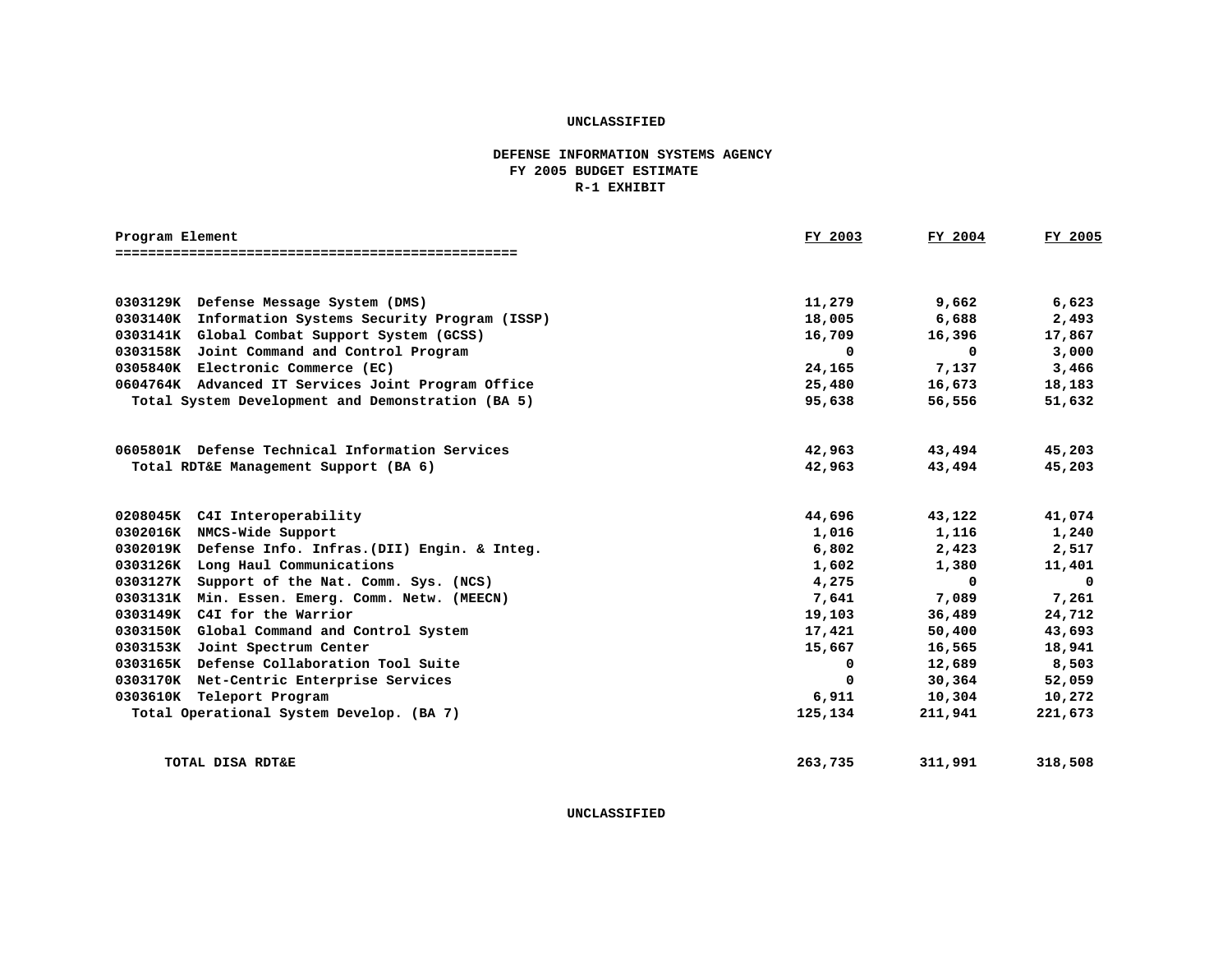|                                                                                                                                                                                                                                                                                                                                                                                                                                                                                                                                                                                                                                                                                                                                                                                                                                                                                                                                                                                                                                                                                                                                                                                                                                                                                                                                                                                                                          | <b>Exhibit R-2, RDT&amp;E Budget Item Justification</b> |  |  |  |                                                                    |  | DATE: February 2004 |  |  |  |  |  |  |  |
|--------------------------------------------------------------------------------------------------------------------------------------------------------------------------------------------------------------------------------------------------------------------------------------------------------------------------------------------------------------------------------------------------------------------------------------------------------------------------------------------------------------------------------------------------------------------------------------------------------------------------------------------------------------------------------------------------------------------------------------------------------------------------------------------------------------------------------------------------------------------------------------------------------------------------------------------------------------------------------------------------------------------------------------------------------------------------------------------------------------------------------------------------------------------------------------------------------------------------------------------------------------------------------------------------------------------------------------------------------------------------------------------------------------------------|---------------------------------------------------------|--|--|--|--------------------------------------------------------------------|--|---------------------|--|--|--|--|--|--|--|
| <b>APPROPRIATION/BUDGET ACTIVITY</b><br>RDT&E, Defense-Wide/05                                                                                                                                                                                                                                                                                                                                                                                                                                                                                                                                                                                                                                                                                                                                                                                                                                                                                                                                                                                                                                                                                                                                                                                                                                                                                                                                                           |                                                         |  |  |  | <b>R-1 ITEM NOMENCLATURE</b><br>Defense Message System/PE 0303129K |  |                     |  |  |  |  |  |  |  |
| FY03<br>FY <sub>04</sub><br>FY <sub>05</sub><br>FY07<br>FY09<br>COST (in millions)<br>FY <sub>06</sub><br>FY08                                                                                                                                                                                                                                                                                                                                                                                                                                                                                                                                                                                                                                                                                                                                                                                                                                                                                                                                                                                                                                                                                                                                                                                                                                                                                                           |                                                         |  |  |  |                                                                    |  |                     |  |  |  |  |  |  |  |
| Defense Message System/DM01<br>11.279<br>6.935<br>6.623<br>6.348<br>6.637<br>9.662<br>6.753                                                                                                                                                                                                                                                                                                                                                                                                                                                                                                                                                                                                                                                                                                                                                                                                                                                                                                                                                                                                                                                                                                                                                                                                                                                                                                                              |                                                         |  |  |  |                                                                    |  |                     |  |  |  |  |  |  |  |
| A. Mission Description and Budget Item Justification:<br>The Defense Message System (DMS) is the Warfighter's Message System. It is a value-added service of the Global Information Grid (GIG), and provides secure,<br>accountable, and reliable messaging and directory service. The Office of Assistant Secretary of Defense for Networks and Information Integration (NII) directed<br>transition from legacy systems to one, seamless, end-to-end global electronic organizational messaging service within DoD. The DMS Program was established to meet<br>Joint Requirements Oversight Council (JROC) validated messaging requirements for an integrated, writer-to-reader capable organizational messaging service that is<br>accessible from world-wide DoD locations, tactically deployed users, and other designated Federal Government users, with interfaces to Allied users and Defense<br>contractors. It is a flexible Commercial-Off-The-Shelf (COTS) based application providing multi-media messaging and directory services capable of taking advantage of<br>the flexible and expandable underlying Global Information Grid (GIG) network and security services. Defense messaging is based on commercial products that comply<br>with internationally developed message, directory and management standards and recommendations. DMS incorporates state-of-the-art messaging, directory, security, |                                                         |  |  |  |                                                                    |  |                     |  |  |  |  |  |  |  |

and system management technologies to provide automated access controls for compartments, code words, and caveats using Allied Communications Protocol (ACP) 120 implementation of the Common Security Protocol (CSP). DMS will provide the full range of messaging services to meet organizational and individual messaging needs throughout the DoD. Public Key Infrastructure (PKI) certificates are used for authentication and access control. DMS utilizes FORTEZZA (DoD Class 4 PKI) to provide message signature and encryption via NSA approved algorithms and protocols. This is referred to as the DMS "high grade" of service, and supports the level of protection required for unclassified and classified organizational/military grade messaging. DMS will reliably handle information of all classification levels (Unclassified to Top Secret), compartments, and special handling instructions. The DoD Common Access Card (CAC), with DoD Class 3 PKI certificates, is referred to as DMS "medium grade" service and makes use of commercial security mechanisms to protect the integrity and confidentiality of individual mail. At this time, the CAC does not provide the requisite level of support to meet the requirements of the DMS high grade messaging. The primary focus of DMS is to provide a disciplined interoperable organizational messaging environment that leverages commercial products to the maximum. The principal issue regarding COTS migration is one of timing and the evaluation of what add-ons would be required to make it acceptable for military messaging requirements (DMS high grade). DISA is working closely with

Page 1 of 11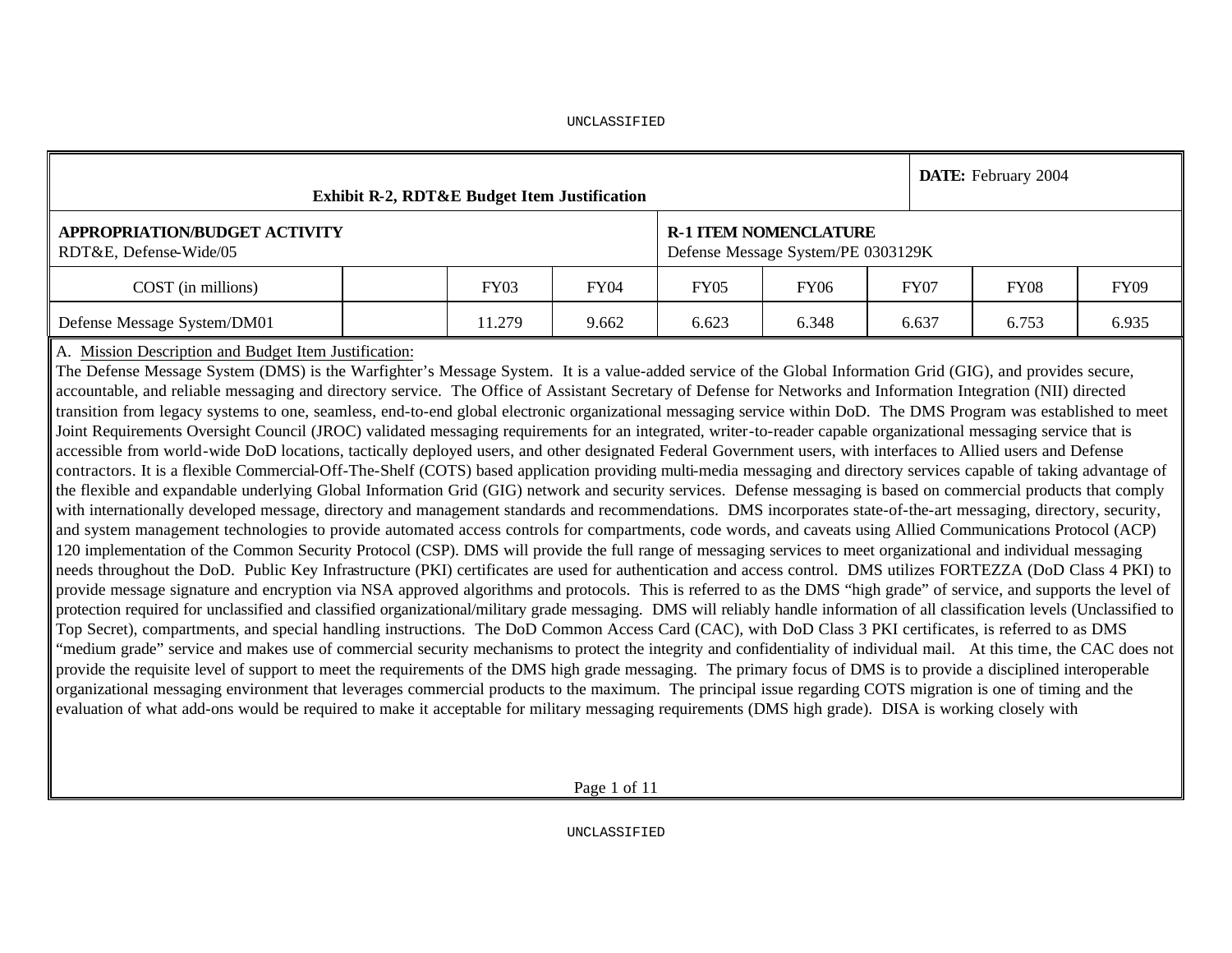|                                                                                                                                                                                                                                                                                                                                                                                                                                                                                                                                                                                                                                                                                                                                                                                                                                                                                                                                                                                                                                                                                                                                                                                                                                                                                                                                                                                                                                                                                                                                                                                                                                                                                                                                                                                                                                                                                                                                                                                                                                                                                                                                                                                                                                             |                                                            | <b>Exhibit R-2, RDT&amp;E Budget Item Justification</b> |                |                |                                                                    |       |       | DATE: February 2004 |  |  |  |  |  |  |
|---------------------------------------------------------------------------------------------------------------------------------------------------------------------------------------------------------------------------------------------------------------------------------------------------------------------------------------------------------------------------------------------------------------------------------------------------------------------------------------------------------------------------------------------------------------------------------------------------------------------------------------------------------------------------------------------------------------------------------------------------------------------------------------------------------------------------------------------------------------------------------------------------------------------------------------------------------------------------------------------------------------------------------------------------------------------------------------------------------------------------------------------------------------------------------------------------------------------------------------------------------------------------------------------------------------------------------------------------------------------------------------------------------------------------------------------------------------------------------------------------------------------------------------------------------------------------------------------------------------------------------------------------------------------------------------------------------------------------------------------------------------------------------------------------------------------------------------------------------------------------------------------------------------------------------------------------------------------------------------------------------------------------------------------------------------------------------------------------------------------------------------------------------------------------------------------------------------------------------------------|------------------------------------------------------------|---------------------------------------------------------|----------------|----------------|--------------------------------------------------------------------|-------|-------|---------------------|--|--|--|--|--|--|
| <b>APPROPRIATION/BUDGET ACTIVITY</b><br>RDT&E, Defense-Wide/05                                                                                                                                                                                                                                                                                                                                                                                                                                                                                                                                                                                                                                                                                                                                                                                                                                                                                                                                                                                                                                                                                                                                                                                                                                                                                                                                                                                                                                                                                                                                                                                                                                                                                                                                                                                                                                                                                                                                                                                                                                                                                                                                                                              |                                                            |                                                         |                |                | <b>R-1 ITEM NOMENCLATURE</b><br>Defense Message System/PE 0303129K |       |       |                     |  |  |  |  |  |  |
| COST (in millions)                                                                                                                                                                                                                                                                                                                                                                                                                                                                                                                                                                                                                                                                                                                                                                                                                                                                                                                                                                                                                                                                                                                                                                                                                                                                                                                                                                                                                                                                                                                                                                                                                                                                                                                                                                                                                                                                                                                                                                                                                                                                                                                                                                                                                          | <b>FY04</b><br><b>FY05</b><br><b>FY06</b><br>FY03<br>9.662 |                                                         |                |                |                                                                    |       |       |                     |  |  |  |  |  |  |
| Defense Message System/DM01                                                                                                                                                                                                                                                                                                                                                                                                                                                                                                                                                                                                                                                                                                                                                                                                                                                                                                                                                                                                                                                                                                                                                                                                                                                                                                                                                                                                                                                                                                                                                                                                                                                                                                                                                                                                                                                                                                                                                                                                                                                                                                                                                                                                                 |                                                            | 11.279                                                  | 6.623          | 6.348          |                                                                    | 6.637 | 6.753 | 6.935               |  |  |  |  |  |  |
| the Joint Staff, Services, and agencies, as well as with industry, to ensure satisfaction of DoD's Command and Control (C2) messaging requirements through<br>convergence with these emerging commercial capabilities. This work will continue, though DMS has begun transition acquisition/development to sustainment,<br>subsequent to the Milestone III approval granted in July 2002 by the Milestone Decision Authority (MDA), OASD for Networks, Information and Integration (NII),<br>formerly C3I. This program element is under Budget Activity 5 because it involves the development of major upgrades that increase existing system performance. Also,<br>a portion of the DMS program security effort is funded in PE 0303140K. The funds in PE 0303140K are not duplication of effort.<br>Accomplishments/Planned Program:<br><b>DMS</b> Systems Engineering<br><b>Subtotal Cost</b><br>RDT&E dollars will support basic Systems Engineering activities of both the PMO (including contractor support) and the Prime Integrator, which are critical to<br>completion of worldwide fielding and sustainment of DMS. The supported tasks include Program and Systems Management to conduct technical assessments of the<br>fielded system and its performance in meeting current operational requirements, analyses of existing requirements and recommended solutions; and development of new<br>end to end configuration management products (Non-Core Products) that are identified and embraced by the user community which then must be tested and integrated<br>with the existing DMS System. During FY03 through FY05, the Prime Contractor implements and fields system capabilities through a series of coordinated Maintenance<br>Releases (MR). FY03 funds delivered and supported developmental, operational, and security testing of the DMS 3.0 MR required for closure of the DMS Transition<br>Hubs (DTHs). Content of future DMS MRs are focused on providing messaging products with security fixes, capabilities for allied interoperability and tactical<br>extension, and customer-identified ease of use enhancements identified during the post-DTH closure (legacy infrastructure) stabilization period. |                                                            | FY 03<br>6.450                                          | FY 04<br>5.202 | FY 05<br>5.643 |                                                                    |       |       |                     |  |  |  |  |  |  |
|                                                                                                                                                                                                                                                                                                                                                                                                                                                                                                                                                                                                                                                                                                                                                                                                                                                                                                                                                                                                                                                                                                                                                                                                                                                                                                                                                                                                                                                                                                                                                                                                                                                                                                                                                                                                                                                                                                                                                                                                                                                                                                                                                                                                                                             |                                                            |                                                         |                |                |                                                                    |       |       |                     |  |  |  |  |  |  |

Page 2 of 11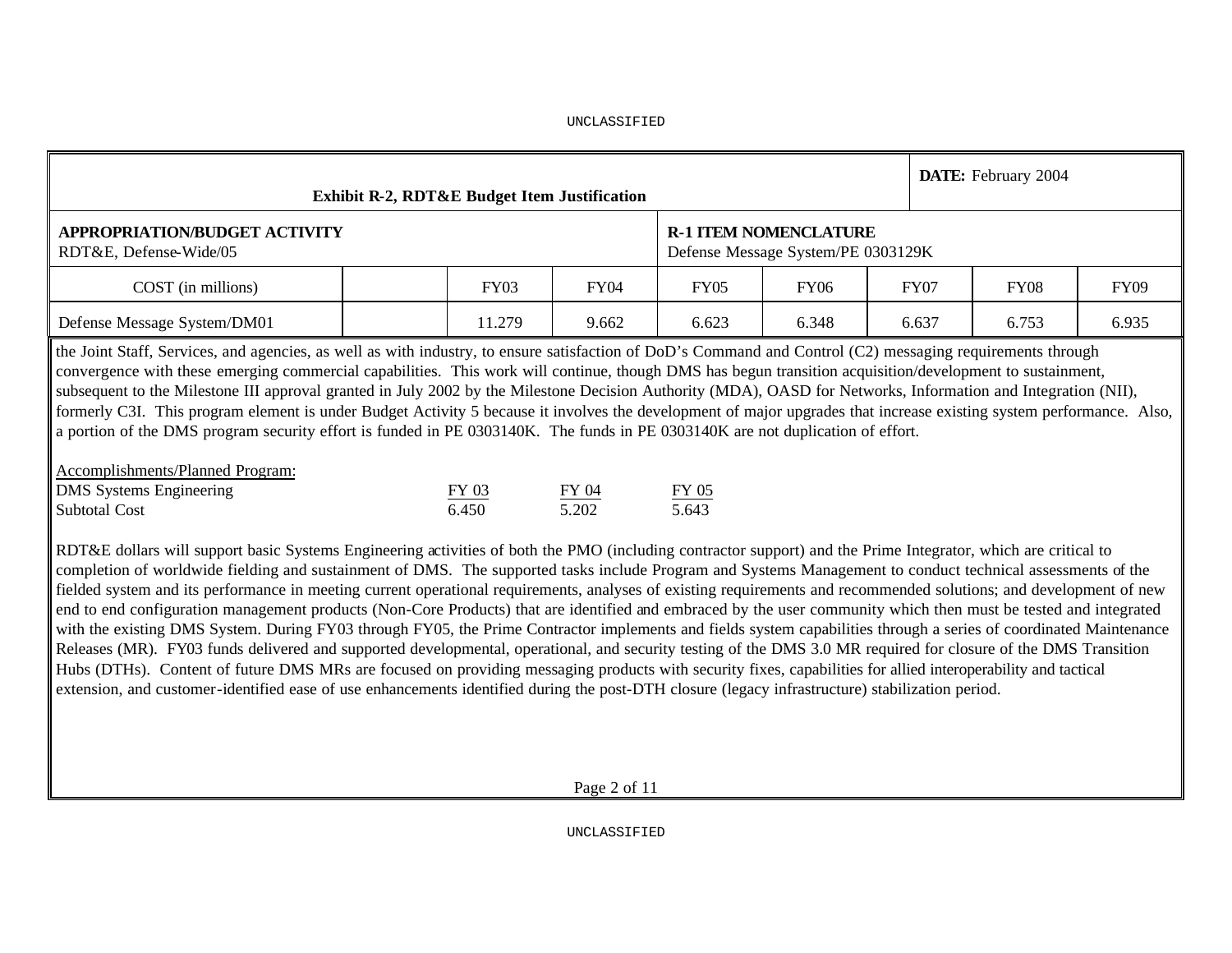|                                                                                                                                                                                                                                                                                                                                                                                                                                                                                                                                                                                                                                                                                                                                                                                                                                                                                                                                                                                                                                                                                                                                                                                                | <b>Exhibit R-2, RDT&amp;E Budget Item Justification</b> |                |                |             |                                                                    |       |       | DATE: February 2004 |  |  |  |  |  |  |
|------------------------------------------------------------------------------------------------------------------------------------------------------------------------------------------------------------------------------------------------------------------------------------------------------------------------------------------------------------------------------------------------------------------------------------------------------------------------------------------------------------------------------------------------------------------------------------------------------------------------------------------------------------------------------------------------------------------------------------------------------------------------------------------------------------------------------------------------------------------------------------------------------------------------------------------------------------------------------------------------------------------------------------------------------------------------------------------------------------------------------------------------------------------------------------------------|---------------------------------------------------------|----------------|----------------|-------------|--------------------------------------------------------------------|-------|-------|---------------------|--|--|--|--|--|--|
| <b>APPROPRIATION/BUDGET ACTIVITY</b><br>RDT&E, Defense-Wide/05                                                                                                                                                                                                                                                                                                                                                                                                                                                                                                                                                                                                                                                                                                                                                                                                                                                                                                                                                                                                                                                                                                                                 |                                                         |                |                |             | <b>R-1 ITEM NOMENCLATURE</b><br>Defense Message System/PE 0303129K |       |       |                     |  |  |  |  |  |  |
| COST (in millions)                                                                                                                                                                                                                                                                                                                                                                                                                                                                                                                                                                                                                                                                                                                                                                                                                                                                                                                                                                                                                                                                                                                                                                             | <b>FY06</b>                                             |                | <b>FY07</b>    | <b>FY08</b> | <b>FY09</b>                                                        |       |       |                     |  |  |  |  |  |  |
| Defense Message System/DM01                                                                                                                                                                                                                                                                                                                                                                                                                                                                                                                                                                                                                                                                                                                                                                                                                                                                                                                                                                                                                                                                                                                                                                    |                                                         | 11.279         | 6.623          | 6.348       |                                                                    | 6.637 | 6.753 | 6.935               |  |  |  |  |  |  |
| 9.662<br>This basic core of activity upgrades will keep the current DMS high grade system up to date with technology, minimize any further divergence from COTS, and provide<br>the basis for full Intelligence Community (IC) and tactical implementation, during the post-AUTODIN closure stabilization period, Allied interoperability, and transition to<br>Next Generation Messaging. System Security enhancements shall also be provided, per OSD guidance contained in the DMS Milestone III (GENSER) decision<br>memorandum.                                                                                                                                                                                                                                                                                                                                                                                                                                                                                                                                                                                                                                                           |                                                         |                |                |             |                                                                    |       |       |                     |  |  |  |  |  |  |
| <b>DMS</b> Maintenance Release<br>FY 05<br>FY 03<br>FY 04<br>2.846<br>1.160<br>0.980<br><b>Subtotal Cost</b>                                                                                                                                                                                                                                                                                                                                                                                                                                                                                                                                                                                                                                                                                                                                                                                                                                                                                                                                                                                                                                                                                   |                                                         |                |                |             |                                                                    |       |       |                     |  |  |  |  |  |  |
| In FY2003 DMS Release 3.0 Maintenance Releases (MRs) provided additional security features for organizational messaging through Top Secret/SCI and protection<br>from evolving information warfare threats. Enhancements were included for added robustness to security features and organizational messaging, per OSD guidance<br>contained in the DMS Milestone III (GENSER) decision memorandum. Efforts will be placed on implementation of the NSA recommendations from the Security<br>Assessment and Problem Trouble Reports (PTRs) / fixes in support of the recently delivered Security Enhancements. Future MRs will provide for engineering and<br>integration of security, interoperability, and communications support capabilities and functionality that are unique to DMS operation in the Intelligence Community (IC)<br>and tactical environments. Areas of focus for the IC are directory strong authentication and additional legacy translation support. Areas of focus for tactical use of DMS<br>include operation in limited bandwidth environments, support for broadcast mode protocols, and support for connectionless mode transport in the messaging application. |                                                         |                |                |             |                                                                    |       |       |                     |  |  |  |  |  |  |
| <b>Test Support</b><br><b>Subtotal Cost</b>                                                                                                                                                                                                                                                                                                                                                                                                                                                                                                                                                                                                                                                                                                                                                                                                                                                                                                                                                                                                                                                                                                                                                    | $FY$ 03<br>1.507                                        | FY 04<br>2.691 | FY 05<br>0.000 |             |                                                                    |       |       |                     |  |  |  |  |  |  |
|                                                                                                                                                                                                                                                                                                                                                                                                                                                                                                                                                                                                                                                                                                                                                                                                                                                                                                                                                                                                                                                                                                                                                                                                |                                                         |                | Page 3 of 11   |             |                                                                    |       |       |                     |  |  |  |  |  |  |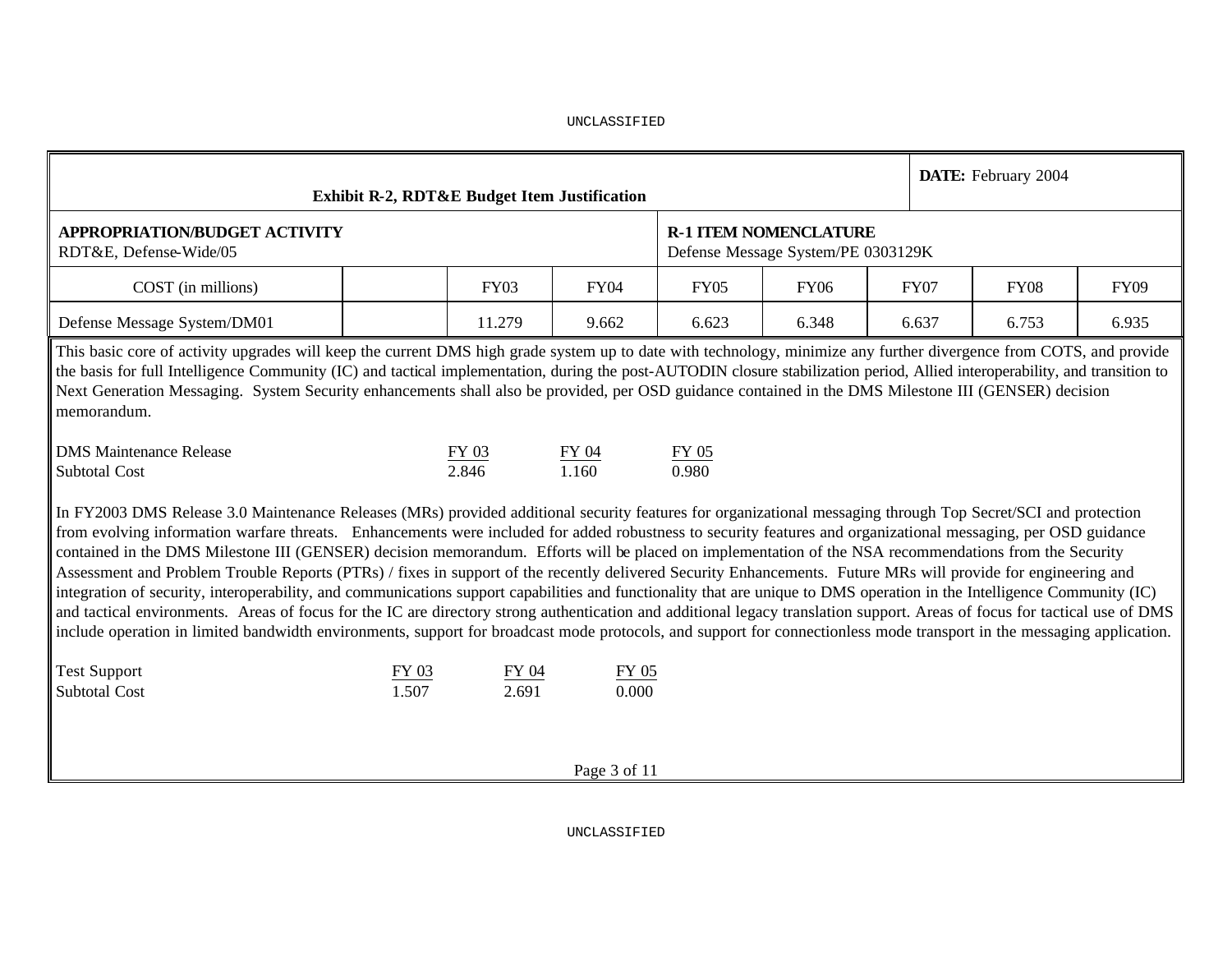| <b>Exhibit R-2, RDT&amp;E Budget Item Justification</b> |        |             |       |                                                                    |             | <b>DATE:</b> February 2004 |             |
|---------------------------------------------------------|--------|-------------|-------|--------------------------------------------------------------------|-------------|----------------------------|-------------|
| APPROPRIATION/BUDGET ACTIVITY<br>RDT&E, Defense-Wide/05 |        |             |       | <b>R-1 ITEM NOMENCLATURE</b><br>Defense Message System/PE 0303129K |             |                            |             |
| COST (in millions)                                      | FY03   | <b>FY04</b> | FY05  | <b>FY06</b>                                                        | <b>FY07</b> | <b>FY08</b>                | <b>FY09</b> |
| Defense Message System/DM01                             | 11.279 | 9.662       | 6.623 | 6.348                                                              | 6.637       | 6.753                      | 6.935       |

The Joint Interoperability Test Command (JITC) provides DMS integration test support for all new DMS releases, including correction of problems associated with system capability. Each DMS release contains both Information Assurance and non-IA functionality, and as such, portions of the Developmental Testing involve testing of functionality specifically geared to information security/assurance. JITC provides on-site development testing in preparation for operational test, and participates in operational assessment or formal operational test of each DMS release. In FY04 JITC will test recently delivered Directory Security Enhancements. During FY03 RDT&E dollars provided testing support to include Development Test and Evaluation (DT&E), Operational Test and Evaluation (OT&E), test equipment, assessment of Information Assurance Vulnerability Alerts (IAVAs) and development of security products and measures to protect DMS against a variety of system vulnerabilities. Such measures are necessary to support validated Multi-command Required Operational Capability (MROC) requirements and insure transition of the IC away from AUTODIN. DMS will support a series of security tests and develop plans of action to address security risks as security threats change. In FY04 and FY05, DMS will develop a process and provide a plan of action that addresses implementation of any NSA recommended security enhancements as a result of an ASD(NII) mandated security assessment. DMS will continue to support a series of security tests and development plans of action to address security risks; this testing will be performed by JITC, and funded with Information System Security Program (PE 0303140K) funds in FY05.

| Requirements/Architectural Development | FY 03 | FY 04 | FY 05 |
|----------------------------------------|-------|-------|-------|
| Subtotal Cost                          | 0.476 | 0.609 | 0.000 |

In order to preserve a seamless tactical and strategic DMS implementation, including interoperability with the Nuclear C3 community and Allied communities, the DMS program will focus on long-term requirements definition, architectural development, analysis of alternatives, and proof of concept efforts. The DMS program will support development of a follow-on solution (to the existing National Gateway) that will obviate reliance on the interim legacy Nuclear C3 messaging solution. Proof of concept studies and prototyping will continue to ensure continued interoperability via Allied gateways.

Page 4 of 11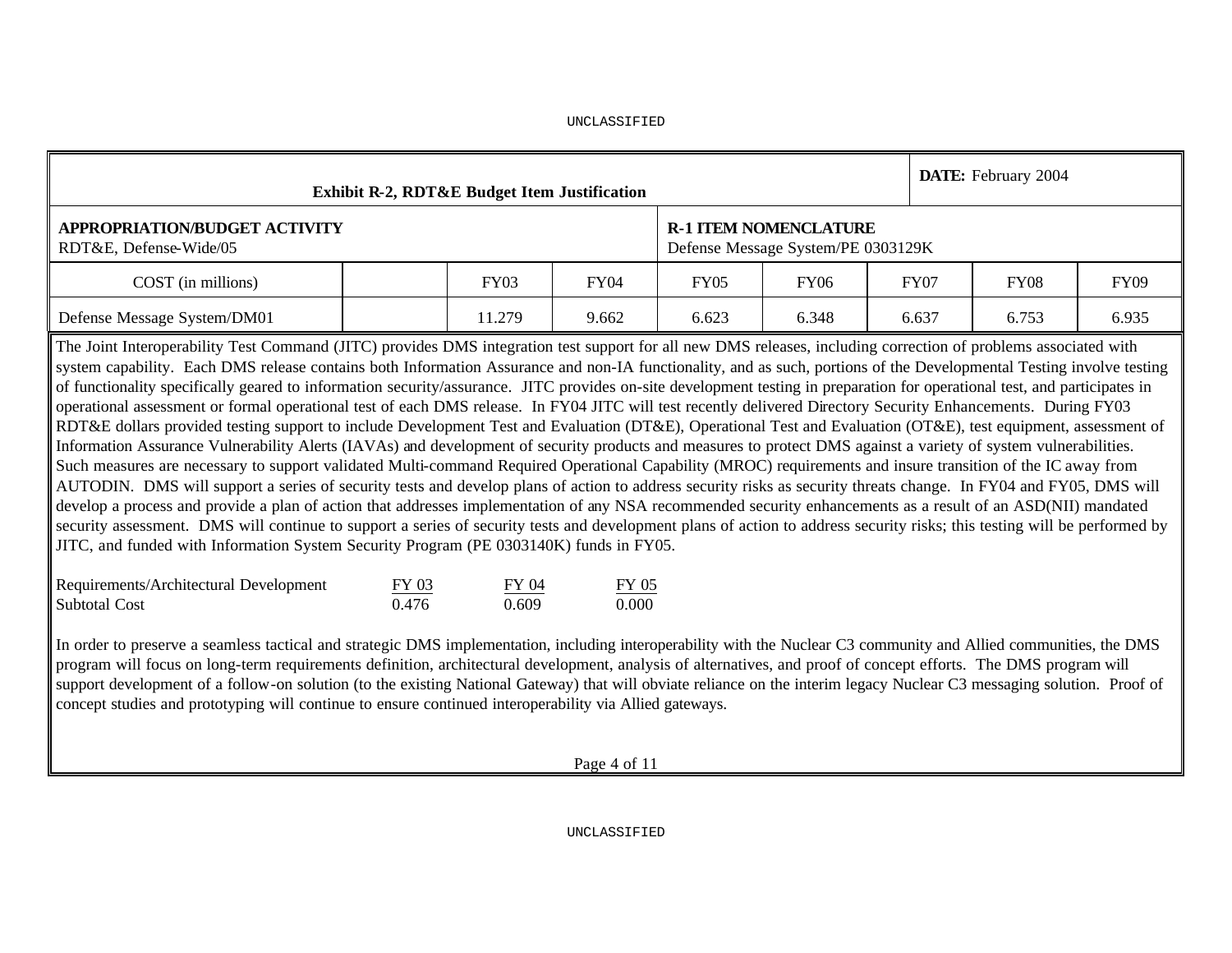|                                                                                                                                                                                                                                                                                                                                                                                                                                                                                                                                                                                                                                                                                                                                                                                                                                                                                                               |                                                                                  | <b>Exhibit R-2, RDT&amp;E Budget Item Justification</b> |                          |                          |                                                 |                          |                                                                    |       |                              |       | DATE: February 2004 |  |  |  |  |
|---------------------------------------------------------------------------------------------------------------------------------------------------------------------------------------------------------------------------------------------------------------------------------------------------------------------------------------------------------------------------------------------------------------------------------------------------------------------------------------------------------------------------------------------------------------------------------------------------------------------------------------------------------------------------------------------------------------------------------------------------------------------------------------------------------------------------------------------------------------------------------------------------------------|----------------------------------------------------------------------------------|---------------------------------------------------------|--------------------------|--------------------------|-------------------------------------------------|--------------------------|--------------------------------------------------------------------|-------|------------------------------|-------|---------------------|--|--|--|--|
| <b>APPROPRIATION/BUDGET ACTIVITY</b><br>RDT&E, Defense-Wide/05                                                                                                                                                                                                                                                                                                                                                                                                                                                                                                                                                                                                                                                                                                                                                                                                                                                |                                                                                  |                                                         |                          |                          |                                                 |                          | <b>R-1 ITEM NOMENCLATURE</b><br>Defense Message System/PE 0303129K |       |                              |       |                     |  |  |  |  |
| COST (in millions)                                                                                                                                                                                                                                                                                                                                                                                                                                                                                                                                                                                                                                                                                                                                                                                                                                                                                            | <b>FY03</b><br><b>FY04</b><br><b>FY05</b><br><b>FY06</b><br><b>FY07</b><br>9.662 |                                                         |                          |                          |                                                 |                          |                                                                    |       |                              |       |                     |  |  |  |  |
| Defense Message System/DM01                                                                                                                                                                                                                                                                                                                                                                                                                                                                                                                                                                                                                                                                                                                                                                                                                                                                                   |                                                                                  |                                                         | 11.279                   |                          | 6.623                                           | 6.348                    |                                                                    | 6.637 | 6.753                        | 6.935 |                     |  |  |  |  |
| The DMS Program will complete an engineering assessment of the operational system, including analysis of the architecture and system management components, to<br>determine the impact of increased reliance on domain devices.<br>The fielding of DMS in support of Emergency Action Message (EAM) users will be completed by the end of March 2004.<br>B. Program Change Summary:<br>FY 03<br>FY 04<br>FY 05<br>11.446<br>Previous President's Budget<br>10.170<br>6.640<br><b>Current President's Budget</b><br>11.279<br>9.662<br>6.623<br><b>Total Adjustments</b><br>$-.167$<br>$-.508$<br>$-.017$<br><b>Change Summary Explanation:</b><br>FY 03 change is due to below threshold reprogramming.<br>FY 04 change is due to undistributed congressional reductions to the Defense-wide RDT&E appropriation as well as below threshold reprogramming.<br>FY 05 change is due to revised fiscal guidance. |                                                                                  |                                                         |                          |                          |                                                 |                          |                                                                    |       |                              |       |                     |  |  |  |  |
| <b>Other Program Funding Summary:</b><br>C.                                                                                                                                                                                                                                                                                                                                                                                                                                                                                                                                                                                                                                                                                                                                                                                                                                                                   |                                                                                  |                                                         |                          |                          |                                                 |                          |                                                                    |       |                              |       |                     |  |  |  |  |
| FY 03<br>18.043<br>Procurement, DW<br>O&M, DW<br>9.465                                                                                                                                                                                                                                                                                                                                                                                                                                                                                                                                                                                                                                                                                                                                                                                                                                                        | FY 04<br>5.238<br>21.104                                                         | <b>FY 05</b><br>4.261<br>27.434                         | FY 06<br>4.777<br>25.237 | FY 07<br>3.750<br>23.698 | <b>FY 08</b><br>3.765<br>22.158<br>Page 5 of 11 | FY 09<br>3.782<br>22.719 | To Complete<br>Contg<br>Contg                                      |       | Total Cost<br>Contg<br>Contg |       |                     |  |  |  |  |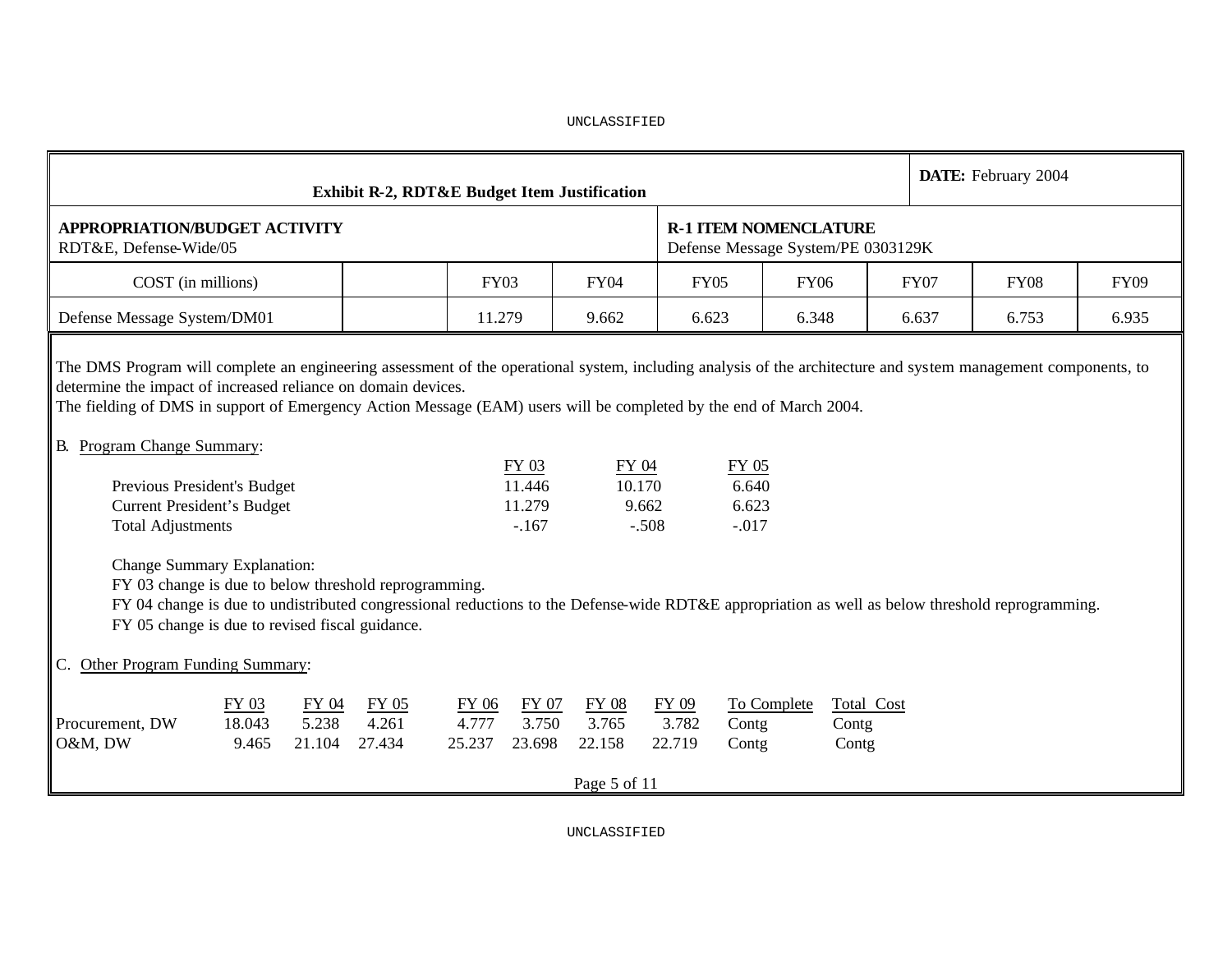|                                                                                                                | <b>Exhibit R-2, RDT&amp;E Budget Item Justification</b><br><b>R-1 ITEM NOMENCLATURE</b> |        |             |       |                                    |             |             |             |  |  |  |  |  |  |  |
|----------------------------------------------------------------------------------------------------------------|-----------------------------------------------------------------------------------------|--------|-------------|-------|------------------------------------|-------------|-------------|-------------|--|--|--|--|--|--|--|
| APPROPRIATION/BUDGET ACTIVITY<br>RDT&E, Defense-Wide/05                                                        |                                                                                         |        |             |       | Defense Message System/PE 0303129K |             |             |             |  |  |  |  |  |  |  |
| COST (in millions)                                                                                             |                                                                                         | FY03   | <b>FY04</b> | FY05  | <b>FY06</b>                        | <b>FY07</b> | <b>FY08</b> | <b>FY09</b> |  |  |  |  |  |  |  |
| Defense Message System/DM01                                                                                    |                                                                                         | 11.279 | 9.662       | 6.623 | 6.348                              | 6.637       | 6.753       | 6.935       |  |  |  |  |  |  |  |
| las est de mondiales totales de la servició de la componencia de la del de la de la servició de la de la de la |                                                                                         |        |             |       |                                    |             |             |             |  |  |  |  |  |  |  |

D. Acquisition Strategy: The overall strategy is based upon the fundamental premise that COTS products will continue their evolution through the constant refresh of commercial technology. To maintain an interoperable system, DMS will continue to use a single contractor as an overall integrator. Contract Administration is under a fee for service arrangement by the DMS Contracting Office, which is based at Maxwell Air Force Base (MAFB)-Gunter Annex, Alabama (AL).

Additionally, DMS utilizes contract vehicles within DISA to acquire other equipment and services to support the implementation of DMS such as the Next Generation Contract. All contracts have been competitively awarded and provide support in the following areas: program planning and control; analytic services of the DMS system integration; organizational messaging; tactical deployment; operations; configuration management; and training and logistics. These contracts also provide support for fielding of Virtual Private Networking (VPN) technology that will protect the DMS backbone. The DMS employs several strategies for the acquisition of products and services:

a. Ordering of DMS hardware, software, integration, engineering and technical services from the DMS Lockheed Martin contract.

b. Standard commercial products and services required to accomplish DMS implementation are bought via existing GSA Schedule or other high volume/ID-IQ contract vehicles. Specialized security products (such as High Assurance Guard [HAG] and Certificate Authority Workstation [CAW]) are provided by NSA and incorporated as Government Furnished Equipment (GFE) by the integrator.

c. MITRE as a Federally Funded Research and Development Center (FFRDC) provides systems engineering and integration support for the DMS community, applying engineering discipline and principles to DMS in functional areas of system architecture, technical strategy, program strategy, and program execution.

Page 6 of 11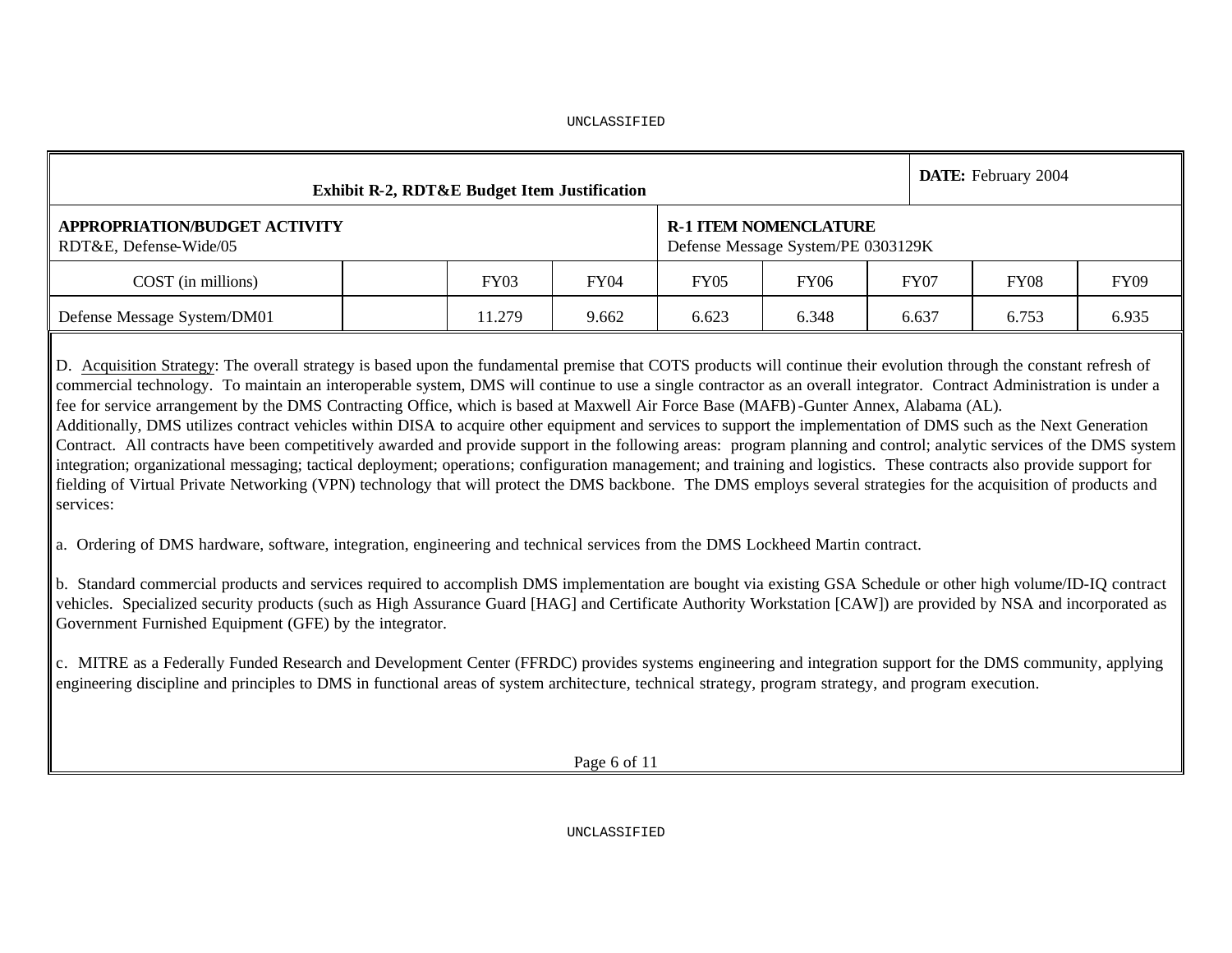| Exhibit R-3 Cost Analysis                                         |                       |                                                             |                             |               |                        |               |                        |                     |                                                        | DATE: February 2004            |
|-------------------------------------------------------------------|-----------------------|-------------------------------------------------------------|-----------------------------|---------------|------------------------|---------------|------------------------|---------------------|--------------------------------------------------------|--------------------------------|
| APPROPRIATION/BUDGET ACTIVITY<br>RDT&E, Defense-Wide/05           |                       | PROGRAM ELEMENT<br>Defense Message System (DMS)/PE 0303129K |                             |               |                        |               |                        |                     | PROJECT NAME AND NUMBER<br>Defense Message System/DM01 |                                |
| <b>Cost Category</b>                                              | Method<br>& Type      | Contract Performing<br>Activity &<br>Location               | Total<br><b>PYs</b><br>Cost | FY 04<br>Cost | FY 04<br>Award<br>Date | FY 05<br>Cost | FY 05<br>Award<br>Date | Cost To<br>Complete | Total<br>Cost                                          | Target<br>Value of<br>Contract |
| <b>Product Development</b><br>Systems Engineering and Integration | CPFF,<br>FFP/<br>Comp | Lockheed Martin,<br>Company<br>Manassas, VA                 | 12.809                      | 6.143         | 05/04                  | 5.798         | 05/05                  | 0                   | 24.750                                                 | 24.750                         |
| <b>Systems Integration</b>                                        | CPAF/<br>SS           | Data Systems<br>Analysts<br>Fairfax, VA                     | 1.591                       | $\mathbf 0$   | N/A                    | $\mathbf 0$   | N/A                    | $\mathbf 0$         | 1.591                                                  | 1.591                          |
| <b>Systems Engineering</b>                                        | CPAF/<br>SS           | Data Systems<br>Analysts<br>Fairfax, VA                     | 4.299                       | $\mathbf 0$   | N/A                    | 0.450         | 02/05                  | $\mathbf 0$         | 4.749                                                  | 4.749                          |
|                                                                   | <b>FFRDC</b>          | MITRE, Arlington, 3.185<br>VA                               |                             | 0.218         | 10/03                  | 0             | N/A                    | $\mathbf 0$         | 3.403                                                  | 3.403                          |
|                                                                   | CPFF/<br>Comp         | Booz, Allen &<br>Hamilton, McLean,<br>VA                    | 2.866                       | $\mathbf 0$   | N/A                    | 0             | N/A                    | 0                   | 2.866                                                  | 2.866                          |
|                                                                   | CPFF/<br>SS           | Getronics,<br>Alexandria, VA                                | 0.324                       | $\mathbf 0$   | N/A                    | $\mathbf 0$   | N/A                    | 0                   | 0.324                                                  | 0.324                          |
|                                                                   | CPFF/<br>Comp         | SETA,<br>McLean, VA                                         | 2.113                       | $\mathbf 0$   | N/A                    | $\mathbf 0$   | N/A                    | $\mathbf 0$         | 2.113                                                  | 2.113                          |
|                                                                   | FFP<br>SS             | <b>TELOS</b><br>Ashburn, VA                                 | 0.855                       | $\mathbf 0$   | N/A                    | 0.375         | 02/05                  | $\mathbf 0$         | 1.230                                                  | 1.230                          |
|                                                                   | <b>TM</b><br>Comp     | <b>SRA</b><br>Arlington, VA                                 | 0.665                       | $\mathbf 0$   | N/A                    | $\mathbf 0$   | N/A                    | $\mathbf 0$         | 0.665                                                  | 0.665                          |
|                                                                   | <b>CPFF</b><br>SS     | <b>NAVSEA</b><br>Laurel, MD                                 | 1.145                       | $\mathbf 0$   | N/A                    | $\mathbf 0$   | N/A                    | 0                   | 1.145                                                  | 1.145                          |
| <b>Subtotal Product Development</b>                               |                       |                                                             | 29.852                      | 6.361         |                        | 6.623         |                        |                     |                                                        |                                |
|                                                                   |                       |                                                             |                             |               |                        | Page 7 of 11  |                        |                     |                                                        |                                |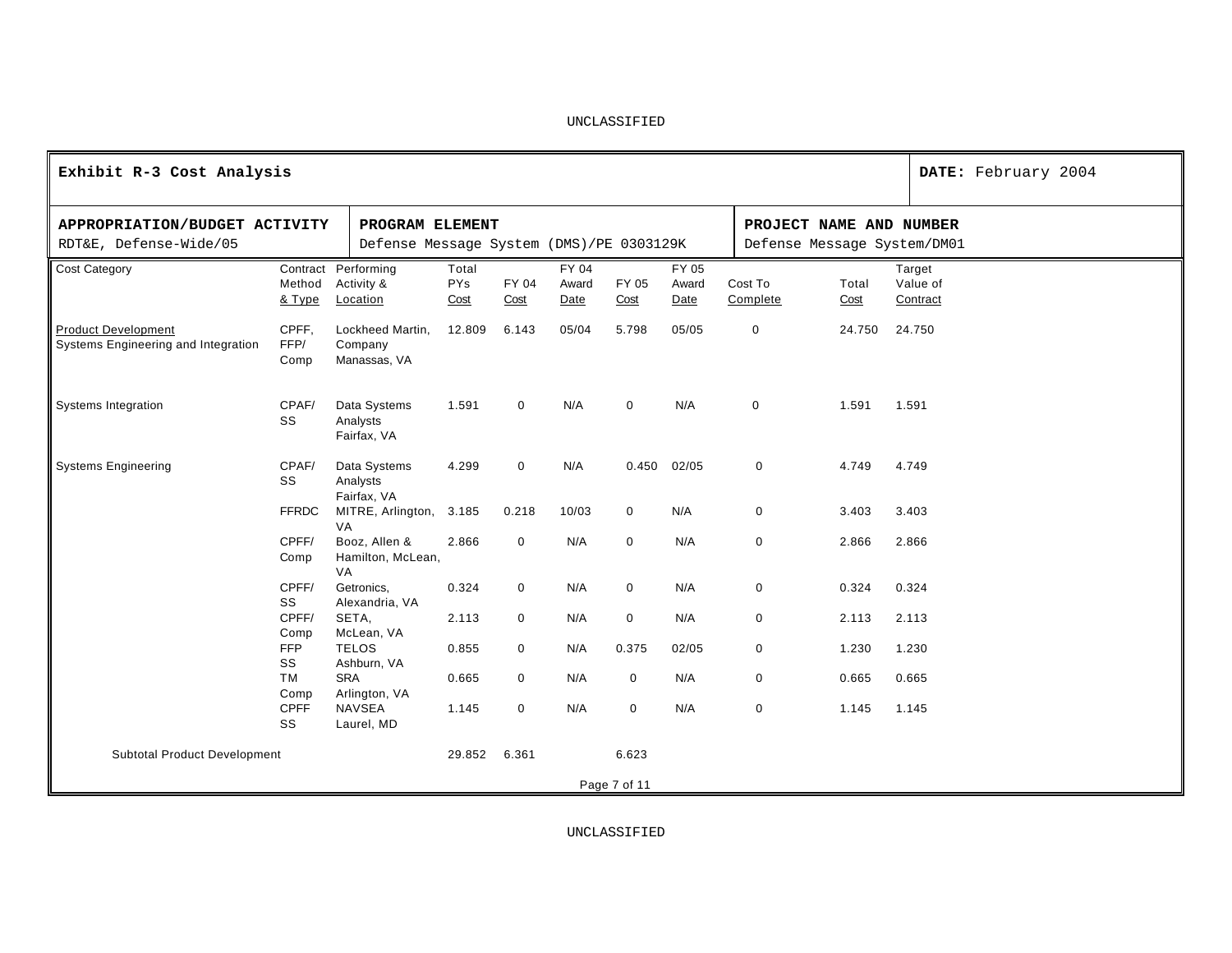| Exhibit R-3 Cost Analysis                                                |                                                                                                                          |                                                             |                             |               |                         |               |                        |                            |                     |                |                                                        |                                | DATE: February 2004 |
|--------------------------------------------------------------------------|--------------------------------------------------------------------------------------------------------------------------|-------------------------------------------------------------|-----------------------------|---------------|-------------------------|---------------|------------------------|----------------------------|---------------------|----------------|--------------------------------------------------------|--------------------------------|---------------------|
| APPROPRIATION/BUDGET ACTIVITY<br>RDT&E, Defense-Wide/05                  |                                                                                                                          | PROGRAM ELEMENT<br>Defense Message System (DMS)/PE 0303129K |                             |               |                         |               |                        |                            |                     |                | PROJECT NAME AND NUMBER<br>Defense Message System/DM01 |                                |                     |
| <b>Cost Category</b>                                                     | Method<br>& Type                                                                                                         | Contract Performing<br>Activity &<br>Location               | Total<br><b>PYs</b><br>Cost | FY 04<br>Cost | FY 04<br>Award<br>Date  | FY 05<br>Cost | FY 05<br>Award<br>Date |                            | Cost To<br>Complete |                | Total<br>Cost                                          | Target<br>Value of<br>Contract |                     |
| Developmental Test & Evaluation                                          | Joint Inter-<br><b>Operability Test</b><br>Command (JITC),<br>Indian Head, MD<br>Data Systems<br>Analysts<br>Fairfax, VA | 4.477<br>1.570                                              | 2.241<br>$\mathbf 0$        | 10/03<br>N/A  | $\Omega$<br>$\mathbf 0$ | N/A<br>N/A    |                        | $\mathbf 0$<br>$\mathbf 0$ |                     | 6.718<br>1.570 | 6.718<br>1.570                                         |                                |                     |
| <b>Tactical Testing</b>                                                  | <b>Executive Agent</b><br><b>Tactical Switch</b><br>Systems                                                              | 0.538                                                       | $\mathbf 0$                 | N/A           | $\mathbf 0$             | N/A           |                        | $\mathbf 0$                |                     | 0.538          | 0.538                                                  |                                |                     |
| <b>Operational Test &amp; Evaluation</b><br>Subtotal Test and Evaluation |                                                                                                                          | <b>JITC</b><br><b>MIPR</b><br>Ft Huachuca, AZ               | 6.735                       | 0.150         | 0.450                   | 10/03         | $\mathbf 0$            | N/A                        |                     | $\mathbf 0$    |                                                        | 0.600                          | 0.600               |
|                                                                          |                                                                                                                          |                                                             |                             | 2.691         |                         | 0             |                        |                            |                     |                |                                                        |                                |                     |
| <b>EAM Hybrid Solution</b>                                               | <b>CPFF</b><br>SS                                                                                                        | <b>NAVSEA</b><br>Laurel, MD                                 | $\mathbf 0$                 | 0.382         | 10/03                   | $\mathbf 0$   | N/A                    |                            | $\mathbf 0$         |                | 0.382                                                  | 0.382                          |                     |
|                                                                          | OTF&O                                                                                                                    | SAIC                                                        | $\mathbf 0$                 | 0.105         | 10/03                   | $\mathbf 0$   | N/A                    |                            | $\mathbf 0$         |                | 0.105                                                  | 0.105                          |                     |
|                                                                          | <b>DISA Ctr</b><br><b>MIPR</b>                                                                                           | <b>JITC</b><br>Indian Head, MD                              | $\mathsf{O}\xspace$         | 0.123         | 10/03                   | $\mathbf 0$   | N/A                    |                            | $\mathsf{O}\xspace$ |                | 0.123                                                  | 0.123                          |                     |
| Subtotal EAM Hybrid Solution                                             |                                                                                                                          |                                                             | $\mathbf 0$                 | 0.610         |                         | $\mathbf 0$   |                        |                            |                     |                |                                                        |                                |                     |
| <b>TOTAL</b>                                                             |                                                                                                                          |                                                             | 36.587                      | 9.662         |                         | 6.623         |                        |                            |                     |                |                                                        |                                |                     |
|                                                                          |                                                                                                                          |                                                             |                             |               |                         | Page 8 of 11  |                        |                            |                     |                |                                                        |                                |                     |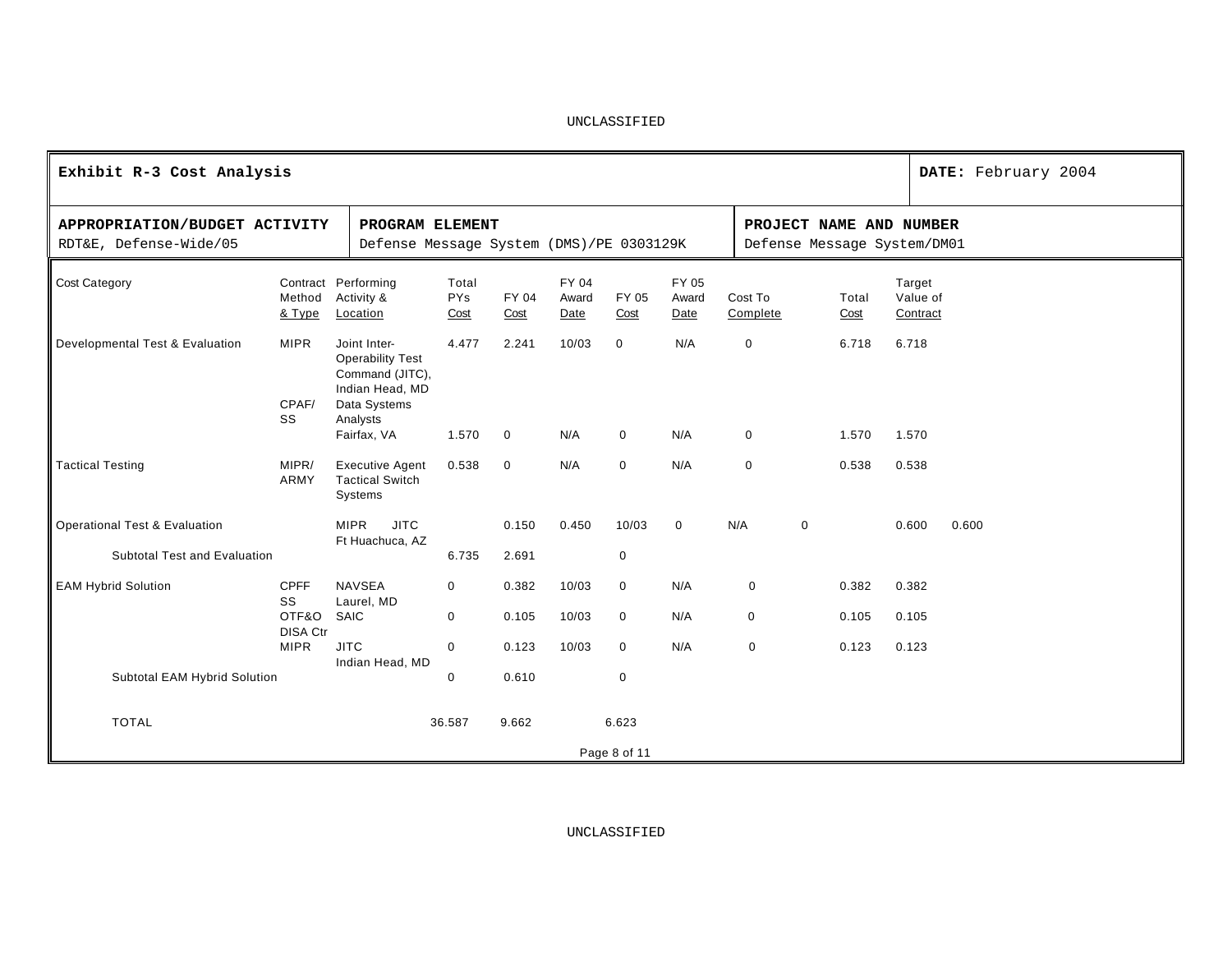| <b>Exhibit R-4 Schedule Profile</b>                                                                                                                       |  |                |                |              |                         |                |                |                 |                         |                   |              |              |                         |                                                                              |              |              |                         |   |                |               | Date: February 2004     |                                            |              |          |                |             |              |              |   |
|-----------------------------------------------------------------------------------------------------------------------------------------------------------|--|----------------|----------------|--------------|-------------------------|----------------|----------------|-----------------|-------------------------|-------------------|--------------|--------------|-------------------------|------------------------------------------------------------------------------|--------------|--------------|-------------------------|---|----------------|---------------|-------------------------|--------------------------------------------|--------------|----------|----------------|-------------|--------------|--------------|---|
| <b>APPROPRIATION/BUDGET ACTIVITY</b><br>RDT&E, Defense-Wide/05                                                                                            |  |                |                |              |                         |                |                |                 |                         |                   |              |              |                         | <b>Program Element Number and Name</b><br>Defense Message System PE 0303129K |              |              |                         |   |                |               |                         | <b>Project Number and Name</b><br>DMS/DM01 |              |          |                |             |              |              |   |
| <b>Fiscal Year</b>                                                                                                                                        |  |                |                | 2003         |                         |                |                | 2004            |                         |                   |              | 2005         |                         |                                                                              |              | 2006         |                         |   | 2007           |               |                         |                                            |              | 2008     |                |             |              | 2009         |   |
|                                                                                                                                                           |  | 1 <sup>1</sup> | $\overline{2}$ | $\mathbf{3}$ | $\overline{\mathbf{4}}$ | 1 <sup>1</sup> | $\overline{2}$ | $3\overline{3}$ | $\overline{\mathbf{4}}$ | $\vert$ 1 $\vert$ | $\mathbf{2}$ | $\mathbf{3}$ | $\overline{\mathbf{4}}$ | $\mathbf{1}$                                                                 | $\mathbf{2}$ | $\mathbf{3}$ | $\overline{\mathbf{4}}$ | 1 | $\overline{2}$ | $\frac{3}{2}$ | $\overline{\mathbf{4}}$ | $\mathbf 1$                                | $\mathbf{2}$ | $3 \mid$ | $\overline{4}$ | $\mathbf 1$ | $\mathbf{2}$ | $\mathbf{3}$ | 4 |
| Dvlpmnt of 3.0/<br><b>Directory Security</b><br>Phase 1<br>Closure of DMS<br><b>Transition Hubs</b><br>(DTH)<br>Begin Dvlpmnt Test of<br>$3.0/MR2 - MR13$ |  |                |                |              |                         |                |                |                 |                         |                   |              |              |                         |                                                                              |              |              |                         |   |                |               |                         |                                            |              |          |                |             |              |              |   |

Page 9 of 11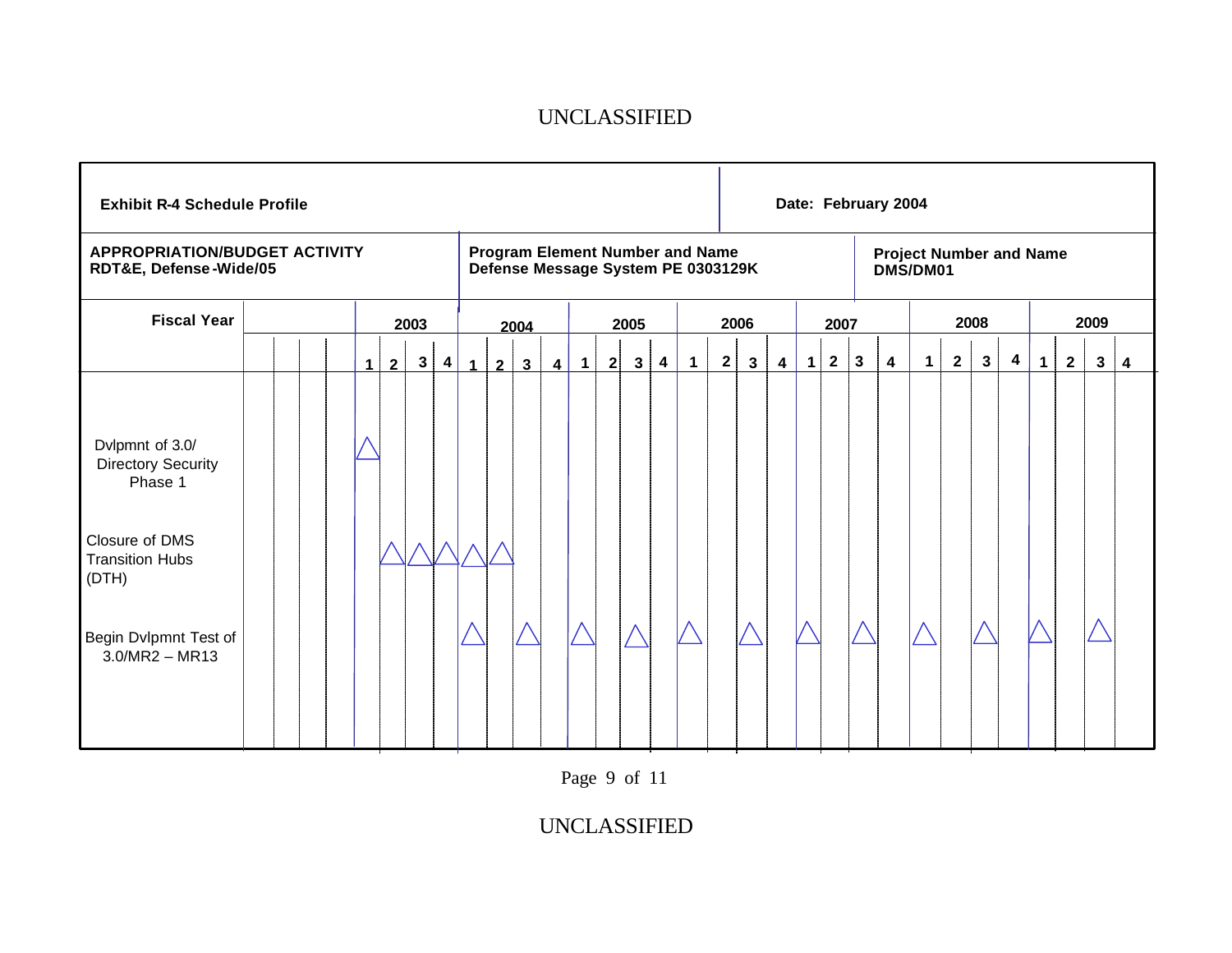| <b>Exhibit R-4 Schedule Profile</b>                                                                |  |  |              |   |              |                         |             |                |              |                         |             |              |              |                         |                                                                              |              |              |                         |              |              |             | Date: February 2004     |                                            |              |              |                         |             |                |                |                         |
|----------------------------------------------------------------------------------------------------|--|--|--------------|---|--------------|-------------------------|-------------|----------------|--------------|-------------------------|-------------|--------------|--------------|-------------------------|------------------------------------------------------------------------------|--------------|--------------|-------------------------|--------------|--------------|-------------|-------------------------|--------------------------------------------|--------------|--------------|-------------------------|-------------|----------------|----------------|-------------------------|
| <b>APPROPRIATION/BUDGET ACTIVITY</b><br>RDT&E, Defense-Wide/05                                     |  |  |              |   |              |                         |             |                |              |                         |             |              |              |                         | <b>Program Element Number and Name</b><br>Defense Message System PE 0303129K |              |              |                         |              |              |             |                         | <b>Project Number and Name</b><br>DMS/DM01 |              |              |                         |             |                |                |                         |
| <b>Fiscal Year</b>                                                                                 |  |  |              |   | 2003         |                         |             |                | 2004         |                         |             |              | 2005         |                         |                                                                              |              | 2006         |                         |              | 2007         |             |                         |                                            |              | 2008         |                         |             |                | 2009           |                         |
|                                                                                                    |  |  | $\mathbf{1}$ | 2 | $\mathbf{3}$ | $\overline{\mathbf{4}}$ | $\mathbf 1$ | $\overline{2}$ | $\mathbf{3}$ | $\overline{\mathbf{4}}$ | $\mathbf 1$ | $\mathbf{2}$ | $\mathbf{3}$ | $\overline{\mathbf{4}}$ | $\mathbf 1$                                                                  | $\mathbf{2}$ | $\mathbf{3}$ | $\overline{\mathbf{4}}$ | $\mathbf{1}$ | $\mathbf{2}$ | $\mathbf 3$ | $\overline{\mathbf{4}}$ | $\mathbf{1}$                               | $\mathbf{2}$ | $\mathbf{3}$ | $\overline{\mathbf{4}}$ | $\mathbf 1$ | $\overline{2}$ | 3 <sup>7</sup> | $\overline{\mathbf{4}}$ |
| 3.0/MR2-MR12<br>Operational<br>Assessment<br>Implementation<br>Other<br>Transition<br><b>Tests</b> |  |  |              |   |              |                         |             |                |              |                         |             |              |              |                         |                                                                              |              |              |                         |              |              |             |                         |                                            |              |              |                         |             |                |                |                         |

Page 10 of 11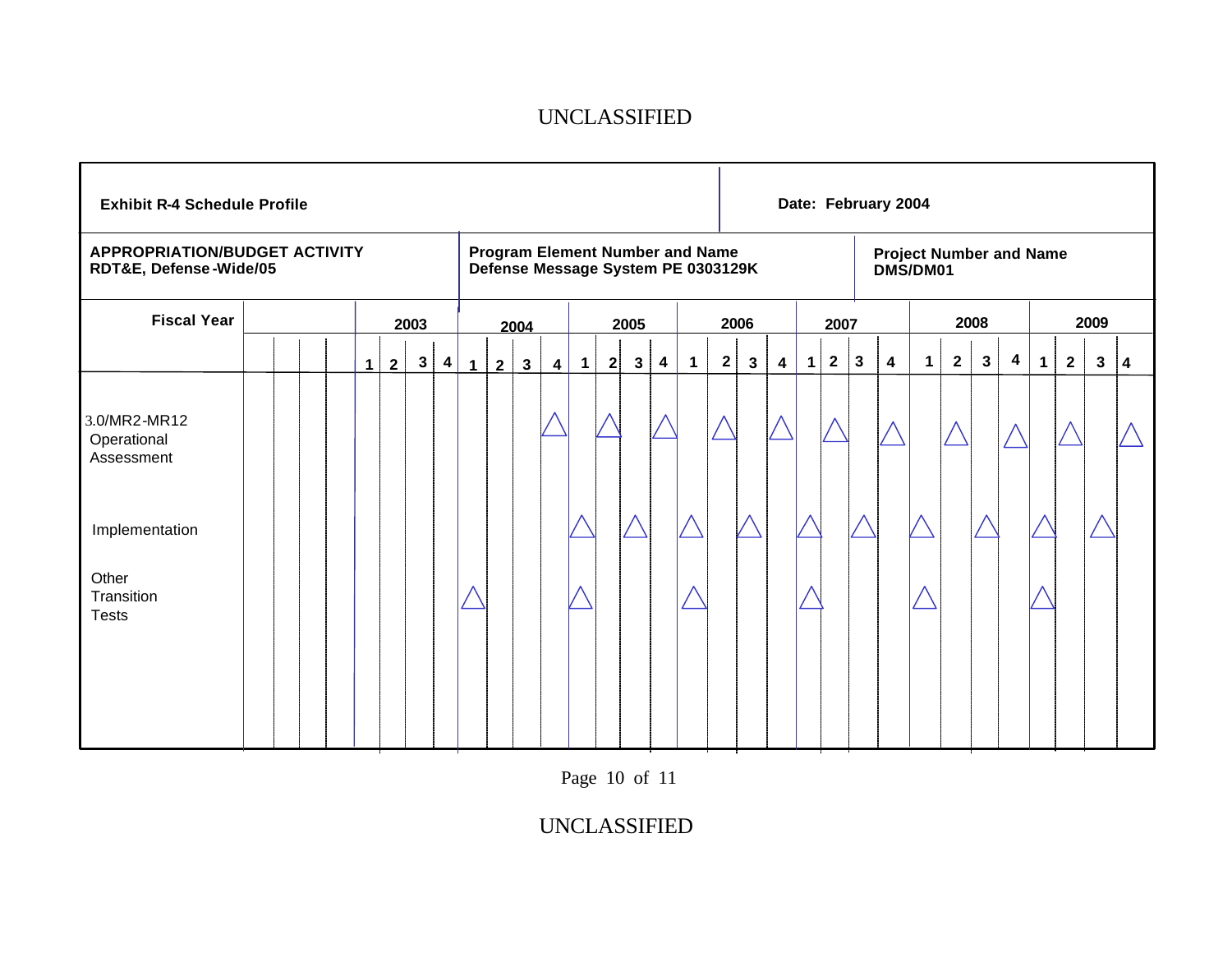| Exhibit R-4a Schedule Detail                            |                                                       |           |               |          |                         | DATE: February 2004                                   |         |  |  |  |  |  |
|---------------------------------------------------------|-------------------------------------------------------|-----------|---------------|----------|-------------------------|-------------------------------------------------------|---------|--|--|--|--|--|
| APPROPRIATION/BUDGET ACTIVITY<br>RDT&E, Defense-Wide/05 | PROGRAM ELEMENT<br>Defense Message System PE 0303129K |           |               | DMS/DM01 | PROJECT NAME AND NUMBER |                                                       |         |  |  |  |  |  |
| Schedule Profile                                        | FY 2003                                               | FY 2004   | FY 2005       | FY 2006  | FY 2007                 | FY 2008                                               | FY 2009 |  |  |  |  |  |
| Development of 3.0/<br>Directory Security<br>Phase 1    | 1Q                                                    |           |               |          |                         |                                                       |         |  |  |  |  |  |
| Closure of DMS Transition<br>Hubs (DTHs)                | $2Q - 4Q$                                             | $1Q - 2Q$ |               |          |                         |                                                       |         |  |  |  |  |  |
| Begin Dvlpmt Test of<br>$3.0/MR2 - MR13$                |                                                       | 1Q & 3Q   |               |          |                         | 1 Q & 3 Q $1$ Q & 3 Q $2$ $1$ Q & 3 Q $2$ $1$ Q & 3 Q | 1Q & 3Q |  |  |  |  |  |
| 3.0/MR2-MR12 Operational<br>Assessment                  |                                                       | 4Q        | 2Q & 4Q       | 2Q & 4Q  | 2Q & 4Q                 | 2Q & 4Q                                               | 2Q & 4Q |  |  |  |  |  |
| Implementation                                          |                                                       |           | 1Q & 3Q       | 1Q & 3Q  | 1Q & 3Q                 | 1Q & 3Q                                               | 1Q & 3Q |  |  |  |  |  |
| Other Transition Tests                                  |                                                       | 1Q        | 1Q            | 1Q       | 1Q                      | 1Q                                                    | 1Q      |  |  |  |  |  |
|                                                         |                                                       |           |               |          |                         |                                                       |         |  |  |  |  |  |
|                                                         |                                                       |           |               |          |                         |                                                       |         |  |  |  |  |  |
|                                                         |                                                       |           | Page 11 of 11 |          |                         |                                                       |         |  |  |  |  |  |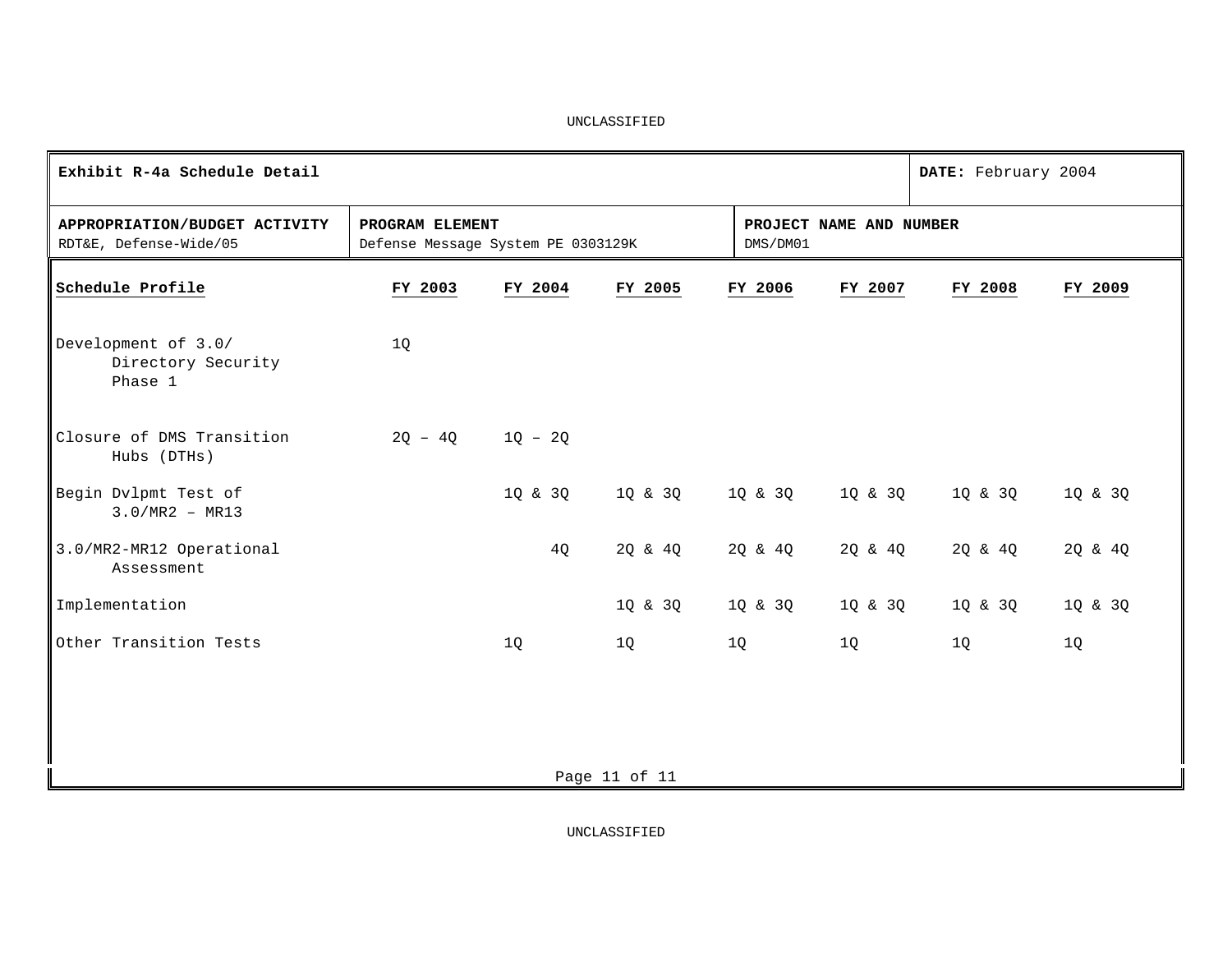|                                                                                                                                                                                                                                                                                                                                                                                                                                                                                                                                                                                                                                                                                                                                                                                                                                                                                                                                                                                                                                                                                                                                                                                                                                                                                                                                                                                                                                                                                                                                                                                                                                                                                                                                                                                                                                                                                                                                                                                                                                                                                                                                                                                                                                                                                                                                                                                                                                                                                                                                                                                                                                                                                                                                                                                                                                                                                                                                                                                                                                                                                                                                                                                                                                                                                                                               |        | Exhibit R-2, RDT&E Budget Item Justification |                       |                                                           |          | DATE: February 2004 |             |
|-------------------------------------------------------------------------------------------------------------------------------------------------------------------------------------------------------------------------------------------------------------------------------------------------------------------------------------------------------------------------------------------------------------------------------------------------------------------------------------------------------------------------------------------------------------------------------------------------------------------------------------------------------------------------------------------------------------------------------------------------------------------------------------------------------------------------------------------------------------------------------------------------------------------------------------------------------------------------------------------------------------------------------------------------------------------------------------------------------------------------------------------------------------------------------------------------------------------------------------------------------------------------------------------------------------------------------------------------------------------------------------------------------------------------------------------------------------------------------------------------------------------------------------------------------------------------------------------------------------------------------------------------------------------------------------------------------------------------------------------------------------------------------------------------------------------------------------------------------------------------------------------------------------------------------------------------------------------------------------------------------------------------------------------------------------------------------------------------------------------------------------------------------------------------------------------------------------------------------------------------------------------------------------------------------------------------------------------------------------------------------------------------------------------------------------------------------------------------------------------------------------------------------------------------------------------------------------------------------------------------------------------------------------------------------------------------------------------------------------------------------------------------------------------------------------------------------------------------------------------------------------------------------------------------------------------------------------------------------------------------------------------------------------------------------------------------------------------------------------------------------------------------------------------------------------------------------------------------------------------------------------------------------------------------------------------------------|--------|----------------------------------------------|-----------------------|-----------------------------------------------------------|----------|---------------------|-------------|
| APPROPRIATION/BUDGET ACTIVITY<br>RDT&E, Defense-Wide/05                                                                                                                                                                                                                                                                                                                                                                                                                                                                                                                                                                                                                                                                                                                                                                                                                                                                                                                                                                                                                                                                                                                                                                                                                                                                                                                                                                                                                                                                                                                                                                                                                                                                                                                                                                                                                                                                                                                                                                                                                                                                                                                                                                                                                                                                                                                                                                                                                                                                                                                                                                                                                                                                                                                                                                                                                                                                                                                                                                                                                                                                                                                                                                                                                                                                       |        |                                              | R-1 ITEM NOMENCLATURE | Information Systems Security Program (ISSP)/P.E. 0303140K |          |                     |             |
| COST (in millions)                                                                                                                                                                                                                                                                                                                                                                                                                                                                                                                                                                                                                                                                                                                                                                                                                                                                                                                                                                                                                                                                                                                                                                                                                                                                                                                                                                                                                                                                                                                                                                                                                                                                                                                                                                                                                                                                                                                                                                                                                                                                                                                                                                                                                                                                                                                                                                                                                                                                                                                                                                                                                                                                                                                                                                                                                                                                                                                                                                                                                                                                                                                                                                                                                                                                                                            | FY03   | FY04                                         | FY05                  | FY06                                                      | FY07     | FY08                | FY09        |
| Information Systems Security<br>Program/IA01                                                                                                                                                                                                                                                                                                                                                                                                                                                                                                                                                                                                                                                                                                                                                                                                                                                                                                                                                                                                                                                                                                                                                                                                                                                                                                                                                                                                                                                                                                                                                                                                                                                                                                                                                                                                                                                                                                                                                                                                                                                                                                                                                                                                                                                                                                                                                                                                                                                                                                                                                                                                                                                                                                                                                                                                                                                                                                                                                                                                                                                                                                                                                                                                                                                                                  | 18.005 | 6.688                                        | 2.493                 | $\Omega$                                                  | $\Omega$ | $\mathbf 0$         | $\mathbf 0$ |
| A. Mission Description and Budget Item Justification: The Information Systems Security Program (ISSP) provides for the protection and<br>defensive operation at the tactical, operational, and strategic levels and assures availability, confidentiality, and reliability of<br>mission data as it is processed and traverses DOD's networks. DISA has the responsibility to ensure the Global Information Grid (GIG)<br>contains adequate protection against attack and robust dynamic network capabilities are maintained to allow DOD to move toward a common<br>goal: a joint force - persuasive in peace, decisive in war, and preeminent in any form of conflict. Therefore, the role of the IA<br>program is to improve the information superiority posture of the DOD. This program provides the DOD-wide security architecture,<br>technical implementation strategy, and current security operations - proactive, routine, and crisis-response. With the exception of some<br>Global Command & Control System - Joint (GCCS-J), Public Key Enabling (PKE) and Common Operating Environment (COE) Security efforts, the<br>RDT&E portion of DISA's ISSP budget focuses predominantly on the security aspects of the Defense Message System (DMS). These funds are<br>not duplicative of, but rather are additive to, work being done by the Defense Message System in PE 0303129K. DMS is the Warfighter's<br>message system and as such is a value added service of the Global Information Grid (GIG), and provides secure, accountable, and reliable<br>messaging and directory service. The DMS Program was established to meet Joint Requirements Oversight Council (JROC) validated messaging<br>requirements. It is a flexible Commercial-Off-The-Shelf (COTS) based application providing multi-media messaging and directory services<br>that incorporates state-of-the-art messaging, directory, security, and management technologies to provide automated access controls for<br>compartments, code words, and caveats using Allied Communications Protocol (ACP) 120 implementation of the Common Security Protocol<br>(CSP). DISA will incorporate the DOD Public Key Infrastructure and state-of-the-art information security products such as Certificate<br>Authority Workstations (CAWs), High Assurance Guards (HAGs), and Firewalls. New or improved hardware and software must be prototyped and<br>tested to ensure DMS responds to the Services' demands for secure commercial messaging capabilities. Multiple security level<br>technologies, based upon High Assurance Guards, must be incorporated to provide secure interoperability between messaging enclaves of<br>differing security classifications. In FY04 & FY05 these DMS security services will continue to be developed, improved, and integrated<br>into the product. In FY03, DMS delivered Maintenance Release 1 to DMS Release 3.0, which provided commercially available security<br>updates and other changes to maintain compliance with evolving DOD security policies, thereby improving upon organizational messaging<br>capabilities provided in Release 3.0. As a result of Milestone Decision Authority (MDA) direction, DISA/DMS reprioritized FY 2003<br>program activities to focus on timely development and |        |                                              |                       |                                                           |          |                     |             |

Page 1 of 10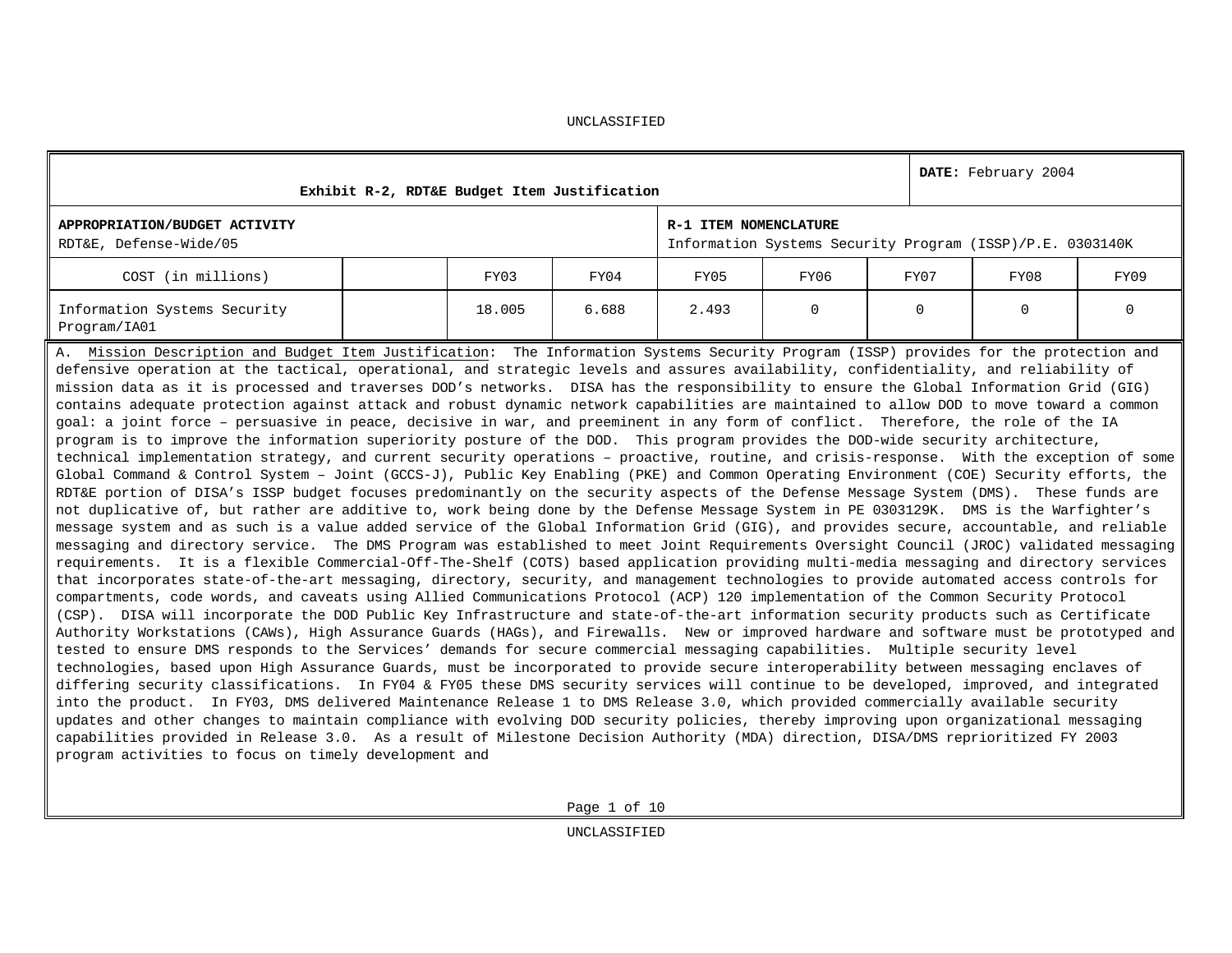| FY03   | FY04  | FY05  | FY06                                                  |                                | FY08 | FY09                                                                                                                                                                                                                                                                                                                                                                                                                                                                                                                                                                                                                                                                                                                                                                                                                                                                                                                                                                                                                                                                                                                                                                                                                                                                                                                                                                                                                                                                                                                                                                                                                                                                                                                                                                                                                                                                                                                          |
|--------|-------|-------|-------------------------------------------------------|--------------------------------|------|-------------------------------------------------------------------------------------------------------------------------------------------------------------------------------------------------------------------------------------------------------------------------------------------------------------------------------------------------------------------------------------------------------------------------------------------------------------------------------------------------------------------------------------------------------------------------------------------------------------------------------------------------------------------------------------------------------------------------------------------------------------------------------------------------------------------------------------------------------------------------------------------------------------------------------------------------------------------------------------------------------------------------------------------------------------------------------------------------------------------------------------------------------------------------------------------------------------------------------------------------------------------------------------------------------------------------------------------------------------------------------------------------------------------------------------------------------------------------------------------------------------------------------------------------------------------------------------------------------------------------------------------------------------------------------------------------------------------------------------------------------------------------------------------------------------------------------------------------------------------------------------------------------------------------------|
| 18.005 | 6.688 | 2.493 | 0                                                     | $\Omega$                       | 0    | $\mathbf 0$                                                                                                                                                                                                                                                                                                                                                                                                                                                                                                                                                                                                                                                                                                                                                                                                                                                                                                                                                                                                                                                                                                                                                                                                                                                                                                                                                                                                                                                                                                                                                                                                                                                                                                                                                                                                                                                                                                                   |
|        |       |       |                                                       |                                |      |                                                                                                                                                                                                                                                                                                                                                                                                                                                                                                                                                                                                                                                                                                                                                                                                                                                                                                                                                                                                                                                                                                                                                                                                                                                                                                                                                                                                                                                                                                                                                                                                                                                                                                                                                                                                                                                                                                                               |
| FY 03  |       |       |                                                       |                                |      |                                                                                                                                                                                                                                                                                                                                                                                                                                                                                                                                                                                                                                                                                                                                                                                                                                                                                                                                                                                                                                                                                                                                                                                                                                                                                                                                                                                                                                                                                                                                                                                                                                                                                                                                                                                                                                                                                                                               |
|        |       |       | Exhibit R-2, RDT&E Budget Item Justification<br>FY 04 | R-1 ITEM NOMENCLATURE<br>FY 05 | FY07 | DATE: February 2004<br>Information Systems Security Program (ISSP)/P.E. 0303140K<br>implementation of Directory Security Enhancements mandated by OSD. DMS will continue to use PE 0303140K funding in FY04 & FY05 for the<br>purchase of HAGs, CAWs, FORTEZZA cards and readers to incorporate security related functionality within the Maintenance Releases (MRs).<br>Within the MRs, DMS will continue to support a series of security tests and develop plans of action to address security risks. There are<br>no deliverables that are specifically and singularly related to IA; each deliverable works in conjunction with the DMS product. Some<br>deliverables include the following: System Evolution/Integration and Interoperability Engineering, System Security (including security<br>patches and incorporation of Information Assurance Vulnerability Alerts (IAVAs), and Security Technical Implementation Guide (STIG)<br>compliance). DMS funds programmed in PE 0303140K continued development and incorporation of emerging Information Security technologies<br>required to sustain generational enhancements inherent to a COTS-based strategy and maintain security vigilance. Additionally, DISA<br>pursued an effort involving PKI, which is not related to its DMS work. In this effort, Public Key Enabling (PKE) initiatives were<br>investigated for the purpose of providing engineering solutions for PK enabling network access control and other network devices using<br>COTS products. The goal was to deliver PK enabled Blackberry and other Personal Digital Assistant (PDA) devices to the operational<br>community. Engineering efforts to identify robust solutions for the Secure Telecommunications Networking Initiative are planned for in<br>FY2004. This program element is under Budget Activity 5 because it involves the development of major upgrades that increase the |

RDT&E dollars support basic Systems Engineering activities of both the PMO (including contractor support) and the Prime Integrator, as are critical to completion of worldwide fielding and sustaining of DMS. The supported tasks include Program and Systems Management to conduct technical assessments/analyses of new commercial available security features, and incorporate them into DMS. In addition, changes are made to DMS products, documentation, and procedures to ensure continued compliance with evolving security policies, including implementation of Security Technical Implementation Guides (STIGS), Security Policy Translation Tables (SPTTs), and Security Policy Information Files (SPIFs).

Subtotal Cost 8.911 2.529 0.661

Page 2 of 10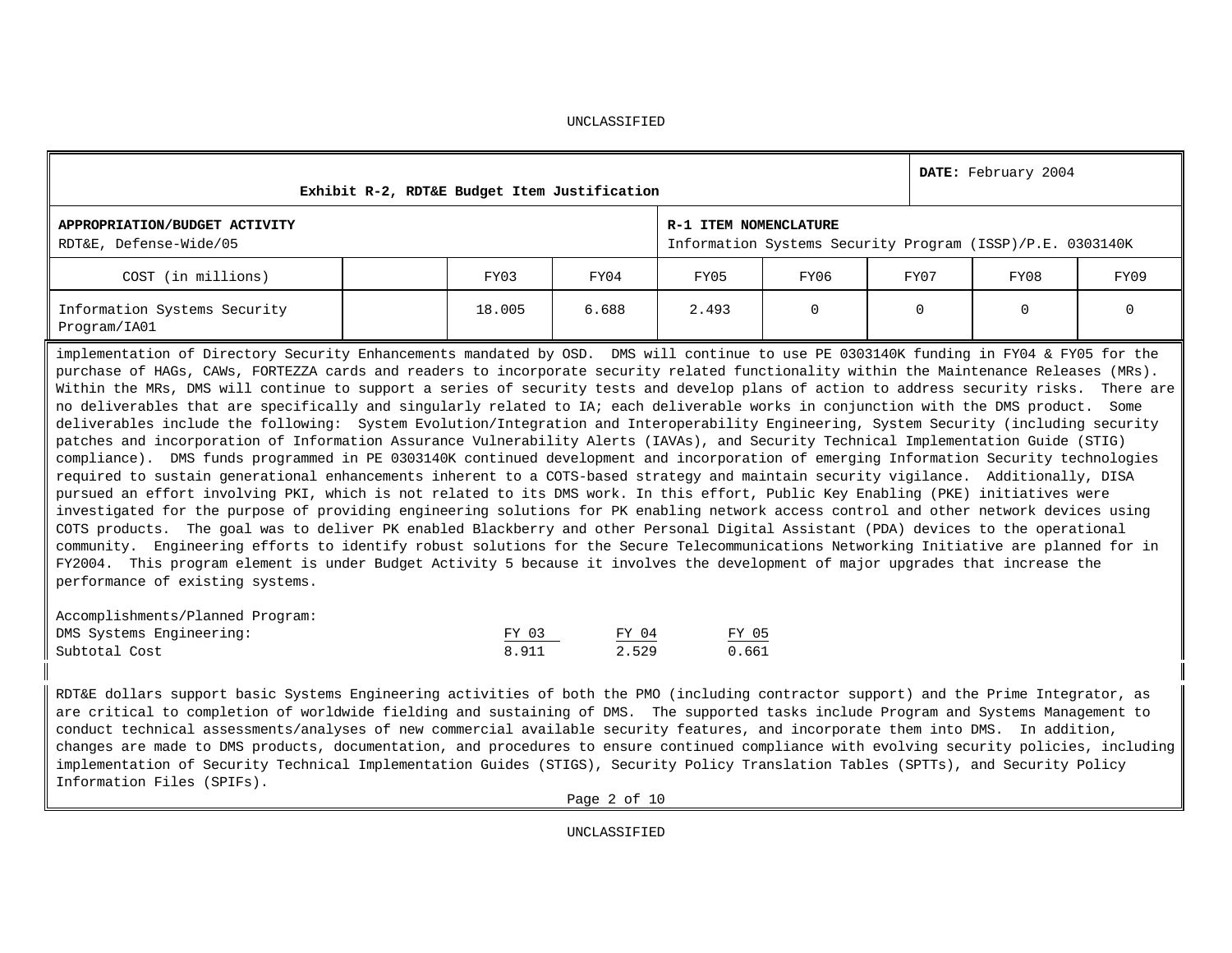|                                                                                                                                                                                                                                                                                                                                                                                                                                                                                                                                                                                                                                                                                                                                                                                                                                                                                                                                                                                                                                                                                                                                                                                                                                                                                                                                                 | Exhibit R-2, RDT&E Budget Item Justification |                |                | DATE: February 2004   |          |          |                                                           |          |  |  |  |
|-------------------------------------------------------------------------------------------------------------------------------------------------------------------------------------------------------------------------------------------------------------------------------------------------------------------------------------------------------------------------------------------------------------------------------------------------------------------------------------------------------------------------------------------------------------------------------------------------------------------------------------------------------------------------------------------------------------------------------------------------------------------------------------------------------------------------------------------------------------------------------------------------------------------------------------------------------------------------------------------------------------------------------------------------------------------------------------------------------------------------------------------------------------------------------------------------------------------------------------------------------------------------------------------------------------------------------------------------|----------------------------------------------|----------------|----------------|-----------------------|----------|----------|-----------------------------------------------------------|----------|--|--|--|
| APPROPRIATION/BUDGET ACTIVITY<br>RDT&E, Defense-Wide/05                                                                                                                                                                                                                                                                                                                                                                                                                                                                                                                                                                                                                                                                                                                                                                                                                                                                                                                                                                                                                                                                                                                                                                                                                                                                                         |                                              |                |                | R-1 ITEM NOMENCLATURE |          |          | Information Systems Security Program (ISSP)/P.E. 0303140K |          |  |  |  |
| COST (in millions)                                                                                                                                                                                                                                                                                                                                                                                                                                                                                                                                                                                                                                                                                                                                                                                                                                                                                                                                                                                                                                                                                                                                                                                                                                                                                                                              |                                              | FY03           | FY04           | FY05                  | FY06     | FY07     | FY08                                                      | FY09     |  |  |  |
| Information Systems Security<br>Program/IA01                                                                                                                                                                                                                                                                                                                                                                                                                                                                                                                                                                                                                                                                                                                                                                                                                                                                                                                                                                                                                                                                                                                                                                                                                                                                                                    |                                              | 18.005         | 6.688          | 2.493                 | $\Omega$ | $\Omega$ | $\Omega$                                                  | $\Omega$ |  |  |  |
| During FY03 through FY05, the Prime Contractor implements and fields system capabilities through a series of coordinated Product and<br>Maintenance Releases. FY03 funds delivered and supported fielding the first Release 3.0 maintenance release, containing critical<br>functionality required for closure of the DMS Transition Hubs (DTHs). Future DMS Release 3.0 maintenance releases will provide<br>additional critical enhancements to the organizational messaging capabilities provided in Release 3.0. This basic core of activity<br>upgrades will keep the current DMS high grade system up to date with technology, minimize any further divergence from COTS, and provide<br>the basis for full Intelligence Community (IC) and tactical implementation, final AUTODIN closure, Allied interoperability, and<br>transition to Next Generation Messaging. DISA is working closely with Joint Staff, Services, and Agencies as well as with industry, to<br>ensure satisfaction of DOD's command and control (C2) messaging requirements through convergence of DMS security mechanisms with emerging<br>commercial capabilities. System Security enhancements shall also be provided, per OSD guidance contained in the DMS Milestone III<br>(GENSER) decision memorandum.<br>Directory Security Enhancements<br>Subtotal Cost |                                              | FY 03<br>0.910 | FY 04<br>0.000 | FY 05<br>0.000        |          |          |                                                           |          |  |  |  |
| As a result of Milestone Decision Authority (MDA) direction, DISA/DMS reprioritized FY 03 program activities to focus on timely<br>development and implementation of Directory Security Enhancements mandated by OSD. The enhancements were delivered as a software<br>maintenance release.                                                                                                                                                                                                                                                                                                                                                                                                                                                                                                                                                                                                                                                                                                                                                                                                                                                                                                                                                                                                                                                     |                                              |                |                |                       |          |          |                                                           |          |  |  |  |
| Test Support<br>Subtotal Cost<br>The Joint Interoperability Test Command (JITC) provides DMS integration test support for all new DMS releases. Each DMS release contains                                                                                                                                                                                                                                                                                                                                                                                                                                                                                                                                                                                                                                                                                                                                                                                                                                                                                                                                                                                                                                                                                                                                                                       |                                              | FY 03<br>3.168 | FY 04<br>3.159 | FY 05<br>1.832        |          |          |                                                           |          |  |  |  |
| both Information Assurance and non-IA functionality, and as such, portions of the Developmental Testing involve testing of functionality<br>specifically geared to information security/assurance. Problems found during testing may result in "fixes" in the form of Problem<br>Trouble Reports (PTRs) or Information Assurance Vulnerability Alerts                                                                                                                                                                                                                                                                                                                                                                                                                                                                                                                                                                                                                                                                                                                                                                                                                                                                                                                                                                                           |                                              |                |                |                       |          |          |                                                           |          |  |  |  |
|                                                                                                                                                                                                                                                                                                                                                                                                                                                                                                                                                                                                                                                                                                                                                                                                                                                                                                                                                                                                                                                                                                                                                                                                                                                                                                                                                 |                                              |                | Page 3 of 10   |                       |          |          |                                                           |          |  |  |  |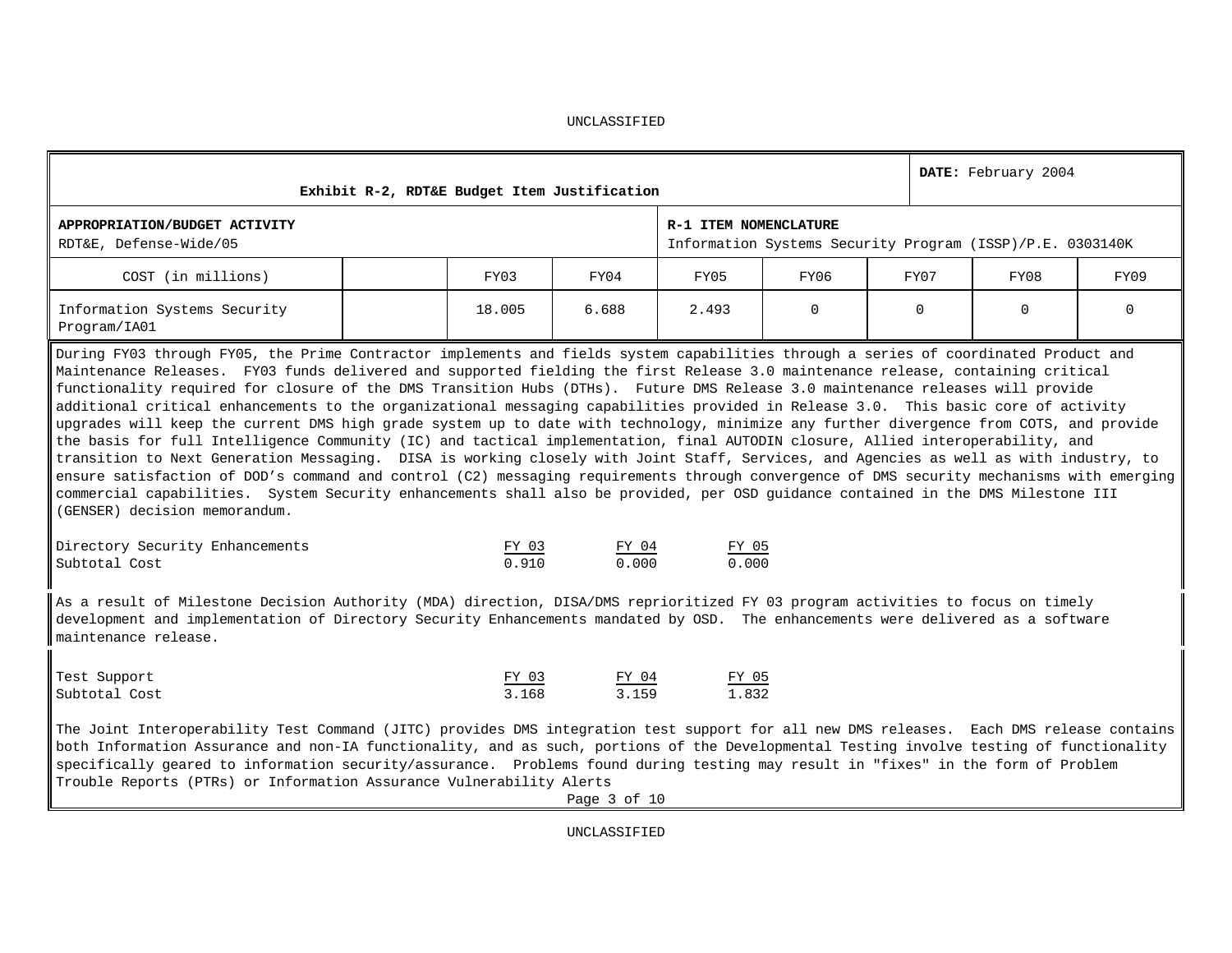| UNCLASSIFIED |  |  |
|--------------|--|--|
|              |  |  |

| Exhibit R-2, RDT&E Budget Item Justification                                                                                                                                                                                                                                                                                                                                                                                                                                                                                                                                                                                                                                                                                                                                                                                                                                                                                                                                                                                                                                                                                                                                                                                                                                                  |        |                | DATE: February 2004   |                                                           |          |          |          |  |  |  |
|-----------------------------------------------------------------------------------------------------------------------------------------------------------------------------------------------------------------------------------------------------------------------------------------------------------------------------------------------------------------------------------------------------------------------------------------------------------------------------------------------------------------------------------------------------------------------------------------------------------------------------------------------------------------------------------------------------------------------------------------------------------------------------------------------------------------------------------------------------------------------------------------------------------------------------------------------------------------------------------------------------------------------------------------------------------------------------------------------------------------------------------------------------------------------------------------------------------------------------------------------------------------------------------------------|--------|----------------|-----------------------|-----------------------------------------------------------|----------|----------|----------|--|--|--|
| APPROPRIATION/BUDGET ACTIVITY<br>RDT&E, Defense-Wide/05                                                                                                                                                                                                                                                                                                                                                                                                                                                                                                                                                                                                                                                                                                                                                                                                                                                                                                                                                                                                                                                                                                                                                                                                                                       |        |                | R-1 ITEM NOMENCLATURE | Information Systems Security Program (ISSP)/P.E. 0303140K |          |          |          |  |  |  |
| COST (in millions)                                                                                                                                                                                                                                                                                                                                                                                                                                                                                                                                                                                                                                                                                                                                                                                                                                                                                                                                                                                                                                                                                                                                                                                                                                                                            | FY03   | FY04           | FY05                  | FY06                                                      | FY07     | FY08     | FY09     |  |  |  |
| Information Systems Security<br>Program/IA01                                                                                                                                                                                                                                                                                                                                                                                                                                                                                                                                                                                                                                                                                                                                                                                                                                                                                                                                                                                                                                                                                                                                                                                                                                                  | 18.005 | 6.688          | 2.493                 | $\Omega$                                                  | $\Omega$ | $\Omega$ | $\Omega$ |  |  |  |
| (IAVAs), any of which may pertain to information security/assurance. RDT&E dollars are programmed to provide testing support to include<br>Development Test and Evaluation (DT&E), Operational Test and Evaluation (OT&E), test equipment, assessment of Information Assurance<br>Vulnerability Alerts (IAVAs), and development of security products and measures to protect DMS against a variety of system<br>vulnerabilities. DMS Release 3.0 MR1 and Directory Security Enhancements were tested in FY 03. DMS will support a series of security<br>tests and develop plans of action to address security risks as security threats change. In FY04 and FY05, DMS will develop a process and<br>provide a plan of action that addresses implementation of any NSA recommended security enhancements as a result of an ASD (NII) mandated<br>security assessment. DMS will continue to support JITC security tests and develop plans of action to address security risks.<br>Security Features<br>Subtotal Cost                                                                                                                                                                                                                                                                            |        | FY 03<br>5.016 | FY 04<br>1.000        | FY 05<br>0.000                                            |          |          |          |  |  |  |
| Public Key Enablement (PKE):<br>- Provides evaluations of PK Enabled applications and methodologies<br>- Secures interoperable products across DOD that leverages the DOD PKI Security services for authentication and access control.<br>- Upgrades of the Army and Air Force SIPRNet and NIPRNet authentication and access control.<br>- Joint development partnership with Microsoft for secure collaboration, email, and directory services.<br>- Provides engineering solutions to achieve seamless secure computing from desktop to laptop to handheld devices, thereby providing<br>continuity and availability of services.<br>- Deliver PK enabled Blackberry, Common Access Card (CAC), and other Personal Digital Assistant (PDA) devices to the operational<br>community to provide secure capability to PDAs and thereby extending PKI into the wireless environment.<br>- Provides engineering efforts to identify robust solutions for the Secure Telecommunications Networking Initiative by performing<br>security readiness reviews on voice data networks, researching and developing a Security Technical Implementation Guide (STIG) for use on<br>the nodes of voice networks, and examining methods of securely managing Voice over Internet Protocol (VoIP) networks. |        | Page 4 of 10   |                       |                                                           |          |          |          |  |  |  |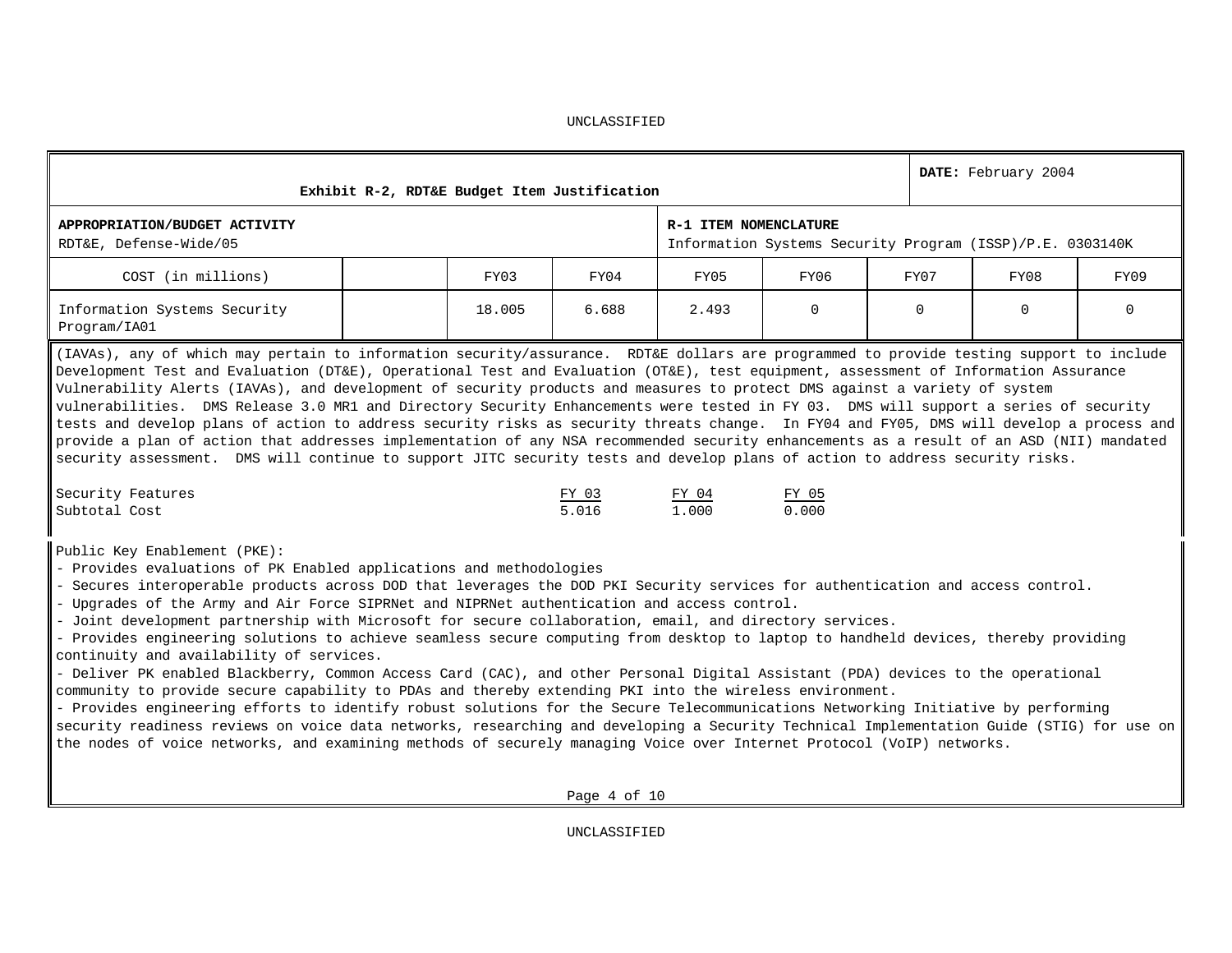|                                                                                                                                                                                                                                                                                                                                                                                                                                                                                                     | Exhibit R-2, RDT&E Budget Item Justification           |                                 | DATE: February 2004                                       |                                   |                           |          |          |  |  |  |  |  |
|-----------------------------------------------------------------------------------------------------------------------------------------------------------------------------------------------------------------------------------------------------------------------------------------------------------------------------------------------------------------------------------------------------------------------------------------------------------------------------------------------------|--------------------------------------------------------|---------------------------------|-----------------------------------------------------------|-----------------------------------|---------------------------|----------|----------|--|--|--|--|--|
| APPROPRIATION/BUDGET ACTIVITY<br>RDT&E, Defense-Wide/05                                                                                                                                                                                                                                                                                                                                                                                                                                             |                                                        | R-1 ITEM NOMENCLATURE           | Information Systems Security Program (ISSP)/P.E. 0303140K |                                   |                           |          |          |  |  |  |  |  |
| COST (in millions)                                                                                                                                                                                                                                                                                                                                                                                                                                                                                  | FY03                                                   | FY04                            | FY05                                                      | FY06                              | FY07                      | FY08     | FY09     |  |  |  |  |  |
| Information Systems Security<br>Program/IA01                                                                                                                                                                                                                                                                                                                                                                                                                                                        | 18.005                                                 | 6.688                           | 2.493                                                     | $\Omega$                          | $\Omega$                  | $\Omega$ | $\Omega$ |  |  |  |  |  |
| B. Program Change Summary:<br>Previous President's Budget<br>Current President's Budget<br>Total Adjustments                                                                                                                                                                                                                                                                                                                                                                                        | FY03<br>17.814<br>18.005<br>0.191                      | FY04<br>5.987<br>6.688<br>0.701 |                                                           | FY05<br>2.499<br>2.493<br>(0.006) |                           |          |          |  |  |  |  |  |
| Change Summary Explanation:<br>FY 2003 change is due to below threshold reprogramming.<br>FY 2004 change is due to a congressional increase of \$1.0 million for the Secure Telecommunications Networking Initiative, undistributed<br>congressional reductions to the Defense-wide RDT&E appropriation as well as below threshold programming.<br>FY 2005 change is due to revised fiscal guidance.                                                                                                |                                                        |                                 |                                                           |                                   |                           |          |          |  |  |  |  |  |
| C. Other Program Funding Summary:<br>Operations and Maintenance:<br>Procurement:                                                                                                                                                                                                                                                                                                                                                                                                                    | FY04<br>FY03<br>150.026<br>131.529<br>46.095<br>22.790 | FY05<br>171.597<br>44.827       | FY06<br>197.290<br>205.550<br>37.429<br>29.817            | FY07<br>FY08<br>204.860<br>29.868 | FY09<br>209.358<br>34.837 |          |          |  |  |  |  |  |
| D. Acquisition Strategy:<br>Public Key Enablement activities are emerging in DOD and the commercial marketplace. Time and materials contracts provide maximum<br>flexibility, as this work is unprecedented and difficult to assign firm fixed price and specific level of effort in advance. IT<br>integration companies with IA as a core competency will assist DOD in addressing the challenge of PK Enabling DOD's mission critical<br>applications while keeping in step with COTS evolution. |                                                        |                                 |                                                           |                                   |                           |          |          |  |  |  |  |  |

GATE Technologies International, Inc. will perform Phase 1 of a three-phased development approach to engineer and develop a working prototype of the authentication technology hardware/software.

Page 5 of 10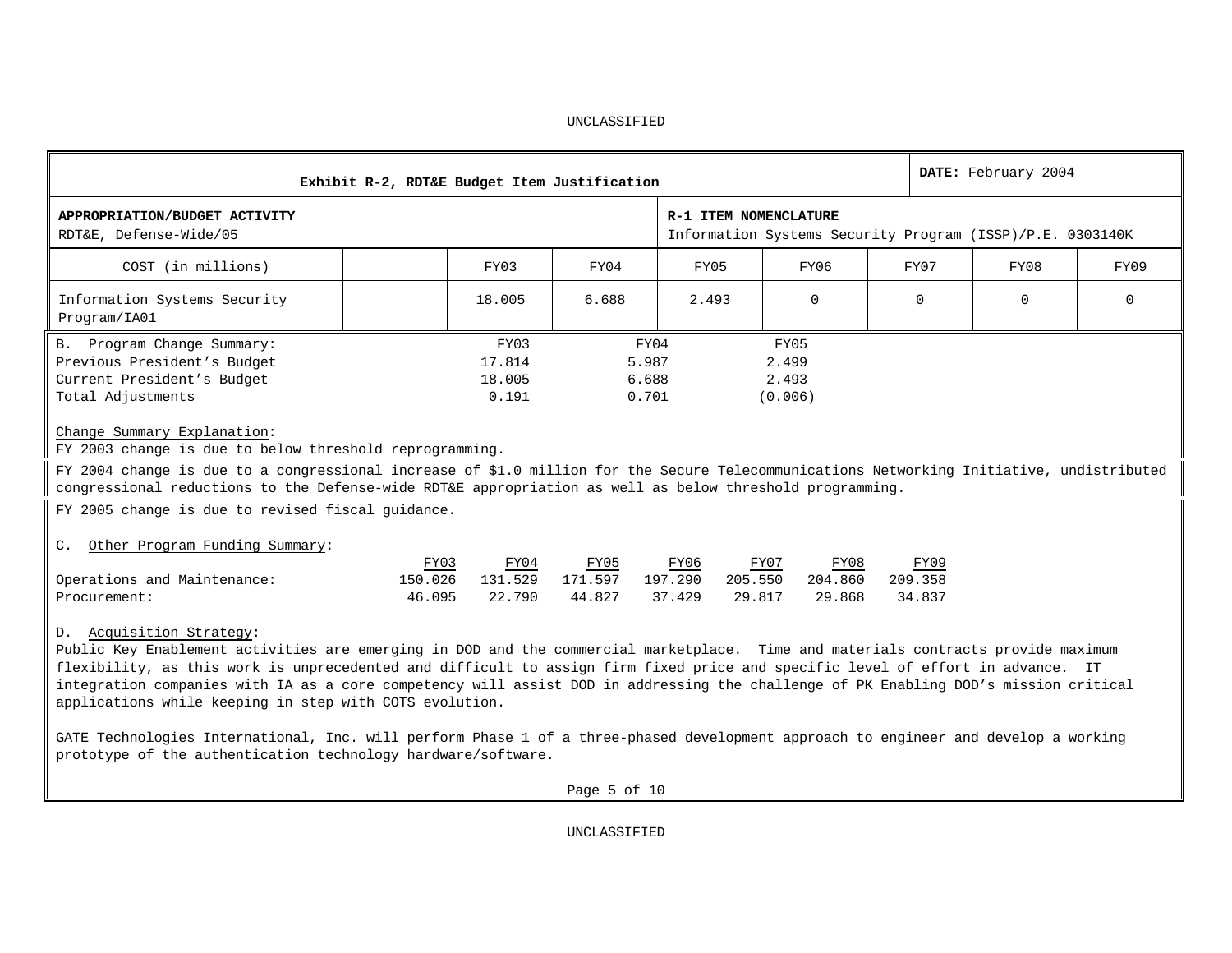|                                                                                                                                                                                                                                                                                                                                                                                                                      | Exhibit R-2, RDT&E Budget Item Justification |        |                       |       |      |                                                           | DATE: February 2004 |      |  |  |  |  |  |
|----------------------------------------------------------------------------------------------------------------------------------------------------------------------------------------------------------------------------------------------------------------------------------------------------------------------------------------------------------------------------------------------------------------------|----------------------------------------------|--------|-----------------------|-------|------|-----------------------------------------------------------|---------------------|------|--|--|--|--|--|
| APPROPRIATION/BUDGET ACTIVITY<br>RDT&E, Defense-Wide/05                                                                                                                                                                                                                                                                                                                                                              |                                              |        | R-1 ITEM NOMENCLATURE |       |      | Information Systems Security Program (ISSP)/P.E. 0303140K |                     |      |  |  |  |  |  |
| COST (in millions)                                                                                                                                                                                                                                                                                                                                                                                                   |                                              | FY03   | FY04                  | FY05  | FY06 | FY07                                                      | FY08                | FY09 |  |  |  |  |  |
| Information Systems Security<br>Program/IA01                                                                                                                                                                                                                                                                                                                                                                         |                                              | 18.005 | 6.688                 | 2.493 | 0    | $\Omega$                                                  | 0                   |      |  |  |  |  |  |
| The overall DMS strategy is based upon the fundamental premise that COTS products will continue their evolution through the constant<br>refresh of commercial technology. To maintain an interoperable system, DMS will continue to use a single contractor as an overall<br>integrator. Contract Administration is under a fee for service arrangement by the DMS Contracting Office, which is based at Maxwell Air |                                              |        |                       |       |      |                                                           |                     |      |  |  |  |  |  |

Force Base (MAFB)-Gunter Annex, Alabama (AL). Additionally, DMS utilizes contract vehicles within DISA to acquire other equipment and services to support the implementation of DMS such as the Next Generation Contract. All contracts have been competitively awarded and provide support in the following areas: program planning and control; analytic services of the DMS system integration; organizational messaging; tactical deployment; operations; configuration management; and training and logistics. These contracts also provide support for fielding of Virtual Private Networking (VPN) technology that will protect the DMS backbone.

The DMS employs several strategies for the acquisition of products and services:

a. Ordering of DMS hardware, software, integration, engineering and technical services from the DMS Lockheed Martin contract.

b. Standard commercial products and services required to accomplish DMS implementation are bought via existing GSA Schedule or other high volume/ID-IQ contract vehicles. Specialized security products (such as High Assurance Guard [HAG] and Certificate Authority Workstation [CAW]) are provided by NSA and incorporated as Government Furnished Equipment (GFE) by the integrator.

c. MITRE as a Federally Funded Research and Development Center (FFRDC) provides systems engineering and integration support for the DMS community, applying engineering discipline and principles to DMS in function areas of system architecture, technical strategy, program strategy, and program execution.

Page 6 of 10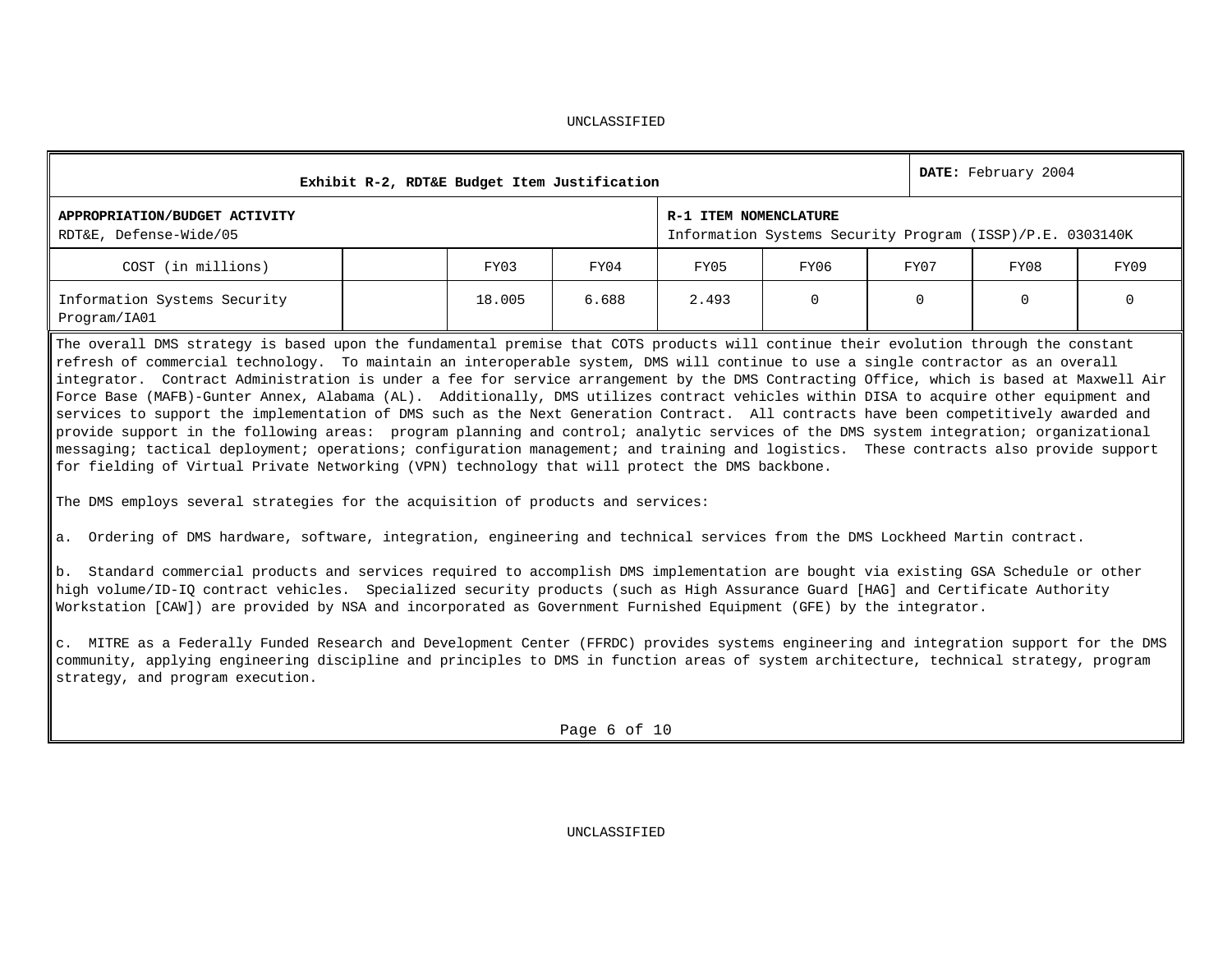| Exhibit R-3 Cost Analysis                               |                  | DATE: February 2004                                                           |                             |               |                                |       |       |                         |                                           |        |  |  |  |  |  |
|---------------------------------------------------------|------------------|-------------------------------------------------------------------------------|-----------------------------|---------------|--------------------------------|-------|-------|-------------------------|-------------------------------------------|--------|--|--|--|--|--|
| APPROPRIATION/BUDGET ACTIVITY<br>RDT&E, Defense-Wide/05 |                  | PROGRAM ELEMENT<br>Information Systems Security Program (ISSP)<br>PE 0303140K |                             |               |                                |       |       | PROJECT NAME AND NUMBER | Information Systems Security Program/IA01 |        |  |  |  |  |  |
| <b>Cost Category</b>                                    | Method<br>& Type | Contract Performing<br>Activity &<br>Location                                 | Total<br><b>PYs</b><br>Cost | Total<br>Cost | Target<br>Value of<br>Contract |       |       |                         |                                           |        |  |  |  |  |  |
| <b>Product Development</b>                              |                  |                                                                               |                             |               |                                |       |       |                         |                                           |        |  |  |  |  |  |
| Systems Engineering and Integration                     | CPFF,<br>FFP/C   | Lockheed Martin Company,<br>Manassas, VA                                      | 28.608                      | 2.963         | 05/04                          | .814  | 05/05 | 0.000                   | 32.385                                    | 32.385 |  |  |  |  |  |
| <b>Systems Engineering</b>                              | CPAF/<br>SS      | Data Systems<br>Analysts<br>Fairfax, VA                                       | 0.980                       | 0.000         | N/A                            | 0.000 | N/A   | 0.000                   | 0.980                                     | 0.980  |  |  |  |  |  |
|                                                         | <b>FFRDC</b>     | MITRE, Arlington,<br>VA                                                       | 0.584                       | 0.000         | N/A                            | 0.000 | N/A   | 0.000                   | 0.584                                     | 0.584  |  |  |  |  |  |
| Systems Integration                                     | CPFF/C           | SAIC, Arlington, VA                                                           | 1.054                       | 1.000         | 03/04                          | 0.000 | N/A   | 0.000                   | 2.054                                     | 2.054  |  |  |  |  |  |
|                                                         | CPFF/C           | UNISYS, Arlington, VA                                                         | 1.300                       | 0.000         | N/A                            | 0.000 | N/A   | 0.000                   | 1.300                                     | 1.300  |  |  |  |  |  |
|                                                         | CPFF/C           | Booz, Allen & Hamilton,<br>McLean, VA                                         | 0.336                       | 0.000         | N/A                            | 0.000 | N/A   | 0.000                   | 0.336                                     | 0.336  |  |  |  |  |  |
|                                                         | T&M/C            | SRA, Fairlakes, VA                                                            | 2.528                       | 0.000         | N/A                            | 0.000 | N/A   | 0.000                   | 2.528                                     | 2.528  |  |  |  |  |  |
| <b>Engineering/Technical Services</b>                   | TBD              | TBD (via NexGen)                                                              | 0.000                       | 1.225         | 03/04                          | 0.000 | N/A   | 0.000                   | 1.225                                     | 1.225  |  |  |  |  |  |
| <b>Subtotal Product Development</b>                     |                  |                                                                               | 35.390                      | 5.188         |                                | .814  |       |                         |                                           |        |  |  |  |  |  |
| <b>Test and Evaluation</b>                              |                  |                                                                               |                             |               |                                |       |       |                         |                                           |        |  |  |  |  |  |
| Operational Test & Evaluation<br>Test and Evaluation    | <b>MIPR</b>      | Joint Inter-<br>operability<br>Test Command,<br>Ft Huachuca, AZ               | 3.746                       | 0.000         | N/A                            | 0.289 | 11/04 | 0.000                   | 4.035                                     | 4.035  |  |  |  |  |  |
| Security/Developmental Test<br>& Evaluation             | <b>MIPR</b>      | Joint Inter-<br><b>Operability Test</b><br>Command,<br>Indian Head, MD        | 1.577                       | 1.000         | 10/03                          | 0.471 | 10/04 | 0.000                   | 3.048                                     | 3.048  |  |  |  |  |  |
|                                                         |                  |                                                                               |                             |               | Page 7 of 10                   |       |       |                         |                                           |        |  |  |  |  |  |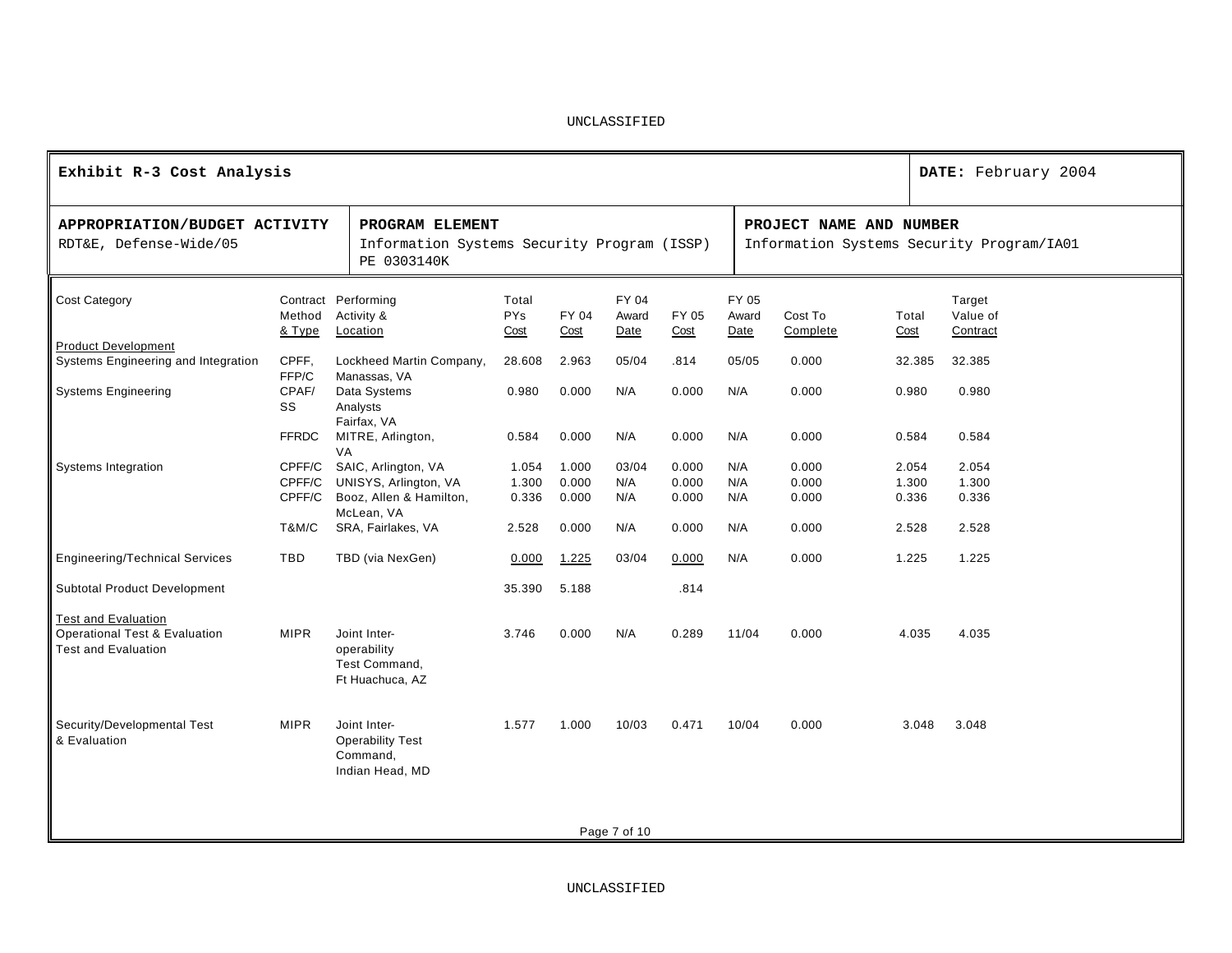| Exhibit R-3 Cost Analysis                               |                  |                                                                               |                             |               |                        |               |     |                        |                         | DATE: February 2004 |                                           |
|---------------------------------------------------------|------------------|-------------------------------------------------------------------------------|-----------------------------|---------------|------------------------|---------------|-----|------------------------|-------------------------|---------------------|-------------------------------------------|
| APPROPRIATION/BUDGET ACTIVITY<br>RDT&E, Defense-Wide/05 |                  | PROGRAM ELEMENT<br>Information Systems Security Program (ISSP)<br>PE 0303140K |                             |               |                        |               |     |                        | PROJECT NAME AND NUMBER |                     | Information Systems Security Program/IA01 |
| Cost Category                                           | Method<br>& Type | Contract Performing<br>Activity &<br>Location                                 | Total<br><b>PYs</b><br>Cost | FY 04<br>Cost | FY 04<br>Award<br>Date | FY 05<br>Cost |     | FY 05<br>Award<br>Date | Cost To<br>Complete     | Total<br>Cost       | Target<br>Value of<br>Contract            |
| Security/Development Test<br>& Evaluation               | CPAF/<br>SS      | Data Systems Analysts<br>Fairfax, VA                                          | 0.753                       | 0.000         | N/A                    | 0.000         | N/A |                        | 0.000                   | 0.753               | 0.753                                     |
| Security Test & Evaluation                              | <b>MIPR</b>      | <b>National Security Agency</b>                                               | 0.000                       | 0.400         | 01/04                  | 0.147         |     | 01/05                  | 0.000                   | 0.547               | 0.547                                     |
| <b>Conduct Security Test &amp; Eval</b>                 | CPFF/C           | <b>Computer Sciences Corp</b><br>Falls Church, VA                             | 0.000                       | 0.100         | 04/04                  | 0.260         |     | 04/05                  | 0.000                   | 0.360               | 0.360                                     |
| <b>EAM Hybrid Solution</b>                              | <b>MIPR</b>      | <b>JITC</b><br>Indian Head, MD                                                | 0.000                       | 0.000         | N/A                    | 0.512         |     | 10/04                  | 0.000                   | 0.512               | 0.512                                     |
| Subtotal Test and Evaluation                            |                  |                                                                               | 6.076                       | 1.500         |                        | 1.679         |     |                        |                         |                     |                                           |
| <b>TOTAL</b>                                            |                  |                                                                               | 41.466                      | 6.688         |                        | 2.493         |     |                        |                         |                     |                                           |
|                                                         |                  |                                                                               |                             |               |                        |               |     |                        |                         |                     |                                           |
|                                                         |                  |                                                                               |                             |               |                        |               |     |                        |                         |                     |                                           |
|                                                         |                  |                                                                               |                             |               |                        |               |     |                        |                         |                     |                                           |
|                                                         |                  |                                                                               |                             |               |                        |               |     |                        |                         |                     |                                           |
|                                                         |                  |                                                                               |                             |               | Page 8 of 10           |               |     |                        |                         |                     |                                           |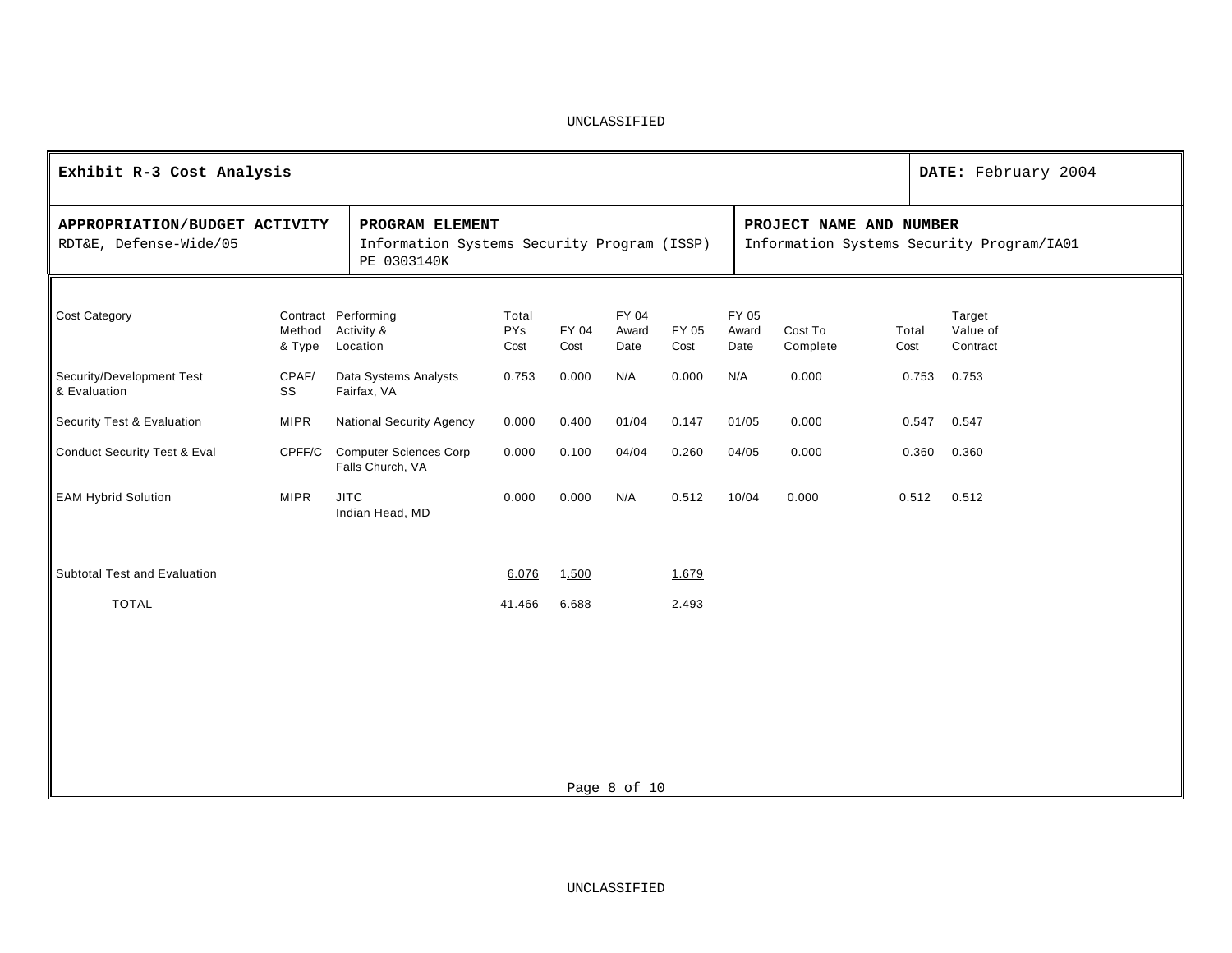| <b>Exhibit R-4 Schedule Profile</b>                                                                   |  |   |                |                                                                                                            |                         |             |             |                |                         |                   |              |              |                         |                      |              | Date: February 2004 |   |              |                                                     |              |                         |             |                |                |                         |             |                |                |   |
|-------------------------------------------------------------------------------------------------------|--|---|----------------|------------------------------------------------------------------------------------------------------------|-------------------------|-------------|-------------|----------------|-------------------------|-------------------|--------------|--------------|-------------------------|----------------------|--------------|---------------------|---|--------------|-----------------------------------------------------|--------------|-------------------------|-------------|----------------|----------------|-------------------------|-------------|----------------|----------------|---|
| <b>APPROPRIATION/BUDGET ACTIVITY</b><br>RDT&E, Defense-Wide/05                                        |  |   |                | <b>Program Element Number and Name</b><br><b>Information System Security Program (ISSP)</b><br>PE 0303140K |                         |             |             |                |                         |                   |              |              |                         |                      |              |                     |   |              | <b>Project Number and Name</b><br>Project ISSP/IA01 |              |                         |             |                |                |                         |             |                |                |   |
| <b>Fiscal Year</b>                                                                                    |  |   |                | 2003<br>2005<br>2004                                                                                       |                         |             |             |                |                         |                   | 2006<br>2007 |              |                         |                      |              | 2008                |   |              |                                                     |              | 2009                    |             |                |                |                         |             |                |                |   |
|                                                                                                       |  | 1 | 2 <sup>1</sup> | $3\phantom{.0}$                                                                                            | $\overline{\mathbf{4}}$ | $\mathbf 1$ | $2^{\circ}$ | 3 <sup>1</sup> | $\overline{\mathbf{4}}$ | $\vert$ 1 $\vert$ | 2            | $\mathbf{3}$ | $\overline{\mathbf{4}}$ | $\blacktriangleleft$ | $\mathbf{2}$ | $\mathbf{3}$        | 4 | $\mathbf{1}$ | $\mathbf{2}$                                        | $\mathbf{3}$ | $\overline{\mathbf{4}}$ | $\mathbf 1$ | $\overline{2}$ | 3 <sup>1</sup> | $\overline{\mathbf{4}}$ | $\mathbf 1$ | $\overline{2}$ | 3 <sup>1</sup> | 4 |
| Dvlpmnt of 3.0/<br>$MR2 - MR4$<br>Dvlpmnt Test of<br>$3/MR1 - MR3$<br>3.0/MR1-MR3<br>Operational Test |  |   |                |                                                                                                            |                         |             |             |                |                         |                   |              |              |                         |                      |              |                     |   |              |                                                     |              |                         |             |                |                |                         |             |                |                |   |

Page 9 of 10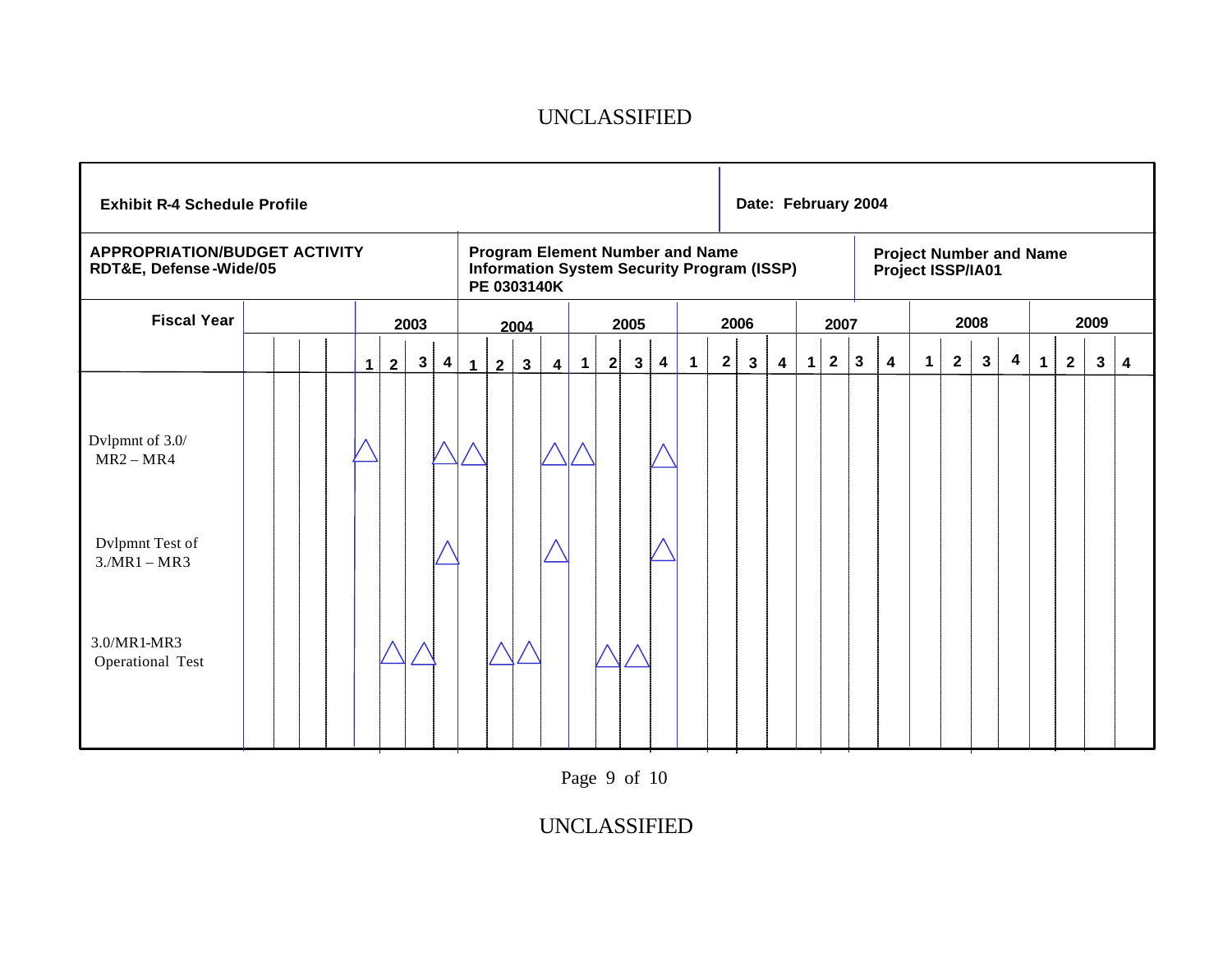| Exhibit R-4a Schedule Detail                            |                                                                              |                               |               |  |                                        |         |  | DATE: February 2004 |         |
|---------------------------------------------------------|------------------------------------------------------------------------------|-------------------------------|---------------|--|----------------------------------------|---------|--|---------------------|---------|
| APPROPRIATION/BUDGET ACTIVITY<br>RDT&E, Defense-Wide/05 | PROGRAM ELEMENT<br>Information System Security Program (ISSP)<br>PE 0303140K |                               |               |  | PROJECT NAME AND NUMBER<br>ISSP / IA01 |         |  |                     |         |
| Schedule Profile                                        | FY 2003                                                                      | FY 2004                       | FY 2005       |  | FY 2006                                | FY 2007 |  | FY 2008             | FY 2009 |
| Development of 3.0/<br>$MR2 - MR4$                      |                                                                              | 10 & 40 10 & 40 10 & 40       |               |  |                                        |         |  |                     |         |
| Development Test of<br>$3.0/MR1 - MR3$                  | 4Q                                                                           | 4Q                            | 4Q            |  |                                        |         |  |                     |         |
| 3.0/MR1-MR3 Operational<br>Test                         |                                                                              | $2Q - 3Q$ $2Q - 3Q$ $2Q - 3Q$ |               |  |                                        |         |  |                     |         |
|                                                         |                                                                              |                               | Page 10 of 10 |  |                                        |         |  |                     |         |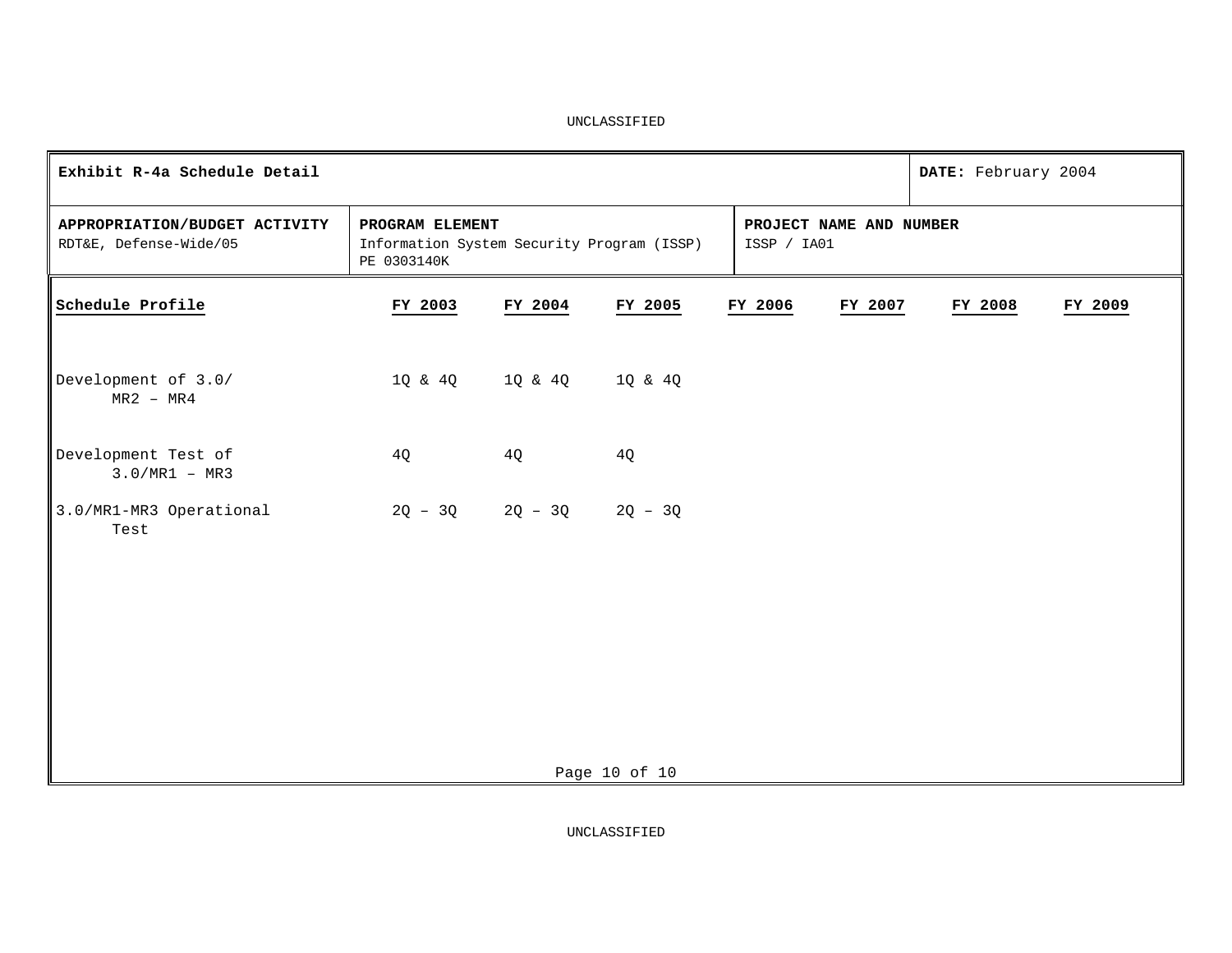| UNCLASSIFIED |
|--------------|
|--------------|

| Exhibit R-2, RDT&E Budget Item Justification                                                                                                                                                                                                                                                                                                                                                                                                                                                                                                                                                                                                                                                                                                                                                                                                                                                                                                                                                                                                                                                                                                                                                                                                                                                                                                                                                                                                                                                                                                  |  |        |        |        | DATE: February 2004                                                               |        |      |        |        |
|-----------------------------------------------------------------------------------------------------------------------------------------------------------------------------------------------------------------------------------------------------------------------------------------------------------------------------------------------------------------------------------------------------------------------------------------------------------------------------------------------------------------------------------------------------------------------------------------------------------------------------------------------------------------------------------------------------------------------------------------------------------------------------------------------------------------------------------------------------------------------------------------------------------------------------------------------------------------------------------------------------------------------------------------------------------------------------------------------------------------------------------------------------------------------------------------------------------------------------------------------------------------------------------------------------------------------------------------------------------------------------------------------------------------------------------------------------------------------------------------------------------------------------------------------|--|--------|--------|--------|-----------------------------------------------------------------------------------|--------|------|--------|--------|
| APPROPRIATION/BUDGET ACTIVITY<br>RDT&E, Defense-Wide/05                                                                                                                                                                                                                                                                                                                                                                                                                                                                                                                                                                                                                                                                                                                                                                                                                                                                                                                                                                                                                                                                                                                                                                                                                                                                                                                                                                                                                                                                                       |  |        |        |        | R-1 ITEM NOMENCLATURE<br>Global Combat Support System (GCSS CC/JTF)/P.E. 0303141K |        |      |        |        |
| COST (in millions)                                                                                                                                                                                                                                                                                                                                                                                                                                                                                                                                                                                                                                                                                                                                                                                                                                                                                                                                                                                                                                                                                                                                                                                                                                                                                                                                                                                                                                                                                                                            |  | FY03   | FY04   | FY05   | FY06                                                                              |        | FY07 | FY08   | FY09   |
| Global Combat Support System<br>(GCSS CC/JTF) CS01                                                                                                                                                                                                                                                                                                                                                                                                                                                                                                                                                                                                                                                                                                                                                                                                                                                                                                                                                                                                                                                                                                                                                                                                                                                                                                                                                                                                                                                                                            |  | 16.709 | 16.396 | 17.867 | 18.001                                                                            | 18.409 |      | 18.834 | 19.275 |
| A. Mission Description and Budget Item Justification: The Global Combat Support System Combatant Command/Joint Task Force (GCSS CC/JTF)<br>is an initiative that provides end-to-end information interoperability across and between combat support functions and command and<br>control. Per Chairman of the Joint Chiefs of Staff Instruction (CJCSI) 6723.01, within the GCSS Family of Systems (FOS), DISA is<br>responsible for two main efforts: provide System Architecture and Engineering support for the GCSS FOS and for development, integration,<br>fielding, and operation and maintenance of Global Combat Support System (CC/JTF), which provides Combat Support (CS) information to the<br>joint warfighter. GCSS (CC/JTF) improves situational awareness by integrating CS information into the Command and Control (C2)<br>environment and improves communications between the forward deployed elements and the sustaining bases, ultimately resulting in<br>significant enhancement of combat support to the joint warfighter. GCSS (CC/JTF) will significantly increase access to information as<br>well as the integration of information across combat support functional areas. GCSS (CC/JTF) is fielded as a GCCS mission application,<br>providing decision makers with combat support data, and command and control information on the same workstation. GCSS uses web-based<br>technology to meet the Focused Logistics tenets of Joint Vision (JV) 2020 and to implement the vision of Network Centric Warfare. |  |        |        |        |                                                                                   |        |      |        |        |

This program element is under Budget Activity 5 because it involves the development of major upgrades that increase the performance of existing systems.

Page 1 of 10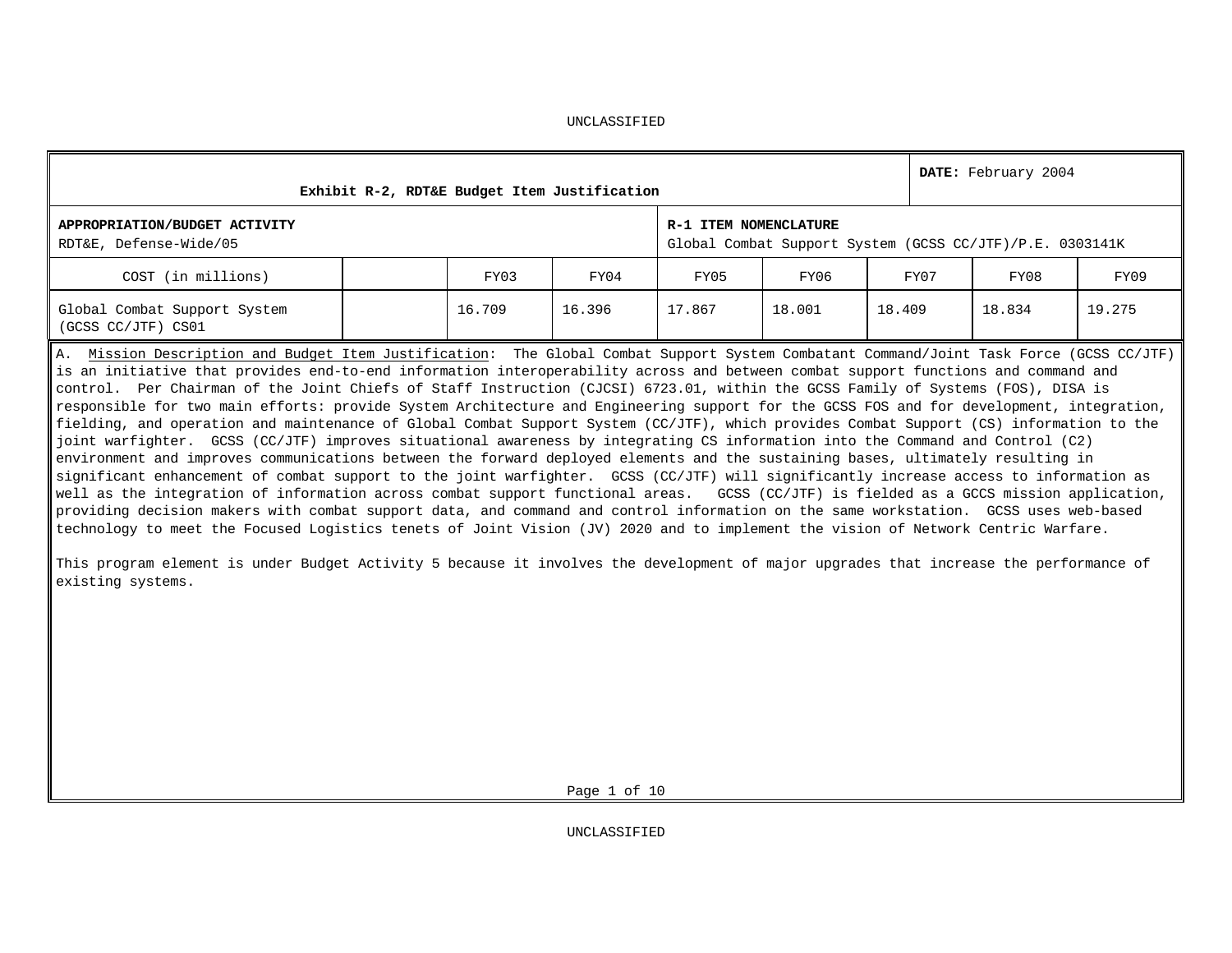| UNCLASSIFIED |
|--------------|
|--------------|

| Exhibit R-2, RDT&E Budget Item Justification            |               |               |               |                       |                                                          |        | DATE: February 2004 |        |  |  |
|---------------------------------------------------------|---------------|---------------|---------------|-----------------------|----------------------------------------------------------|--------|---------------------|--------|--|--|
| APPROPRIATION/BUDGET ACTIVITY<br>RDT&E, Defense-Wide/05 |               |               |               | R-1 ITEM NOMENCLATURE | Global Combat Support System (GCSS CC/JTF)/P.E. 0303141K |        |                     |        |  |  |
| COST (in millions)                                      |               | FY03          | FY04          | FY05                  | FY06                                                     | FY07   | FY08                | FY09   |  |  |
| Global Combat Support System<br>(GCSS CC/JTF)/CS01      |               | 16.709        | 16.396        | 17.867                | 18.001                                                   | 18.409 | 18.834              | 19.275 |  |  |
| Subtotal Cost:                                          | FY03<br>2.300 | FY04<br>1.750 | FY05<br>2.355 |                       |                                                          |        |                     |        |  |  |

System Architecture and Engineering - This effort involves the system architecture and engineering for the GCSS Family of Systems (FOS). During FY03, funds were used to complete the initial system and data architecture for the GCSS FOS. The focus of the work was the improvement of interoperability and information sharing at the Combatant Command and Joint Task Force Level. Work also continued with GCSS FOS programs and related projects including the GCSS AF, Navy Taskforce Web (NTW), Theater Medical Information Program (TMIP) and the Joint Total Asset Visibility and Integrated Data Environment (JTAV/IDE) to ensure individual program alignment with the FOS architecture. Security work focused on the continued development of the web-based security guard and the initial development of a Public Key Infrastructure enabled single-sign on solution that enables user authentication and access controls across all FOS applications. Funds were also used in FY03 to complete the specifications for directory services needed to support the GCSS FOS.

During FY04, system architecture and engineering support to the GCSS FOS will continue to focus on improving interoperability and information sharing at the Combatant Command and Joint Task Force Level. A fully defined data and security architecture will be completed that will be used to guide all FOS development efforts. Specific engineering solutions that fit within the architecture including single-sign on and application directory services will be completed and available for use across the FOS. Work will continue with all FOS programs and related projects to ensure the architecture and engineering solutions are implemented consistently. Initial work will begin on the integration of web-based guard technology that provides the capability to pull data from an unclassified domain through to a classified domain.

Page 2 of 10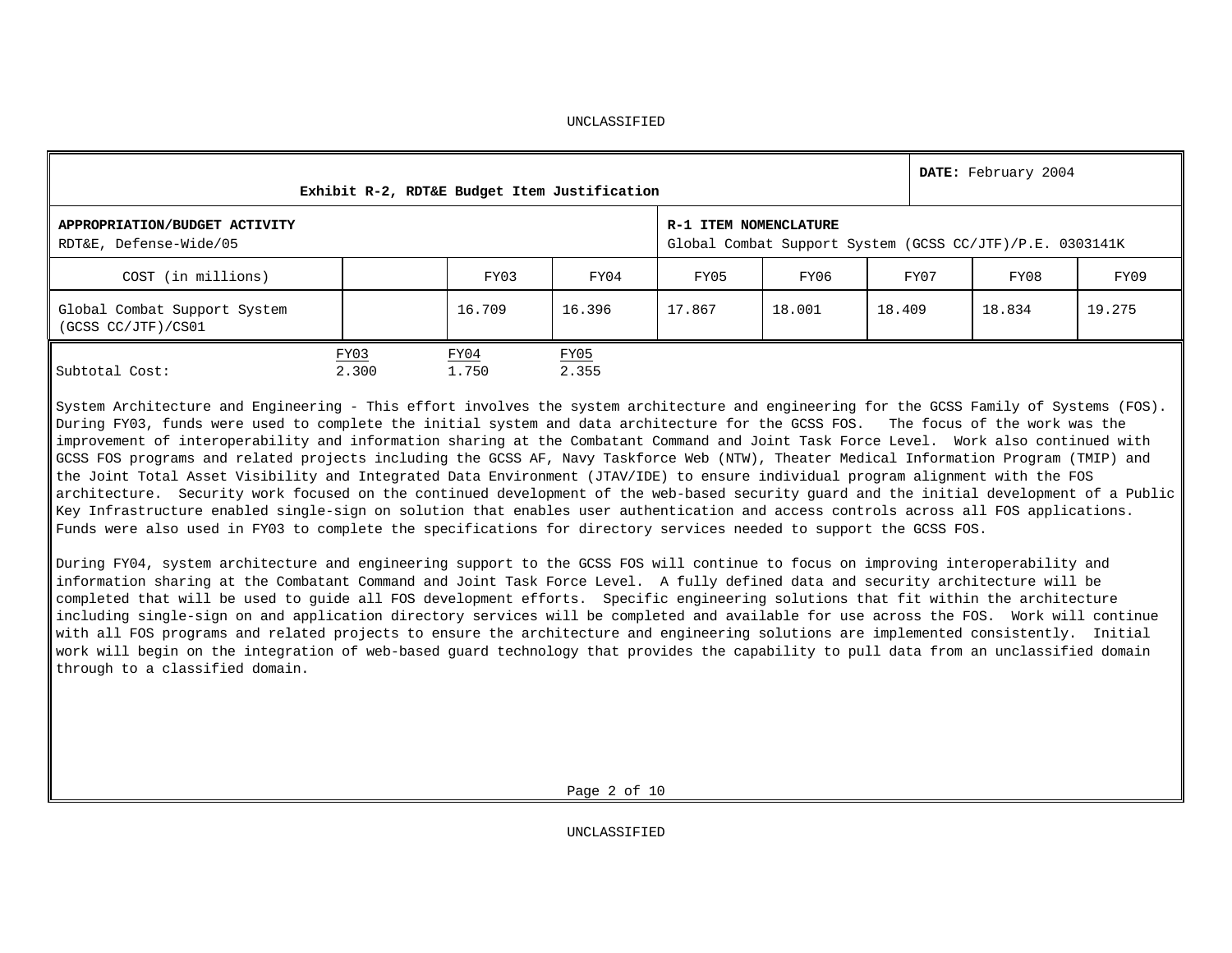| Exhibit R-2, RDT&E Budget Item Justification            |        | DATE: February 2004 |        |        |                                                                                   |        |        |  |
|---------------------------------------------------------|--------|---------------------|--------|--------|-----------------------------------------------------------------------------------|--------|--------|--|
| APPROPRIATION/BUDGET ACTIVITY<br>RDT&E, Defense-Wide/05 |        |                     |        |        | R-1 ITEM NOMENCLATURE<br>Global Combat Support System (GCSS CC/JTF)/P.E. 0303141K |        |        |  |
| COST (in millions)                                      | FY03   | FY04                | FY05   | FY06   | FY07                                                                              | FY08   | FY09   |  |
| Global Combat Support System<br>(GCSS CC/JTF)/CS01      | 16.709 | 16.396              | 17.867 | 18.001 | 18.409                                                                            | 18.834 | 19.275 |  |

During FY05, system architecture and engineering support to GCSS FOS will focus on the integration of new technologies that will improve interoperability and data sharing at the Combatant Command and Joint Task Force Level. Work will continue on the implementation of the architecture and engineered solutions across all FOS programs and projects. Security work will focus on the delivery of the classified to unclassified query guard including the completion of all required security accreditation requirements.

|                | FY03   | FY04   | FY05   |
|----------------|--------|--------|--------|
| Subtotal Cost: | 14.409 | 14.646 | 15.512 |

GCSS (CC/JTF) - This effort involves the development, integration, and fielding of the GCSS (CC/JTF). RDT&E funds were specifically used in support of lifecycle development efforts, to include requirements analysis, system engineering, software development, configuration management and testing activities. During FY03, three (3) capability increments, (V3.1, V3.2 and V3.3) were developed in response to user requirements prioritized by the Joint Staff. The three (3) increments provide the users with a myriad of capabilities which improve information flow at the Combatant Command and Joint Task Force Level. These capabilities include: Portal Mapping and discretionary access control security mechanisms. In addition, new data queries were added to include Personnel, Force Structure, Port Infrastructure, Ammunition and Transportation information. In FY03, four (4) new data sources, including Defense Manpower Data Center (DMDC), Federal Logistics Information System (FLIS), Conventional Forces Database (CFDB), and Military Traffic Management Command (MTMC) were also incorporated to enhance the GCSS (CC/JTF). In FY03, work continued with the integration of capabilities resulting from ACTDs into the program. Specifically, the integration of the Joint Logistics Decision Support Tools into GCSS (CC/JTF) was completed. It provides the users with the following tools: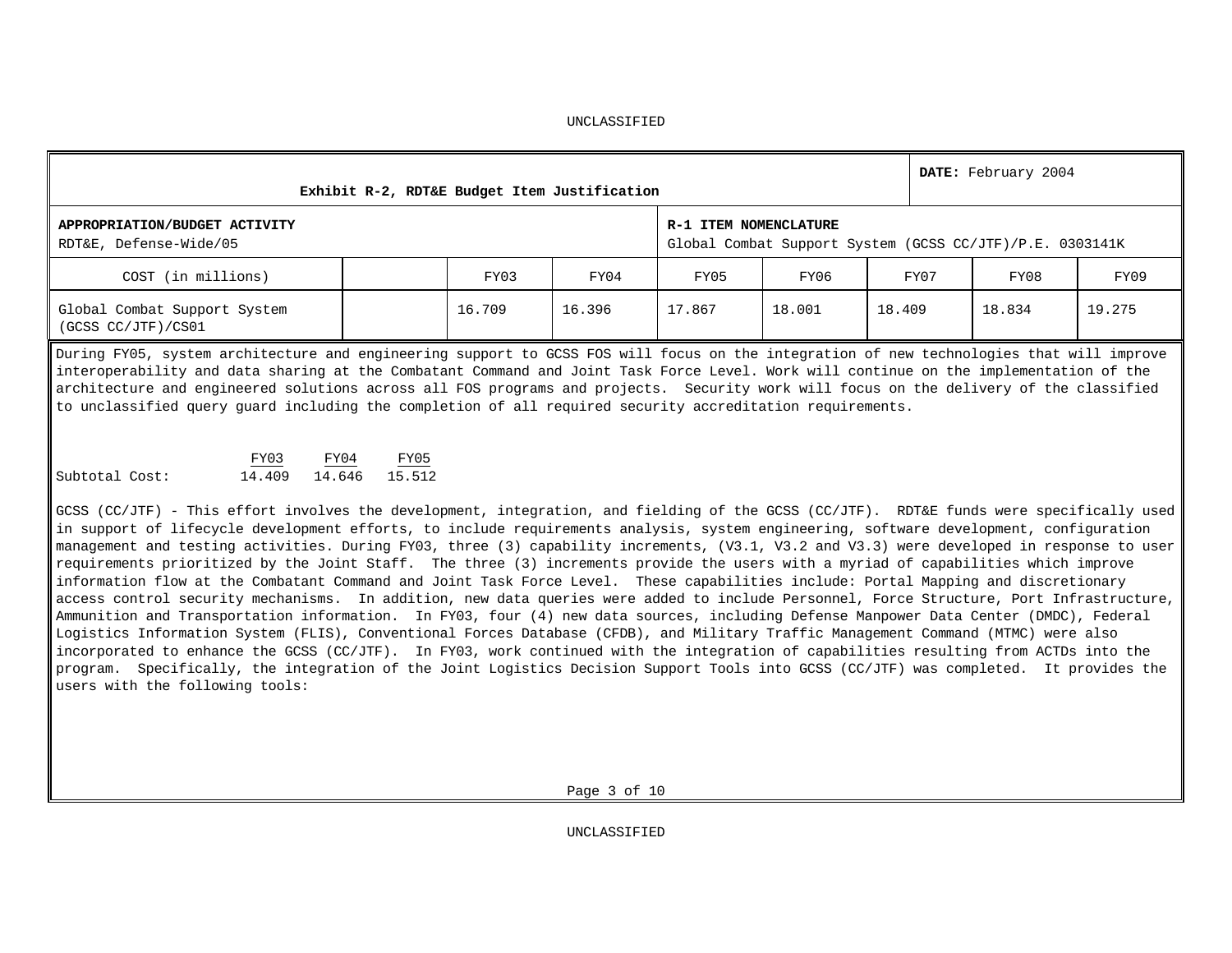| Exhibit R-2, RDT&E Budget Item Justification                                                                                                                                                                                                                                                                                                                                                                                                                                                                                                                                                                                                                                                                                                                                                                                                                                                                                                                                                                                                                                                                                                                                                                                                                                                                                                                                                                                                                                                                                                                                                                                                                                                                                                                                                                                                                                                                                                                                                                                                                                                                                                                                                                                                                                                                                                                                                                                                                                                                                                                                                                                       |  |        |        |                       |                                                          |        |      | DATE: February 2004 |        |  |
|------------------------------------------------------------------------------------------------------------------------------------------------------------------------------------------------------------------------------------------------------------------------------------------------------------------------------------------------------------------------------------------------------------------------------------------------------------------------------------------------------------------------------------------------------------------------------------------------------------------------------------------------------------------------------------------------------------------------------------------------------------------------------------------------------------------------------------------------------------------------------------------------------------------------------------------------------------------------------------------------------------------------------------------------------------------------------------------------------------------------------------------------------------------------------------------------------------------------------------------------------------------------------------------------------------------------------------------------------------------------------------------------------------------------------------------------------------------------------------------------------------------------------------------------------------------------------------------------------------------------------------------------------------------------------------------------------------------------------------------------------------------------------------------------------------------------------------------------------------------------------------------------------------------------------------------------------------------------------------------------------------------------------------------------------------------------------------------------------------------------------------------------------------------------------------------------------------------------------------------------------------------------------------------------------------------------------------------------------------------------------------------------------------------------------------------------------------------------------------------------------------------------------------------------------------------------------------------------------------------------------------|--|--------|--------|-----------------------|----------------------------------------------------------|--------|------|---------------------|--------|--|
| APPROPRIATION/BUDGET ACTIVITY<br>RDT&E, Defense-Wide/05                                                                                                                                                                                                                                                                                                                                                                                                                                                                                                                                                                                                                                                                                                                                                                                                                                                                                                                                                                                                                                                                                                                                                                                                                                                                                                                                                                                                                                                                                                                                                                                                                                                                                                                                                                                                                                                                                                                                                                                                                                                                                                                                                                                                                                                                                                                                                                                                                                                                                                                                                                            |  |        |        | R-1 ITEM NOMENCLATURE | Global Combat Support System (GCSS CC/JTF)/P.E. 0303141K |        |      |                     |        |  |
| COST (in millions)                                                                                                                                                                                                                                                                                                                                                                                                                                                                                                                                                                                                                                                                                                                                                                                                                                                                                                                                                                                                                                                                                                                                                                                                                                                                                                                                                                                                                                                                                                                                                                                                                                                                                                                                                                                                                                                                                                                                                                                                                                                                                                                                                                                                                                                                                                                                                                                                                                                                                                                                                                                                                 |  | FY03   | FY04   | FY05                  | FY06                                                     |        | FY07 | FY08                | FY09   |  |
| Global Combat Support System<br>(GCSS CC/JTF)/CS01                                                                                                                                                                                                                                                                                                                                                                                                                                                                                                                                                                                                                                                                                                                                                                                                                                                                                                                                                                                                                                                                                                                                                                                                                                                                                                                                                                                                                                                                                                                                                                                                                                                                                                                                                                                                                                                                                                                                                                                                                                                                                                                                                                                                                                                                                                                                                                                                                                                                                                                                                                                 |  | 16.709 | 16.396 | 17.867                | 18.001                                                   | 18.409 |      | 18.834              | 19.275 |  |
| Capabilities Assessment, which provides access to the buildup of a force capability in accordance with an Operational Plan; Force Browser<br>Tool, which provides the ability to answer planning and execution questions by accessing relevant data and displaying it in a meaningful<br>manner; and the Sustainment Visibility Tool, which allows the user to browse the sustainment pipeline to see the quantity and<br>geographical location of material assets in storage and in transit. The integration of the Joint Theater Logistics (JTL) ACTD also began<br>in FY03, with a planned integration completion date of FY04. The JTL ACTD offers the user the following capabilities: Ops Log<br>Collaboration capability which provides simultaneous access to multiple depictions of Operations/Logistics information; Logistics Plan<br>(Log Plan) Development and Course of Action (COA) Analysis which will use the collaboration capability to establish support<br>relationships, calculate sustainment requirements and evaluate resource efficiency; and the Logistics Watchboard which enables the<br>logistician to rapidly compare planned sustainment estimates from the JTL Log Plan and COA Analysis with consumption data from SITREPs<br>and tactical reporting systems. In addition, work began in support of the FY05 integration of the Coalition Theater Logistics (CTL) ACTD<br>into GCSS (CC/JTF). CTL will leverage information technologies to provide relevant and accurate coalition logistics information to<br>support more effective and efficient coalition mission execution at the Coalition Task Force Level. This will provide products targeted<br>specifically at the Coalition Force Commander and other coalition components enabling near-time collaboration of user products, allowing<br>the warfighter to monitor coalition logistics situation and its impact on current and near future planned operations. GCSS (CC/JTF)<br>supported the migration of the GCSS (CC/JTF) client server infrastructure to the Integrated C4I Support Framework (ICSF) in FY03 to<br>ensure compatibility with GCCS 4.x and COE 4.x. GCSS (CC/JTF) also began working the integration of the Integrated Consumable Item<br>System (ICIS) capability into GCSS (CC/JTF). The program has continued to integrate new industry technology to improve information flow<br>at the decision support level. During FY03, the training content for both users and system administrators was updated to ensure<br>consistency with the next capability increments of GCSS (CC/JTF) to be fielded in FY04. |  |        |        |                       |                                                          |        |      |                     |        |  |

During FY04, lifecycle development efforts will continue, to include requirements analysis, system engineering, software development, configuration management and testing activities. Three (3) new capability increments will be developed in response to user requirements, and Joint Staff prioritization. These increments will provide the users with a Web-based

Page 4 of 10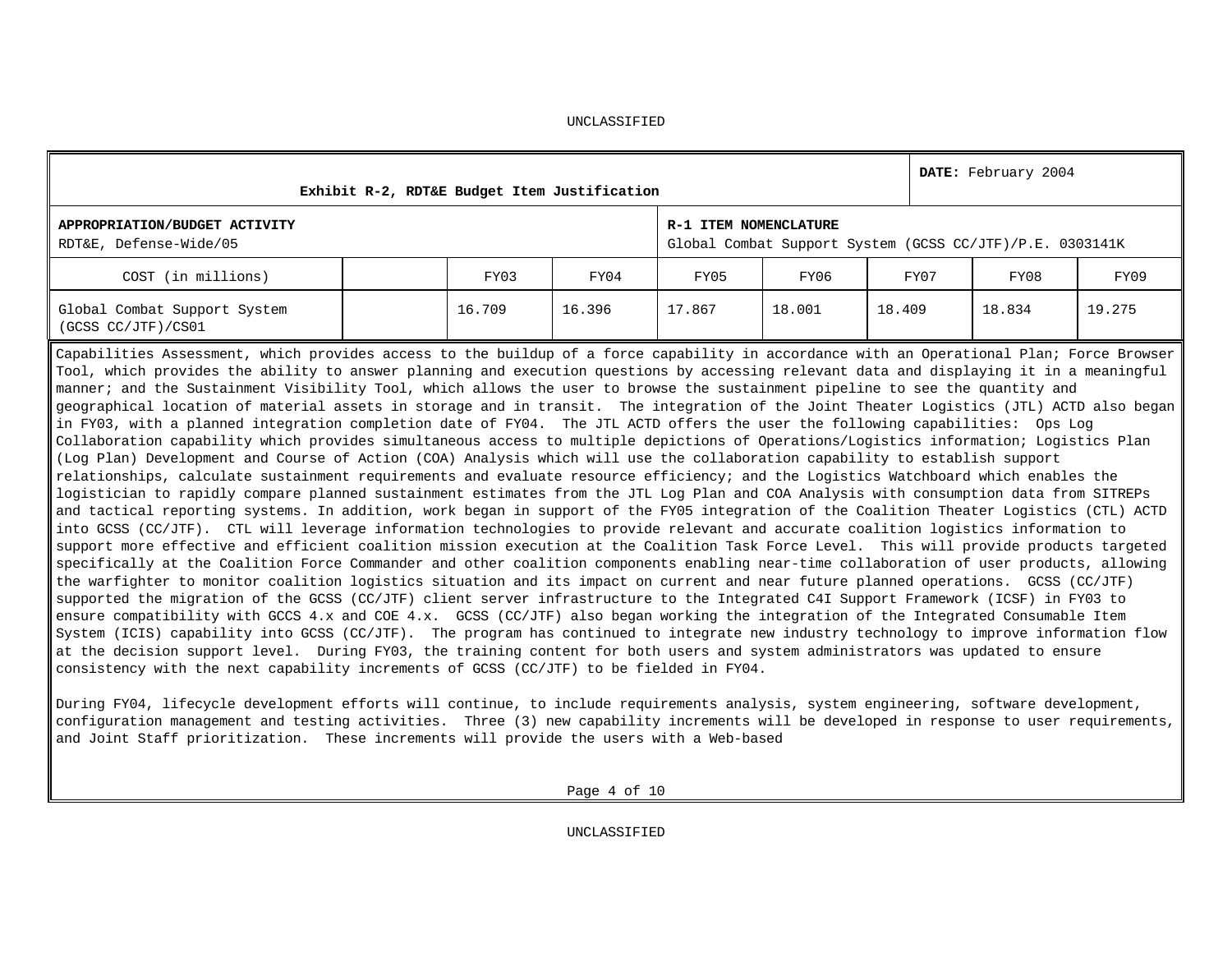|                                                                                                                                                                                                                                                                                                                                                                                                                                                                                                                                                                                                                                                                                                                                                                                                                                                                                                                                                                                                                                                                                                                                                                                                                                                                                                                                                                                                                                                                                                                        | Exhibit R-2, RDT&E Budget Item Justification |        |                                                                                   |        |        |        | DATE: February 2004 |        |  |
|------------------------------------------------------------------------------------------------------------------------------------------------------------------------------------------------------------------------------------------------------------------------------------------------------------------------------------------------------------------------------------------------------------------------------------------------------------------------------------------------------------------------------------------------------------------------------------------------------------------------------------------------------------------------------------------------------------------------------------------------------------------------------------------------------------------------------------------------------------------------------------------------------------------------------------------------------------------------------------------------------------------------------------------------------------------------------------------------------------------------------------------------------------------------------------------------------------------------------------------------------------------------------------------------------------------------------------------------------------------------------------------------------------------------------------------------------------------------------------------------------------------------|----------------------------------------------|--------|-----------------------------------------------------------------------------------|--------|--------|--------|---------------------|--------|--|
| APPROPRIATION/BUDGET ACTIVITY<br>RDT&E, Defense-Wide/05                                                                                                                                                                                                                                                                                                                                                                                                                                                                                                                                                                                                                                                                                                                                                                                                                                                                                                                                                                                                                                                                                                                                                                                                                                                                                                                                                                                                                                                                |                                              |        | R-1 ITEM NOMENCLATURE<br>Global Combat Support System (GCSS CC/JTF)/P.E. 0303141K |        |        |        |                     |        |  |
| COST (in millions)                                                                                                                                                                                                                                                                                                                                                                                                                                                                                                                                                                                                                                                                                                                                                                                                                                                                                                                                                                                                                                                                                                                                                                                                                                                                                                                                                                                                                                                                                                     |                                              | FY03   | FY04                                                                              | FY05   | FY06   | FY07   | FY08                | FY09   |  |
| Global Combat Support System<br>(GCSS CC/JTF)/CS01                                                                                                                                                                                                                                                                                                                                                                                                                                                                                                                                                                                                                                                                                                                                                                                                                                                                                                                                                                                                                                                                                                                                                                                                                                                                                                                                                                                                                                                                     |                                              | 16.709 | 16.396                                                                            | 17.867 | 18.001 | 18.409 | 18.834              | 19.275 |  |
| Common Operational Picture (WEBCOP), Multi Combatant Command database access, additional personnel information and a fully implemented<br>Commercial Off-the-Shelf (COTS) Portal Solution. National Level Ammunition Capability (NLAC) and Theater Medical Information Program<br>(TMIP), access to Joint Personnel Status (JPERSTAT) and Personnel Tempo (PERSTEMPO) Reports, and Joint Personnel Asset Visibility with<br>other data sources are planned for FY04. Enhanced situational awareness, personnel, equipment, readiness and supply inventory data will<br>also be accessible through these new capability increments. In support of ACTD Integration efforts, the JTL integration with the GCSS<br>(CC/JTF) will be completed in FY04, while the work in support of the CTL integration will continue with complete integration planned for<br>FY05. Global Transportation Network (GTN) 21 (a data source) will be introduced and work will begin in support of a planned final<br>integration date of FY04. The integration of the ICIS capability will be completed in FY04 and the program will begin to integrate<br>Medical C2 Apps from Theater Medical Information Program (TMIP), with a planned completion date of FY05. The integration of new industry<br>technology will also continue to improve information flow at the decision support level. User and system administrator training will be<br>updated to ensure consistency with the next capability increments to be fielded in FY05. |                                              |        |                                                                                   |        |        |        |                     |        |  |
| During FY05, lifecycle development efforts will continue, to include requirements analysis, system engineering, software development,<br>configuration management and testing activities.   GCSS (CC/JTF) will develop at a minimum, three (3) new capability increments during                                                                                                                                                                                                                                                                                                                                                                                                                                                                                                                                                                                                                                                                                                                                                                                                                                                                                                                                                                                                                                                                                                                                                                                                                                        |                                              |        |                                                                                   |        |        |        |                     |        |  |

configuration management and testing activities. GCSS (CC/JTF) will develop at a minimum, three (3) new capability increments during FY05. These increments will provide the user with additional advanced decision support tools, and access to additional transportation, logistics and personnel data. In addition, new authoritative data sources will be introduced into GCSS (CC/JTF) as prioritized by the Joint Staff in support of capabilities as defined in the GCSS Operational Requirements Document (ORD), approved by the Joint Requirements Board in Nov 02. The program will continue to work to integrate newly identified ACTDs into the GCSS (CC/JTF). During FY05, GCSS (CC/JTF) will continue to gain user feedback and input to identify enhancements to the system from prototype testing during exercises, and operational demonstrations at the Combatant Commands**.** GCSS (CC/JTF) will continue to improve the information flow at the decision support level through the integration of new COTS, as well as government developed products into the program. GCSS (CC/JTF) will also continue to embrace new industry technologies into the program as they become available. User and system training will also be enhanced, as needed, to ensure consistency with the next capability increments to be fielded in FY06.

Page 5 of 10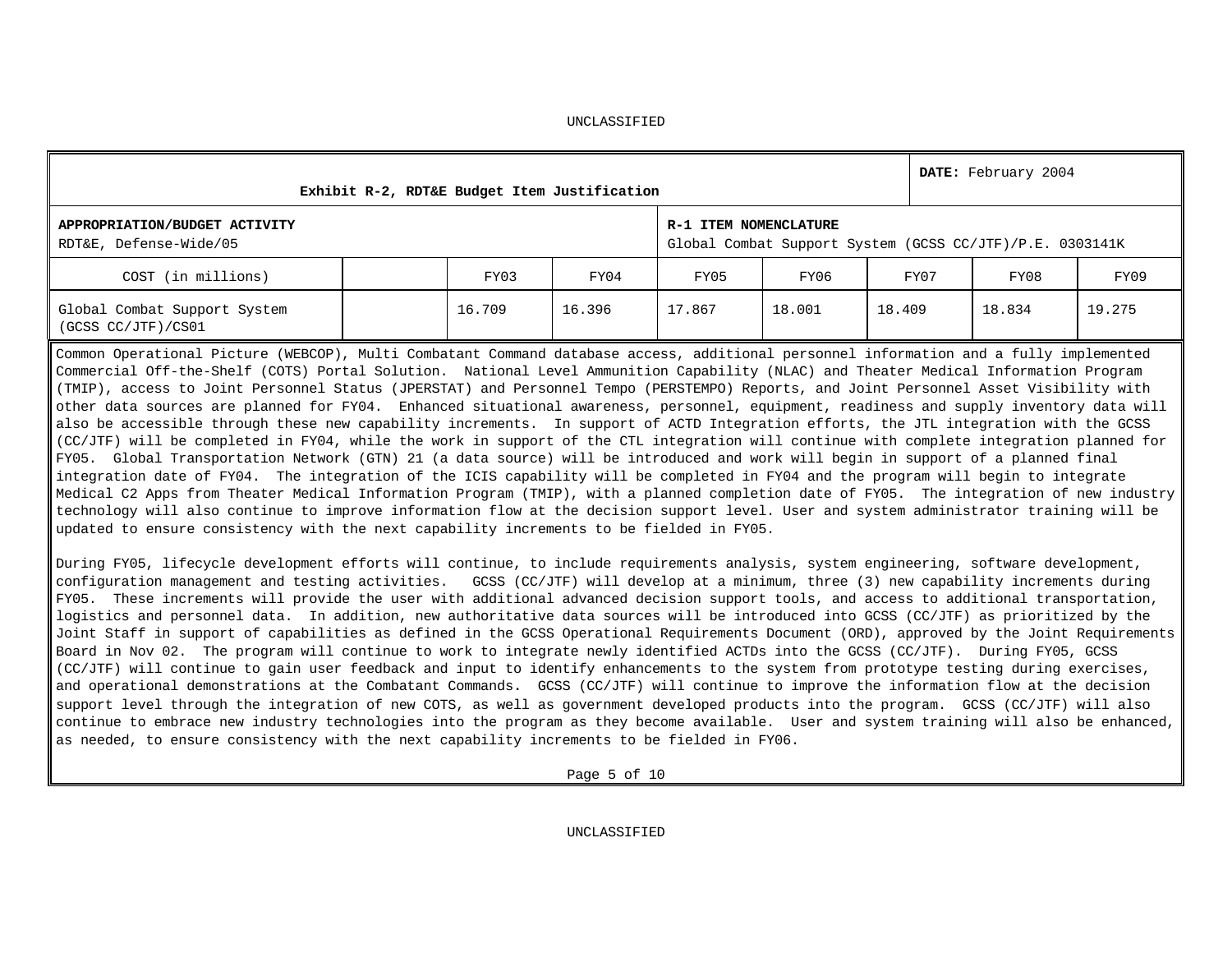|                                                                                                                                                                                                                                                                                        | Exhibit R-2, RDT&E Budget Item Justification |                             |                              |                              |               | DATE: February 2004 |                                                          |        |  |  |  |
|----------------------------------------------------------------------------------------------------------------------------------------------------------------------------------------------------------------------------------------------------------------------------------------|----------------------------------------------|-----------------------------|------------------------------|------------------------------|---------------|---------------------|----------------------------------------------------------|--------|--|--|--|
| APPROPRIATION/BUDGET ACTIVITY<br>RDT&E, Defense-Wide/05                                                                                                                                                                                                                                |                                              |                             |                              | R-1 ITEM NOMENCLATURE        |               |                     | Global Combat Support System (GCSS CC/JTF)/P.E. 0303141K |        |  |  |  |
| COST (in millions)                                                                                                                                                                                                                                                                     |                                              | FY03                        | FY04                         | FY05<br>FY06<br>FY07<br>FY08 |               |                     |                                                          |        |  |  |  |
| Global Combat Support System<br>(GCSS CC/JTF)/CS01                                                                                                                                                                                                                                     |                                              | 16.709                      | 16.396                       | 17.867                       | 18.001        | 18.409              | 18.834                                                   | 19.275 |  |  |  |
| Program Change Summary:<br><b>B.</b>                                                                                                                                                                                                                                                   |                                              |                             |                              |                              |               |                     |                                                          |        |  |  |  |
|                                                                                                                                                                                                                                                                                        |                                              | FY03                        | FY04                         | FY05                         |               |                     |                                                          |        |  |  |  |
| Previous President's Budget<br>Current President's Budget<br>Total Adjustments                                                                                                                                                                                                         |                                              | 16.717<br>16.709<br>$-.008$ | 17.259<br>16.396<br>$- .863$ | 17.912<br>17.867<br>$-045$   |               |                     |                                                          |        |  |  |  |
| Change Summary Explanation: FY03 change is due to below threshold reprogramming. FY 04 change is due to undistributed<br>congressional reductions to the Defense-wide RDT&E appropriation as well as below threshold reprogramming. FY 05 change is due to revised<br>fiscal guidance. |                                              |                             |                              |                              |               |                     |                                                          |        |  |  |  |
| C.<br>Other Program Funding Summary:                                                                                                                                                                                                                                                   |                                              |                             |                              |                              |               |                     |                                                          |        |  |  |  |
| FY03<br>FY04                                                                                                                                                                                                                                                                           | FY05<br>FY06                                 | FY07 FY08                   | FY09                         | To<br>Complete               | Total<br>Cost |                     |                                                          |        |  |  |  |
| Procurement, DW<br>2.377<br>2.488<br>13.670 10.970 12.295 13.011 13.248 13.551 13.857<br>O&M, DW                                                                                                                                                                                       | 2.639                                        | 2.648 2.699 2.762 2.825     |                              | Contq Contq<br>Contg Contg   |               |                     |                                                          |        |  |  |  |
|                                                                                                                                                                                                                                                                                        |                                              |                             | Page 6 of 10                 |                              |               |                     |                                                          |        |  |  |  |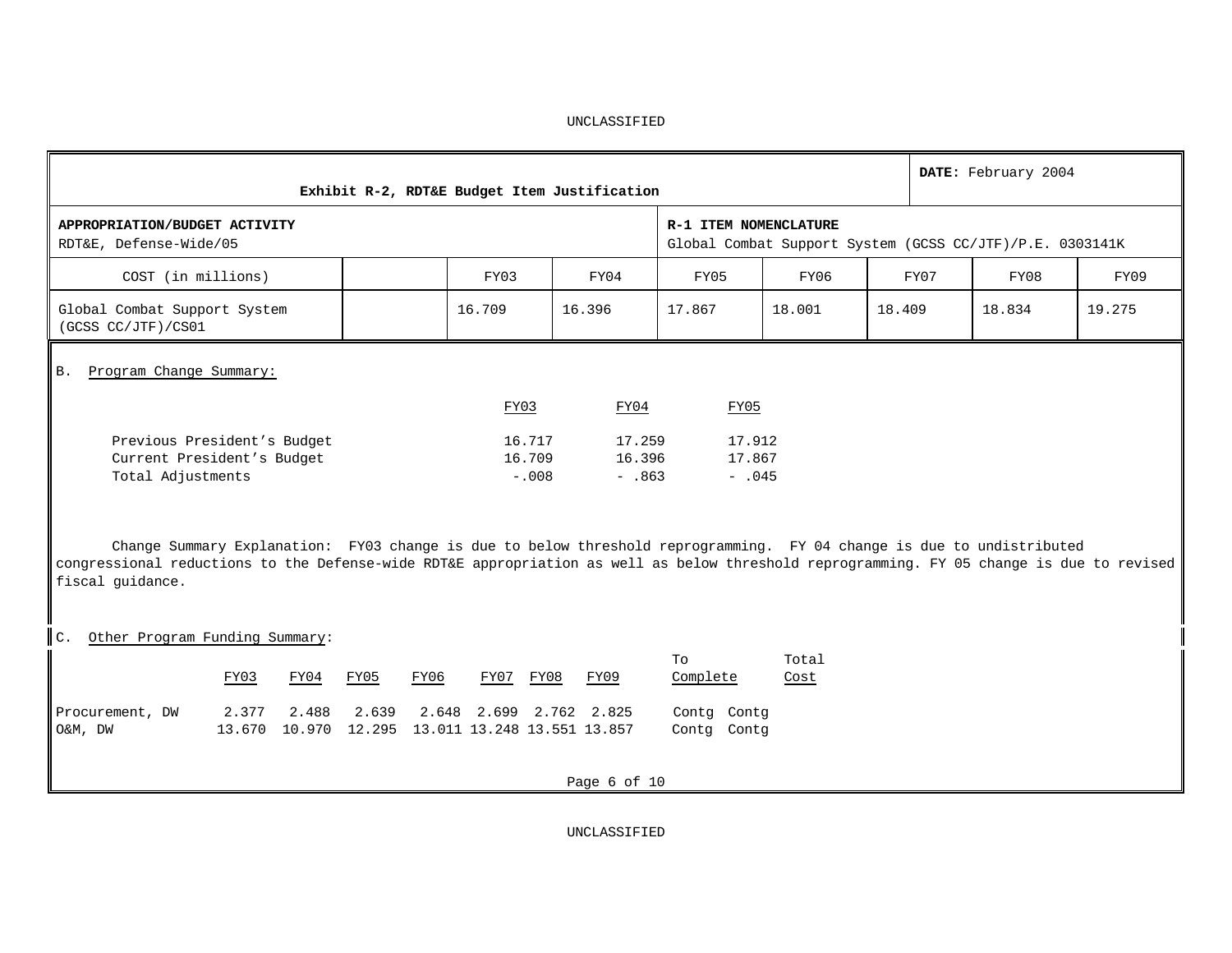| Exhibit R-2, RDT&E Budget Item Justification            |        | DATE: February 2004 |        |                                                                                    |        |        |        |  |  |  |
|---------------------------------------------------------|--------|---------------------|--------|------------------------------------------------------------------------------------|--------|--------|--------|--|--|--|
| APPROPRIATION/BUDGET ACTIVITY<br>RDT&E, Defense-Wide/05 |        |                     |        | R-1 ITEM NOMENCLATURE<br>Global Combat Support System (GCSS CC/JTF)/ P.E. 0303141K |        |        |        |  |  |  |
| COST (in millions)                                      | FY03   | FY04                | FY05   | FY06                                                                               | FY07   | FY08   | FY09   |  |  |  |
| Global Combat Support System<br>(GCSS CC/JTF)/CS01      | 16.709 | 16.396              | 17.867 | 18.001                                                                             | 18.409 | 18.834 | 19.275 |  |  |  |

D. Acquisition Strategy: GCSS(CC/JTF) is an evolutionary acquisition with its implementation divided into capability increments. The GCSS (CC/JTF) program has been structured to take advantage of both government and industry best practices, and to employ acquisition reform initiatives which improve program performance effectively and efficiently. The GCSS (CC/JTF) uses existing contract vehicles within DISA and other Federal Agencies including the General Services Administration (GSA). For all multiple-award IDIQ contract vehicles, fair opportunity for consideration is used to allow for adequate competition. When using Federal Supply Schedules, multiple vendors are evaluated for best value prior to selection. During FY03, 66% of total contract dollars were awarded to small businesses in support of the GCSS mission. In FY04 and beyond, the GCSS program will continue to utilize small business to the maximum extent possible.

All RDT&E work will either be contracted out to industry or MIPRd to other Services/Agencies. Product development is procured through Computer Sciences Corporation (CSC), Dyad Sodality Inc (DSI), Enterworks, FGM, Northrop Grumman IT (Formerly Logicon), Lockheed Martin Corporation (LMC), and UNYSIS. Test and Evaluation support is provided by Joint Interoperability Test Command (JITC), and Communications Technologies (COMTEK). Engineering Technical Management Services are procured through MITRE, the Institute for Defense Analysis (IDA) and the University of Maryland, Eastern Shore (UMD-ES).

Page 7 of 10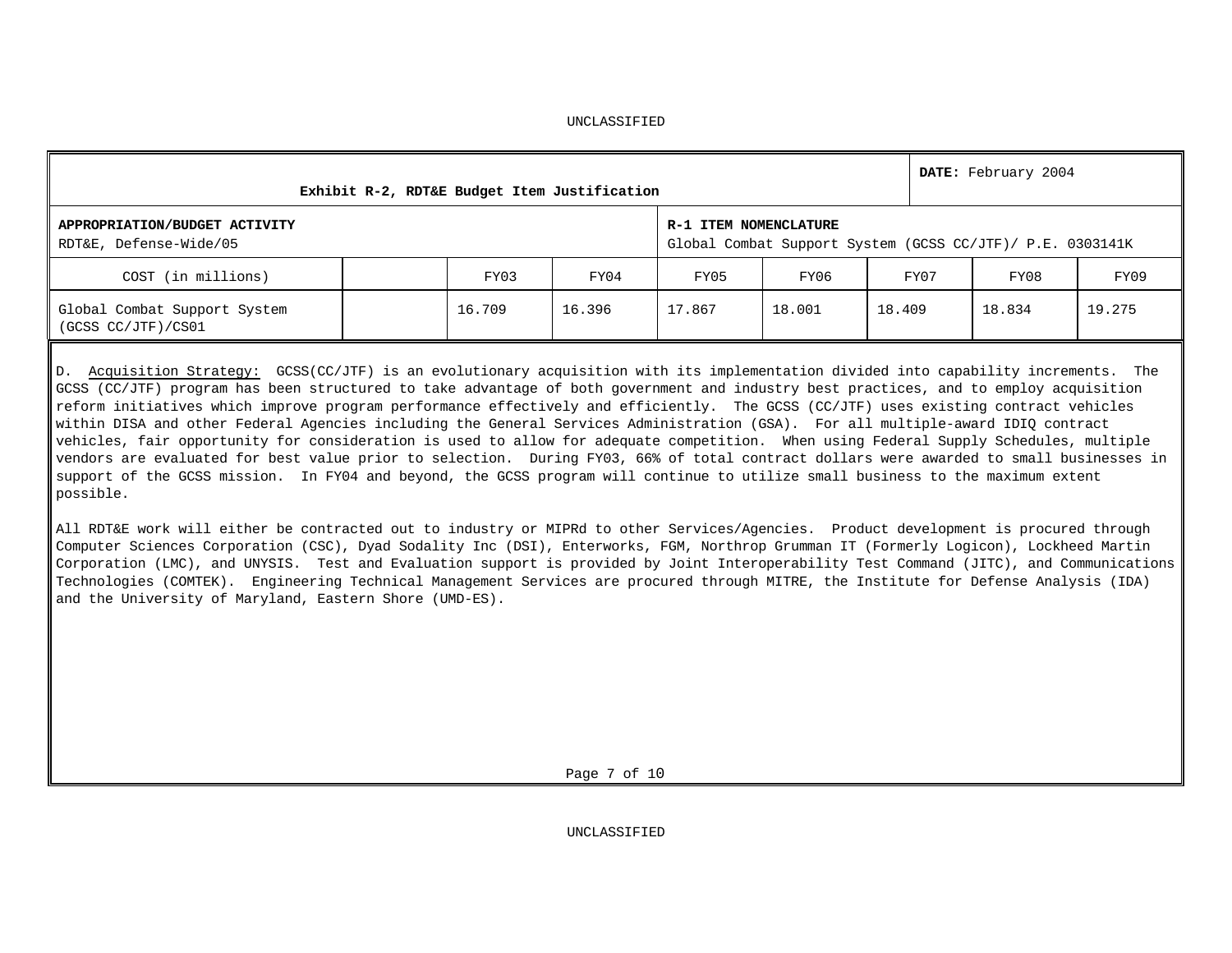| Exhibit R-3 Cost Analysis                                                                                                                                                                                                                                                                                                                                                                              |                                                                                                                                                                         |                                                                                                                                                                                                                                                                                                                          |                                                                                                                  |                                                                                                                                                      |                                                                              |                                                                                                         |                                                                                                                     |                                                                                                                          |                                                                                                               | DATE: February 2004                                                                                           |  |  |
|--------------------------------------------------------------------------------------------------------------------------------------------------------------------------------------------------------------------------------------------------------------------------------------------------------------------------------------------------------------------------------------------------------|-------------------------------------------------------------------------------------------------------------------------------------------------------------------------|--------------------------------------------------------------------------------------------------------------------------------------------------------------------------------------------------------------------------------------------------------------------------------------------------------------------------|------------------------------------------------------------------------------------------------------------------|------------------------------------------------------------------------------------------------------------------------------------------------------|------------------------------------------------------------------------------|---------------------------------------------------------------------------------------------------------|---------------------------------------------------------------------------------------------------------------------|--------------------------------------------------------------------------------------------------------------------------|---------------------------------------------------------------------------------------------------------------|---------------------------------------------------------------------------------------------------------------|--|--|
| APPROPRIATION/BUDGET ACTIVITY<br>RDT&E, Defense-Wide/05                                                                                                                                                                                                                                                                                                                                                | PROGRAM ELEMENT<br>P.E. 0303141K                                                                                                                                        | Global Combat Support System (GCSS CC/JTF)/                                                                                                                                                                                                                                                                              |                                                                                                                  |                                                                                                                                                      |                                                                              |                                                                                                         | PROJECT NAME AND NUMBER<br>Global Combat Support System (Combatant Command/<br>Joint Task Force) (GCSS CC/JTF)/CS01 |                                                                                                                          |                                                                                                               |                                                                                                               |  |  |
| <b>Cost Category</b><br><b>Technical Engineering Mgmt Services</b><br><b>Technical Engineering Mgmt Services</b><br><b>Technical Engineering Mgmt Services</b><br><b>Technical Engineering Mgmt Services</b><br><b>Technical Engineering Mgmt Services</b><br><b>Product Development</b><br><b>Product Development</b>                                                                                 | Method<br>& Type<br><b>CPFF</b><br><b>FFRDC</b><br><b>CPFF</b><br><b>MIPR</b><br><b>MIPR</b><br>T&M<br>T&M                                                              | Contract Performing<br>Activity &<br>Location<br>UMD, Eastern Shore, MD<br>MITRE, Vienna, VA<br>MITTS, Langston, OK<br>IDA, Alexandria, VA<br>JFCOM, Norfolk, VA<br>ENTERWORKS, Sterling, VA<br>DSI, Manassas, VA                                                                                                        | Total<br><b>PYs</b><br>Cost<br>.391<br>7.717<br>.280<br>$\Omega$<br>0<br>5.180<br>1.171                          | FY 04<br>Cost<br>0.210<br>1.815<br>$\Omega$<br>.267<br>.100<br>1.479<br>.750                                                                         | FY 04<br>Award<br>Date<br>05/04<br>10/03<br>01/04<br>12/03<br>04/04<br>01/04 | FY 05<br>Cost<br>.220<br>2.750<br>$\Omega$<br>$\mathbf 0$<br>$\mathbf 0$<br>1.748<br>1.400              | FY 05<br>Award<br>Date<br>05/05<br>10/04<br>04/05<br>01/05                                                          | Cost To<br>Complete<br>Contg<br>Contg<br>$\Omega$<br>$\Omega$<br>Contg<br>Contg                                          | Total<br>Cost<br>.821<br>12.282<br>.280<br>.267<br>.100<br>8.407<br>3.321                                     | Target<br>Value of<br>Contract<br>.821<br>12.282<br>.280<br>.267<br>.100<br>8.407<br>3.321                    |  |  |
| <b>Product Development</b><br><b>Product Development</b><br><b>Product Development</b><br><b>Product Development</b><br><b>Product Development</b><br><b>Product Development</b><br><b>Product Development</b><br><b>Product Development</b><br><b>Product Development</b><br><b>Product Development</b><br><b>Product Development</b><br><b>Test &amp; Evaluation</b><br><b>Test &amp; Evaluation</b> | T&M<br><b>CPFF</b><br>T&M<br><b>MIPR</b><br><b>MIPR</b><br>T&M<br><b>MIPR</b><br><b>MIPR</b><br><b>MIPR</b><br><b>MIPR</b><br><b>CPFF</b><br><b>CPFF</b><br><b>CPFF</b> | FGM, Sterling, VA<br>NGIT, Reston, VA<br>UNISYS, Falls Church, VA<br>DECC-D, Montgomery, AL<br>JITC, Ft. Huachuca, AZ<br>CSC, Falls Church, VA<br>NRL, Washington, DC<br>FEDSIM, Bethesda, MD<br>I-CASE, Gunter AFB, Montgomery AL<br><b>Lockheed Martin</b><br>TBD/SB<br>COMTEK, Sterling, VA<br>SAIC, Falls Church, VA | 12.556<br>14.220<br>2.631<br>1.869<br>.134<br>.750<br>.702<br>1.000<br>.500<br>.300<br>$\Omega$<br>1.604<br>.400 | 4.138<br>4.543<br>1.182<br>.150<br>$\mathbf 0$<br>.462<br>$\mathbf 0$<br>$\mathbf 0$<br>$\mathbf 0$<br>$\mathbf 0$<br>.500<br>.800<br>$\overline{0}$ | 04/04<br>01/04<br>01/04<br>10/03<br>02/04<br>03/04<br>03/04                  | 4.250<br>4.460<br>.920<br>.140<br>.310<br>.350<br>.200<br>0<br>0<br>0<br>.205<br>.914<br>$\overline{0}$ | 04/05<br>01/05<br>01/05<br>10/04<br>10/04<br>02/05<br>02/05<br>03/05<br>03/05                                       | Contg<br>Contg<br>Contg<br>Contg<br>Contg<br>Contg<br>$\mathbf 0$<br>0<br>$\Omega$<br>0<br>$\Omega$<br>Contg<br>$\Omega$ | 20.944<br>23.223<br>4.733<br>2.159<br>.444<br>1.562<br>.902<br>1.000<br>.500<br>.300<br>.705<br>3.318<br>.400 | 20.944<br>23.223<br>4.733<br>2.159<br>.444<br>1.562<br>.902<br>1.000<br>.500<br>.300<br>.705<br>3.318<br>.400 |  |  |
| Total                                                                                                                                                                                                                                                                                                                                                                                                  |                                                                                                                                                                         |                                                                                                                                                                                                                                                                                                                          | 51.405                                                                                                           | 16.396                                                                                                                                               |                                                                              | 17.867                                                                                                  |                                                                                                                     |                                                                                                                          |                                                                                                               |                                                                                                               |  |  |

Page 8 of 10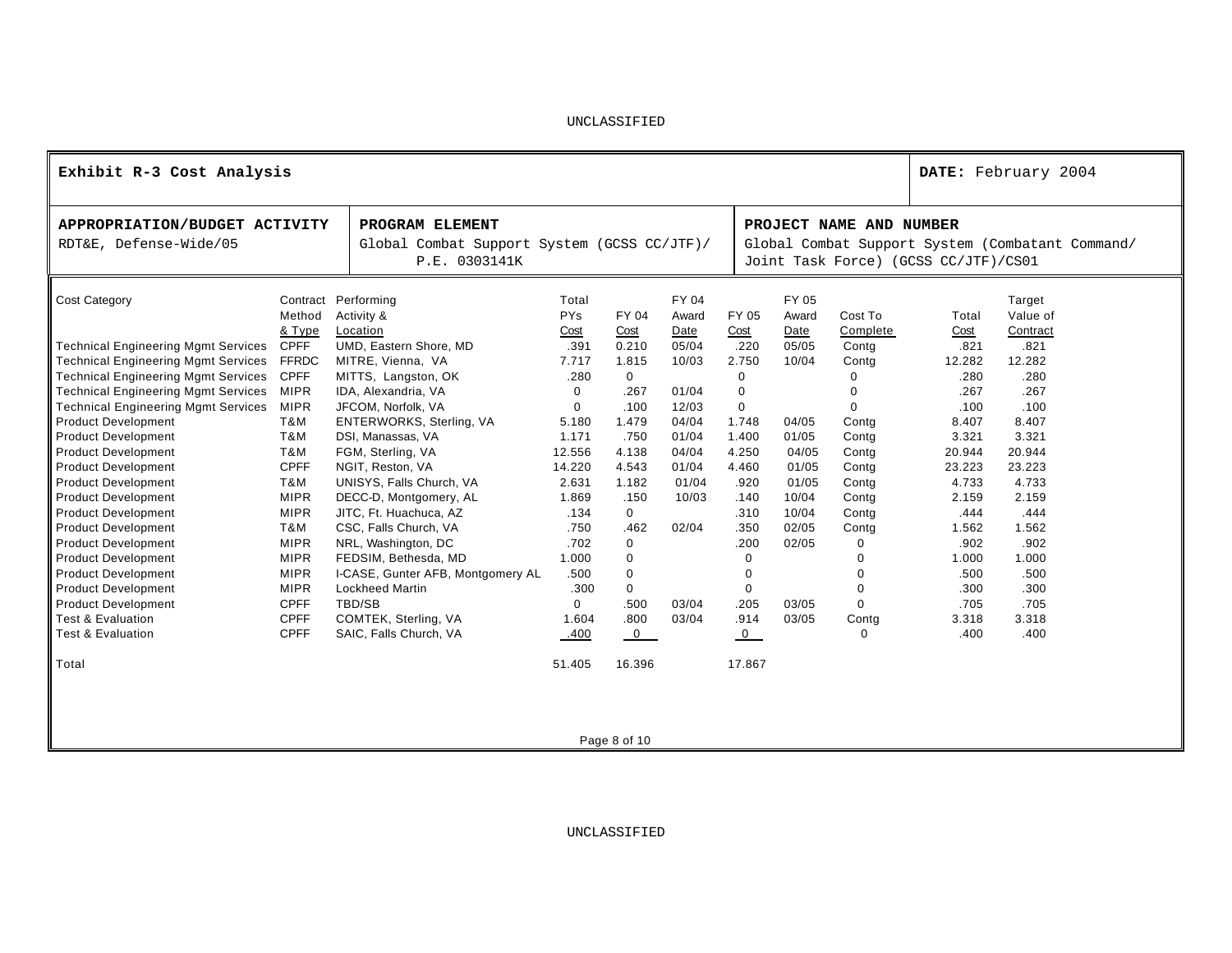| <b>Exhibit R-4 Schedule Profile</b>                                                                                                                                                                                                                        |                                                    |                                        |                                                                                                     | Date: February 2004                                                                              |                                                                                            |                                       |  |
|------------------------------------------------------------------------------------------------------------------------------------------------------------------------------------------------------------------------------------------------------------|----------------------------------------------------|----------------------------------------|-----------------------------------------------------------------------------------------------------|--------------------------------------------------------------------------------------------------|--------------------------------------------------------------------------------------------|---------------------------------------|--|
| <b>Appropriation/Budget Activity</b><br>RDT&E, Defense-Wide/05                                                                                                                                                                                             |                                                    |                                        | <b>Program Element Number and Name</b><br><b>Global Combat Support System</b><br>(GCSS)/PE 0303141K | <b>Project Number and Name</b><br>GCSS (CC/JTF)/CS01                                             |                                                                                            |                                       |  |
|                                                                                                                                                                                                                                                            | 2003                                               | 2004                                   | 2005                                                                                                | 2006<br>2007                                                                                     | 2008                                                                                       | 2009                                  |  |
| <b>Fiscal Year</b><br>2 <sup>1</sup><br>$\mathbf 1$<br>$\mathbf{3}$<br>$\overline{\mathbf{4}}$                                                                                                                                                             | $\mathbf{3}$<br>4<br>$\overline{2}$<br>$\mathbf 1$ | $\mathbf{3}$<br>$\mathbf{z}$<br>4<br>1 | $\mathbf{1}$<br>$\mathbf{3}$<br>$\overline{\mathbf{4}}$<br>2 <sup>2</sup><br>$\mathbf 1$            | 2 <sub>1</sub><br>$\overline{2}$<br>$\overline{\mathbf{3}}$<br>$\mathbf{1}$<br>$\mathbf{3}$<br>4 | $\mathbf{2}$<br>$\mathbf{3}$<br>$\overline{\mathbf{4}}$<br>$\boldsymbol{4}$<br>$\mathbf 1$ | $\mathbf{2}$<br>$\mathbf 1$<br>3<br>4 |  |
| Contract Prep.<br><b>Contract Award</b><br>Capability Increments<br>Version 4.X<br>-Development<br>-Fielding<br>Version 4.0/4.0.1<br>-Development<br>-Fielding<br>Version 4.1<br>- Development<br>- Fielding<br>Version 4.2<br>- Development<br>- Fielding |                                                    |                                        |                                                                                                     |                                                                                                  |                                                                                            |                                       |  |

Page 9 of 10

Note: The GCSS Operational Requirements Document (ORD) was approved by the Joint Requirements Board (JRB) during November 02 and validated by the Joint Requirements Oversight Council (JROC) in May 2003.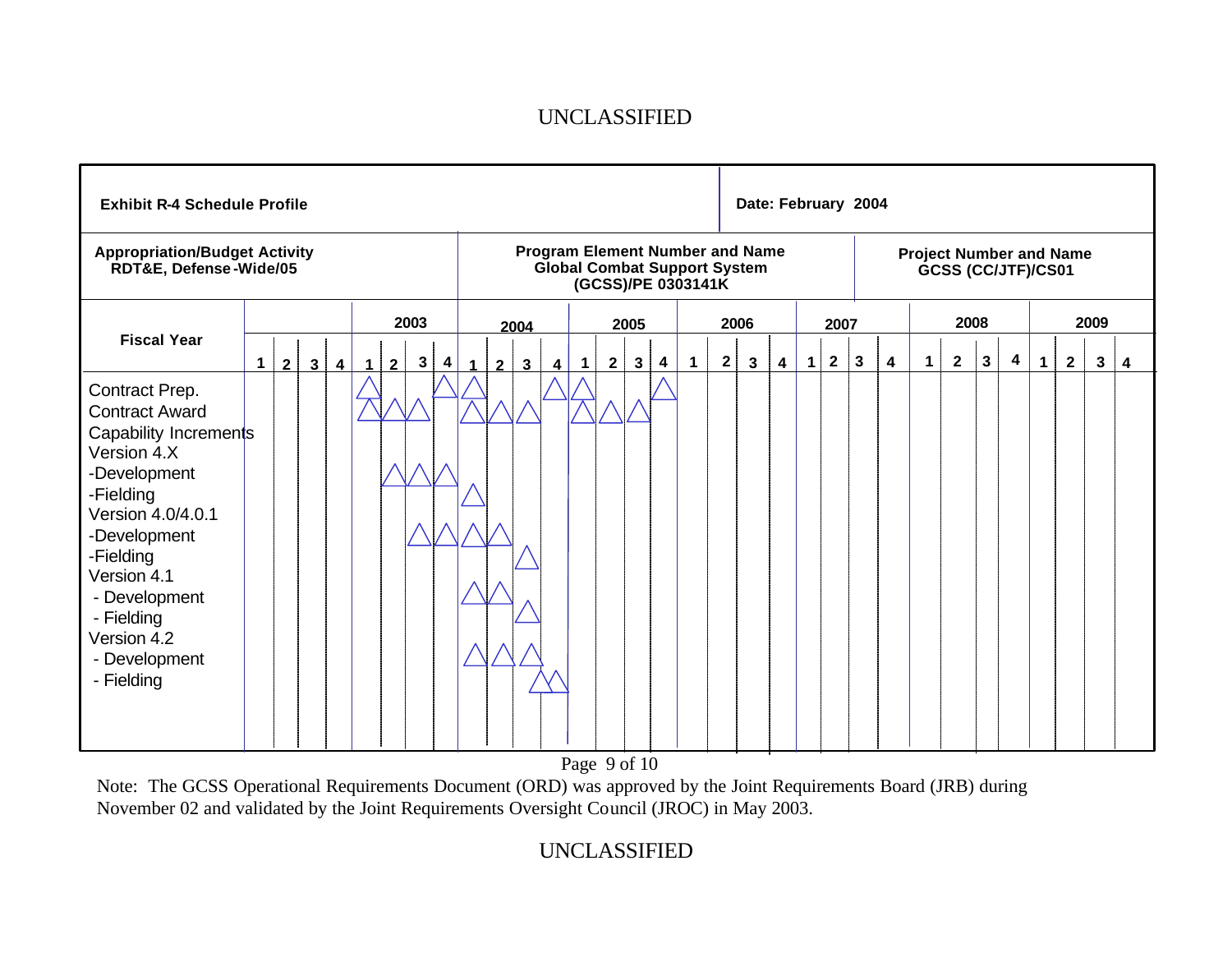| Exhibit R-4a Schedule Detail                                                                                                                                                                                 | DATE: February 2004 |                                                               |                 |         |                         |                                   |         |         |  |
|--------------------------------------------------------------------------------------------------------------------------------------------------------------------------------------------------------------|---------------------|---------------------------------------------------------------|-----------------|---------|-------------------------|-----------------------------------|---------|---------|--|
| APPROPRIATION/BUDGET ACTIVITY<br>RDT&E, Defense-Wide/05                                                                                                                                                      |                     | PROGRAM ELEMENT<br>Global Combat Support System/P.E. 0303141K |                 |         | PROJECT NAME AND NUMBER | Global Combat Support System/CS01 |         |         |  |
| Schedule Profile                                                                                                                                                                                             | FY 2003             | FY 2004                                                       | FY 2005         | FY 2006 |                         | FY 2007                           | FY 2008 | FY 2009 |  |
| Contract Preparation<br>Contract Award                                                                                                                                                                       | 1Q, 4Q<br>10-30     | 1Q, 4Q<br>1Q-3Q                                               | 10, 40<br>1Q-3Q | TBD     |                         | TBD                               | TBD     | TBD     |  |
| Capability Increments<br>Version 4.X                                                                                                                                                                         |                     |                                                               |                 |         |                         |                                   |         |         |  |
| - Development<br>- Fielding<br>Version 4.0/4.0.1                                                                                                                                                             | $2Q - 4Q$           | 1Q                                                            |                 |         |                         |                                   |         |         |  |
| - Development<br>- Fielding<br>Version 4.1                                                                                                                                                                   | $30 - 40$           | $1Q-2Q$<br>3Q                                                 |                 |         |                         |                                   |         |         |  |
| - Development<br>- Fielding<br>Version 4.2                                                                                                                                                                   |                     | $1Q - 2Q$<br>3Q                                               |                 |         |                         |                                   |         |         |  |
| - Development<br>- Fielding                                                                                                                                                                                  |                     | $1Q-3Q$<br>$3Q - 4Q$                                          |                 |         |                         |                                   |         |         |  |
| (Note: The GCSS Operational Requirements Document (ORD) was approved by the Joint Requirements Board (JRB) in<br>November 2002 and validated by the Joint Requirements Oversight Council (JROC) in May 2003. |                     |                                                               |                 |         |                         |                                   |         |         |  |

Page 10 of 10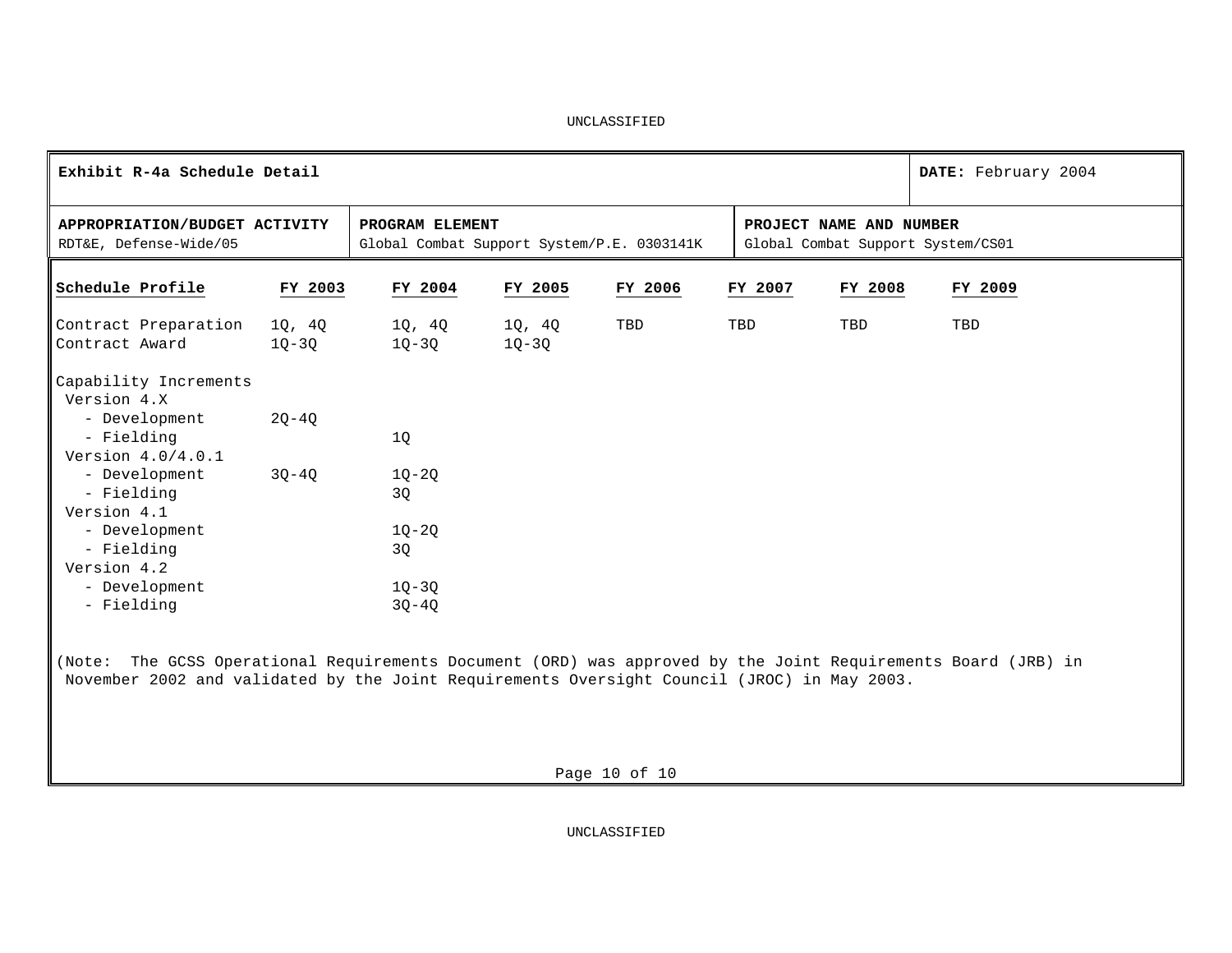**Exhibit R-2, RDT&E Budget Item Justification DATE:** February 2004 **APPROPRIATION/BUDGET ACTIVITY** RDT&E, Defense-Wide/05 **R-1 ITEM NOMENCLATURE** Joint Command and Control /P.E. 0303158K COST (in millions) FY03 FY04 FY05 FY06 FY07 FY08 FY09 Joint Command and Control (JC2)/JC01 0 0 3.000 0 0 0 0 0

UNCLASSIFIED

A. **Mission Description & Budget Item Justification**: Joint Command and Control (JC2) is the next generation of command and control for the Department of Defense. JC2 is made to be the follow-on to the Global Command and Control System, which is the current system of record for the Department. Using the concepts and capabilities of the Net Centric Enterprise Services, JC2 will provide a vast range of command and control capabilities to the warfighter. JC2 will begin an accelerated evolution toward a more net-centric, web-based, open system standards approach to providing C2 capabilities and services that will establish JC2 as the core of the DoD Command and Control architecture. The requested RDT&E funding is critical to supporting DoD Transformation efforts in the area of strategic and operational command and control. JC2 will compose seven Mission Capability Packages: Situational Awareness, Force Readiness, Force Projection, Intelligence, Force Protection, Force Employment (Air/Space) Force Employment (Maneuver/Fires). Additionally, JC2 will be the software component for the Deployable Joint Command and Control program. Funding for FY06 and beyond will be addressed in the FY06 POM as DISA works with the Assistant Secretary of Defense (Networks and Information Integration), the Joint Staff, the Joint Forces Command, and the Services to define how legacy capabilities will migrate to this critical requirement. FY 2005 funding is needed to allow development of pilot services to conduct technical risk reduction, and to document the acquisition activities as required by DoDI 5000.1. Accordingly, this program element is under Budget Activity 05 (System Development and Demonstration).

Page 1 of 7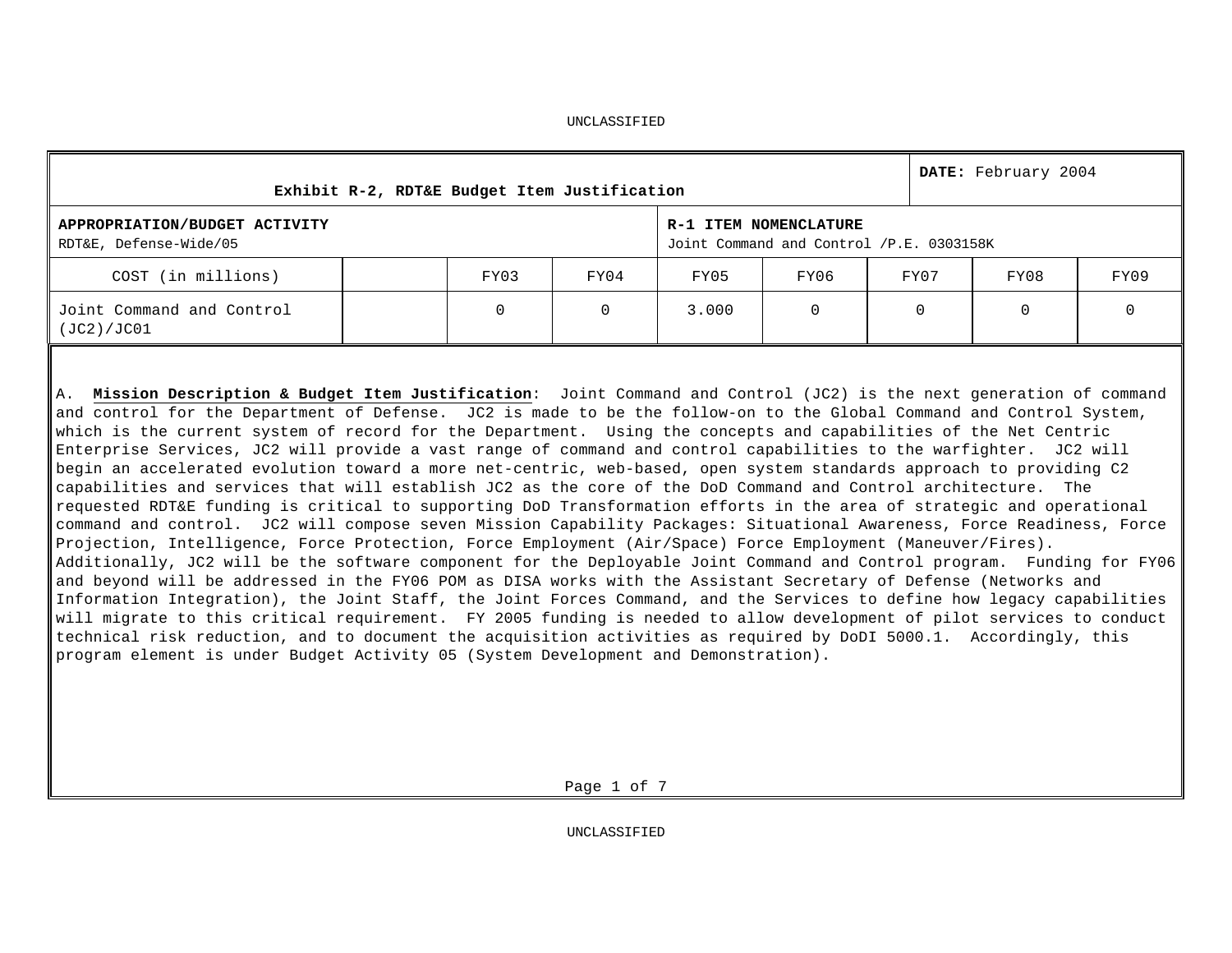| Exhibit R-2, RDT&E Budget Item Justification                                                                                                                                                                                                                                                                                                                                                                                                                                                                                                                                                                                                                                                                                                      |  | DATE: February 2004 |          |       |                                                                   |  |          |          |          |  |  |  |
|---------------------------------------------------------------------------------------------------------------------------------------------------------------------------------------------------------------------------------------------------------------------------------------------------------------------------------------------------------------------------------------------------------------------------------------------------------------------------------------------------------------------------------------------------------------------------------------------------------------------------------------------------------------------------------------------------------------------------------------------------|--|---------------------|----------|-------|-------------------------------------------------------------------|--|----------|----------|----------|--|--|--|
| APPROPRIATION/BUDGET ACTIVITY<br>RDT&E, Defense-Wide/05                                                                                                                                                                                                                                                                                                                                                                                                                                                                                                                                                                                                                                                                                           |  |                     |          |       | R-1 ITEM NOMENCLATURE<br>Joint Command and Control /P.E. 0303158K |  |          |          |          |  |  |  |
| COST (in millions)                                                                                                                                                                                                                                                                                                                                                                                                                                                                                                                                                                                                                                                                                                                                |  | FY03                | FY04     | FY05  | FY06                                                              |  | FY07     | FY08     | FY09     |  |  |  |
| Joint Command and Control<br>(JC2)/JC01                                                                                                                                                                                                                                                                                                                                                                                                                                                                                                                                                                                                                                                                                                           |  | $\Omega$            | $\Omega$ | 3.000 | $\Omega$                                                          |  | $\Omega$ | $\Omega$ | $\Omega$ |  |  |  |
| Accomplishments/Planned Program:<br>$\frac{FY - 2003}{0}$ $\frac{FY - 2004}{0}$ $\frac{FY - 2005}{3,000}$<br>Subtotal Cost<br>Development and Strategic Planning: The current GCCS-J system is only scheduled for development thru Block V. JC2 will<br>deliver the capabilities as stated in the new Operational Requirements Document (ORD) and complementing Capabilities<br>Development Document (CDD). JC2 will build upon and expand the capabilities developed and integrated in the GCCS era<br>including the migration of capabilities to a more modern architecture. Risk reduction activities and engineering<br>analysis with selected system and architectural analysis will provide the initial steps of the technical development. |  |                     |          |       |                                                                   |  |          |          |          |  |  |  |

UNCLASSIFIED

Page 2 of 7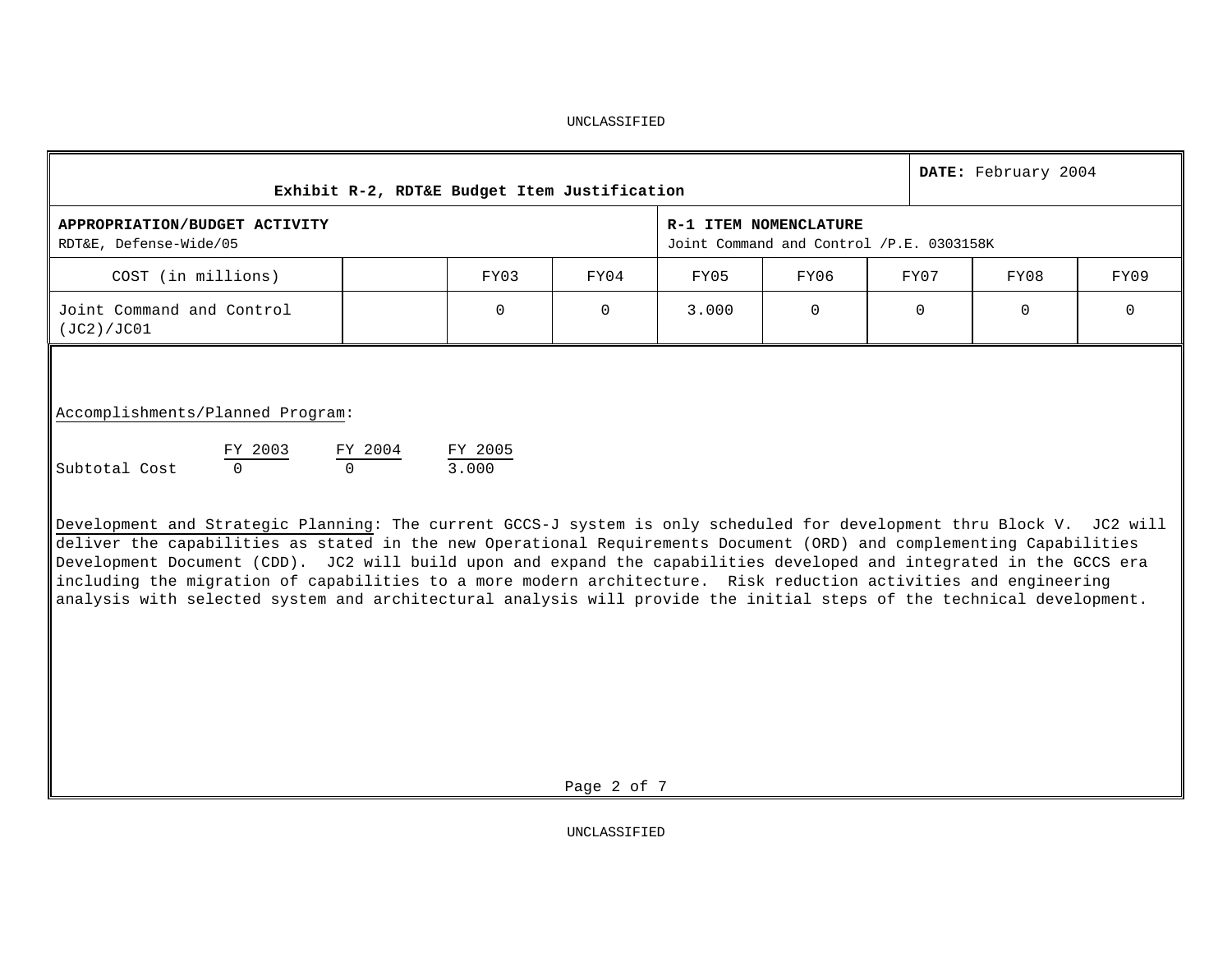| Exhibit R-2, RDT&E Budget Item Justification                                                                 |                                                                   |          |          |                                                |                              |  |                                       | DATE: February 2004 |      |
|--------------------------------------------------------------------------------------------------------------|-------------------------------------------------------------------|----------|----------|------------------------------------------------|------------------------------|--|---------------------------------------|---------------------|------|
| APPROPRIATION/BUDGET ACTIVITY<br>RDT&E, Defense-Wide/05                                                      | R-1 ITEM NOMENCLATURE<br>Joint Command and Control /P.E. 0303158K |          |          |                                                |                              |  |                                       |                     |      |
| COST (in millions)                                                                                           |                                                                   | FY03     | FY04     | FY05                                           | FY06                         |  | FY07                                  | FY08                | FY09 |
| Joint Command and Control<br>(JC2)/JC01                                                                      |                                                                   | $\Omega$ | $\Omega$ | 3.000                                          | $\Omega$                     |  | $\Omega$                              | $\Omega$            | 0    |
| B. Program Change Summary:<br>Previous President's Budget<br>Current President's Budget<br>Total Adjustments |                                                                   |          |          | FY03<br>$\Omega$<br>$\mathbf 0$<br>$\mathbf 0$ | FY04<br>$\Omega$<br>$\Omega$ |  | $\frac{FY05}{0}$<br>3.000<br>$+3.000$ |                     |      |

Change Summary Explanation:

Funding increase, initial research and development must start on JC2 in order to bring some initial capabilities to the warfighter in FY06. Additional work must start on the more complex capabilities mandated in the ORD and CDD. Current Advanced Concept Technology Demonstrations must continue to be monitored and sustained to augment the approved C2 processes with required capabilities.

Page 3 of 7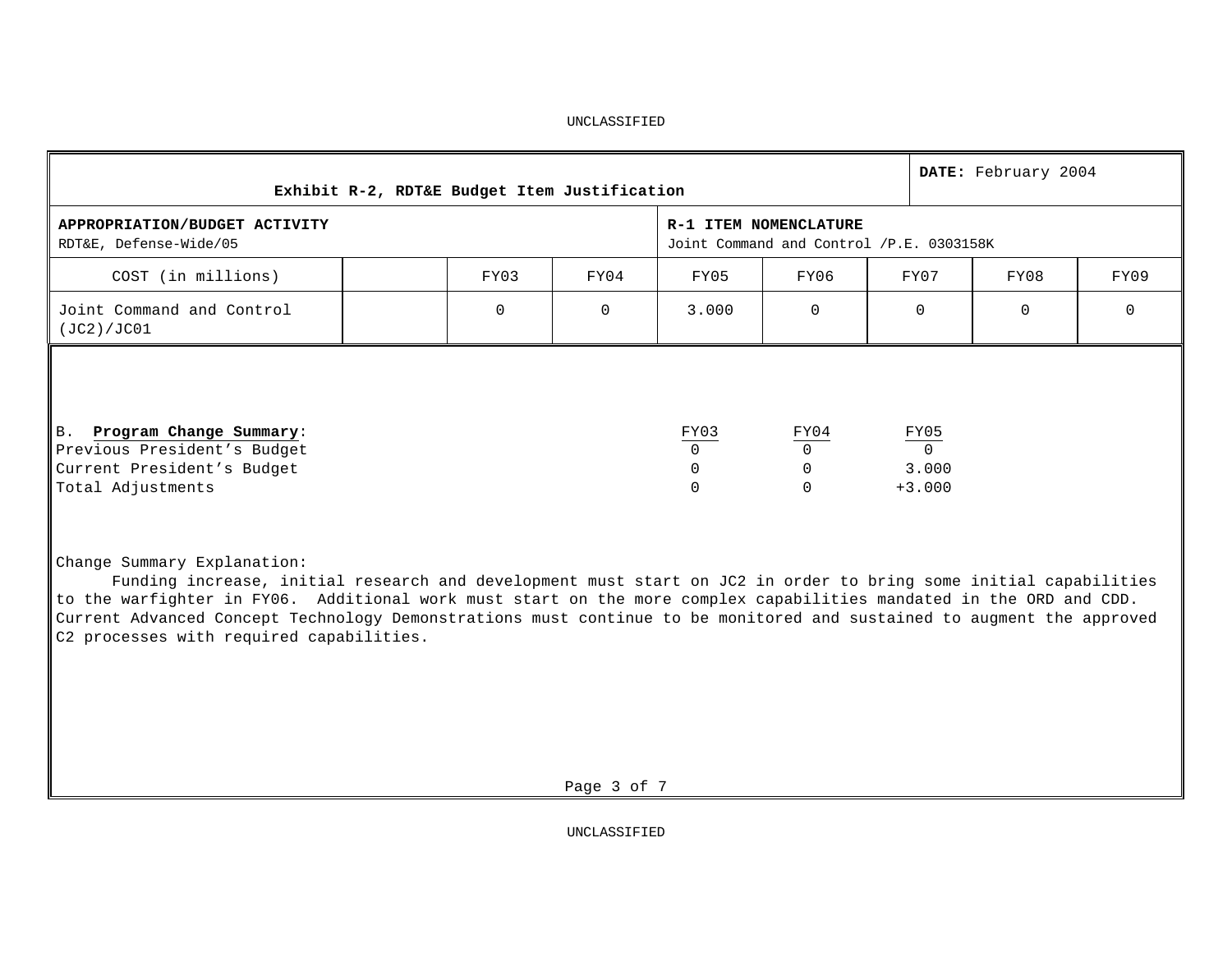|                                                         |  | DATE: February 2004<br>Exhibit R-2, RDT&E Budget Item Justification<br>R-1 ITEM NOMENCLATURE<br>Joint Command and Control /P.E. 0303158K |          |       |      |          |      |      |  |  |
|---------------------------------------------------------|--|------------------------------------------------------------------------------------------------------------------------------------------|----------|-------|------|----------|------|------|--|--|
| APPROPRIATION/BUDGET ACTIVITY<br>RDT&E, Defense-Wide/05 |  |                                                                                                                                          |          |       |      |          |      |      |  |  |
| COST (in millions)                                      |  | FY03                                                                                                                                     | FY04     | FY05  | FY06 | FY07     | FY08 | FY09 |  |  |
| Joint Command and Control<br>(JC2)/JC01                 |  | $\Omega$                                                                                                                                 | $\Omega$ | 3.000 |      | $\Omega$ |      |      |  |  |
|                                                         |  |                                                                                                                                          |          |       |      |          |      |      |  |  |

C. **Other Program Funding Summary**: None.

D. **Acquisition Strategy**: The Acquisition Approach and Strategy are currently being developed by the Assistant Secretary of Defense for Networks and Information Infrastructure (ASD-NII), the Joint Forces Command (JFCOM), the Services and DISA. An approved approach is expected by July 2004. This will possibly include additional funding in future years for Development and Fielding activities.

Page 4 of 7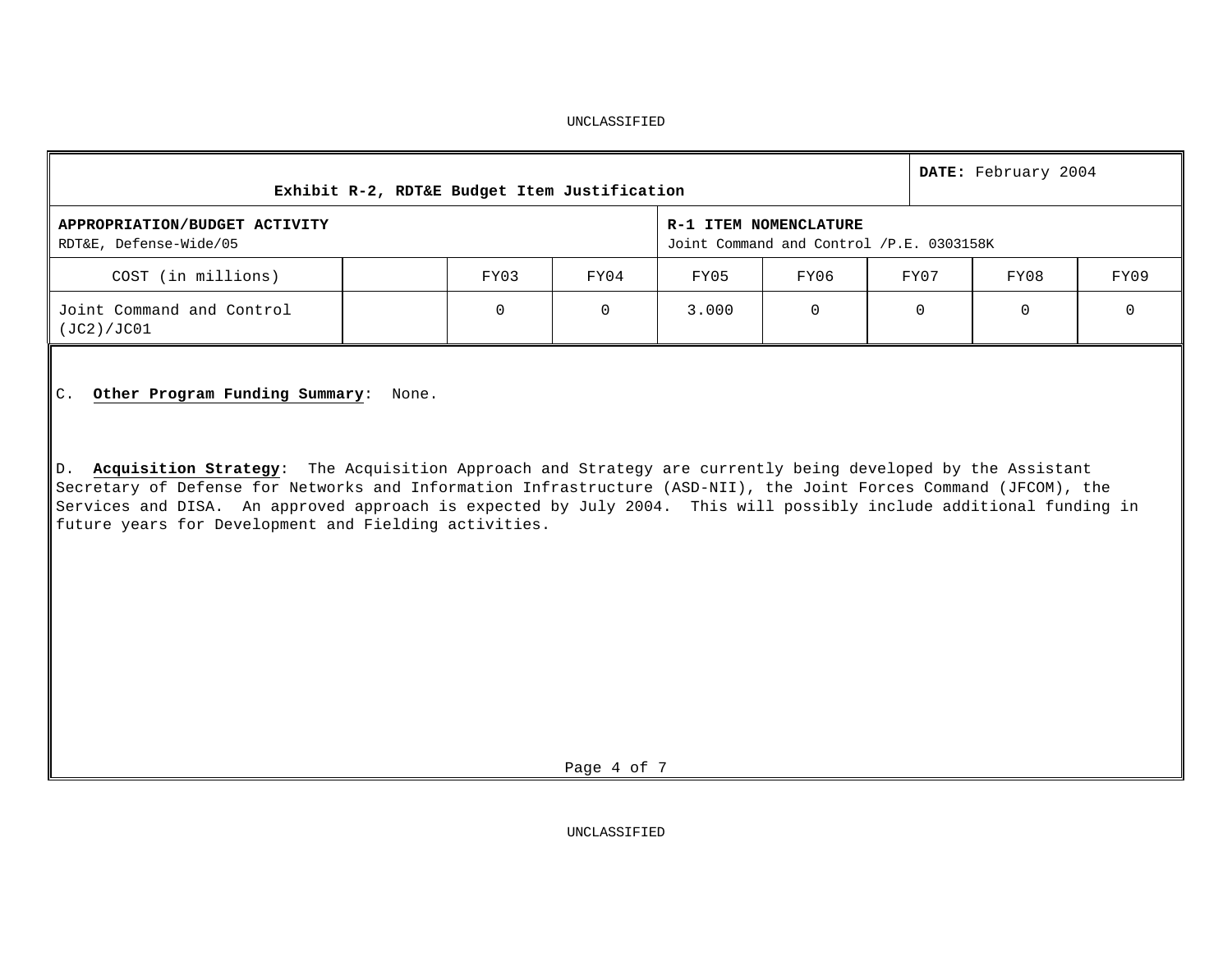|                                                         | Exhibit R-3 Cost Analysis |                                                      |                                                            |               |                        |      |             |                                                             |                     |               | DATE: February 2004            |  |  |
|---------------------------------------------------------|---------------------------|------------------------------------------------------|------------------------------------------------------------|---------------|------------------------|------|-------------|-------------------------------------------------------------|---------------------|---------------|--------------------------------|--|--|
| APPROPRIATION/BUDGET ACTIVITY<br>RDT&E, Defense-Wide/05 |                           |                                                      | PROGRAM ELEMENT<br>Joint Command and Control / PE 0303158K |               |                        |      |             | PROJECT NAME AND NUMBER<br>Joint Command and Control / JC01 |                     |               |                                |  |  |
| Cost Category                                           | & Type                    | Contract Performing<br>Method Activity &<br>Location | Total<br>PYs<br>Cost                                       | FY 04<br>Cost | FY 04<br>Award<br>Date | Cost | <b>FY05</b> | FY 05<br>Award<br>Date                                      | Cost To<br>Complete | Total<br>Cost | Target<br>Value of<br>Contract |  |  |
| <b>Technical Risk Reduction</b><br>and Piloting         | Various TBD               |                                                      | $\pmb{0}$                                                  | $\mathbf 0$   | N/A                    | 2.0  |             | TBD                                                         | TBD                 | TBD           | TBD                            |  |  |
| Acquisition<br>Documentation                            | Various TBD               |                                                      | $\mathbf 0$                                                | $\mathbf 0$   | N/A                    | 1.0  |             | TBD                                                         | TBD                 | TBD           | TBD                            |  |  |
| Total                                                   |                           |                                                      | $\mathbf 0$                                                | $\mathbf 0$   |                        | 3.0  |             |                                                             |                     |               |                                |  |  |
|                                                         |                           |                                                      |                                                            |               |                        |      |             |                                                             |                     |               |                                |  |  |
|                                                         | Page 5 of 7               |                                                      |                                                            |               |                        |      |             |                                                             |                     |               |                                |  |  |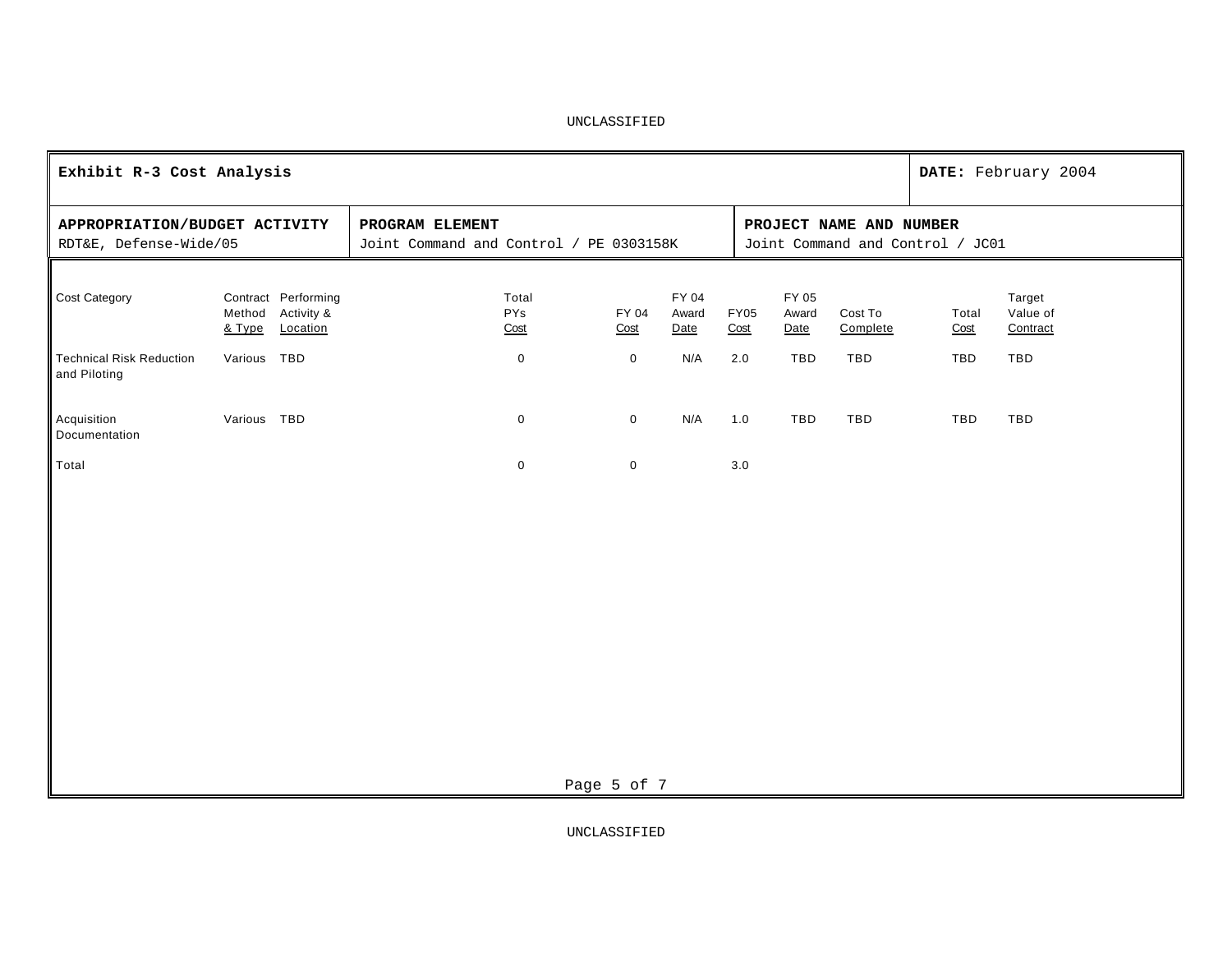|                                                                | <b>Exhibit R-4 Schedule Profile</b> |  |  |              |                         |              |                         | Date: February 2004 |              |              |                         |             |   |              |                         |                                                                                        |                |              |                         |             |              |   |   |                                                                          |                |              |                         |             |              |              |   |
|----------------------------------------------------------------|-------------------------------------|--|--|--------------|-------------------------|--------------|-------------------------|---------------------|--------------|--------------|-------------------------|-------------|---|--------------|-------------------------|----------------------------------------------------------------------------------------|----------------|--------------|-------------------------|-------------|--------------|---|---|--------------------------------------------------------------------------|----------------|--------------|-------------------------|-------------|--------------|--------------|---|
| <b>Appropriation/Budget Activity</b><br>RDT&E, Defense-Wide/05 |                                     |  |  |              |                         |              |                         |                     |              |              |                         |             |   |              |                         | <b>Program Element Number and Name</b><br>Joint Command and Control (JC2)/ PE 0303158K |                |              |                         |             |              |   |   | <b>Project Number and Name</b><br><b>Joint Command and Control/ JC01</b> |                |              |                         |             |              |              |   |
|                                                                |                                     |  |  |              |                         | 2003         |                         |                     |              | 2004         |                         |             |   | 2005         |                         |                                                                                        |                | 2006         |                         |             | 2007         |   |   |                                                                          | 2008           |              |                         |             |              | 2009         |   |
| <b>Fiscal Year</b>                                             |                                     |  |  | $\mathbf{1}$ | $\overline{\mathbf{2}}$ | $\mathbf{3}$ | $\overline{\mathbf{4}}$ | $\mathbf 1$         | $\mathbf{2}$ | $\mathbf{3}$ | $\overline{\mathbf{4}}$ | $\mathbf 1$ | 2 | $\mathbf{3}$ | $\overline{\mathbf{4}}$ | $\mathbf{1}$                                                                           | 2 <sup>1</sup> | $\mathbf{3}$ | $\overline{\mathbf{4}}$ | $\mathbf 1$ | $\mathbf{2}$ | 3 | 4 | $1 \mid$                                                                 | $\overline{2}$ | $\mathbf{3}$ | $\overline{\mathbf{4}}$ | $\mathbf 1$ | $\mathbf{2}$ | $\mathbf{3}$ | 4 |
| Contract Preparation                                           |                                     |  |  |              |                         |              |                         |                     |              |              |                         |             |   |              |                         |                                                                                        |                |              |                         |             |              |   |   |                                                                          |                |              |                         |             |              |              |   |
| <b>Contract Competition</b>                                    |                                     |  |  |              |                         |              |                         |                     |              |              |                         |             |   |              |                         |                                                                                        |                |              |                         |             |              |   |   |                                                                          |                |              |                         |             |              |              |   |
| Contract<br>Award                                              |                                     |  |  |              |                         |              |                         |                     |              |              |                         |             |   |              |                         |                                                                                        |                |              |                         |             |              |   |   |                                                                          |                |              |                         |             |              |              |   |
| <b>Tech Risk Reduction</b>                                     |                                     |  |  |              |                         |              |                         |                     |              |              |                         |             |   |              |                         |                                                                                        |                |              |                         |             |              |   |   |                                                                          |                |              |                         |             |              |              |   |
| Acquisition<br>Documentation                                   |                                     |  |  |              |                         |              |                         |                     |              |              |                         |             |   |              |                         |                                                                                        |                |              |                         |             |              |   |   |                                                                          |                |              |                         |             |              |              |   |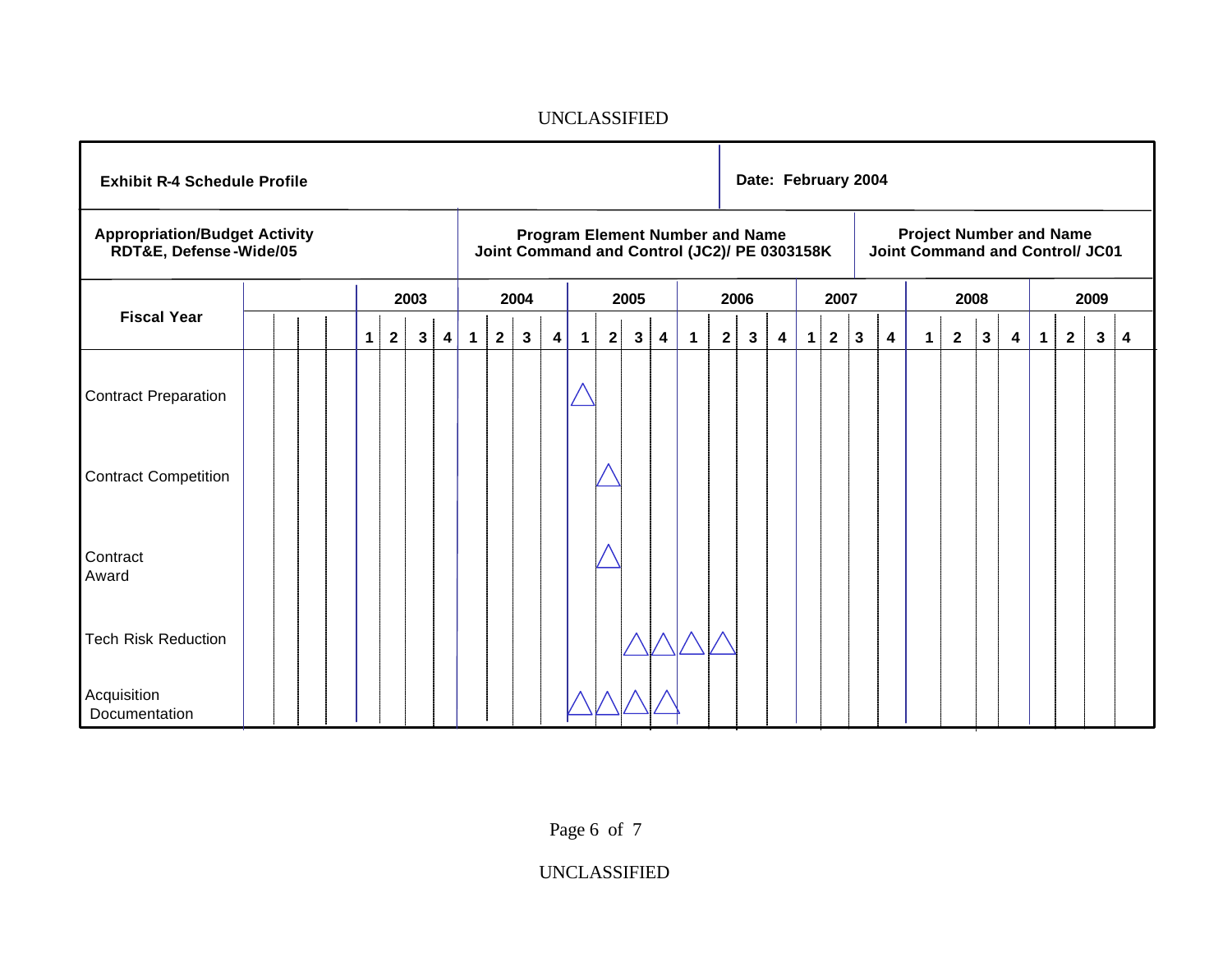| Exhibit R-4a Schedule Detail                            |                                                                   |         |               |  |                                                             |         |  |         |         |
|---------------------------------------------------------|-------------------------------------------------------------------|---------|---------------|--|-------------------------------------------------------------|---------|--|---------|---------|
| APPROPRIATION/BUDGET ACTIVITY<br>RDT&E, Defense-Wide/05 | PROGRAM ELEMENT<br>Joint Command and Control (JC2)<br>PE 0303158K |         |               |  | PROJECT NAME AND NUMBER<br>Joint Command and Control / JC01 |         |  |         |         |
|                                                         |                                                                   |         |               |  |                                                             |         |  |         |         |
| Schedule Profile                                        | FY 2003                                                           | FY 2004 | FY 2005       |  | FY 2006                                                     | FY 2007 |  | FY 2008 | FY 2009 |
| Contract Preparation                                    |                                                                   |         | 1Q            |  |                                                             |         |  |         |         |
| Contract Competition                                    |                                                                   |         | 2Q            |  |                                                             |         |  |         |         |
| Contract Award                                          |                                                                   |         | 2Q            |  |                                                             |         |  |         |         |
| Technical Risk Reduction<br>and Piloting                |                                                                   |         | $3-4Q$ $1-2Q$ |  |                                                             |         |  |         |         |
| Acquisition<br>Documentation                            |                                                                   |         | $1-4Q$        |  |                                                             |         |  |         |         |
|                                                         |                                                                   |         |               |  |                                                             |         |  |         |         |
|                                                         |                                                                   |         |               |  |                                                             |         |  |         |         |
|                                                         |                                                                   |         |               |  |                                                             |         |  |         |         |
|                                                         |                                                                   |         |               |  |                                                             |         |  |         |         |
|                                                         |                                                                   |         | Page 7 of 7   |  |                                                             |         |  |         |         |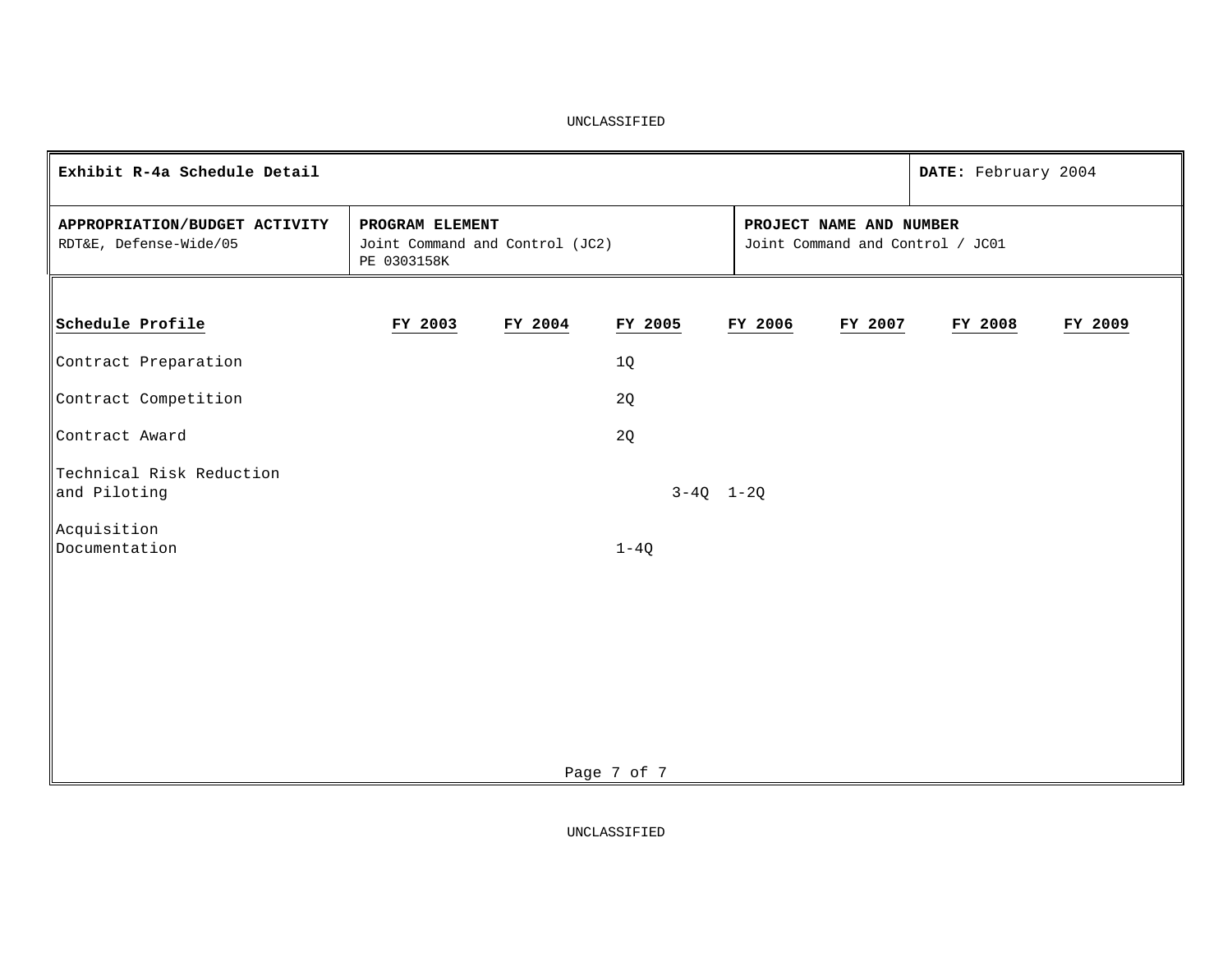UNCLASSIFIED **Exhibit R-2, RDT&E Budget Item Justification DATE:** February 2004 **APPROPRIATION/BUDGET ACTIVITY** RDT&E, Defense-Wide/05 **R-1 ITEM NOMENCLATURE** Electronic Commerce/PE 0305840K COST (in millions) FY03 FY04 FY05 FY06 FY07 FY08 FY09 Electronic Commerce/EC01 24.165 7.137 3.466 3.617 3.592 3.598 3.605

# A. **Mission Description and Budget Item Justification**:

 This program supports initiatives to increase the application of Electronic Business/Electronic Commerce (EB/EC) across the Department of Defense. Program funding is being reduced due to a transition from a development to a sustainment posture. This program element is under Budget Activity 5 because it involves the development of upgrades that increase the performance of existing systems.

| Subtotal Cost | FY 03 | FY 04 | FY 05 |  |
|---------------|-------|-------|-------|--|
|               | 3.543 | 0.000 | 0.000 |  |

**Central Contractor Registration (CCR**)- The CCR is a web-based system that is the primary repository for vendor data required for conducting business with DOD. The CCR database currently consists of procurement and financial information as well as trading partner data required to do business electronically with the government. The purposes of the database are to allow DOD to more efficiently comply with the Debt Collection Improvement Act of 1996; to simplify and streamline procurement by reducing duplicate requirements and processes; and to increase visibility of vendor sources for specific goods and services. Contractors are only required to register once and provide annual renewals.

# **Accomplishments and Planned Enhancements are as follows**:

**FY03:** Established monitoring of DUNS number information with Dun & Bradstreet to keep validations up to date. Established an On-line Representations & Certifications (ORC) module within CCR. Increased active vendors registered in CCR. Transitioned CCR to be the Business Partner Network (BPN) in accordance with the Federal-wide implementation policy. Enhanced CCR to register grantees and inter-governmental agency offices (means including new data elements) to support the grants and Intra-Governmental Transactions (IGOTS) world.

Page 1 of 12 pages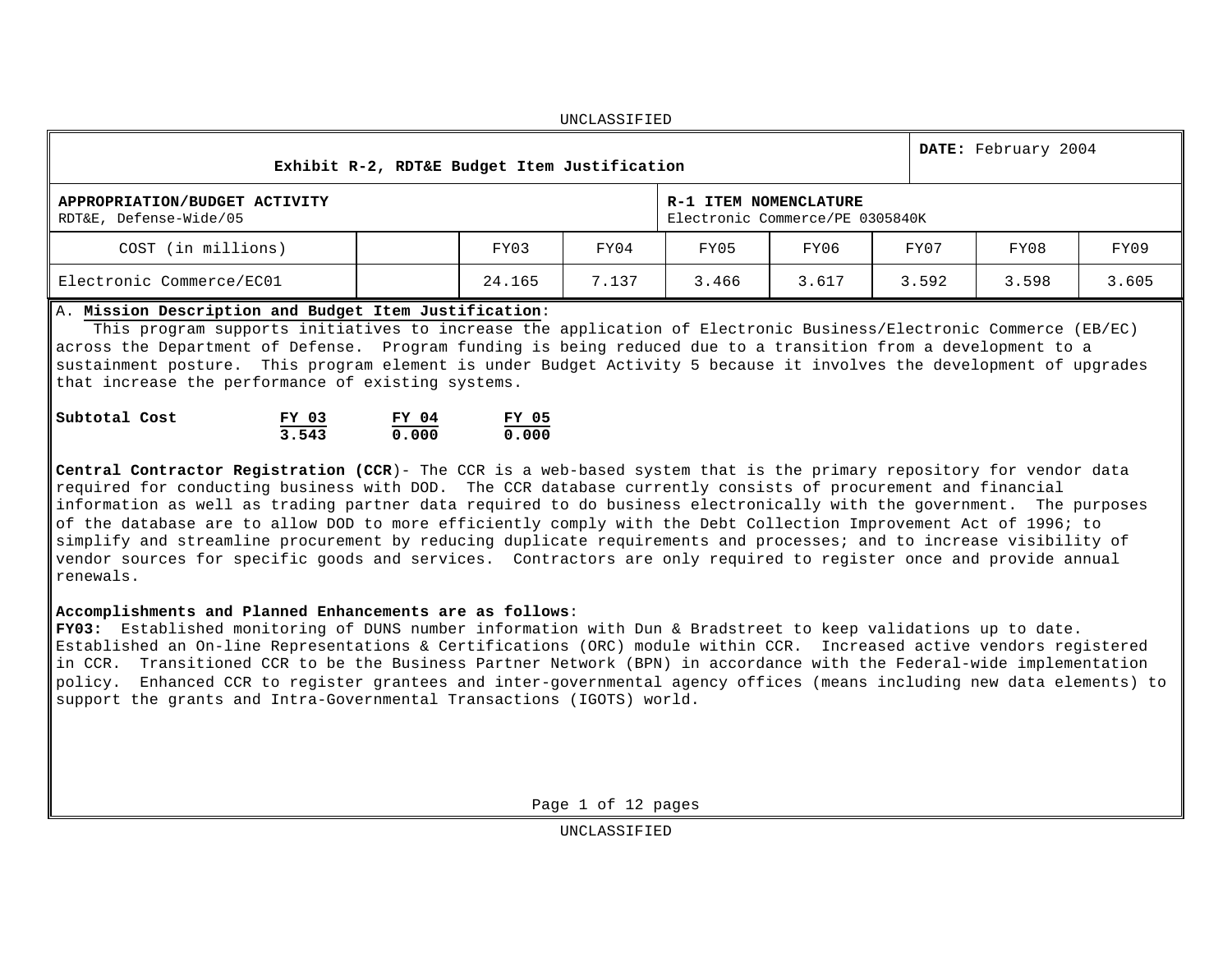| UNCLASSIFIED                                                                                                        |                |                |                |       |       |       |       |       |       |  |
|---------------------------------------------------------------------------------------------------------------------|----------------|----------------|----------------|-------|-------|-------|-------|-------|-------|--|
| DATE: February 2004<br>Exhibit R-2, RDT&E Budget Item Justification                                                 |                |                |                |       |       |       |       |       |       |  |
| R-1 ITEM NOMENCLATURE<br>APPROPRIATION/BUDGET ACTIVITY<br>RDT&E, Defense-Wide/05<br>Electronic Commerce/PE 0305840K |                |                |                |       |       |       |       |       |       |  |
| COST (in millions)                                                                                                  |                |                | FY03           | FY04  | FY05  | FY06  | FY07  | FY08  | FY09  |  |
| Electronic Commerce/EC01                                                                                            |                |                | 24.165         | 7.137 | 3.466 | 3.617 | 3.592 | 3.598 | 3.605 |  |
| Subtotal Cost                                                                                                       | FY 03<br>0.700 | FY 04<br>0.000 | FY 05<br>0.000 |       |       |       |       |       |       |  |

 $maxar a a \tau n \tau n$ 

**DOD Business Opportunities (DODBusOps)** - The DOD Business Opportunities Model is a web-based system, which provides a single search mechanism for vendors to review DOD on-line solicitations. Each of the Defense Services/Agencies provides links through their own web-based systems and to DOD Business Opportunities. DODBusOps is the solution used by each of the Defense Services/Agencies for the transmission of this solicitation information to the federally required FedBizOpps.

### **Accomplishments and Planned Enhancements are as follows**:

**FY03:** Upgraded the search engine for enhanced performance for the users. Upgraded the firewall clusters for enhanced security. DODBusOps ceased operation at the end of FY03.

**FY04:** Transition to FedBizOpps, in accordance with recent DOD guidance.

| Subtotal Cost | FY 03 | FY 04 | FY 05 |
|---------------|-------|-------|-------|
|               | 6.270 | 5.144 | 1.618 |

**Wide Area Workflow (WAWF)** – WAWF-Receipt Acceptance (RA) is a web-based system designed to eliminate paper from the receipt/acceptance processes of the DOD contracting lifecycle. The WAWF-RA application provides capabilities for vendors to submit invoices and receipt/acceptance documents using interactive web-based forms or File Transfer Protocol data directly from their internal accounting systems. Government inspection/acceptance capabilities are provided via the web and all documents are accessible to authorized users in a virtual contract payment folder. The benefits include support for expeditious processing of invoices/receipts and reduction of unmatched disbursements since all documentation required for payment is easily accessible. Since WAWF-RA decreases processing time, the system will reduce greatly the number of Prompt Payment Act (PPA) violations, ensuring decreased interest penalty. Capabilities added are: integrate with other DOD systems (e.g. logistics, accounting, and additional DOD payment systems as required

Page 2 of 12 pages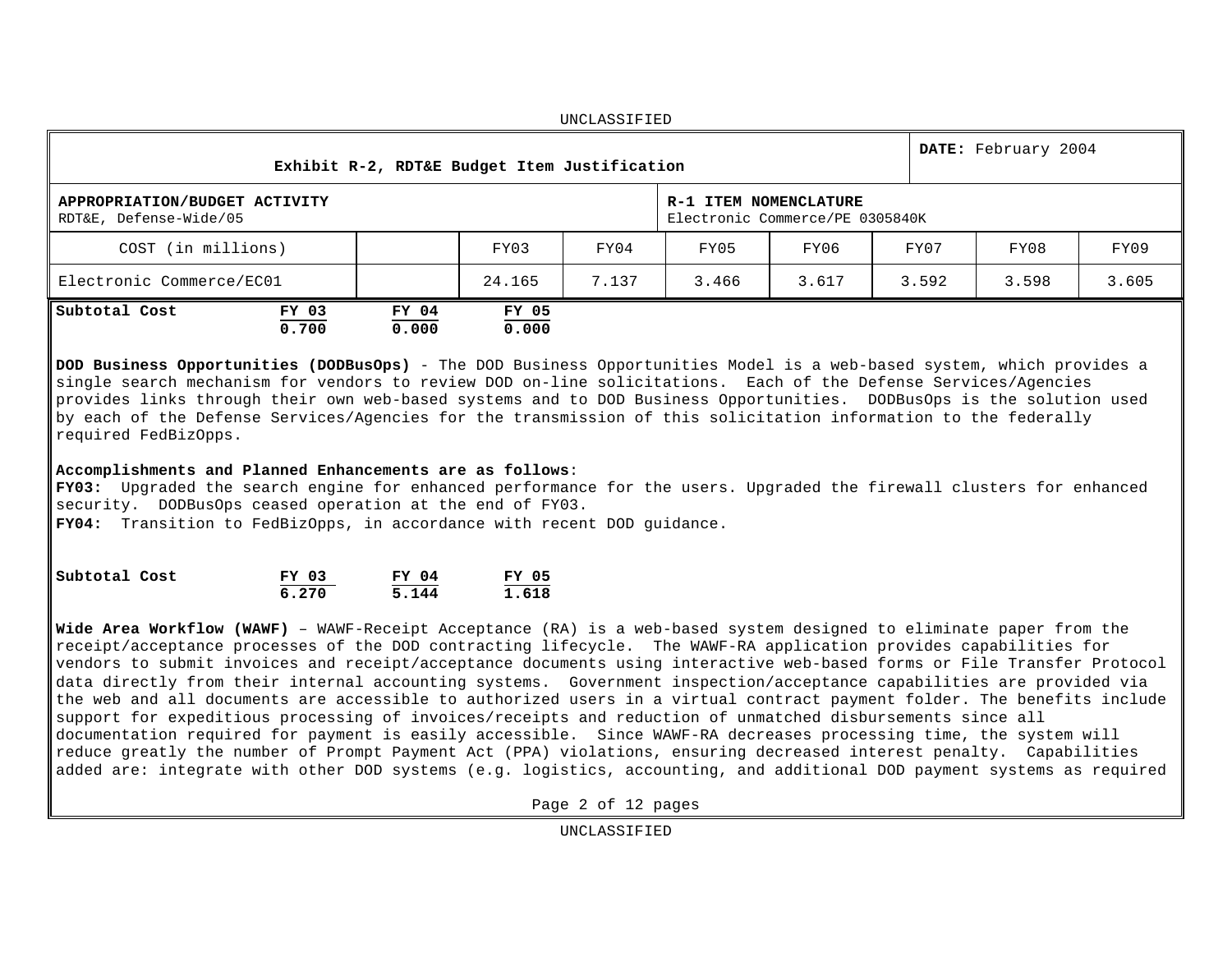UNCLASSIFIED **Exhibit R-2, RDT&E Budget Item Justification DATE:** February 2004 **APPROPRIATION/BUDGET ACTIVITY** RDT&E, Defense-Wide/05 **R-1 ITEM NOMENCLATURE** Electronic Commerce/PE 0305840K COST (in millions) FY03 FY04 FY05 FY06 FY07 FY08 FY09 Electronic Commerce/EC01 24.165 7.137 3.466 3.617 3.592 3.598 3.605

by eInvoicing law); develop Contract Closeout functionality and integrate Closeout activities with Standard Procurement System (SPS); expand existing WAWF-RA web-based training to reach users anywhere, anytime.

#### **Accomplishments and Planned enhancements are as follows:**

**FY03:** Release 3.0, 3.x provided eInvoicing enhancements and system upgrades. **FY04:** Release 4.0, 4.x to provide additional interfaces to logistics and continued sustainment. **FY05:** Release 5.0, 5.x expands to other Federal customers as appropriate. Continued sustainment.

| Subtotal Cost | FY 03 | FY 04 | FY 05 |
|---------------|-------|-------|-------|
|               | 1.167 | 0.000 | 0.000 |

**DOD Electronic Mall (EMALL)** – The DOD EMALL provides electronic buying capabilities leveraging the work done for commodities by the Defense Logistics Agency (DLA). The DOD EMALL is a single point of entry system that can search, locate, compare and order material based upon quality, price, and availability. It provides a single point of entry and search capability for all Internet-based DOD electronic catalogs, enabling customers to buy both products and services. The DOD EMALL is being constructed with a commodities corridor, an information technology corridor, and a training corridor. Users can search across the EMALL system and order from: DLA Inventory Control Point managed commodity items and Defense Reutilization and Marketing Office reutilization items; Defense Supply Center Philadelphia's Automated System for Cataloging and Ordering Textiles (ASCOT) electronic catalog for clothing and textile items; over 1,000 long-term contracts and 34 commercial catalogs. EMALL provides one-stop visibility for ordering from all DOD electronic catalogs and one stop visibility of the status of orders. The EMALL provides the benefits of reduced logistics response time and improved visibility of both government and commercial sources of supply, and facilitates the use of the Government purchase card. Activity-based cost studies have shown that a DOD EMALL transaction costs \$11 compared to a manual purchase of \$140 or a standard Government Purchase Card (GPC) of \$25. EMALL management will be performed by DLA in FY04.

Page 3 of 12 pages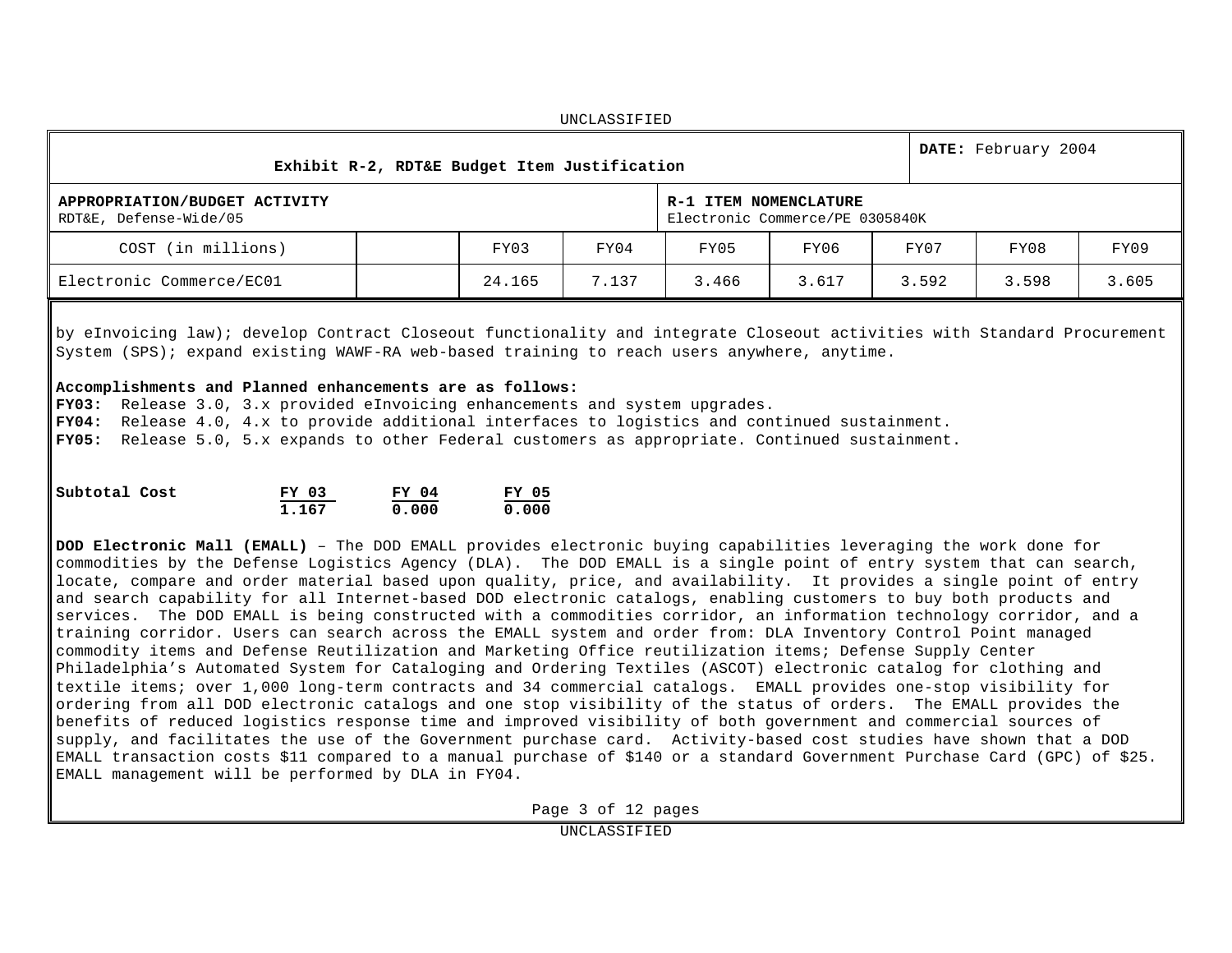| UNCLASSIFIED                                                        |  |                                                          |       |       |       |       |       |       |  |  |
|---------------------------------------------------------------------|--|----------------------------------------------------------|-------|-------|-------|-------|-------|-------|--|--|
| DATE: February 2004<br>Exhibit R-2, RDT&E Budget Item Justification |  |                                                          |       |       |       |       |       |       |  |  |
| APPROPRIATION/BUDGET ACTIVITY<br>RDT&E, Defense-Wide/05             |  | R-1 ITEM NOMENCLATURE<br>Electronic Commerce/PE 0305840K |       |       |       |       |       |       |  |  |
| COST (in millions)                                                  |  | FY03                                                     | FY04  | FY05  | FY06  | FY07  | FY08  | FY09  |  |  |
| Electronic Commerce/EC01                                            |  | 24.165                                                   | 7.137 | 3.466 | 3.617 | 3.592 | 3.598 | 3.605 |  |  |

 $maxar a a \tau = \tau$ 

#### **Accomplishments and Planned Enhancements are as follows:**

**FY03:** Migrated to a Java 2 Enterprise Edition (J2EE) open architecture to facilitate ease of integration to external systems, shorten development time and open development to more developers. Incorporated portal technology to allow single sign on and the user to customize his or her interface. Integrated additional specialized interfaces, e.g. scanners and wireless technology.

**FY04**: Funding and management of EMALL will transition to the Defense Logistics Agency (DLA) beginning in FY04.

| Subtotal Cost | FY 03 | FY 04 | FY 05 |
|---------------|-------|-------|-------|
|               | 3.930 | 0.000 | 0.000 |

**Electronic Document Access (EDA)** – EDA is a web-based system that provides on-line storage and retrieval of post award contractual documents, Government Bills of Lading (GBLs) both personal property and freight, and vouchers. Documents are stored in a compressed text format. Combined use of this format with Internet technology provides a mechanism to electronically store and retrieve large volumes of information across the existing communication networks. EDA capitalizes on commercial tools widely used today. EDA currently houses some 30 million indices of which 4.5 million are post award contractual documents, it is PKI enabled and supports some 30,000 authorized registered users. EDA's customer base includes the Services, Defense Finance and Accounting Service (DFAS), Defense Contract Management Agency (DCMA), Defense Contract Audit Agency (DCAA), DLA, Defense Automated Production Service (DAPS), and DISA, along with DOD Vendors. Benefits to DOD user community include the EDA increased convenience in performing their business processes and sharing information electronically. EDA allows for documents to be stored once and shared many times.

# **Accomplishments and Planned Enhancements are as follows**:

**FY03:** Continued EDA Version Releases as necessary to meet user needs, anticipate two releases. Began moving vouchers to a data format to reduce current storage costs, unmatched disbursements, paper consumption, allow cost avoidance in

Page 4 of 12 pages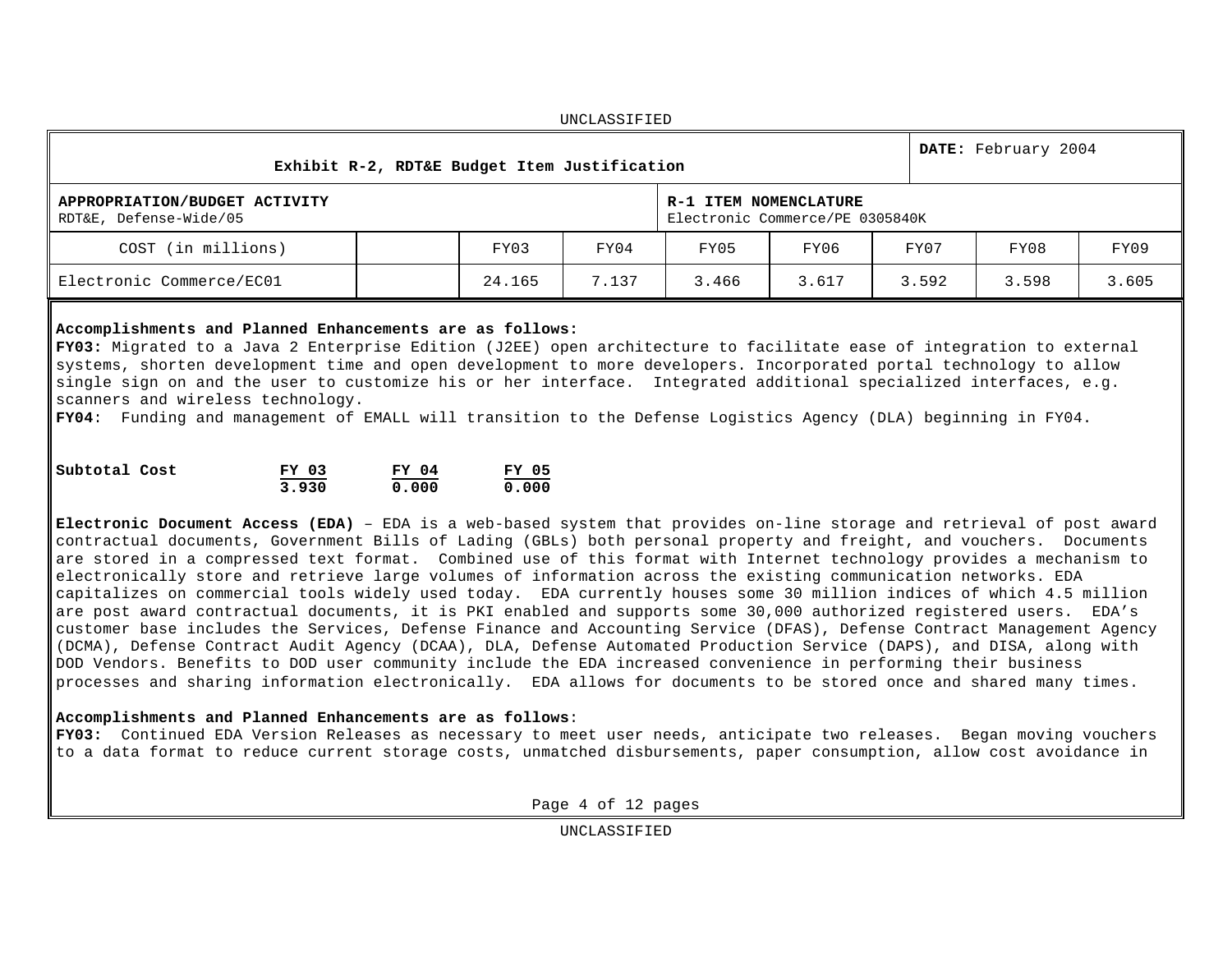UNCLASSIFIED **Exhibit R-2, RDT&E Budget Item Justification DATE:** February 2004 **APPROPRIATION/BUDGET ACTIVITY** RDT&E, Defense-Wide/05 **R-1 ITEM NOMENCLATURE** Electronic Commerce/PE 0305840K COST (in millions) FY03 FY04 FY05 FY06 FY07 FY08 FY09 Electronic Commerce/EC01 24.165 7.137 3.466 3.617 3.592 3.598 3.605

postage and paper filing of documents. Developed a Business Case for moving contract documents, initially on the Basic Contract and its Modifications from a compressed text format to a data format and identify the Return on Value (ROV). Developed a strategy to move contracts to data format, and began the process. Continued to identify new documents that lend themselves to being stored and shared on EDA.

| Subtotal Cost | FY 03 | FY 04 | FY 05 |
|---------------|-------|-------|-------|
|               | 0.260 | 0.000 | 0.000 |

**Electronic Portal Access System (EPASS**) – Develops enhancements to the portal that enables users easier access, authentication, and authorization to the suite of DOD applications providing paperless acquisition. Additionally, EPASS automates paper-based and predominately manual-user access processes used by the majority of acquisition systems**.**

# **Accomplishments are as follows:**

**FY03:** Work on EPASS was terminated after the end of the 1st quarter, due to higher priority requirements. Prototype capabilities which were developed will be incorporated now into Network Centric Enterprise Services (NCES).

| Subtotal Cost | FY 03 | FY 04 | FY 05 |
|---------------|-------|-------|-------|
|               | 2.500 | 0.000 | 0.000 |

**DOD Electronic Business Exchange (DEBX) –** The DEBX provides routing, archiving, translation, DataMart/DataWarehouse and other value added services to facilitate the paperless exchange between government contract writing, accounting, to include defense travel, transportation, court-ordered garnishment of wages, EMALL, WAWF, EDA, DoDBusOps, CCR, and Purchase Card initiatives.

Page 5 of 12 pages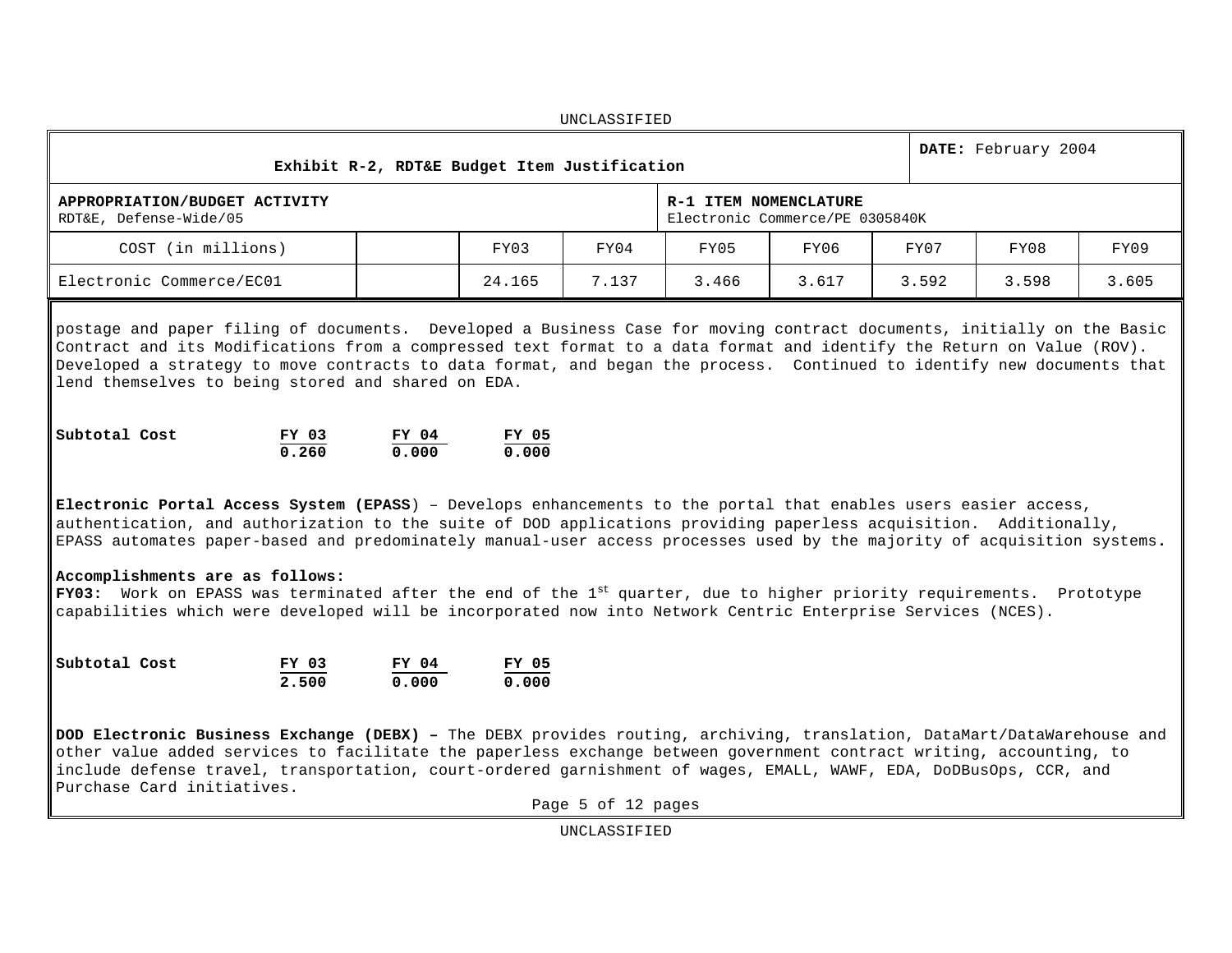UNCLASSIFIED **Exhibit R-2, RDT&E Budget Item Justification DATE:** February 2004 **APPROPRIATION/BUDGET ACTIVITY** RDT&E, Defense-Wide/05 **R-1 ITEM NOMENCLATURE** Electronic Commerce/PE 0305840K COST (in millions) FY03 FY04 FY05 FY06 FY07 FY08 FY09 Electronic Commerce/EC01 24.165 7.137 3.466 3.617 3.592 3.598 3.605 **Accomplishments and Planned Enhancements are as follows: FY03:** Expanded DEBX map development and support for interfacing customers: DFAS, Defense Transportation System (DTS), Standard Procurement Systems (SPS), U.S. Transportation Command (USTRANSCOM), Defense Information Technology Contracting Organization (DITCO), CCR, WAWF.

| Subtotal Cost | FY 03 | FY 04 | FY 05 |
|---------------|-------|-------|-------|
|               | 4.395 | 1.993 | 1.848 |

**System/Program Testing and Analysis** – The DISA Electronic Commerce Infrastructure consists of multiple systems developed for multiple organizations by multiple vendors. These individual systems are integrated into the Electronic Commerce Infrastructure. The Joint Interoperability Test Command (JITC) performs testing ranging from developmental, system/integration, operational acceptance testing (OAT), database conversion, migration, validation, stress, performance, load, common access card (CAC), section 508 compliance/accessibility testing and end-to-end in support of all releases and patches for eBusiness applications. The JITC supports DEBX, EDA, CCR, WAWF and the Federal Technical Data Solutions (FedTeDs). JITC also provides assistance in trouble-shooting issues that arise in deployed applications. Additionally, JITC provides services, which include configuration management support, help desk support and business support.

### **Accomplishments and Planned Enhancements are as follows:**

**FY03:** Continued application testing as required by the Program Managers (PM) and the EB/EC Program Office. Added WAWF vendor testing.

**FY04 & FY05:** JITC will provide end-to-end integrated operational testing for all major eBusiness applications to include DEBX, EDA, WAWF, CCR and FedTeDS.

Page 6 of 12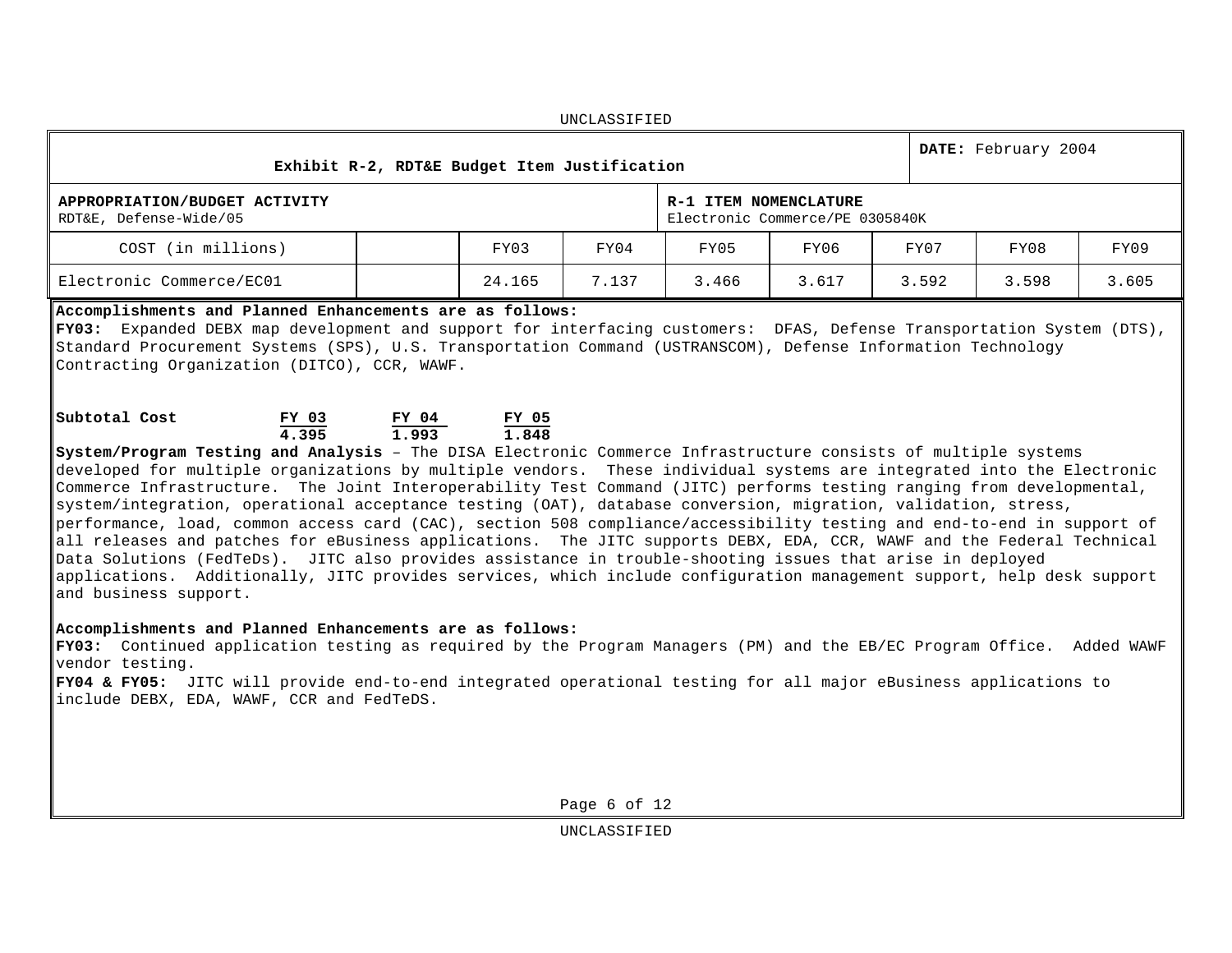|                                                                                                                                                                                                                                                                                                                                                                                                                                                                                                                                                                                                                                                                                                                              |               |               |                                              | <b>UNCLASSIFIED</b> |                       |                                 |       |                     |      |  |  |  |
|------------------------------------------------------------------------------------------------------------------------------------------------------------------------------------------------------------------------------------------------------------------------------------------------------------------------------------------------------------------------------------------------------------------------------------------------------------------------------------------------------------------------------------------------------------------------------------------------------------------------------------------------------------------------------------------------------------------------------|---------------|---------------|----------------------------------------------|---------------------|-----------------------|---------------------------------|-------|---------------------|------|--|--|--|
|                                                                                                                                                                                                                                                                                                                                                                                                                                                                                                                                                                                                                                                                                                                              |               |               | Exhibit R-2, RDT&E Budget Item Justification |                     |                       |                                 |       | DATE: February 2004 |      |  |  |  |
| APPROPRIATION/BUDGET ACTIVITY<br>RDT&E, Defense-Wide/05                                                                                                                                                                                                                                                                                                                                                                                                                                                                                                                                                                                                                                                                      |               |               |                                              |                     | R-1 ITEM NOMENCLATURE | Electronic Commerce/PE 0305840K |       |                     |      |  |  |  |
| COST (in millions)                                                                                                                                                                                                                                                                                                                                                                                                                                                                                                                                                                                                                                                                                                           |               |               | FY03                                         | FY04                | FY05                  | FY06                            | FY07  | FY08                | FY09 |  |  |  |
| Electronic Commerce/EC01                                                                                                                                                                                                                                                                                                                                                                                                                                                                                                                                                                                                                                                                                                     |               |               | 24.165                                       | 7.137               | 3.466                 | 3.617                           | 3.593 | 3.598<br>3.605      |      |  |  |  |
| Subtotal Cost                                                                                                                                                                                                                                                                                                                                                                                                                                                                                                                                                                                                                                                                                                                | FY03<br>0.300 | FY04<br>0.000 | FY05<br>0.000                                |                     |                       |                                 |       |                     |      |  |  |  |
| requirements of DOD in the development, adoption, maintenance, publication, distribution and configuration management<br>of approved EB/EC standards and specifications to ensure compatibility and interoperability among DOD and non-DOD<br>information systems. It ensures that all EB/EC standards and specifications used comply with national and<br>international published standards and business practices. DOD EB systems supported by these specifications include<br>CCR, WAWF, EDA, DEBX, SPS and Defense Finance and Accounting Service (DFAS) interfaces.<br>Accomplishments are as follows:<br>FY03: Continued coordination of EB specifications reflecting best business practices and published standards. |               |               |                                              |                     |                       |                                 |       |                     |      |  |  |  |
| Subtotal Cost                                                                                                                                                                                                                                                                                                                                                                                                                                                                                                                                                                                                                                                                                                                | FY03<br>1,100 | FY04<br>0.000 | FY05<br>0.000                                |                     |                       |                                 |       |                     |      |  |  |  |
| Microelectronics Testing - A Congressional increase provided FY03 funding for microelectronics testing and technology<br>obsolescence program (METTOP).                                                                                                                                                                                                                                                                                                                                                                                                                                                                                                                                                                      |               |               |                                              |                     |                       |                                 |       |                     |      |  |  |  |
| Accomplishments are as follows:<br>The New Mexico Institute of Mining and Technology's Energetic Materials Research and Testing Center (EMRTC) designed<br>and conducted a METTOP Analysis Laboratory and an Engineering Design Center for research, testing, evaluating,<br>assessing, categorizing, blueprinting and storing microelectronics components/system. EMRTC developed engineering<br>solutions for hardware that are no longer in production or in stock with traditional vendors. Special storage<br>containers of these radiation tolerant components are being developed/purchased/installed to compliment/supplement<br>those storage containers found at the White Sands Missile Range.                    |               |               |                                              |                     |                       |                                 |       |                     |      |  |  |  |
|                                                                                                                                                                                                                                                                                                                                                                                                                                                                                                                                                                                                                                                                                                                              |               |               |                                              | Page 7 of 12 pages  |                       |                                 |       |                     |      |  |  |  |
|                                                                                                                                                                                                                                                                                                                                                                                                                                                                                                                                                                                                                                                                                                                              |               |               |                                              | UNCLASSIFIED        |                       |                                 |       |                     |      |  |  |  |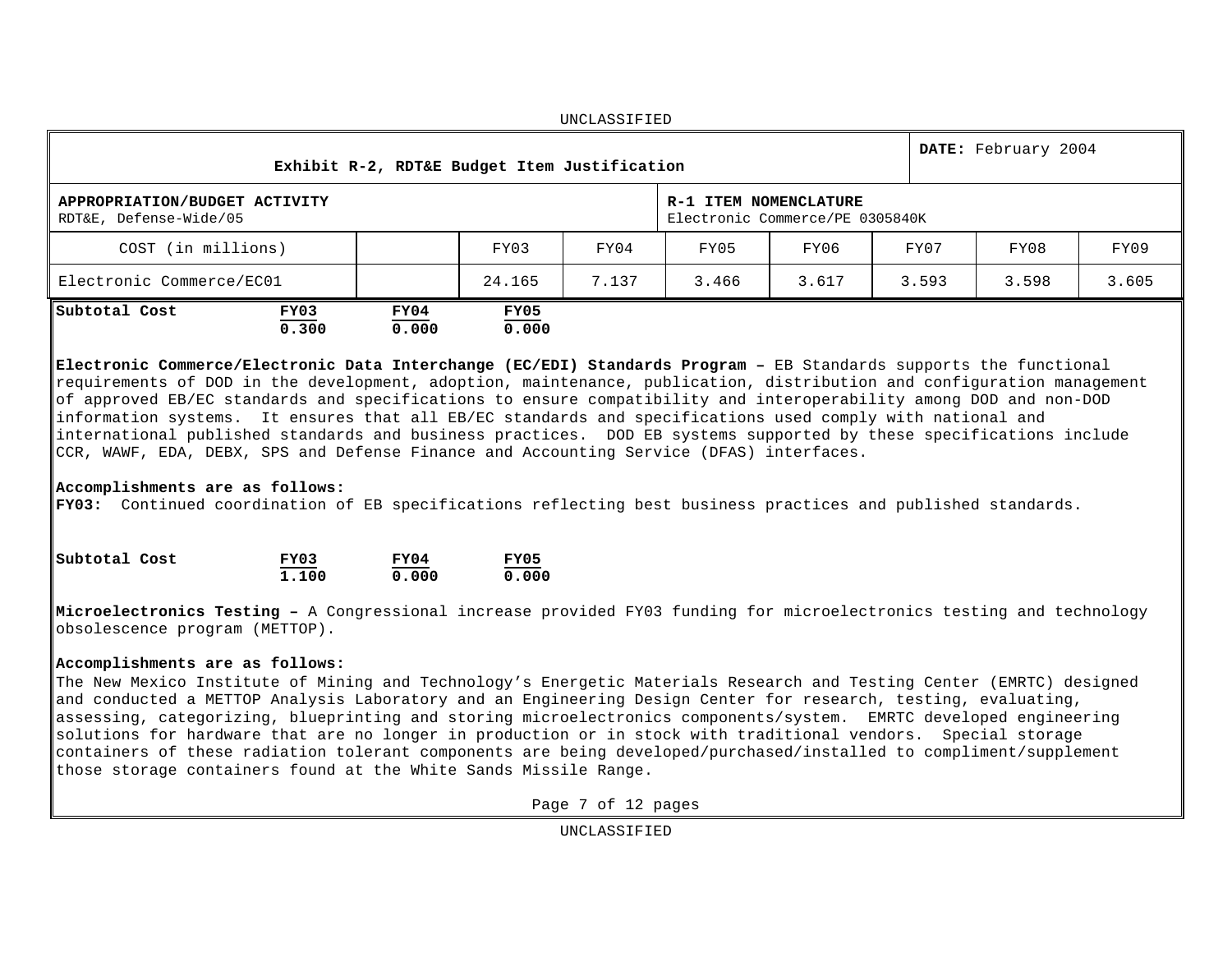|                                                                                                                     |  |                                      | UNCLASSIFIED                     |                                     |       |  |       |       |       |  |  |  |
|---------------------------------------------------------------------------------------------------------------------|--|--------------------------------------|----------------------------------|-------------------------------------|-------|--|-------|-------|-------|--|--|--|
| DATE: February 2004<br>Exhibit R-2, RDT&E Budget Item Justification                                                 |  |                                      |                                  |                                     |       |  |       |       |       |  |  |  |
| R-1 ITEM NOMENCLATURE<br>APPROPRIATION/BUDGET ACTIVITY<br>RDT&E, Defense-Wide/05<br>Electronic Commerce/PE 0305840K |  |                                      |                                  |                                     |       |  |       |       |       |  |  |  |
| COST (in millions)                                                                                                  |  | FY03                                 | FY04                             | FY05                                | FY06  |  | FY07  | FY08  | FY09  |  |  |  |
| Electronic Commerce/EC01                                                                                            |  | 24.165                               | 7.137                            | 3.466                               | 3.617 |  | 3.592 | 3.598 | 3.605 |  |  |  |
| B. Program Change Summary:<br>Previous President's Budget<br>Current President's Budget<br>Total Adjustments        |  | FY 03<br>24.596<br>24.165<br>$-.431$ | FY 04<br>6.028<br>7.137<br>1.109 | FY 05<br>3.475<br>3.466<br>$-0.009$ |       |  |       |       |       |  |  |  |
| Change Summary Explanation:                                                                                         |  |                                      |                                  |                                     |       |  |       |       |       |  |  |  |

FY03 adjustments are due to below threshold reprogramming. FY04 adjustments are due to undistributed congressional reductions to the Defense-wide RDT&E appropriation as well as below threshold reprogramming. FY05 change is due to revised fiscal guidance.

# C. **Other Program Funding Summary**:

|                                       |  | FY 03 FY 04 FY 05 | FY 06 FY 07     |                                                               | FY 08 FY 09 Complete Cost |       |
|---------------------------------------|--|-------------------|-----------------|---------------------------------------------------------------|---------------------------|-------|
| Procurement, DW $2.985$ $4.475$ 0.000 |  |                   | $0.000$ $0.000$ |                                                               |                           | 7.560 |
| O&M, DW                               |  |                   |                 | 14.631  13.784  18.824  18.678  20.933  20.957  21.993  Contg |                           | Contq |

D. **Acquisition Strategy**: Various types of contracting vehicles are utilized in accomplishing the overall mission objectives. Several vendors provide analysis and development of system interoperability to legacy systems, thus eliminating the duplication of effort and functions. Both large and small businesses have been put on contract to support applications and engineering. All of these efforts will allow DOD to improve business efficiency by drastically reducing processing time and the amount of paper received, processed, and stored.

Page 8 of 12 pages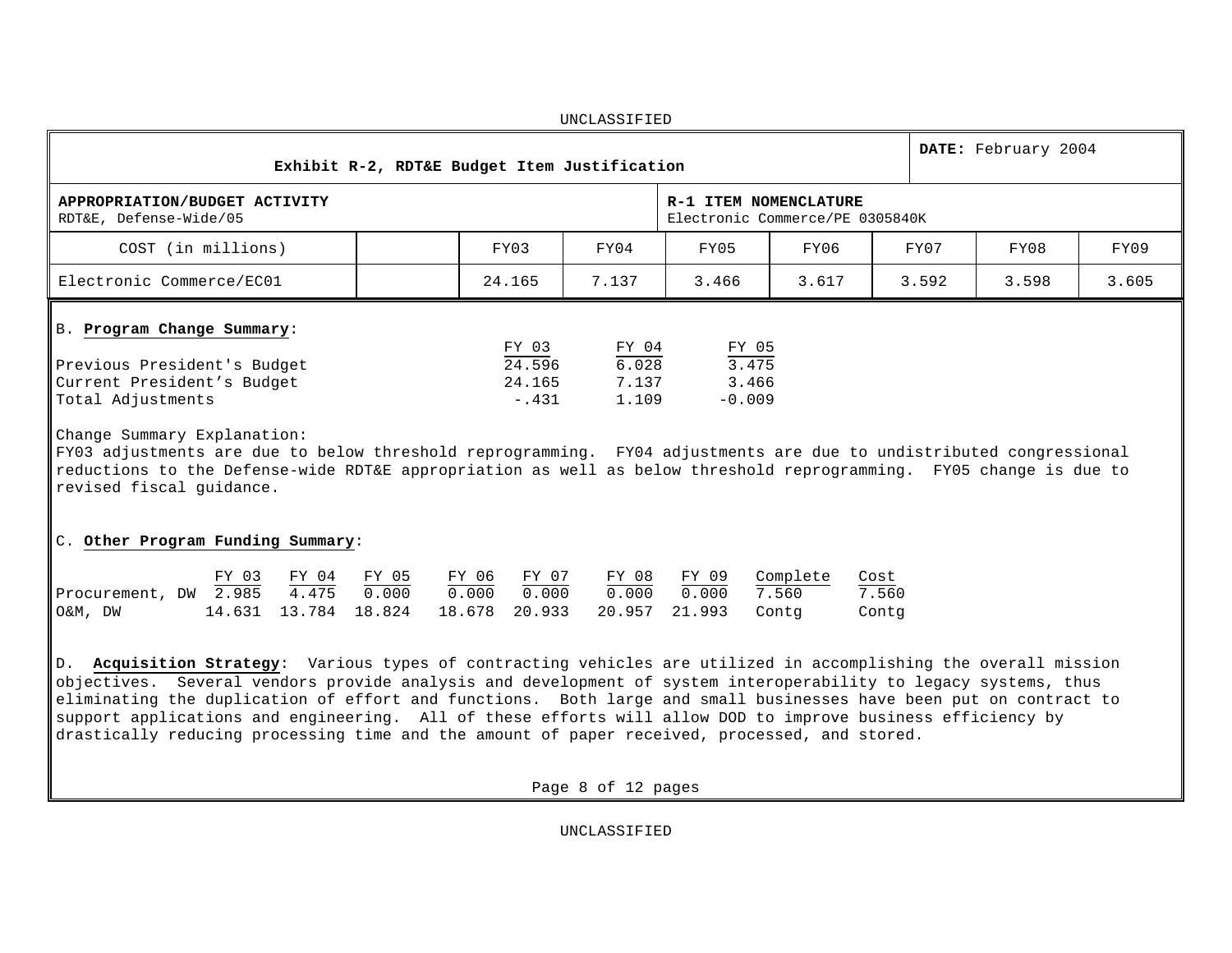| Exhibit R-3 Cost Analysis              |             |                                                                          |            |                    |       |       |                          |             | DATE: February 2004 |          |  |
|----------------------------------------|-------------|--------------------------------------------------------------------------|------------|--------------------|-------|-------|--------------------------|-------------|---------------------|----------|--|
| APPROPRIATION/BUDGET ACTIVITY          |             | PROGRAM ELEMENT                                                          |            |                    |       |       | PROJECT NAME AND NUMBER  |             |                     |          |  |
| RDT&E, Defense-Wide/05                 |             | Electronic Commerce/PE 0305840K                                          |            |                    |       |       | Electronic Commerce/EC01 |             |                     |          |  |
|                                        |             | Contract Performing                                                      | Total      |                    | FY 04 |       | FY 05                    |             |                     | Target   |  |
|                                        | Method      | Activity &                                                               | <b>PYs</b> | FY 04              | Award | FY 05 | Award                    | Cost To     | Total               | Value of |  |
| <b>Cost Category</b>                   | & Type      | Location                                                                 | Cost       | Cost               | Date  | Cost  | Date                     | Complete    | Cost                | Contract |  |
| <b>Central Contractor Registration</b> | <b>MIPR</b> | Defense Logistics Information Services<br><b>DLIS Battle Creek, MI</b>   | 2.400      | 0.000              | N/A   | 0.000 | N/A                      | $\mathbf 0$ | 2.400               | 2.400    |  |
|                                        | <b>PR</b>   | PriceWaterHouseCoopers (PWC)                                             |            |                    |       |       |                          |             |                     |          |  |
|                                        |             | Fairfax, VA                                                              | 1.143      | 0.000              | N/A   | 0.000 | N/A                      | $\mathbf 0$ | 1.143               | 1.143    |  |
| <b>DOD Business Opportunities</b>      | <b>PR</b>   | PWC, Fair Lakes, VA                                                      | 0.700      | 0.000              | N/A   | 0.000 | N/A                      | $\mathbf 0$ | 0.700               | 0.700    |  |
| EPASS                                  | <b>MIPR</b> | Defense Logistics Agency                                                 | 0.260      | 0.000              | N/A   | 0.000 | N/A                      | $\mathbf 0$ | 0.260               | 0.260    |  |
| Wide Area Workflow-RA                  | <b>PR</b>   | CACI Inc.                                                                |            |                    |       |       |                          |             |                     |          |  |
| Wide Area Workflow-INT                 | <b>PR</b>   | Chantilly VA, Jacksonville, FL<br>Science Applications International     | 3.280      | 3.664              | 10/03 | 1.618 | 10/04                    | $\mathbf 0$ | 8.562               | 8.562    |  |
| Wide Area Workflow-Training            | <b>PR</b>   | Corporation (SAIC) Falls Church, VA<br>Concurrent Technology Corp. (CTC) | 1.300      | 1.200              | 02/04 | 0.000 | N/A                      | $\mathbf 0$ | 2.500               | 2.500    |  |
|                                        |             | Seminole FL                                                              | 0.366      | 0.200              | 01/04 | 0.000 | N/A                      | $\mathbf 0$ | 0.566               | 0.566    |  |
|                                        | <b>PR</b>   | NGIT Reston, VA                                                          | 0.149      | 0.080              | 01/04 | 0.000 | N/A                      | $\mathbf 0$ | 0.229               | 0.229    |  |
| <b>DOD EMALL</b>                       | <b>PR</b>   | Raytheon Falls Church, VA<br>South Carolina Research Authority           | 0.217      | 0.000              | N/A   | 0.000 | N/A                      | $\mathbf 0$ | 0.217               | 0.217    |  |
|                                        |             | (SCRA) Charleston, SC                                                    | 0.950      | 0.000              | N/A   | 0.000 | N/A                      | $\mathbf 0$ | 0.950               | 0.950    |  |
|                                        |             |                                                                          |            |                    |       |       |                          |             |                     |          |  |
|                                        |             |                                                                          |            | Page 9 of 12 pages |       |       |                          |             |                     |          |  |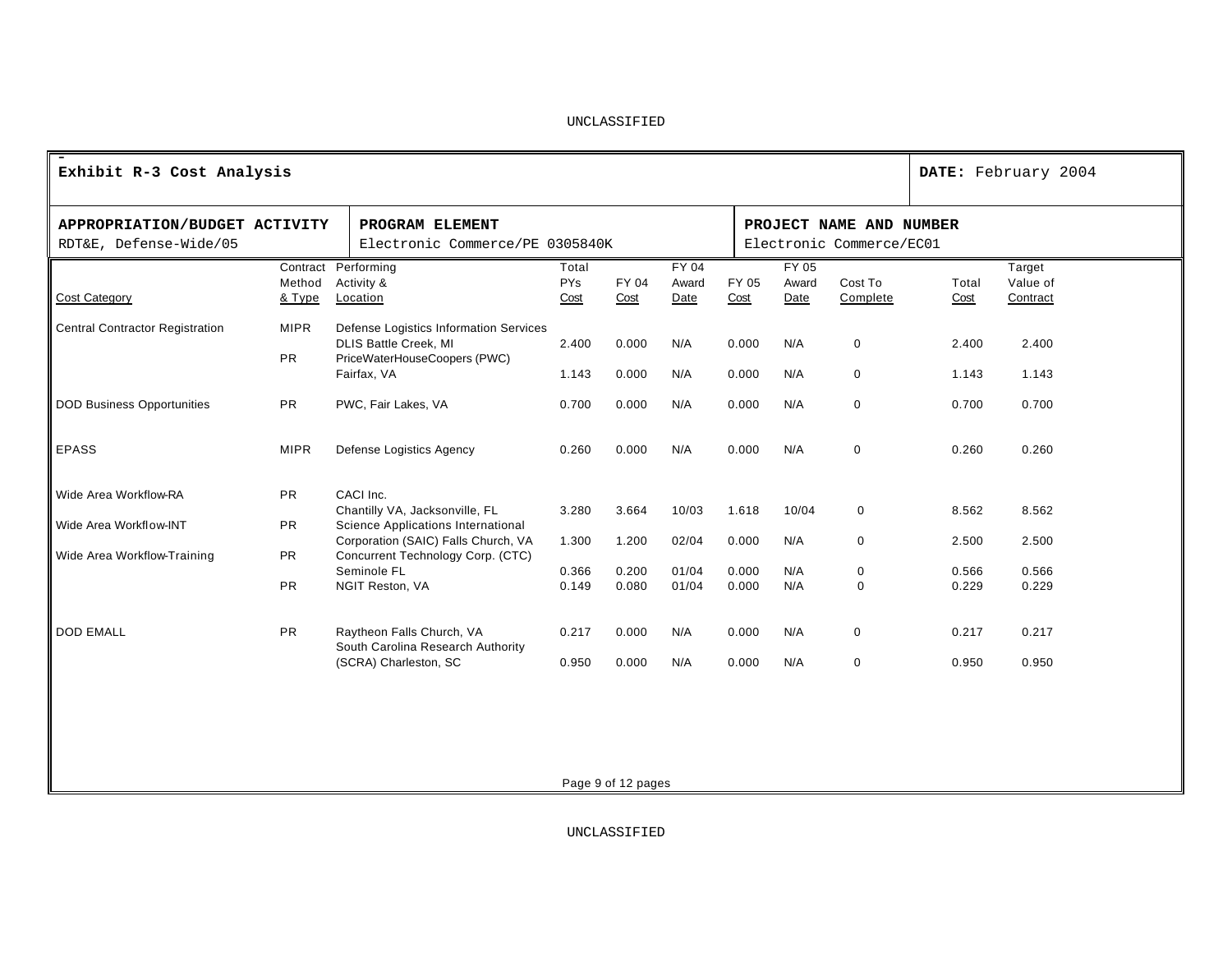| Exhibit R-3 Cost Analysis                               |                  |                                                                          |                             |                     |                        |                |                                                     |                     | DATE: February 2004 |                                |  |
|---------------------------------------------------------|------------------|--------------------------------------------------------------------------|-----------------------------|---------------------|------------------------|----------------|-----------------------------------------------------|---------------------|---------------------|--------------------------------|--|
| APPROPRIATION/BUDGET ACTIVITY<br>RDT&E, Defense-Wide/05 |                  | PROGRAM ELEMENT<br>Electronic Commerce/PE 0305840K                       |                             |                     |                        |                | PROJECT NAME AND NUMBER<br>Electronic Commerce/EC01 |                     |                     |                                |  |
| <b>Cost Category</b>                                    | Method<br>& Type | Contract Performing<br>Activity &<br>Location                            | Total<br><b>PYs</b><br>Cost | FY 04<br>Cost       | FY 04<br>Award<br>Date | FY 05<br>Cost  | FY 05<br>Award<br>Date                              | Cost To<br>Complete | Total<br>Cost       | Target<br>Value of<br>Contract |  |
| <b>Electronic Document Access</b>                       | <b>PR</b>        | NGIT Reston, VA<br><b>Electronic Data Systems</b>                        | 0.250                       | 0.000               | N/A                    | 0.000          | N/A                                                 | $\mathbf 0$         | 0.250               | 0.250                          |  |
|                                                         | <b>MIPR</b>      | (EDS) Herndon VA<br><b>Defense Automated Printing</b><br>Services (DAPS) | 3.378                       | 0.000               | N/A                    | 0.000          | N/A                                                 | $\mathbf 0$         | 3.378               | 3.378                          |  |
|                                                         |                  | Mechanicsburg PA                                                         | 0.377                       | 0.000               | N/A                    | 0.000          | N/A                                                 | $\mathbf 0$         | 0.377               | 0.377                          |  |
| <b>DOD Electronic Business Exchange</b>                 | <b>PR</b>        | NGIT Reston, VA<br>Anvicom Dunn Loring, VA                               | 2.000<br>0.500              | 0.000<br>0.000      | N/A<br>N/A             | 0.000<br>0.000 | N/A<br>N/A                                          | 0<br>$\mathbf 0$    | 2.000<br>0.500      | 2.000<br>0.500                 |  |
|                                                         |                  |                                                                          |                             |                     |                        |                |                                                     |                     |                     |                                |  |
| <b>EB Standards</b>                                     | <b>PR</b>        | SRA Arlington, VA                                                        | 0.300                       | 0.000               | N/A                    | 0.000          | N/A                                                 | $\mathbf 0$         | 0.300               | 0.300                          |  |
| <b>JITC</b>                                             | <b>MIPR</b>      | JITC Ft Huachuca, AZ                                                     | 5.495                       | 1.993               | 10/03                  | 1.848          | 10/04                                               | Contg               | 9.336               | 9.336                          |  |
| <b>Microelectronics Testing</b>                         | <b>MIPR</b>      | White Sands Missile Range<br>Socorro, NM                                 | 1.100                       | 0.000               | N/A                    | 0.000          | N/A                                                 | $\mathbf 0$         | 1.100               | 1.100                          |  |
| <b>TOTAL</b>                                            |                  |                                                                          | 24.165 7.137                |                     |                        | 3.466          |                                                     |                     |                     |                                |  |
|                                                         |                  |                                                                          |                             | Page 10 of 12 Pages |                        |                |                                                     |                     |                     |                                |  |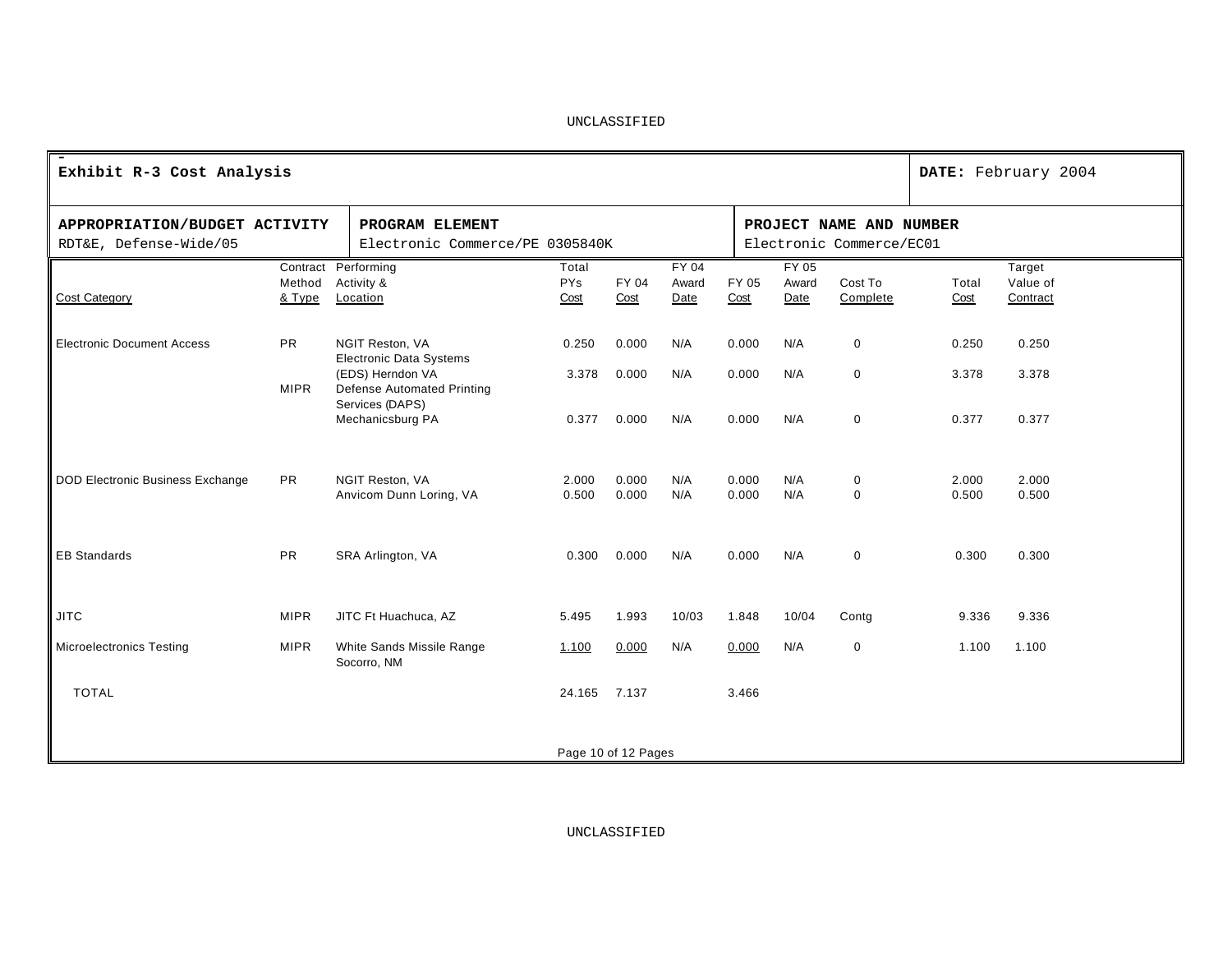**Date: February 2004 Exhibit R-4 Schedule Profile Appropriation/Budget Activity Program Element Number and Name Project Number and Name RDT&E, Defense-Wide/05 Electronic Commerce/EC01 Electronic Commerce /PE 0305840K Fiscal Year 2003 2004 2005 2006 2007 2008 2009** 1 | 2 | 3 | 4 | 1 | 2 | 3 | 4 | 1 | 2 | 3 | 4 | 1 | 2 | 3 | 4 | 1 | 2 | 3 | 4 | 1 | 2 |3 | 4 | 1 | 2 | 3 | 4 | 1 | 2 | 3 | 4 **SYSTEM DEVELOPMENT EDA-Application**   $\triangle$  $\triangle$   $\triangle$   $\triangle$ **Release Development DEVELOPMENT TECHNICAL TESTING EDA-Application**   $\triangle \triangle \triangle \triangle$ **Release Testing SYS/PROG Test &**   $\triangle$  $\triangle$  $\triangle$  $\triangle$  $\triangle$  $\triangle$  $\Delta$ **Analysis-Application T&A**  $\Delta$ **SYS/PROG Test &**   $\triangle$  $\triangle$  $\triangle$  $\triangle$  $\triangle$  $\triangle \triangle \triangle$  $\triangle$  $\Delta$  $\triangle$  $\triangle$ **Analysis Integration T&A DEVELOPMENTAL EVALUATION EDA-Application Release Implementation PRODUCT IMPROVEMENT CCR DOD BusOpps**  $\triangle \triangle$ **WAWF**  $\Delta$ **EMALL DEBX EDA**UNCLASSIFIED

UNCLASSIFIED

Page 11 of 12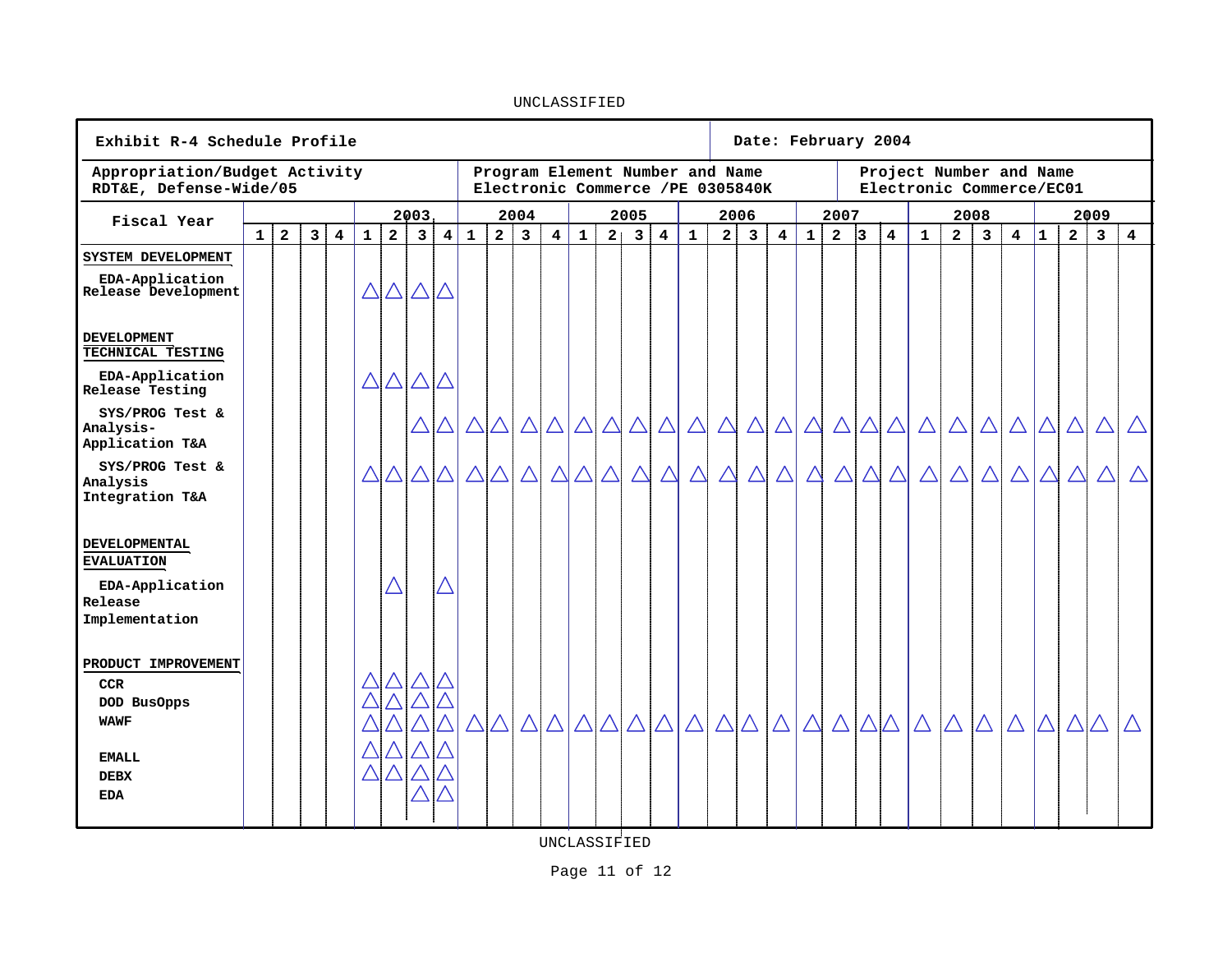| Exhibit R-4a Schedule Detail              |                                 |          |                     |          |                          | DATE: February 2004 |          |
|-------------------------------------------|---------------------------------|----------|---------------------|----------|--------------------------|---------------------|----------|
| APPROPRIATION/BUDGET ACTIVITY             | PROGRAM ELEMENT                 |          |                     |          | PROJECT NAME AND NUMBER  |                     |          |
| RDT&E, Defense-Wide/05                    | Electronic Commerce/PE 0305840K |          |                     |          | Electronic Commerce/EC01 |                     |          |
| Schedule Profile                          | FY 2003                         | FY 2004  | FY 2005             | FY 2006  | FY 2007                  | FY 2008             | FY 2009  |
| SYSTEM DEVELOPMENT                        |                                 |          |                     |          |                          |                     |          |
| EDA-Application Release Devel             | $1 - 40$                        |          |                     |          |                          |                     |          |
| DEVELOPMENT TECHNICAL TESTING             |                                 |          |                     |          |                          |                     |          |
| EDA-Application Release Testing           | $1 - 4Q$                        |          |                     |          |                          |                     |          |
| SYS/PROG T&A-Application Test & Anal 3-4Q |                                 | $1-4Q$   | $1 - 40$            | $1 - 4Q$ | 1-40                     | $1 - 4Q$            | $1 - 4Q$ |
| SYS/PROG T&A-Integration Test & Anal      | $1 - 40$                        | $1 - 40$ | $1-4Q$              | $1 - 40$ | $1 - 40$                 | $1 - 40$            | $1 - 4Q$ |
| DEVELOPMENTAL EVALUATION                  |                                 |          |                     |          |                          |                     |          |
| <b>IMPLEMENTATION</b>                     |                                 |          |                     |          |                          |                     |          |
| EDA-Application Release Imple.            | 20,40                           |          |                     |          |                          |                     |          |
| PRODUCT IMPROVEMENT                       |                                 |          |                     |          |                          |                     |          |
| Central Contractor                        |                                 |          |                     |          |                          |                     |          |
| Registration (CCR)                        | $1 - 40$                        |          |                     |          |                          |                     |          |
| DOD Business Opportunities                |                                 |          |                     |          |                          |                     |          |
| (DODBUSOPPS)                              | $1 - 40$                        |          |                     |          |                          |                     |          |
| Wide Area Work Flow (WAWF)                | $1 - 40$                        | $1 - 40$ | $1-40$              | $1-4Q$   | $1 - 40$                 | 1-40                | $1 - 40$ |
| DOD Electronic Mall (EMALL)               | $1 - 40$                        |          |                     |          |                          |                     |          |
| DOD Electronic Business                   |                                 |          |                     |          |                          |                     |          |
| Exchange (DEBX)                           | $1 - 4Q$                        |          |                     |          |                          |                     |          |
| <b>EDA</b>                                | $3 - 40$                        |          |                     |          |                          |                     |          |
|                                           |                                 |          |                     |          |                          |                     |          |
|                                           |                                 |          |                     |          |                          |                     |          |
|                                           |                                 |          | Page 12 of 12 pages |          |                          |                     |          |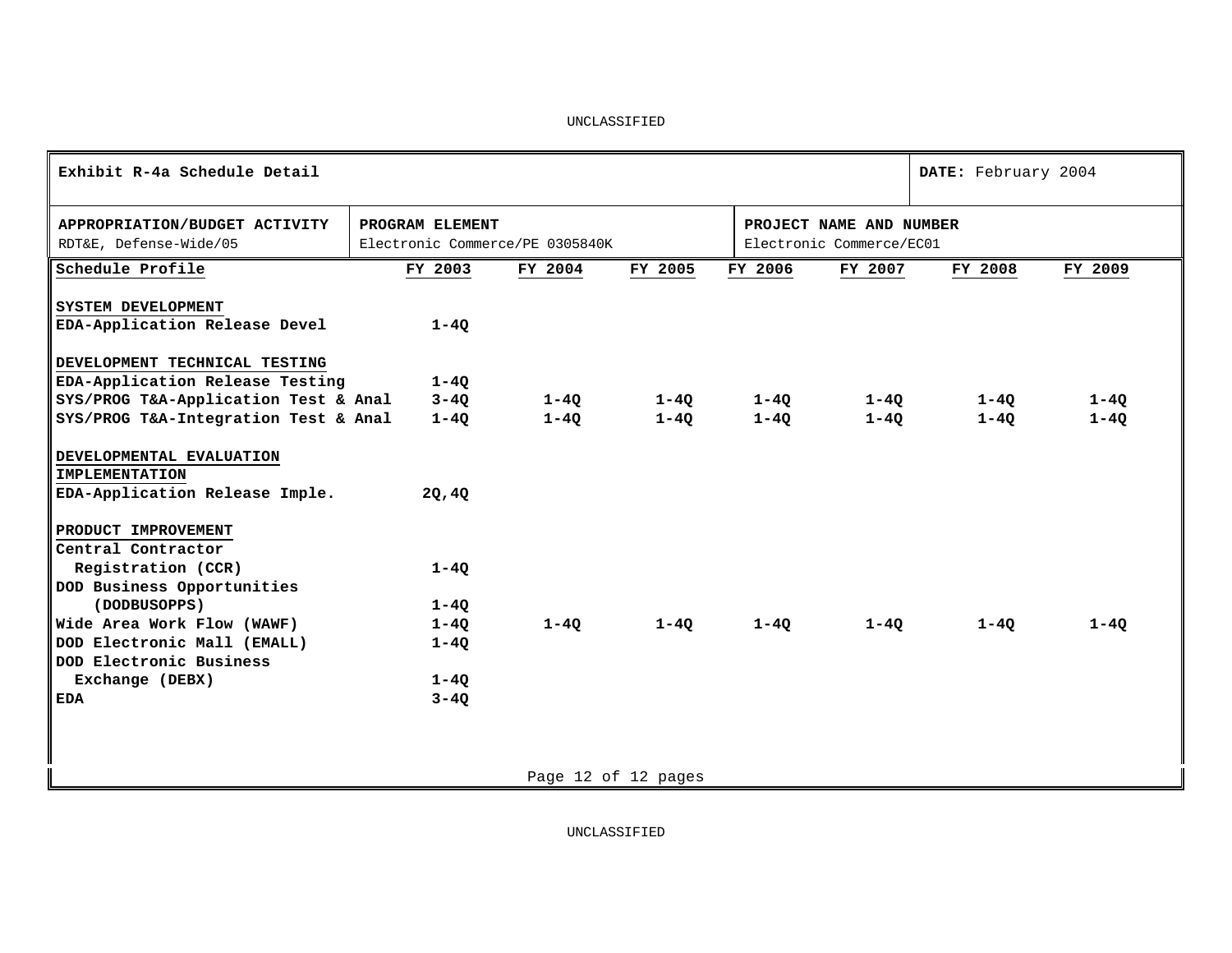| APPROPRIATION/BUDGET ACTIVITY          |                                                               |
|----------------------------------------|---------------------------------------------------------------|
| RDT&E, Defense-Wide/05                 | Advanced Information Technology Services Joint Program Office |
| COST (in millions)                     | FY09<br>FY07<br>FY08                                          |
| Leading Edge Pilot Info Technology/T26 | 20.781<br>19.704<br>20.232                                    |
|                                        |                                                               |

A. Mission Description & Budget Item Justification: The mission of the Advanced Information Technology Services Joint Program Office (AITS-JPO) is to expedite the transition of new information technology into those operational information systems that support the Combatant Commands and our nation's warfighters. The AITS-JPO is a joint Defense Advanced Research Project Agency (DARPA) and DISA office. The AITS-JPO was created primarily to help transition DARPA-developed technologies into operational systems. Although DARPA still provides much of the technology that the AITS-JPO works to transition, other sources, including private industry and the Military Service labs, contribute too.

The primary mechanism for the transition of the technology is the Advanced Concept Technology Demonstration (ACTD). ACTDs are designed to exploit mature and maturing technologies to solve important military problems. They are "pre-acquisition" activities, and are designed to provide the warfighting community with prototype capabilities and support them in the evaluation and maturation of the capabilities. If an ACTD is successful and proves its military utility, the capability may then transition to a full-blown acquisition program. Acquisition programs resulting from AITS-JPO ACTDs may be put under DISA, or they may be given to a Military Service, DOD Agency, or Combatant Command.

ACTD-related work makes up the bulk of the AITS-JPO efforts. In addition, the AITS-JPO, among other functions: a) engineers and reinforces components for leave-behind and transition into the Global Information Grid (GIG), including the Global Command and Control System - Joint (GCCS-J) and Global Combat Support System (GCSS); b) augments transitioning products with improved security, scalability, and GIG and DOD Common Operating Environment (COE) compliance; and c) provides advanced, hardened capabilities--Leading Edge Services (LES)--to select operational beta test sites. As a result this program element is under Budget Activity 5. LES are a network infrastructure and value added services not available from the GIG and for which customers are willing to assume some of the risk associated with development and initial deployment. These services include information processing, storage and retrieval; communications (voice, data, video, multimedia); security technology and application in command and control,

Page 1 of 14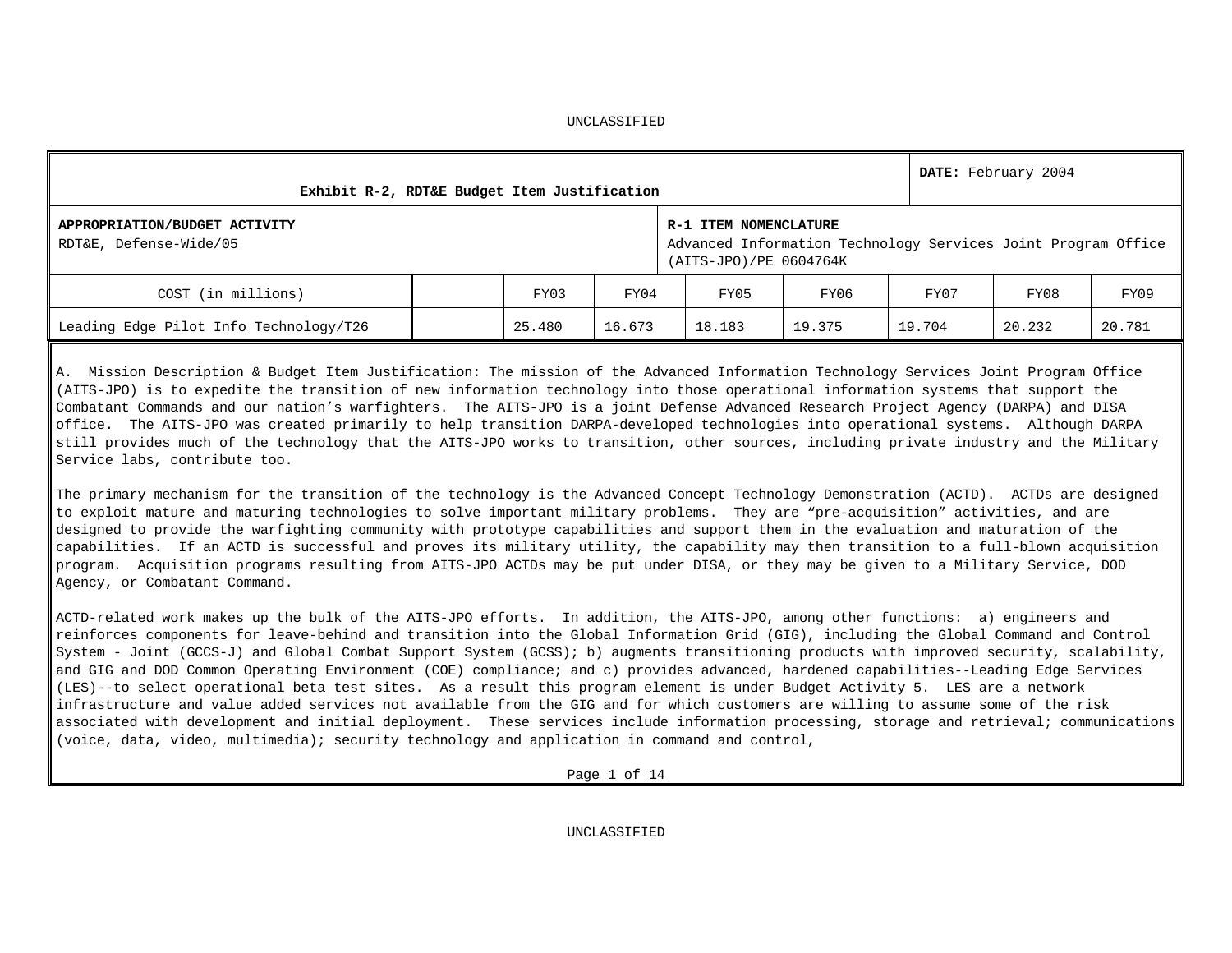| DATE: February 2004<br>Exhibit R-2, RDT&E Budget Item Justification                                                                                                                                                                                                                                                                                                                                                                                                                                                                                                                                                                                                                                                                                                                                                                                                                                                                                                                                                                                                                                                                                                                                                                                                                                                                                                                                                                                                                                                                                                                                                                                                                                                                                                                                                                                                                                                                                                                                                                                                                                                                                                                                                                                                                                                                                                                                                                                                                                                                                                                                                                                                                                                                                                                                                                                                                        |  |        |        |                                                                                                                  |                              |        |  |        |        |        |  |
|--------------------------------------------------------------------------------------------------------------------------------------------------------------------------------------------------------------------------------------------------------------------------------------------------------------------------------------------------------------------------------------------------------------------------------------------------------------------------------------------------------------------------------------------------------------------------------------------------------------------------------------------------------------------------------------------------------------------------------------------------------------------------------------------------------------------------------------------------------------------------------------------------------------------------------------------------------------------------------------------------------------------------------------------------------------------------------------------------------------------------------------------------------------------------------------------------------------------------------------------------------------------------------------------------------------------------------------------------------------------------------------------------------------------------------------------------------------------------------------------------------------------------------------------------------------------------------------------------------------------------------------------------------------------------------------------------------------------------------------------------------------------------------------------------------------------------------------------------------------------------------------------------------------------------------------------------------------------------------------------------------------------------------------------------------------------------------------------------------------------------------------------------------------------------------------------------------------------------------------------------------------------------------------------------------------------------------------------------------------------------------------------------------------------------------------------------------------------------------------------------------------------------------------------------------------------------------------------------------------------------------------------------------------------------------------------------------------------------------------------------------------------------------------------------------------------------------------------------------------------------------------------|--|--------|--------|------------------------------------------------------------------------------------------------------------------|------------------------------|--------|--|--------|--------|--------|--|
| APPROPRIATION/BUDGET ACTIVITY<br>RDT&E, Defense-Wide/05                                                                                                                                                                                                                                                                                                                                                                                                                                                                                                                                                                                                                                                                                                                                                                                                                                                                                                                                                                                                                                                                                                                                                                                                                                                                                                                                                                                                                                                                                                                                                                                                                                                                                                                                                                                                                                                                                                                                                                                                                                                                                                                                                                                                                                                                                                                                                                                                                                                                                                                                                                                                                                                                                                                                                                                                                                    |  |        |        | R-1 ITEM NOMENCLATURE<br>Advanced Information Technology Services Joint Program Office<br>(AITS-JPO)/PE 0604764K |                              |        |  |        |        |        |  |
| COST (in millions)                                                                                                                                                                                                                                                                                                                                                                                                                                                                                                                                                                                                                                                                                                                                                                                                                                                                                                                                                                                                                                                                                                                                                                                                                                                                                                                                                                                                                                                                                                                                                                                                                                                                                                                                                                                                                                                                                                                                                                                                                                                                                                                                                                                                                                                                                                                                                                                                                                                                                                                                                                                                                                                                                                                                                                                                                                                                         |  | FY03   | FY04   |                                                                                                                  | FY05<br>FY08<br>FY06<br>FY07 |        |  |        |        | FY09   |  |
| Leading Edge Pilot Info Technology/T26                                                                                                                                                                                                                                                                                                                                                                                                                                                                                                                                                                                                                                                                                                                                                                                                                                                                                                                                                                                                                                                                                                                                                                                                                                                                                                                                                                                                                                                                                                                                                                                                                                                                                                                                                                                                                                                                                                                                                                                                                                                                                                                                                                                                                                                                                                                                                                                                                                                                                                                                                                                                                                                                                                                                                                                                                                                     |  | 25.480 | 16.673 |                                                                                                                  | 18.183                       | 19.375 |  | 19.704 | 20.232 | 20.781 |  |
| intelligence, and combat support for the worldwide DoD communities; and information sharing between the US and its coalition partners.<br>The LES provide the network and computing infrastructure that supports ACTD demonstrations and evaluations. Within an ACTD, the<br>Operational Manager arranges for Military Utility Assessments (MUAs) of the various products of the ACTD, toward the end of the<br>development period. ACTD capabilities will be built upon and contribute to Network Centric Enterprises Services (NCES) as it evolves.<br>Technology solutions to many of the GCCS priority requirements are needed. Included in the requirements are the need for mission-<br>dependent information in the Common Operation Picture (COP) to support time-critical tactical decision making, for advanced visualization<br>of the COP, and for enhanced imagery products and processing technology. The Joint Blue Force Situational Awareness (JBFSA) ACTD supports<br>these requirements. In order to support the full spectrum of crisis action planning and execution, GCCS requires new functionality for<br>courses of action development and assessment, automated assistance in plan generation, predictive monitoring of planned vs. actual plan<br>execution, and support for the less structured but operationally important areas of humanitarian operations and counter-terrorist/force<br>protection coordination. Joint Decision Support Tools and data fusion/visualization techniques are needed to transform raw data from<br>multiple sources into decision-relevant information in a rapidly understandable format. Methods are needed to couple combat support<br>planning and execution to the operations planning and execution of GCCS. Predictive techniques are required for detecting and assessing<br>shortfalls before they occur. In addition, methods for coordinating logistics support across security domains in a coalition or host-<br>nation-based operation are needed. AITS-JPO, through several ACTDs, is developing, prototyping and implementing a network centric IT<br>architecture for the GIG. Collaboration products as well as portal-based products are being prototyped under this project.<br>based products to support decision-focused operations are a FY03 product. Network Operations (NetOps) must be capable of providing<br>commanders with visibility and control of the end-to-end information enterprise that includes networks, information dissemination and<br>information assurance. Technologies are required which will enable effective loading of the networks by providing visibility of overall<br>information product flow from a user perspective. Also, funding in this program has decreased due to the introduction of the Defense<br>Collaboration Tool Suite as a separate program in FY04. |  |        |        |                                                                                                                  |                              |        |  |        |        | Portal |  |

Page 2 of 14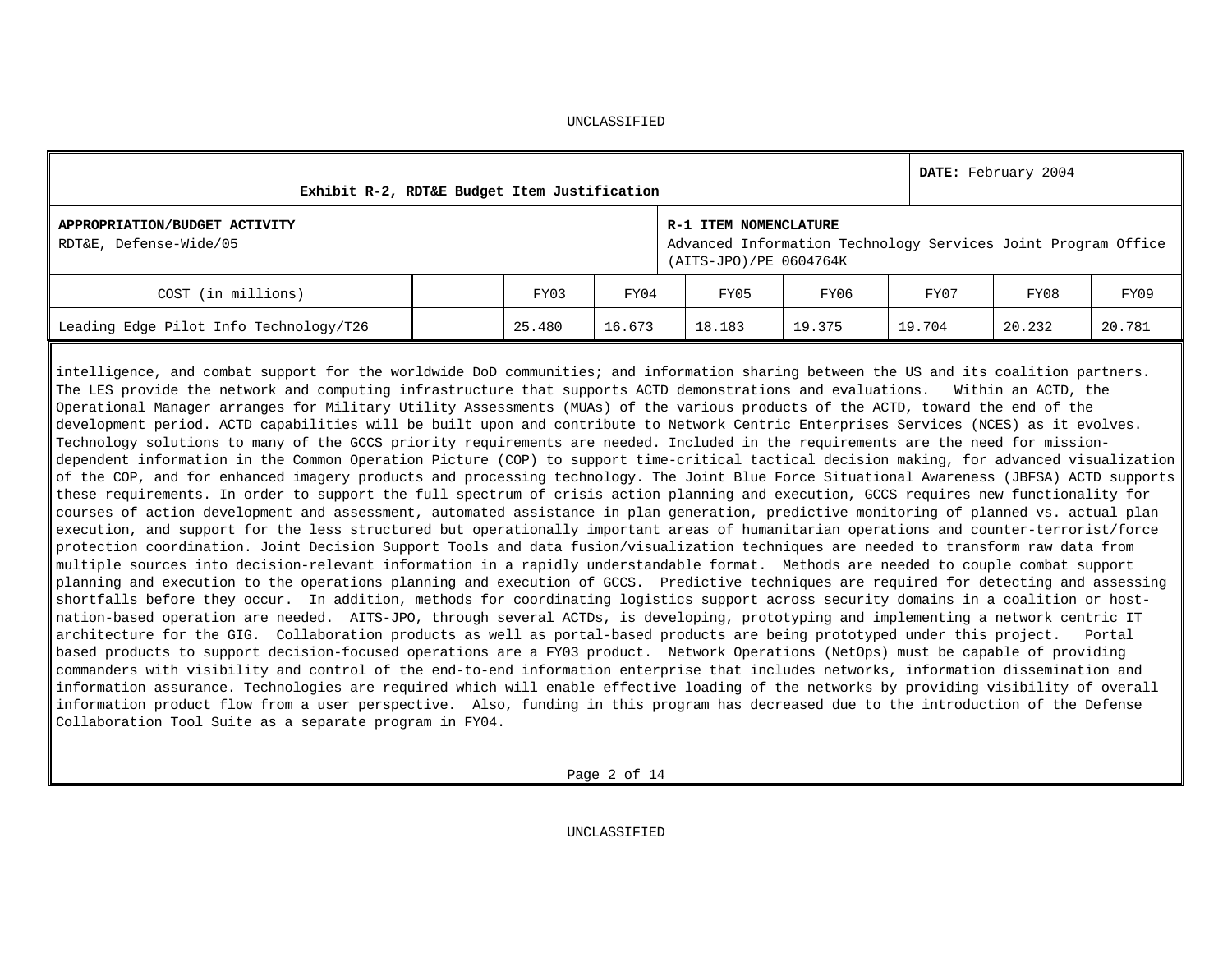|                                                                                                                                                                                                                                                                                                                                                                                                                                                                                                                                                                                                                                                                                                                                                                                                                                                                                                                                                 |                                                                                          |                                              |       |      |                                                                                                                  |      |      | DATE: February 2004 |        |  |  |  |  |
|-------------------------------------------------------------------------------------------------------------------------------------------------------------------------------------------------------------------------------------------------------------------------------------------------------------------------------------------------------------------------------------------------------------------------------------------------------------------------------------------------------------------------------------------------------------------------------------------------------------------------------------------------------------------------------------------------------------------------------------------------------------------------------------------------------------------------------------------------------------------------------------------------------------------------------------------------|------------------------------------------------------------------------------------------|----------------------------------------------|-------|------|------------------------------------------------------------------------------------------------------------------|------|------|---------------------|--------|--|--|--|--|
| APPROPRIATION/BUDGET ACTIVITY<br>RDT&E, Defense-Wide/05                                                                                                                                                                                                                                                                                                                                                                                                                                                                                                                                                                                                                                                                                                                                                                                                                                                                                         |                                                                                          | Exhibit R-2, RDT&E Budget Item Justification |       |      | R-1 ITEM NOMENCLATURE<br>Advanced Information Technology Services Joint Program Office<br>(AITS-JPO)/PE 0604764K |      |      |                     |        |  |  |  |  |
| COST (in millions)                                                                                                                                                                                                                                                                                                                                                                                                                                                                                                                                                                                                                                                                                                                                                                                                                                                                                                                              |                                                                                          |                                              | FY03  | FY04 | FY05                                                                                                             | FY06 | FY08 | FY09                |        |  |  |  |  |
|                                                                                                                                                                                                                                                                                                                                                                                                                                                                                                                                                                                                                                                                                                                                                                                                                                                                                                                                                 | Leading Edge Pilot Info Technology/T26<br>25.480<br>16.673<br>18.183<br>19.375<br>19.704 |                                              |       |      |                                                                                                                  |      |      | 20.232              | 20.781 |  |  |  |  |
| Products from this effort should transition to the Global Information Grid/Joint Network Management System (GIG/JNMS) and Information<br>Dissemination Management (IDM) with the goal of better matching dynamic services of the DISN and other networks with the mission-critical<br>applications and information flows of the Joint Task Force. As a part of both NetOps and the host applications systems of the GIG, the<br>warfighter requires protection, detection and reaction to attempted penetrations of the C4 enterprise.<br>Toward that end the DoD has established a Joint Task Force for Computer Network Defense (JTF-CND), and any techniques that can provide<br>an integrated Information Assurance Situation Assessment and response capability for individual commands, Joint Task Forces/Combatant<br>Commanders, and to the JTF-CND will help provide tools for defense-in-depth protection of the military cyberspace. |                                                                                          |                                              |       |      |                                                                                                                  |      |      |                     |        |  |  |  |  |
| Accomplishments/Planned Program:                                                                                                                                                                                                                                                                                                                                                                                                                                                                                                                                                                                                                                                                                                                                                                                                                                                                                                                |                                                                                          |                                              |       |      |                                                                                                                  |      |      |                     |        |  |  |  |  |
|                                                                                                                                                                                                                                                                                                                                                                                                                                                                                                                                                                                                                                                                                                                                                                                                                                                                                                                                                 | FY 03                                                                                    | FY 04                                        | FY 05 |      |                                                                                                                  |      |      |                     |        |  |  |  |  |
| Subtotal Cost                                                                                                                                                                                                                                                                                                                                                                                                                                                                                                                                                                                                                                                                                                                                                                                                                                                                                                                                   | 2.302                                                                                    | 3.526                                        | 3.800 |      |                                                                                                                  |      |      |                     |        |  |  |  |  |
| ABA- Leading Edge Services: Advanced Battlespace Awareness (ABA)- Establish and maintain integrated Combatant Commander level COP and<br>Joint Task Force (JTF) level Common Tactical Picture (CTP). Will provide component level Time Critical Targeting capabilities within the<br>COP and the CTP as well as JTF and Component level Search and Rescue capabilities within the CTP.                                                                                                                                                                                                                                                                                                                                                                                                                                                                                                                                                          |                                                                                          |                                              |       |      |                                                                                                                  |      |      |                     |        |  |  |  |  |

Page 3 of 14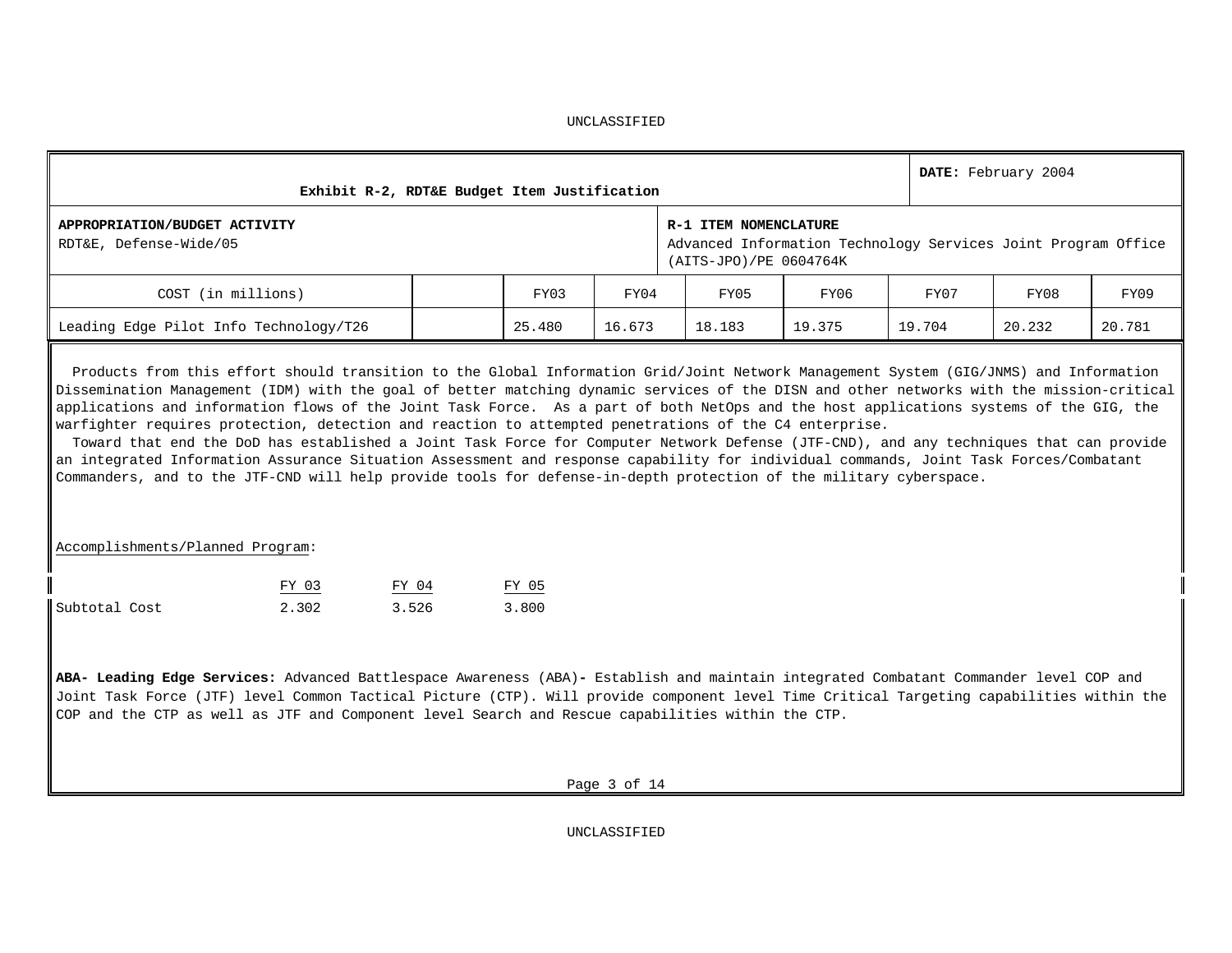| Exhibit R-2, RDT&E Budget Item Justification                                                                                                                                                                                                                                                                                                                                                                                                                                                                  |       |                |              |                                                                                                                  |        |        | DATE: February 2004 |        |
|---------------------------------------------------------------------------------------------------------------------------------------------------------------------------------------------------------------------------------------------------------------------------------------------------------------------------------------------------------------------------------------------------------------------------------------------------------------------------------------------------------------|-------|----------------|--------------|------------------------------------------------------------------------------------------------------------------|--------|--------|---------------------|--------|
| APPROPRIATION/BUDGET ACTIVITY<br>RDT&E, Defense-Wide/05                                                                                                                                                                                                                                                                                                                                                                                                                                                       |       |                |              | R-1 ITEM NOMENCLATURE<br>Advanced Information Technology Services Joint Program Office<br>(AITS-JPO)/PE 0604764K |        |        |                     |        |
| COST (in millions)                                                                                                                                                                                                                                                                                                                                                                                                                                                                                            |       | FY03           | FY04         | FY05                                                                                                             | FY06   | FY07   | FY08                | FY09   |
| Leading Edge Pilot Info Technology/T26                                                                                                                                                                                                                                                                                                                                                                                                                                                                        |       | 25.480         | 16.673       | 18.183                                                                                                           | 19.375 | 19.704 | 20.232              | 20.781 |
| FY 03<br>4.729<br>1.330<br>Subtotal Cost<br>GCCS - Leading Edge Services: Requirements include the transition of Adaptive Courses Of Action (ACOA) capability to GCCS, the<br>development of Homeland Security (HLS), Common Relevant Operational Picture (CROP) and responder C2 capabilities for the HLS C2 ACTD.<br>Creation of a mechanism for using Unmanned Aerial Vehicle (UAV) video presented through the GCCS Integrated Imagery and Intelligence (I3)<br>subsystem for targeting is also included. | FY 04 | FY 05<br>1.063 |              |                                                                                                                  |        |        |                     |        |
| FY 03<br>FY 04<br>1.750<br>4.630<br>Subtotal Cost                                                                                                                                                                                                                                                                                                                                                                                                                                                             |       | FY 05<br>0.500 |              |                                                                                                                  |        |        |                     |        |
| GCSS - Leading Edge Services: Provide tools to plan and execute coalition strategic deployment/redeployment, coalition sustainment and<br>field services. Also provide Coalition Theater Logistics (CTL) and infrastructure information.                                                                                                                                                                                                                                                                      |       |                | Page 4 of 14 |                                                                                                                  |        |        |                     |        |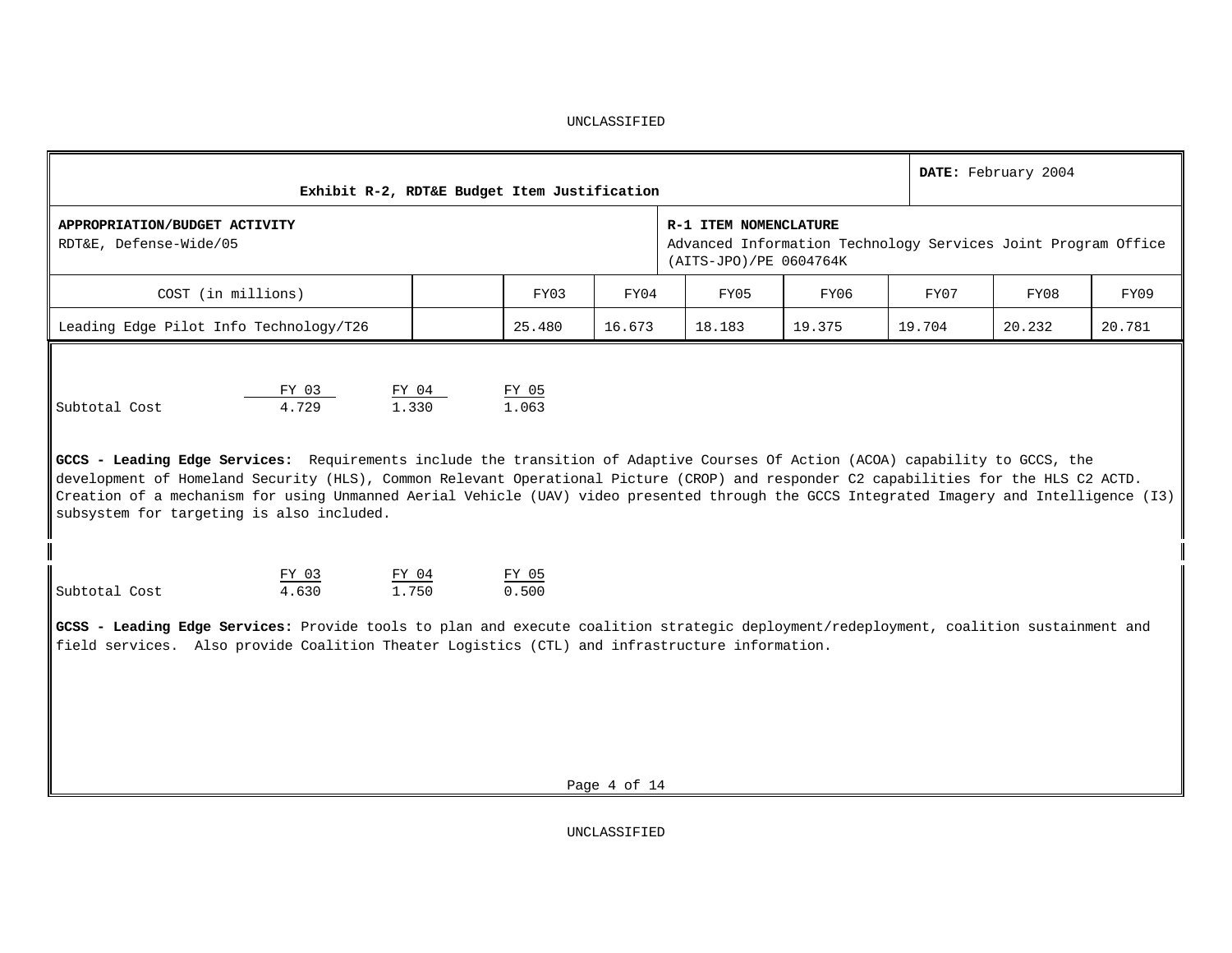|                                                                                                                                                                                                                                                                                                                                                                                                                             | DATE: February 2004<br>Exhibit R-2, RDT&E Budget Item Justification                                                                                                                                                                                                                                                                                                                                                                                                                                                                                                                                                                                                                                                                             |                |                |      |                       |                                                                                         |      |      |        |  |  |  |  |
|-----------------------------------------------------------------------------------------------------------------------------------------------------------------------------------------------------------------------------------------------------------------------------------------------------------------------------------------------------------------------------------------------------------------------------|-------------------------------------------------------------------------------------------------------------------------------------------------------------------------------------------------------------------------------------------------------------------------------------------------------------------------------------------------------------------------------------------------------------------------------------------------------------------------------------------------------------------------------------------------------------------------------------------------------------------------------------------------------------------------------------------------------------------------------------------------|----------------|----------------|------|-----------------------|-----------------------------------------------------------------------------------------|------|------|--------|--|--|--|--|
| APPROPRIATION/BUDGET ACTIVITY<br>RDT&E, Defense-Wide/05                                                                                                                                                                                                                                                                                                                                                                     |                                                                                                                                                                                                                                                                                                                                                                                                                                                                                                                                                                                                                                                                                                                                                 |                |                |      | R-1 ITEM NOMENCLATURE | Advanced Information Technology Services Joint Program Office<br>(AITS-JPO)/PE 0604764K |      |      |        |  |  |  |  |
| COST (in millions)                                                                                                                                                                                                                                                                                                                                                                                                          |                                                                                                                                                                                                                                                                                                                                                                                                                                                                                                                                                                                                                                                                                                                                                 |                | FY03           | FY04 | FY05                  | FY06                                                                                    | FY07 | FY08 | FY09   |  |  |  |  |
| Leading Edge Pilot Info Technology/T26<br>25.480<br>16.673<br>18.183<br>19.375<br>19.704<br>20.232                                                                                                                                                                                                                                                                                                                          |                                                                                                                                                                                                                                                                                                                                                                                                                                                                                                                                                                                                                                                                                                                                                 |                |                |      |                       |                                                                                         |      |      | 20.781 |  |  |  |  |
| Subtotal Cost                                                                                                                                                                                                                                                                                                                                                                                                               | FY 05<br>FY 03<br>FY 04<br>3.586<br>3.200<br>5.246<br>GIG Infrastructure: Work will continue on network Quality-of-Service (QoS) to support multimedia collaboration and ensure continuity of<br>critical Homeland Security Command and Communication during periods of extremely high network congestion or disruption on wired and<br>wireless networks. Includes user monitoring tools to provide visibility of overall information product flow, demonstration of agent-based<br>architecture for merging performance indicators from network traffic, IDM product flow, and Information Assurance demonstration of<br>techniques for managing QoS-capable networks, routers and switches which adapt to the types of information required. |                |                |      |                       |                                                                                         |      |      |        |  |  |  |  |
| Subtotal Cost                                                                                                                                                                                                                                                                                                                                                                                                               | FY 03<br>1.792                                                                                                                                                                                                                                                                                                                                                                                                                                                                                                                                                                                                                                                                                                                                  | FY 04<br>2.020 | FY 05<br>2.500 |      |                       |                                                                                         |      |      |        |  |  |  |  |
| Advanced IA Services: Includes Active Network Intrusion Defense (ANID) and Coalition Information Assurance Common Operation Picture (CIA<br>COP) requirements. Better sensor methods for detecting network and host intrusions (e.g., anomaly detections, reduced false-alarm rates<br>and improved data reduction), fusion of information from multiple sensors and sites to create a means of detecting sophisticated and |                                                                                                                                                                                                                                                                                                                                                                                                                                                                                                                                                                                                                                                                                                                                                 |                |                |      |                       |                                                                                         |      |      |        |  |  |  |  |

coordinated attacks, spontaneous response methods to provide first level "defense-in-depth" while isolating the attack paths, and technologies for improving boundary control between security enclaves as we increase interaction with coalition forces.

Page 5 of 14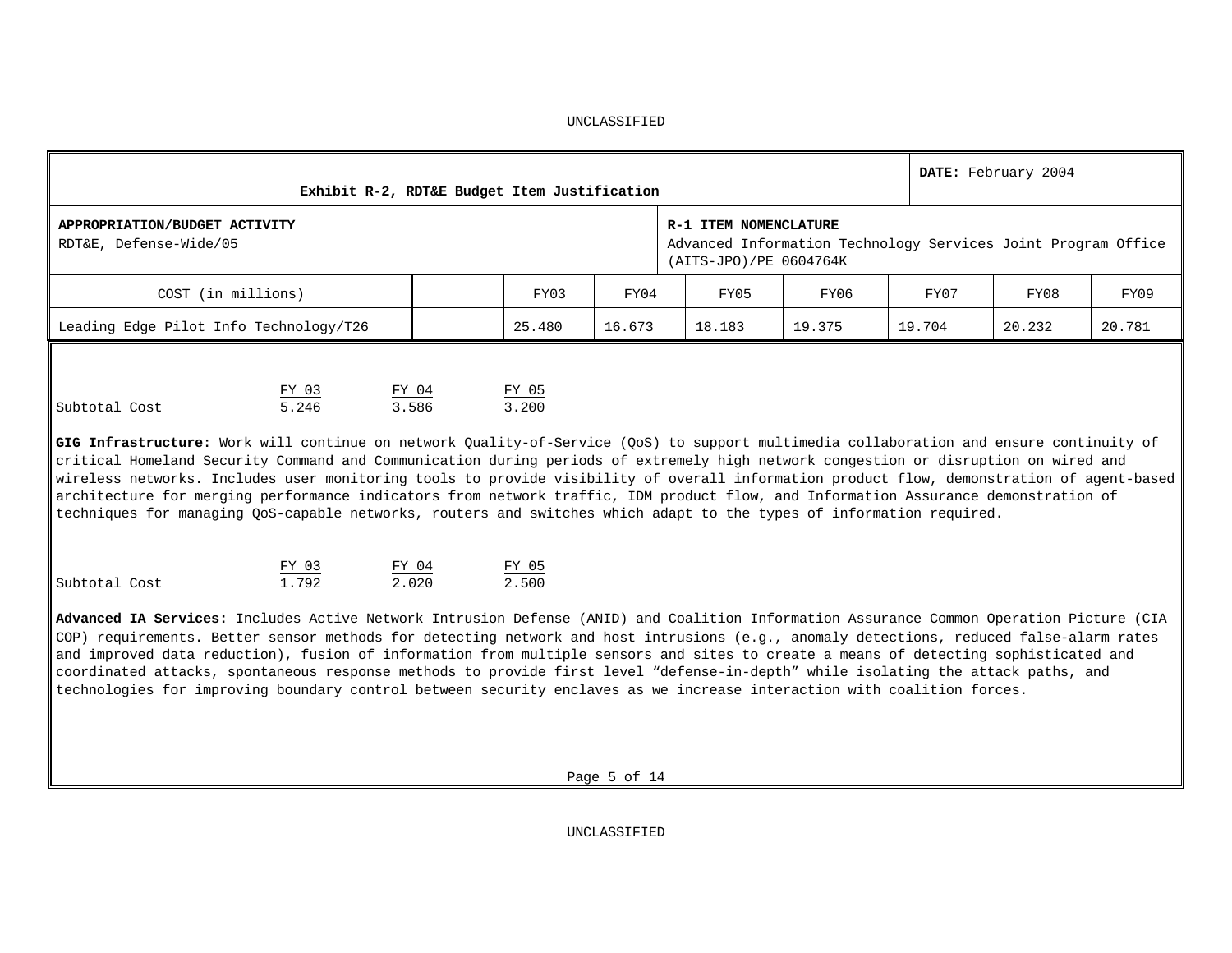|                                                         |                |       | Exhibit R-2, RDT&E Budget Item Justification |                |        |      |                                                                                                                  |        | DATE: February 2004 |        |        |
|---------------------------------------------------------|----------------|-------|----------------------------------------------|----------------|--------|------|------------------------------------------------------------------------------------------------------------------|--------|---------------------|--------|--------|
| APPROPRIATION/BUDGET ACTIVITY<br>RDT&E, Defense-Wide/05 |                |       |                                              |                |        |      | R-1 ITEM NOMENCLATURE<br>Advanced Information Technology Services Joint Program Office<br>(AITS-JPO)/PE 0604764K |        |                     |        |        |
| COST (in millions)<br>FY03                              |                |       |                                              |                |        | FY04 | FY05                                                                                                             | FY06   | FY07                | FY08   | FY09   |
| Leading Edge Pilot Info Technology/T26                  |                |       |                                              | 25.480         | 16.673 |      | 18.183                                                                                                           | 19.375 | 19.704              | 20.232 | 20.781 |
| Subtotal Cost                                           | FY 03<br>1.701 | 0.600 | FY 04                                        | FY 05<br>1,000 |        |      |                                                                                                                  |        |                     |        |        |

**Coalition Services:** Under this effort, AITS-JPO coordinates experiments using the combined federated battle laboratories network (CFBLNet)and prototypes and develops capabilities across the CFBLNet which can be transitioned into strategic and operational coalition networks. This requirement provides for the coordination and conduct of coalition advanced technology experiments in conjunction with the Joint Battle Center, Services and Allies via the CFBLNet. Includes the support to complete and deploy the capability to coordinate an Air Tasking Order electronically between the US and Allies and to prototype and do collaborative planning among the US and selected Allies. Ubiquitous capability throughout the net-centric environment drives FY-05 and outyear funding to develop and integrate standard capability with other systems of record, and provide enterprise collaboration services that support warfighters in all security domains. The tactical environment demands state-of-the-art technology when we are deployed in theater and interfacing with the Intelligence Community and Coalition Partners. As the leader of the free world, we must be prepared to meet all potential threats from a global perspective in real time.

Page 6 of 14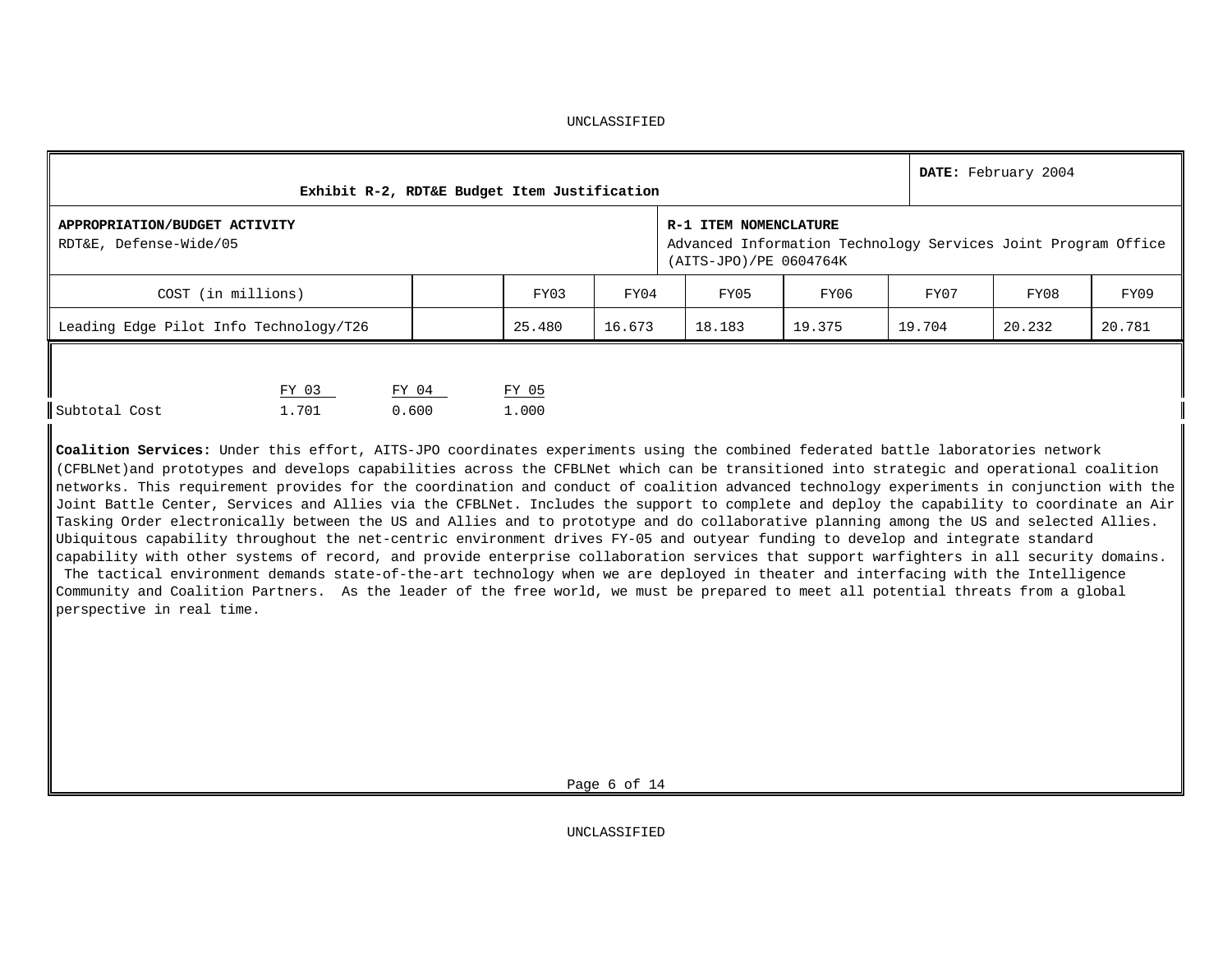| Exhibit R-2, RDT&E Budget Item Justification                                                                                                                                                                                                                               |                |                   |              |                                                 |                                                               |        | DATE: February 2004 |        |
|----------------------------------------------------------------------------------------------------------------------------------------------------------------------------------------------------------------------------------------------------------------------------|----------------|-------------------|--------------|-------------------------------------------------|---------------------------------------------------------------|--------|---------------------|--------|
| APPROPRIATION/BUDGET ACTIVITY<br>RDT&E, Defense-Wide/05                                                                                                                                                                                                                    |                |                   |              | R-1 ITEM NOMENCLATURE<br>(AITS-JPO)/PE 0604764K | Advanced Information Technology Services Joint Program Office |        |                     |        |
| COST (in millions)                                                                                                                                                                                                                                                         |                | FY03              | FY04         | FY05                                            | FY06                                                          | FY07   | FY08                | FY09   |
| Leading Edge Pilot Info Technology/T26                                                                                                                                                                                                                                     |                | 25.480            | 16.673       | 18.183                                          | 19.375                                                        | 19.704 | 20.232              | 20.781 |
| FY 03<br>5.080<br>Subtotal Cost<br>Defense Collaboration Tool Suite (DCTS): Provides real operational support to the Commanders and Services by making interoperable<br>collaboration tools available through DoD. This effort is under PE 0303165K beginning in FY 04.    | FY 04          | FY 05<br>$\equiv$ |              |                                                 |                                                               |        |                     |        |
| FY 03<br>Subtotal Cost                                                                                                                                                                                                                                                     | FY 04<br>3.861 | FY 05<br>6.120    |              |                                                 |                                                               |        |                     |        |
| C2 Modernization: Develop Mission Capability Package applications that interact with Network Centric Enterprise Services (NCES) v.1 pilot<br>services and Horizontal Fusion Pilot resulting in risk reduction of Joint Command and Control (JC2) net-centric architecture. |                |                   |              |                                                 |                                                               |        |                     |        |
|                                                                                                                                                                                                                                                                            |                |                   | Page 7 of 14 |                                                 |                                                               |        |                     |        |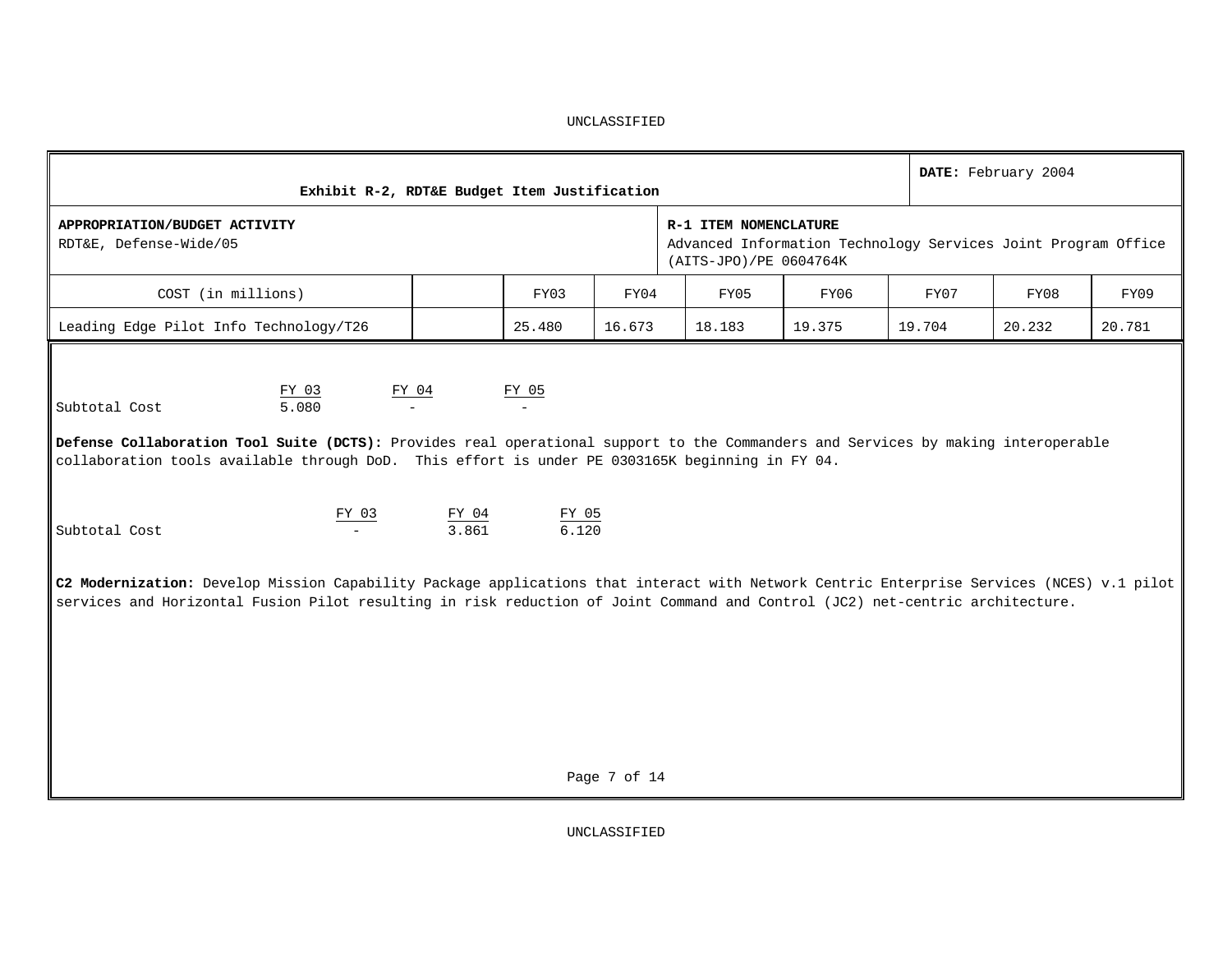| Exhibit R-2, RDT&E Budget Item Justification                                                                                                                                                                                                                                                          |        | DATE: February 2004                   |                                                 |                                                               |        |        |        |
|-------------------------------------------------------------------------------------------------------------------------------------------------------------------------------------------------------------------------------------------------------------------------------------------------------|--------|---------------------------------------|-------------------------------------------------|---------------------------------------------------------------|--------|--------|--------|
| APPROPRIATION/BUDGET ACTIVITY<br>RDT&E, Defense-Wide/05                                                                                                                                                                                                                                               |        |                                       | R-1 ITEM NOMENCLATURE<br>(AITS-JPO)/PE 0604764K | Advanced Information Technology Services Joint Program Office |        |        |        |
| COST (in millions)                                                                                                                                                                                                                                                                                    | FY03   | FY04                                  | FY05                                            | FY06                                                          | FY07   | FY08   | FY09   |
| Leading Edge Pilot Info Technology/T26                                                                                                                                                                                                                                                                | 25.480 | 16.673                                | 18.183                                          | 19.375                                                        | 19.704 | 20.232 | 20.781 |
| Program Change Summary:<br><b>B.</b><br>Previous President's Budget<br>Current President's Budget<br>Total Adjustments                                                                                                                                                                                |        | FY 03<br>27.534<br>25.480<br>$-2.054$ | FY 04<br>18.910<br>16.673<br>$-2.237$           | FY 05<br>18.229<br>18.183<br>$-0.046$                         |        |        |        |
| Change Summary Explanation:<br>FY 2003 change is due to below threshold reprogramming.<br>FY 2004 changes are due to undistributed congressional reductions to the Defense-wide RDT&E appropriation as well as below<br>threshold reprogramming.<br>FY 2005 change is due to revised fiscal guidance. |        |                                       |                                                 |                                                               |        |        |        |

Page 8 of 14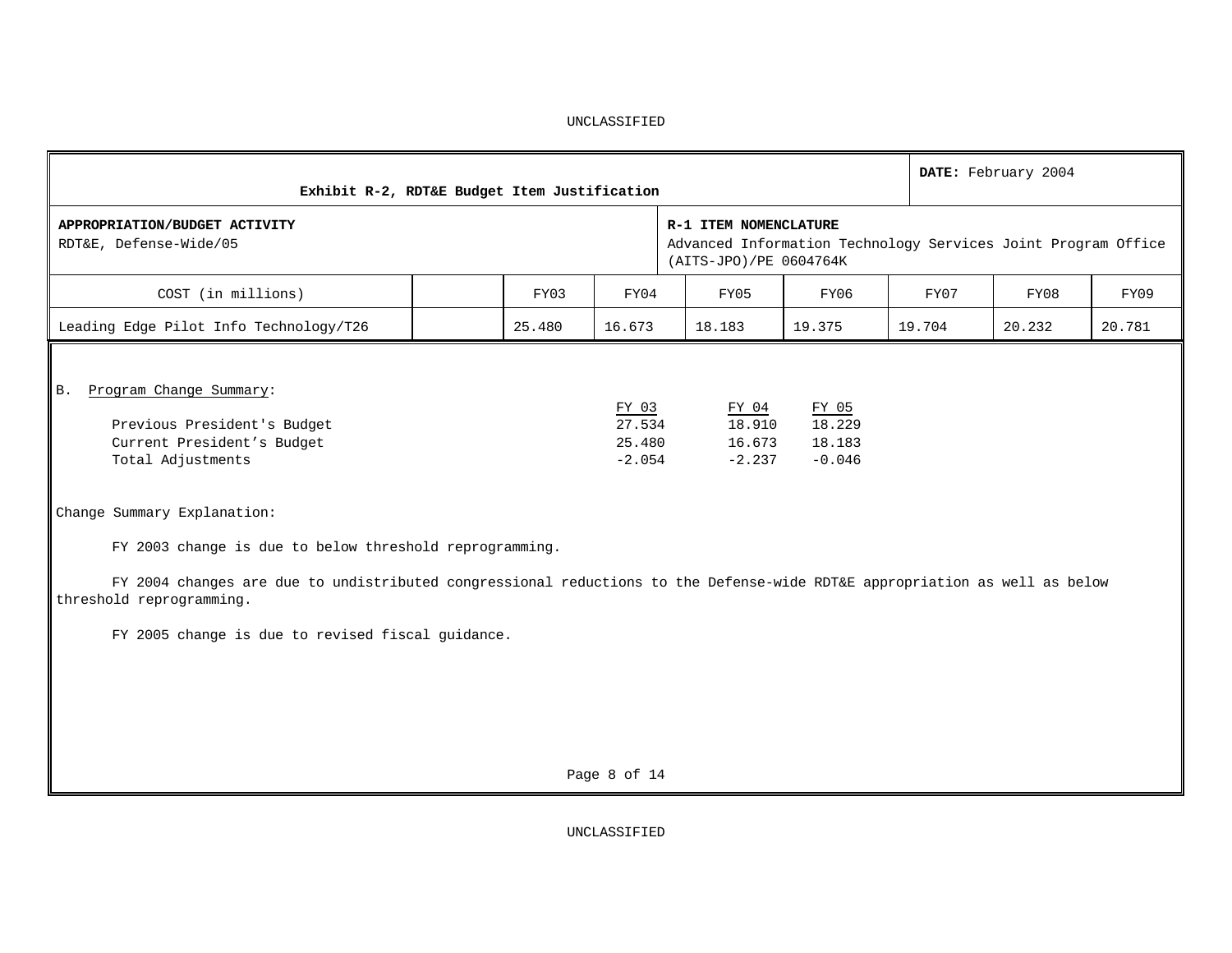|                                                                                                                                                                                                                                                                                                                                                                                                                  | Exhibit R-2, RDT&E Budget Item Justification                                                                     |        |                                |                              |        | DATE: February 2004 |        |
|------------------------------------------------------------------------------------------------------------------------------------------------------------------------------------------------------------------------------------------------------------------------------------------------------------------------------------------------------------------------------------------------------------------|------------------------------------------------------------------------------------------------------------------|--------|--------------------------------|------------------------------|--------|---------------------|--------|
| APPROPRIATION/BUDGET ACTIVITY<br>RDT&E, Defense-Wide/05                                                                                                                                                                                                                                                                                                                                                          | R-1 ITEM NOMENCLATURE<br>Advanced Information Technology Services Joint Program Office<br>(AITS-JPO)/PE 0604764K |        |                                |                              |        |                     |        |
| COST (in millions)                                                                                                                                                                                                                                                                                                                                                                                               | FY03                                                                                                             | FY04   | FY05                           | FY06                         | FY07   | FY08                | FY09   |
| Leading Edge Pilot Info Technology/T26                                                                                                                                                                                                                                                                                                                                                                           | 25.480                                                                                                           | 16.673 | 18.183                         | 19.375                       | 19.704 | 20.232              | 20.781 |
| C. Other Program Funding Summary:<br>Other Funding for the salaries and operating expenses of this RDT&E project:<br>PE 0303149K<br>FY03<br>FY04<br><u>FY05</u><br><u>FY06</u><br>7.716<br>2.149<br>2.523<br>2.533<br>O&M<br>PROC<br>1.300<br>$\Omega$<br>0<br>$\Omega$<br>D. Acquisition Strategy: Project accomplished through use of a combination of contractors and other Government agency support service | FY08<br>FY09<br><u>FY07</u><br>2.567<br>2.622<br>2.676<br>$\Omega$<br>$\Omega$<br>$\Omega$                       |        | Cost To Complete<br>Contg<br>0 | Total Cost<br>Contq<br>1.300 |        |                     |        |
| acquisitions. In most cases the AITS-JPO uses standard DISA contractors, those that are available through such contracting vehicles as                                                                                                                                                                                                                                                                           |                                                                                                                  |        |                                |                              |        |                     |        |

the "Next Generation (NexGen)" contract. Other contractors are selected for their capability in specialized services.

Page 9 of 14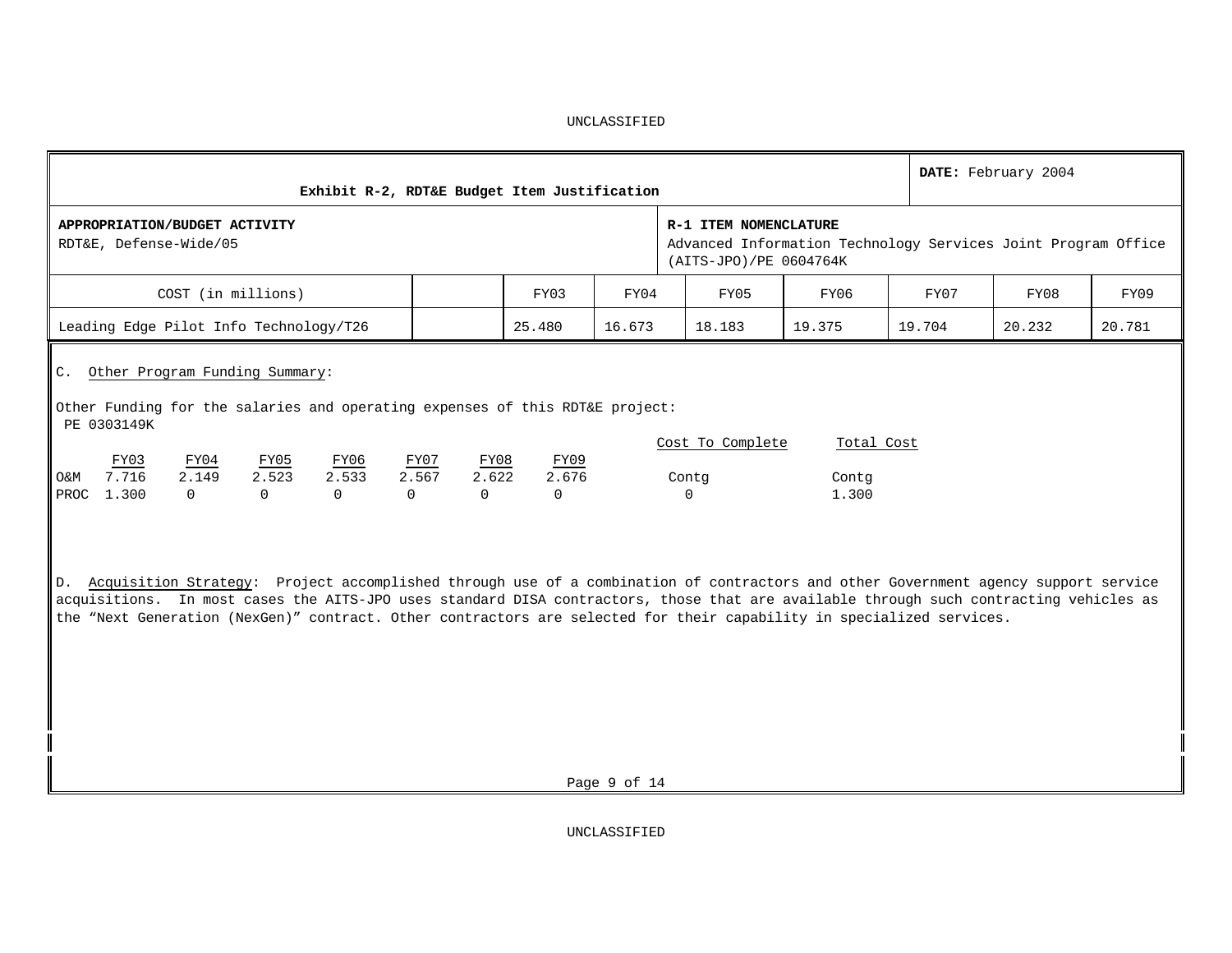| Exhibit R-3 Cost Analysis                                                                                         |                                    |                                                                                                               |                                    |                                  |                                  |                                  |                                  |                                                      |                                                      | DATE: February 2004                    |
|-------------------------------------------------------------------------------------------------------------------|------------------------------------|---------------------------------------------------------------------------------------------------------------|------------------------------------|----------------------------------|----------------------------------|----------------------------------|----------------------------------|------------------------------------------------------|------------------------------------------------------|----------------------------------------|
| APPROPRIATION/BUDGET ACTIVITY<br>RDT&E, Defense-Wide/05                                                           |                                    | PROGRAM ELEMENT<br>Advanced Information Technology Services<br>Joint Program Office (AITS-JPO)/PE 0604764K    |                                    |                                  |                                  |                                  |                                  | PROJECT NAME AND NUMBER                              |                                                      | Leading Edge Pilot Info Technology/T26 |
| <b>Cost Category</b>                                                                                              | Method<br>& Type                   | Contract Performing<br>Activity &<br>Location                                                                 | Total<br><b>PYs</b><br>Cost        | FY 04<br>Cost                    | FY 04<br>Award<br>Date           | FY 05<br>Cost                    | FY 05<br>Award<br>Date           | Cost To<br>Complete                                  | Total<br>Cost                                        | Target<br>Value of<br>Contract         |
| PRODUCT DEVELOPMENT<br>Development & Tech Services                                                                | <b>MIPR</b><br>T&M                 | SSC, Charleston, SC<br>NG-IT<br>Various (To include Encore<br>And NEXGEN)                                     | 4.843<br>7.926<br>5.947            | 1.442<br>2.911<br>1.167          | 12/03<br>12/03<br>12/03          | 1.287<br>2.797<br>.982           | 12/04<br>12/04<br>12/04          | Continuing<br>Continuing<br>Continuing               | Continuing<br>Continuing<br>Continuing               | 7.572<br>13.634<br>8.096               |
| <b>SUPPORT COSTS</b><br><b>Engineering/Technical Support</b><br>Systems Integration<br><b>Systems Engineering</b> | T&M<br><b>CPFF</b><br><b>FFRDC</b> | HAI, Arlington, VA<br>SAIC Arlington, VA<br>MITRE, Arlington, VA<br>Various (To include Encore<br>And NEXGEN) | 12.260<br>11.933<br>8.988<br>6.709 | 2.755<br>3.168<br>2.645<br>1.120 | 12/03<br>12/03<br>11/03<br>12/03 | 3.401<br>3.658<br>3.292<br>1.657 | 12/04<br>12/04<br>12/04<br>12/04 | Continuing<br>Continuing<br>Continuing<br>Continuing | Continuing<br>Continuing<br>Continuing<br>Continuing | 18.416<br>18.759<br>14.925<br>9.486    |
| <b>TEST &amp; EVALUATION</b>                                                                                      |                                    | Various (To include Encore<br>And NEXGEN)                                                                     | 7.067<br>65.673                    | 1.465<br>16.673                  | 12/03                            | 1.109<br>18.183                  | 12/04                            | Continuing                                           | Continuing                                           | 9.641<br>100.529                       |
|                                                                                                                   |                                    |                                                                                                               |                                    |                                  |                                  |                                  |                                  |                                                      |                                                      |                                        |
|                                                                                                                   |                                    |                                                                                                               |                                    |                                  |                                  |                                  |                                  |                                                      |                                                      |                                        |

Page 10 of 14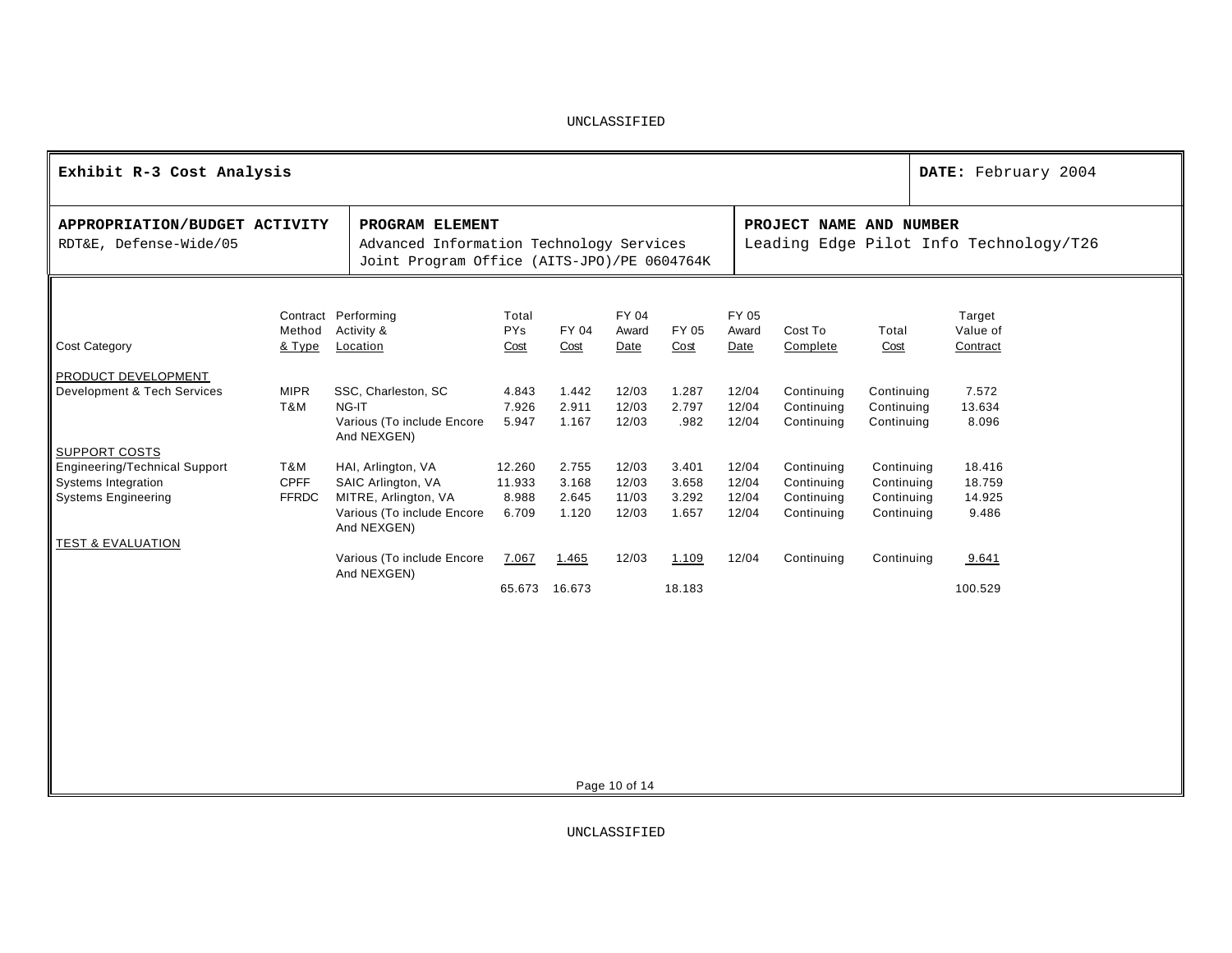| <b>Exhibit R-4 Schedule Profile</b>                                                                                                                                                                                                                                                                                                                                                                                 | <b>PROGRAM ELEMENT</b> |              |      |   |                      |                |              |                         |               |   |              |   |             | DATE: February 2004 |                                                                                                |   |              |              |              |   |              |   |                                                                             |                         |              |              |      |   |
|---------------------------------------------------------------------------------------------------------------------------------------------------------------------------------------------------------------------------------------------------------------------------------------------------------------------------------------------------------------------------------------------------------------------|------------------------|--------------|------|---|----------------------|----------------|--------------|-------------------------|---------------|---|--------------|---|-------------|---------------------|------------------------------------------------------------------------------------------------|---|--------------|--------------|--------------|---|--------------|---|-----------------------------------------------------------------------------|-------------------------|--------------|--------------|------|---|
| <b>APPROPRIATION/BUDGET ACTIVITY</b><br>RDT&E, Defense-Wide/05                                                                                                                                                                                                                                                                                                                                                      |                        |              |      |   |                      |                |              |                         |               |   |              |   |             |                     | <b>Advanced Information Technology Services</b><br>Joint Program Office (AITS-JPO)/PE 0604764K |   |              |              |              |   | $\sqrt{T}26$ |   | <b>PROJECT NAME AND NUMBER</b><br><b>Leading Edge Pilot Info Technology</b> |                         |              |              |      |   |
|                                                                                                                                                                                                                                                                                                                                                                                                                     |                        |              | 2003 |   |                      |                | 2004         |                         |               |   | 2005         |   |             |                     | 2006                                                                                           |   |              | 2007         |              |   |              |   | 2008                                                                        |                         |              |              | 2009 |   |
| <b>Fiscal Year</b>                                                                                                                                                                                                                                                                                                                                                                                                  | 1                      | $\mathbf{2}$ | 3    | 4 | $\blacktriangleleft$ | $\overline{2}$ | $\mathbf{3}$ | $\overline{\mathbf{4}}$ | $\mathbf{1}$  | 2 | $\mathbf{3}$ | 4 | $\mathbf 1$ | $\mathbf{2}$        | $\mathbf{3}$                                                                                   | 4 | $\mathbf{1}$ | $\mathbf{2}$ | $\mathbf{3}$ | 4 | 1            | 2 | 3                                                                           | $\overline{\mathbf{4}}$ | $\mathbf{1}$ | $\mathbf{2}$ | 3    | 4 |
| ABA ACTD MUA<br>CINC21 ACTD MUA<br>CINC 21 Transition<br><b>ABA Transition</b><br>ANID ACTD MUA<br><b>ANID Transition</b><br>CTL ACTD MUA - Parts I & II<br>CTL Transition<br>AT21 ACTD MUA<br>AT21 Transition<br><b>CIACOP ACTD MUA</b><br><b>CIACOP Transition</b><br>JBFSA ACTD MUA<br>JBFSA Transition<br>HLS C2 ACTD MUA<br><b>HLS C2 Transition</b><br><b>Gridlock ACTD MUA</b><br><b>Gridlock Transition</b> |                        |              |      |   |                      |                |              |                         |               |   |              |   |             |                     |                                                                                                |   |              |              |              |   |              |   |                                                                             |                         |              |              |      |   |
|                                                                                                                                                                                                                                                                                                                                                                                                                     |                        |              |      |   |                      |                |              |                         | Page 11 of 14 |   |              |   |             |                     |                                                                                                |   |              |              |              |   |              |   |                                                                             |                         |              |              |      |   |
|                                                                                                                                                                                                                                                                                                                                                                                                                     |                        |              |      |   |                      |                |              |                         |               |   |              |   |             |                     |                                                                                                |   |              |              |              |   |              |   |                                                                             |                         |              |              |      |   |

UNCLASSIFIED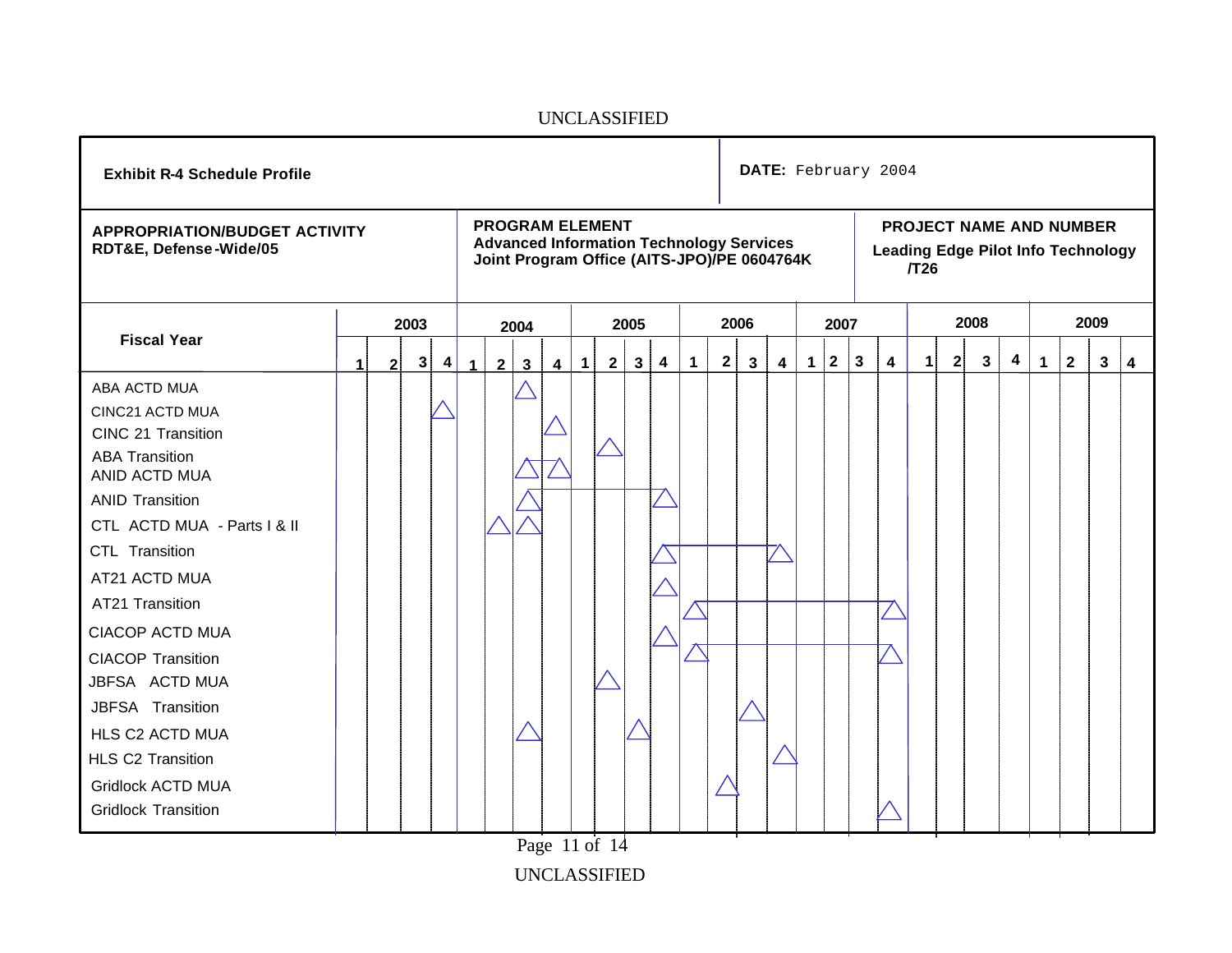| <b>Exhibit R-4 Schedule Profile</b>                            | <b>PROGRAM ELEMENT</b> |                |      |           |                      |                |                         |                         |           |   |              |                         | DATE: February 2004 |              |              |                                                                                                |             |                   |                         |                         |              |                                                                      |              |                         |             |              |              |                         |
|----------------------------------------------------------------|------------------------|----------------|------|-----------|----------------------|----------------|-------------------------|-------------------------|-----------|---|--------------|-------------------------|---------------------|--------------|--------------|------------------------------------------------------------------------------------------------|-------------|-------------------|-------------------------|-------------------------|--------------|----------------------------------------------------------------------|--------------|-------------------------|-------------|--------------|--------------|-------------------------|
| <b>APPROPRIATION/BUDGET ACTIVITY</b><br>RDT&E, Defense-Wide/05 |                        |                |      |           |                      |                |                         |                         |           |   |              |                         |                     |              |              | <b>Advanced Information Technology Services</b><br>Joint Program Office (AITS-JPO)/PE 0604764K |             |                   |                         |                         | $\sqrt{T}26$ | PROJECT NAME AND NUMBER<br><b>Leading Edge Pilot Info Technology</b> |              |                         |             |              |              |                         |
|                                                                |                        |                | 2003 |           |                      |                | 2004                    |                         |           |   | 2005         |                         |                     |              | 2006         |                                                                                                |             | 2007              |                         |                         | 2008         |                                                                      |              |                         | 2009        |              |              |                         |
| <b>Fiscal Year</b>                                             | $\mathbf{1}$           | 2 <sup>1</sup> | 3    | $\vert$ 4 | $\blacktriangleleft$ | $\overline{2}$ | $\overline{\mathbf{3}}$ | $\overline{\mathbf{4}}$ | $\vert$ 1 | 2 | $\mathbf{3}$ | $\overline{\mathbf{4}}$ | $\mathbf{1}$        | $\mathbf{2}$ | $\mathbf{3}$ | $\overline{\mathbf{4}}$                                                                        | $\mathbf 1$ | $\vert$ 2 $\vert$ | $\overline{\mathbf{3}}$ | $\overline{\mathbf{4}}$ | $\mathbf{1}$ | 2                                                                    | $\mathbf{3}$ | $\overline{\mathbf{4}}$ | $\mathbf 1$ | $\mathbf{2}$ | $\mathbf{3}$ | $\overline{\mathbf{4}}$ |
| C2M Technology Development                                     |                        |                |      |           |                      |                |                         |                         |           |   |              |                         |                     |              |              |                                                                                                |             |                   |                         |                         |              |                                                                      |              |                         |             |              |              |                         |
|                                                                |                        |                |      |           |                      |                |                         | Page 12 of 14           |           |   |              |                         |                     |              |              |                                                                                                |             |                   |                         |                         |              |                                                                      |              |                         |             |              |              |                         |

UNCLASSIFIED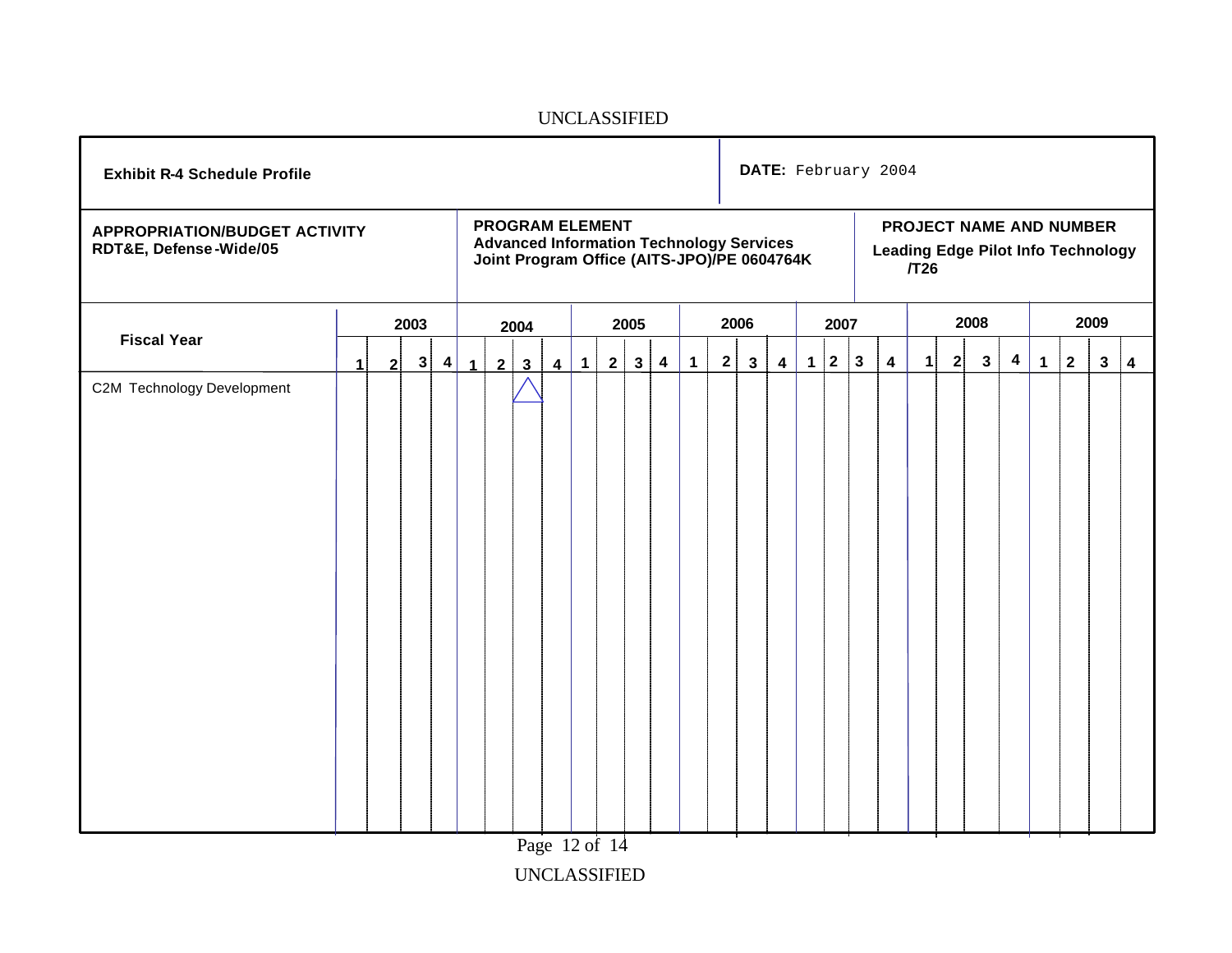| Exhibit R-4a Schedule Detail                              |                                                                                                             |         |               |         |                                                                    |         |         | DATE: February 2004 |
|-----------------------------------------------------------|-------------------------------------------------------------------------------------------------------------|---------|---------------|---------|--------------------------------------------------------------------|---------|---------|---------------------|
| APPROPRIATION/BUDGET ACTIVITY<br>RDT&E, Defense-Wide/05   | PROGRAM ELEMENT Advanced Information<br>Technology Services Joint Program Office (AITS-<br>JPO)/PE 0604764K |         |               |         | PROJECT NAME AND NUMBER<br>Leading Edge Pilot Info Technology/ T26 |         |         |                     |
| Schedule Profile                                          |                                                                                                             | FY 2003 | FY 2004       | FY 2005 | FY 2006                                                            | FY 2007 | FY 2008 | FY 2009             |
| ABA ACTD Military<br>Utilization Assessment               |                                                                                                             |         | 3Q            |         |                                                                    |         |         |                     |
| CINC21 ACTD MUA                                           |                                                                                                             | 4Q      |               |         |                                                                    |         |         |                     |
| CINC 21 Transition                                        |                                                                                                             |         | 4Q            |         |                                                                    |         |         |                     |
| ABA Transition                                            |                                                                                                             |         |               | 2Q      |                                                                    |         |         |                     |
| Active Network Intrusion Detection (ANID)<br>ACTD MUA     |                                                                                                             |         | $3Q - 4Q$     |         |                                                                    |         |         |                     |
| ANID Transition                                           |                                                                                                             |         | $3Q - 4Q$     | $1Q-4Q$ |                                                                    |         |         |                     |
| CTL ACTD MUA                                              |                                                                                                             |         | 2Q, 3Q        |         |                                                                    |         |         |                     |
| CTL Transition                                            |                                                                                                             |         |               | 4Q      | $1Q-4Q$                                                            |         |         |                     |
| Agile Transportation 21st Century<br>ACTD MUA             |                                                                                                             |         |               | 4Q      |                                                                    |         |         |                     |
| AT21 Transition                                           |                                                                                                             |         |               |         | $1Q-4Q$                                                            | $1Q-4Q$ |         |                     |
| CIA COP ACTD MUA                                          |                                                                                                             |         |               | 4Q      |                                                                    |         |         |                     |
| CIACOP Transition                                         |                                                                                                             |         |               |         | $1Q-4Q$                                                            | $1Q-4Q$ |         |                     |
| Joint Battlefield Situation Awareness (JBFSA)<br>ACTD MUA |                                                                                                             |         |               | 2Q      |                                                                    |         |         |                     |
|                                                           |                                                                                                             |         |               |         |                                                                    |         |         |                     |
|                                                           |                                                                                                             |         |               |         |                                                                    |         |         |                     |
|                                                           |                                                                                                             |         | Page 13 of 14 |         |                                                                    |         |         |                     |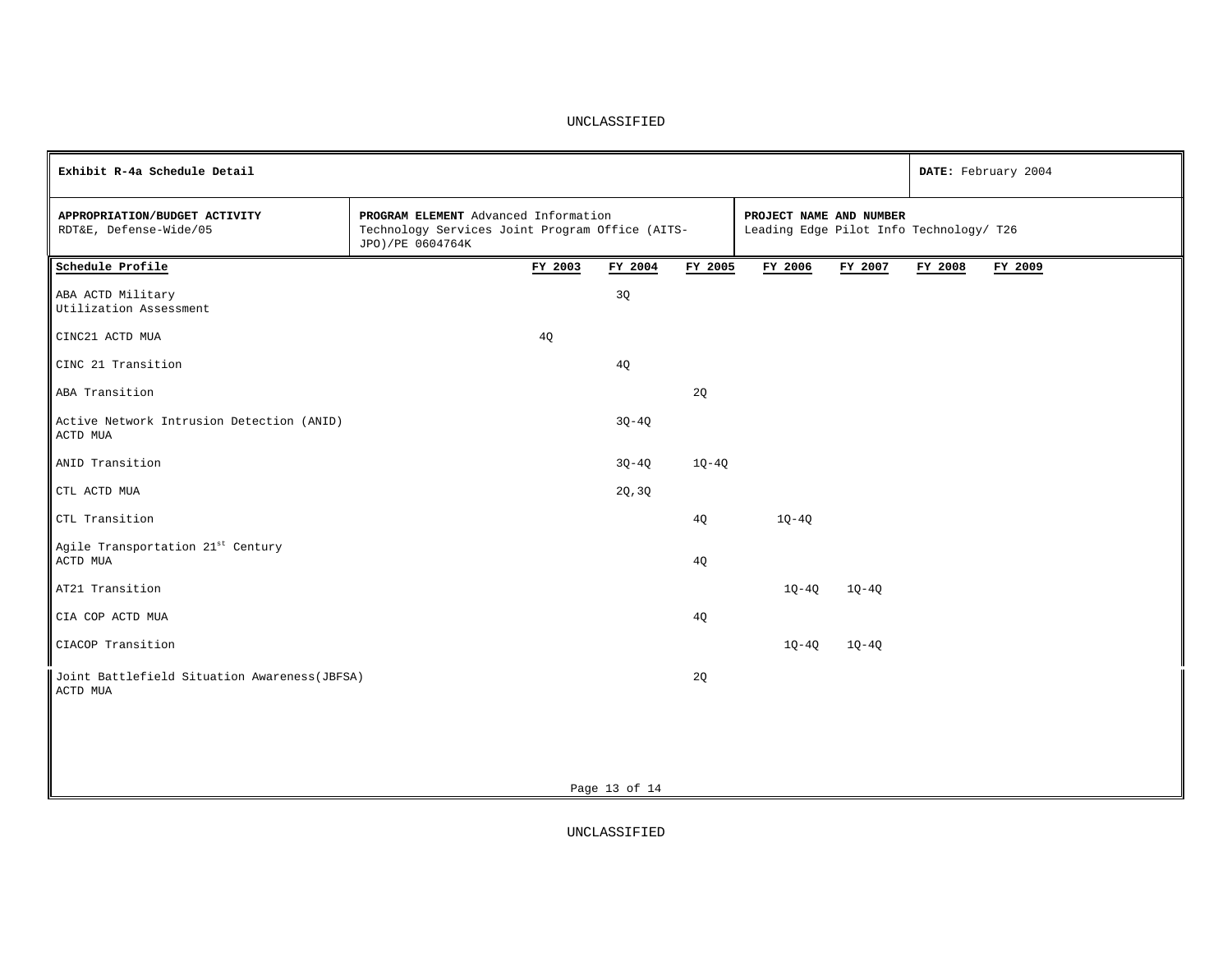| Exhibit R-4a Schedule Detail                            |                                                                                                             |         |                                                                    |         |                |         |         | DATE: February 2004 |
|---------------------------------------------------------|-------------------------------------------------------------------------------------------------------------|---------|--------------------------------------------------------------------|---------|----------------|---------|---------|---------------------|
| APPROPRIATION/BUDGET ACTIVITY<br>RDT&E, Defense-Wide/05 | PROGRAM ELEMENT Advanced Information<br>Technology Services Joint Program Office (AITS-<br>JPO)/PE 0604764K |         | PROJECT NAME AND NUMBER<br>Leading Edge Pilot Info Technology/ T26 |         |                |         |         |                     |
| Schedule Profile                                        |                                                                                                             | FY 2003 | FY 2004                                                            | FY 2005 | FY 2006        | FY 2007 | FY 2008 | FY 2009             |
| JBFSA Transition                                        |                                                                                                             |         |                                                                    |         | 3Q             |         |         |                     |
| Homeland Security C2 ACTD MUA                           |                                                                                                             |         | 3Q                                                                 | 3Q      |                |         |         |                     |
| HLS C2 Transition                                       |                                                                                                             |         |                                                                    |         | 4Q             |         |         |                     |
| Gridlock ACTD MUA                                       |                                                                                                             |         |                                                                    |         | $2{\mathbb Q}$ |         |         |                     |
| Gridlock Transition                                     |                                                                                                             |         |                                                                    |         |                | 4Q      |         |                     |
| C2M Technology Development                              |                                                                                                             |         | 3Q                                                                 |         |                |         |         |                     |
|                                                         |                                                                                                             |         |                                                                    |         |                |         |         |                     |
|                                                         |                                                                                                             |         |                                                                    |         |                |         |         |                     |
|                                                         |                                                                                                             |         |                                                                    |         |                |         |         |                     |
|                                                         |                                                                                                             |         |                                                                    |         |                |         |         |                     |
|                                                         |                                                                                                             |         |                                                                    |         |                |         |         |                     |
|                                                         |                                                                                                             |         |                                                                    |         |                |         |         |                     |
|                                                         |                                                                                                             |         |                                                                    |         |                |         |         |                     |
|                                                         |                                                                                                             |         |                                                                    |         |                |         |         |                     |
|                                                         |                                                                                                             |         |                                                                    |         |                |         |         |                     |
|                                                         |                                                                                                             |         |                                                                    |         |                |         |         |                     |
|                                                         |                                                                                                             |         | Page 14 of 14                                                      |         |                |         |         |                     |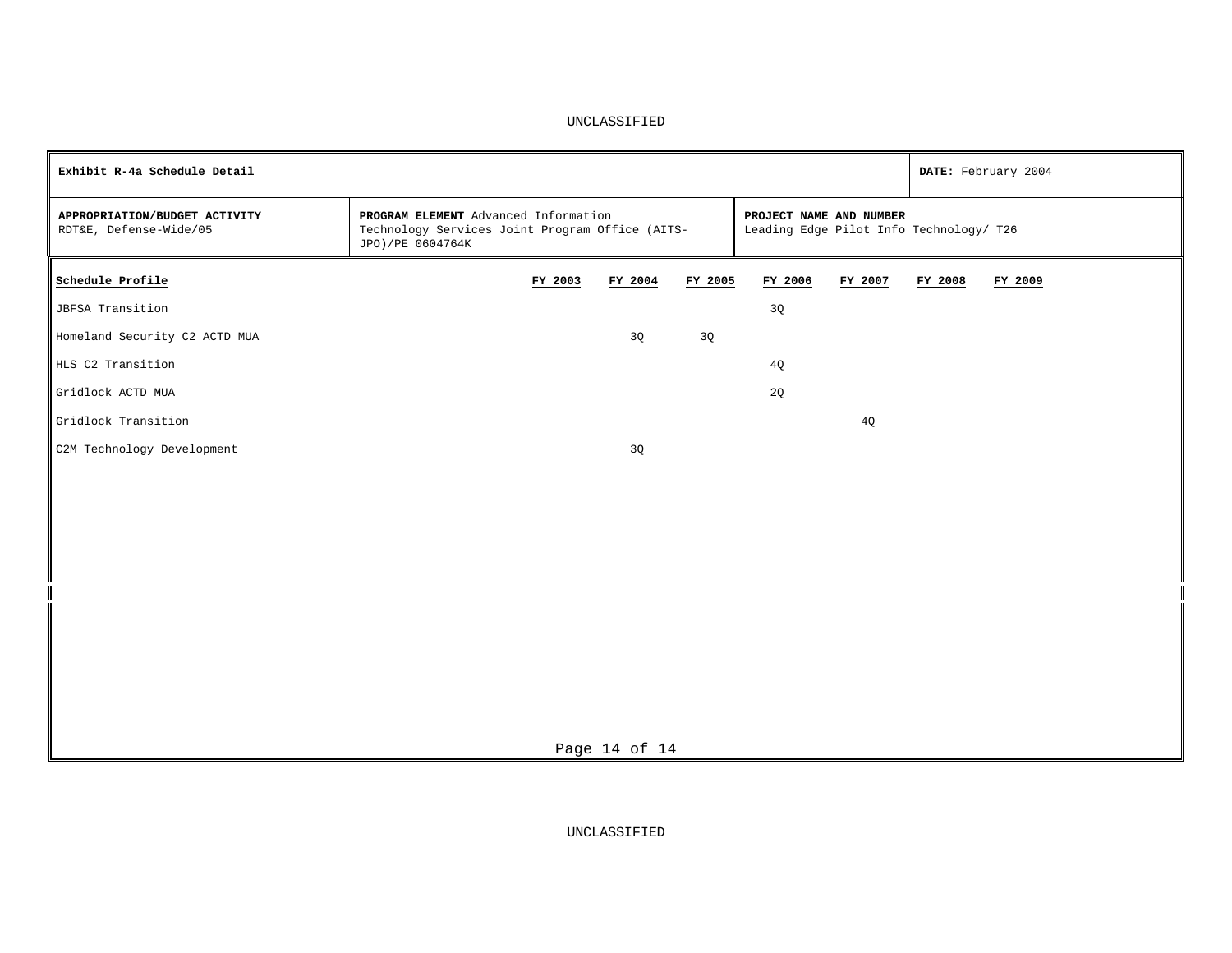|                                                         | Exhibit R-2, RDT&E Budget Item Justification |        | DATE: February 2004                                |        |        |        |        |  |  |  |
|---------------------------------------------------------|----------------------------------------------|--------|----------------------------------------------------|--------|--------|--------|--------|--|--|--|
| APPROPRIATION/BUDGET ACTIVITY<br>RDT&E, Defense-Wide/06 | R-1 ITEM NOMENCLATURE                        |        | Defense Technical Information Services/PE 0605801K |        |        |        |        |  |  |  |
| COST (in millions)                                      | FY03                                         | FY04   | FY05                                               | FY06   | FY07   | FY08   | FY09   |  |  |  |
| Total Program Element                                   | 42.963                                       | 43.494 | 45.203                                             | 46.203 | 47.397 | 48.103 | 48.750 |  |  |  |
| 001 Defense Technical<br>Information Center             | 33.723                                       | 34.254 | 34.445                                             | 35.317 | 36.268 | 36.732 | 37.130 |  |  |  |
| 002 Information Analysis<br>Centers                     | 9.240                                        | 9.240  | 10.758                                             | 10.886 | 11.129 | 11.371 | 11.620 |  |  |  |

A. Mission Description and Budget Item Justification: The Defense Technical Information Center's mission is to provide timely and effective exchange of Scientific and Technical Information (STI), to improve the quality and resource effectiveness of DoD research, and to support DoD-wide decision making. DTIC provides centralized acquisition, processing, storage, retrieval, and dissemination of STI, including information that is restricted, controlled and/or classified. DTIC is a DoD information utility which offers multiple sources and types of information such as: DoD unclassified and unlimited information resources for customers internal and external to DoD; controlled information resources for internal DoD use; and single-source access to STI. DTIC's knowledge management coupled with leading edge Information Technology (IT) applications improve information services and STI transfer effectiveness benefiting the DoD's warfighters, scientists, engineers, and managers and improves the results of DoD's academic and private sector partnerships. DTIC currently serves information from its collection to approximately 8,700 registered organizations and qualified individuals worldwide. DTIC provides development, technical support and hosting services for more than 100 DoD Web sites with an average of 40,200,000 accesses per month in FY 03. The Information Analysis Center (IAC) program provides core funding for 10 IACs and the DTIC IAC Program Management Office provides management and oversight for 10 IACs. The IACs are chartered by OSD to collect, analyze, synthesize and disseminate worldwide scientific and technical information in specialized fields to support the warfighter, as well as to prevent unnecessary duplication of research and promote standardization in specific fields. The Program Element for DTIC is under Budget Activity 6, RDT&E Management Support, which provides for the support of operations required for general research and development and not allocable to specific missions.

Page 1 of 19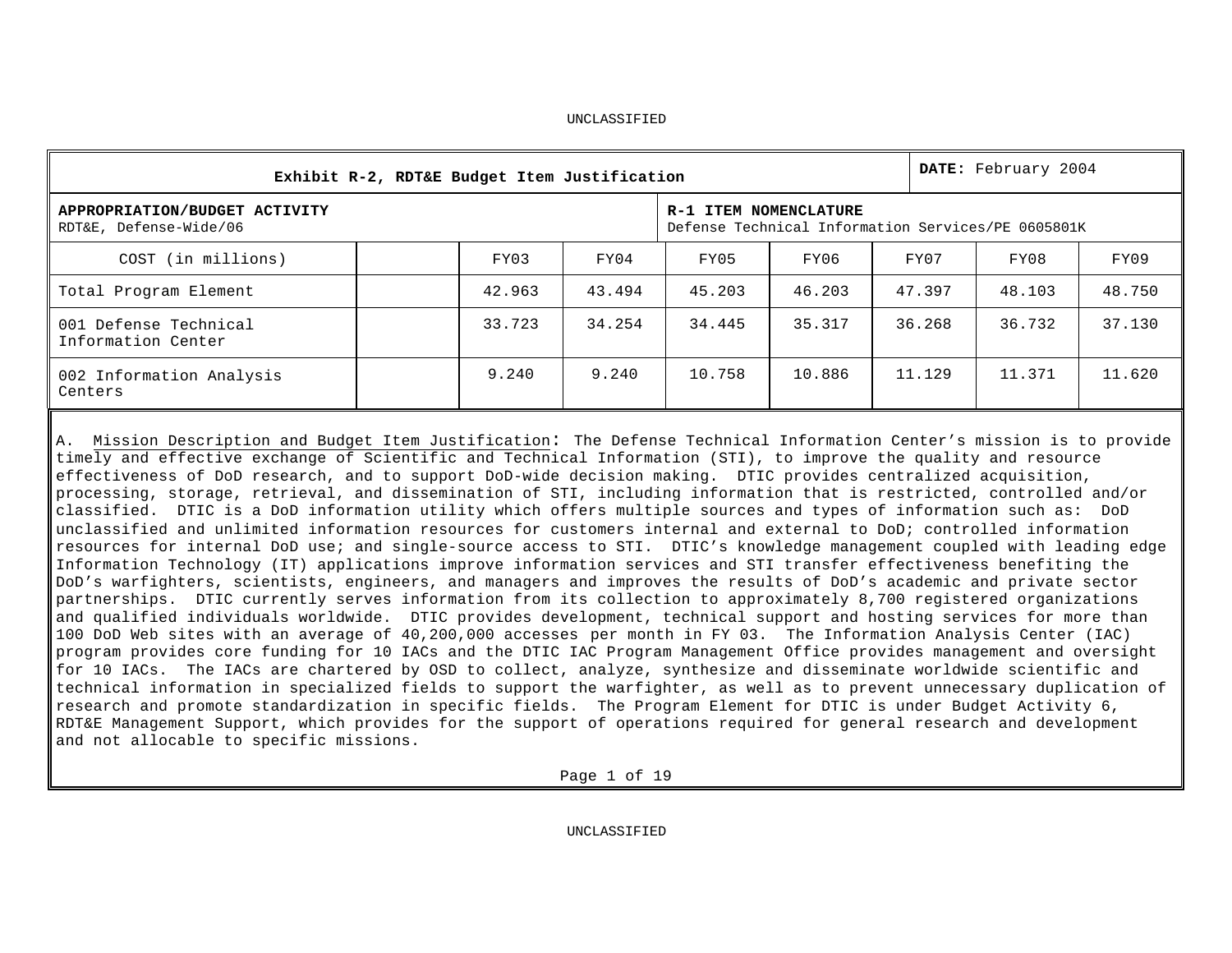| Exhibit R-2, RDT&E Budget Item Justification                                                                                              |                          |                             |                          | DATE: February 2004                                |
|-------------------------------------------------------------------------------------------------------------------------------------------|--------------------------|-----------------------------|--------------------------|----------------------------------------------------|
| APPROPRIATION/BUDGET ACTIVITY<br>RDT&E, Defense-Wide/06                                                                                   |                          | R-1 ITEM NOMENCLATURE       |                          | Defense Technical Information Services/PE 0605801K |
| Program Change Summary:<br><b>B</b> .                                                                                                     |                          | Costs in Millions           |                          |                                                    |
|                                                                                                                                           | FY 03                    | FY 04                       | FY 05                    |                                                    |
| Previous President's Budget<br>Current President's Budget<br>Total Adjustments                                                            | 42.396<br>42.963<br>.567 | 44.162<br>43.494<br>$-.668$ | 45.196<br>45.203<br>.007 |                                                    |
| Below threshold reprogramming<br>Undistributed congressional reductions<br>to Defense-wide RDT&E appropriation<br>Revised fiscal guidance | .567                     | $-0.668$                    | .007                     |                                                    |
|                                                                                                                                           |                          |                             |                          |                                                    |
|                                                                                                                                           |                          |                             |                          |                                                    |
|                                                                                                                                           |                          |                             |                          |                                                    |

Page 2 of 19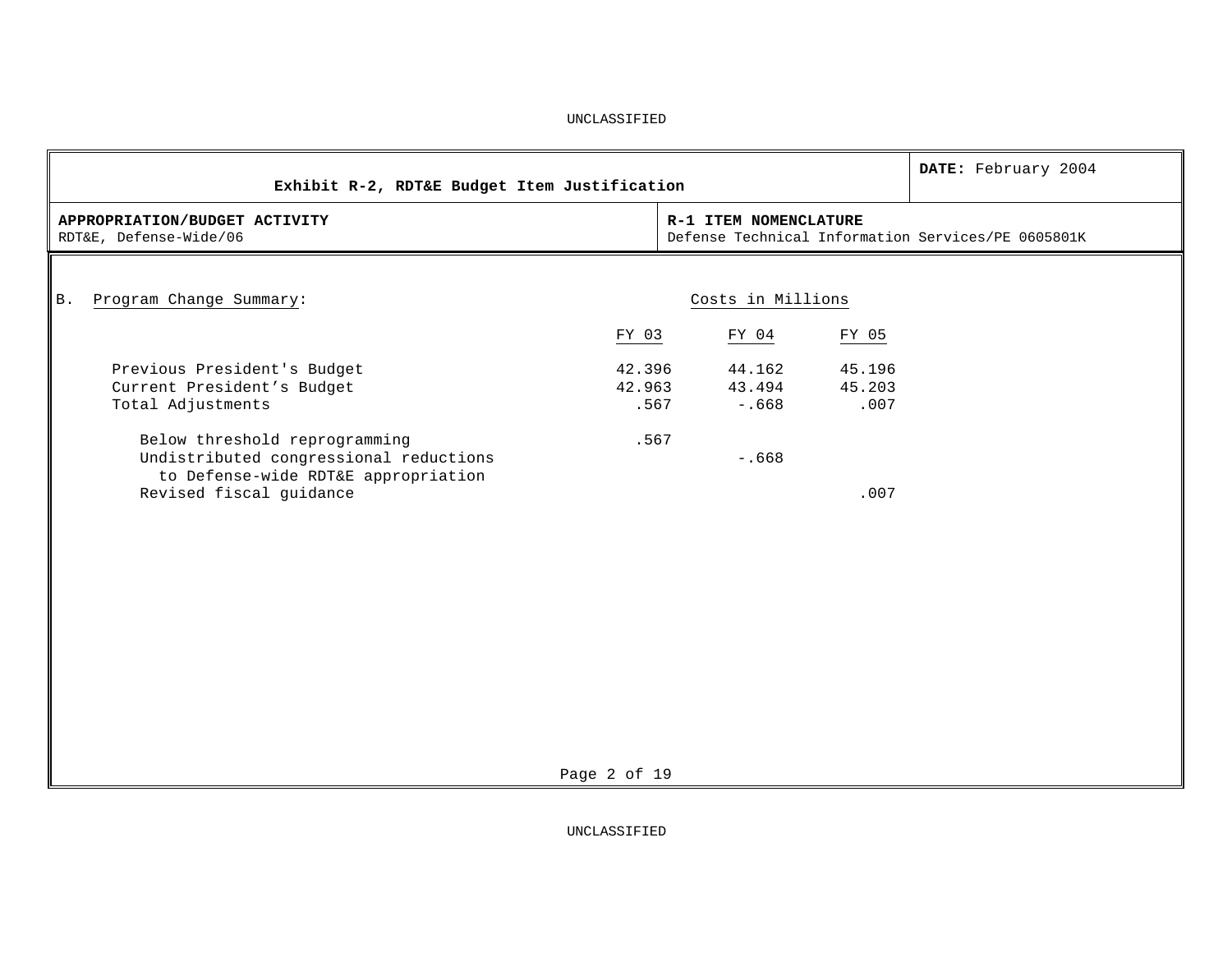|                                                         |                         | Exhibit R-2a, RDT&E Project Justification |        |        |        |        | DATE: February 2004 |        |  |  |  |
|---------------------------------------------------------|-------------------------|-------------------------------------------|--------|--------|--------|--------|---------------------|--------|--|--|--|
| APPROPRIATION/BUDGET ACTIVITY<br>RDT&E, Defense-Wide/06 | PROJECT NAME AND NUMBER | Defense Technical Information Center/001  |        |        |        |        |                     |        |  |  |  |
| COST (in millions)                                      |                         | FY07                                      | FY08   | FY09   |        |        |                     |        |  |  |  |
| Project Cost                                            |                         | 33.723                                    | 34.254 | 34.445 | 35.317 | 36.268 | 36.732              | 37.130 |  |  |  |

A. Mission Description and Budget Item Justification**:** DTIC is the central Department of Defense (DoD) facility for the collection, organization and dissemination of scientific and technical information, studies and analyses and other DoD performed/funded research. DTIC supplies a broad range of web services support to organizations throughout the Department. DTIC provides user-appropriate access to ongoing, completed and historic information related to DoD research, and leading-edge solutions to information collection, retrieval and dissemination requirements for DoD. DTIC products and services support the Defense community and its academic and private sector partners by providing tools and information to improve the quality of DoD research and development and by leveraging the technology base through the application of advanced information technology applications and knowledge management techniques. DTIC also supports the Global War on Terrorism through web applications, and documentation of relevant research, such as studies concerning chemical biological and radiological weapon development and defense.

# B. Accomplishments/Planned Program

|               | FY 03  | FY 04  | FY 05  |
|---------------|--------|--------|--------|
| Subtotal Cost | 31.786 | 31.991 | 30.974 |

# **FY 03:**

- Funded ongoing basic operations encompassing input, storage and delivery of information including media conversion as needed to ensure interoperability; organizing, indexing, and abstracting to aid retrieval; and Web services.

Page 3 of 19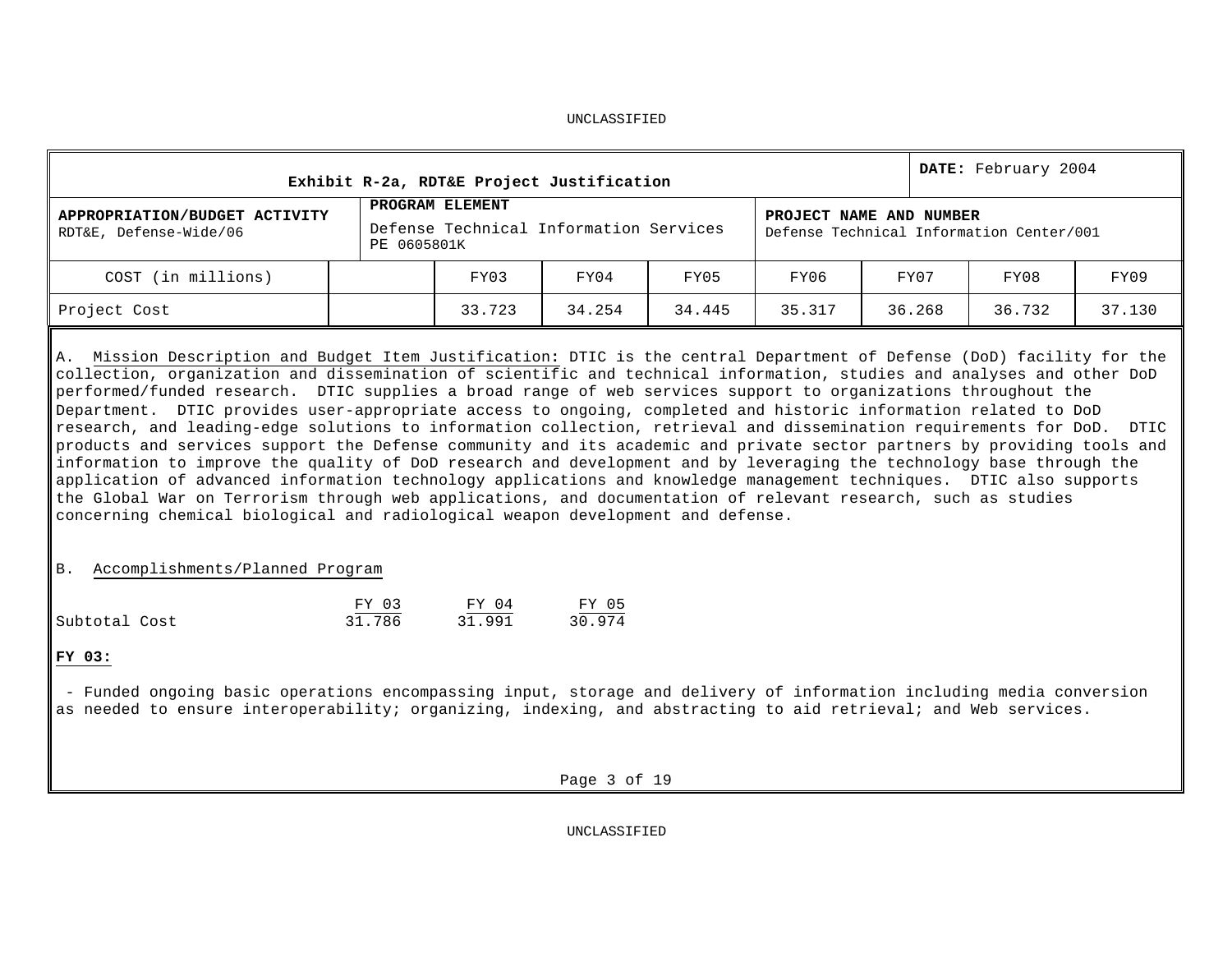| Exhibit R-2a, RDT&E Project Justification                                                                                                                                                                                                                                                                                                                                                                                                                                                                                                                                                                                                                                                                                                                                                                                                                                                                                                                                                                                                                                                                  |  |                                                                                                                                                 |              |        |        |  | DATE: February 2004 |        |        |
|------------------------------------------------------------------------------------------------------------------------------------------------------------------------------------------------------------------------------------------------------------------------------------------------------------------------------------------------------------------------------------------------------------------------------------------------------------------------------------------------------------------------------------------------------------------------------------------------------------------------------------------------------------------------------------------------------------------------------------------------------------------------------------------------------------------------------------------------------------------------------------------------------------------------------------------------------------------------------------------------------------------------------------------------------------------------------------------------------------|--|-------------------------------------------------------------------------------------------------------------------------------------------------|--------------|--------|--------|--|---------------------|--------|--------|
| APPROPRIATION/BUDGET ACTIVITY<br>RDT&E, Defense-Wide/06                                                                                                                                                                                                                                                                                                                                                                                                                                                                                                                                                                                                                                                                                                                                                                                                                                                                                                                                                                                                                                                    |  | PROGRAM ELEMENT<br>PROJECT NAME AND NUMBER<br>Defense Technical Information Center/001<br>Defense Technical Information Services<br>PE 0605801K |              |        |        |  |                     |        |        |
| COST (in millions)                                                                                                                                                                                                                                                                                                                                                                                                                                                                                                                                                                                                                                                                                                                                                                                                                                                                                                                                                                                                                                                                                         |  | FY03                                                                                                                                            | FY04         | FY05   | FY06   |  | FY07                | FY08   | FY09   |
| Project Cost                                                                                                                                                                                                                                                                                                                                                                                                                                                                                                                                                                                                                                                                                                                                                                                                                                                                                                                                                                                                                                                                                               |  | 33.723                                                                                                                                          | 34.254       | 34.445 | 35.317 |  |                     | 36.732 | 37.130 |
| 36.268<br>- Funded personnel costs, maintenance/purchase of equipment, postage and support services provided by other government<br>agencies via Inter-Service Support Agreements.<br>- Supported the Defense RDT&E effort by providing Scientific and Technical Information (STI) to exploit and leverage<br>ongoing and completed research.<br>- Identified and acquired government information collections for archiving and dissemination through the DTIC<br>technical report collection.<br>- The multimedia collection was analyzed to determine requirements for long-term preservation and to recommend policy<br>for maintaining long-term access.<br>- Enhancements to the Electronic Document Management System (EDMS) included additional output formats and products to<br>make more information available electronically.<br>- Systems were monitored and software continually updated to assure the maintenance of system security and data<br>integrity.<br>- Increased efforts to convert the DTIC archive of technical reports to electronic media to preserve critical<br>information. |  |                                                                                                                                                 |              |        |        |  |                     |        |        |
|                                                                                                                                                                                                                                                                                                                                                                                                                                                                                                                                                                                                                                                                                                                                                                                                                                                                                                                                                                                                                                                                                                            |  |                                                                                                                                                 | Page 4 of 19 |        |        |  |                     |        |        |
|                                                                                                                                                                                                                                                                                                                                                                                                                                                                                                                                                                                                                                                                                                                                                                                                                                                                                                                                                                                                                                                                                                            |  |                                                                                                                                                 |              |        |        |  |                     |        |        |
| UNCLASSIFIED                                                                                                                                                                                                                                                                                                                                                                                                                                                                                                                                                                                                                                                                                                                                                                                                                                                                                                                                                                                                                                                                                               |  |                                                                                                                                                 |              |        |        |  |                     |        |        |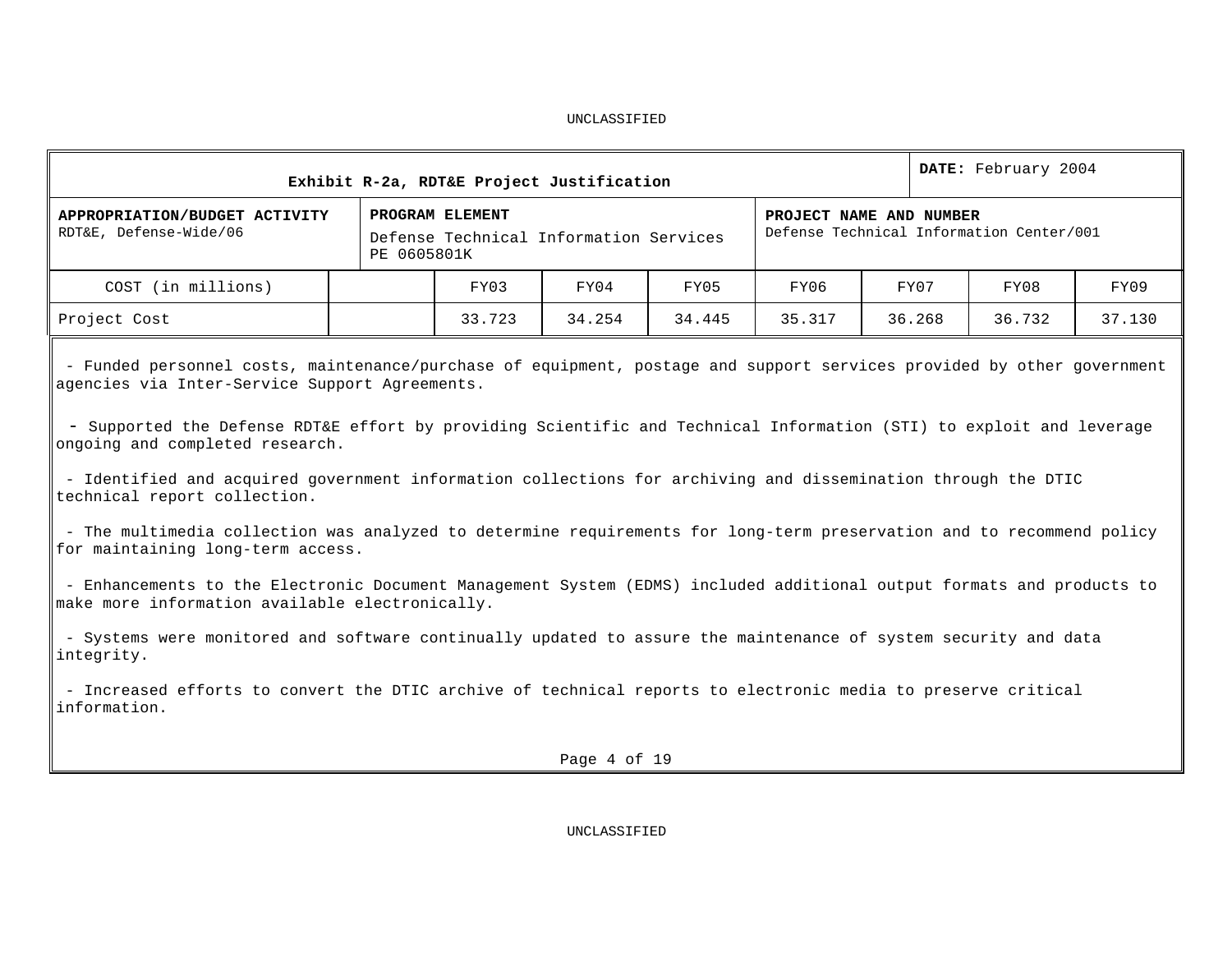| Exhibit R-2a, RDT&E Project Justification               |  |                                                                          |        |        |                                                                     |        | DATE: February 2004 |        |  |
|---------------------------------------------------------|--|--------------------------------------------------------------------------|--------|--------|---------------------------------------------------------------------|--------|---------------------|--------|--|
| APPROPRIATION/BUDGET ACTIVITY<br>RDT&E, Defense-Wide/06 |  | PROGRAM ELEMENT<br>Defense Technical Information Services<br>PE 0605801K |        |        | PROJECT NAME AND NUMBER<br>Defense Technical Information Center/001 |        |                     |        |  |
| COST (in millions)                                      |  | FY03                                                                     | FY04   | FY05   | FY06                                                                | FY07   | FY08                | FY09   |  |
| Project Cost                                            |  | 33.723                                                                   | 34.254 | 34.445 | 35.317                                                              | 36.268 | 36.732              | 37.130 |  |

- Distance Learning Courses continued to be utilized to promote awareness of DTIC.

- DTIC Knowledge Portal Pilot was expanded into a production intranet portal, and exploration has been initiated of the feasibility of integrating DTIC digital products and services into a Defense Science and Technology extranet Knowledge Portal. The extranet Knowledge Portal would have the potential to provide a single integrated access point to multiple sources of DoD information.

- Expanded the use of Activity Based Costing information for management decisions.

**FY 04:**

- Fund ongoing basic operations encompassing input, storage and delivery of information including media conversion as needed to ensure interoperability; organizing, indexing, and abstracting to aid retrieval; and Web services.

- Fund personnel costs, maintenance/purchase of equipment, postage and support services provided by other government agencies via Inter-Service Support Agreements.

Page 5 of 19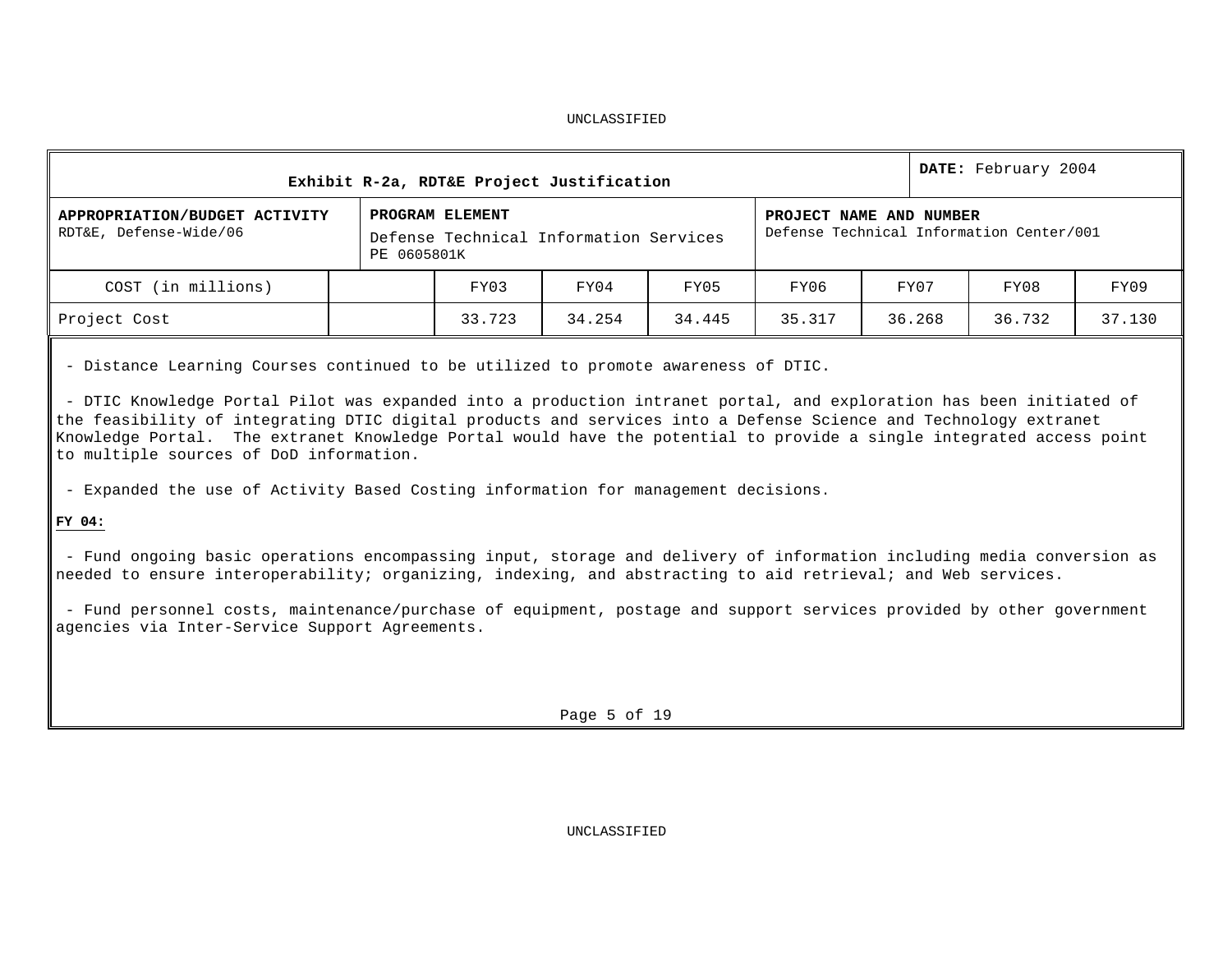| Exhibit R-2a, RDT&E Project Justification               |  |                                                                          |        |        |                                                                     |        | DATE: February 2004 |        |  |
|---------------------------------------------------------|--|--------------------------------------------------------------------------|--------|--------|---------------------------------------------------------------------|--------|---------------------|--------|--|
| APPROPRIATION/BUDGET ACTIVITY<br>RDT&E, Defense-Wide/06 |  | PROGRAM ELEMENT<br>Defense Technical Information Services<br>PE 0605801K |        |        | PROJECT NAME AND NUMBER<br>Defense Technical Information Center/001 |        |                     |        |  |
| COST (in millions)                                      |  | FY03                                                                     | FY04   | FY05   | FY06                                                                | FY07   | FY08                | FY09   |  |
| Project Cost                                            |  | 33.723                                                                   | 34.254 | 34.445 | 35.317                                                              | 36.268 | 36.732              | 37.130 |  |

- Expand operational internet-based credit card system advanced applications to increase the capability of the system and reduce the labor effort required.

- Continue to support the Defense RDT&E effort by providing Scientific and Technical Information (STI) to exploit and leverage ongoing and completed research and identifying and acquiring government information collections for archiving and dissemination through the DTIC technical report collection.

- Proceed with utilizing leading edge techniques and equipment to provide state-of-the-art electronic access to DTIC products and services.

- Assure continuation of system monitoring and software updating to maintain system security and data integrity.

- Continue to promote awareness of DTIC programs through operational Distance Learning courses, with addition of state-of-the-art technology.

- Modernize the Electronic Document Management System (EDMS) with additional automated functions, storage capacity, hardware/software upgrades, and continue to implement modifications as required by the Security Technical Implementation Guideline (STIG).

- Initiate development of a Defense Knowledge Portal, which will have the potential to provide a single integrated access point to multiple sources of DoD information and tools for collaboration, community building and customer selfservice.

Page 6 of 19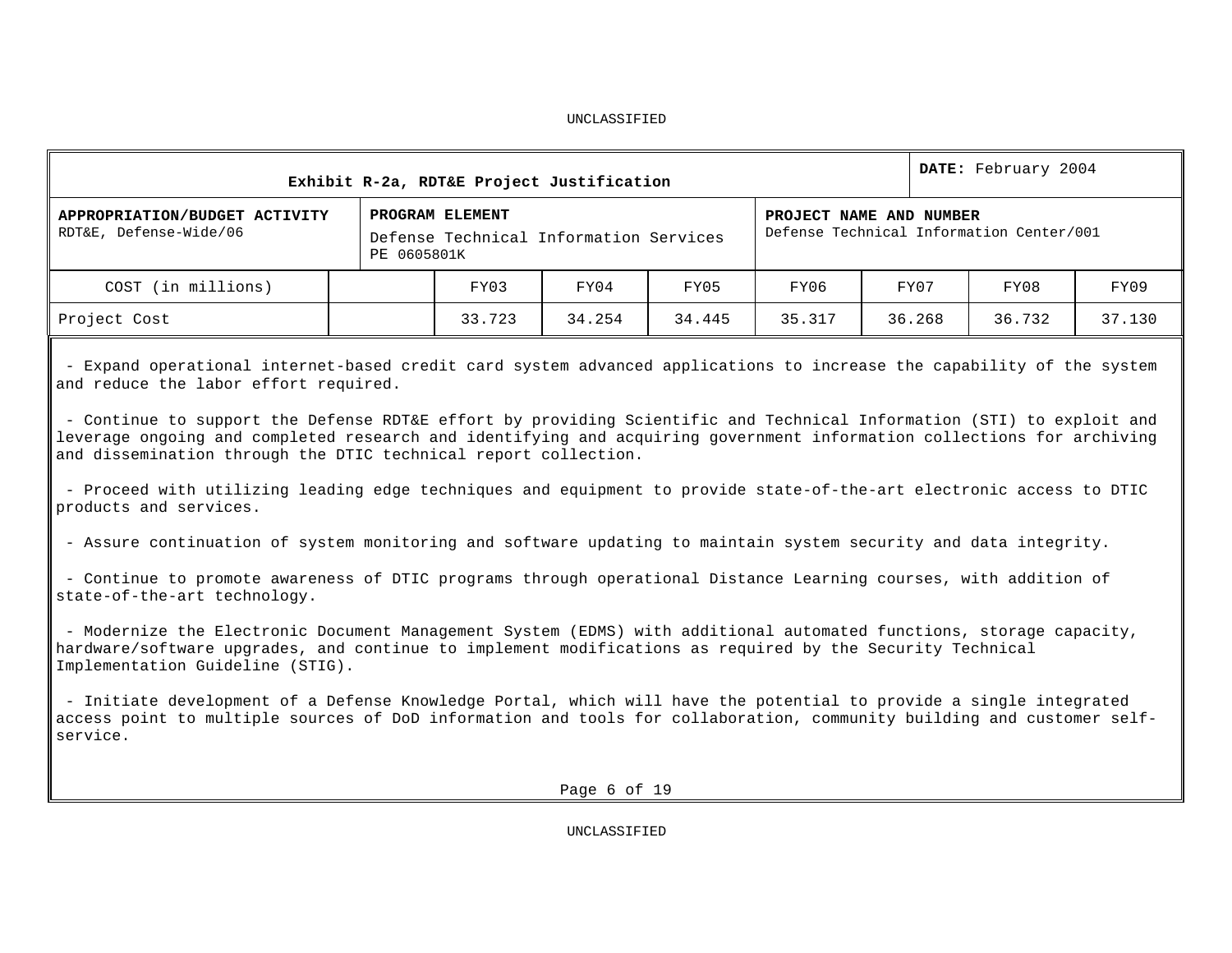| Exhibit R-2a, RDT&E Project Justification               |  |                                                                          |        |        |                                                                     |        | DATE: February 2004 |        |  |
|---------------------------------------------------------|--|--------------------------------------------------------------------------|--------|--------|---------------------------------------------------------------------|--------|---------------------|--------|--|
| APPROPRIATION/BUDGET ACTIVITY<br>RDT&E, Defense-Wide/06 |  | PROGRAM ELEMENT<br>Defense Technical Information Services<br>PE 0605801K |        |        | PROJECT NAME AND NUMBER<br>Defense Technical Information Center/001 |        |                     |        |  |
| COST (in millions)                                      |  | FY03                                                                     | FY04   | FY05   | FY06                                                                | FY07   | FY08                | FY09   |  |
| Project Cost                                            |  | 33.723                                                                   | 34.254 | 34.445 | 35.317                                                              | 36.268 | 36.732              | 37.130 |  |

# **FY 05:**

- Fund ongoing basic operations encompassing input, storage and delivery of information including media conversion as needed to ensure interoperability; organizing, indexing, and abstracting to aid retrieval; and Web services.

- Fund personnel costs, maintenance/purchase of equipment, postage and support services provide by other government agencies via Inter-Service Support Agreements.

- Continue to provide substantial scientific and technical information in support of the Defense RDT&E effort by leveraging ongoing and completed research findings; identify and acquire government information collections for dissemination and preservation through the DTIC technical report collection; integrate modernization techniques and equipment to provide state-of-the-art electronic access to DTIC products and services; and support operational Distance Learning courses, with addition of state-of-the-art technology.

- Further enhance the Defense Knowledge portal through customer support tools.

- Enhance Electronic Document Management System (EDMS) to include color processing capabilities for technical reports received in paper copy.

page 7 of 19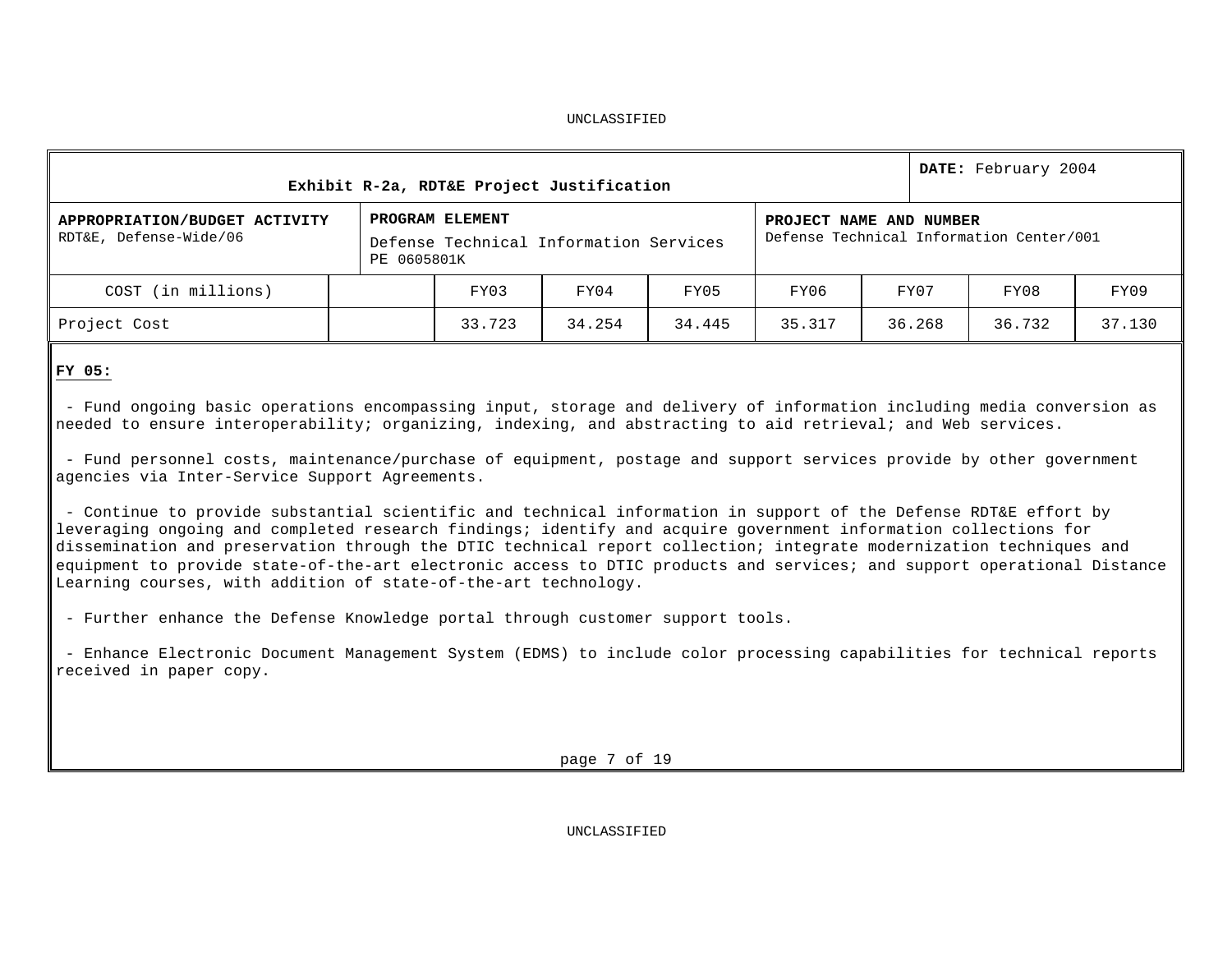|                                                                                                                                                                                                                                                                                                                    |             | Exhibit R-2a, RDT&E Project Justification                 |        |        |                         |  |        | DATE: February 2004                      |        |
|--------------------------------------------------------------------------------------------------------------------------------------------------------------------------------------------------------------------------------------------------------------------------------------------------------------------|-------------|-----------------------------------------------------------|--------|--------|-------------------------|--|--------|------------------------------------------|--------|
| APPROPRIATION/BUDGET ACTIVITY<br>RDT&E, Defense-Wide/06                                                                                                                                                                                                                                                            | PE 0605801K | PROGRAM ELEMENT<br>Defense Technical Information Services |        |        | PROJECT NAME AND NUMBER |  |        | Defense Technical Information Center/001 |        |
| COST (in millions)                                                                                                                                                                                                                                                                                                 |             | FY03                                                      | FY04   | FY05   | FY06                    |  | FY07   | FY08                                     | FY09   |
| Project Cost                                                                                                                                                                                                                                                                                                       |             | 33.723                                                    | 34.254 | 34.445 | 35.317                  |  | 36.268 | 36.732                                   | 37.130 |
| FY 03<br>$\frac{\text{FY} \quad 04}{1.536}$<br>FY 05<br>2.326<br>1.512<br>Subtotal Cost<br><b>FY 03:</b>                                                                                                                                                                                                           |             |                                                           |        |        |                         |  |        |                                          |        |
| - Managed and executed the Science & Technology (S&T) Integrated Solutions (formerly Business Process Reengineering<br>(BPR)) initiatives in response to the requirements of the Director, Defense Research & Engineering (DDR&E) and Deputy<br>Under Secretary of Defense for Science and Technology (DUSD(S&T)). |             |                                                           |        |        |                         |  |        |                                          |        |
| - Collected data, analyzed, and disseminated DoD's FY 02 S&T In-House Activities Report.<br>- Updated the Research and Development Descriptive Summaries (RDDS) Website with FY 04 President's Budget Review data.                                                                                                 |             |                                                           |        |        |                         |  |        |                                          |        |
| - Continued database and Website enhancements to the S&T Document Preparation Tool; the Defense Technology Area Plans<br>(DTAP); the Technology Area Review and Assessment (TARA); and the Defense S&T Reliance and Program Budget Decision<br>(PBD) system.                                                       |             |                                                           |        |        |                         |  |        |                                          |        |

- Developed exchange mechanisms in the Virtual Technology Expo (VTE) for National Aeronautics & Space Administration (NASA) S&T data.

- Developed requirements for the Defense Technology Search (DTS) and expanded functionality and scope of the S&T Intranet (portal) to provide consolidated access and distributed search capabilities to major S&T databases.

Page 8 of 19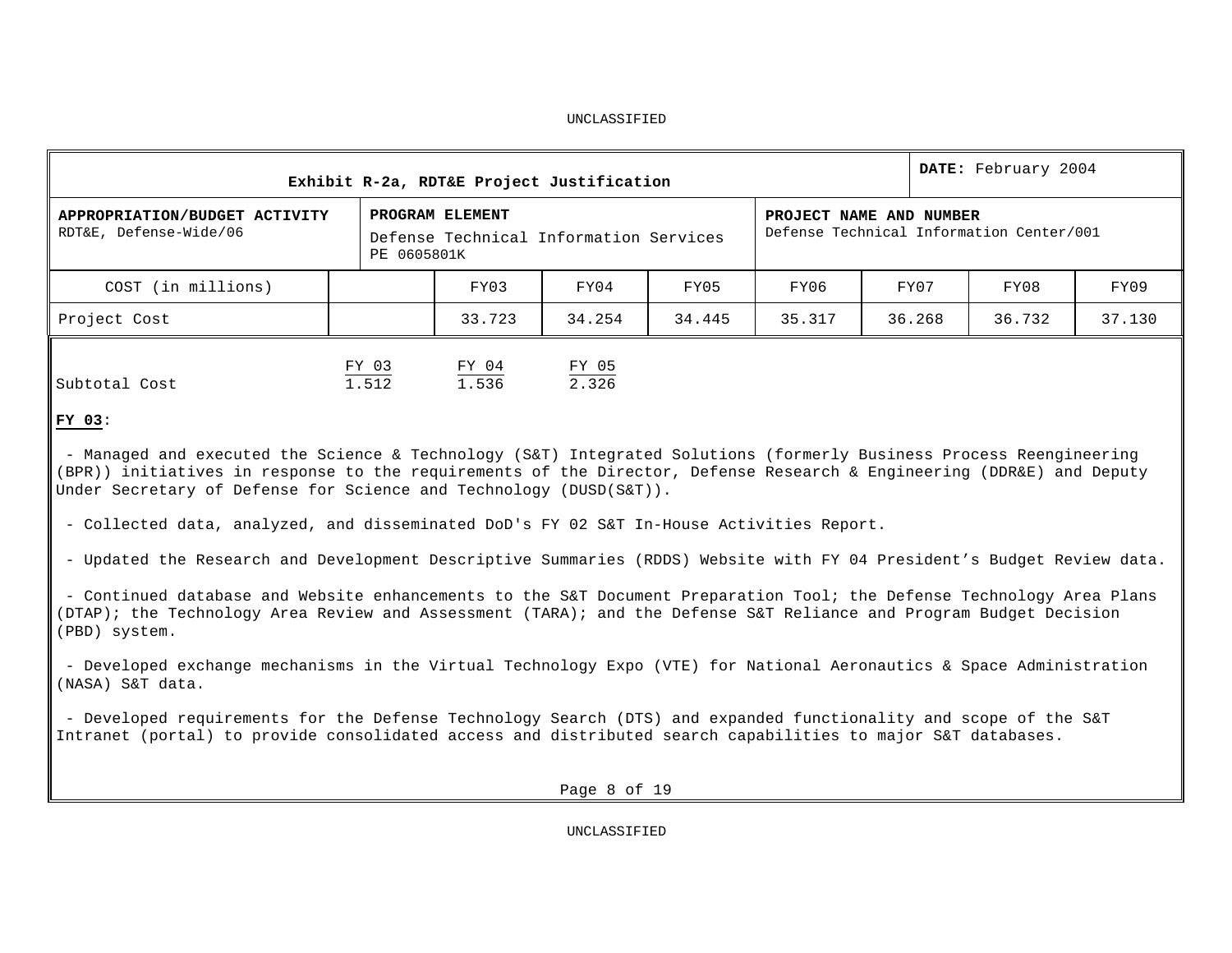| Exhibit R-2a, RDT&E Project Justification               |                                                                                                                                                 |                                      |        |        |        |        | DATE: February 2004 |        |  |
|---------------------------------------------------------|-------------------------------------------------------------------------------------------------------------------------------------------------|--------------------------------------|--------|--------|--------|--------|---------------------|--------|--|
| APPROPRIATION/BUDGET ACTIVITY<br>RDT&E, Defense-Wide/06 | PROGRAM ELEMENT<br>PROJECT NAME AND NUMBER<br>Defense Technical Information Center/001<br>Defense Technical Information Services<br>PE 0605801K |                                      |        |        |        |        |                     |        |  |
| COST (in millions)                                      |                                                                                                                                                 | FY07<br>FY05<br>FY03<br>FY04<br>FY06 |        |        |        | FY08   | FY09                |        |  |
| Project Cost                                            |                                                                                                                                                 | 33.723                               | 34.254 | 34.445 | 35.317 | 36.268 | 36.732              | 37.130 |  |

- Developed requirements for the Defense Project Summary database to meet the federal government's requirements under the E-Government Act of 2002.

- Developed requirements and prototype for the Cooperative Agreements and Other Transactions (CA/OT) Data Collection and Reporting tool.

# **FY 04:**

- Manage and execute the Science & Technology (S&T) Integrated Solutions (formerly Business Process Reengineering (BPR)) initiatives in response to the requirements of the Director, Defense Research & Engineering (DDR&E) and Deputy Under Secretary of Defense for Science and Technology (DUSD(S&T)).

- Collect data, analyze, and disseminate DoD's FY 03 (S&T) In-House Activities Report.

- Update the Research and Development Descriptive Summaries (RDDS) Website with FY 05 President's Budget Review (PBR) data.

- Continue database and Website enhancements to the S&T Document Preparation Tool; the Defense Technology Area Plans (DTAP); the Technology Area Review and Assessment (TARA); and the Defense S&T Reliance.

- Manage and execute the Basic Research Cooperative Agreements and Other Transactions (CA/OT) Data Collection and distribution; maintain CA/OT website.

Page 9 of 19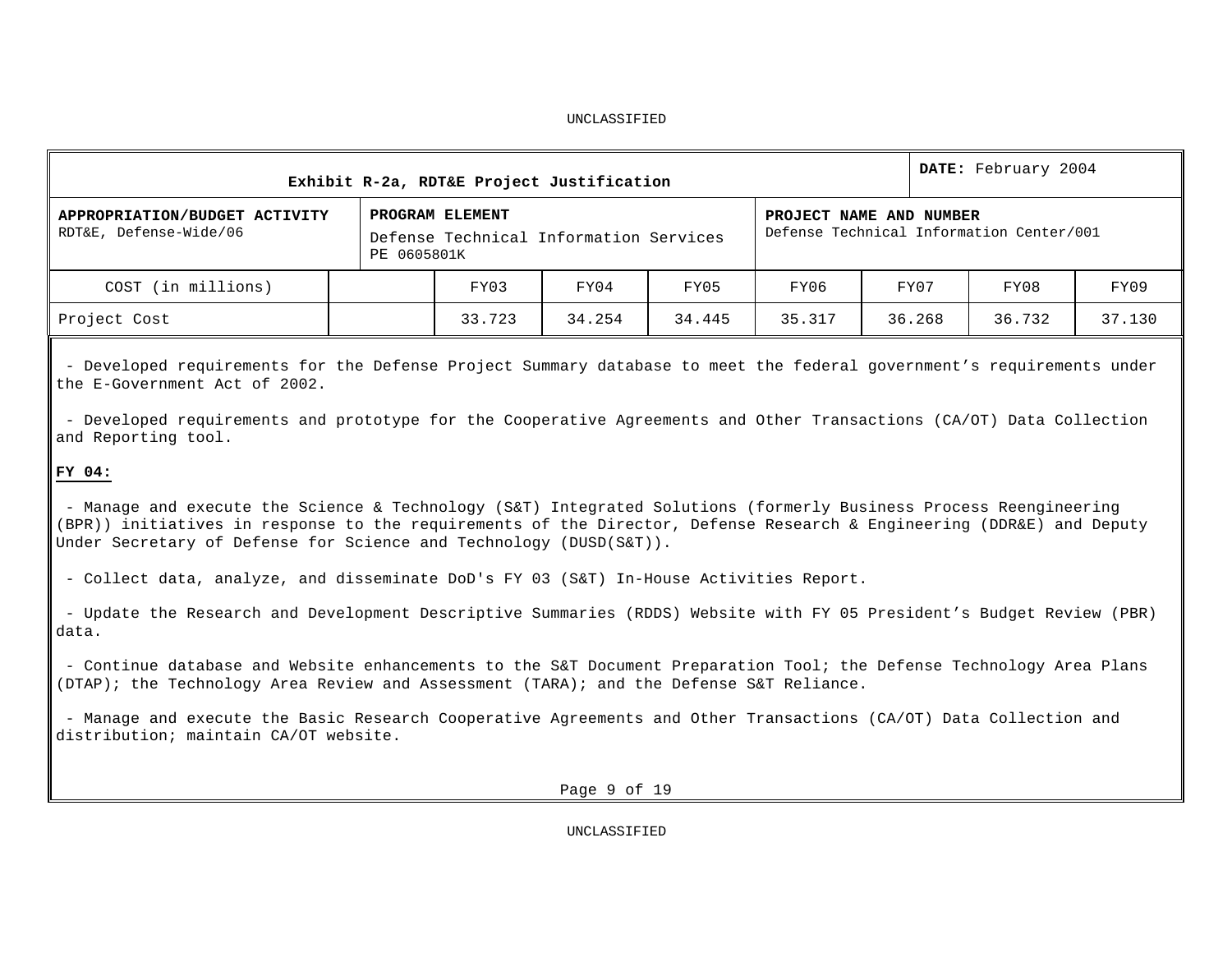| DATE: February 2004<br>Exhibit R-2a, RDT&E Project Justification                                                                                                                                                                                                                                                                                                                                                                                                                                                                                                                                                                                                                                                                                                                                                                                                                                                                                                                                                                                                               |  |             |                 |                                        |        |        |                                                                     |        |        |        |  |  |
|--------------------------------------------------------------------------------------------------------------------------------------------------------------------------------------------------------------------------------------------------------------------------------------------------------------------------------------------------------------------------------------------------------------------------------------------------------------------------------------------------------------------------------------------------------------------------------------------------------------------------------------------------------------------------------------------------------------------------------------------------------------------------------------------------------------------------------------------------------------------------------------------------------------------------------------------------------------------------------------------------------------------------------------------------------------------------------|--|-------------|-----------------|----------------------------------------|--------|--------|---------------------------------------------------------------------|--------|--------|--------|--|--|
| APPROPRIATION/BUDGET ACTIVITY<br>RDT&E, Defense-Wide/06                                                                                                                                                                                                                                                                                                                                                                                                                                                                                                                                                                                                                                                                                                                                                                                                                                                                                                                                                                                                                        |  | PE 0605801K | PROGRAM ELEMENT | Defense Technical Information Services |        |        | PROJECT NAME AND NUMBER<br>Defense Technical Information Center/001 |        |        |        |  |  |
| COST (in millions)                                                                                                                                                                                                                                                                                                                                                                                                                                                                                                                                                                                                                                                                                                                                                                                                                                                                                                                                                                                                                                                             |  |             | FY03            | FY04                                   | FY05   | FY06   | FY07<br>FY08<br>FY09                                                |        |        |        |  |  |
| Project Cost                                                                                                                                                                                                                                                                                                                                                                                                                                                                                                                                                                                                                                                                                                                                                                                                                                                                                                                                                                                                                                                                   |  |             | 33.723          | 34.254                                 | 34.445 | 35.317 |                                                                     | 36.268 | 36.732 | 37.130 |  |  |
| - Design and implement submission approval for the Virtual Technology Expo (VTE) for National Aeronautics & Space<br>Administration (NASA) S&T data.<br>- Continue development of the Defense Technology Search (DTS)/S&T Intranet (portal) to provide consolidated access and<br>distributed search capabilities to major S&T databases.<br>- Continue development of the Defense Project Summary database to meet the Federal government's requirements under the<br>E-Government Act of 2002.<br>- Continue development and enhancements of the Defense Technology Search (DTS).<br>- Develop additional tools for collaboration among S&T community.<br>FY 05:<br>- Manage and execute the Science & Technology (S&T) Integrated Solutions (formerly Business Process Reengineering<br>(BPR)) initiatives in response to the requirements of the Director, Defense Research & Engineering (DDR&E) and Deputy<br>Under Secretary of Defense for Science and Technology (DUSD(S&T)).<br>- Collect data, analyze, and disseminate DoD's FY 04 S&T In-House Activities Report. |  |             |                 |                                        |        |        |                                                                     |        |        |        |  |  |
|                                                                                                                                                                                                                                                                                                                                                                                                                                                                                                                                                                                                                                                                                                                                                                                                                                                                                                                                                                                                                                                                                |  |             |                 | Page 10 of 19                          |        |        |                                                                     |        |        |        |  |  |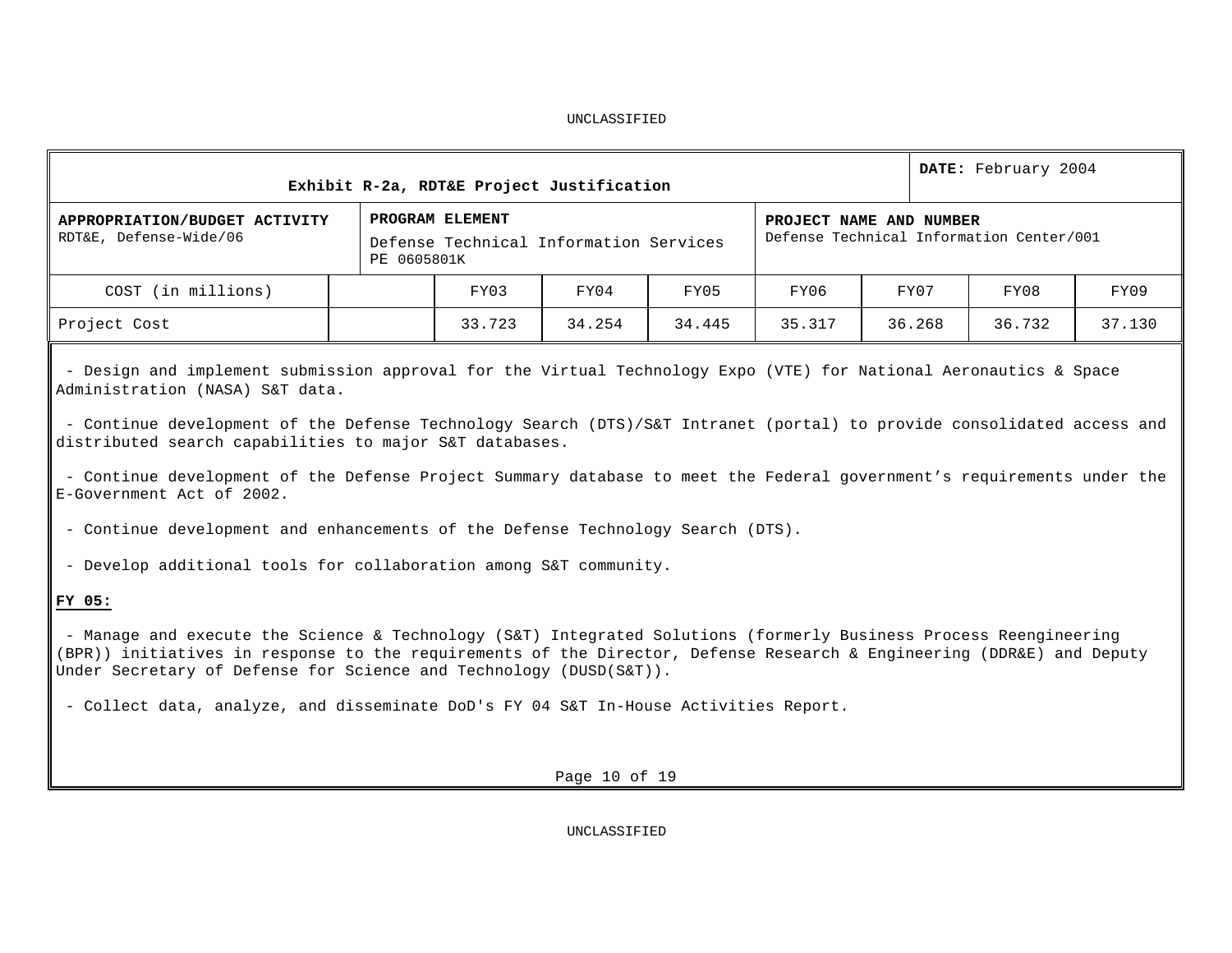|                                                                                                                                                                                                                                                                                                                                                                                                                                                                                                                                                                                                                                                                                                                                                                                                                                                                                                                                                                                                                                                                                                                                                                                                                    |                                                                                                                                                 | Exhibit R-2a, RDT&E Project Justification |               |        |        |        | DATE: February 2004 |        |
|--------------------------------------------------------------------------------------------------------------------------------------------------------------------------------------------------------------------------------------------------------------------------------------------------------------------------------------------------------------------------------------------------------------------------------------------------------------------------------------------------------------------------------------------------------------------------------------------------------------------------------------------------------------------------------------------------------------------------------------------------------------------------------------------------------------------------------------------------------------------------------------------------------------------------------------------------------------------------------------------------------------------------------------------------------------------------------------------------------------------------------------------------------------------------------------------------------------------|-------------------------------------------------------------------------------------------------------------------------------------------------|-------------------------------------------|---------------|--------|--------|--------|---------------------|--------|
| APPROPRIATION/BUDGET ACTIVITY<br>RDT&E, Defense-Wide/06                                                                                                                                                                                                                                                                                                                                                                                                                                                                                                                                                                                                                                                                                                                                                                                                                                                                                                                                                                                                                                                                                                                                                            | PROGRAM ELEMENT<br>PROJECT NAME AND NUMBER<br>Defense Technical Information Center/001<br>Defense Technical Information Services<br>PE 0605801K |                                           |               |        |        |        |                     |        |
| COST (in millions)                                                                                                                                                                                                                                                                                                                                                                                                                                                                                                                                                                                                                                                                                                                                                                                                                                                                                                                                                                                                                                                                                                                                                                                                 |                                                                                                                                                 | FY03                                      | FY04          | FY05   | FY06   | FY07   | FY08                | FY09   |
| Project Cost                                                                                                                                                                                                                                                                                                                                                                                                                                                                                                                                                                                                                                                                                                                                                                                                                                                                                                                                                                                                                                                                                                                                                                                                       |                                                                                                                                                 | 33.723                                    | 34.254        | 34.445 | 35.317 | 36.268 | 36.732              | 37.130 |
| - Update the Research and Development Descriptive Summaries (RDDS) Website with FY 06 President's Budget Review data.<br>- Update the Program Budget Decision (PBD) Website with revised budget decisions. Continue database and Website<br>enhancements to the S&T Document Preparation Tool; the Defense Technology Area Plans (DTAP); the Technology Area Review<br>and Assessment (TARA); and the Defense S&T Reliance.<br>- Continue management and execution of the Basic Research Cooperative Agreements and Other Transactions (CA/OT) data<br>collection and distribution activities; maintain CA/OT Website.<br>- Continue development of exchange mechanisms in the Virtual Technology Expo (VTE)/S&T data.<br>- Continue development of the Defense Technology Search (DTS)/S&T Intranet (portal) to provide consolidated access and<br>distributed search capabilities to major S&T databases<br>- Continue development of the Defense Project Summary database to meet the Federal government's requirements under the<br>E-Government Act of 2002.<br>- Continue development and enhancement of the Defense Technology Search.<br>- Develop additional tools for collaboration among S&T community. |                                                                                                                                                 |                                           |               |        |        |        |                     |        |
|                                                                                                                                                                                                                                                                                                                                                                                                                                                                                                                                                                                                                                                                                                                                                                                                                                                                                                                                                                                                                                                                                                                                                                                                                    |                                                                                                                                                 |                                           | Page 11 of 19 |        |        |        |                     |        |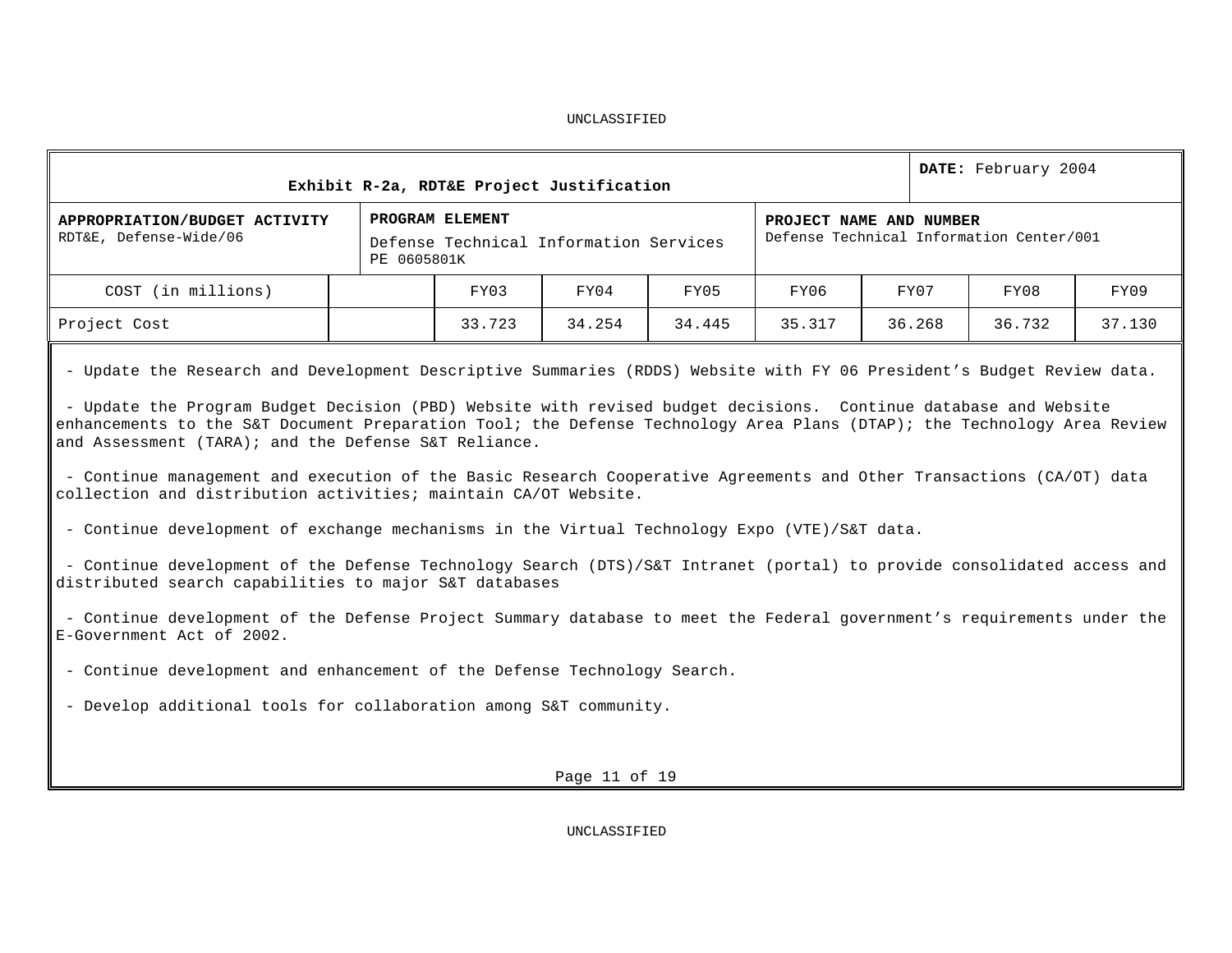| Exhibit R-2a, RDT&E Project Justification               |                                                                                                                                                 | DATE: February 2004 |               |        |        |        |        |        |
|---------------------------------------------------------|-------------------------------------------------------------------------------------------------------------------------------------------------|---------------------|---------------|--------|--------|--------|--------|--------|
| APPROPRIATION/BUDGET ACTIVITY<br>RDT&E, Defense-Wide/06 | PROGRAM ELEMENT<br>PROJECT NAME AND NUMBER<br>Defense Technical Information Center/001<br>Defense Technical Information Services<br>PE 0605801K |                     |               |        |        |        |        |        |
| COST (in millions)                                      |                                                                                                                                                 | FY03                | FY04          | FY05   | FY06   | FY07   | FY08   | FY09   |
| Project Cost                                            |                                                                                                                                                 | 33.723              | 34.254        | 34.445 | 35.317 | 36.268 | 36.732 | 37.130 |
| Subtotal Cost                                           | FY 03<br>.193                                                                                                                                   | FY 04<br>.227       | FY 05<br>.510 |        |        |        |        |        |

# **FY 03:**

– Completed implementation planning for the Defense Virtual Information Architecture (DVIA) integration into DTIC operations.

- Initiated the expansion of Handle Service capabilities to provide persistent identification of limited/sensitive digital objects, the ability to present objects in multiple formats, and the inclusion of references to non-DTIC held DoD digital objects.

# **FY 04:**

– Implement DVIA and expand the handle service into DTIC's operational environment.

- Increase the use of DTIC scientific and technical information by exposing DVIA metadata and handles to the internet through the implementation of an Open Archives Initiate (OAI) server.

- Investigate expansion of the DVIA to support the interoperability of digital object repositories.

Page 12 of 19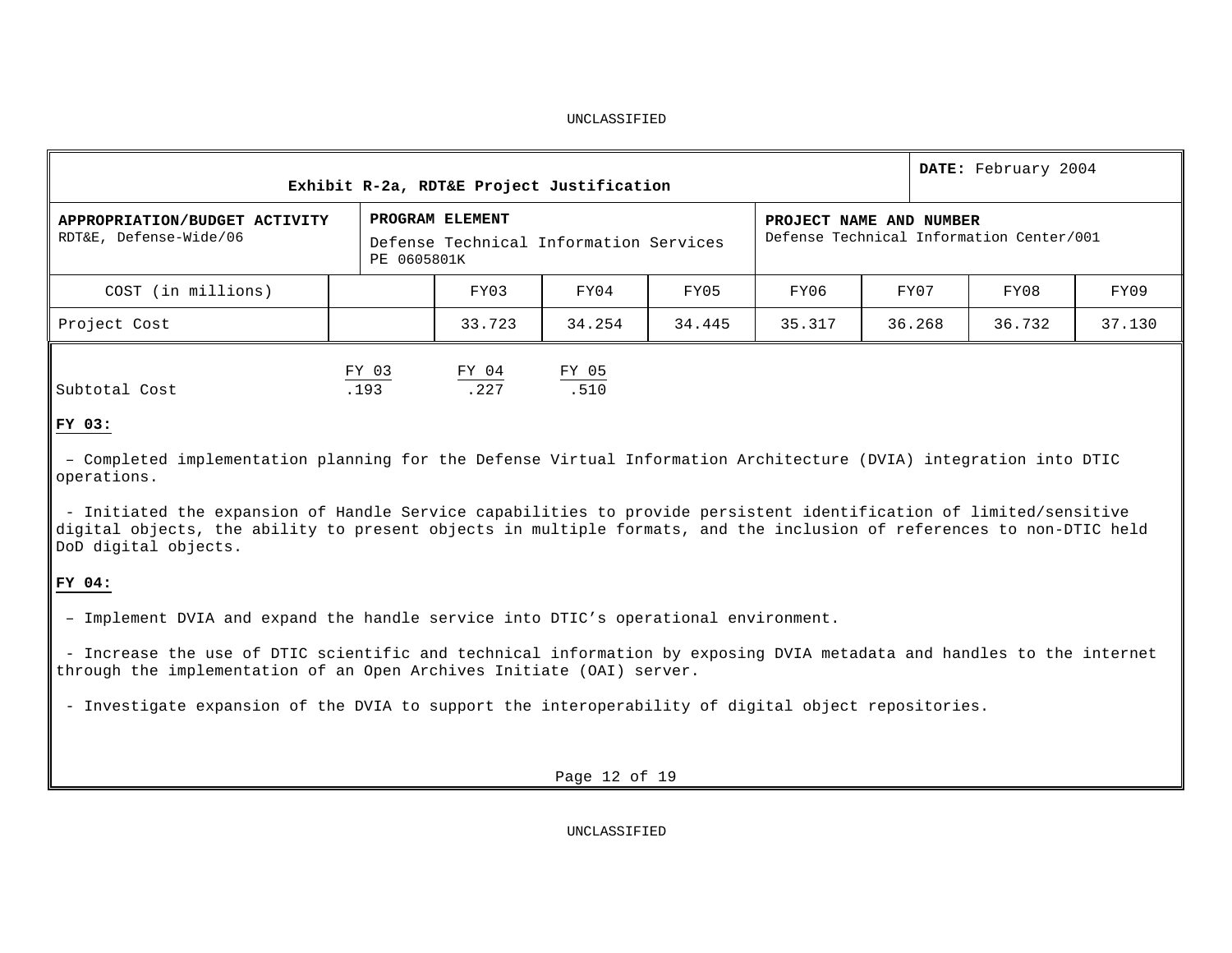| PROGRAM ELEMENT<br>APPROPRIATION/BUDGET ACTIVITY<br>PROJECT NAME AND NUMBER<br>Defense Technical Information Center/001<br>RDT&E, Defense-Wide/06<br>Defense Technical Information Services<br>PE 0605801K |        |
|------------------------------------------------------------------------------------------------------------------------------------------------------------------------------------------------------------|--------|
| FY03<br>FY05<br>FY07<br>COST (in millions)<br>FY04<br>FY06<br>FY08                                                                                                                                         | FY09   |
| 33.723<br>Project Cost<br>34.254<br>34.445<br>35.317<br>36.268<br>36.732                                                                                                                                   | 37.130 |

- Investigate repository access security protections requirements down to the individual digital object level.

- Identify the preservation and security metadata (information describing the digital object and its properties) required to support the repository architecture.

- Initiate investigation of complex digital object design, dissemination, and preservation techniques and capabilities.

- Prototype a process for converting image based digital documents into text-based Extensible Markup Language (XML) structured digital documents.

# **FY 05:**

- Implement an expanded DVIA that supports digital object repository interoperability.
- Implement repository access security protection down to the individual digital object level.
- Implement the capability to design, disseminate, and preserve complex digital objects.

- Research the security access protections required to support the exchange of limited/sensitive digital objects between interoperable repositories.

Page 13 of 19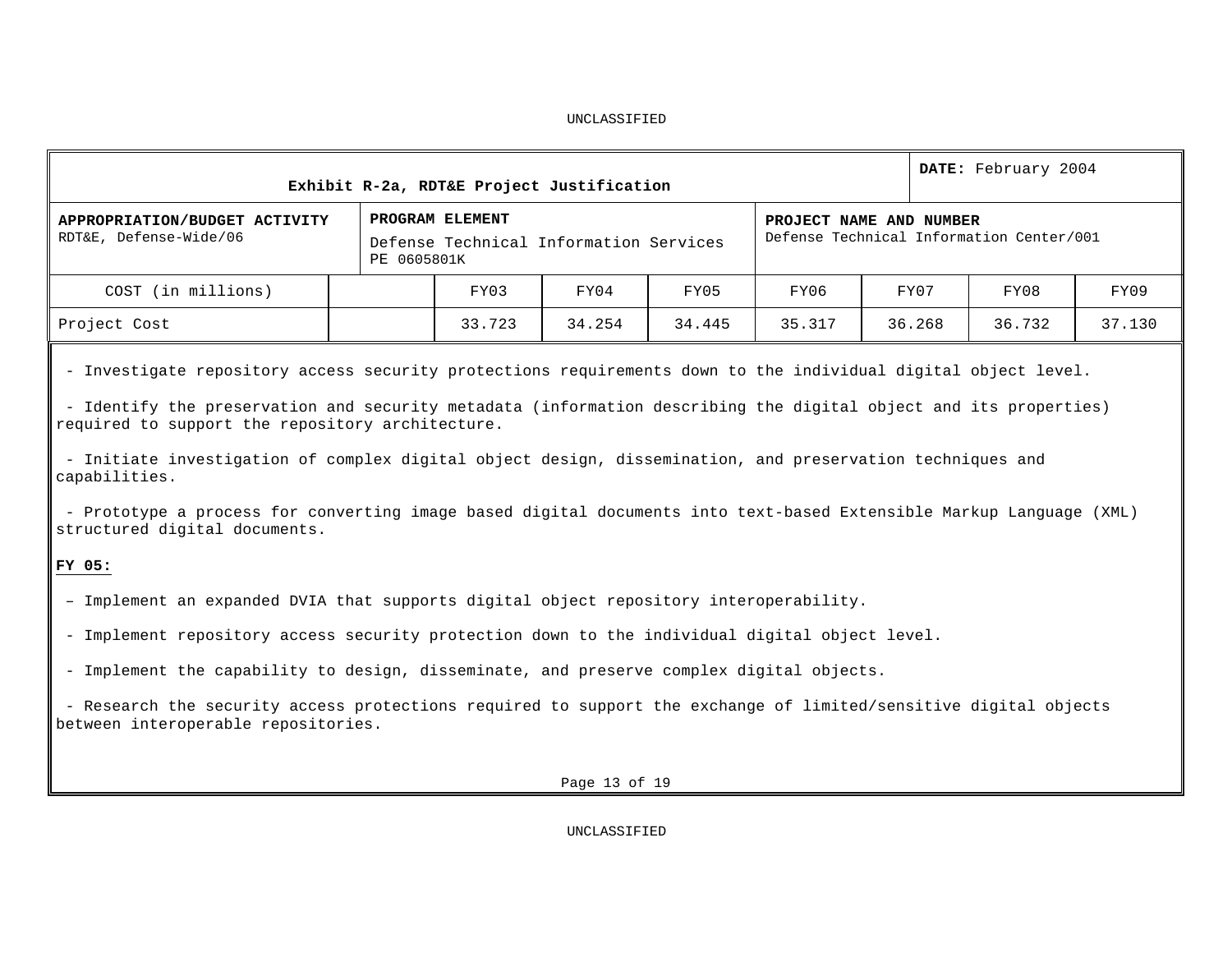|                                                                                                                                                                                                                                             |             | Exhibit R-2a, RDT&E Project Justification                 |        |        |        |                                                                     |        | DATE: February 2004 |        |  |
|---------------------------------------------------------------------------------------------------------------------------------------------------------------------------------------------------------------------------------------------|-------------|-----------------------------------------------------------|--------|--------|--------|---------------------------------------------------------------------|--------|---------------------|--------|--|
| APPROPRIATION/BUDGET ACTIVITY<br>RDT&E, Defense-Wide/06                                                                                                                                                                                     | PE 0605801K | PROGRAM ELEMENT<br>Defense Technical Information Services |        |        |        | PROJECT NAME AND NUMBER<br>Defense Technical Information Center/001 |        |                     |        |  |
| COST (in millions)                                                                                                                                                                                                                          |             | FY03                                                      | FY04   | FY05   | FY06   |                                                                     | FY07   | FY08                | FY09   |  |
| Project Cost                                                                                                                                                                                                                                |             | 33.723                                                    | 34.254 | 34.445 | 35.317 |                                                                     | 36.268 | 36.732              | 37.130 |  |
| - Develop a metadata registry that defines how metadata is mapped between interoperable repositories.<br>- Implement an interoperable repository architecture with enhanced security access protections and XML based metadata<br>registry. |             |                                                           |        |        |        |                                                                     |        |                     |        |  |
| FY 03<br>$FY$ 04<br>$\frac{FY$ 05<br>.635<br>.232<br>.500<br>Subtotal Cost<br>FY 03:                                                                                                                                                        |             |                                                           |        |        |        |                                                                     |        |                     |        |  |
| - Private STINET successfully implemented; modernized Public STINET implementation deferred in favor of raising the<br>priority of development of Classified STINET to provide additional classified capabilities.                          |             |                                                           |        |        |        |                                                                     |        |                     |        |  |
| - Classified enterprise backup and recovery capabilities were initiated, consolidating previously disparate classified<br>backup and recovery efforts into a single system.                                                                 |             |                                                           |        |        |        |                                                                     |        |                     |        |  |
| - Continued modernization of the DTIC Midframe Output products and Input systems by migrating them to the service<br>environment.                                                                                                           |             |                                                           |        |        |        |                                                                     |        |                     |        |  |
| - Started modernizing the Registration System to consolidate several systems, provide additional functionality and<br>establish the basis for classified registration to provide improved access.                                           |             |                                                           |        |        |        |                                                                     |        |                     |        |  |
| Page 14 of 19                                                                                                                                                                                                                               |             |                                                           |        |        |        |                                                                     |        |                     |        |  |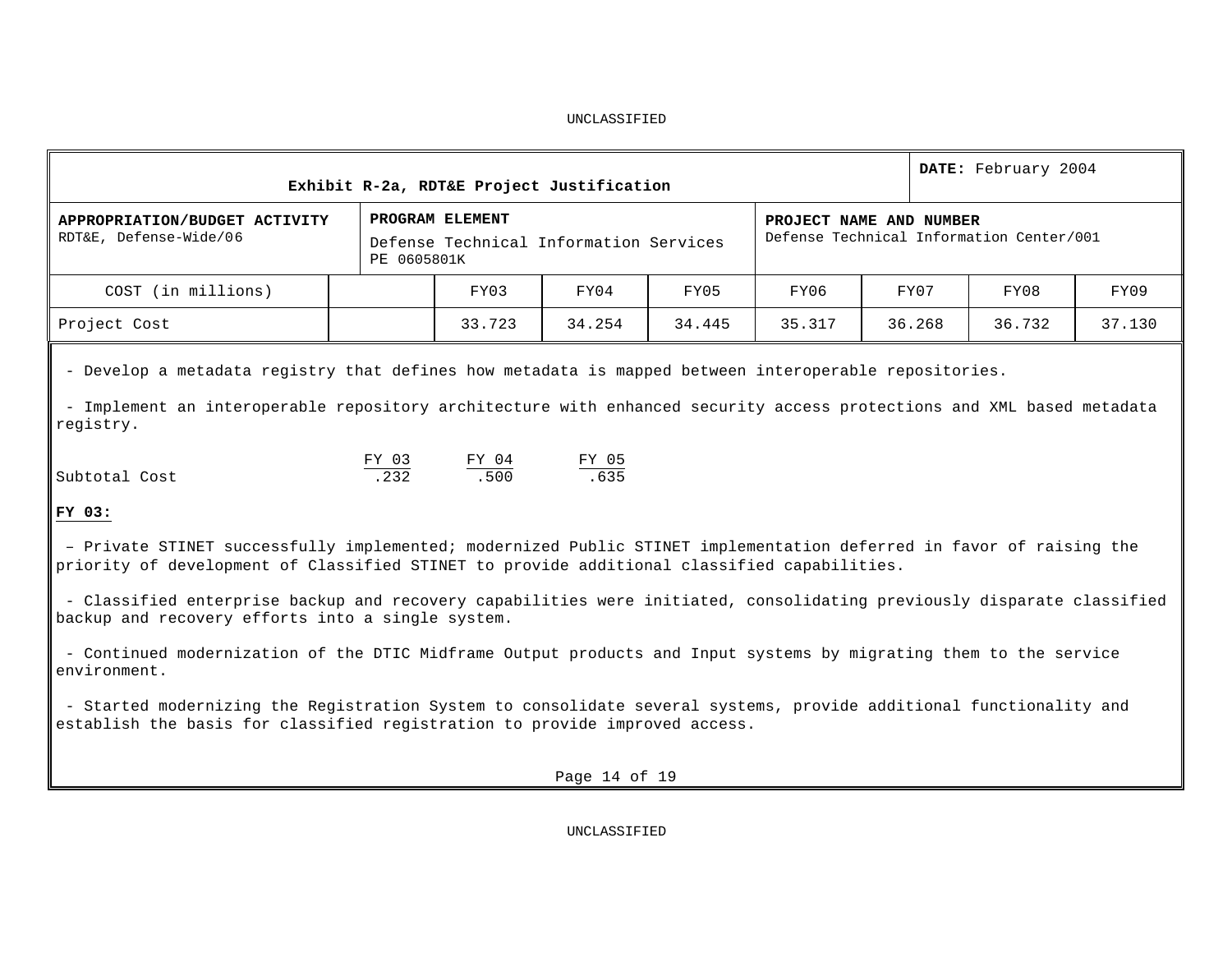| DATE: February 2004<br>Exhibit R-2a, RDT&E Project Justification                                                                                                                                                                                                                                                                                                                                                                                                                                                                                                                                                                                                                                                                                                                                                                                                                                                                                                                                      |             |                                                           |              |        |        |                                                                     |              |        |  |  |  |
|-------------------------------------------------------------------------------------------------------------------------------------------------------------------------------------------------------------------------------------------------------------------------------------------------------------------------------------------------------------------------------------------------------------------------------------------------------------------------------------------------------------------------------------------------------------------------------------------------------------------------------------------------------------------------------------------------------------------------------------------------------------------------------------------------------------------------------------------------------------------------------------------------------------------------------------------------------------------------------------------------------|-------------|-----------------------------------------------------------|--------------|--------|--------|---------------------------------------------------------------------|--------------|--------|--|--|--|
| APPROPRIATION/BUDGET ACTIVITY<br>RDT&E, Defense-Wide/06                                                                                                                                                                                                                                                                                                                                                                                                                                                                                                                                                                                                                                                                                                                                                                                                                                                                                                                                               | PE 0605801K | PROGRAM ELEMENT<br>Defense Technical Information Services |              |        |        | PROJECT NAME AND NUMBER<br>Defense Technical Information Center/001 |              |        |  |  |  |
| COST (in millions)                                                                                                                                                                                                                                                                                                                                                                                                                                                                                                                                                                                                                                                                                                                                                                                                                                                                                                                                                                                    |             | FY03                                                      | FY04         | FY05   | FY06   | FY07                                                                | FY08<br>FY09 |        |  |  |  |
| Project Cost                                                                                                                                                                                                                                                                                                                                                                                                                                                                                                                                                                                                                                                                                                                                                                                                                                                                                                                                                                                          |             | 33.723                                                    | 34.254       | 34.445 | 35.317 | 36.268                                                              | 36.732       | 37.130 |  |  |  |
| FY 04:<br>- Continue to modernize the computing environment for Legacy Applications, Output Products, Input Systems, and<br>Business Intelligence to improve information management processes, DTIC internal business management, and security<br>monitoring.<br>- Continue to enhance the capabilities of STINET to improve information delivery and to provide enhanced capability<br>via SIRPNET.<br>- Continue modernizing the Registration System to improve access and reduce duplicative registration procedures and to<br>allow registration for SIRPNET applications.<br>FY 05:<br>- Continue to integrate modernization techniques and equipment to provide state-of-the-art access to DTIC products and<br>services.<br>- Expand bandwidth and storage capacity to assure that data transmission and storage capabilities are aligned with<br>requirements.<br>- Complete the migration of Midframe Output products and Input systems.<br>Other Program Funding Summary:<br>$\mathsf{C}$ . | NA          |                                                           |              |        |        |                                                                     |              |        |  |  |  |
| Page 15 of 19                                                                                                                                                                                                                                                                                                                                                                                                                                                                                                                                                                                                                                                                                                                                                                                                                                                                                                                                                                                         |             |                                                           |              |        |        |                                                                     |              |        |  |  |  |
|                                                                                                                                                                                                                                                                                                                                                                                                                                                                                                                                                                                                                                                                                                                                                                                                                                                                                                                                                                                                       |             |                                                           | UNCLASSIFIED |        |        |                                                                     |              |        |  |  |  |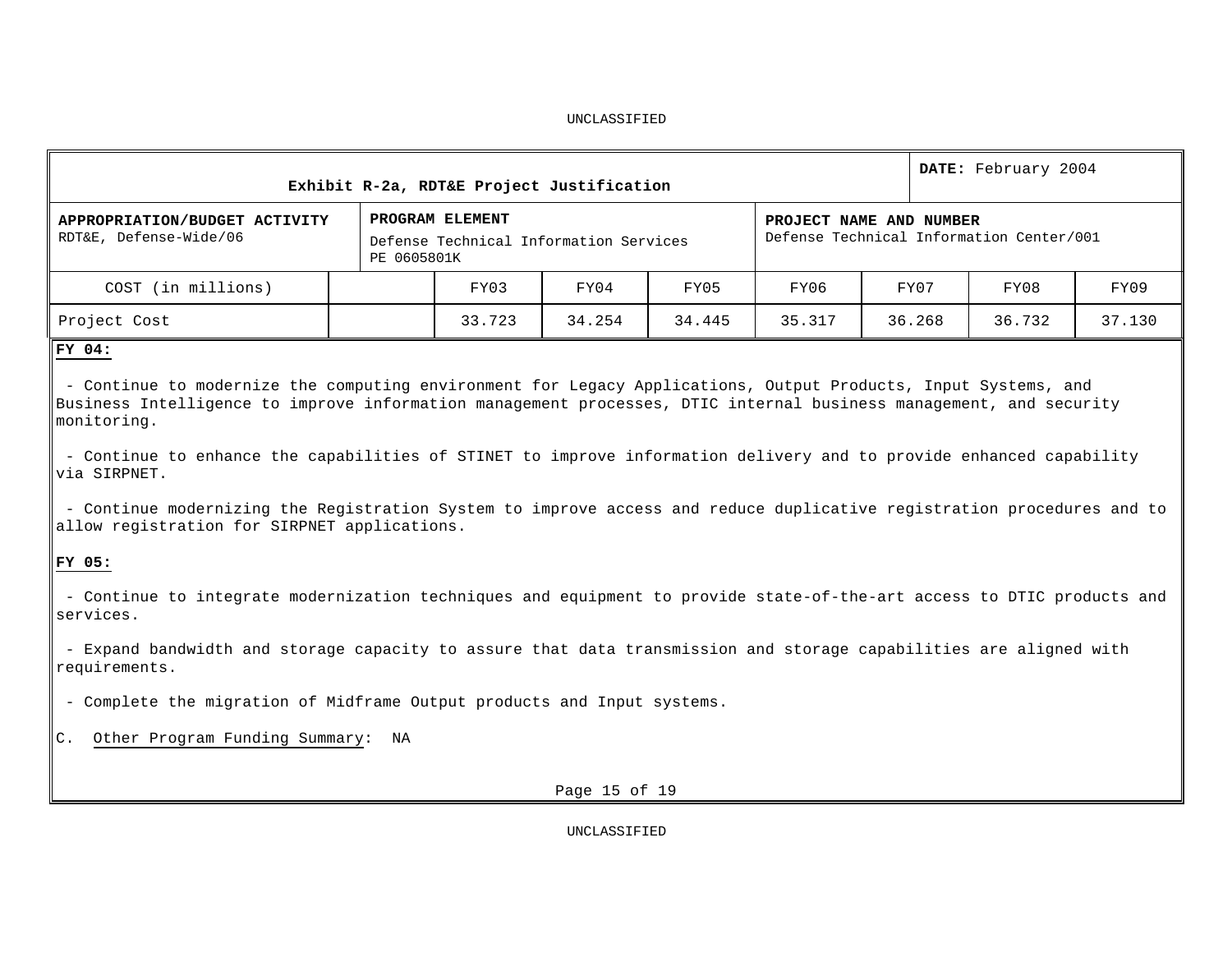| Exhibit R-2a, RDT&E Project Justification               |  |                                                                                                                                         |       |        |        |        | DATE: February 2004 |        |  |
|---------------------------------------------------------|--|-----------------------------------------------------------------------------------------------------------------------------------------|-------|--------|--------|--------|---------------------|--------|--|
| APPROPRIATION/BUDGET ACTIVITY<br>RDT&E, Defense-Wide/06 |  | PROGRAM ELEMENT<br>PROJECT NAME AND NUMBER<br>Information Analysis Centers/002<br>Defense Technical Information Services<br>PE 0605801K |       |        |        |        |                     |        |  |
| COST (in millions)                                      |  | FY03                                                                                                                                    | FY04  | FY05   | FY06   | FY07   | FY08                | FY09   |  |
| Project Cost                                            |  | 9.240                                                                                                                                   | 9.240 | 10.758 | 10.886 | 11.129 | 11.371              | 11.620 |  |

A. Mission Description and Budget Item Justification**:** The IACs are contractor-operated organizations chartered by OSD to support the warfighter through improved research in specialized fields or subject areas, including advanced materials, chemical-biological defense, information assurance, survivability and vulnerability, weapons systems technology, and human systems. The IACs foster productivity of researchers, engineers, and program managers in the Defense research, development, and acquisition communities by collecting, analyzing, synthesizing, and disseminating worldwide scientific and technical information in clearly defined, specialized fields or subject areas. The IACs' secondary mission is to promote standardization within their respective fields. They accomplish these missions by providing in-depth analysis services and creating information and analysis products. IACs respond to technical inquiries; prepare state-of-the-art reports, handbooks, and databooks; perform technology assessments; and support exchanges of information among scientists, engineers, and practitioners of various disciplines within the scope of the IAC.

B. Accomplishments/Planned Program:

|               | FY 03 | FY 04 | FY 05 |
|---------------|-------|-------|-------|
| Subtotal Cost | .532  | .318  | .384  |

Funds ongoing program management office operations (for all years) i.e., travel, training, communications and infrastructure support services paid to other government agencies via Inter-Service Support Agreements. Promotes awareness of IAC capabilities. Identifies and manages government information collections abandoned by disestablished organizations to be transferred and incorporated into the IAC program.

Page 16 of 19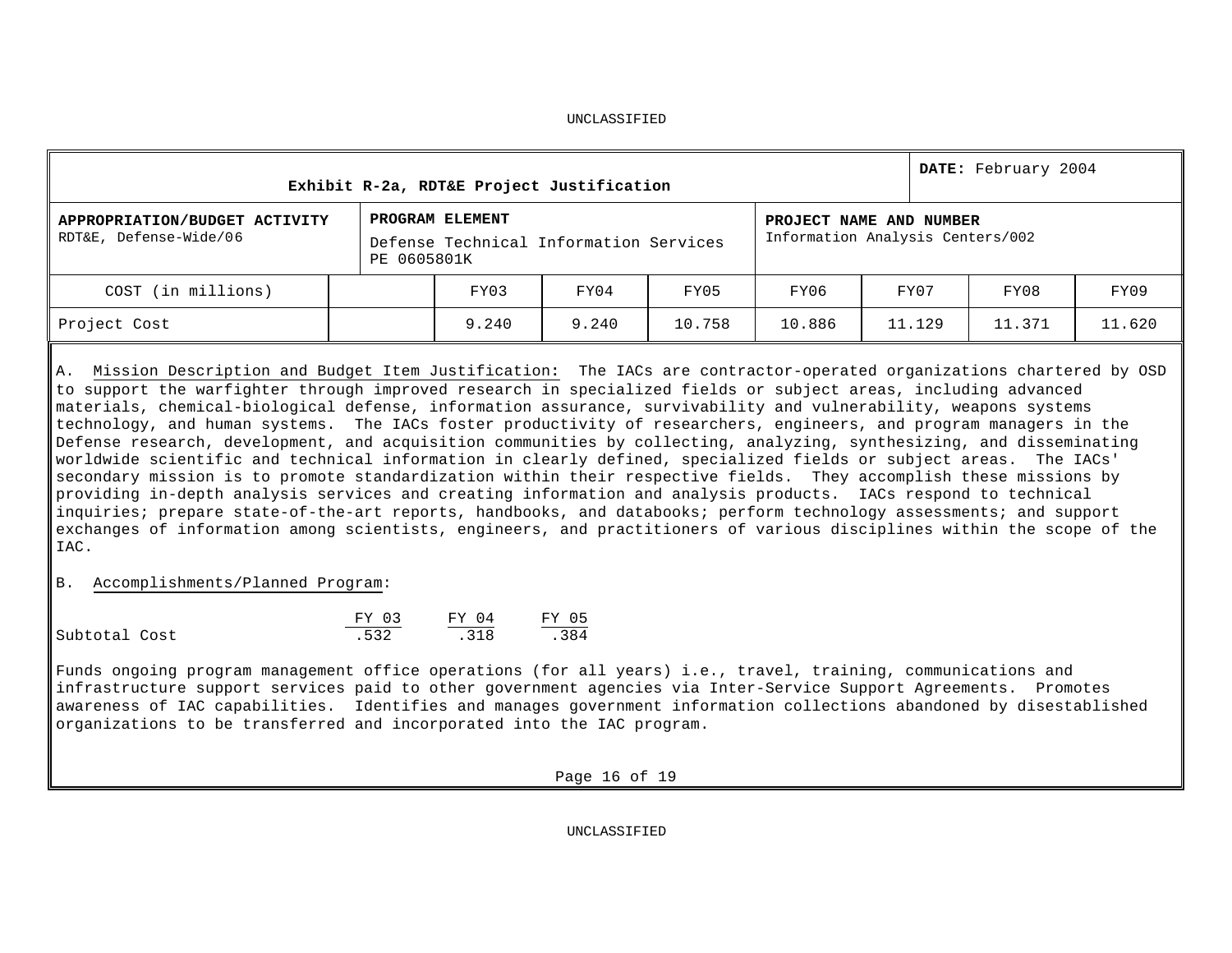| Exhibit R-2a, RDT&E Project Justification               |                | DATE: February 2004 |                                        |        |                                                             |        |        |        |  |
|---------------------------------------------------------|----------------|---------------------|----------------------------------------|--------|-------------------------------------------------------------|--------|--------|--------|--|
| APPROPRIATION/BUDGET ACTIVITY<br>RDT&E, Defense-Wide/06 | PE 0605801K    | PROGRAM ELEMENT     | Defense Technical Information Services |        | PROJECT NAME AND NUMBER<br>Information Analysis Centers/002 |        |        |        |  |
| COST (in millions)                                      |                | FY03                | FY04                                   | FY05   | FY06                                                        | FY07   | FY08   | FY09   |  |
| Project Cost                                            |                | 9.240               | 9.240                                  | 10.758 | 10.886                                                      | 11.129 | 11.371 | 11.620 |  |
| Subtotal Cost                                           | FY 03<br>8.708 | FY 04<br>8.922      | FY 05<br>10.374                        |        |                                                             |        |        |        |  |

Provides basic core contract operations (for all years) for DoD IACs to collect, analyze, synthesize and disseminate, worldwide Scientific and Technical Information (STI) in support of DoD's critical technologies and the warfighter. Provides in-depth analysis services and creates STI products. Responds to technical inquiries; prepares state-of-theart reports, handbooks and databooks; performs technology assessments; and supports the exchange of information among the respective communities of various disciplines within scope for each of the DTIC sponsored, contractor operated IACs.

# **FY 03:**

– Continued operation of an IAC satellite office in Tampa, Florida to provide rapid turn-around on information requests related to the DoD's response to the terrorist attacks of 9-11-01.

- Continued to create innovative information solutions and products in support of the Defense Technology Objectives and the Joint Warfighter Science and Technology Plan. This plan transitioned superior technology to enable affordable and decisive military capability.

- In their individual subject areas, IACs supported the warfighter, R&D and rapid support staff with push/pull emerging technology that provides services and creates unique products which helps to ensure military technological superiority.

Page 17 of 19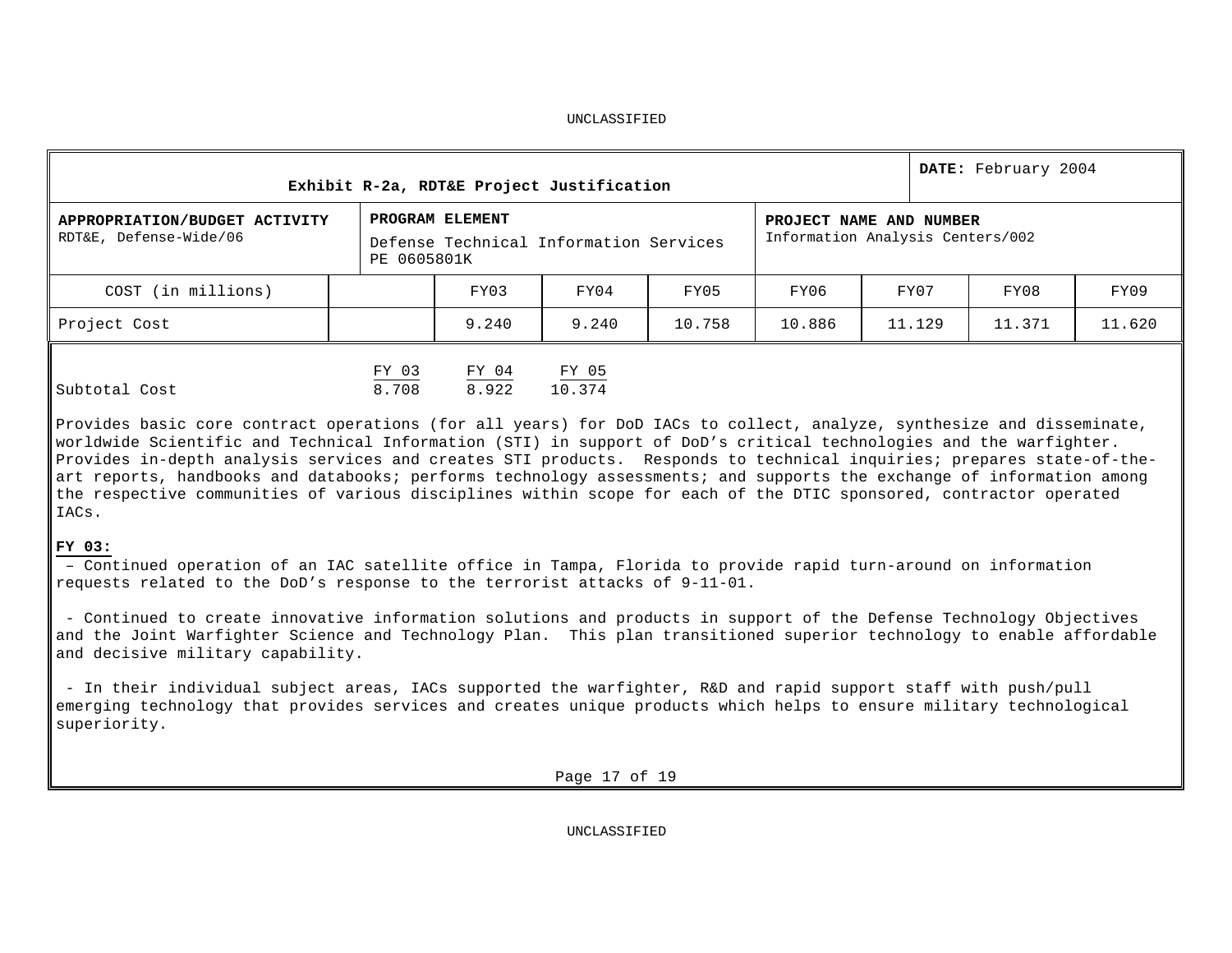| Exhibit R-2a, RDT&E Project Justification               |             |                                                           |       |        |                                                             |        | DATE: February 2004 |        |  |
|---------------------------------------------------------|-------------|-----------------------------------------------------------|-------|--------|-------------------------------------------------------------|--------|---------------------|--------|--|
| APPROPRIATION/BUDGET ACTIVITY<br>RDT&E, Defense-Wide/06 | PE 0605801K | PROGRAM ELEMENT<br>Defense Technical Information Services |       |        | PROJECT NAME AND NUMBER<br>Information Analysis Centers/002 |        |                     |        |  |
| COST (in millions)                                      |             | FY03                                                      | FY04  | FY05   | FY06                                                        | FY07   | FY08                | FY09   |  |
| Project Cost                                            |             | 9.240                                                     | 9.240 | 10.758 | 10.886                                                      | 11.129 | 11.371              | 11.620 |  |

- The program management office continued to promote IAC awareness through increased interaction with laboratories, Acquisition Commands and the Combatant Commanders.

- Advanced Information Technology methods were employed to assure that critical information is preserved in a paperless environment.

# **FY 04:**

- Provide basic core contract operations for DoD IACs to collect, analyze, synthesize and disseminate worldwide Scientific and Technical Information (STI) in support of DoD's critical technologies and the warfighter.

- Three IACs are being merged to improve operational and administrative effectiveness. The contract for the resulting organization will be competed. The affected IACs are: Advanced Materials and Processes Technology; Manufacturing Technology and Nondestructive Testing.

- Provide in-depth analysis services and create STI products.

- Respond to technical inquiries; prepare state-of-the-art reports, handbooks and databooks; perform technology assessments; and support the exchange of information among the respective communities.

- Identify and manage government information collections abandoned by disestablished organizations to be transferred and incorporated into the IAC program.

Page 18 of 19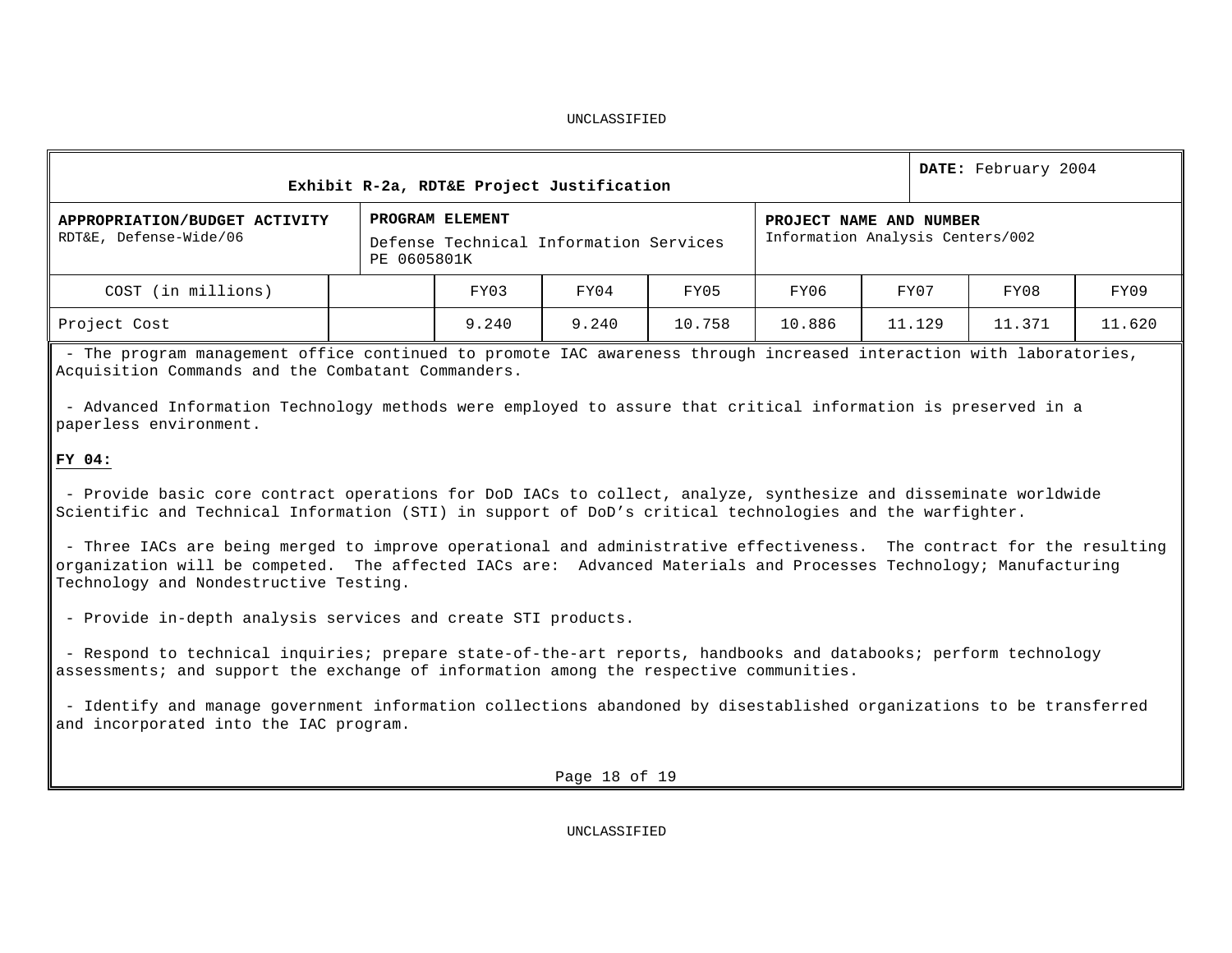|                                                         |                                                                          | Exhibit R-2a, RDT&E Project Justification                   |       |        |        |        | DATE: February 2004 |        |  |  |  |  |  |
|---------------------------------------------------------|--------------------------------------------------------------------------|-------------------------------------------------------------|-------|--------|--------|--------|---------------------|--------|--|--|--|--|--|
| APPROPRIATION/BUDGET ACTIVITY<br>RDT&E, Defense-Wide/06 | PROGRAM ELEMENT<br>Defense Technical Information Services<br>PE 0605801K | PROJECT NAME AND NUMBER<br>Information Analysis Centers/002 |       |        |        |        |                     |        |  |  |  |  |  |
| COST (in millions)                                      |                                                                          | FY03                                                        | FY04  | FY05   | FY06   | FY07   | FY08                | FY09   |  |  |  |  |  |
| Project Cost                                            |                                                                          | 9.240                                                       | 9.240 | 10.758 | 10.886 | 11.129 | 11.371              | 11.620 |  |  |  |  |  |

- Develop an implementation plan with ODR&E, DUSD(S&T) and AFSPACECOM to establish a Space IAC (SPACIAC) in FY05 to support Global War on Terrorism (GWOT).

# **FY 05:**

**-** Provide basic core contract operations for DoD IACs to collect, analyze, synthesize and disseminate worldwide Scientific and Technical Information (STI) in support of DoD's critical technologies and the warfighter.

- Provide in-depth analysis services and create STI products.

- Respond to technical inquiries; prepare state-of-the-art reports, handbooks and databooks; perform technology assessments; and support the exchange of information among the respective communities.

- Identify and manage government information collections abandoned by disestablished organizations to be transferred and incorporated into the IAC program.

- Stand-up a new IAC for the DoD Space Science & Technology, Acquisition, and Warfighers communities to support the continued GWOT.

C. Other Program Funding Summary: NA

Page 19 of 19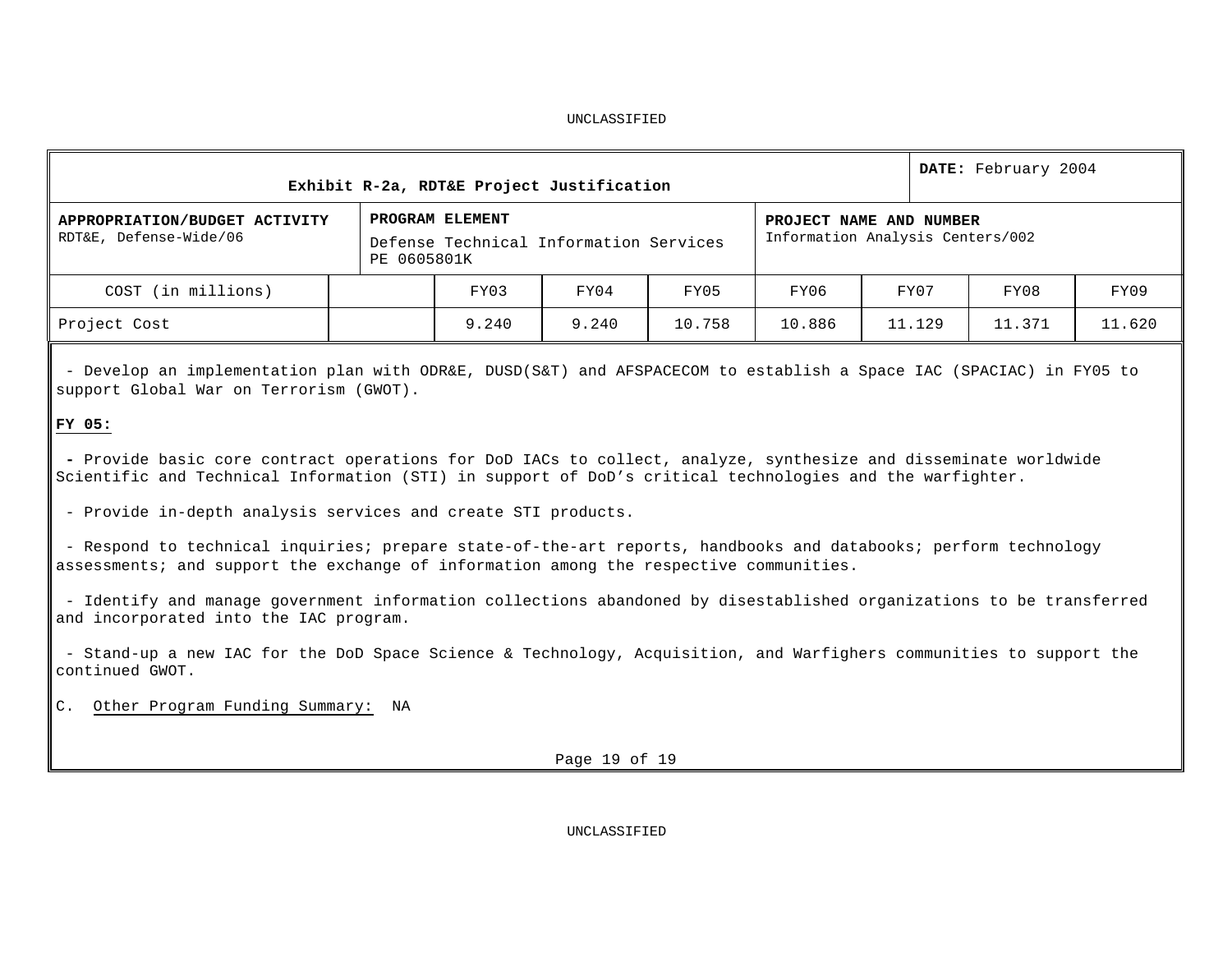|                                                         | Exhibit R-2, RDT&E Budget Item Justification |        |                                                           |        |        |        |        |        |  |  |  |  |
|---------------------------------------------------------|----------------------------------------------|--------|-----------------------------------------------------------|--------|--------|--------|--------|--------|--|--|--|--|
| APPROPRIATION/BUDGET ACTIVITY<br>RDT&E, Defense-Wide/07 |                                              |        | R-1 ITEM NOMENCLATURE<br>C4I Interoperability/PE 0208045K |        |        |        |        |        |  |  |  |  |
| COST (in millions)                                      |                                              | FY03   | FY04                                                      | FY05   | FY06   | FY07   | FY08   | FY09   |  |  |  |  |
| Total Program Element                                   |                                              | 44.696 | 43.122                                                    | 41.074 | 43.896 | 44.096 | 45.316 | 46.470 |  |  |  |  |
| Test and Evaluation/T30                                 |                                              | 32.985 | 31.001                                                    | 28.161 | 30.661 | 30.462 | 31.363 | 32.211 |  |  |  |  |
| Major Range Test Facility Base<br>(MRTFB)/T40           |                                              | 11.711 | 12.121                                                    | 12.913 | 13.235 | 13.634 | 13.953 | 14.259 |  |  |  |  |

A. Mission Description and Budget Item Justification: The Joint Interoperability Test Command (JITC), as required by DoD Directive 4630.5 and DoD Directive 5000 Series, provides life cycle test, evaluation, certification and technical support for all DoD National Security Systems/Information Technology Systems (NSS/ITS) to assure the warfighter that Combatant Commander, Service, and Agency systems are effectively interoperable, compatible and integrated in a joint and combined environment. JITC is DoD's sole joint interoperability certifier. Serves as the designated Operational Test Agency (OTA) to determine the operational effectiveness and suitability of the Defense Information Systems Network (DISN), Defense Message System (DMS), Global Command and Control System (GCCS), Global Combat Support System (GCSS), and other systems managed or procured by the Defense Information Systems Agency and other joint agencies. Functions as the only non-Service member of DoD's Major Range and Test Facility Base (MRTFB), allowing work with commercial vendors to test and certify their products. Acts as Executive Agent for testing of selected National Imagery and Mapping Agency (NIMA) programs, National Security Agency and service programs. Assists Allies in establishing similar "joint" test organizations. Works with Combatant Commanders during exercises and contingency operations to ensure interoperability and supportability throughout life-cycle of DoD systems. This program element is under Budget Activity 07 because it involves efforts supporting operational systems development.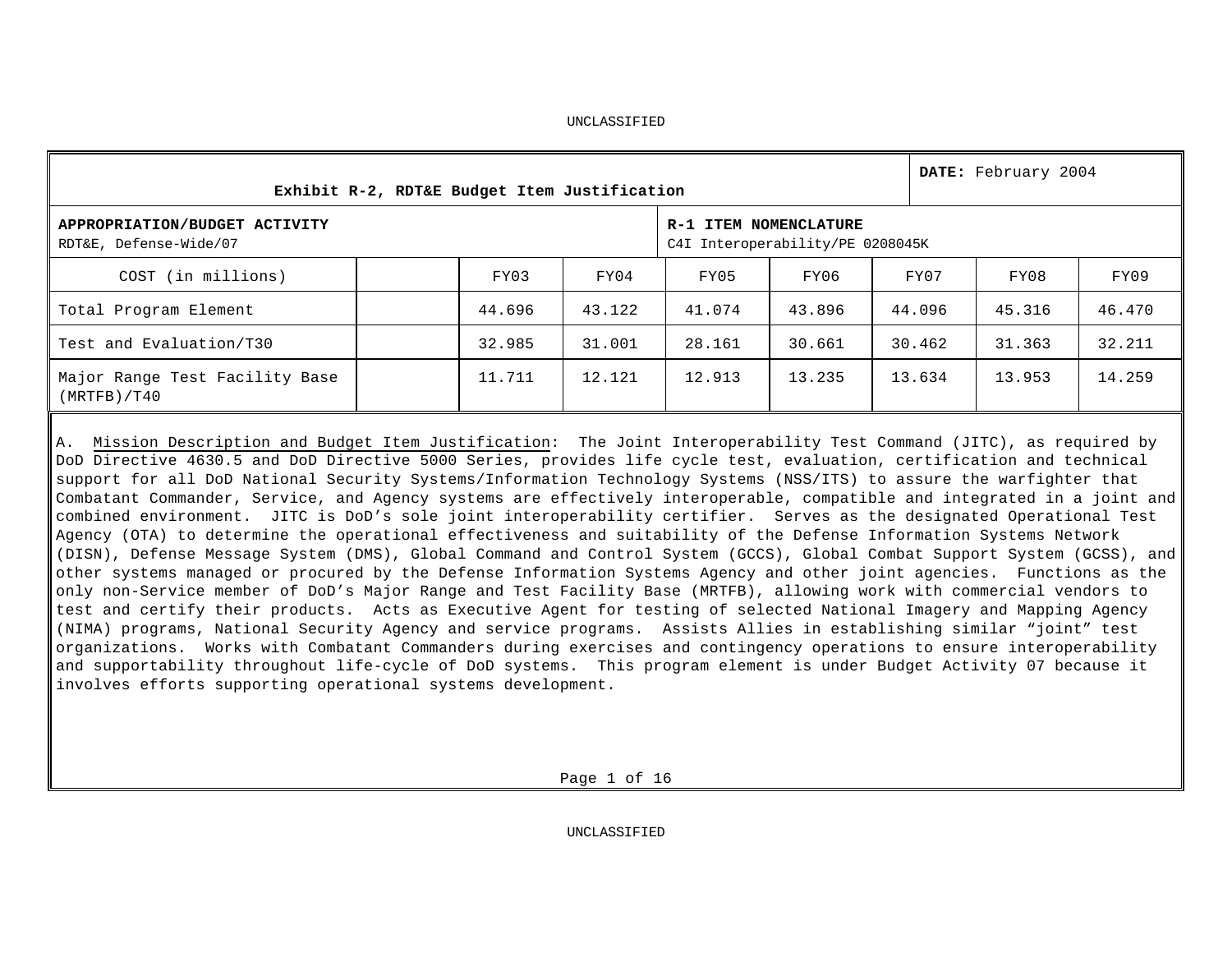| Exhibit R-2, RDT&E Budget Item Justification                                                                                                                                                                                                                                                                                                                                                                         |                  |                                                           | DATE: February 2004          |
|----------------------------------------------------------------------------------------------------------------------------------------------------------------------------------------------------------------------------------------------------------------------------------------------------------------------------------------------------------------------------------------------------------------------|------------------|-----------------------------------------------------------|------------------------------|
| APPROPRIATION/BUDGET ACTIVITY<br>RDT&E, Defense-Wide/07                                                                                                                                                                                                                                                                                                                                                              |                  | R-1 ITEM NOMENCLATURE<br>C4I Interoperability/PE 0208045K |                              |
| Program Change Summary:<br>Β.                                                                                                                                                                                                                                                                                                                                                                                        |                  |                                                           |                              |
|                                                                                                                                                                                                                                                                                                                                                                                                                      | FY 03            | FY 04                                                     | FY 05                        |
| Previous President's Budget<br>Current President's Budget<br>Total Adjustments                                                                                                                                                                                                                                                                                                                                       | 44.220<br>44.696 | 42.415<br>43.122<br>$+0.476 + 707$                        | 43.326<br>41.074<br>$-2.252$ |
| Change Summary Explanation:                                                                                                                                                                                                                                                                                                                                                                                          |                  |                                                           |                              |
| FY 2003 adjustments due to below threshold reprogramming.<br>FY 2004 adjustments due to a Congressional increase of \$3.4 million for the System of Systems Engineering<br>Center, undistributed Congressional reductions to the Defense-wide RDT&E appropriation, and below<br>threshold reprogramming.<br>FY 2005 adjustments due to revised fiscal guidance to accommodate higher priority Departmental programs. |                  |                                                           |                              |

Page 2 of 16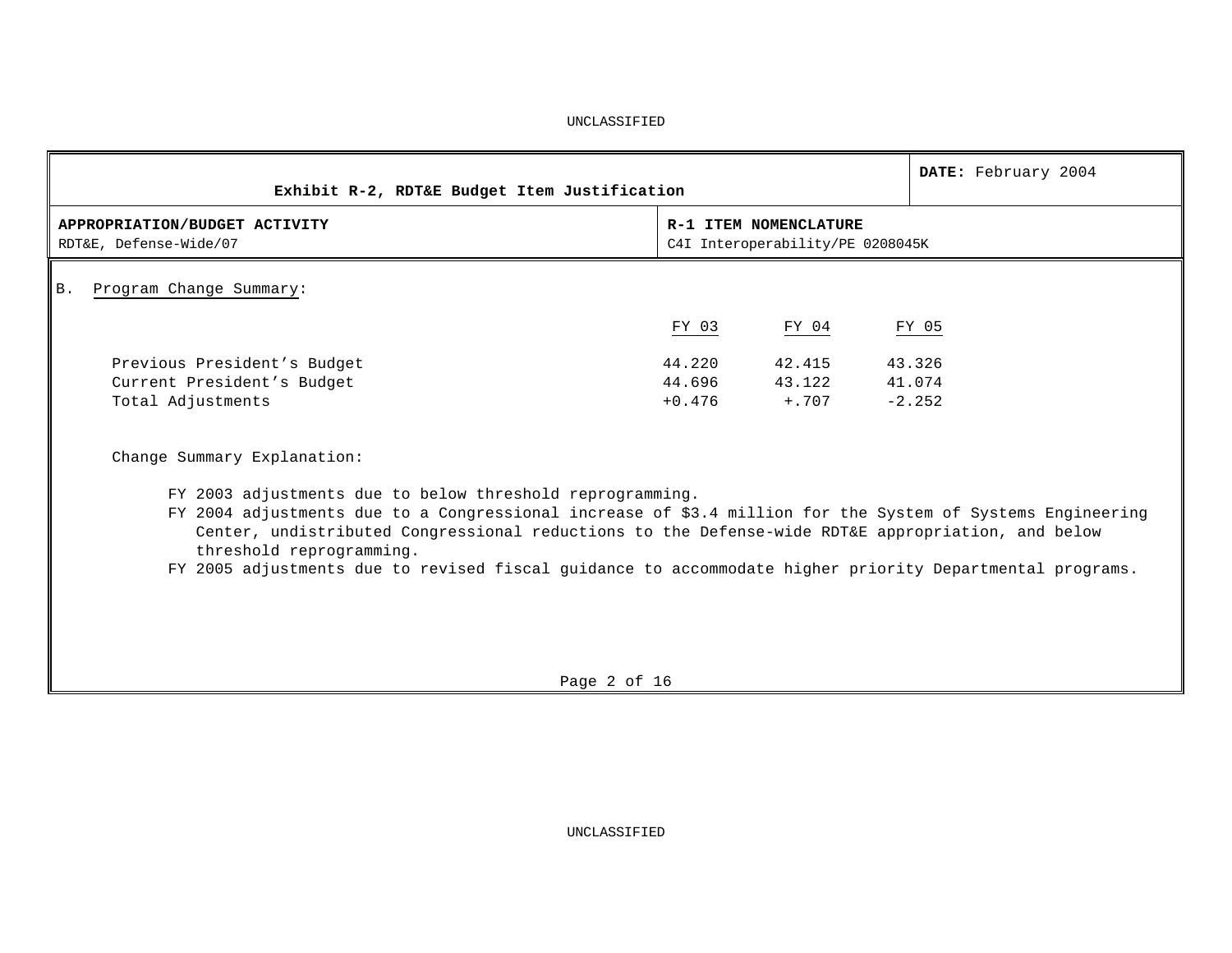|                                                         |                 | Exhibit R-2a, RDT&E Project Justification |        |                                                    |        |        | DATE: February 2004 |        |  |
|---------------------------------------------------------|-----------------|-------------------------------------------|--------|----------------------------------------------------|--------|--------|---------------------|--------|--|
| APPROPRIATION/BUDGET ACTIVITY<br>RDT&E, Defense-Wide/07 | PROGRAM ELEMENT | C4I Interoperability/PE 0208045K          |        | PROJECT NAME AND NUMBER<br>Test and Evaluation/T30 |        |        |                     |        |  |
| COST (in millions)                                      |                 | FY03                                      | FY04   | FY05                                               | FY06   | FY07   | FY08                | FY09   |  |
| Project Cost                                            |                 | 32.985                                    | 31.001 | 28.161                                             | 30.661 | 30.462 | 31.363              | 32.211 |  |

A. Mission Description and Budget Item Justification: The Joint Interoperability Test Command (JITC), as required by DoD Directive 4630.5 and DoD Directive 5000 Series, provides life cycle test, evaluation, certification and technical support for all DoD National Security Systems/Information Technology Systems (NSS/ITS) to assure the warfighter that Combatant Commander, Service, and Agency systems are effectively interoperable, compatible and integrated in a joint and combined environment. JITC is DoD's sole joint interoperability certifier. Serves as the designated Operational Test Agency (OTA) to determine the operational effectiveness and suitability of the Defense Information Systems Network (DISN), Defense Message System (DMS), Global Command and Control System (GCCS), Global Combat Support System (GCSS), and other systems managed or procured by the Defense Information Systems Agency and other joint agencies. Acts as Executive Agent for testing of selected National Imagery and Mapping Agency (NIMA) programs, National Security Agency and service programs. Assists Allies from many countries in establishing similar "joint" test organizations. Works with Combatant Commanders during exercises and contingency operations to ensure interoperability and supportability throughout life-cycle of DoD systems.

#### B. Accomplishments/Planned Program:

| Operational Test & Evaluation | FY 03 | FY 04 | FY 05 |
|-------------------------------|-------|-------|-------|
| Subtotal Cost                 | 2.955 | 2.752 | 2.828 |

Provide Operational Test and Evaluation (OT&E) of systems acquired, assigned or managed by the Defense Information Systems Agency (DISA) to determine if the systems meet users' requirements. Conduct OT&E of Global Command and Control System (GCCS) major releases to ensure operational requirements were met in a real operational environment; conduct GCCS and Global Combat Support System (GCSS) functional tests for eight to ten applications to determine if the systems meet functional requirements; interoperability test and certification between GCCS and Service versions of GCCS to ensure end-to-end interoperability; operational assessments of Defense Message System (DMS) software releases and follow-on

maintenance releases to ensure operational effectiveness and suitability; conduct DMS functional tests for twenty

Page 3 of 16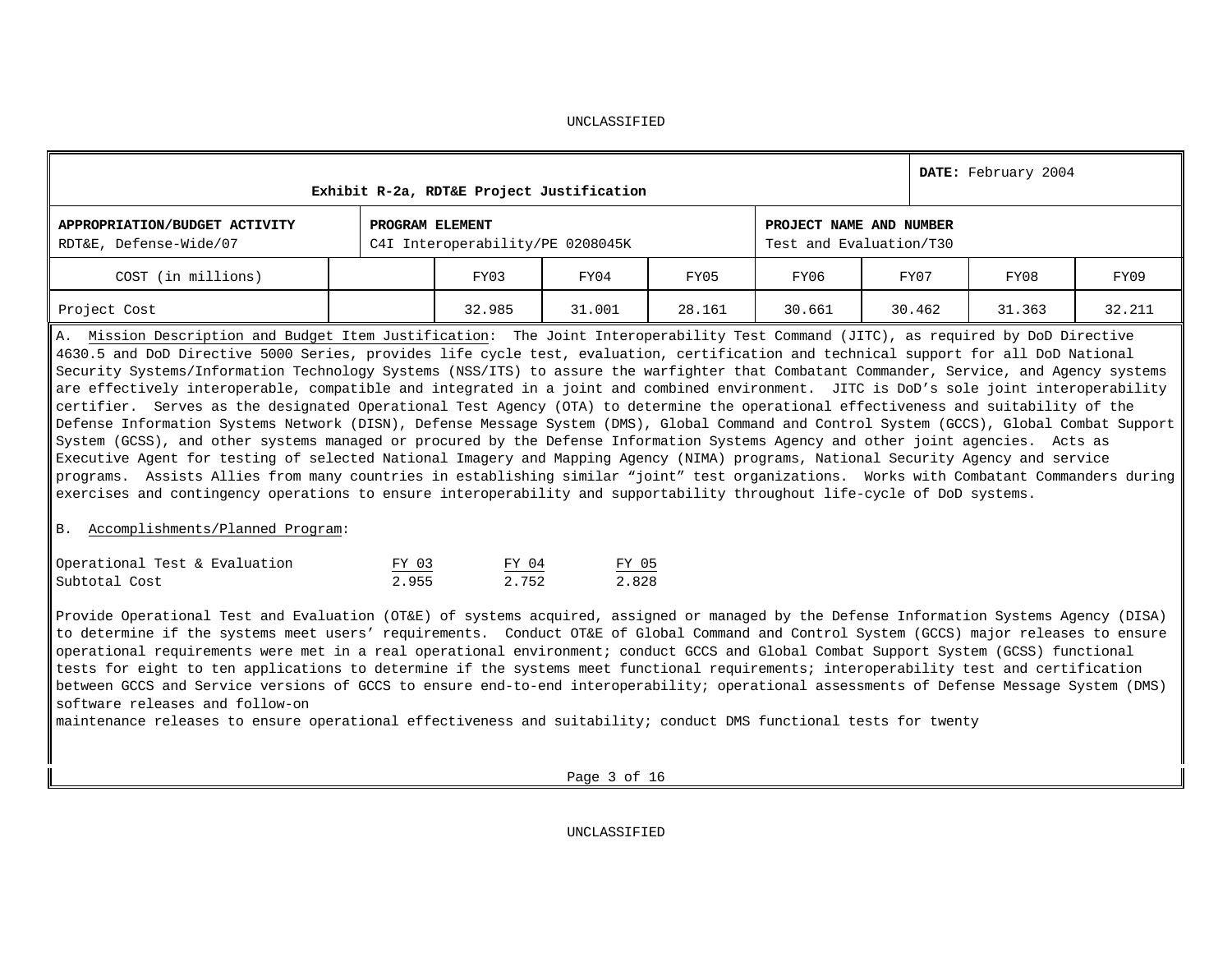|                                                         | Exhibit R-2a, RDT&E Project Justification          |        |        |        |        | DATE: February 2004 |        |
|---------------------------------------------------------|----------------------------------------------------|--------|--------|--------|--------|---------------------|--------|
| APPROPRIATION/BUDGET ACTIVITY<br>RDT&E, Defense-Wide/07 | PROJECT NAME AND NUMBER<br>Test and Evaluation/T30 |        |        |        |        |                     |        |
| COST (in millions)                                      | FY03                                               | FY04   | FY05   | FY06   | FY07   | FY08                | FY09   |
| Project Cost                                            | 32.985                                             | 31.001 | 28.161 | 30.661 | 30.462 | 31.363              | 32.211 |

systems/interfaces to determine if the systems meet functional requirements; conduct continuous operational test and evaluation of DISN Video Services – Global (DVS-G) to ensure operational effectiveness and suitability; and assess operational effectiveness and suitability of the DoD TELEPORT and NETWARS (Network Warfare Simulation) programs.

| Joint Interoperability Testing | FY 03  | FY 04  | FY 05  |
|--------------------------------|--------|--------|--------|
| Subtotal Cost                  | 11.711 | 11.013 | 11.298 |

Conduct joint interoperability test and certification on DoD National Security Systems/Information Technology Systems (NSS/ITS) to ensure end-to-end interoperability, compatibility and integration. Complete Tactical Digital Information Link 11A/11B/16 certification tests (e.g., Airborne Warning and Control System (AWACS) Link 16, Special Information System (SIS) Senior Scout (SS) Link 11, Joint Stars Link 16, Airborne Battlefield Command and Control Center (ABCCC) Link 16, Forward Area Air Defense System (FAAD) Link 11B, and Modular Control Equipment (MCE) Link 11, 11B and 16); perform certification testing of Navy communications systems in support of Navy transition to DMS; perform certification testing of joint NSS/ITS systems to ensure end-to-end interoperability, compatibility and integration; conduct Department of Defense (DoD) Interoperability Communications Exercises (DICE) to validate joint communications architectures, identify interoperability issues, system's assessments, and to certify the interoperability of tactical voice, video, data, transmission, and messaging systems. Perform certification and related compliance and standards conformance testing of over 65 Tactical, Theater and National Intelligence Surveillance and Reconnaissance (ISR) systems supporting all services, Combatant Commanders and selected agencies.

| Risk Mitigation Network | FY 03 | FY 04 | FY 05 |
|-------------------------|-------|-------|-------|
| Subtotal Cost           | 4.600 | 4.142 | 4.185 |

Continue to implement the Risk Mitigation Network, which will provide DoD with an off-line capability to test and resolve problems with systems that transport on or interface with the DISN.

Page 4 of 16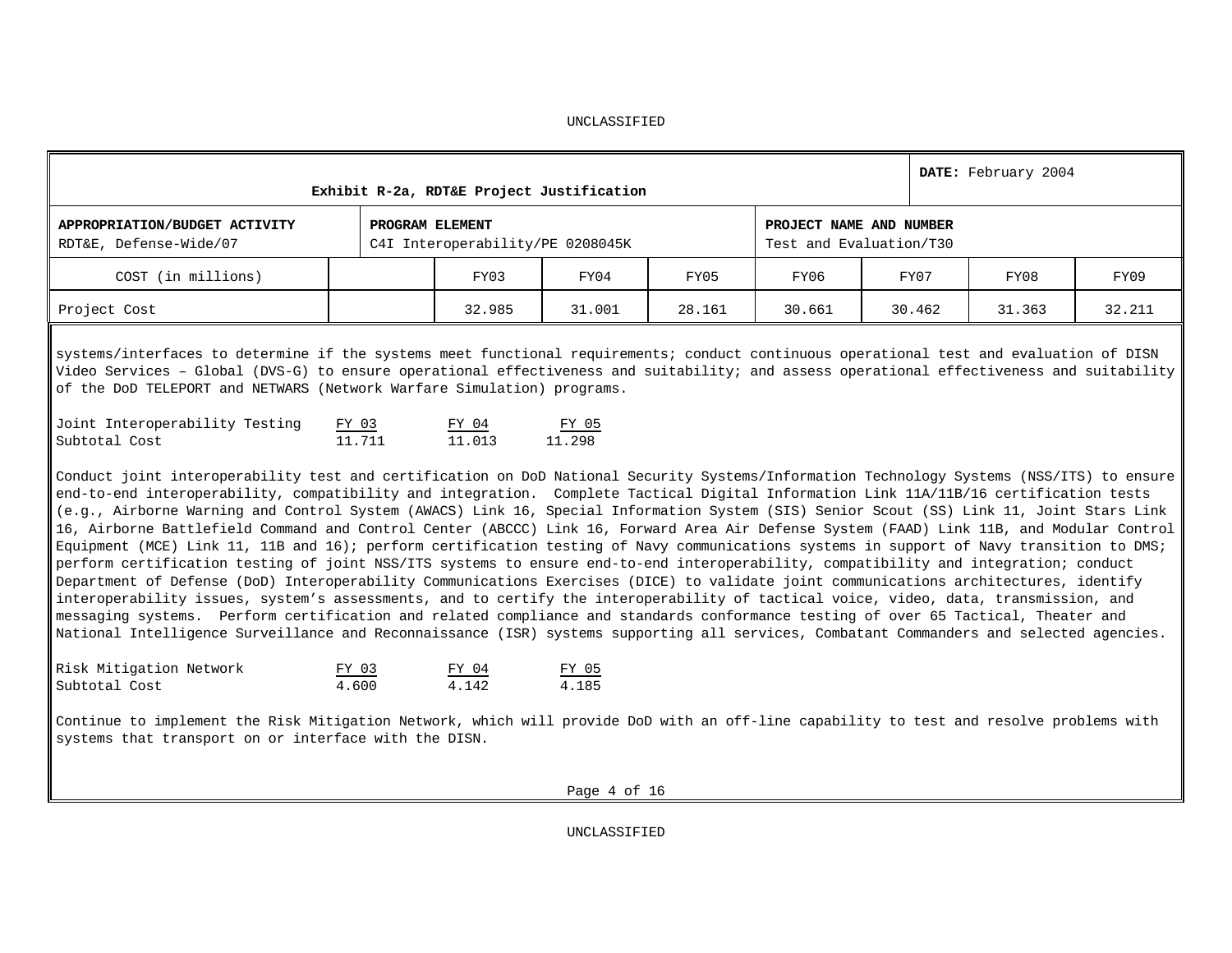|                                                                                                                                                                                                                                                                                                                                                                                                                                                                                                                                                                                                                                                                                                                       |                | Exhibit R-2a, RDT&E Project Justification           |                  |                |        |                                                    | DATE: February 2004 |        |  |  |  |  |  |  |
|-----------------------------------------------------------------------------------------------------------------------------------------------------------------------------------------------------------------------------------------------------------------------------------------------------------------------------------------------------------------------------------------------------------------------------------------------------------------------------------------------------------------------------------------------------------------------------------------------------------------------------------------------------------------------------------------------------------------------|----------------|-----------------------------------------------------|------------------|----------------|--------|----------------------------------------------------|---------------------|--------|--|--|--|--|--|--|
| APPROPRIATION/BUDGET ACTIVITY<br>RDT&E, Defense-Wide/07                                                                                                                                                                                                                                                                                                                                                                                                                                                                                                                                                                                                                                                               |                | PROGRAM ELEMENT<br>C4I Interoperability/PE 0208045K |                  |                |        | PROJECT NAME AND NUMBER<br>Test and Evaluation/T30 |                     |        |  |  |  |  |  |  |
| COST (in millions)                                                                                                                                                                                                                                                                                                                                                                                                                                                                                                                                                                                                                                                                                                    |                | FY03                                                | FY04             | FY05           | FY06   | FY07                                               | FY08                | FY09   |  |  |  |  |  |  |
| Project Cost                                                                                                                                                                                                                                                                                                                                                                                                                                                                                                                                                                                                                                                                                                          |                | 32.985                                              | 31.001           | 28.161         | 30.661 | 30.462                                             | 31.363              | 32.211 |  |  |  |  |  |  |
| Joint Distributed Engineering Plant<br>Subtotal Cost<br>Provide management of the Joint Distributed Engineering Plant (JDEP) to begin building the reusable test infrastructure which will enable<br>warfighters, system developers, and testers to evaluate the interoperability of joint NSS/ITS systems-of-systems. Tasks will include<br>coordination of test events, testbed engineering, and data analysis. Focus will be continued test and evaluation of interoperability<br>fixes to Theater Air and Missile Defense (TAMD) systems, and on expansion of the common test infrastructure to begin testing of systems<br>providing for the ground commander's situational awareness and combat identification. |                | FY 03<br>3.310                                      | FY 04<br>3.128   | FY 05<br>3.160 |        |                                                    |                     |        |  |  |  |  |  |  |
| On-site exercise support<br>Subtotal Cost                                                                                                                                                                                                                                                                                                                                                                                                                                                                                                                                                                                                                                                                             | FY 03<br>3.690 | FY 04<br>3.441                                      | FY 05<br>3.533   |                |        |                                                    |                     |        |  |  |  |  |  |  |
| Provide projected on-site exercise support for exercises (pre-exercise architecture review and analysis, architecture documentation,<br>operational assessments, traffic loading and simulation, testing); on-site exercise support to identify and resolve technical issues,<br>identify uncertified and/or untested interfaces, and determine compliance with CJCSM 6231 which establishes standards and procedures for<br>communications supporting joint operations and exercises; provide solutions to problems raised on-site and in hotline calls; publish four<br>issues annually of Lessons Learned Reports.                                                                                                 |                |                                                     |                  |                |        |                                                    |                     |        |  |  |  |  |  |  |
| Combined Interoperability Testing<br>Subtotal Cost                                                                                                                                                                                                                                                                                                                                                                                                                                                                                                                                                                                                                                                                    | FY 03<br>3.319 | FY 04<br>3.125                                      | FY 05<br>3.157   |                |        |                                                    |                     |        |  |  |  |  |  |  |
| Provide combined interoperability test support to Combatant Commanders to ensure that U.S. and coalition systems will interoperate within<br>the Joint Task Force.                                                                                                                                                                                                                                                                                                                                                                                                                                                                                                                                                    |                |                                                     |                  |                |        |                                                    |                     |        |  |  |  |  |  |  |
|                                                                                                                                                                                                                                                                                                                                                                                                                                                                                                                                                                                                                                                                                                                       |                |                                                     | Page $5$ of $16$ |                |        |                                                    |                     |        |  |  |  |  |  |  |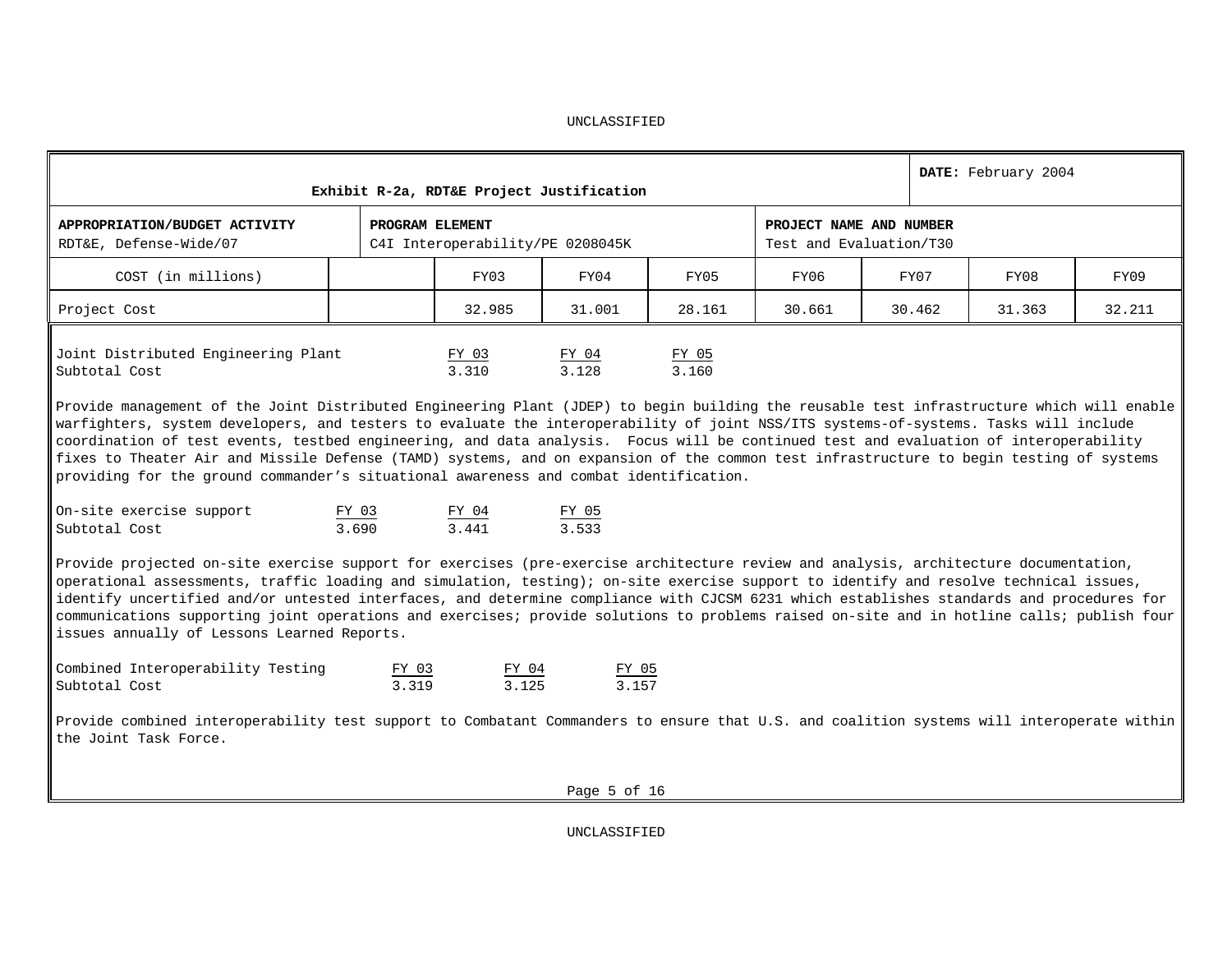| Exhibit R-2a, RDT&E Project Justification               |                 | DATE: February 2004              |                          |                                                    |        |        |        |        |  |
|---------------------------------------------------------|-----------------|----------------------------------|--------------------------|----------------------------------------------------|--------|--------|--------|--------|--|
| APPROPRIATION/BUDGET ACTIVITY<br>RDT&E, Defense-Wide/07 | PROGRAM ELEMENT | C4I Interoperability/PE 0208045K |                          | PROJECT NAME AND NUMBER<br>Test and Evaluation/T30 |        |        |        |        |  |
| COST (in millions)                                      |                 | FY03                             | FY04                     | FY05                                               | FY06   | FY07   | FY08   | FY09   |  |
| Project Cost                                            |                 | 32.985                           | 31.001                   | 28.161                                             | 30.661 | 30.462 | 31.363 | 32.211 |  |
| System of Systems Engineering Center<br>Subtotal Cost   | FY 03<br>3.400  | FY 04<br>3.400                   | FY 05<br>$\qquad \qquad$ |                                                    |        |        |        |        |  |

Establish a System of Systems Engineering Center that will develop a formal system of systems engineering methodology to be applied to DoD programs; extend traditional systems engineering to address challenges faced in today's systems that consist of a complex combination of systems that must function as an overall whole to produce desirable results; prototype application for port security will be initiated.

- C. Other Program Funding Summary: NA
- D. Acquisition Strategy:

This project is supported by a competitively awarded, non-personal services contract composed of three prime contracts with multiple subcontracts. These contracts provide maximum flexibility on assignment of tasks for cost and technical effectiveness, and allow for expansion and contraction of staff years as workload expands and contracts.

Page 6 of 16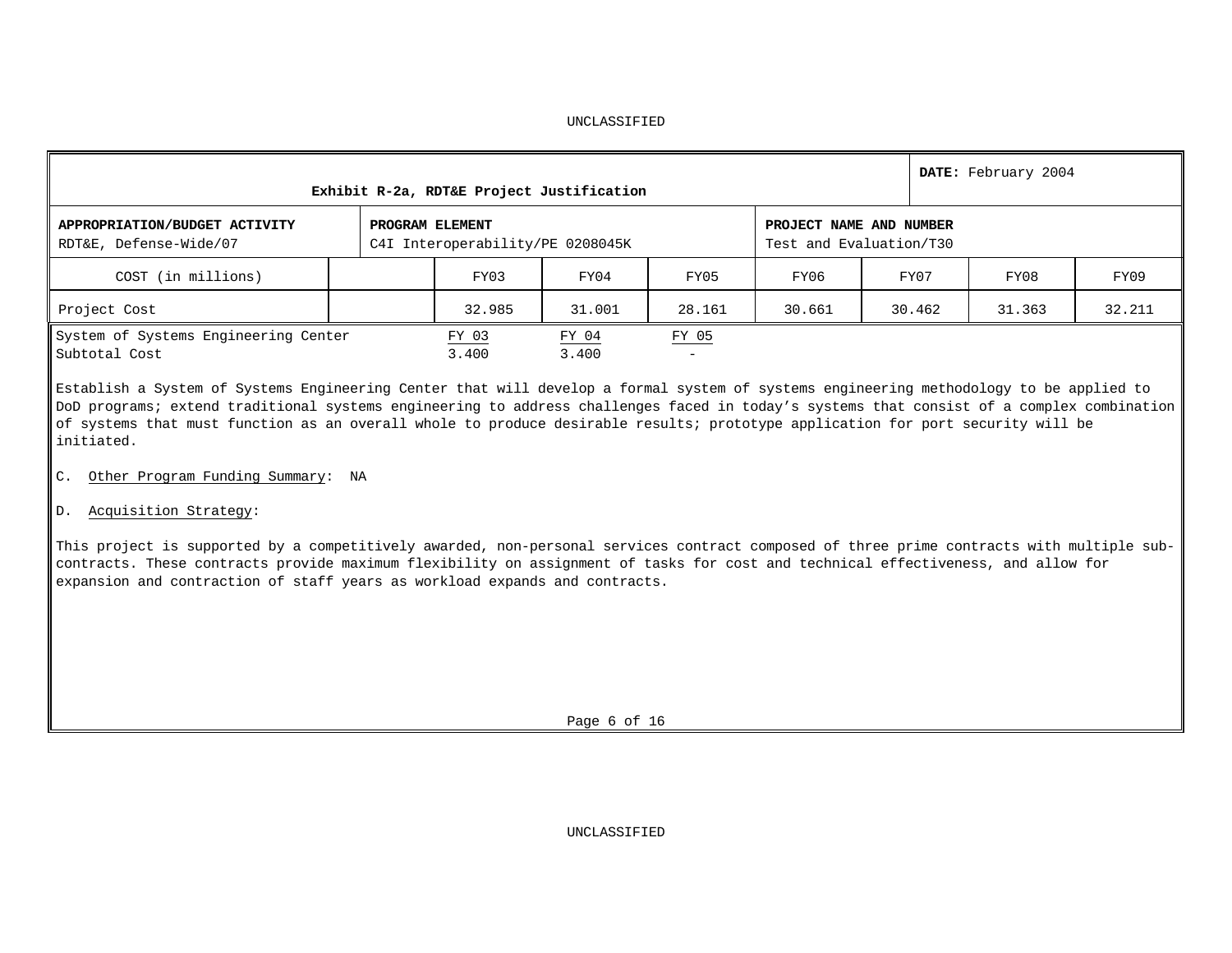| Exhibit R-3 Cost Analysis                               |                                                     |                        |                             |               |                        |                                                    |                        |                     |               |                                | DATE: February 2004 |
|---------------------------------------------------------|-----------------------------------------------------|------------------------|-----------------------------|---------------|------------------------|----------------------------------------------------|------------------------|---------------------|---------------|--------------------------------|---------------------|
| APPROPRIATION/BUDGET ACTIVITY<br>RDT&E, Defense-Wide/07 | PROGRAM ELEMENT<br>C4I Interoperability/PE 0208045K |                        |                             |               |                        | PROJECT NAME AND NUMBER<br>Test and Evaluation/T30 |                        |                     |               |                                |                     |
| <b>Test and Evaluation</b>                              |                                                     |                        |                             |               |                        |                                                    |                        |                     |               |                                |                     |
| Cost Category                                           | Contract Performing<br>Method<br>& Type             | Activity &<br>Location | Total<br><b>PYs</b><br>Cost | FY 04<br>Cost | FY 04<br>Award<br>Date | FY 05<br>Cost                                      | FY 05<br>Award<br>Date | Cost To<br>Complete | Total<br>Cost | Target<br>Value of<br>Contract |                     |
| <b>Engineering/Technical Services</b>                   | FFP/LOE NGMS                                        | Ft Hua, AZ             | 6.395                       | 3.714         | 10/03                  | 3.848                                              | 10/04                  | 17.128              | 31.085        | 31.085                         |                     |
|                                                         | FFP/LOE Interop                                     | Ft Hua, AZ             | 7.992                       | 4.644         | 10/03                  | 4.810                                              | 10/04                  | 21.408              | 38.854        | 38.854                         |                     |
|                                                         | FFP/LOE NGIT                                        | Ft Hua, AZ             | 5.595                       | 3.249         | 10/03                  | 3.367                                              | 10/04                  | 14.984              | 27.195        | 27.195                         |                     |
|                                                         | <b>CPFF</b><br>CTC                                  | Arlington, VA          | 3.400                       | 3.400         | TBD                    |                                                    |                        |                     |               |                                |                     |
| <b>Subtotal Contracts</b>                               |                                                     |                        |                             | 15.007        |                        | 12.025                                             |                        |                     |               |                                |                     |
| In house                                                |                                                     |                        |                             | 15.994        |                        | 16.136                                             |                        |                     |               |                                |                     |
| <b>Total Project</b>                                    |                                                     |                        |                             | 31.001        |                        | 28.161                                             |                        |                     |               |                                |                     |
|                                                         |                                                     |                        |                             |               |                        |                                                    |                        |                     |               |                                |                     |
|                                                         |                                                     |                        |                             |               |                        |                                                    |                        |                     |               |                                |                     |
|                                                         |                                                     |                        |                             |               |                        | Page 7 of 16                                       |                        |                     |               |                                |                     |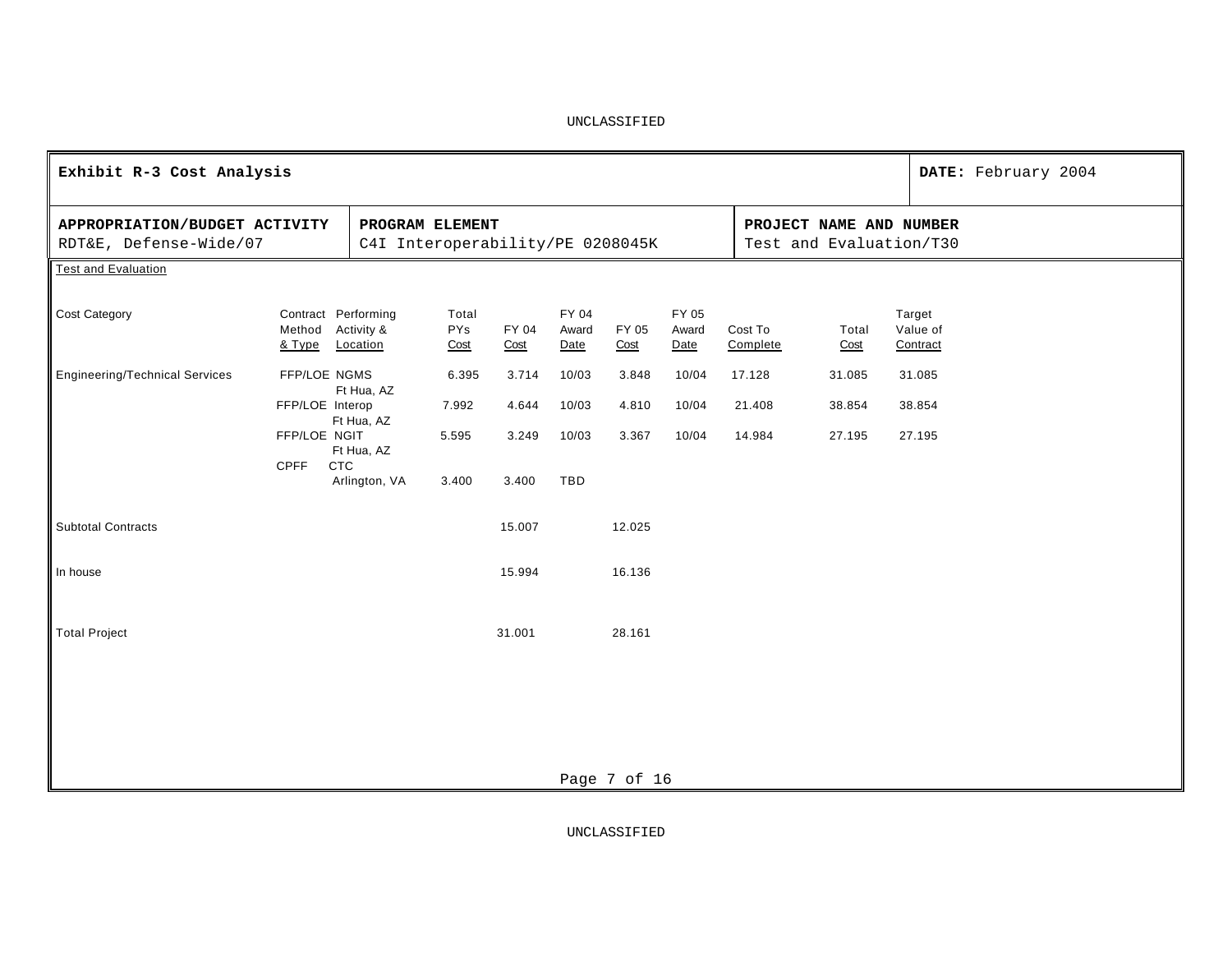|  | $\mathbf{3}$ | 4                      | 1 | $\mathbf{2}$ | $\mathbf{3}$ | $\overline{\mathbf{4}}$ | $\mathbf{1}$ | 2 | $\mathbf{3}$ | 4    | 1 | 2 | 3 | 4                                          | 1                                      | $\mathbf{2}$ | 3 | 4    | 1                   | $\mathbf{2}$ | $\mathbf{3}$ | 4    | $\mathbf 1$ | $\mathbf{2}$ | 3 | 4                                                                                                                          |
|--|--------------|------------------------|---|--------------|--------------|-------------------------|--------------|---|--------------|------|---|---|---|--------------------------------------------|----------------------------------------|--------------|---|------|---------------------|--------------|--------------|------|-------------|--------------|---|----------------------------------------------------------------------------------------------------------------------------|
|  |              |                        |   |              |              |                         |              |   |              |      |   |   |   |                                            |                                        |              |   |      |                     |              |              |      |             |              |   |                                                                                                                            |
|  |              |                        |   |              |              |                         |              |   |              |      |   |   |   |                                            |                                        |              |   |      |                     |              |              |      |             |              |   |                                                                                                                            |
|  |              |                        |   |              |              |                         |              |   |              |      |   |   |   |                                            |                                        |              |   |      |                     |              |              |      |             |              |   |                                                                                                                            |
|  |              |                        |   |              |              |                         |              |   |              |      |   |   |   |                                            |                                        |              |   |      |                     |              |              |      |             |              |   |                                                                                                                            |
|  |              |                        |   |              |              |                         |              |   |              |      |   |   |   |                                            |                                        |              |   |      |                     |              |              |      |             |              |   |                                                                                                                            |
|  | $\mathbf 1$  | 2003<br>$\overline{2}$ |   |              |              | 2004                    |              |   |              | 2005 |   |   |   | C4I Interoperability / PE 0208045K<br>2006 | <b>Program Element Number and Name</b> |              |   | 2007 | Date: February 2004 |              |              | 2008 |             |              |   | <b>Project Number and Name</b><br><b>Test and Evaluation / T30</b><br>2009<br>CONTINUING ><br>CONTINUING ><br>CONTINUING > |

Page 8 of 16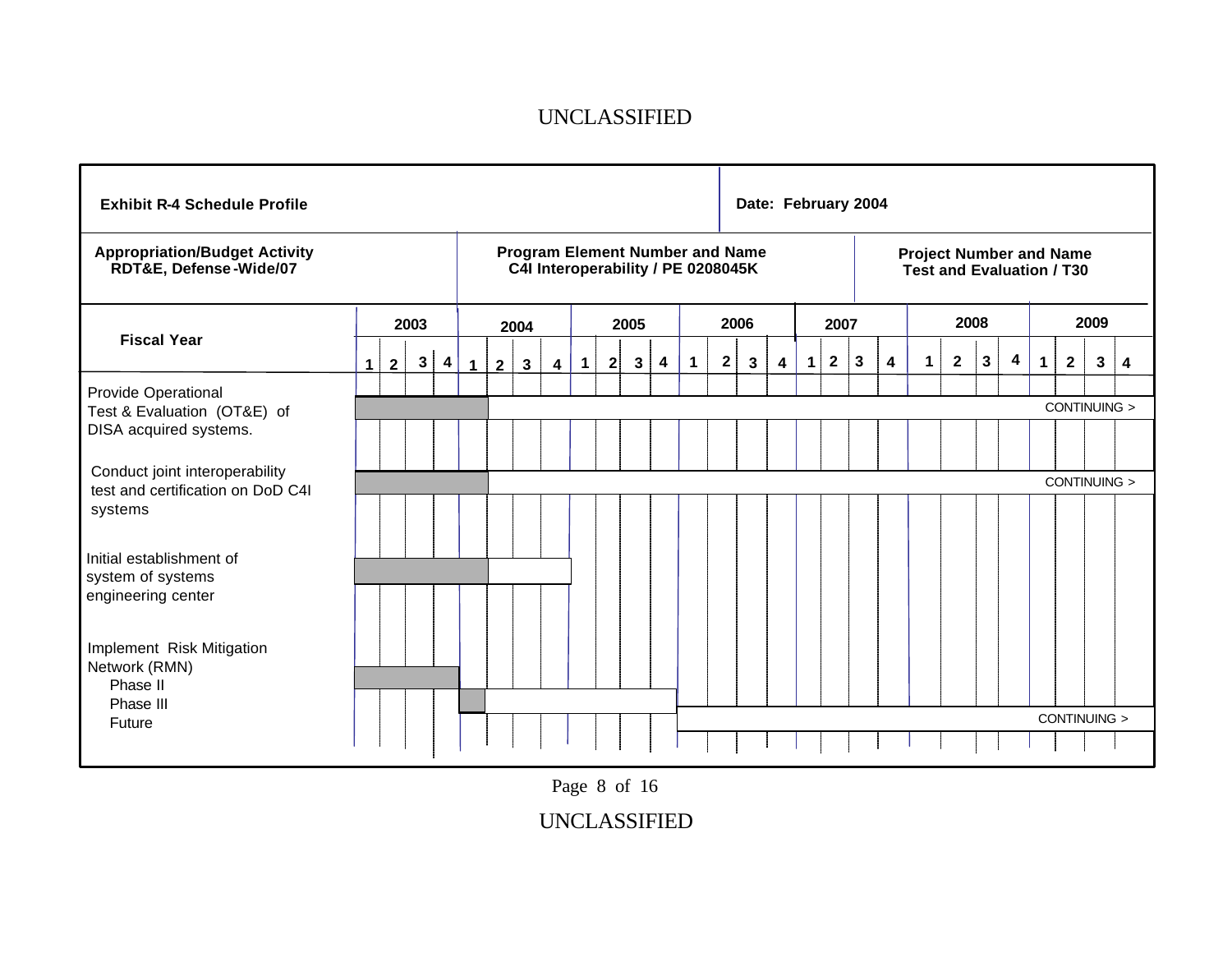| <b>Exhibit R-4 Schedule Profile</b>                                                    |             |              |              |                         |             |              |              |                         |                                                                              |              |              |   |             |              |              | Date: February 2004                                                   |             |              |              |   |             |                                                                    |              |   |              |              |      |   |   |
|----------------------------------------------------------------------------------------|-------------|--------------|--------------|-------------------------|-------------|--------------|--------------|-------------------------|------------------------------------------------------------------------------|--------------|--------------|---|-------------|--------------|--------------|-----------------------------------------------------------------------|-------------|--------------|--------------|---|-------------|--------------------------------------------------------------------|--------------|---|--------------|--------------|------|---|---|
| <b>Appropriation/Budget Activity</b><br>RDT&E, Defense-Wide/07                         |             |              |              |                         |             |              |              |                         | <b>Program Element Number and Name</b><br>C4I Interoperability / PE 0208045K |              |              |   |             |              |              |                                                                       |             |              |              |   |             | <b>Project Number and Name</b><br><b>Test and Evaluation / T30</b> |              |   |              |              |      |   |   |
|                                                                                        |             |              | 2003         |                         |             |              | 2004         |                         |                                                                              |              | 2005         |   |             |              | 2006         |                                                                       |             | 2007         |              |   |             |                                                                    | 2008         |   |              |              | 2009 |   |   |
| <b>Fiscal Year</b>                                                                     | $\mathbf 1$ | $\mathbf{2}$ | $\mathbf{3}$ | $\overline{\mathbf{4}}$ | $\mathbf 1$ | $\mathbf{2}$ | $\mathbf{3}$ | $\overline{\mathbf{4}}$ | $\overline{1}$                                                               | $\mathbf{2}$ | $\mathbf{3}$ | 4 | $\mathbf 1$ | $\mathbf{2}$ | $\mathbf{3}$ | 4                                                                     | $\mathbf 1$ | $\mathbf{2}$ | $\mathbf{3}$ | 4 | $\mathbf 1$ | $\mathbf{2}$                                                       | $\mathbf{3}$ | 4 | $\mathbf{1}$ | $\mathbf{2}$ |      | 3 | 4 |
| Manage Joint Distributed<br>Engineering Plant (JDEP) --<br>Develop plans and technical |             |              |              |                         |             |              |              |                         |                                                                              |              |              |   |             |              |              |                                                                       |             |              |              |   |             |                                                                    |              |   | Continuing > |              |      |   |   |
| framework, node installation,<br>event planning                                        |             |              |              |                         |             |              |              |                         |                                                                              |              |              |   |             |              |              |                                                                       |             |              |              |   |             |                                                                    |              |   |              |              |      |   |   |
| On-site exercise support for                                                           |             |              |              |                         |             |              |              |                         |                                                                              |              |              |   |             |              |              |                                                                       |             |              |              |   |             |                                                                    |              |   | Continuing > |              |      |   |   |
| about 10 exercises per year<br>(Planning & Execution)                                  |             |              |              |                         |             |              |              |                         |                                                                              |              |              |   |             |              |              |                                                                       |             |              |              |   |             |                                                                    |              |   |              |              |      |   |   |
| Operate 24/7 hotline                                                                   |             |              |              |                         |             |              |              |                         |                                                                              |              |              |   |             |              |              |                                                                       |             |              |              |   |             |                                                                    |              |   | Continuing > |              |      |   |   |
|                                                                                        |             |              |              |                         |             |              |              |                         |                                                                              |              |              |   |             |              |              |                                                                       |             |              |              |   |             |                                                                    |              |   |              |              |      |   |   |
| Publish quarterly Lessons                                                              |             |              |              |                         |             |              |              |                         |                                                                              |              |              |   |             |              |              |                                                                       |             |              |              |   |             |                                                                    |              |   | Continuing > |              |      |   |   |
| Learned reports                                                                        |             |              |              |                         |             |              |              |                         |                                                                              |              |              |   |             |              |              |                                                                       |             |              |              |   |             |                                                                    |              |   |              |              |      |   |   |
| Combined Interoperability Test<br>support to combatant                                 |             |              |              |                         |             |              |              |                         |                                                                              |              |              |   |             |              |              | Support requested by Combatant Commanders, within resource capability |             |              |              |   |             |                                                                    |              |   |              |              |      |   |   |
| commanders                                                                             |             |              |              |                         |             |              |              |                         |                                                                              |              |              |   |             |              |              |                                                                       |             |              |              |   |             |                                                                    |              |   |              |              |      |   |   |

UNCLASSIFIED Page 9 of 16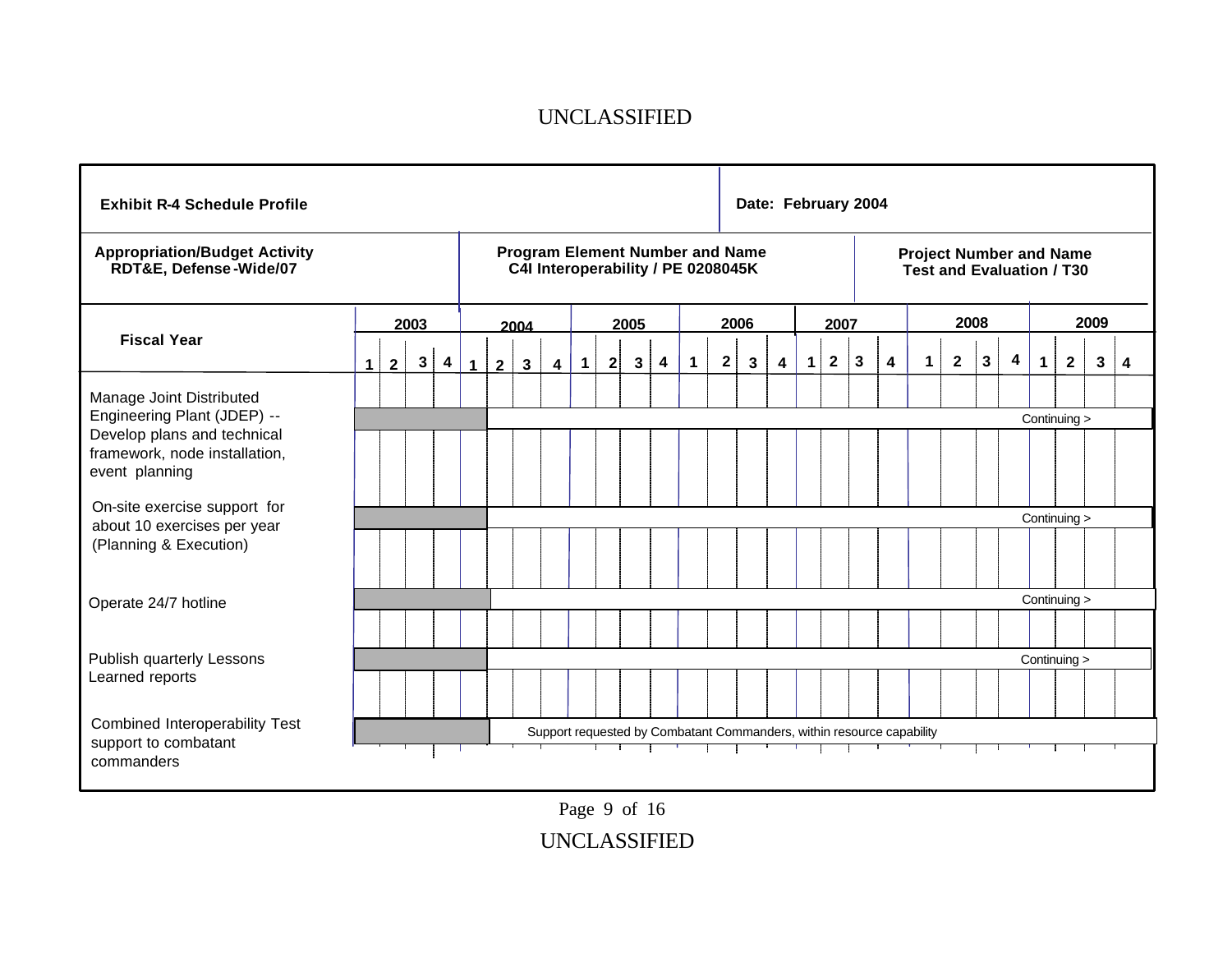| Exhibit R-4a Schedule Detail                                                                                                                                                                                                                 |                                                                                 |                      |                                                      | DATE: February 2004 |
|----------------------------------------------------------------------------------------------------------------------------------------------------------------------------------------------------------------------------------------------|---------------------------------------------------------------------------------|----------------------|------------------------------------------------------|---------------------|
| APPROPRIATION/BUDGET ACTIVITY<br>RDT&E, Defense-Wide/07                                                                                                                                                                                      | PROGRAM ELEMENT<br>C4I Interoperability/ PE 0208045K                            |                      | PROJECT NAME AND NUMBER<br>Test and Evaluation / T30 |                     |
| Schedule Profile<br>$1 - 40$<br>Provide Operational<br>Test & Evaluation (OT&E) of DISA acquired systems.<br>$(e,q, GCCS, DMS, DVS-G)$                                                                                                       | FY 2003 FY 2004 FY 2005 FY 2006 FY 2007 FY 2008 FY 2009<br>$1 - 40$<br>$1 - 40$ | $1-40$               | $1 - 40$<br>$1 - 40$                                 | $1 - 40$            |
| Conduct joint<br>$1 - 40$<br>interoperability test and certification on DoD C4I systems such as TADIL Link 11 & Link 16 tests, VMF, MILSTAR, etc., including planning and conduct of Defense<br>Interoperable Communications Exercise (DICE) | $1 - 40$<br>$1 - 40$                                                            | $1 - 40$<br>$1 - 40$ | $1 - 40$<br>$1 - 40$                                 |                     |
| Establish System of<br>$2 - 40$<br>Systems Engineering Center                                                                                                                                                                                | $1 - 40$                                                                        |                      |                                                      |                     |
| Implement Risk Mitigation Network (RMN)<br>Phase II<br>$1 - 40$<br>Phase III and future                                                                                                                                                      | $1 - 40$<br>$1 - 40$                                                            | $1-40$<br>$1 - 40$   | $1 - 40$                                             | $1 - 40$            |
| Manage Joint Distributed<br>Engineering Plant (JDEP) 1-40<br>Including development of core documents, technical framework, node installations and event planning & support                                                                   | $1 - 40$<br>$1 - 40$                                                            | $1 - 40$<br>$1-40$   | $1 - 40$<br>$1 - 40$                                 |                     |
| On-site exercise<br>$1 - 40$<br>support for ten exercises per year, e.g. TERMINAL FURY, INTERNAL LOOK, TANDEM THRUST, COBRA GOLD, ROVING SANDS, COMBINED ENDEAVOR, CROCODILE                                                                 | $1 - 40$<br>$1 - 40$                                                            | $1 - 40$<br>$1 - 40$ | $1 - 40$<br>$1 - 40$                                 |                     |
| Operate $24/7$ hotline & 1-40<br>Publish quarterly Lessons<br>Learned reports                                                                                                                                                                | $1 - 40$<br>$1 - 40$                                                            | $1 - 40$<br>$1 - 40$ | $1 - 40$<br>$1 - 40$                                 |                     |
| Provide Combined<br>$1 - 40$<br>Interoperability Test support to Combatant Commanders                                                                                                                                                        | $1 - 40$<br>$1 - 40$                                                            | $1 - 40$<br>$1 - 40$ | $1 - 40$<br>$1 - 40$                                 |                     |
|                                                                                                                                                                                                                                              |                                                                                 | page 10 of 16        |                                                      |                     |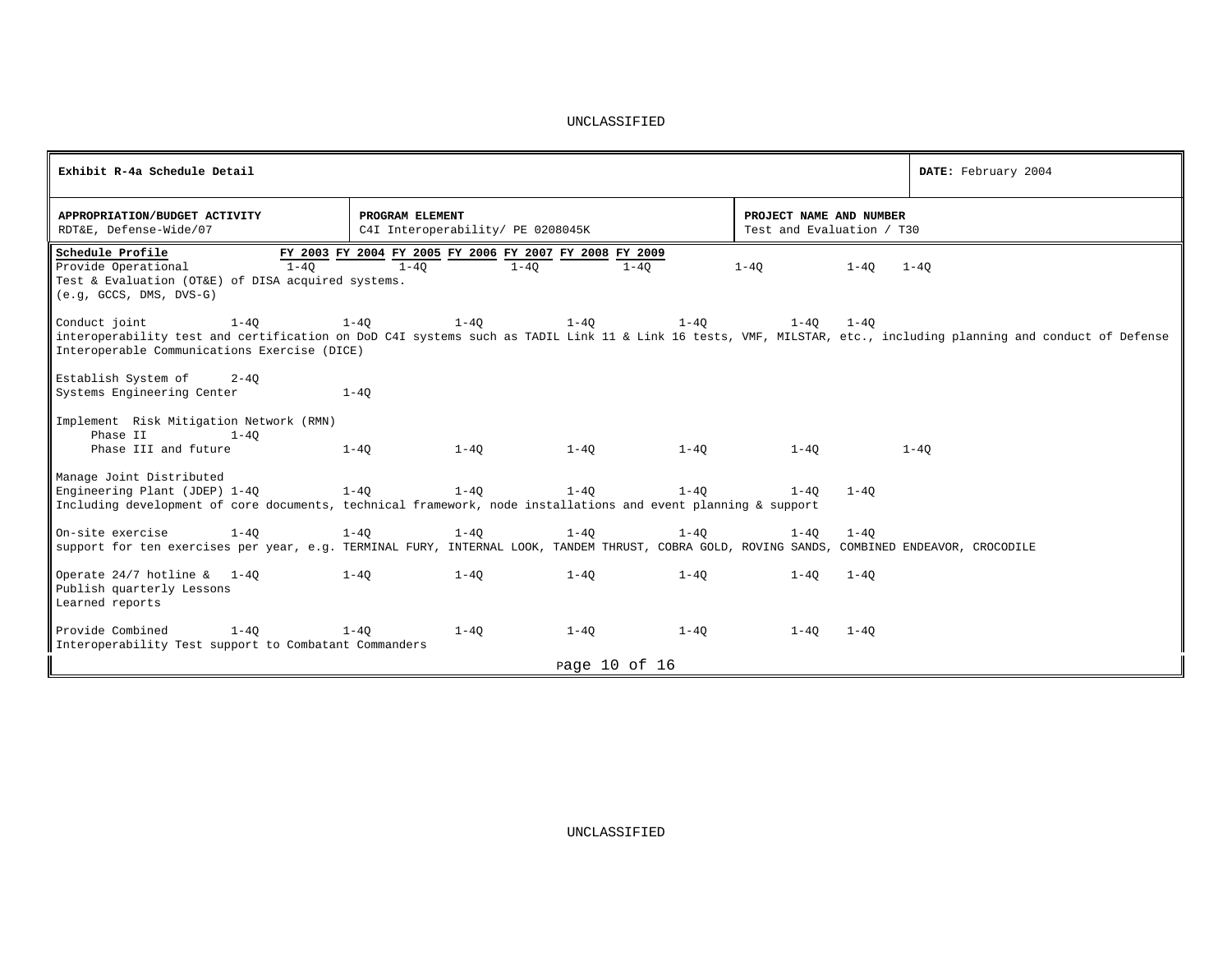|                                                                                                                                                                                                                                                                                                                                                                                                                                                                                                                                                                                                                                                                                                                                                                                                                                                                                                                                                                                                                                                                                                                                                                                                                                                                                                                      | Exhibit R-2a, RDT&E Project Justification           |                                                               |        |                         |        | DATE: February 2004                |        |
|----------------------------------------------------------------------------------------------------------------------------------------------------------------------------------------------------------------------------------------------------------------------------------------------------------------------------------------------------------------------------------------------------------------------------------------------------------------------------------------------------------------------------------------------------------------------------------------------------------------------------------------------------------------------------------------------------------------------------------------------------------------------------------------------------------------------------------------------------------------------------------------------------------------------------------------------------------------------------------------------------------------------------------------------------------------------------------------------------------------------------------------------------------------------------------------------------------------------------------------------------------------------------------------------------------------------|-----------------------------------------------------|---------------------------------------------------------------|--------|-------------------------|--------|------------------------------------|--------|
| APPROPRIATION/BUDGET ACTIVITY<br>RDT&E, Defense-Wide/07                                                                                                                                                                                                                                                                                                                                                                                                                                                                                                                                                                                                                                                                                                                                                                                                                                                                                                                                                                                                                                                                                                                                                                                                                                                              | PROGRAM ELEMENT<br>C4I Interoperability/PE 0208045K |                                                               |        | PROJECT NAME AND NUMBER |        | Major Range Test Facility Base/T40 |        |
| COST (in millions)                                                                                                                                                                                                                                                                                                                                                                                                                                                                                                                                                                                                                                                                                                                                                                                                                                                                                                                                                                                                                                                                                                                                                                                                                                                                                                   | FY03                                                | FY04                                                          | FY05   | FY06                    | FY07   | FY08                               | FY09   |
| Project Cost                                                                                                                                                                                                                                                                                                                                                                                                                                                                                                                                                                                                                                                                                                                                                                                                                                                                                                                                                                                                                                                                                                                                                                                                                                                                                                         | 11.711                                              | 12.121                                                        | 12.913 | 13.235                  | 13.634 | 13.953                             | 14.259 |
| A. Mission Description and Budget Item Justification: This project provides Institutional funds for DISA's Joint<br>Interoperability Test Command (JITC), which functions as the only non-Service member of DOD's Major Range Test Facility<br>Base (MRTFB), in accordance with DoD Directive 3200.11 and letter dated 21 Jan 1992 designating JITC as a member of the<br>MRTFB. Institutional funds cover costs that cannot be passed along to customers, such as test support expenses, testbed<br>maintenance expenses, base operating support and facility and logistics support.<br>B. Accomplishments/Planned Program:<br>Interoperability Test Support<br>Subtotal Cost<br>Develop and implement JITC's interoperability testing systems to enhance the capability to conduct interoperability<br>certification testing of National Security/Information Technology Systems (NSS/ITS). Provide exercise and real world<br>contingency support to Combatant Commanders/Warfighters for some one hundred interoperability and operational tests and<br>six major Combatant Commander/Warfighter supported exercises annually. Develop and maintain the JITC projects system to<br>provide project and financial management capability to meet and fulfill the directives imposed by designation as an<br>MRTFB. | $\frac{FY \ 03}{2.434}$ $\frac{FY \ 04}{2.524}$     | $\frac{\text{FY}}{2.686}$                                     |        |                         |        |                                    |        |
| Base Operations Support<br>Subtotal Cost                                                                                                                                                                                                                                                                                                                                                                                                                                                                                                                                                                                                                                                                                                                                                                                                                                                                                                                                                                                                                                                                                                                                                                                                                                                                             | $\frac{FY$ 03<br>1.460                              | $\frac{\text{FY} \quad 04}{1.514}$<br>$\frac{FY & 05}{1.612}$ |        |                         |        |                                    |        |
| Provide base operations support to JITC's Interoperability, Operational and Conformance testing missions at Fort<br>Huachuca, AZ and Indianhead, MD.                                                                                                                                                                                                                                                                                                                                                                                                                                                                                                                                                                                                                                                                                                                                                                                                                                                                                                                                                                                                                                                                                                                                                                 |                                                     | Page 11 of 16                                                 |        |                         |        |                                    |        |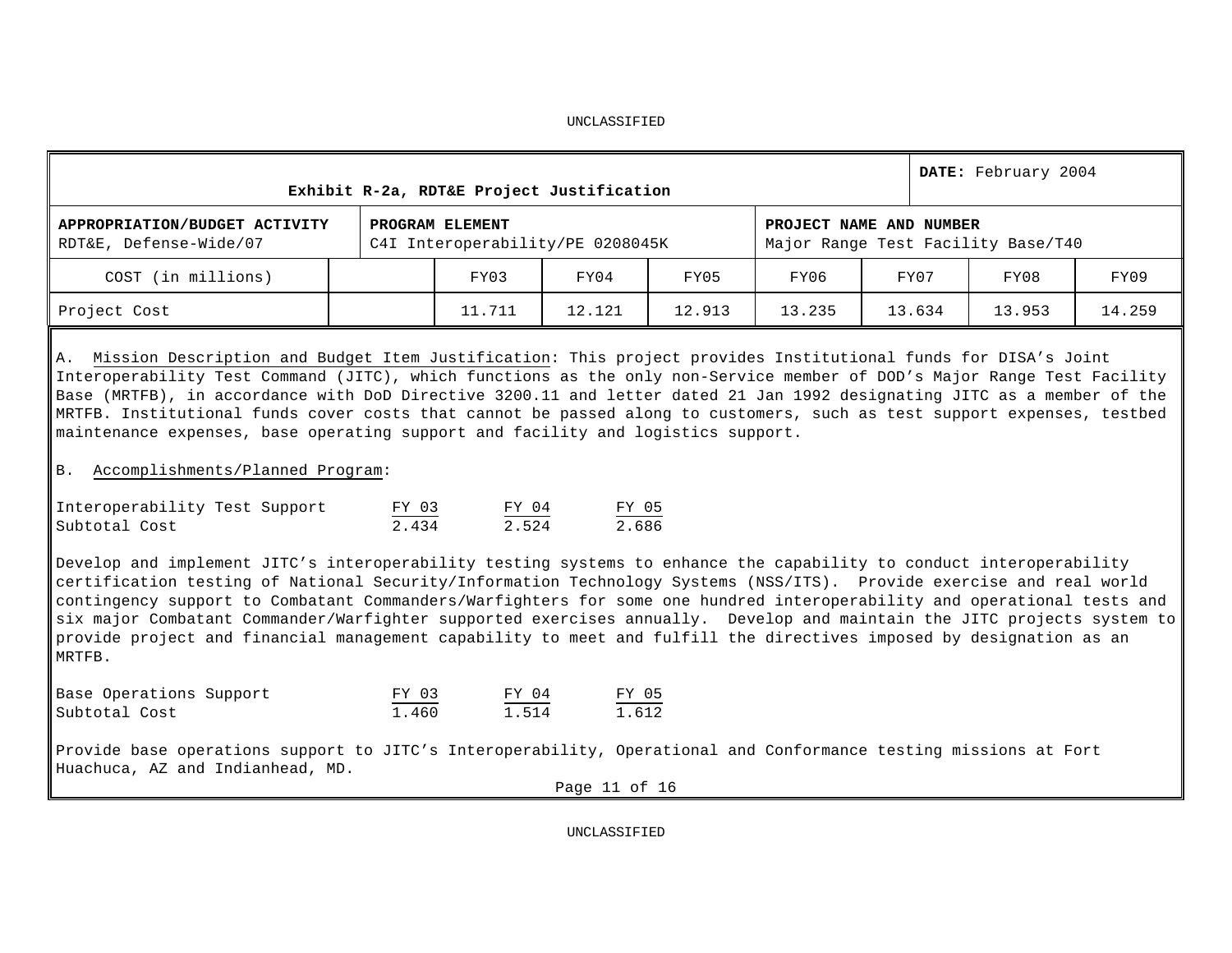| DATE: February 2004<br>Exhibit R-2a, RDT&E Project Justification                                                                                                                                                                                                                                                                                                                                                                                                                                                                                                                                                                                                                                                                |                                                                                                                                                                                                                                                                                   |                                                             |                                                                   |                                                                                      |        |                         |                                    |        |  |  |  |  |  |
|---------------------------------------------------------------------------------------------------------------------------------------------------------------------------------------------------------------------------------------------------------------------------------------------------------------------------------------------------------------------------------------------------------------------------------------------------------------------------------------------------------------------------------------------------------------------------------------------------------------------------------------------------------------------------------------------------------------------------------|-----------------------------------------------------------------------------------------------------------------------------------------------------------------------------------------------------------------------------------------------------------------------------------|-------------------------------------------------------------|-------------------------------------------------------------------|--------------------------------------------------------------------------------------|--------|-------------------------|------------------------------------|--------|--|--|--|--|--|
| APPROPRIATION/BUDGET ACTIVITY<br>RDT&E, Defense-Wide/07                                                                                                                                                                                                                                                                                                                                                                                                                                                                                                                                                                                                                                                                         |                                                                                                                                                                                                                                                                                   | PROGRAM ELEMENT<br>C4I Interoperability/PE 0208045K         |                                                                   |                                                                                      |        | PROJECT NAME AND NUMBER | Major Range Test Facility Base/T40 |        |  |  |  |  |  |
| COST (in millions)                                                                                                                                                                                                                                                                                                                                                                                                                                                                                                                                                                                                                                                                                                              |                                                                                                                                                                                                                                                                                   | FY03                                                        | FY04                                                              | FY05                                                                                 | FY06   | FY07                    | FY08                               | FY09   |  |  |  |  |  |
| Project Cost                                                                                                                                                                                                                                                                                                                                                                                                                                                                                                                                                                                                                                                                                                                    |                                                                                                                                                                                                                                                                                   | 11.711                                                      | 12.121                                                            | 12.913                                                                               | 13.235 | 13.634                  | 13.953                             | 14.259 |  |  |  |  |  |
| Operate Test Beds<br>Subtotal Cost<br>With contractor assistance, operate and maintain the JITC testbeds and test facilities at Fort Huachuca, AZ, and<br>Indianhead, MD completing some 100 interoperability and operational tests annually.<br>Joint Distributed Engineering Plant<br>Subtotal Cost<br>Provide connectivity and network maintenance for the Joint Distributed Engineering Plant (JDEP) Network Operations<br>Center which will allow participation in and monitoring of testing among Service and joint level systems.<br>Support Combined Interoperability Testing<br>Subtotal Cost<br>Provide connectivity for the Defense Information System Network (DISN) Leading Edge Services (LES) Combined Federated |                                                                                                                                                                                                                                                                                   | $\frac{FY \t03}{6.246}$<br>FY 03<br>0.990<br>FY 03<br>0.581 | $\frac{FY \t04}{6.478}$ $\frac{FY \t05}{6.890}$<br>FY 04<br>1,000 | $rac{FY & 05}{1.078}$<br>$\frac{\text{FY} \quad 04}{0.605}$<br>$rac{FY & 05}{0.647}$ |        |                         |                                    |        |  |  |  |  |  |
|                                                                                                                                                                                                                                                                                                                                                                                                                                                                                                                                                                                                                                                                                                                                 | Battle Lab (CFBL) which provides an environment to investigate combined interoperability solutions to identified<br>deficiencies; allows operational assessment of emerging combined interoperability solutions; allows C2 systems and<br>planning and US/UK C4 interoperability. |                                                             |                                                                   |                                                                                      |        |                         |                                    |        |  |  |  |  |  |
| C. Other Program Funding Summary:<br>NA                                                                                                                                                                                                                                                                                                                                                                                                                                                                                                                                                                                                                                                                                         |                                                                                                                                                                                                                                                                                   |                                                             |                                                                   |                                                                                      |        |                         |                                    |        |  |  |  |  |  |

Page 12 of 16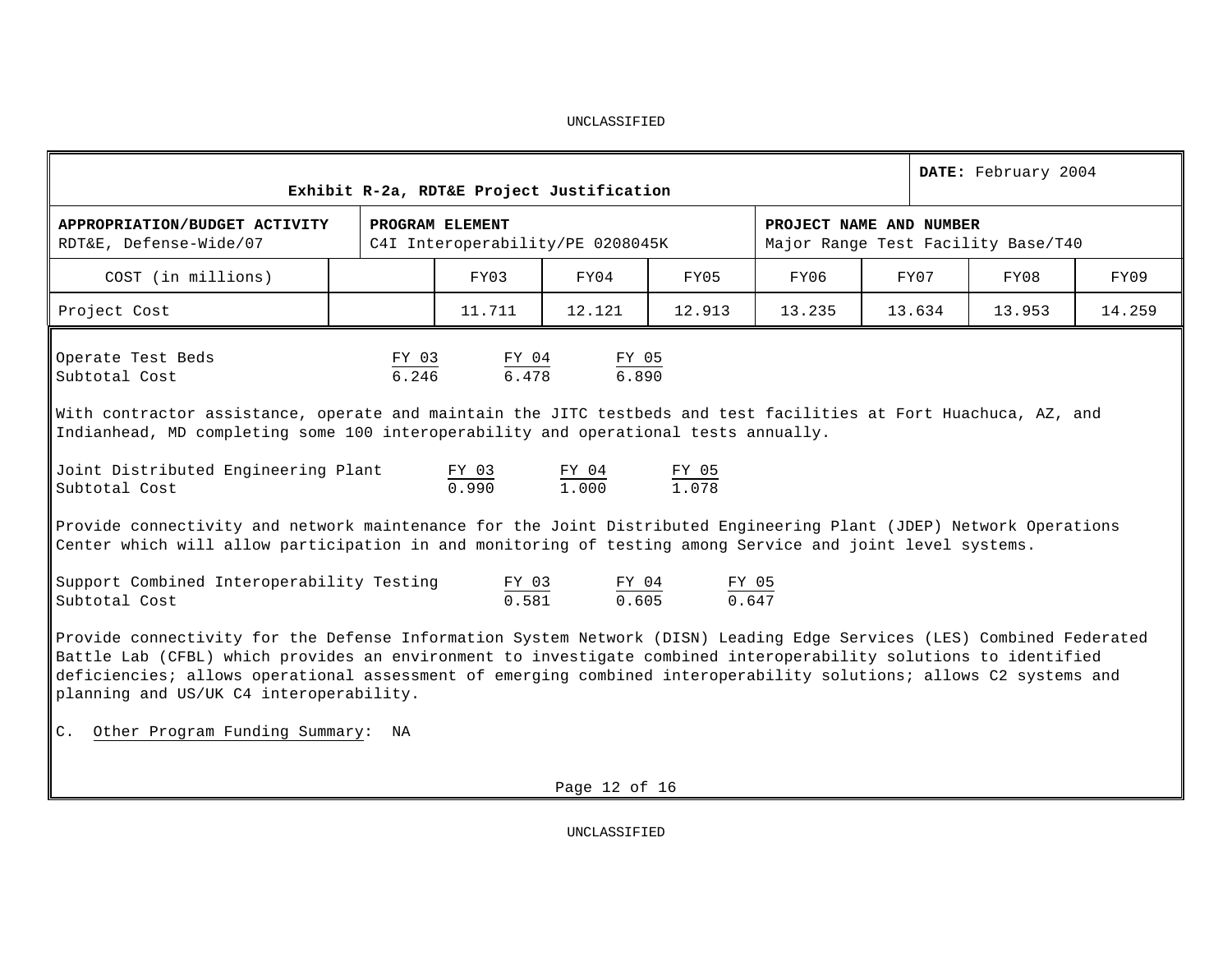| Exhibit R-2a, RDT&E Project Justification               |                                                     | DATE: February 2004 |        |        |                         |                                    |        |  |
|---------------------------------------------------------|-----------------------------------------------------|---------------------|--------|--------|-------------------------|------------------------------------|--------|--|
| APPROPRIATION/BUDGET ACTIVITY<br>RDT&E, Defense-Wide/07 | PROGRAM ELEMENT<br>C4I Interoperability/PE 0208045K |                     |        |        | PROJECT NAME AND NUMBER | Major Range Test Facility Base/T40 |        |  |
| COST (in millions)                                      | FY03                                                | FY04                | FY05   | FY06   | FY07                    | FY08                               | FY09   |  |
| Project Cost                                            | 11.711                                              | 12.121              | 12.913 | 13.235 | 13.634                  | 13.953                             | 14.259 |  |

D. Acquisition Strategy: This project is supported by a competitively awarded, non-personal services contract composed of three prime contracts with multiple subcontracts. These contracts provide maximum flexibility on assignment of tasks for cost and technical effectiveness, and allow for expansion and contraction of staff years as workload expands and contracts.

Page 13 of 16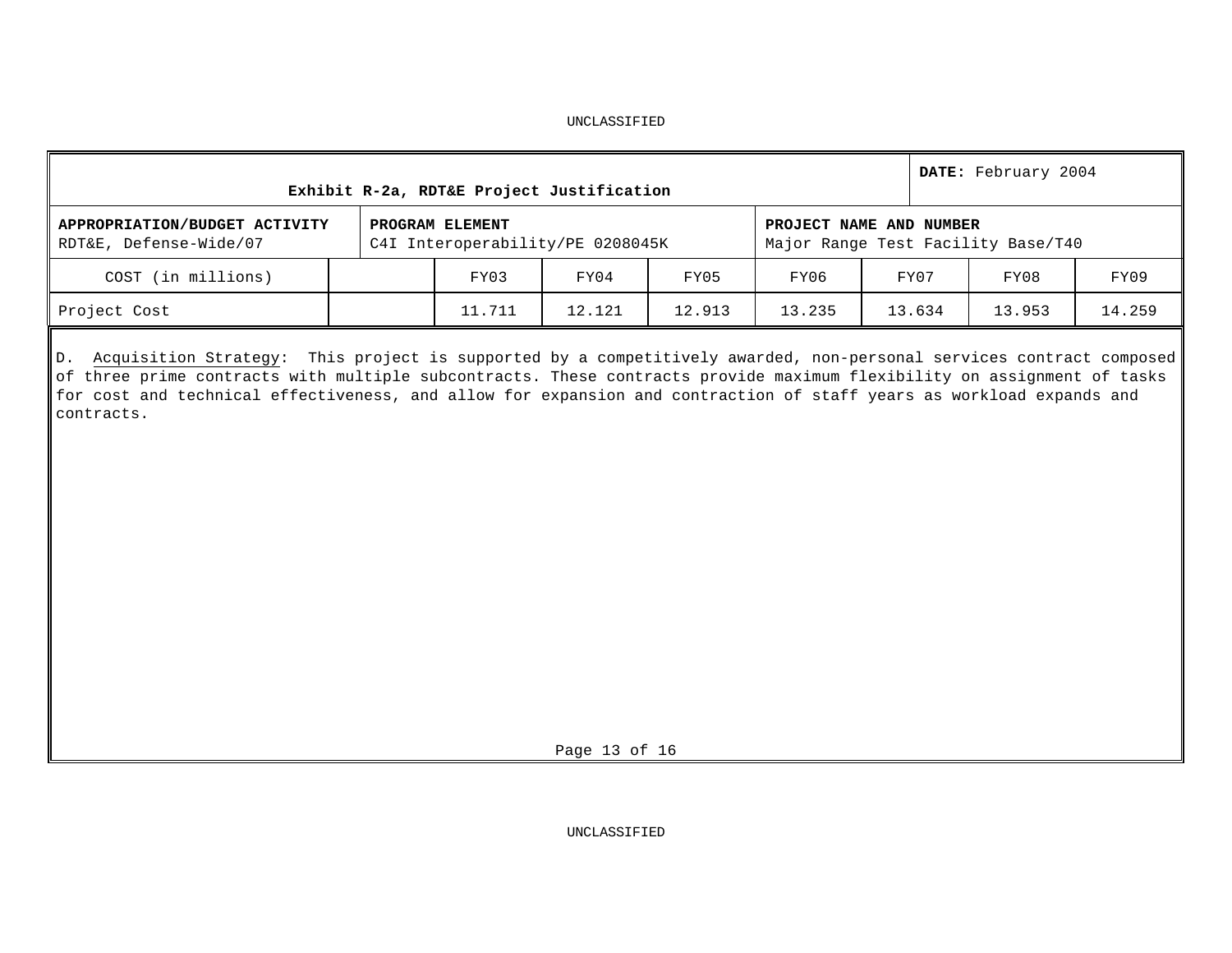| Exhibit R-3 Cost Analysis                               |                                                             |                                                     | DATE: February 2004         |                |                        |                |                        |                     |                         |                                        |  |
|---------------------------------------------------------|-------------------------------------------------------------|-----------------------------------------------------|-----------------------------|----------------|------------------------|----------------|------------------------|---------------------|-------------------------|----------------------------------------|--|
| APPROPRIATION/BUDGET ACTIVITY<br>RDT&E, Defense-Wide/07 |                                                             | PROGRAM ELEMENT<br>C4I Interoperability/PE 0208045K |                             |                |                        |                |                        |                     | PROJECT NAME AND NUMBER | Major Range and Test Facility Base/T40 |  |
| <b>Test and Evaluation</b>                              |                                                             |                                                     |                             |                |                        |                |                        |                     |                         |                                        |  |
| <b>Cost Category</b>                                    | Contract Performing<br>Method Activity &<br>& Type          | Location                                            | Total<br><b>PYs</b><br>Cost | FY 04<br>Cost  | FY 04<br>Award<br>Date | FY 05<br>Cost  | FY 05<br>Award<br>Date | Cost To<br>Complete | Total<br>Cost           | Target<br>Value of<br>Contract         |  |
| <b>Engineering/Technical Services</b>                   | FFP/LOE NGMS<br>Ft Hua, AZ<br>FFP/LOE Interop<br>Ft Hua, AZ |                                                     | 2.615<br>3.268              | 1.714<br>2.144 | 10/03<br>10/03         | 1.826<br>2.283 | 10/04<br>10/04         | 7.372<br>9.212      | 13.527<br>16.907        | 13.527<br>16.907                       |  |
|                                                         | FFP/LOE NGIT<br>Ft Hua, AZ                                  |                                                     | 2.287                       | 1.499          | 10/03                  | 1.598          | 10/04                  | 6.488               | 11.872                  | 11.872                                 |  |
| <b>Subtotal Contracts</b>                               |                                                             |                                                     |                             | 5.357          |                        | 5.707          |                        |                     |                         |                                        |  |
| In house                                                |                                                             |                                                     |                             | 6.764          |                        | 7.206          |                        |                     |                         |                                        |  |
| <b>Total Project</b>                                    |                                                             |                                                     |                             | 12.121         |                        | 12.913         |                        |                     |                         |                                        |  |
|                                                         |                                                             |                                                     |                             |                |                        |                |                        |                     |                         |                                        |  |
|                                                         |                                                             |                                                     |                             |                |                        |                |                        |                     |                         |                                        |  |
|                                                         |                                                             |                                                     |                             |                |                        |                |                        |                     |                         |                                        |  |
|                                                         |                                                             |                                                     |                             |                |                        | Page 14 of 16  |                        |                     |                         |                                        |  |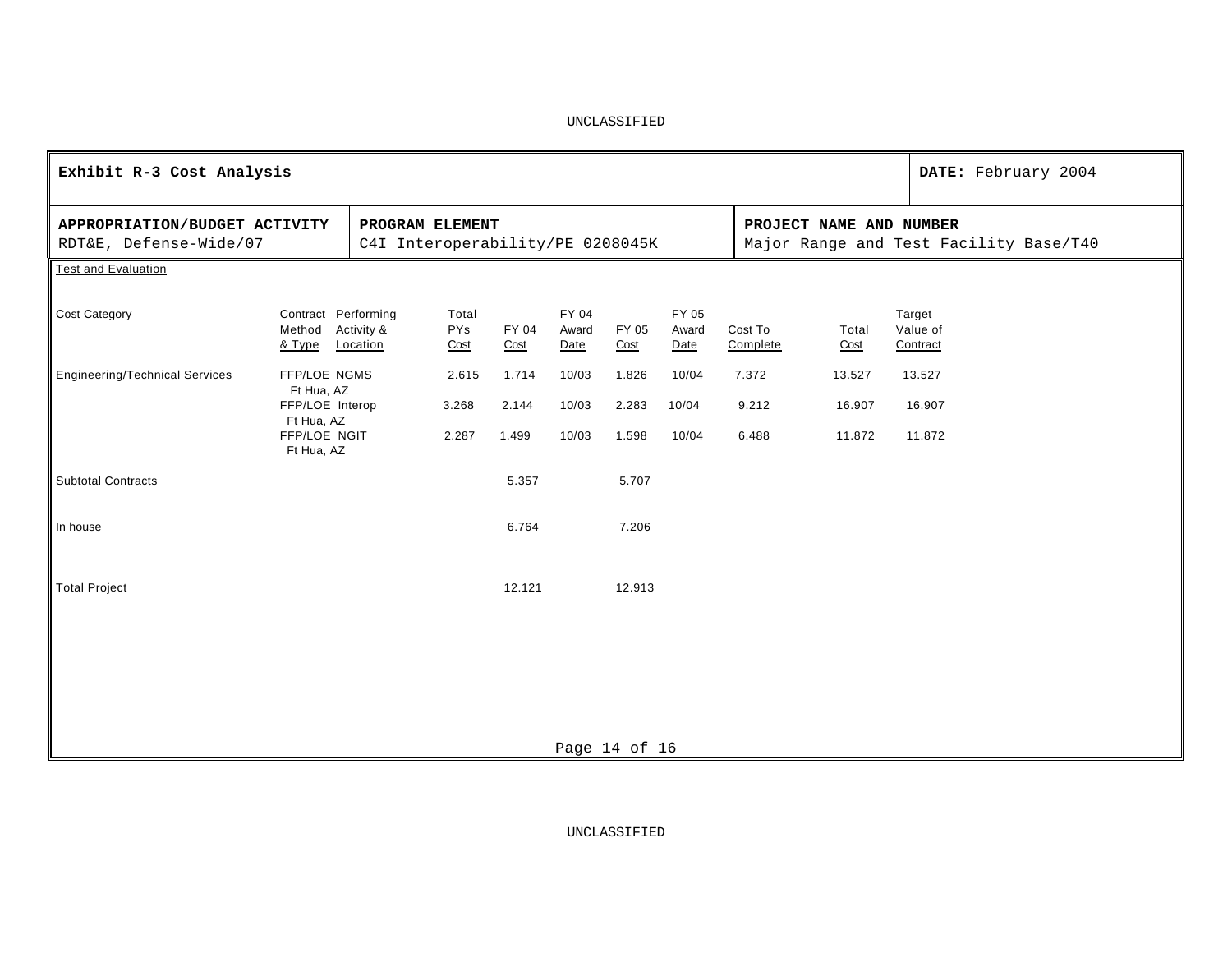| <b>Exhibit R-4 Schedule Profile</b>                                  |             |              |              |   |                      |             |                                                                              |   |              |              |      |   |             |   | Date: February 2004 |   |              |              |                         |   |                                                                          |              |   |   |              |              |   |
|----------------------------------------------------------------------|-------------|--------------|--------------|---|----------------------|-------------|------------------------------------------------------------------------------|---|--------------|--------------|------|---|-------------|---|---------------------|---|--------------|--------------|-------------------------|---|--------------------------------------------------------------------------|--------------|---|---|--------------|--------------|---|
| <b>Appropriation/Budget Activity</b><br>RDT&E, Defense-Wide/07       |             |              |              |   |                      |             | <b>Program Element Number and Name</b><br>C4I Interoperability / PE 0208045K |   |              |              |      |   |             |   |                     |   |              |              |                         |   | <b>Project Number and Name</b><br><b>Major Range Test Facility / T40</b> |              |   |   |              |              |   |
|                                                                      |             |              | 2003         |   |                      |             | 2004                                                                         |   |              |              | 2005 |   |             |   | 2006                |   | 2007         |              |                         |   |                                                                          | 2008         |   |   |              | 2009         |   |
| <b>Fiscal Year</b>                                                   | $\mathbf 1$ | $\mathbf{2}$ | $\mathbf{3}$ | 4 | $\blacktriangleleft$ | $2^{\circ}$ | $\mathbf{3}$                                                                 | 4 | $\mathbf{1}$ | $\mathbf{2}$ | 3    | 4 | $\mathbf 1$ | 2 | 3                   | 4 | $\mathbf{2}$ | $\mathbf{3}$ | $\overline{\mathbf{4}}$ | 1 | $\mathbf{2}$                                                             | $\mathbf{3}$ | 4 | 1 | $\mathbf{2}$ | $\mathbf{3}$ | 4 |
| Provide<br>Interoperability test support to<br>warfighter            |             |              |              |   |                      |             |                                                                              |   |              |              |      |   |             |   |                     |   |              |              |                         |   |                                                                          |              |   |   |              | CONTINUING > |   |
| <b>Provide Base Operations</b><br>support                            |             |              |              |   |                      |             |                                                                              |   |              |              |      |   |             |   |                     |   |              |              |                         |   |                                                                          |              |   |   |              | CONTINUING > |   |
| Operate test beds at Ft.<br>Huachuca, AZ and<br>Indianhead, MD       |             |              |              |   |                      |             |                                                                              |   |              |              |      |   |             |   |                     |   |              |              |                         |   |                                                                          |              |   |   |              | CONTINUING > |   |
| Provide connectivity & network                                       |             |              |              |   |                      |             |                                                                              |   |              |              |      |   |             |   |                     |   |              |              |                         |   |                                                                          |              |   |   |              |              |   |
| maintenance for the Joint<br>Distributed Engineering Plant<br>(JDEP) |             |              |              |   |                      |             |                                                                              |   |              |              |      |   |             |   |                     |   |              |              |                         |   |                                                                          |              |   |   |              | CONTINUING > |   |
| Provide connectivity for the<br>DISN LES in support of               |             |              |              |   |                      |             |                                                                              |   |              |              |      |   |             |   |                     |   |              |              |                         |   |                                                                          |              |   |   |              | CONTINUING > |   |
| Combined Interoperability<br>Testing                                 |             |              |              |   |                      |             |                                                                              |   |              |              |      |   |             |   |                     |   |              |              |                         |   |                                                                          |              |   |   |              |              |   |

UNCLASSIFIED Page 15 of 16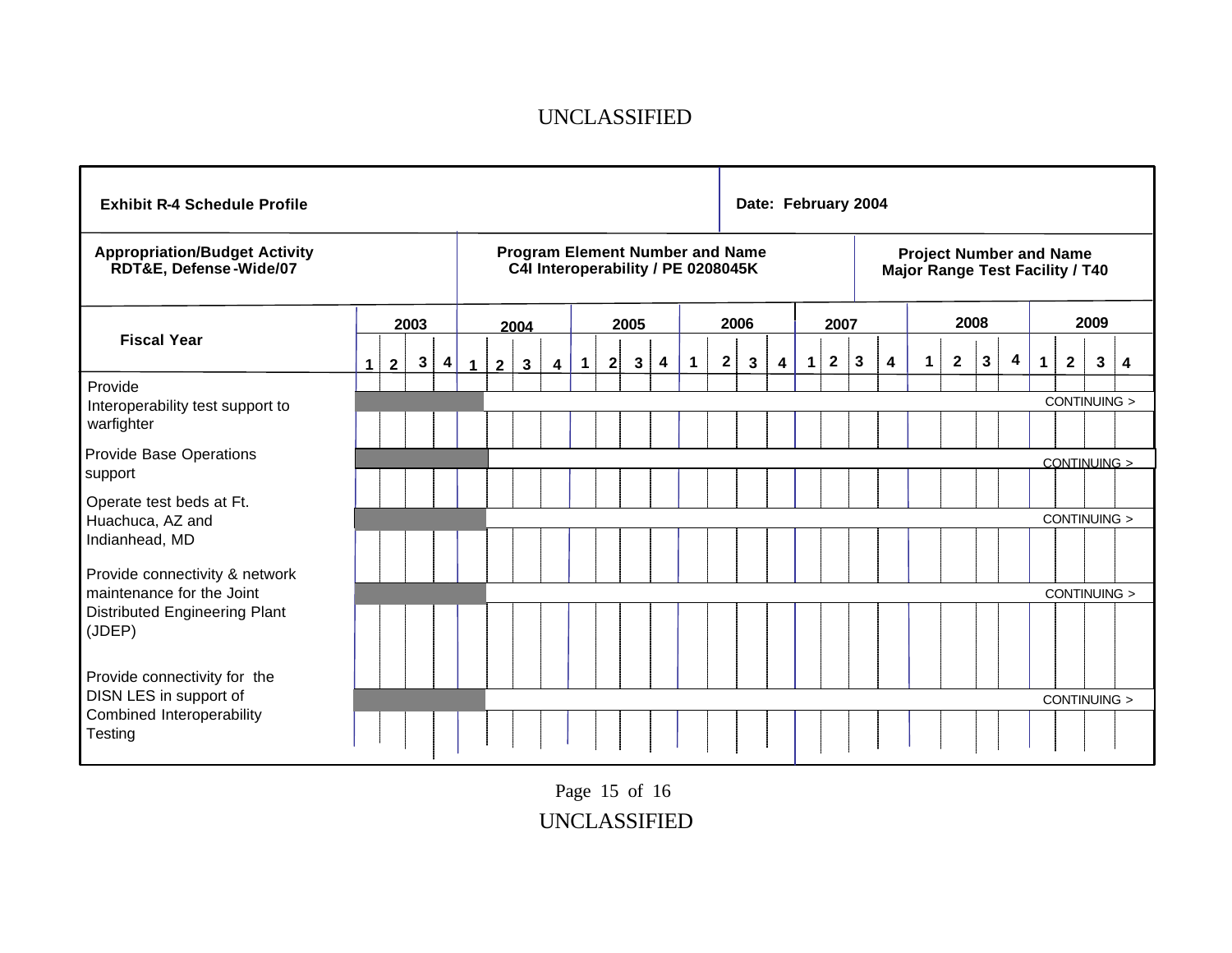| Exhibit R-4a Schedule Detail                                                              |          |                                                      |          |               |          |                                                            | DATE: February 2004 |
|-------------------------------------------------------------------------------------------|----------|------------------------------------------------------|----------|---------------|----------|------------------------------------------------------------|---------------------|
| APPROPRIATION/BUDGET ACTIVITY<br>RDT&E, Defense-Wide/07                                   |          | PROGRAM ELEMENT<br>C4I Interoperability/ PE 0208045K |          |               |          | PROJECT NAME AND NUMBER<br>Major Range Test Facility / T40 |                     |
| Schedule Profile                                                                          | FY 2003  | FY 2004                                              | FY 2005  | FY 2006       | FY 2007  | FY 2008                                                    | FY 2009             |
| Develop & implement<br>Interoperability test<br>systems to support warfighters            | $1 - 40$ | $1 - 40$                                             | $1-4Q$   | $1-4Q$        | $1 - 4Q$ | $1 - 40$                                                   | $1 - 4Q$            |
| Provide base operations<br>support to test mission                                        | $1 - 40$ | $1 - 40$                                             | $1 - 40$ | $1-4Q$        | $1 - 40$ | $1 - 40$                                                   | $1 - 40$            |
| Operate testbeds<br>at Ft Huachuca, AZ<br>& Indianhead, MD                                | $1 - 40$ | $1 - 40$                                             | $1-4Q$   | $1 - 4Q$      | $1-4Q$   | $1-4Q$                                                     | $1-4Q$              |
| Provide connectivity<br>and network maintenance<br>for JDEP                               | $1-4Q$   | $1-4Q$                                               | $1-4Q$   | $1-4Q$        | $1-4Q$   | $1-4Q$                                                     | $1-4Q$              |
| Provide connectivity<br>to DISN LES in support of<br>Combined Interoperability<br>Testing | $1 - 40$ | $1 - 40$                                             | $1 - 40$ | $1-40$        | $1-4Q$   | $1 - 40$                                                   | $1 - 40$            |
|                                                                                           |          |                                                      |          | Page 16 of 16 |          |                                                            |                     |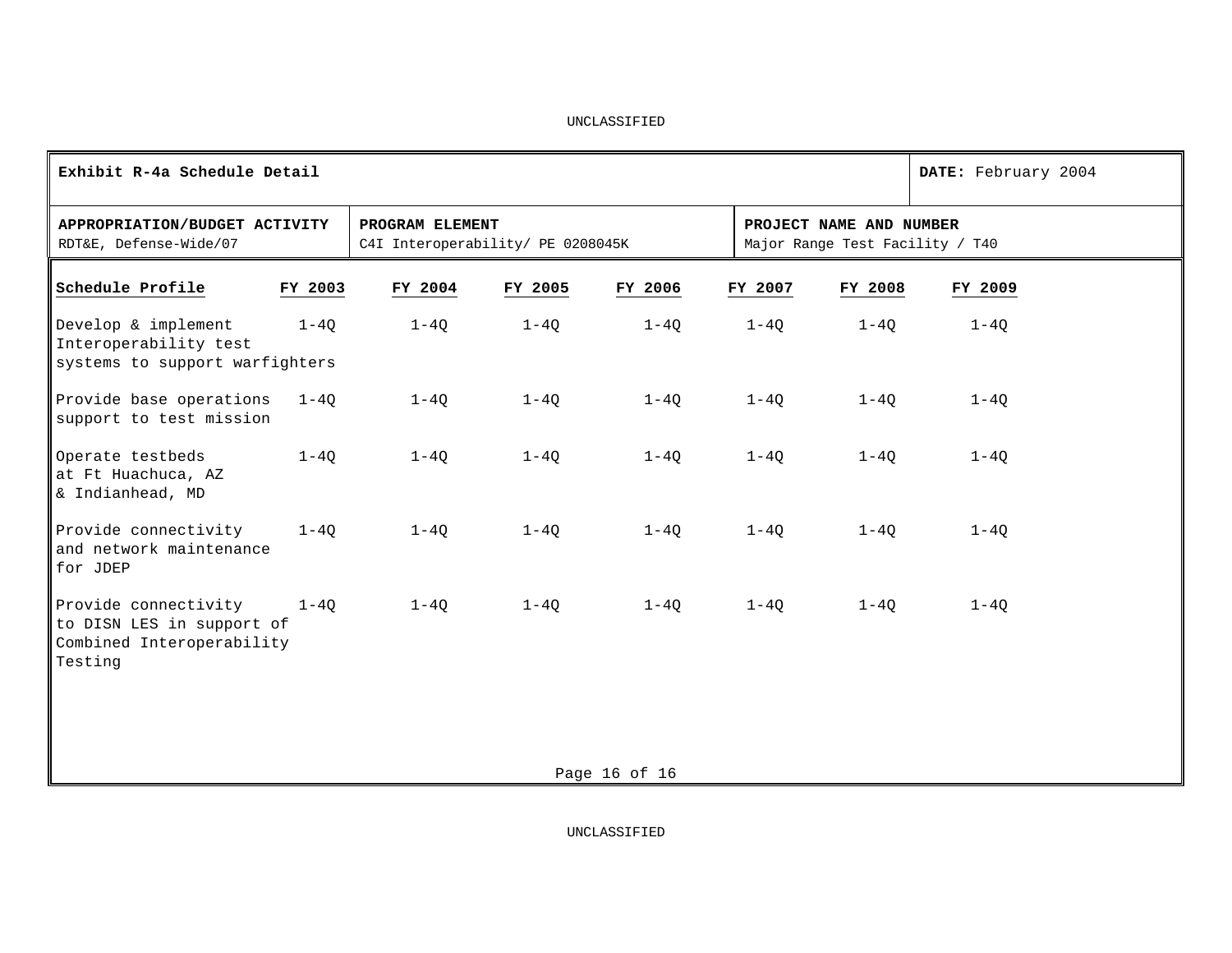|                                                         |       | Exhibit R-2, RDT&E Budget Item Justification |                       |       |       | DATE: February 2004                                 |       |
|---------------------------------------------------------|-------|----------------------------------------------|-----------------------|-------|-------|-----------------------------------------------------|-------|
| APPROPRIATION/BUDGET ACTIVITY<br>RDT&E, Defense-Wide/07 |       |                                              | R-1 ITEM NOMENCLATURE |       |       | National Military Command System (NMCS)/PE 0302016K |       |
| COST (in millions)                                      | FY03  | FY04                                         | FY05                  | FY06  | FY07  | FY08                                                | FY09  |
| NMCS Command Center<br>Engineering/S32                  | 1.016 | 1.116                                        | 1.240                 | 1.264 | 1.288 | 1.318                                               | 1.349 |

# A. Mission Description and Budget Item Justification:

The National Military Command System (NMCS) provides the President of the United States, the Secretary of Defense, National Military Command Center (NMCC) and NMCC Site R, Executive Travel fleet, Office of the Secretary of Defense (OSD), and Chairman, Joint Chiefs of Staff with the ability to maintain Command and Control (C2) capabilities, ensure continuous availability of emergency messaging, and maintain situational and operational awareness. Additionally, the NMCS provides informed, decision-making linkage between the President, the Secretary of Defense, and the Combatant Commanders. The NMCS program utilizes improved C2 methodologies and technology insertion opportunities to meet the command, control and information requirements for all crises and security threats involving US military forces.

DISA Command Center Engineering, within the Strategic Communications Office, provides innovative and cost-effective engineering solutions to ensure that the NMCS components and facilities located at the NMCC and NMCC Site R provide the Joint Staff with the necessary emergency messaging, situation awareness, crisis action, and operational capabilities. The NMCS engineering program provides concept development, requirements definition and calibration, technical specifications, proofs-of-concept, testing, rapid prototyping, technology insertions, systems engineering, integration and technical assessments. The projects comprising NMCS support provide C4I systems engineering for the NMCS in direct execution of Director, DISA's role as the DoD systems engineer. Furthermore, these projects support the Director's objective of providing responsive, timely, and accurate information to the warfighter. Support is provided to the Joint Staff in configuration management of over 150 systems and to the planning and implementation of the relocation of the NMCC as part of the Pentagon renovation. All efforts emphasize interoperability and are designed to contribute directly to the achievement of the global information infrastructure. This program element is under Budget Activity 07 because it involves efforts supporting operational systems development.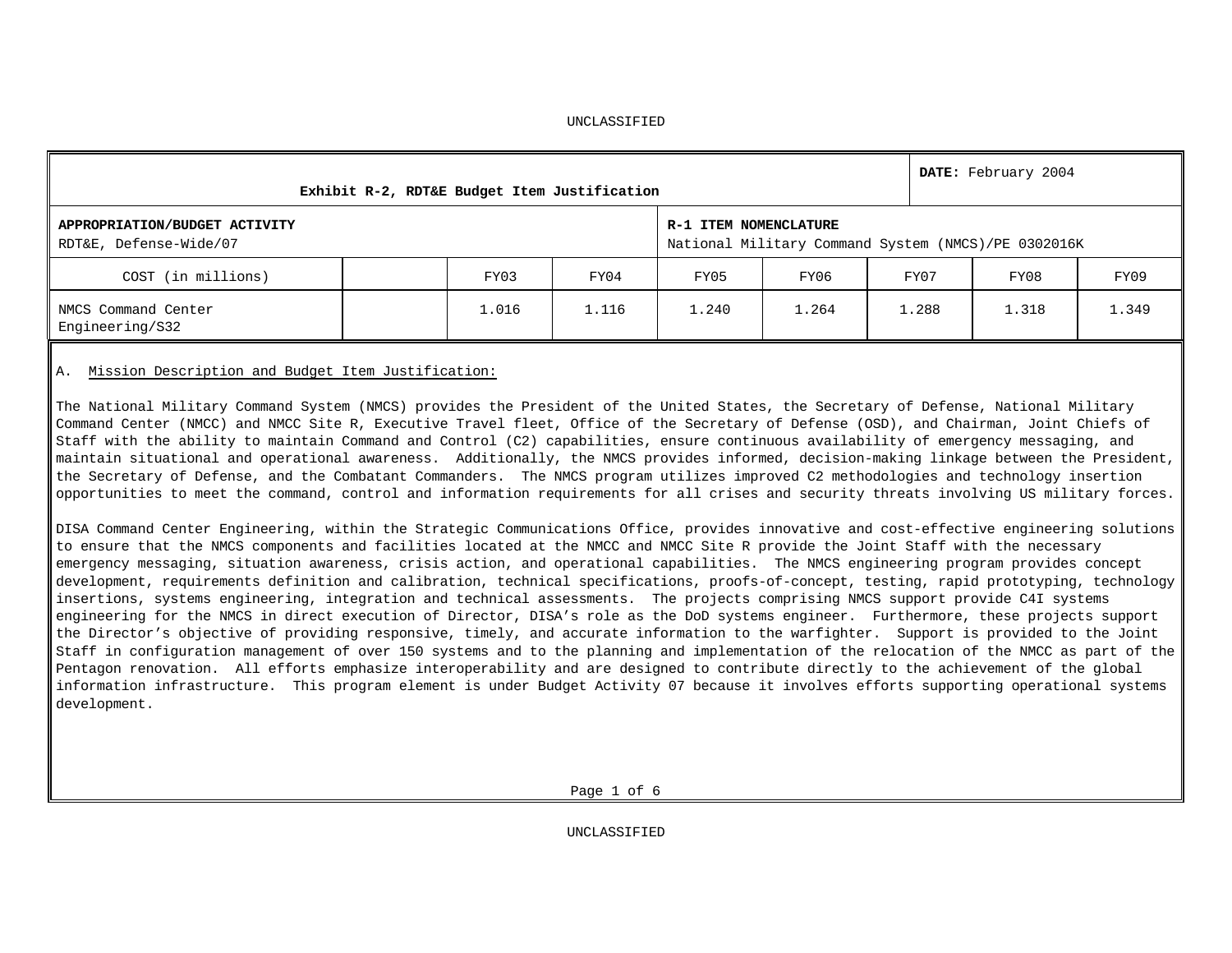|                                                         |       | Exhibit R-2, RDT&E Budget Item Justification |       |                                                                               | DATE: February 2004 |
|---------------------------------------------------------|-------|----------------------------------------------|-------|-------------------------------------------------------------------------------|---------------------|
| APPROPRIATION/BUDGET ACTIVITY<br>RDT&E, Defense-Wide/07 |       |                                              |       | R-1 ITEM NOMENCLATURE<br>National Military Command System (NMCS)/ PE 0302016K |                     |
| Accomplishments/Planned Program:                        |       |                                              |       |                                                                               |                     |
|                                                         | FY03  | FY04                                         | FY05  |                                                                               |                     |
| Subtotal Cost                                           | 1.016 | 1.116                                        | 1.240 |                                                                               |                     |

The National Military Command System (NMCS) provides the President of the United States, the Secretary of Defense, National Military Command Center (NMCC) and NMCC Site R, Executive Travel fleet, Office of the Secretary of Defense (OSD), and Chairman, Joint Chiefs of Staff with the ability to maintain Command and Control (C2) capabilities, ensure continuous availability of emergency messaging, and maintain situational and operational awareness. Additionally, the NMCS provides informed, decision-making linkage between the President, the Secretary of Defense, and the Combatant Commanders. The NMCS program utilizes improved C2 methodologies and technology insertion opportunities to meet the command, control and information requirements for all crises and security threats involving US military forces.

Specific accomplishments in FY03 included continued design of NMCS Information Resource Management (IRM) portal and Master Reference Guide, technical insertion evaluations, engineering studies/analyses/designs for NMCS component system upgrades/modernization to include the Site R Integration Program (SRIP), and configuration management of NMCS systems and facilities. The continuation of these efforts are planned for FY04 and out.

B. Program Change Summary:

|                             | FY 03   | FY 04   | FY 05    |
|-----------------------------|---------|---------|----------|
| Previous President's Budget | 1.021   | 1.133   | 1.243    |
| Current President Budget    | 1.016   | 1.116   | 1.240    |
| Total Adjustments           | $-.005$ | $-.017$ | $-0.003$ |

Change Summary Explanation:

FY 2003 change is due to below threshold reprogramming.

FY 2004 change is due to undistributed congressional reductions to the Defense-wide RDT&E appropriation.

FY 2005 change is due to revised fiscal guidance.

Page 2 of 6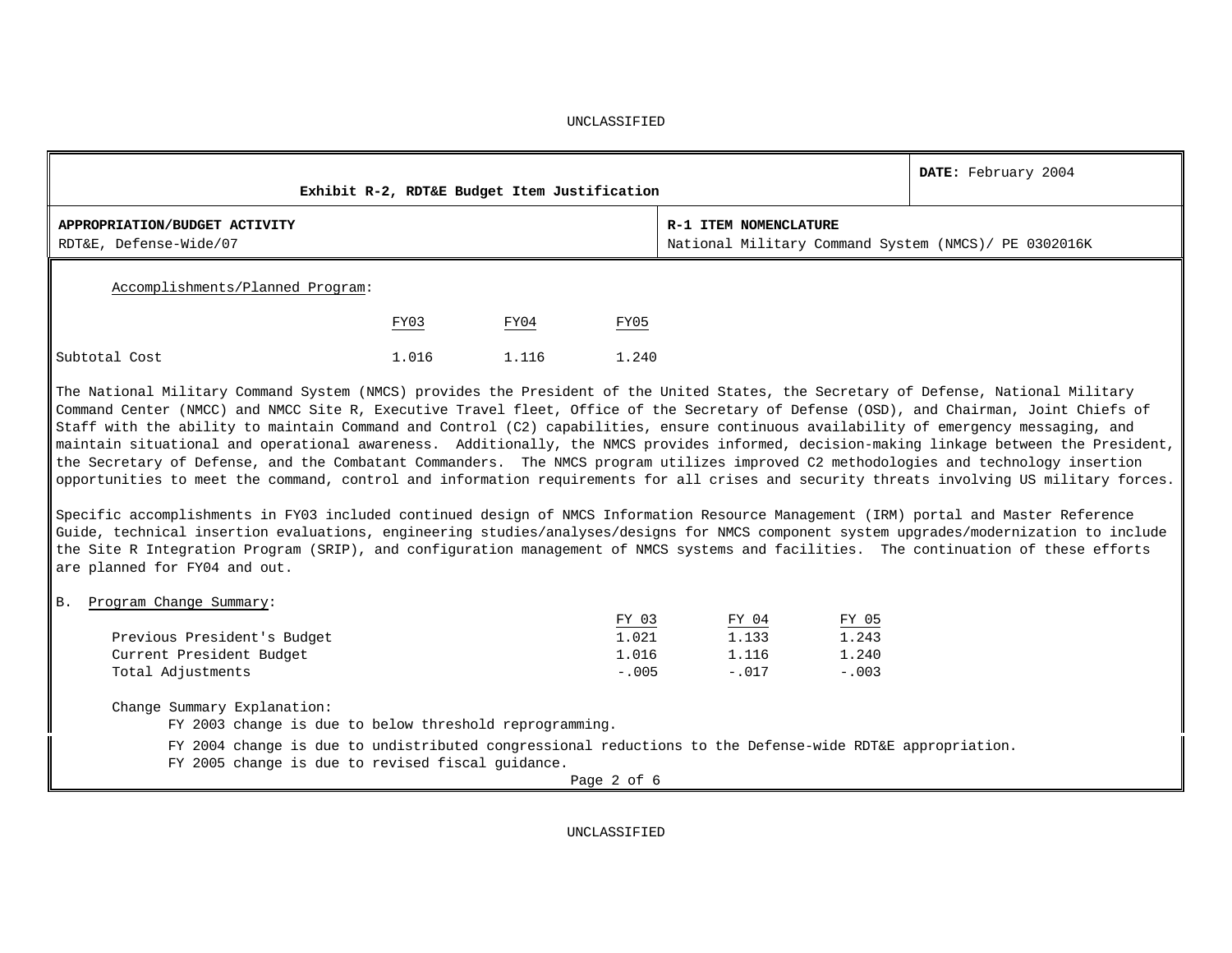|                                                                                                                      |       | Exhibit R-2, RDT&E Budget Item Justification |                                                                                |             |                | DATE: February 2004 |                         |               |
|----------------------------------------------------------------------------------------------------------------------|-------|----------------------------------------------|--------------------------------------------------------------------------------|-------------|----------------|---------------------|-------------------------|---------------|
| APPROPRIATION/BUDGET ACTIVITY<br>RDT&E, Defense-Wide/07                                                              |       |                                              | R-1 ITEM NOMENCLATURE<br>National Military Command System (NMCS) / PE 0302016K |             |                |                     |                         |               |
| Other Program Funding Summary:<br>$\mathbb{C}$ .                                                                     |       |                                              |                                                                                |             |                |                     |                         |               |
|                                                                                                                      | FY 03 | FY 04                                        | FY 05                                                                          | FY 06       | FY 07<br>FY 08 | FY 09               | $_{\rm TO}$<br>Complete | Total<br>Cost |
| O&M DW                                                                                                               | 1.981 | 2.476                                        | 2.410                                                                          | 2.473       | 2.546<br>2.601 | 2.659               | Contg<br>Contg          |               |
| Acquisition Strategy:<br>D.<br>Full and open competition; currently work is tasked via cost plus fixed fee contract. |       |                                              |                                                                                |             |                |                     |                         |               |
|                                                                                                                      |       |                                              |                                                                                | Page 3 of 6 |                |                     |                         |               |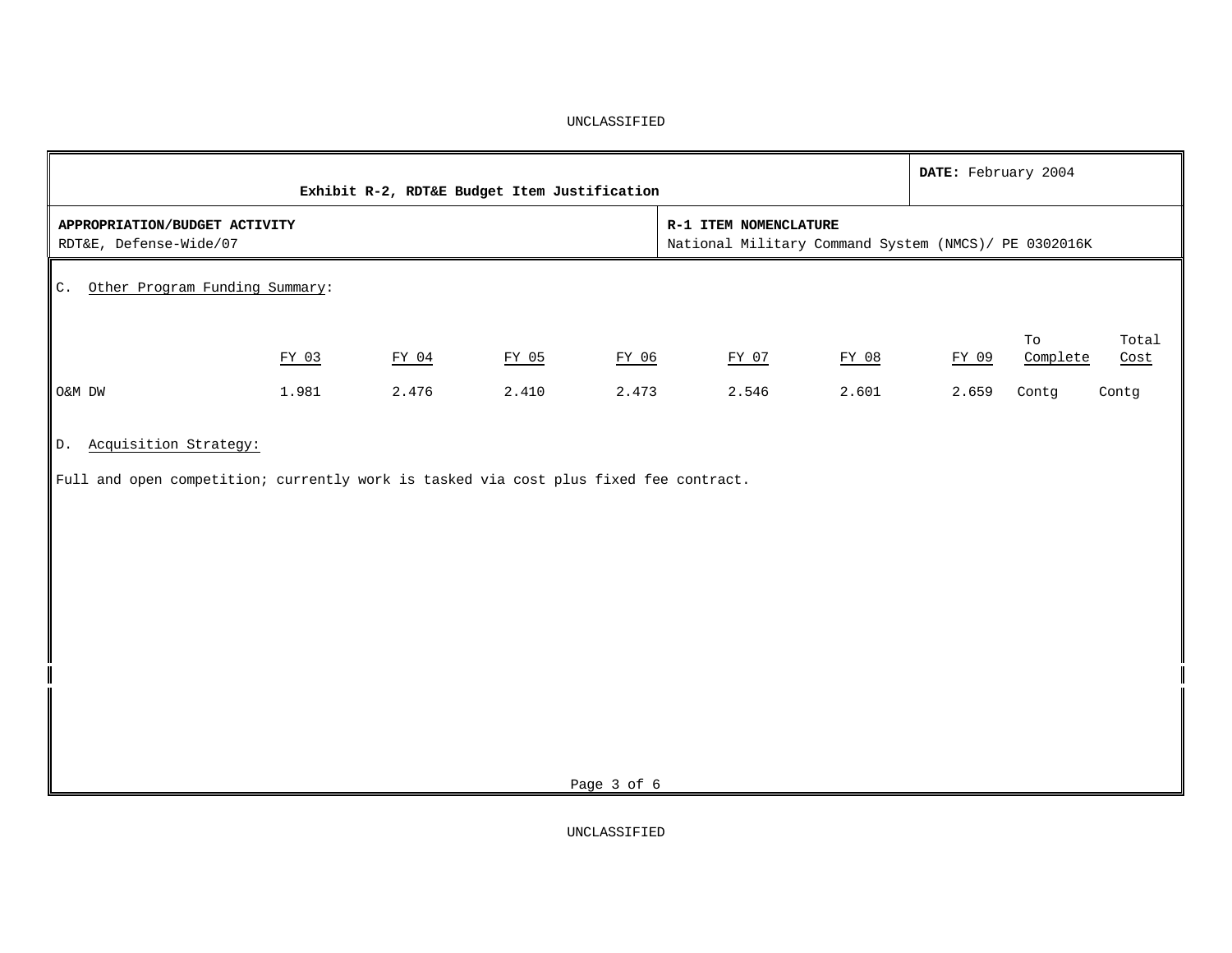| Exhibit R-3, Cost Analysis                                                                                                                                                                             |                              |                                    |                      |                     |                              |                     |                              |                     |               | DATE: February 2004            |
|--------------------------------------------------------------------------------------------------------------------------------------------------------------------------------------------------------|------------------------------|------------------------------------|----------------------|---------------------|------------------------------|---------------------|------------------------------|---------------------|---------------|--------------------------------|
| PROGRAM ELEMENT<br>APPROPRIATION/BUDGET ACTIVITY<br>PROJECT NAME AND NUMBER<br>National Military Command<br>RDT&E, Defense-Wide/07<br>NMCS Command Center Engineering/S32<br>System (NMCS) PE 0302016K |                              |                                    |                      |                     |                              |                     |                              |                     |               |                                |
| <b>Support Costs:</b>                                                                                                                                                                                  |                              |                                    |                      |                     |                              |                     |                              |                     |               |                                |
| <b>Cost Category</b>                                                                                                                                                                                   | Contract<br>Method<br>& Type | Performing<br>Activity<br>Location | Total<br>Pys<br>Cost | <b>FY04</b><br>Cost | <b>FY04</b><br>Award<br>Date | <b>FY05</b><br>Cost | <b>FY05</b><br>Award<br>Date | Cost to<br>Complete | Total<br>Cost | Target<br>Value of<br>Contract |
| Engineering/<br><b>Tech Svcs</b>                                                                                                                                                                       | $C$ PFF/ $C$                 | Raytheon<br>E-Sys<br>Arlington, VA | .350                 | .419                | 10/03                        |                     | .524 10/04                   | Contg               | Contg         | 1.700                          |
| Engineering                                                                                                                                                                                            | CPFF/C                       | SRA<br>Fairfax, VA                 | .666                 | .697                | 01/04                        |                     | .716 10/04                   | Contg               | Contg         | 6.000                          |
| <b>Total Cost</b>                                                                                                                                                                                      |                              |                                    | 1.016                | 1.116               |                              | 1.240               |                              |                     |               |                                |
|                                                                                                                                                                                                        |                              |                                    |                      |                     |                              |                     |                              |                     |               |                                |
|                                                                                                                                                                                                        |                              |                                    |                      |                     |                              |                     |                              |                     |               |                                |
|                                                                                                                                                                                                        |                              |                                    |                      |                     |                              |                     |                              |                     |               |                                |
|                                                                                                                                                                                                        |                              |                                    |                      |                     |                              |                     |                              |                     |               |                                |
|                                                                                                                                                                                                        |                              |                                    |                      |                     |                              |                     |                              |                     |               |                                |
|                                                                                                                                                                                                        |                              |                                    |                      |                     |                              |                     |                              |                     |               |                                |
|                                                                                                                                                                                                        |                              |                                    |                      |                     |                              |                     |                              |                     |               |                                |

Page 4 of 6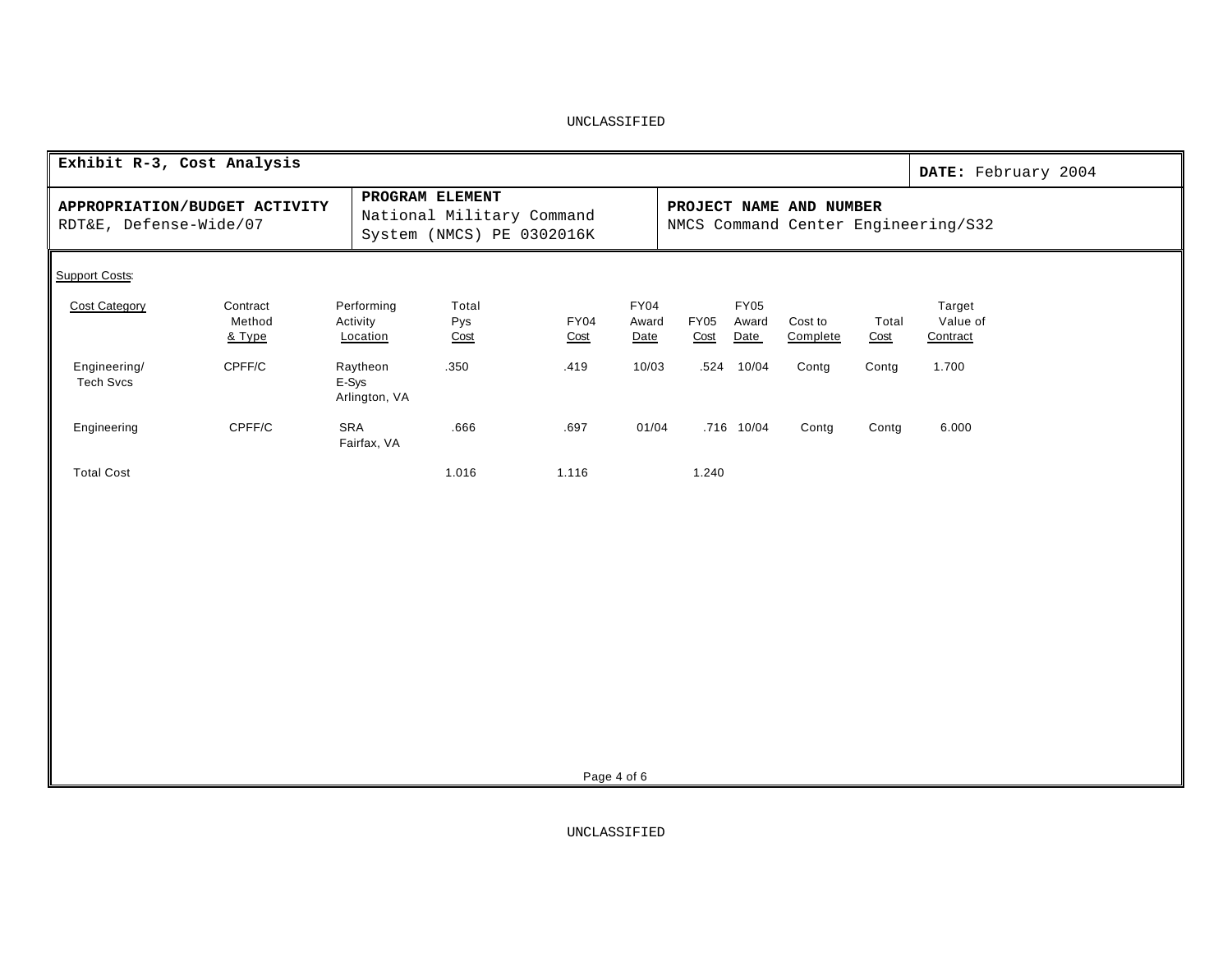| <b>Exhibit R-4 Schedule Profile</b>                            |  |             |                |      |   |             |                                                                                                         |              |                         |              |              |              |   |              |             | Date: February 2004 |                                                                                 |             |              |              |                         |             |              |              |   |             |                |   |                         |
|----------------------------------------------------------------|--|-------------|----------------|------|---|-------------|---------------------------------------------------------------------------------------------------------|--------------|-------------------------|--------------|--------------|--------------|---|--------------|-------------|---------------------|---------------------------------------------------------------------------------|-------------|--------------|--------------|-------------------------|-------------|--------------|--------------|---|-------------|----------------|---|-------------------------|
| <b>Appropriation/Budget Activity</b><br>RDT&E, Defense-Wide/07 |  |             |                |      |   |             | <b>Program Element Number and Name</b><br><b>National Military Command System (NMCS)</b><br>PE 0302016K |              |                         |              |              |              |   |              |             |                     | <b>Project Number and Name</b><br><b>NMCS Command Center</b><br>Engineering/S32 |             |              |              |                         |             |              |              |   |             |                |   |                         |
|                                                                |  |             |                | 2003 |   |             |                                                                                                         | 2004         |                         |              |              | 2005         |   |              |             | 2006                |                                                                                 |             | 2007         |              |                         | 2008        |              |              |   | 2009        |                |   |                         |
| <b>Fiscal Year</b>                                             |  | $\mathbf 1$ | $\overline{2}$ | 3    | 4 | $\mathbf 1$ | $\mathbf{2}$                                                                                            | $\mathbf{3}$ | $\overline{\mathbf{4}}$ | $\mathbf{1}$ | $\mathbf{2}$ | $\mathbf{3}$ | 4 | $\mathbf{1}$ | $\mathbf 2$ | 3                   | $\overline{\mathbf{4}}$                                                         | $\mathbf 1$ | $\mathbf{2}$ | $\mathbf{3}$ | $\overline{\mathbf{4}}$ | $\mathbf 1$ | $\mathbf{2}$ | $\mathbf{3}$ | 4 | $\mathbf 1$ | $\overline{2}$ | 3 | $\overline{\mathbf{4}}$ |
| Update Info Resource<br>Mgt Sys                                |  |             |                |      |   |             |                                                                                                         |              |                         |              |              |              |   |              |             |                     |                                                                                 |             |              |              |                         |             |              |              |   |             |                |   |                         |
| <b>Revise Master Ref</b><br>Guide/Info Portal                  |  |             |                |      |   |             |                                                                                                         |              |                         |              |              |              |   |              |             |                     |                                                                                 |             |              |              |                         |             |              |              |   |             |                |   |                         |
| <b>Tech Insertion</b><br>Evaluations                           |  |             |                |      |   |             |                                                                                                         |              |                         |              |              |              |   |              |             |                     |                                                                                 |             |              |              |                         |             |              |              |   |             |                |   |                         |
| NMCS/Site R Conf Mgt<br>Reviews                                |  |             |                |      |   |             |                                                                                                         |              |                         |              |              |              |   |              |             |                     |                                                                                 |             |              |              |                         |             |              |              |   |             |                |   |                         |
| Site R Integration<br>Prog Assessments                         |  |             |                |      |   |             |                                                                                                         |              |                         |              |              |              |   |              |             |                     |                                                                                 |             |              |              |                         |             |              |              |   |             |                |   |                         |
| <b>Command Center</b><br><b>Engineering Analysis</b>           |  |             |                |      |   |             |                                                                                                         |              |                         |              |              |              |   |              |             |                     |                                                                                 |             |              |              |                         |             |              |              |   |             |                |   |                         |
|                                                                |  |             |                |      |   |             |                                                                                                         |              |                         |              |              |              |   |              |             |                     |                                                                                 |             |              |              |                         |             |              |              |   |             |                |   |                         |

Page 5 of 6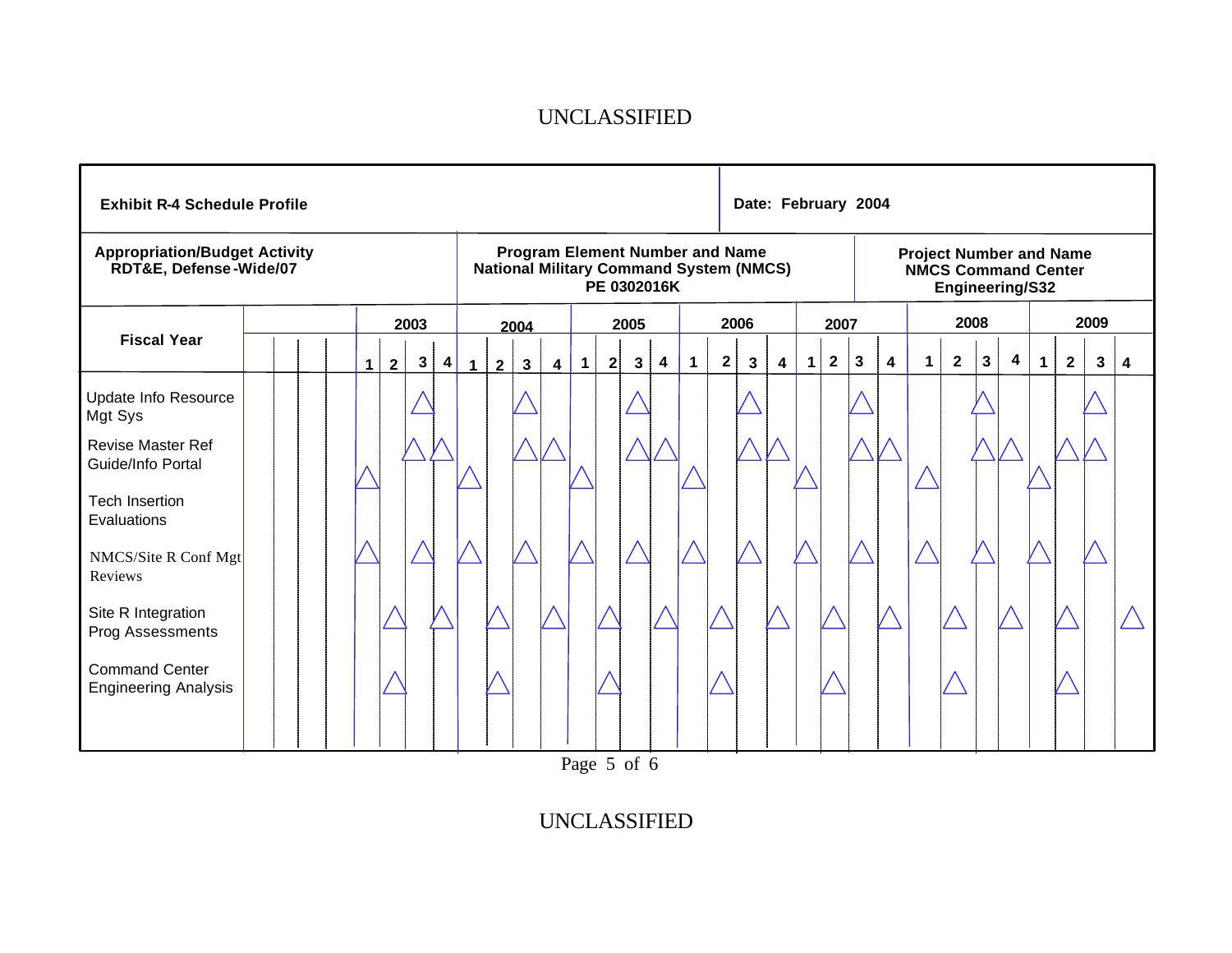| Exhibit R-4a Schedule Detail                            | DATE: February 2004            |                                         |             |         |                                                                |          |         |
|---------------------------------------------------------|--------------------------------|-----------------------------------------|-------------|---------|----------------------------------------------------------------|----------|---------|
| APPROPRIATION/BUDGET ACTIVITY<br>RDT&E, Defense-Wide/07 | PROGRAM ELEMENT<br>PE 0302016K | National Military Command System (NMCS) |             |         | PROJECT NAME AND NUMBER<br>NMCS Command Center Engineering/S32 |          |         |
| Schedule Profile                                        | FY 2003                        | FY 2004                                 | FY 2005     | FY 2006 | FY 2007                                                        | FY 2008  | FY 2009 |
| Update Info<br>Resource Mgt System                      | 3Q                             | 3Q                                      | 3Q          | 3Q      | 3Q                                                             | 3Q       | 3Q      |
| Revise Master Ref<br>Guide/Info Portal                  | $3 - 4Q$                       | $3-4Q$                                  | $3 - 4Q$    | $3-4Q$  | $3 - 4Q$                                                       | $3 - 4Q$ | $3Q-4Q$ |
| Tech Insertion Evals                                    | 1Q                             | 1Q                                      | 1Q          | 1Q      | 1Q                                                             | 1Q       | 1Q      |
| NMCC Configuration<br>Management Reviews                | 1Q, 3Q                         | 1Q, 3Q                                  | 1Q, 3Q      | 1Q, 3Q  | 1Q, 3Q                                                         | 1Q, 3Q   | 1Q, 3Q  |
| Site R Integration<br>Program Assessments               | 2,4Q                           | 2,4Q                                    | 2,4Q        | 2,4Q    | 2,4Q                                                           | 2,4Q     | 2,4Q    |
| Command Center<br>Engineering Analysis                  | 2Q                             | 2Q                                      | 2Q          | 2Q      | 2Q                                                             | 2Q       | 2Q      |
|                                                         |                                |                                         |             |         |                                                                |          |         |
|                                                         |                                |                                         |             |         |                                                                |          |         |
|                                                         |                                |                                         | Page 6 of 6 |         |                                                                |          |         |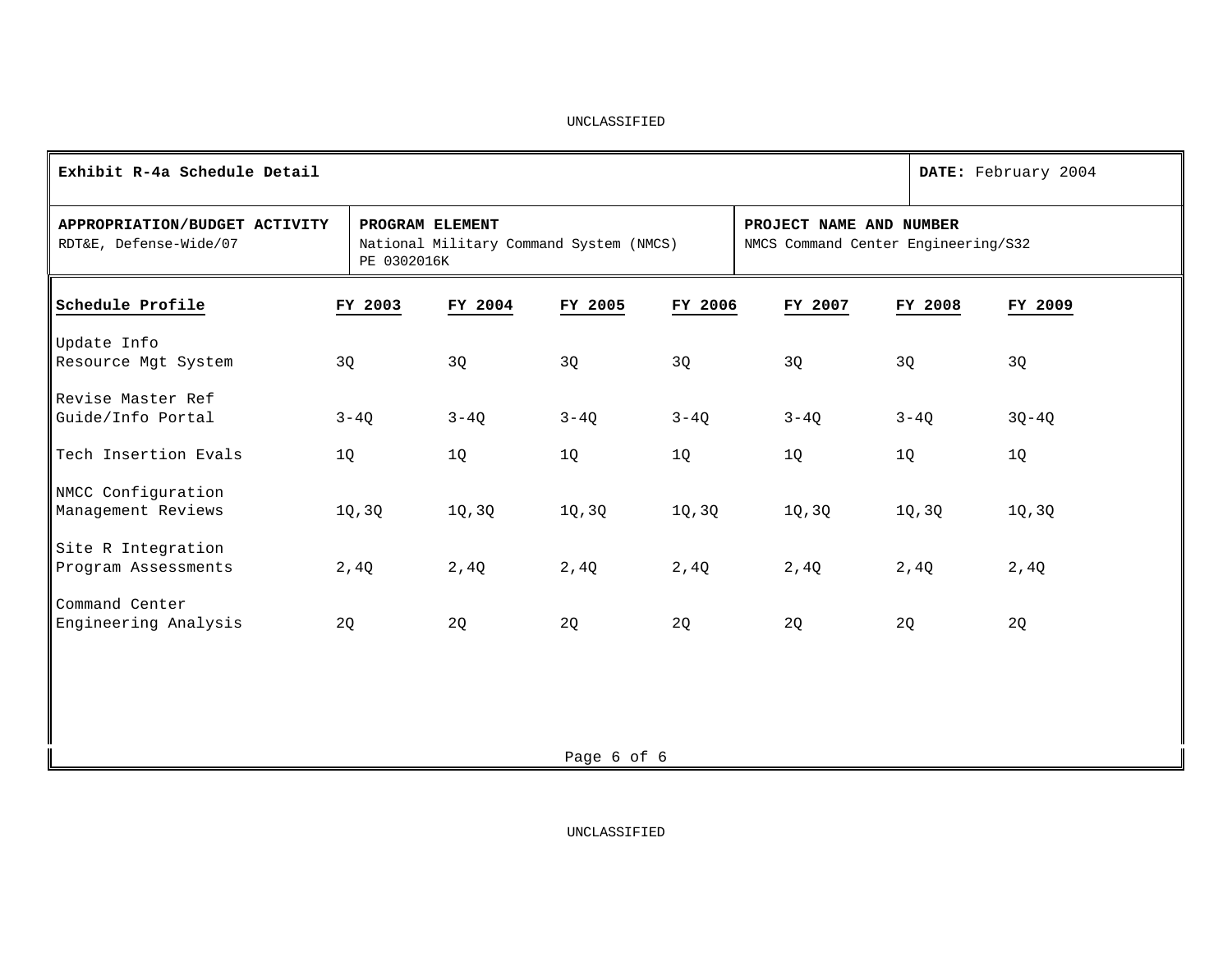| Exhibit R-2, RDT&E Budget Item Justification                 |  | DATE: February 2004                                                                                  |       |       |       |          |       |       |  |  |
|--------------------------------------------------------------|--|------------------------------------------------------------------------------------------------------|-------|-------|-------|----------|-------|-------|--|--|
| APPROPRIATION/BUDGET ACTIVITY<br>RDT&E, Defense-Wide/07      |  | R-1 ITEM NOMENCLATURE<br>Defense Information Infrastructure Engineering &<br>Integration PE 0302019K |       |       |       |          |       |       |  |  |
| COST (in millions)                                           |  | FY03                                                                                                 | FY04  | FY05  | FY06  | FY07     | FY08  | FY09  |  |  |
| Total Program Element                                        |  | 6.802                                                                                                | 2.423 | 2.517 | 2.581 | 2.652    | 2.713 | 2.777 |  |  |
| Global Information Grid Systems<br>Engineering & Support/T62 |  | 2.328                                                                                                | 2.423 | 2.517 | 2.581 | 2.652    | 2.713 | 2.777 |  |  |
| Modeling & Simulation/E62                                    |  | 4.474                                                                                                | $***$ |       |       | $\Omega$ | 0     | 0     |  |  |

A. Mission Description and Budget Item Justification: This program element funds efforts involving the following areas: the development and fielding of the Global Information Grid (GIG) Enterprise Services, engineering support of the GIG including resolution of critical interoperability and technical integration issues, and the assessment of C4I initiatives that reside on the GIG to ensure compatibility, interoperability and technical integration. This program element is under Budget Activity 07 because it involves efforts supporting operational systems development.

 \*\* Modeling and Simulation has been retitled Technical Integration Services and realigned to PE 0303149K, C4I for the Warrior.

Page 1 of 17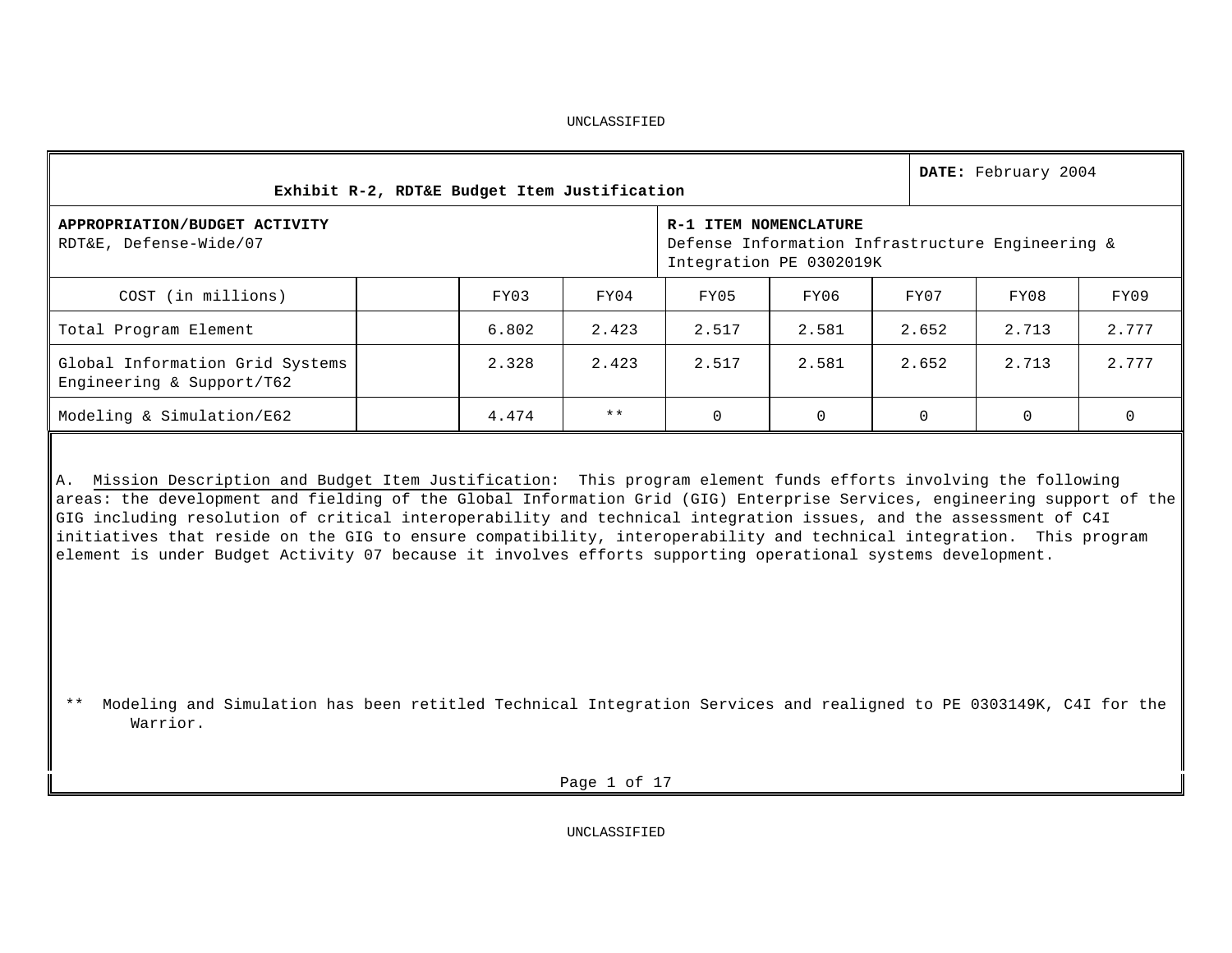|                                                                                                       |                                                                                                      |          |          | DATE: February 2004 |  |  |  |
|-------------------------------------------------------------------------------------------------------|------------------------------------------------------------------------------------------------------|----------|----------|---------------------|--|--|--|
| Exhibit R-2, RDT&E Budget Item Justification                                                          |                                                                                                      |          |          |                     |  |  |  |
| APPROPRIATION/BUDGET ACTIVITY<br>RDT&E, Defense-Wide/07                                               | R-1 ITEM NOMENCLATURE<br>Defense Information Infrastructure Engineering &<br>Integration PE 0302019K |          |          |                     |  |  |  |
| Program Change Summary:<br>B.                                                                         |                                                                                                      |          |          |                     |  |  |  |
|                                                                                                       | FY 03                                                                                                | FY 04    | FY 05    |                     |  |  |  |
| Previous President's Budget                                                                           | 7.325                                                                                                | 2.460    | 2.523    |                     |  |  |  |
| Current President's Budget                                                                            | 6.802                                                                                                | 2.423    | 2.517    |                     |  |  |  |
| Total Adjustments                                                                                     | $-0.523$                                                                                             | $-0.037$ | $-0.006$ |                     |  |  |  |
| Change Summary Explanation:                                                                           |                                                                                                      |          |          |                     |  |  |  |
| FY 2003 change due to below threshold reprogramming.                                                  |                                                                                                      |          |          |                     |  |  |  |
| FY 2004 change due to undistributed congressional reductions to the Defense-wide RDT&E appropriation. |                                                                                                      |          |          |                     |  |  |  |
| FY 2005 change due to revised fiscal guidance.                                                        |                                                                                                      |          |          |                     |  |  |  |
|                                                                                                       |                                                                                                      |          |          |                     |  |  |  |
|                                                                                                       |                                                                                                      |          |          |                     |  |  |  |
|                                                                                                       |                                                                                                      |          |          |                     |  |  |  |
|                                                                                                       |                                                                                                      |          |          |                     |  |  |  |

Page 2 of 17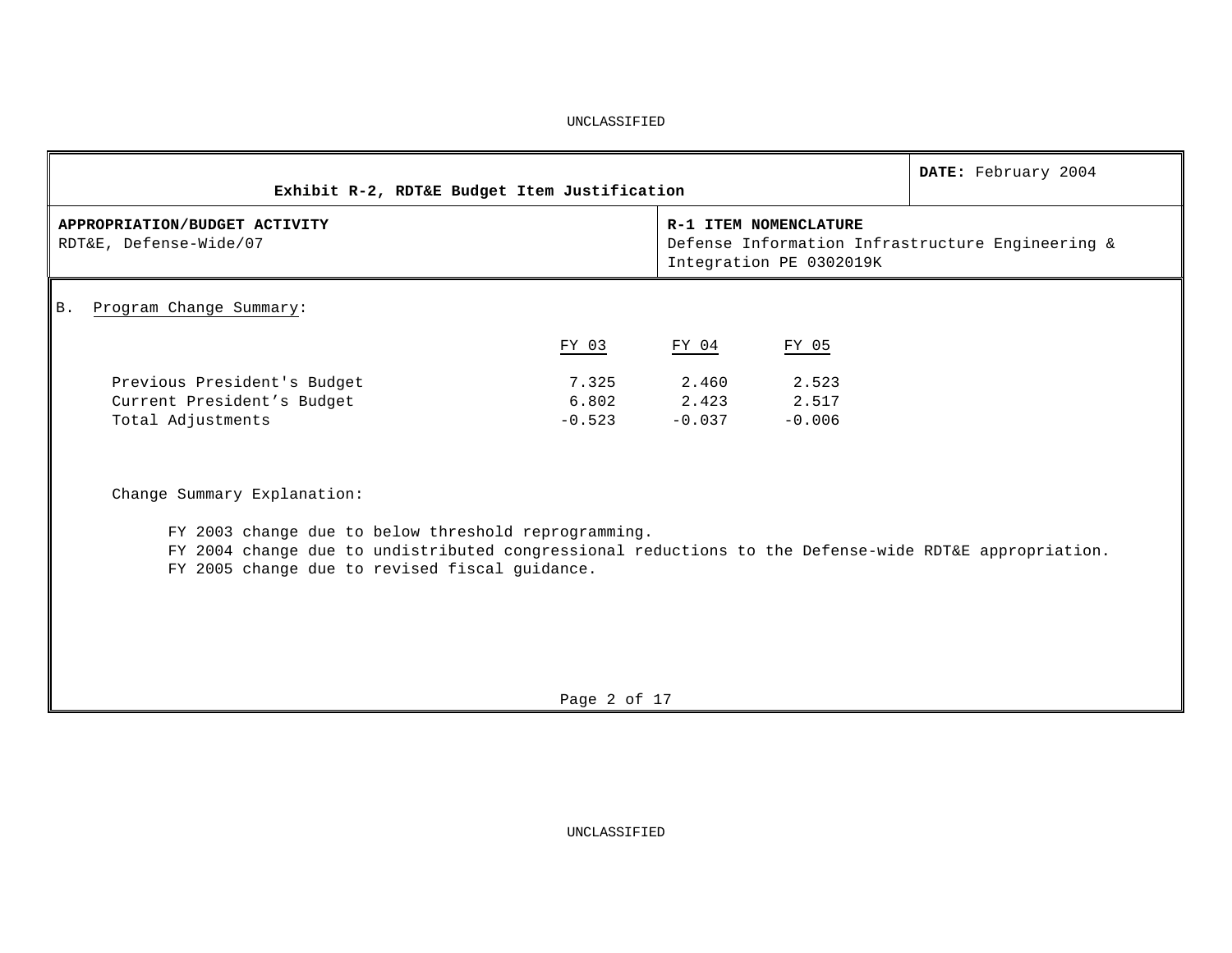| Exhibit R-2a, RDT&E Project Justification               |          | DATE: February 2004                                 |       |       |       |                                                        |                                       |       |
|---------------------------------------------------------|----------|-----------------------------------------------------|-------|-------|-------|--------------------------------------------------------|---------------------------------------|-------|
| APPROPRIATION/BUDGET ACTIVITY<br>RDT&E, Defense-Wide/07 | 0302019K | PROGRAM ELEMENT<br>DII Engineering & Integration/PE |       |       |       | PROJECT NAME AND NUMBER<br>Engineering and Support/T62 | Global Information Grid (GIG) Systems |       |
| COST (in millions)                                      |          | FY03                                                | FY04  | FY05  | FY06  | FY07                                                   | FY08                                  | FY09  |
| GIG Systems Engineering and<br>Support/T62              |          | 2.328                                               | 2.423 | 2.517 | 2.581 | 2.652                                                  | 2.713                                 | 2.777 |

A. Mission Description and Budget Item Justification: Efforts under this project will strengthen critical Global Information Grid (GIG) foundation technologies and programs through application of precise, short-term, technical, engineering and integration expertise. Provides expertise in support of the major GIG components, which include: GIG Enterprise Services, DOD Data Emporium, Defense Information System Network (DISN), Defense Message System (DMS) and medium grade messaging, Global Combat Support System (GCSS), Global Command and Control System (GCCS), DoD Directory Services (e.g., global directory services to locate people and equipment across the Department), GIG Public Key Infrastructure (PKI), enterprise management, Information Assurance (IA) and other related components. This project supports the definition and implementation of various aspects of evolving the GIG. The evolution of the GIG requires coordinated implementation of the GIG components to form a coherent global information grid. This project supports definition of the common environments, developing system architecture constructs for the GIG and components, providing engineering design and guidance for component evolution, including incorporation of new technology from industry and implementing the infrastructure capability. Subtasks are assigned based on need to address specific technical problems, mitigate risks and take advantage of cross-program synergies.

Page 3 of 17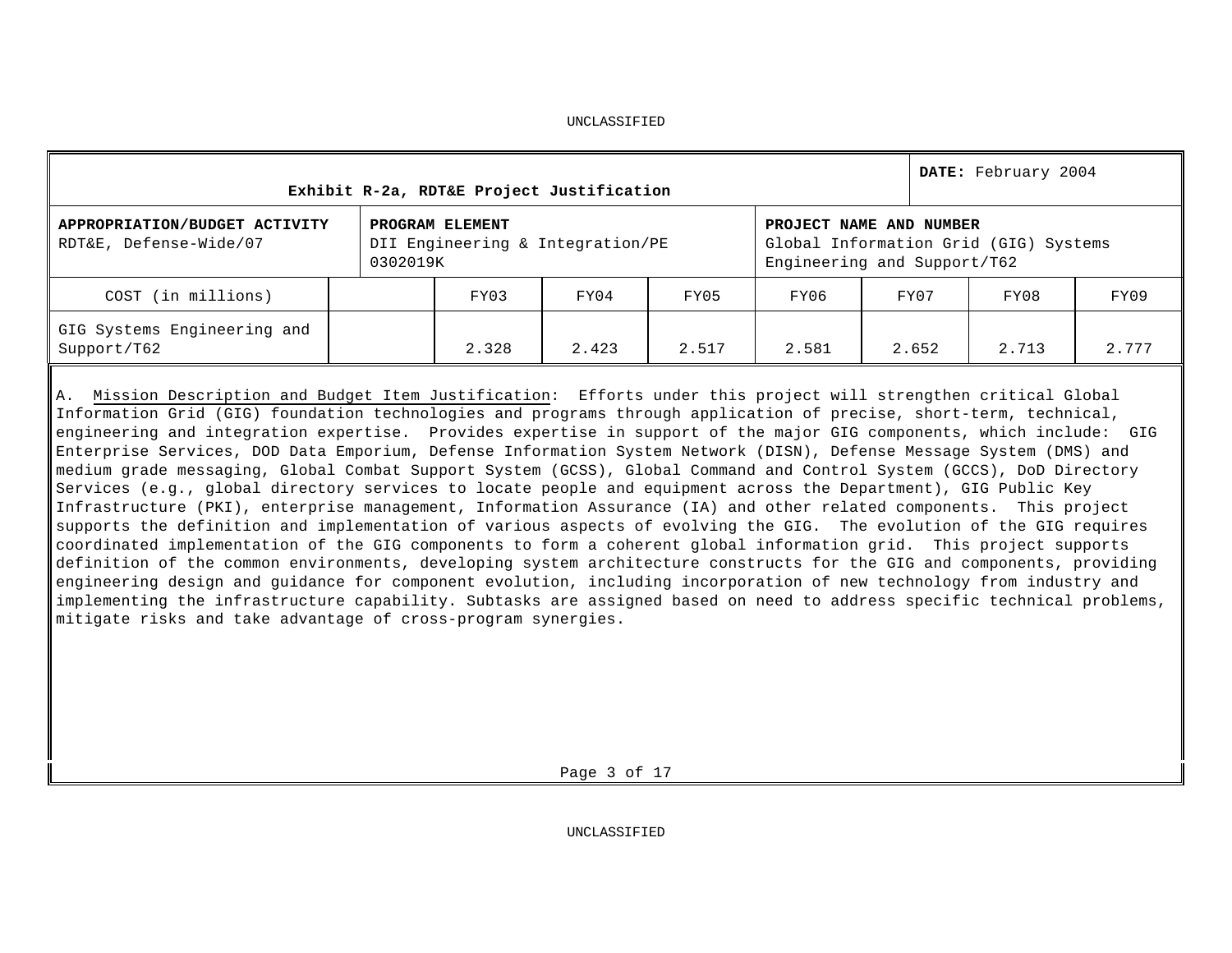| DATE: February 2004<br>Exhibit R-2a, RDT&E Project Justification |                |                                                                                                 |                |       |       |       |       |       |  |  |
|------------------------------------------------------------------|----------------|-------------------------------------------------------------------------------------------------|----------------|-------|-------|-------|-------|-------|--|--|
| APPROPRIATION/BUDGET ACTIVITY<br>RDT&E, Defense-Wide/07          |                | PROJECT NAME AND NUMBER<br>Global Information Grid (GIG) Systems<br>Engineering and Support/T62 |                |       |       |       |       |       |  |  |
| COST (in millions)                                               |                | FY03                                                                                            | FY04           | FY05  | FY06  | FY07  | FY08  | FY09  |  |  |
| GIG Systems Engineering and<br>Support/T62                       |                | 2.328                                                                                           | 2.423          | 2.517 | 2.581 | 2.652 | 2.713 | 2.777 |  |  |
| Accomplishments/Planned Program:<br><b>B.</b>                    |                |                                                                                                 |                |       |       |       |       |       |  |  |
| Subtotal Cost                                                    | FY 03<br>1.506 | FY 04<br>1.780                                                                                  | FY 05<br>1.837 |       |       |       |       |       |  |  |

GIG Component Support - This task area supports multiple GIG components engaged in specific technologies to include wireless technology investigations and a Wireless Application Framework, network operations common operational picture (NetOPS COP), technology reconnaissance (e.g., publish/subscribe prototyping, semantic Web), targeted analysis of leading edge software components, architectures, and enterprise services (ES) across networks. Specific tasks include technical research and analysis on wireless technologies, security, IPv6, and application frameworks; quick response on assessments of technology such as persistent technology; identification of new state-of-the-art technologies that have promising applications such as semantic Web.

Page 4 of 17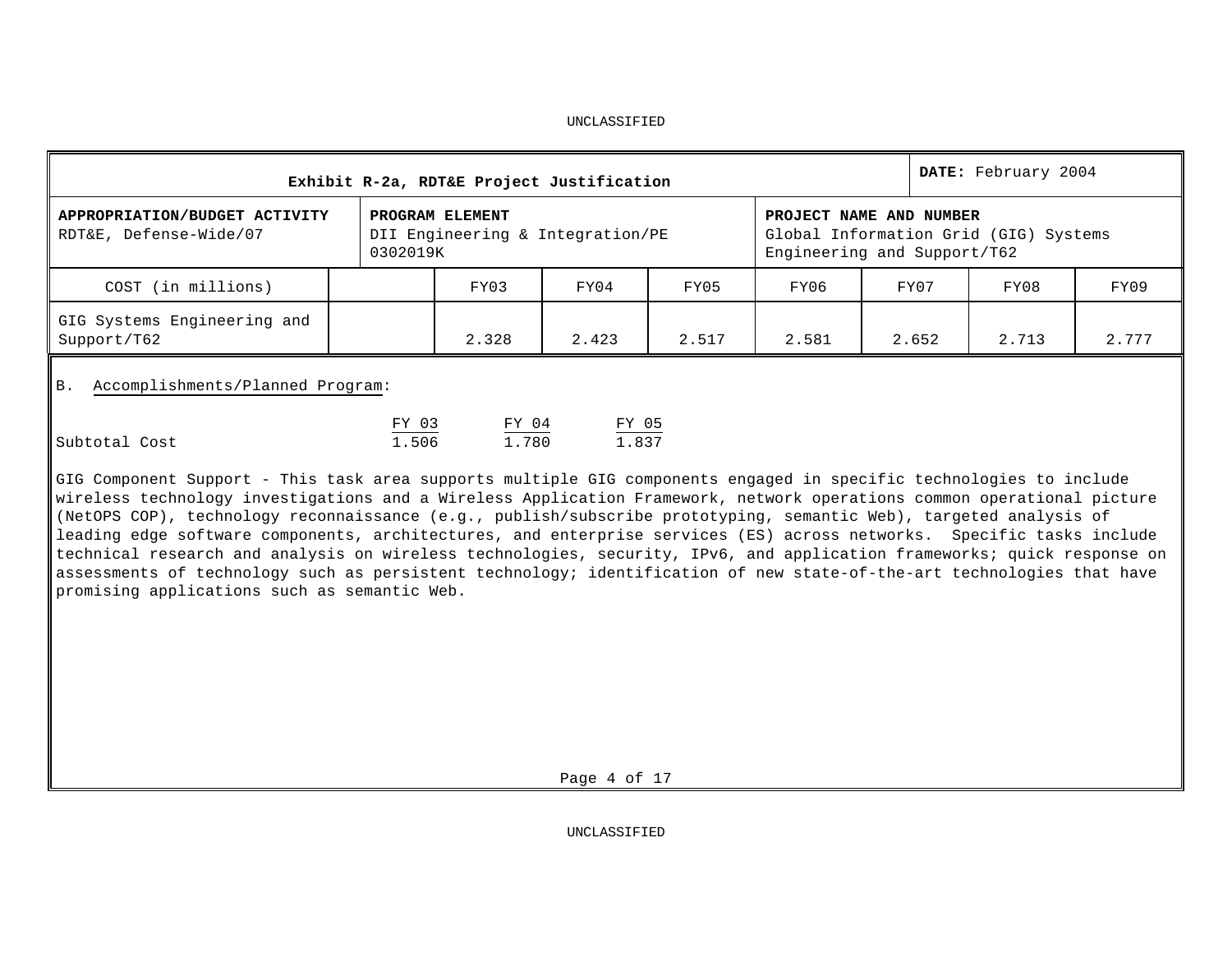| Exhibit R-2a, RDT&E Project Justification               |                                                                                                                                                                    | DATE: February 2004 |               |       |       |       |       |       |  |
|---------------------------------------------------------|--------------------------------------------------------------------------------------------------------------------------------------------------------------------|---------------------|---------------|-------|-------|-------|-------|-------|--|
| APPROPRIATION/BUDGET ACTIVITY<br>RDT&E, Defense-Wide/07 | PROGRAM ELEMENT<br>PROJECT NAME AND NUMBER<br>DII Engineering & Integration/PE<br>Global Information Grid (GIG) Systems<br>0302019K<br>Engineering and Support/T62 |                     |               |       |       |       |       |       |  |
| COST (in millions)                                      |                                                                                                                                                                    | FY03                | FY04          | FY05  | FY06  | FY07  | FY08  | FY09  |  |
| GIG Systems Engineering and<br>Support/T62              |                                                                                                                                                                    | 2.328               | 2.423         | 2.517 | 2.581 | 2.652 | 2.713 | 2.777 |  |
| Subtotal Cost                                           | FY 03<br>.470                                                                                                                                                      | FY 04<br>.514       | FY 05<br>.540 |       |       |       |       |       |  |

GIG Integration - This task area concentrates on the technologies and processes needed to ensure all parts of the GIG can smoothly work together. Technology enhancement activities include individual tasks such as end-to-end systems engineering for GIG Enterprise Services, developing enterprise services (ES) definitions and identifying the integration between services and mission applications; continued technical support to the Chief Engineers Panel (CEP); Public Key Infrastructure and Single Sign-on technology support; and providing analysis related to integration within the GIG components and among GIG and Service/Agency-level components.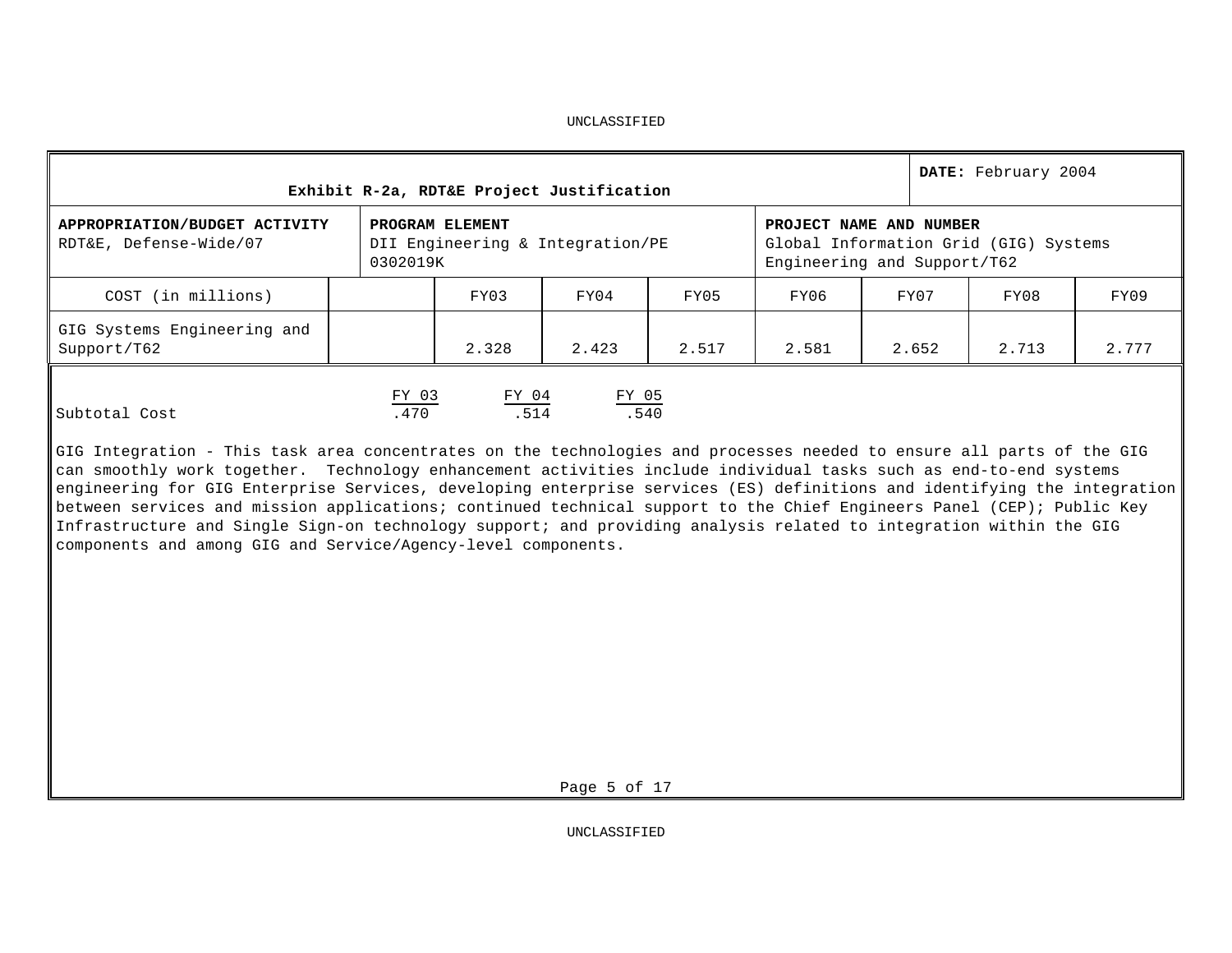| Exhibit R-2a, RDT&E Project Justification               |               | DATE: February 2004                                 |                                                                                                 |       |       |       |       |       |
|---------------------------------------------------------|---------------|-----------------------------------------------------|-------------------------------------------------------------------------------------------------|-------|-------|-------|-------|-------|
| APPROPRIATION/BUDGET ACTIVITY<br>RDT&E, Defense-Wide/07 | 0302019K      | PROGRAM ELEMENT<br>DII Engineering & Integration/PE | PROJECT NAME AND NUMBER<br>Global Information Grid (GIG) Systems<br>Engineering and Support/T62 |       |       |       |       |       |
| COST (in millions)                                      |               | FY03                                                | FY04                                                                                            | FY05  | FY06  | FY07  | FY08  | FY09  |
| GIG Systems Engineering and<br>Support/T62              |               | 2.328                                               | 2.423                                                                                           | 2.517 | 2.581 | 2.652 | 2.713 | 2.777 |
| Subtotal Cost                                           | FY 03<br>.352 | FY 04<br>.129                                       | FY 05<br>.140                                                                                   |       |       |       |       |       |

Cross Program Integration Engineering - Task areas include the continued collaboration with Air Force, Army, and Navy programs to coordinate interoperable solutions; continued support of information exchanges with the Services, OSD, the Combatant Commanders, and the Joint Staff to identify opportunities, issues, and solutions to improve DISA products; and facilitation and harmonization of cross-corporate programs relative to DISA programs and the GIG. Interchange allows DOD to leverage achievements and benefit from learning opportunities across the Department. Task includes participation and support of multiple forums engaged in the furtherance of DISA and DoD initiatives. These include bi-weekly meetings of the GIG Council (a cross-corporate council of directors that share information and resolve issues related to GIG components); opportunities for technology reuse, incorporation, and standardization, and participation and provision of technical analysis to the Family of Interoperable Operational Pictures (FIOP) effort that seeks to find, promote, and identify opportunities to simplify the operational picture across C2 systems; and continued work to facilitate crosscorporate harmonization of programs relative to DISA programs and the GIG.

Page 6 of 17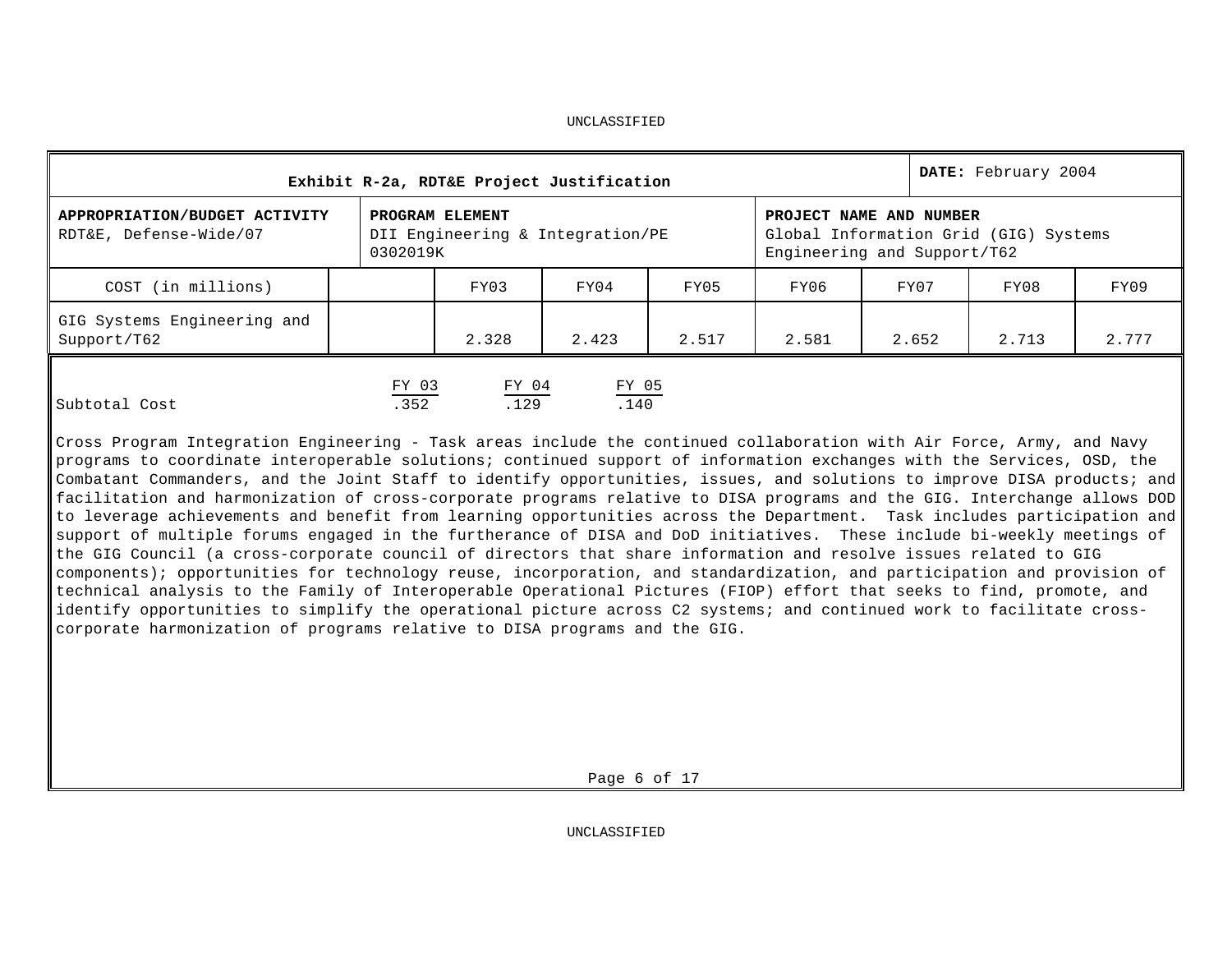| DATE: February 2004<br>Exhibit R-2a, RDT&E Project Justification                               |                                                                                                 |       |                                                                                                                                                                                                                                                 |       |       |       |  |  |  |  |
|------------------------------------------------------------------------------------------------|-------------------------------------------------------------------------------------------------|-------|-------------------------------------------------------------------------------------------------------------------------------------------------------------------------------------------------------------------------------------------------|-------|-------|-------|--|--|--|--|
| APPROPRIATION/BUDGET ACTIVITY<br>RDT&E, Defense-Wide/07                                        | PROJECT NAME AND NUMBER<br>Global Information Grid (GIG) Systems<br>Engineering and Support/T62 |       |                                                                                                                                                                                                                                                 |       |       |       |  |  |  |  |
| COST (in millions)                                                                             |                                                                                                 | FY03  | FY04                                                                                                                                                                                                                                            | FY07  | FY08  | FY09  |  |  |  |  |
| GIG Systems Engineering and<br>Support/T62                                                     |                                                                                                 | 2.328 | 2.423                                                                                                                                                                                                                                           | 2.652 | 2.713 | 2.777 |  |  |  |  |
| Other Program Funding Summary: O&M, DW<br>C.<br>Acquisition Strategy: MITRE, McLean, VA<br> D. |                                                                                                 |       | $\begin{tabular}{lllllllll} \hline \texttt{FY03} & \texttt{FY04} & \texttt{FY05} & \texttt{FY06} & \texttt{FY07} & \texttt{FY08} & \texttt{FY09} \\ \hline 0 & .342 & .341 & .342 & .342 & .342 & .341 \\ \hline \end{tabular}$<br>Page 7 of 17 |       |       |       |  |  |  |  |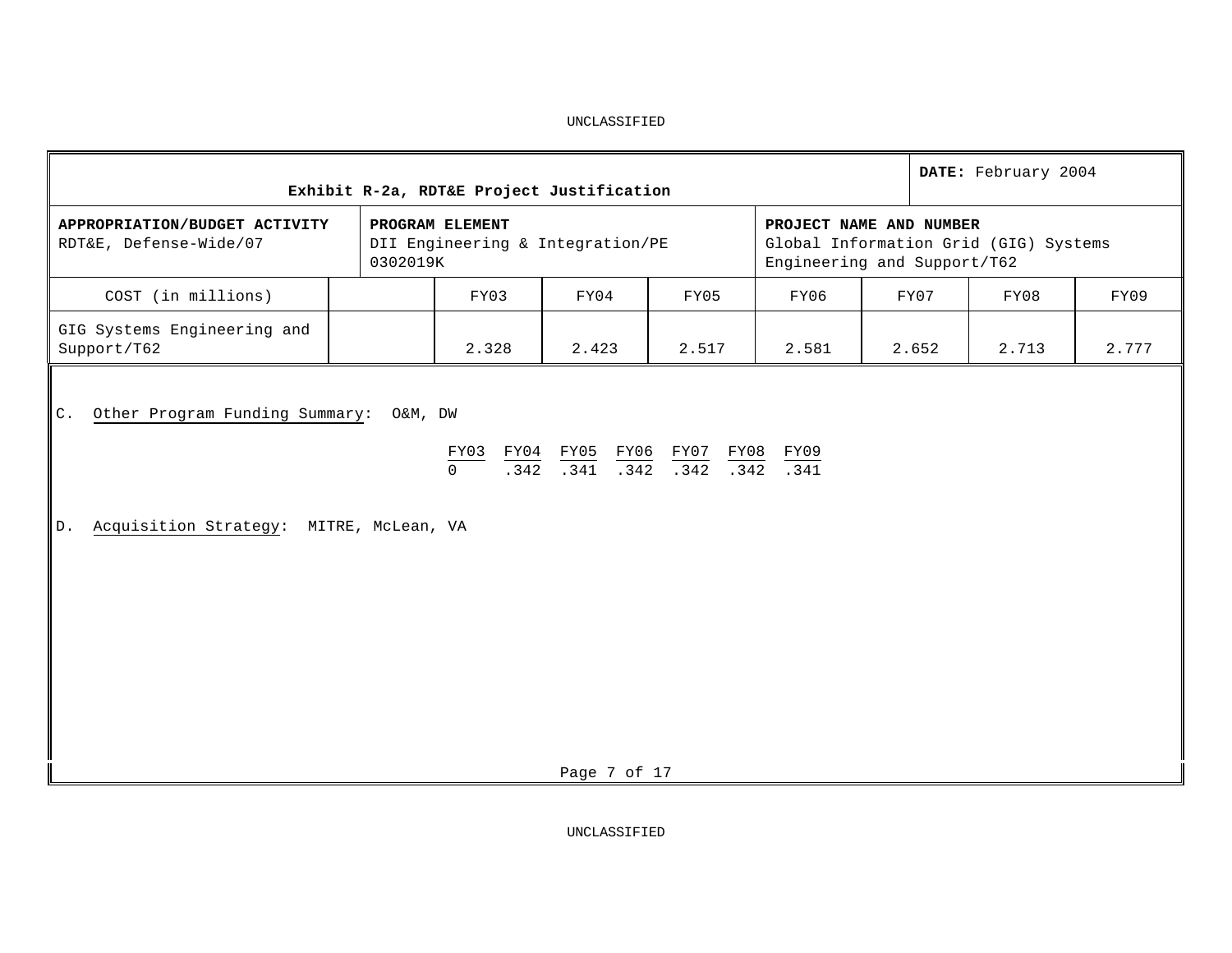| Exhibit R-3 Cost Analysis                                                                                                                                                                                                     |                                   |                                      |                      | DATE: February 2004 |                        |               |                        |                     |               |                                |
|-------------------------------------------------------------------------------------------------------------------------------------------------------------------------------------------------------------------------------|-----------------------------------|--------------------------------------|----------------------|---------------------|------------------------|---------------|------------------------|---------------------|---------------|--------------------------------|
| PROJECT NAME AND NUMBER<br>APPROPRIATION/BUDGET ACTIVITY<br>PROGRAM ELEMENT<br>RDT&E, Defense-Wide/07<br>DII Engineering & Integration/PE<br>Global Information Grid (GIG) Systems<br>Engineering and Support/T62<br>0302019K |                                   |                                      |                      |                     |                        |               |                        |                     |               |                                |
| <b>Cost Category</b>                                                                                                                                                                                                          | Contract<br>Method<br>& Type      | Performing<br>Activity &<br>Location | Total<br>PYs<br>Cost | FY 04<br>Cost       | FY 04<br>Award<br>Date | FY 05<br>Cost | FY 05<br>Award<br>Date | Cost To<br>Complete | Total<br>Cost | Target<br>Value of<br>Contract |
| <b>Engineering/Tech Svcs</b>                                                                                                                                                                                                  | Other Than<br>Full & Open<br>CPFF | <b>MITRE</b><br>McLean, VA           | 6.221                | 2.423               | Various 2.517          |               | Various Contg          |                     | Contg         | Contg                          |
|                                                                                                                                                                                                                               |                                   |                                      |                      | Page 8 of 17        |                        |               |                        |                     |               |                                |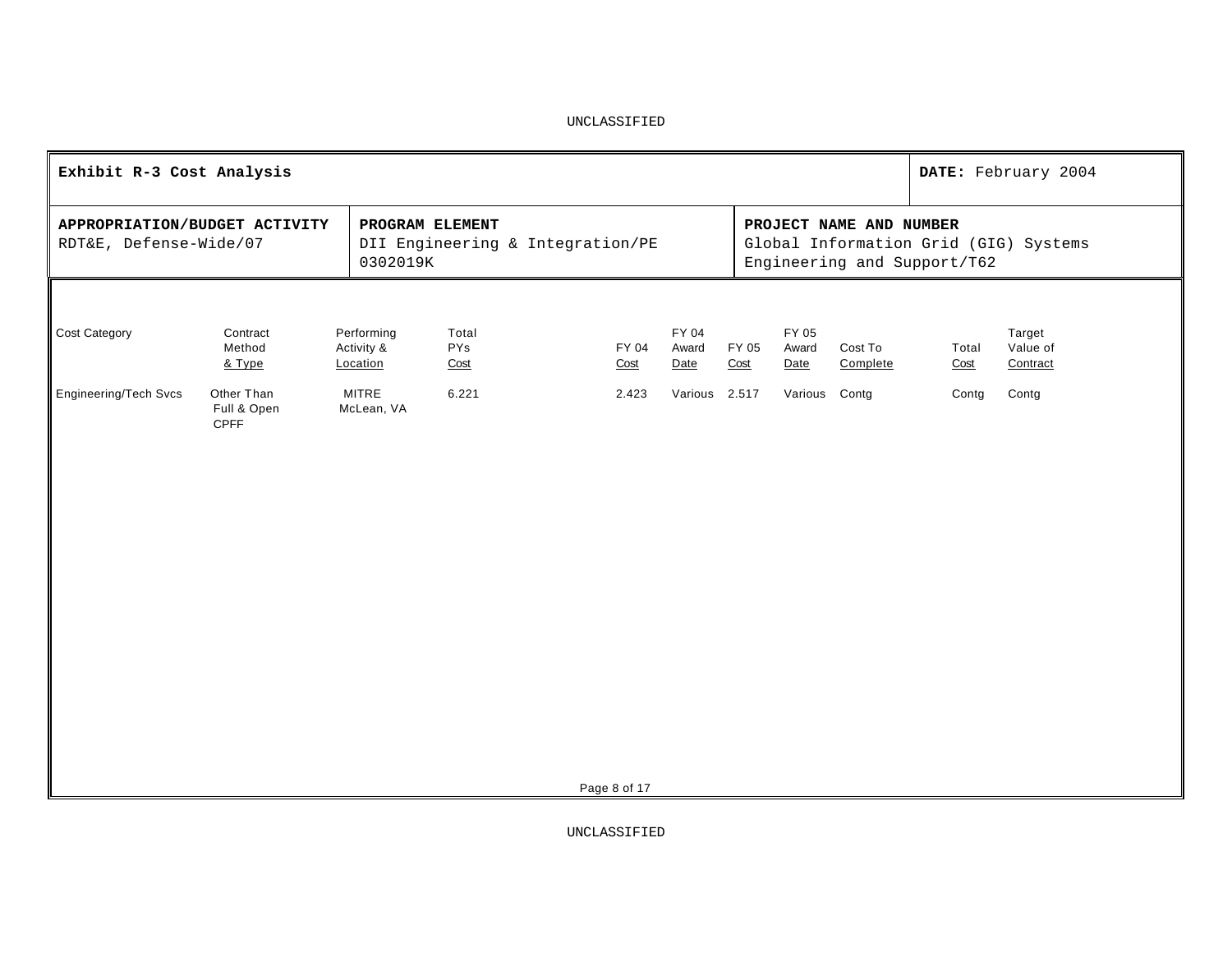| <b>Exhibit R-4 Schedule Profile</b>                                                                  |             |                |              |                         |   |                |              |   |              |             |              |                         |              |   |              |   |             |              |                                                                                     | Date: February 2004 |             |                |                                                                                                                         |                         |             |                |              |   |              |             |      |   |
|------------------------------------------------------------------------------------------------------|-------------|----------------|--------------|-------------------------|---|----------------|--------------|---|--------------|-------------|--------------|-------------------------|--------------|---|--------------|---|-------------|--------------|-------------------------------------------------------------------------------------|---------------------|-------------|----------------|-------------------------------------------------------------------------------------------------------------------------|-------------------------|-------------|----------------|--------------|---|--------------|-------------|------|---|
| <b>Appropriation/Budget Activity</b><br>RDT&E, Defense-Wide/07                                       |             |                |              |                         |   |                |              |   |              |             |              |                         |              |   |              |   |             |              | <b>Program Element Number and Name</b><br>DII Engineering & Integration/PE 0302019K |                     |             |                | <b>Project Number and Name</b><br><b>Global Information Grid (GIG)</b><br><b>Systems Engineering and</b><br>Support/T62 |                         |             |                |              |   |              |             |      |   |
|                                                                                                      |             |                |              |                         |   |                | 2003         |   |              |             | 2004         |                         |              |   | 2005         |   |             |              | 2006                                                                                |                     |             | 2007           |                                                                                                                         |                         |             | 2008           |              |   |              |             | 2009 |   |
| <b>Fiscal Year</b>                                                                                   | $\mathbf 1$ | $\overline{2}$ | $\mathbf{3}$ | $\overline{\mathbf{4}}$ | 1 | $\overline{2}$ | $\mathbf{3}$ | 4 | $\mathbf{1}$ | $2^{\circ}$ | $\mathbf{3}$ | $\overline{\mathbf{4}}$ | $\mathbf{1}$ | 2 | $\mathbf{3}$ | 4 | $\mathbf 1$ | $\mathbf{2}$ | $\mathbf{3}$                                                                        | 4                   | $\mathbf 1$ | $\overline{2}$ | $\mathbf{3}$                                                                                                            | $\overline{\mathbf{4}}$ | $\mathbf 1$ | $\overline{2}$ | $\mathbf{3}$ | 4 | $\mathbf{1}$ | $\mathbf 2$ | 3    | 4 |
| <b>GIG Components Spt</b><br>-Wireless Investigations and                                            |             |                |              |                         |   |                |              |   |              |             |              |                         |              |   |              |   |             |              |                                                                                     |                     |             |                |                                                                                                                         |                         |             |                |              |   |              |             |      |   |
| Application Framework<br>-NetOps COP<br>-Technology Reconnaissance<br>-Targeted Engineering Analysis |             |                |              |                         |   |                |              |   |              |             |              |                         |              |   |              |   |             |              |                                                                                     |                     |             |                |                                                                                                                         |                         |             |                |              |   |              |             |      |   |
| GIG Integration                                                                                      |             |                |              |                         |   |                |              |   |              |             |              |                         |              |   |              |   |             |              |                                                                                     |                     |             |                |                                                                                                                         |                         |             |                |              |   |              |             |      |   |
| -Chief Eng Panel<br>-End-to-End SE for GES                                                           |             |                |              |                         |   |                |              |   |              |             |              |                         |              |   |              |   |             |              |                                                                                     |                     |             |                |                                                                                                                         |                         |             |                |              |   |              |             |      |   |
| Cross Program                                                                                        |             |                |              |                         |   |                |              |   |              |             |              |                         |              |   |              |   |             |              |                                                                                     |                     |             |                |                                                                                                                         |                         |             |                |              |   |              |             |      |   |
| Integration<br>Engineering<br>-GIG Council                                                           |             |                |              |                         |   |                |              |   |              |             |              |                         |              |   |              |   |             |              |                                                                                     |                     |             |                |                                                                                                                         |                         |             |                |              |   |              |             |      |   |

Page 9 of 17 UNCLASSIFIED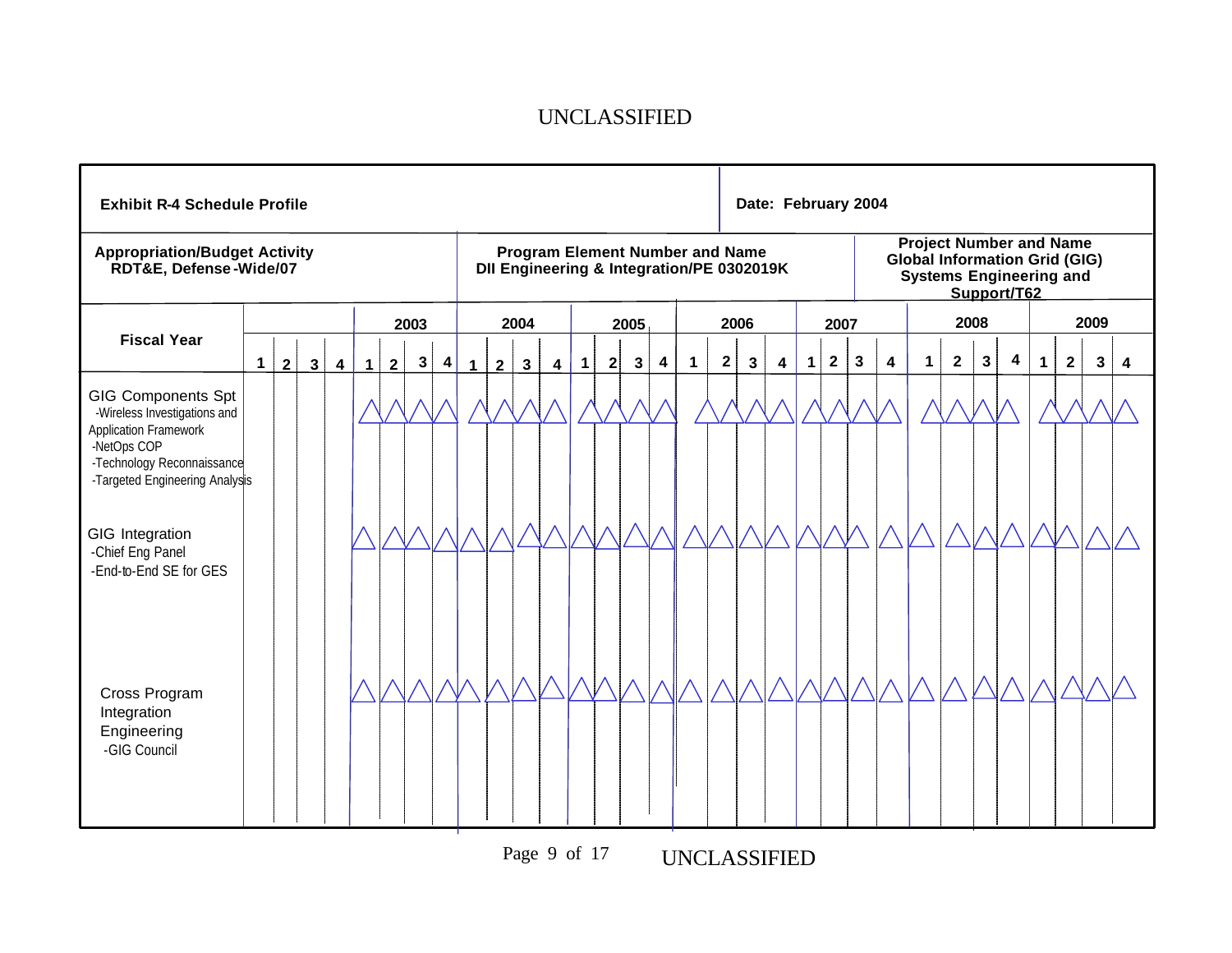| Exhibit R-4a Schedule Detail                                                                                                                                  |                             |          |                                  |                                                        |                                       |          | DATE: February 2004 |  |
|---------------------------------------------------------------------------------------------------------------------------------------------------------------|-----------------------------|----------|----------------------------------|--------------------------------------------------------|---------------------------------------|----------|---------------------|--|
| APPROPRIATION/BUDGET ACTIVITY<br>RDT&E, Defense-Wide/07                                                                                                       | PROGRAM ELEMENT<br>0302019K |          | DII Engineering & Integration/PE | PROJECT NAME AND NUMBER<br>Engineering and Support/T62 | Global Information Grid (GIG) Systems |          |                     |  |
| Schedule Profile                                                                                                                                              | FY 2003                     | FY 2004  | FY 2005                          | FY 2006                                                | FY 2007                               | FY 2008  | FY 2009             |  |
| GIG Components Support<br>-Wireless Investigations<br>& Applications Framework<br>-NetOps COP<br>-Technology Reconnaissance<br>-Targeted Engineering Analysis | $1-4Q$                      | $1-4Q$   | $1 - 4Q$                         | $1-4Q$                                                 | $1 - 40$                              | $1-4Q$   | $1 - 4Q$            |  |
| GIG Integration<br>-Chief Eng Panel<br>-End-to-End SE for GES                                                                                                 | $1 - 40$                    | $1 - 40$ | 1-40                             | $1-40$                                                 | $1 - 40$                              | $1 - 40$ | $1 - 40$            |  |
| Cross Program<br>Integration Engineering<br>-GIG Council                                                                                                      | $1 - 40$                    | $1 - 40$ | $1 - 40$                         | $1 - 40$                                               | $1 - 40$                              | $1 - 40$ | $1 - 40$            |  |
|                                                                                                                                                               |                             |          | Page 10 of 17                    |                                                        |                                       |          |                     |  |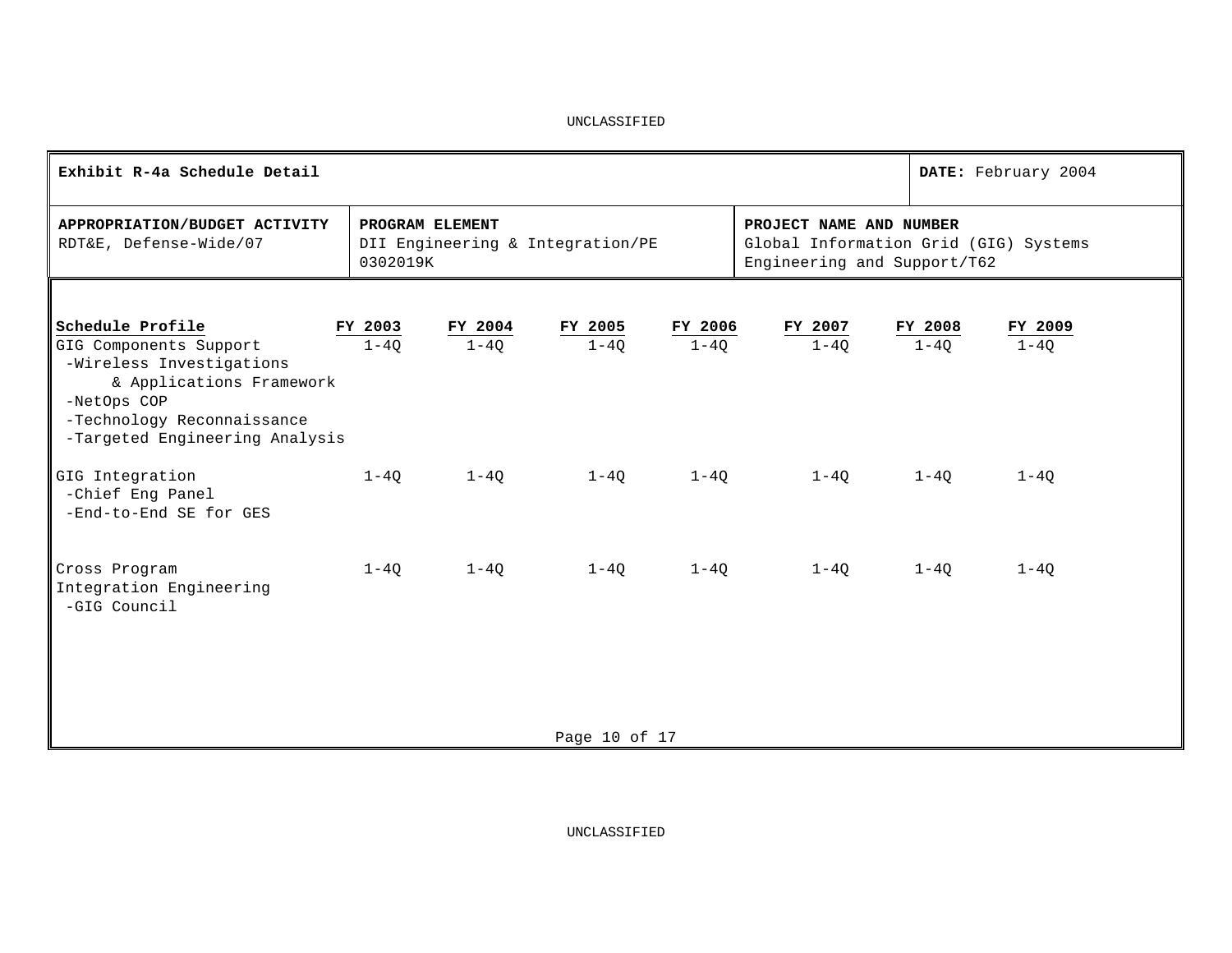| Exhibit R-2a, RDT&E Project Justification               |                                                              | DATE: February 2004 |      |                                                      |      |  |
|---------------------------------------------------------|--------------------------------------------------------------|---------------------|------|------------------------------------------------------|------|--|
| APPROPRIATION/BUDGET ACTIVITY<br>RDT&E, Defense-Wide/07 | PROGRAM ELEMENT<br>DII Engineering & Integration/PE 0302019K |                     |      | PROJECT NAME AND NUMBER<br>Modeling & Simulation/E62 |      |  |
| COST (in millions)                                      | FY03                                                         | FY04                | FY07 | FY08                                                 | FY09 |  |
| Project Cost                                            | 4.474                                                        | $\star$             |      |                                                      |      |  |

A. Mission Description and Budget Item Justification: The mission of this project is to support the successful deployment of DOD information systems by performing a broad spectrum of activities in support of C4I programs. DISA supports the development of C4I programs and systems through analytical and technical integration activities including application performance assessments; contingency planning; network capacity planning and diagnostics; system architecture development and evaluation; technical and operational assessment of emerging technologies; and systemslevel modeling and simulation. DISA is a systems engineering and technical integration organization dedicated to solving problems for, and meeting the unique engineering, integration and analysis needs of its customers (Combatant Commands, Services, Defense Agencies, Office of the Secretary of Defense, and the Joint Staff).

\* This project was retitled Technical Integration Services and realigned to PE 0303149K, C4I for the Warrior. The realignment of the project in FY04-09 reflects the need to perform a broad spectrum of analytical and technical integration activities beyond the Common Operating Environment to other warfighter C4I and transformation requirements. Greater detail is discussed in the narrative for this project under PE 0303149K.

Page 11 of 17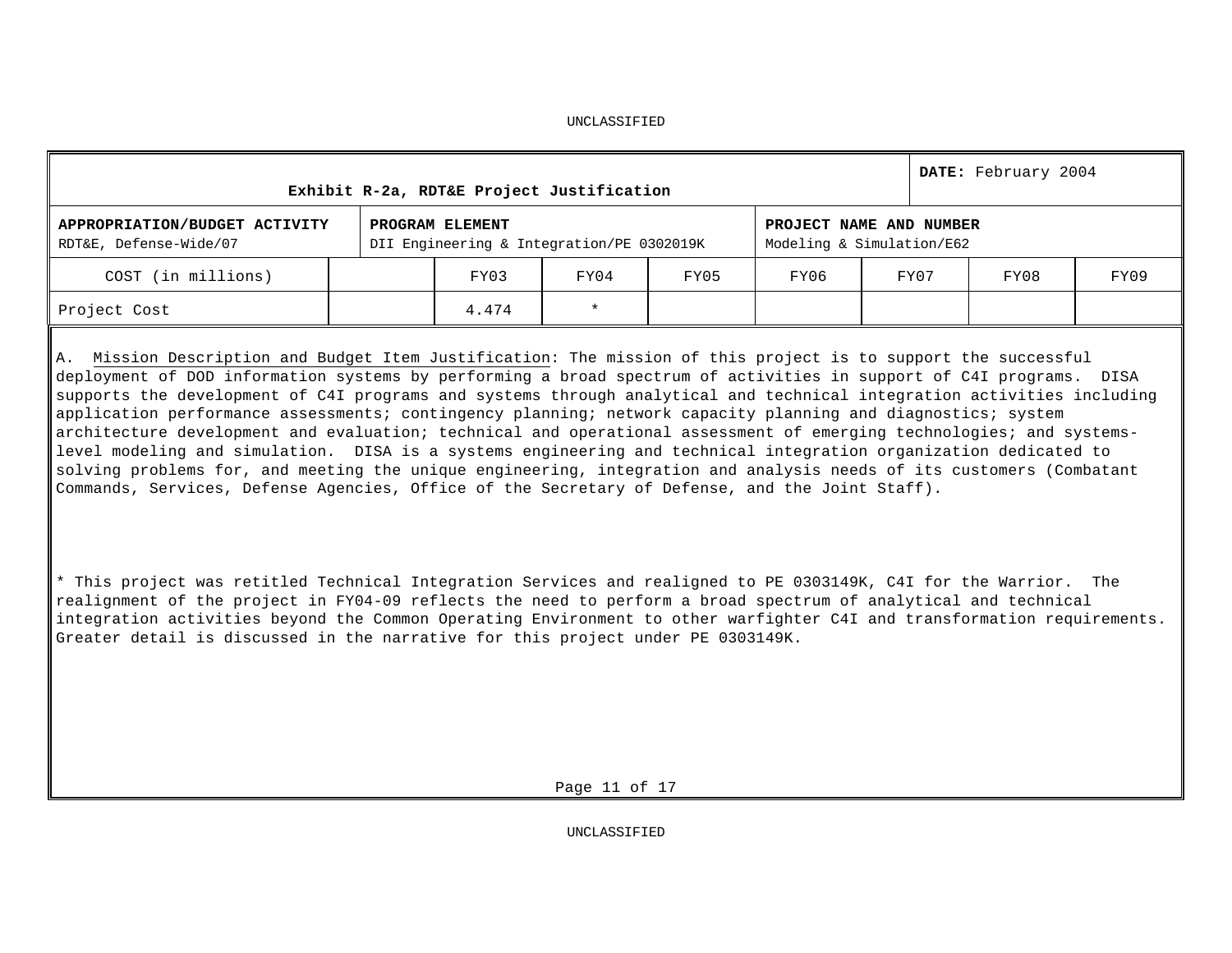| Exhibit R-2a, RDT&E Project Justification                                                                                                                                                                                                                                                                                                                                                                                                                                                                                                                                                                                                               |  |                                         | DATE: February 2004                       |      |                                                      |  |      |      |      |  |  |  |
|---------------------------------------------------------------------------------------------------------------------------------------------------------------------------------------------------------------------------------------------------------------------------------------------------------------------------------------------------------------------------------------------------------------------------------------------------------------------------------------------------------------------------------------------------------------------------------------------------------------------------------------------------------|--|-----------------------------------------|-------------------------------------------|------|------------------------------------------------------|--|------|------|------|--|--|--|
| APPROPRIATION/BUDGET ACTIVITY<br>RDT&E, Defense-Wide/07                                                                                                                                                                                                                                                                                                                                                                                                                                                                                                                                                                                                 |  | PROGRAM ELEMENT                         | DII Engineering & Integration/PE 0302019K |      | PROJECT NAME AND NUMBER<br>Modeling & Simulation/E62 |  |      |      |      |  |  |  |
| COST (in millions)                                                                                                                                                                                                                                                                                                                                                                                                                                                                                                                                                                                                                                      |  | FY03                                    | FY04                                      | FY05 | FY06                                                 |  | FY07 | FY08 | FY09 |  |  |  |
| Project Cost                                                                                                                                                                                                                                                                                                                                                                                                                                                                                                                                                                                                                                            |  | 4.474                                   | $\star$                                   |      |                                                      |  |      |      |      |  |  |  |
| Accomplishments/Planned Program:<br><b>B.</b><br>FY 03<br>$\frac{FY \ 04}{0}$<br>$\frac{FY \ 05}{0}$<br>0.185<br>Subtotal Cost<br>FY2003 - DISA Ops Support provided improvements to operational effectiveness, network performance, and end-to-end #<br>visibility through network instrumentation, performance management tools, near-real-time prediction, capacity planning,<br>and visualization tools. Served as the technical integrator and implementer of network operations. Supported the<br>successful implementation and integration of network operations management tools for the DISA Global network operations<br>and security center. |  |                                         |                                           |      |                                                      |  |      |      |      |  |  |  |
| $\frac{FY \ 03}{1.163}$<br>Subtotal Cost                                                                                                                                                                                                                                                                                                                                                                                                                                                                                                                                                                                                                |  | $\frac{FY \t04}{0}$ $\frac{FY \t05}{0}$ |                                           |      |                                                      |  |      |      |      |  |  |  |
| FY2003 - Warfighter & Combatant Commands Support provided: (a) support for the warfighter by performing traffic data   <br>$ $ collection, analysis, and assessments for USCENTCOM, US Pacific Command, US Forces Korea (USFK), Joint Forces Command,<br>and DISA Field Offices in the theater of operations; and traffic collection and analysis support for the GCCS-Korea<br>$\parallel$ network. This task included efforts to integrate USFK traffic-performance metrics into a theater-wide view.                                                                                                                                                 |  |                                         |                                           |      |                                                      |  |      |      |      |  |  |  |
|                                                                                                                                                                                                                                                                                                                                                                                                                                                                                                                                                                                                                                                         |  |                                         | Page 12 of 17                             |      |                                                      |  |      |      |      |  |  |  |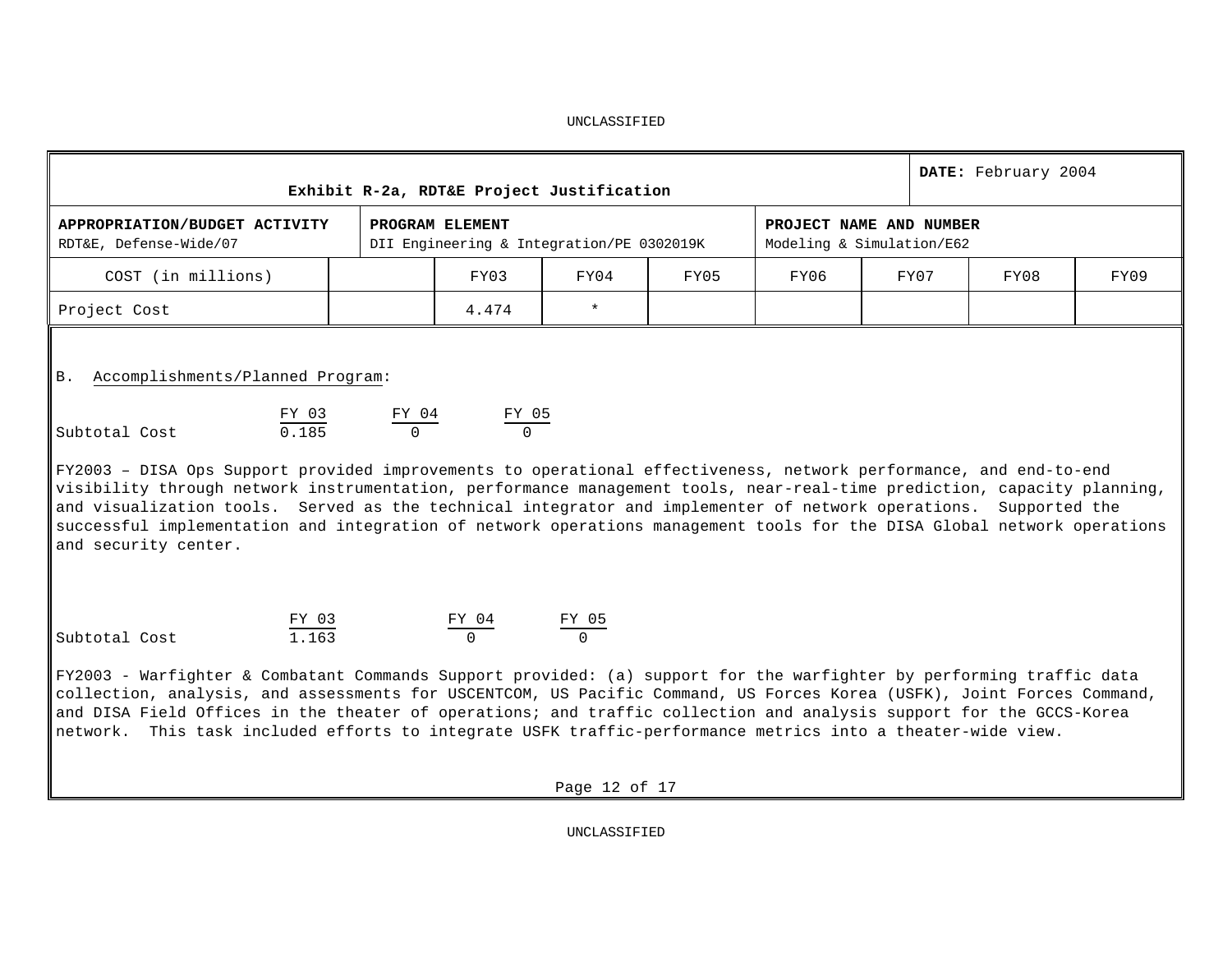| Exhibit R-2a, RDT&E Project Justification |          |                          |              |                                           |      |      |                                                                                                                                                                                                        |  |  |  |  |
|-------------------------------------------|----------|--------------------------|--------------|-------------------------------------------|------|------|--------------------------------------------------------------------------------------------------------------------------------------------------------------------------------------------------------|--|--|--|--|
|                                           |          |                          |              |                                           |      |      |                                                                                                                                                                                                        |  |  |  |  |
|                                           | FY03     | FY04                     | FY05         | FY06                                      | FY07 | FY08 | FY09                                                                                                                                                                                                   |  |  |  |  |
|                                           | 4.474    | $\star$                  |              |                                           |      |      |                                                                                                                                                                                                        |  |  |  |  |
|                                           | $\Omega$ |                          |              |                                           |      |      |                                                                                                                                                                                                        |  |  |  |  |
|                                           |          | PROGRAM ELEMENT<br>FY 04 | <u>FY 05</u> | DII Engineering & Integration/PE 0302019K |      |      | DATE: February 2004<br>PROJECT NAME AND NUMBER<br>Modeling & Simulation/E62<br>FY2003 - Community Support provided modeling support for design of "Blue" communication scenarios for the Joint Warfare |  |  |  |  |

System (JWARS); and configuration management support and verification and validation review of the Network Warfare System (NETWARS). These networks assist DISA and the office of the Joint Chiefs of Staff (JCS) with NETWARS, which is the JCS communication model and has representations for military networks and the information flows required to execute military missions. Also supported DOD's Program Analysis and Evaluation directorate with JWARS.

|               | FY 03 | FY 04 | FY 05 |
|---------------|-------|-------|-------|
| Subtotal Cost | 1.586 |       |       |

FY2003 - DISA Program Support (a) provided DISN/Global Information Grid (GIG) performance assessments for existing and transitioning networks, applications and technology, and developed recommendations for network performance improvement, survivability and reliability; (b) conducted end-to-end system performance assessment for Defense Message System (DMS), GIG, and Global Command and Control System (GCCS); (c) completed systems architectural support for the Composite Health Care System (CHCS) by identifying opportunities to increase availability, decrease response time and decrease costs. This study has the potential of saving millions of dollars over the present plan as well as contributing to the operational improvement of the system. Provided end-to-end applications instrumentation and modeling for the DOD Common Access Card (CAC). Also, initiated the Telecommunication Services Management (TSM) effort to improve the DISA telecommunications service process. The TSM is an end-to-end improvement for accurate and timely customer billing, improved services delivery time, enhanced customer service and satisfaction, and a timelier cost recovery period.

Page 13 of 17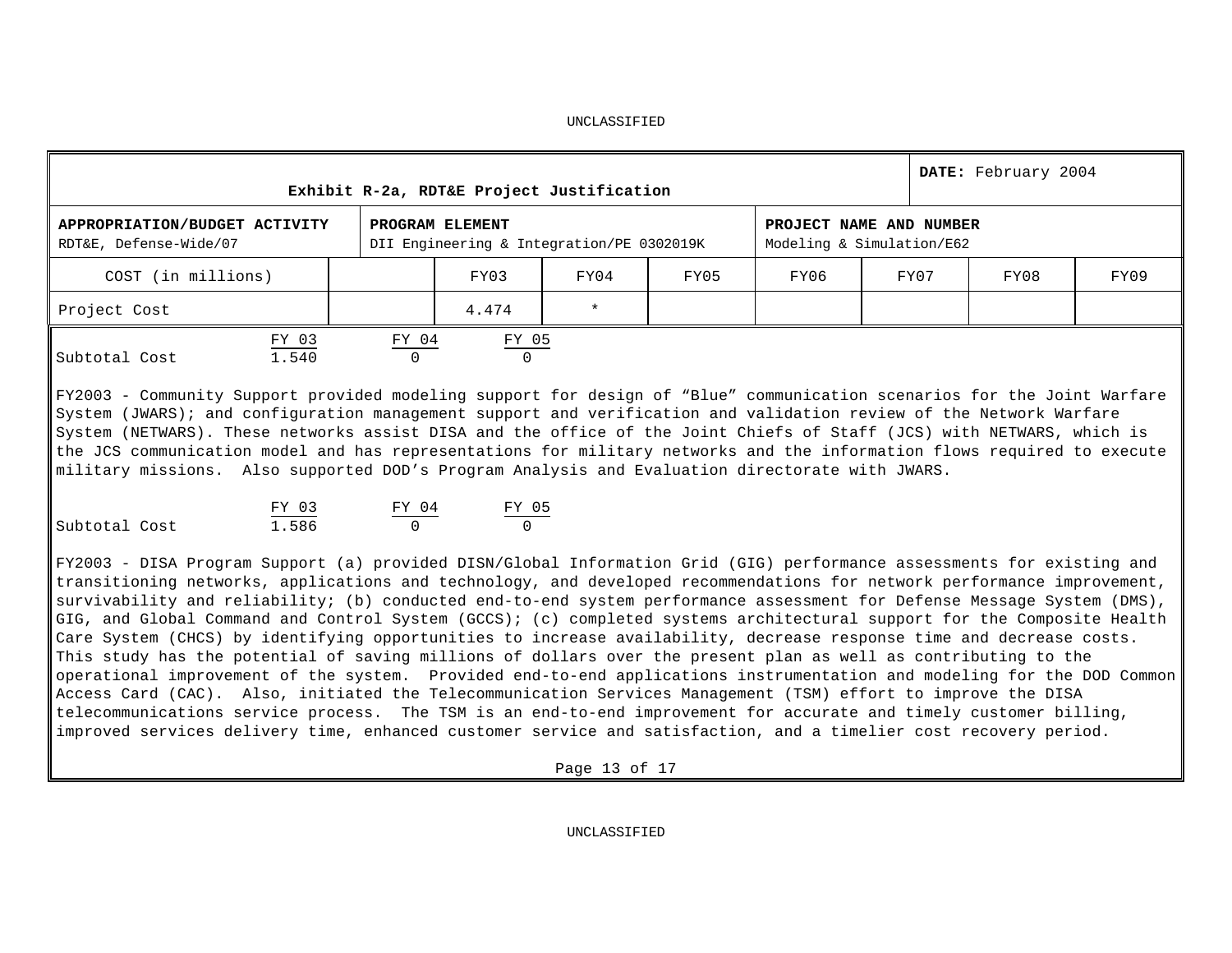|                                                                                                                    | DATE: February 2004<br>Exhibit R-2a, RDT&E Project Justification |                          |                                                              |                 |                 |                                                      |                 |      |                   |               |  |  |  |  |
|--------------------------------------------------------------------------------------------------------------------|------------------------------------------------------------------|--------------------------|--------------------------------------------------------------|-----------------|-----------------|------------------------------------------------------|-----------------|------|-------------------|---------------|--|--|--|--|
| APPROPRIATION/BUDGET ACTIVITY<br>RDT&E, Defense-Wide/07                                                            |                                                                  |                          | PROGRAM ELEMENT<br>DII Engineering & Integration/PE 0302019K |                 |                 | PROJECT NAME AND NUMBER<br>Modeling & Simulation/E62 |                 |      |                   |               |  |  |  |  |
| COST (in millions)                                                                                                 |                                                                  |                          | FY03                                                         | FY04            | FY05            | FY06                                                 |                 | FY07 | FY09              |               |  |  |  |  |
| Project Cost                                                                                                       |                                                                  |                          | 4.474                                                        | $\star$         |                 |                                                      |                 |      |                   |               |  |  |  |  |
| Other Program Funding Summary: (\$M)<br>$\mathsf{C}$ .<br>RDT&E, DW (PE0303149K)                                   | $\frac{FY$ 03<br>0                                               | $\frac{FY \ 04}{11.275}$ | $\frac{\text{FY } 05}{10.248}$                               | FY 06<br>11.764 | FY 07<br>11.997 | $\frac{\text{FY}~~08}{12.227}$                       | FY 09<br>12.498 |      | Complete<br>Contg | Cost<br>Contg |  |  |  |  |
| O&M, DW                                                                                                            | 14.521                                                           |                          | 11.833                                                       | 21.482          | 22.024          | 22.861                                               | 23.475          |      |                   | Contq         |  |  |  |  |
| 16.326<br>Contq<br>Acquisition Strategy: Will continue under existing contract vehicles.<br>$D$ .<br>Page 14 of 17 |                                                                  |                          |                                                              |                 |                 |                                                      |                 |      |                   |               |  |  |  |  |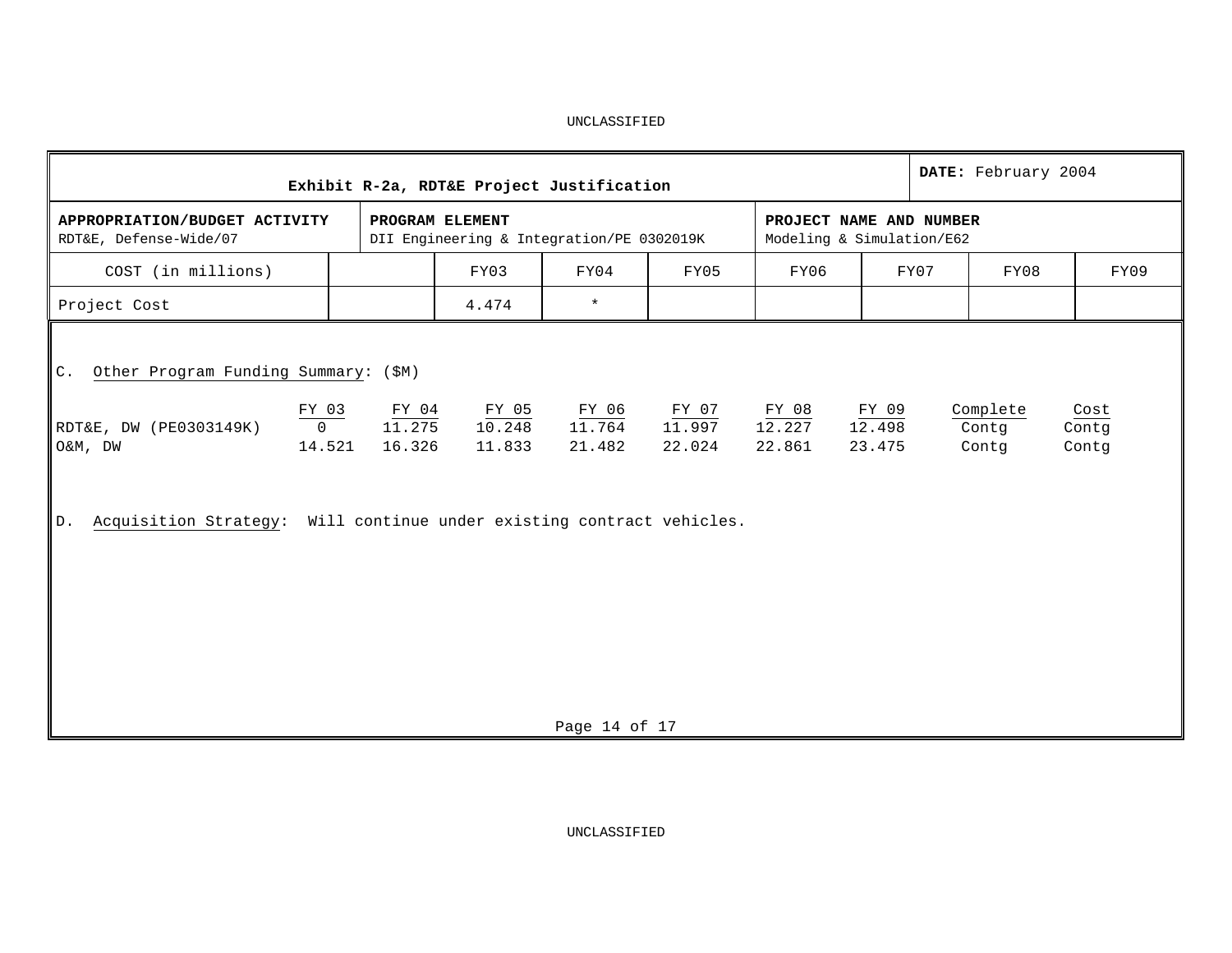| Exhibit R-3 Cost Analysis                               |                  |                                                              |                             |               |                        |               |                        |                                                       |               |                                | DATE: February 2004 |
|---------------------------------------------------------|------------------|--------------------------------------------------------------|-----------------------------|---------------|------------------------|---------------|------------------------|-------------------------------------------------------|---------------|--------------------------------|---------------------|
| APPROPRIATION/BUDGET ACTIVITY<br>RDT&E, Defense-Wide/07 |                  | PROGRAM ELEMENT<br>DII Engineering & Integration/PE 0302019K |                             |               |                        |               |                        | PROJECT NAME AND NUMBER<br>Modeling & Simulation /E62 |               |                                |                     |
| <b>Cost Category</b>                                    | Method<br>& Type | Contract Performing<br>Activity &<br>Location                | Total<br><b>PYs</b><br>Cost | FY 04<br>Cost | FY 04<br>Award<br>Date | FY 05<br>Cost | FY 05<br>Award<br>Date | Cost to<br>Complete                                   | Total<br>Cost | Target<br>Value of<br>Complete |                     |
| <b>Technical Integration Services</b>                   | <b>CPFF</b>      | Veridian<br>McLean, VA                                       | .340                        |               |                        |               |                        | N/A                                                   | .340          | .340                           |                     |
|                                                         | <b>FFRDC</b>     | <b>RAND</b><br>Tyson Corner, VA                              | .500                        |               |                        |               |                        | N/A                                                   | .500          | .500                           |                     |
|                                                         | <b>CPFF</b>      | OPNET Tech, Inc.<br>Bethesda, MD                             | .688                        |               |                        |               |                        | N/A                                                   | .688          | .688                           |                     |
|                                                         | <b>CPFF</b>      | SAIC<br>San Diego, CA                                        | .916                        |               |                        |               |                        | N/A                                                   | .916          | .916                           |                     |
|                                                         | CPFF             | Booz-Allen Hamilton 1.267<br>McLean, VA                      |                             |               |                        |               |                        | N/A                                                   | 1.267         | 1.267                          |                     |
| Equipment                                               | <b>FP</b>        | <b>DELL</b><br>Round Rock, TX                                | .150                        |               |                        |               |                        | N/A                                                   | .150          | .150                           |                     |
| <b>Technical Integration Services</b>                   |                  | Various Contracts                                            | .613                        |               |                        |               |                        | N/A                                                   | .613          | .613                           |                     |
| <b>Subtotal Product Development</b>                     |                  |                                                              | 4.474                       |               |                        |               |                        |                                                       |               |                                |                     |
| <b>Total Costs</b>                                      |                  |                                                              | 4.474                       |               |                        |               |                        |                                                       |               |                                |                     |
|                                                         |                  |                                                              |                             |               |                        |               |                        |                                                       |               |                                |                     |
|                                                         |                  |                                                              |                             |               |                        | Page 15 of 17 |                        |                                                       |               |                                |                     |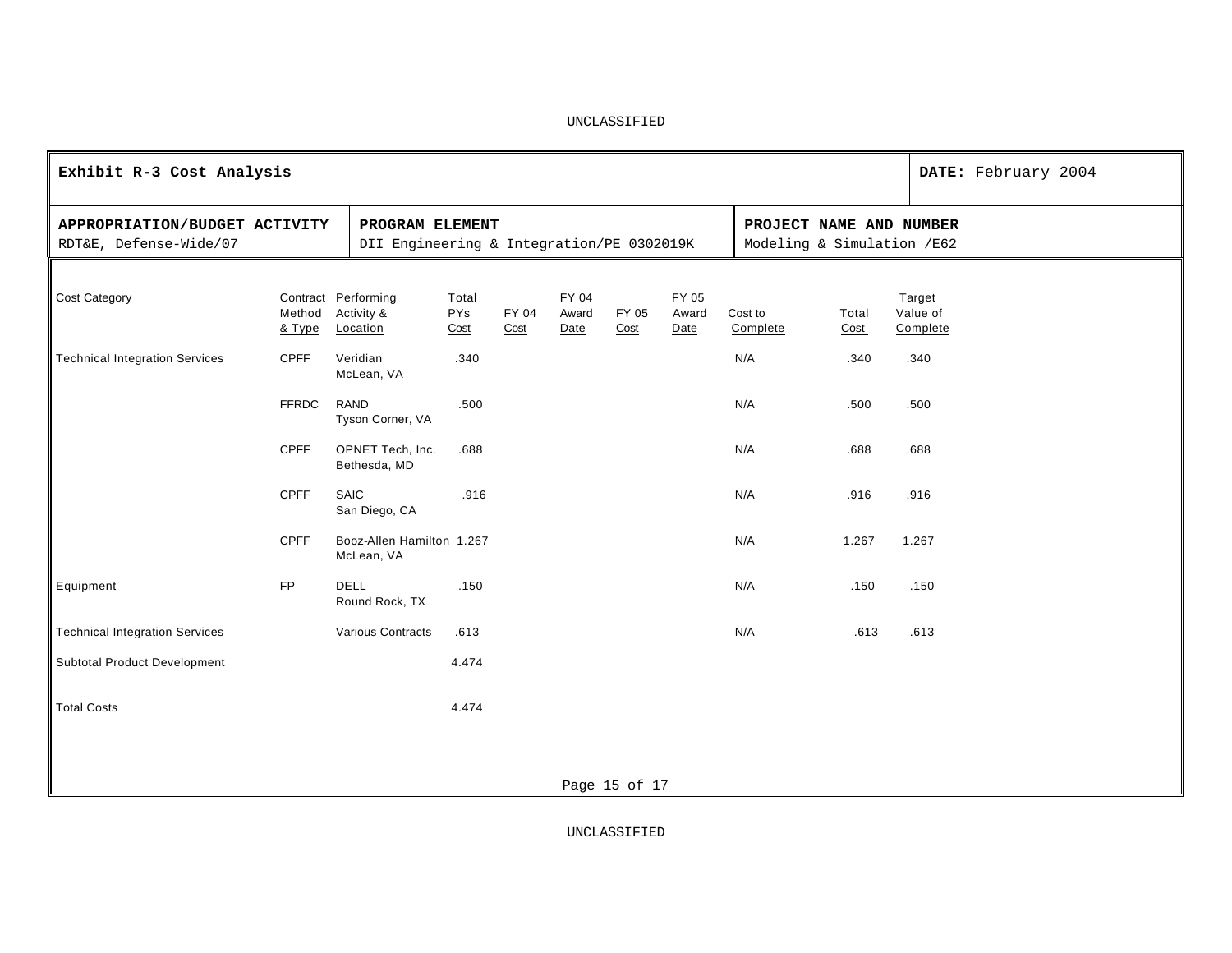| <b>Exhibit R-4 Schedule Profile</b>                                                                      |                                        |              |                                                                                     |                |             |   |                |                         |              |                                                                        | Date: February 2004 |   |                |              |              |                         |             |                |              |                         |             |              |      |   |
|----------------------------------------------------------------------------------------------------------|----------------------------------------|--------------|-------------------------------------------------------------------------------------|----------------|-------------|---|----------------|-------------------------|--------------|------------------------------------------------------------------------|---------------------|---|----------------|--------------|--------------|-------------------------|-------------|----------------|--------------|-------------------------|-------------|--------------|------|---|
| <b>Appropriation/Budget Activity</b><br>RDT&E, Defense-Wide/07                                           |                                        |              | <b>Program Element Number and Name</b><br>DII Engineering & Integration/PE 0302019K |                |             |   |                |                         |              | <b>Project Number and Name</b><br><b>Modeling &amp; Simulation/E62</b> |                     |   |                |              |              |                         |             |                |              |                         |             |              |      |   |
|                                                                                                          | 2003                                   |              | 2004                                                                                |                |             |   | 2005           |                         |              |                                                                        | 2006                |   |                | 2007         |              |                         |             | 2008           |              |                         |             |              | 2009 |   |
| <b>Fiscal Year</b>                                                                                       | $\mathbf{3}$<br>4<br>$\mathbf{2}$<br>1 | $\mathbf{1}$ | 3 <sup>1</sup><br>$\overline{2}$                                                    | $\overline{4}$ | $\mathbf 1$ | 2 | 3 <sup>1</sup> | $\overline{\mathbf{4}}$ | $\mathbf{1}$ | $\overline{2}$                                                         | $\mathbf{3}$        | 4 | $\blacksquare$ | $\mathbf{2}$ | $\mathbf{3}$ | $\overline{\mathbf{4}}$ | $\mathbf 1$ | $\overline{2}$ | $\mathbf{3}$ | $\overline{\mathbf{4}}$ | $\mathbf 1$ | $\mathbf{2}$ | 3    | 4 |
| Support to DISA Ops<br>Warfighter & COCOM Support<br>C3 Community Support<br><b>DISA Program Support</b> |                                        |              |                                                                                     |                |             |   |                |                         |              |                                                                        |                     |   |                |              |              |                         |             |                |              |                         |             |              |      |   |

Page 16 of 17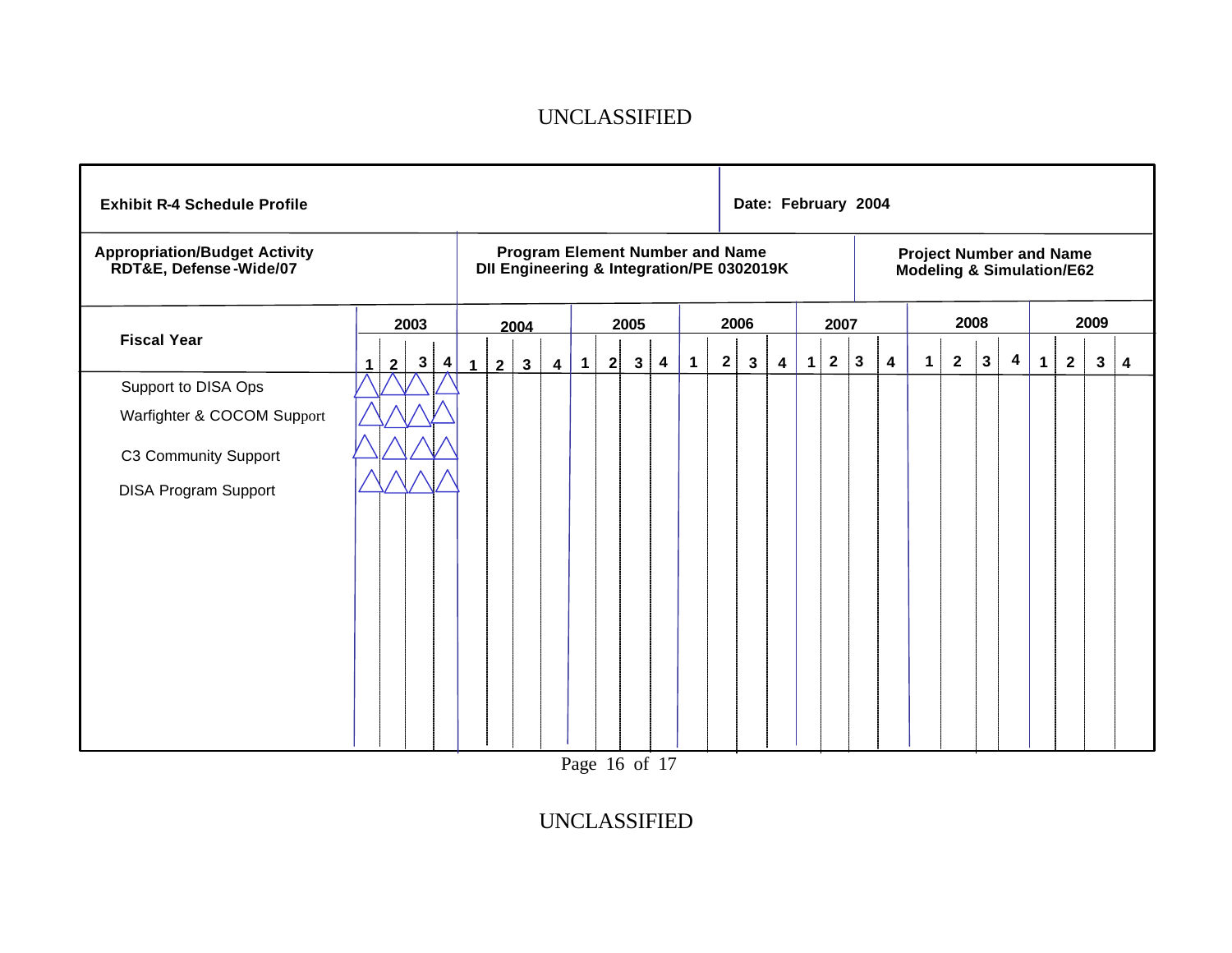|                                                         | Exhibit R-4a Schedule Detail |         |                                                                                                                      |               |  |         |         |         |  |  |  |  |
|---------------------------------------------------------|------------------------------|---------|----------------------------------------------------------------------------------------------------------------------|---------------|--|---------|---------|---------|--|--|--|--|
| APPROPRIATION/BUDGET ACTIVITY<br>RDT&E, Defense-Wide/07 |                              |         | PROJECT NAME AND NUMBER<br>PROGRAM ELEMENT<br>DII Engineering & Integration/PE 0302019K<br>Modeling & Simulation/E62 |               |  |         |         |         |  |  |  |  |
| Schedule Profile                                        | FY 2003                      | FY 2004 | FY 2005                                                                                                              | FY 2006       |  | FY 2007 | FY 2008 | FY 2009 |  |  |  |  |
| Support to DISA Ops                                     | $1-4Q$                       |         |                                                                                                                      |               |  |         |         |         |  |  |  |  |
| Warfighter& COCOM Sup                                   | $1-4Q$                       |         |                                                                                                                      |               |  |         |         |         |  |  |  |  |
| C3 Community Support                                    | $1-4Q$                       |         |                                                                                                                      |               |  |         |         |         |  |  |  |  |
| DISA Program Support                                    | $1-4Q$                       |         |                                                                                                                      |               |  |         |         |         |  |  |  |  |
|                                                         |                              |         |                                                                                                                      |               |  |         |         |         |  |  |  |  |
|                                                         |                              |         |                                                                                                                      |               |  |         |         |         |  |  |  |  |
|                                                         |                              |         |                                                                                                                      |               |  |         |         |         |  |  |  |  |
|                                                         |                              |         |                                                                                                                      |               |  |         |         |         |  |  |  |  |
|                                                         |                              |         |                                                                                                                      | Page 17 of 17 |  |         |         |         |  |  |  |  |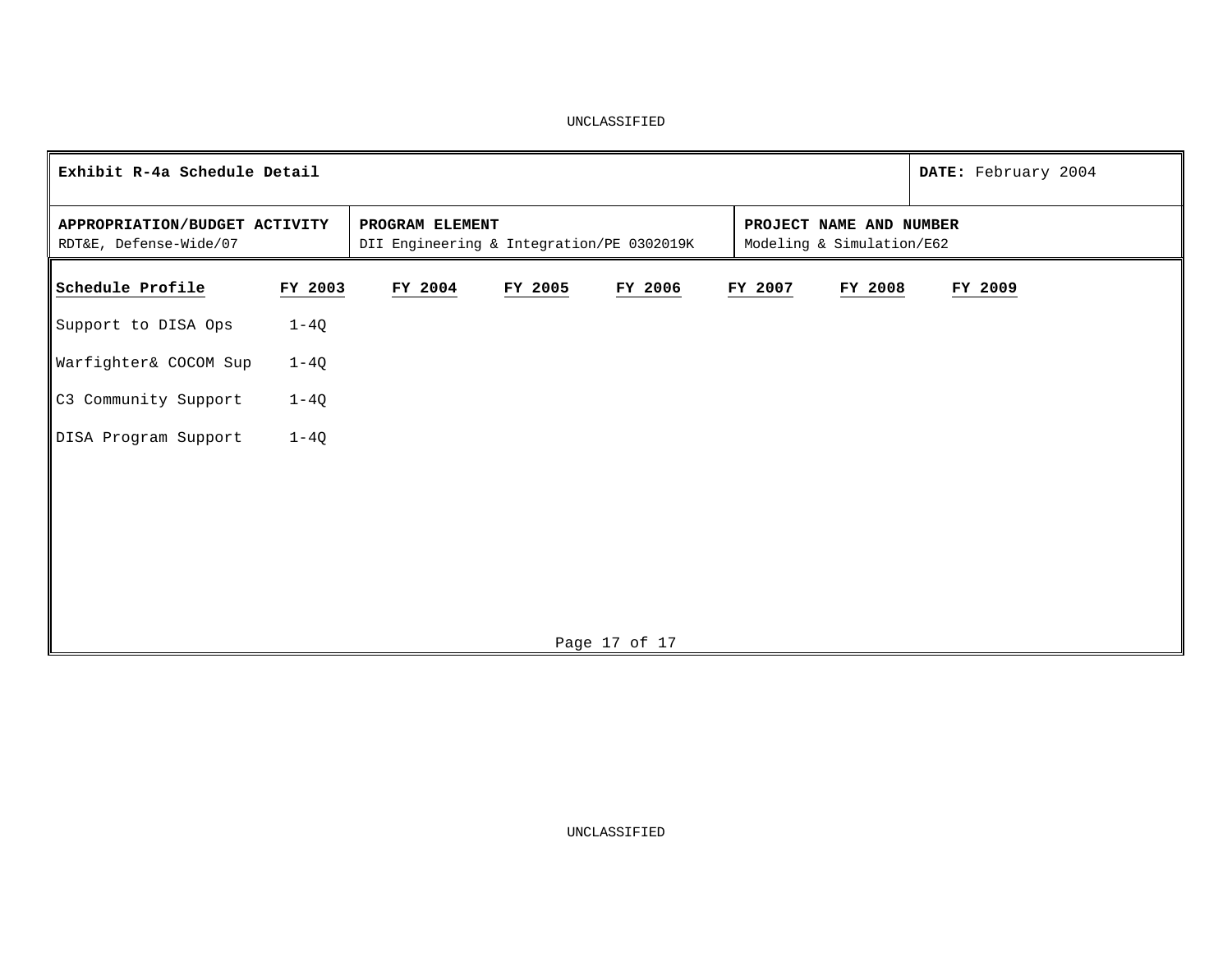| Exhibit R-2, RDT&E Budget Item Justification            |          | DATE: February 2004 |                                                               |       |          |  |             |          |
|---------------------------------------------------------|----------|---------------------|---------------------------------------------------------------|-------|----------|--|-------------|----------|
| APPROPRIATION/BUDGET ACTIVITY<br>RDT&E, Defense-Wide/07 |          |                     | R-1 ITEM NOMENCLATURE<br>Long Haul Communications PE 0303126K |       |          |  |             |          |
| COST (in millions)                                      | FY03     | FY04                | FY05                                                          | FY06  | FY07     |  | FY08        | FY09     |
| Total Program Element                                   | 1.602    | 1.380               | 11.401                                                        | 1.455 | 1.485    |  | 1.519       | 1.554    |
| DISN Systems Engineering<br>Support/T82                 | 1.602    | 1.380               | 1.426                                                         | 1.455 | 1.485    |  | 1.519       | 1.554    |
| Presidential and National Voice<br>Conferencing/PC01    | $\Omega$ | $\mathbf 0$         | 9.975                                                         | 0     | $\Omega$ |  | $\mathbf 0$ | $\Omega$ |
|                                                         |          |                     |                                                               |       |          |  |             |          |

A. Mission Description and Budget Item Justification: This program element funds system engineering for the Defense Information Systems Network (DISN) which provides defense-wide communications for the day-to-day operations of the DOD and serves as the core of DOD wartime communications for the President and Secretary of Defense, the Joint Chiefs of Staff (JCS), the Combatant Commanders, and other critical users. It provides for the engineering to consolidate the operational communications networks into DISN. This PE funds the critical and essential engineering required to use commercial equipment and service offerings, to implement the rapidly advancing communications technology, and to update the network design tools so as to continue providing cost savings, and to continue offering valuable new cost effective information technology capabilities and services to customers. It provides for the cost-effective development of needed information technology capabilities by targeting RDT&E efforts to DOD mission needs. This PE supports the military requirements identified by Joint Mission Needs Statement (JMNS) and Joint Capstone Requirements Document (JCRD). The program element is under Budget Activity 07 because it involves efforts supporting operational systems development.

Page 1 of 14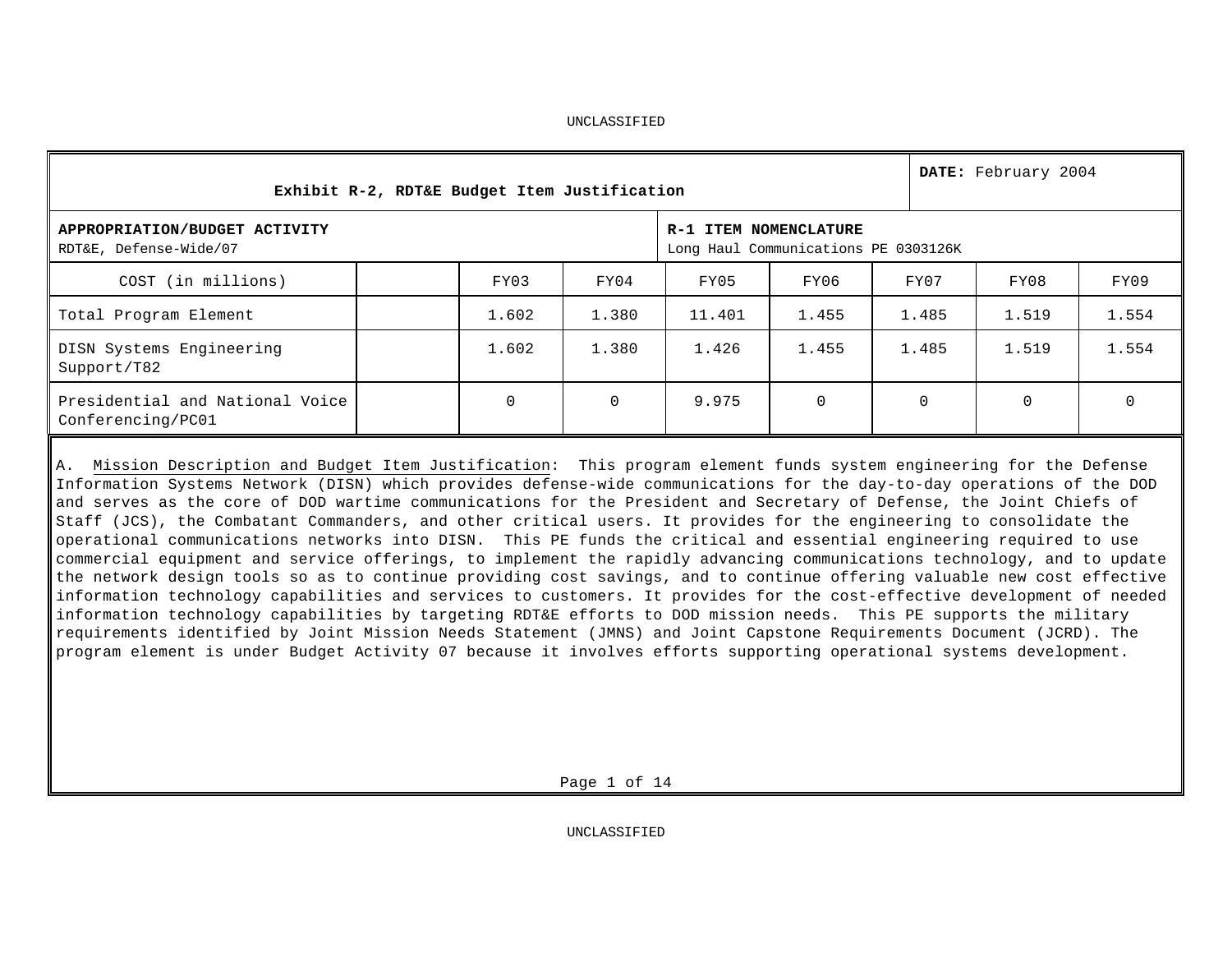|            | Exhibit R-2, RDT&E Budget Item Justification                                                                                                                                                                                                                                         |                            |                           |                                                               | DATE: February 2004 |
|------------|--------------------------------------------------------------------------------------------------------------------------------------------------------------------------------------------------------------------------------------------------------------------------------------|----------------------------|---------------------------|---------------------------------------------------------------|---------------------|
|            | APPROPRIATION/BUDGET ACTIVITY<br>RDT&E, Defense-Wide/07                                                                                                                                                                                                                              |                            |                           | R-1 ITEM NOMENCLATURE<br>Long Haul Communications PE 0303126K |                     |
| <b>B</b> . | Program Change Summary:                                                                                                                                                                                                                                                              |                            |                           |                                                               |                     |
|            |                                                                                                                                                                                                                                                                                      | FY 03                      | FY 04                     | FY 05                                                         |                     |
|            | Previous President's Budget<br>Current President's Budget<br>Total Adjustments                                                                                                                                                                                                       | 1.364<br>1.602<br>$+, 238$ | 1.401<br>1.380<br>$-.021$ | 1.430<br>11.401<br>$+9.971$                                   |                     |
|            | Change Summary Explanation:<br>FY 2003 change due to below threshold reprogramming.<br>FY 2004 change due to undistributed congressional adjustment to Defense-Wide RDT&E Appropriation.<br>FY 2005 change due to a new initiative for Presidential and National Voice Conferencing. |                            |                           |                                                               |                     |

Page 2 of 14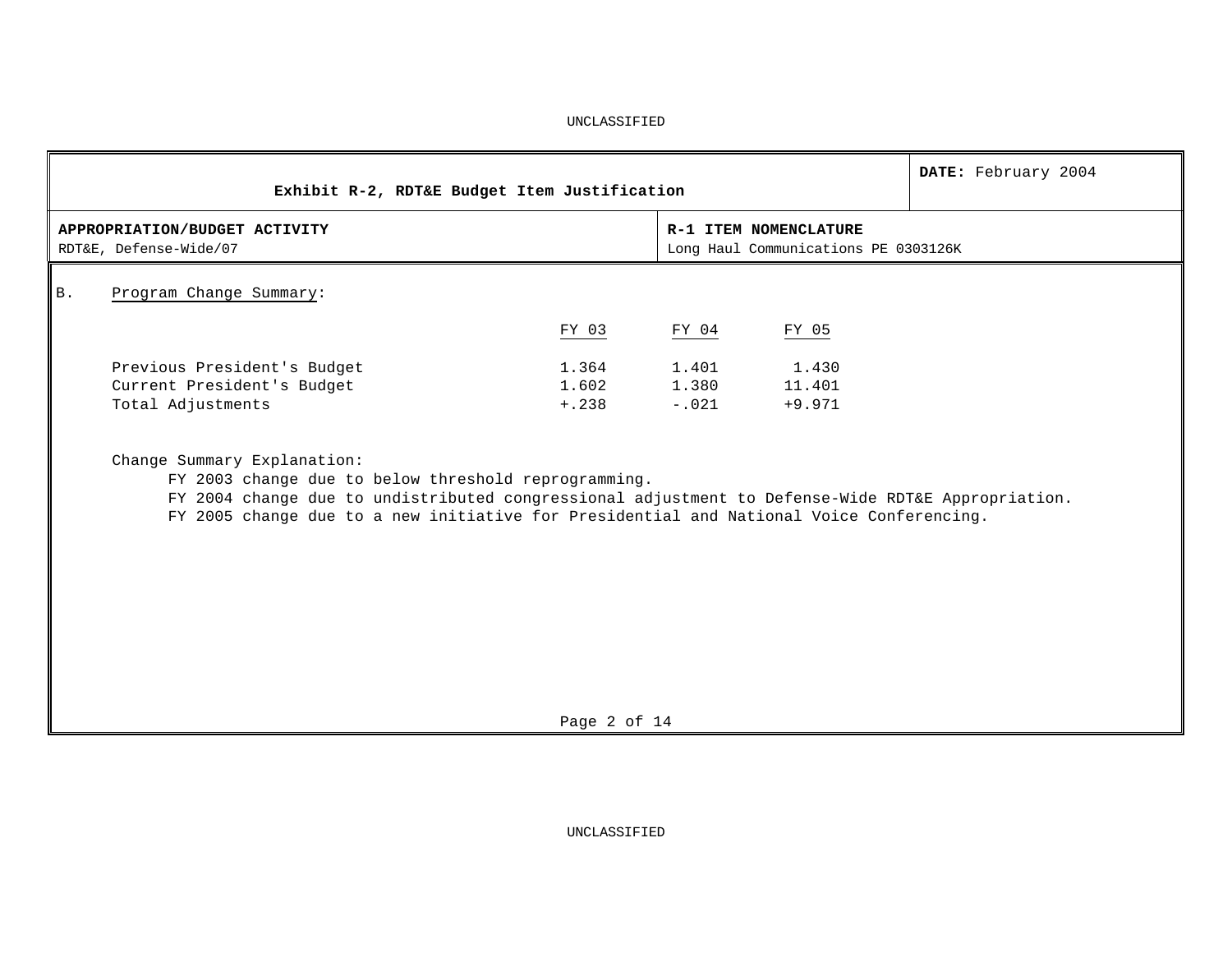| Exhibit R-2a, RDT&E Project Justification                                                                                                                                                                                                                                                                                                                                                                                                                                                                                                                                                                                                                                                                                                                                                                                                                                                                                           |       | DATE: February 2004 |                                                               |       |       |       |       |
|-------------------------------------------------------------------------------------------------------------------------------------------------------------------------------------------------------------------------------------------------------------------------------------------------------------------------------------------------------------------------------------------------------------------------------------------------------------------------------------------------------------------------------------------------------------------------------------------------------------------------------------------------------------------------------------------------------------------------------------------------------------------------------------------------------------------------------------------------------------------------------------------------------------------------------------|-------|---------------------|---------------------------------------------------------------|-------|-------|-------|-------|
| APPROPRIATION/BUDGET ACTIVITY<br>RDT&E, Defense-Wide/07                                                                                                                                                                                                                                                                                                                                                                                                                                                                                                                                                                                                                                                                                                                                                                                                                                                                             |       |                     | R-1 ITEM NOMENCLATURE<br>Long Haul Communications/PE 0303126K |       |       |       |       |
| COST (in millions)                                                                                                                                                                                                                                                                                                                                                                                                                                                                                                                                                                                                                                                                                                                                                                                                                                                                                                                  | FY03  | FY04                | FY05                                                          | FY06  | FY07  | FY08  | FY09  |
| DISN Systems Engineering<br>Support/T82                                                                                                                                                                                                                                                                                                                                                                                                                                                                                                                                                                                                                                                                                                                                                                                                                                                                                             | 1.602 | 1.380               | 1.426                                                         | 1.455 | 1.485 | 1.519 | 1.554 |
| A. Mission Description and Budget Item Justification: This project funds system engineering for the Defense<br>Information Systems Network (DISN) which provides defense-wide communications for the day-to-day operations of the DOD<br>and serves as the core of DOD wartime communications for the President, Secretary of Defense, the Joint Chiefs of Staff<br>(JCS), the Combatant Commanders, and other critical users. It provides for the engineering required to use rapidly<br>advancing commercial equipment and service offerings and to update the network design tools. This engineering is<br>essential to continue providing cost savings and to continue offering valuable new cost-effective information technology<br>capabilities and services to customers. This PE supports the military requirements identified by Joint Mission Needs<br>Statement (JMNS) and Joint Capstone Requirements Document (JCRD). |       |                     |                                                               |       |       |       |       |

## B. Accomplishments/Planned Program:

|               | FY 03 | FY 04 | FY 05 |
|---------------|-------|-------|-------|
| Subtotal Cost | 916   | 672   | 689   |

Systems Engineering - Provide ongoing systems engineering to reduce the risks and delays of inserting new communications technologies into the DISN by performing assessments and proof of concept implementations. Engineer the insertion of technology into the DISN (e.g., wave division multiplexing (WDM), intelligent optical networking**,** gigabit/terabit

Page 3 of 14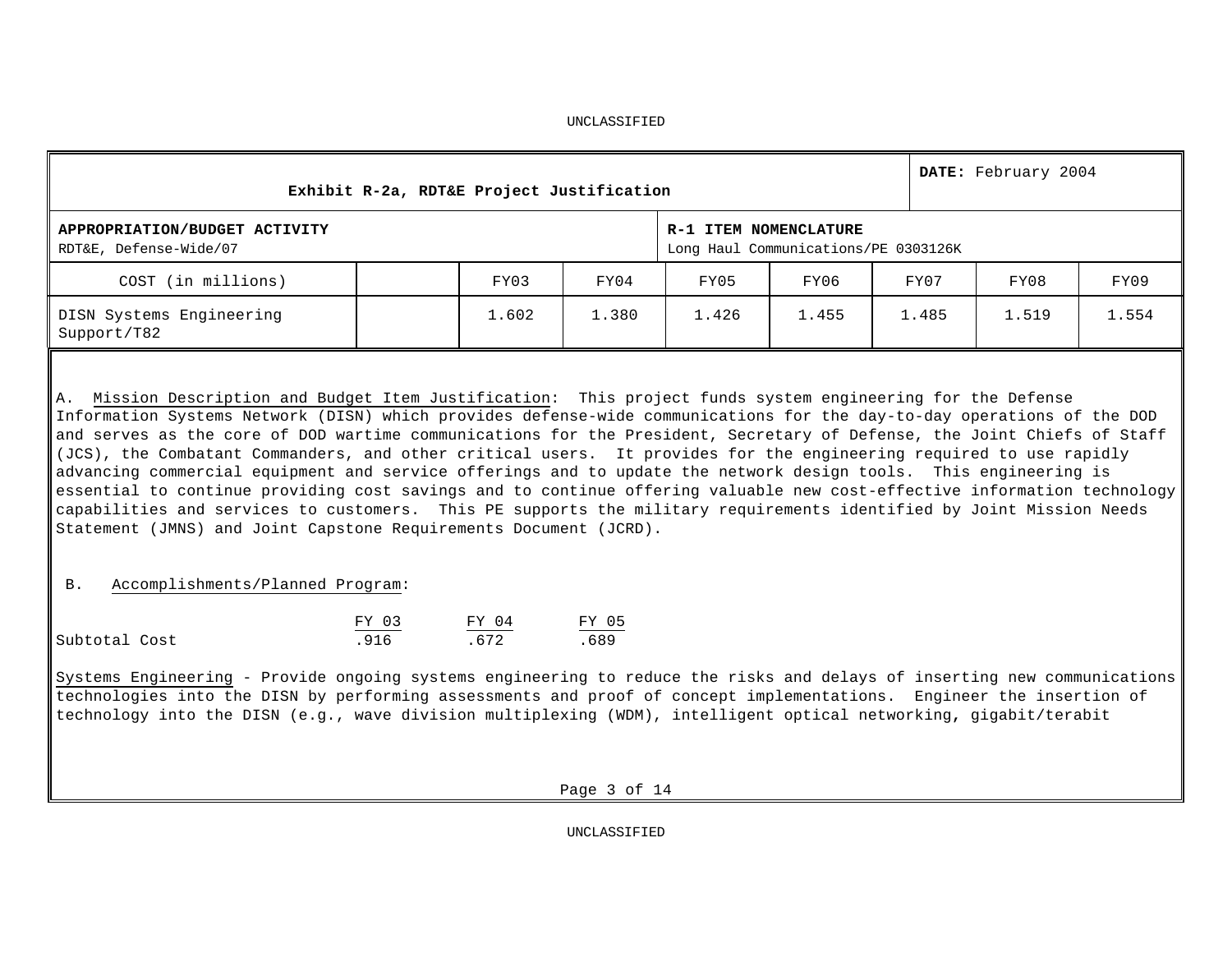| UNCLASSIFIED |
|--------------|
|--------------|

| Exhibit R-2a, RDT&E Project Justification                                                                                                                                                                                                                                                                                                                                                                                                                                                                                                                                                                                                                               |               |               | DATE: February 2004 |                                                               |       |       |       |       |  |  |  |  |
|-------------------------------------------------------------------------------------------------------------------------------------------------------------------------------------------------------------------------------------------------------------------------------------------------------------------------------------------------------------------------------------------------------------------------------------------------------------------------------------------------------------------------------------------------------------------------------------------------------------------------------------------------------------------------|---------------|---------------|---------------------|---------------------------------------------------------------|-------|-------|-------|-------|--|--|--|--|
| APPROPRIATION/BUDGET ACTIVITY<br>RDT&E, Defense-Wide/07                                                                                                                                                                                                                                                                                                                                                                                                                                                                                                                                                                                                                 |               |               |                     | R-1 ITEM NOMENCLATURE<br>Long Haul Communications/PE 0303126K |       |       |       |       |  |  |  |  |
| COST (in millions)                                                                                                                                                                                                                                                                                                                                                                                                                                                                                                                                                                                                                                                      |               | FY03          | FY04                | FY05                                                          | FY06  | FY07  | FY08  | FY09  |  |  |  |  |
| DISN Systems Engineering<br>Support/T82                                                                                                                                                                                                                                                                                                                                                                                                                                                                                                                                                                                                                                 |               | 1.602         | 1.380               | 1.426                                                         | 1.455 | 1.485 | 1.519 | 1.554 |  |  |  |  |
| routers, virtual private networks (VPNs), converged network/integrated services, voice over IP, IP class of<br>service/quality of service (CoS/QoS), cell encryption (Fastlane/Taclane), broadcast quality video, wireless/mobility<br>services). Continue support of DISN/Global Broadcast System (GBS) risk reduction trials. Continue engineering support<br>for on-going Network Engineering Assessment Facility (NEAF) testbed assessments, research, prototyping, and mission<br>support. Provide technical leadership in implementing recommended solutions and evolving DISN services.                                                                          |               |               |                     |                                                               |       |       |       |       |  |  |  |  |
| Subtotal Cost                                                                                                                                                                                                                                                                                                                                                                                                                                                                                                                                                                                                                                                           | FY 03<br>.686 | FY 04<br>.708 | FY 05<br>.737       |                                                               |       |       |       |       |  |  |  |  |
| Network Design - Provide ongoing development of the network topology design algorithms, heuristics, and software based<br>on a DOD prioritized list to include delivery of an IP Quality of Service modeling study relevant to future DoD<br>converged services over IP infrastructure. Continue to upgrade approximately one half of required workstations, Local<br>Area Network (LAN), and Wide Area Network (WAN) hardware and system software as requirements and technology dictate.<br>Continue to provide the information systems platform for design and analysis tools applied to operational and planned<br>DISN voice, video, data, and transport services. |               |               |                     |                                                               |       |       |       |       |  |  |  |  |
|                                                                                                                                                                                                                                                                                                                                                                                                                                                                                                                                                                                                                                                                         |               |               | Page 4 of 14        |                                                               |       |       |       |       |  |  |  |  |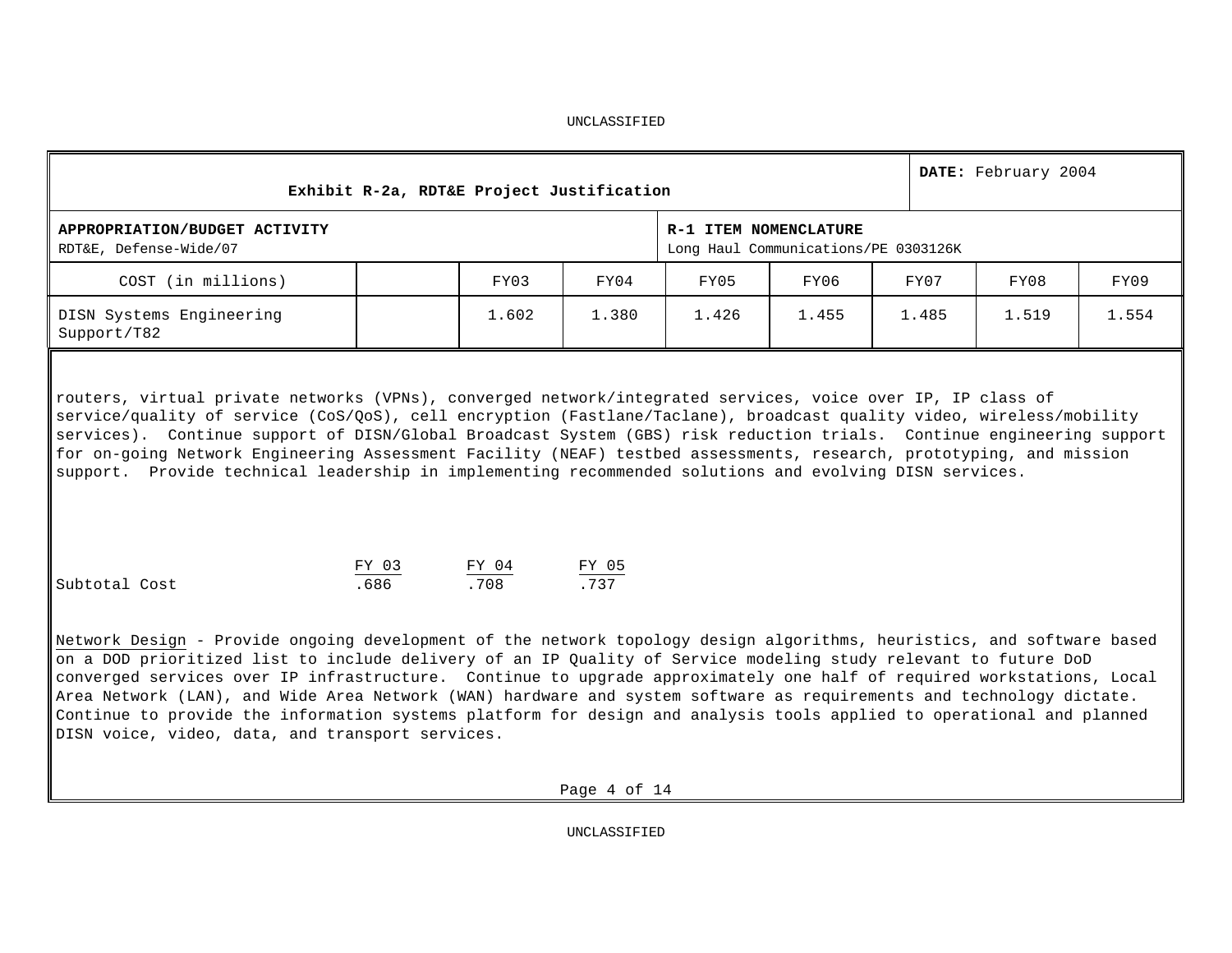| Exhibit R-2a, RDT&E Project Justification<br>APPROPRIATION/BUDGET ACTIVITY |                                                                         |                                                                           |                                       |                                      |                                                                                                                    |  |  |  |  |  |  |  |
|----------------------------------------------------------------------------|-------------------------------------------------------------------------|---------------------------------------------------------------------------|---------------------------------------|--------------------------------------|--------------------------------------------------------------------------------------------------------------------|--|--|--|--|--|--|--|
|                                                                            |                                                                         |                                                                           |                                       |                                      |                                                                                                                    |  |  |  |  |  |  |  |
| FY04                                                                       | FY05                                                                    | FY06                                                                      | FY07                                  | FY08                                 | FY09                                                                                                               |  |  |  |  |  |  |  |
|                                                                            | 1.426                                                                   | 1.455                                                                     | 1.485                                 | 1.519                                | 1.554                                                                                                              |  |  |  |  |  |  |  |
|                                                                            |                                                                         |                                                                           |                                       |                                      |                                                                                                                    |  |  |  |  |  |  |  |
|                                                                            | FY03<br>1.602<br>1.380<br>Other Program Funding Summary: Not Applicable | under the DISN Global Services (DGS) contract and a sole-source contract. | R-1 ITEM NOMENCLATURE<br>Page 5 of 14 | Long Haul Communications/PE 0303126K | D. Acquisition Strategy: Continue with the same acquisitions which include a Small Disadvantaged contractor (SETA) |  |  |  |  |  |  |  |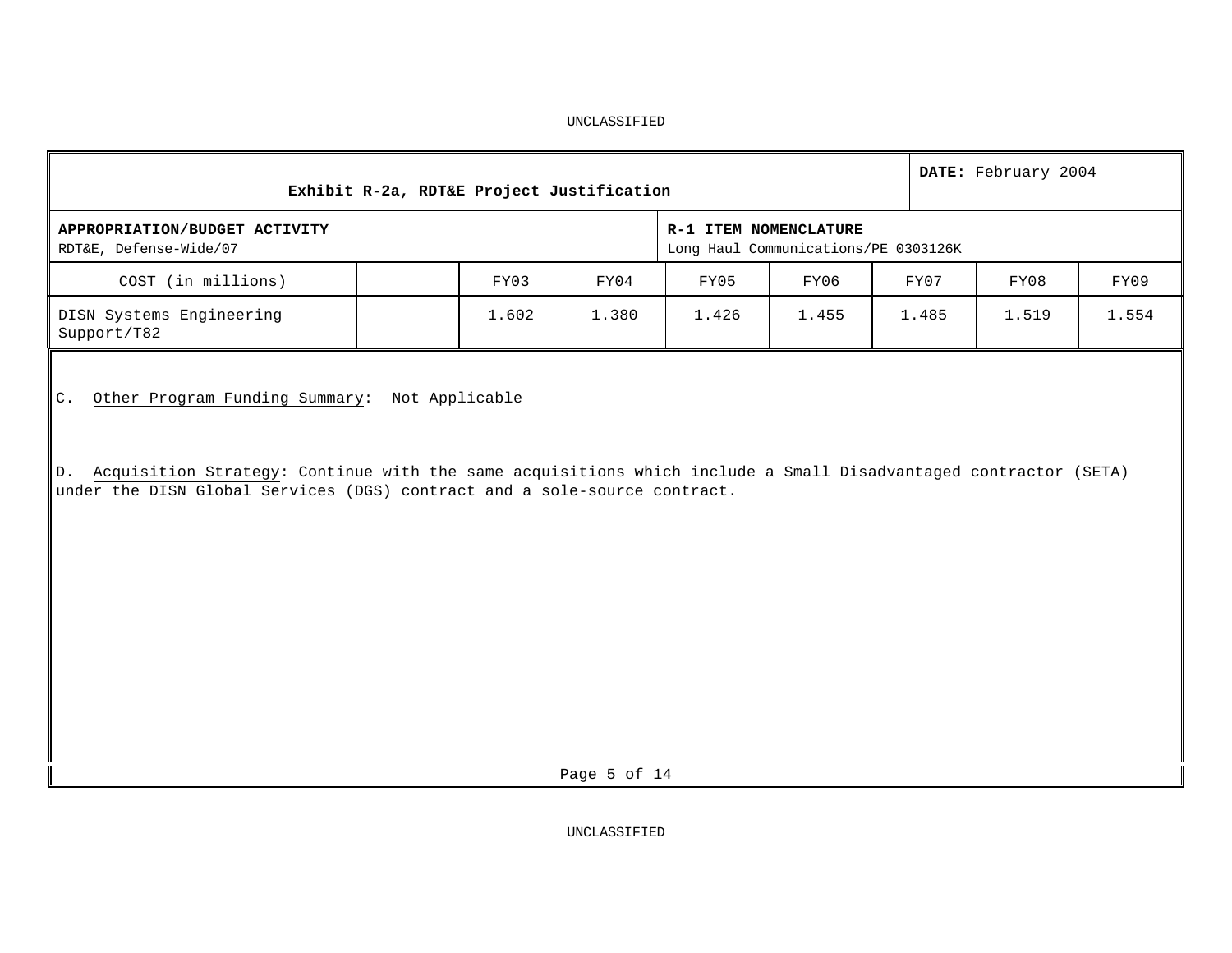| Exhibit R-3 Cost Analysis                               |                  |                                                                                                                            |                      |               |                        |               |                        |                     |                |                                | DATE: February 2004 |  |
|---------------------------------------------------------|------------------|----------------------------------------------------------------------------------------------------------------------------|----------------------|---------------|------------------------|---------------|------------------------|---------------------|----------------|--------------------------------|---------------------|--|
| APPROPRIATION/BUDGET ACTIVITY<br>RDT&E, Defense-Wide/07 |                  | PROGRAM ELEMENT<br>PROJECT NAME AND NUMBER<br>Long Haul Communications/PE 0303126K<br>DISN Systems Engineering Support/T82 |                      |               |                        |               |                        |                     |                |                                |                     |  |
| Cost Category                                           | Method<br>& Type | Contract Performing<br>Activity &<br>Location                                                                              | Total<br>PYs<br>Cost | FY 04<br>Cost | FY 04<br>Award<br>Date | FY 05<br>Cost | FY 05<br>Award<br>Date | Cost To<br>Complete | Total<br>Cost  | Target<br>Value of<br>Contract |                     |  |
| <b>System Engineering</b>                               | <b>FFP</b>       | SETA, McLean, VA<br>CPFF OPNET,<br>Bethesda, MD                                                                            | .916<br>.686         | .672<br>.708  | 06/04<br>04/04         | .689<br>.737  | 06/05<br>04/05         | Contg<br>Contg      | Contg<br>Contg | 2.277<br>2.131                 |                     |  |
|                                                         |                  |                                                                                                                            | 1.602                | 1.380         |                        | 1.426         |                        |                     |                |                                |                     |  |
|                                                         |                  |                                                                                                                            |                      |               |                        |               |                        |                     |                |                                |                     |  |
|                                                         |                  |                                                                                                                            |                      |               |                        |               |                        |                     |                |                                |                     |  |
|                                                         |                  |                                                                                                                            |                      |               |                        |               |                        |                     |                |                                |                     |  |
|                                                         |                  |                                                                                                                            |                      |               |                        |               |                        |                     |                |                                |                     |  |
|                                                         |                  |                                                                                                                            |                      |               |                        |               |                        |                     |                |                                |                     |  |
|                                                         |                  |                                                                                                                            |                      |               |                        | Page 6 of 14  |                        |                     |                |                                |                     |  |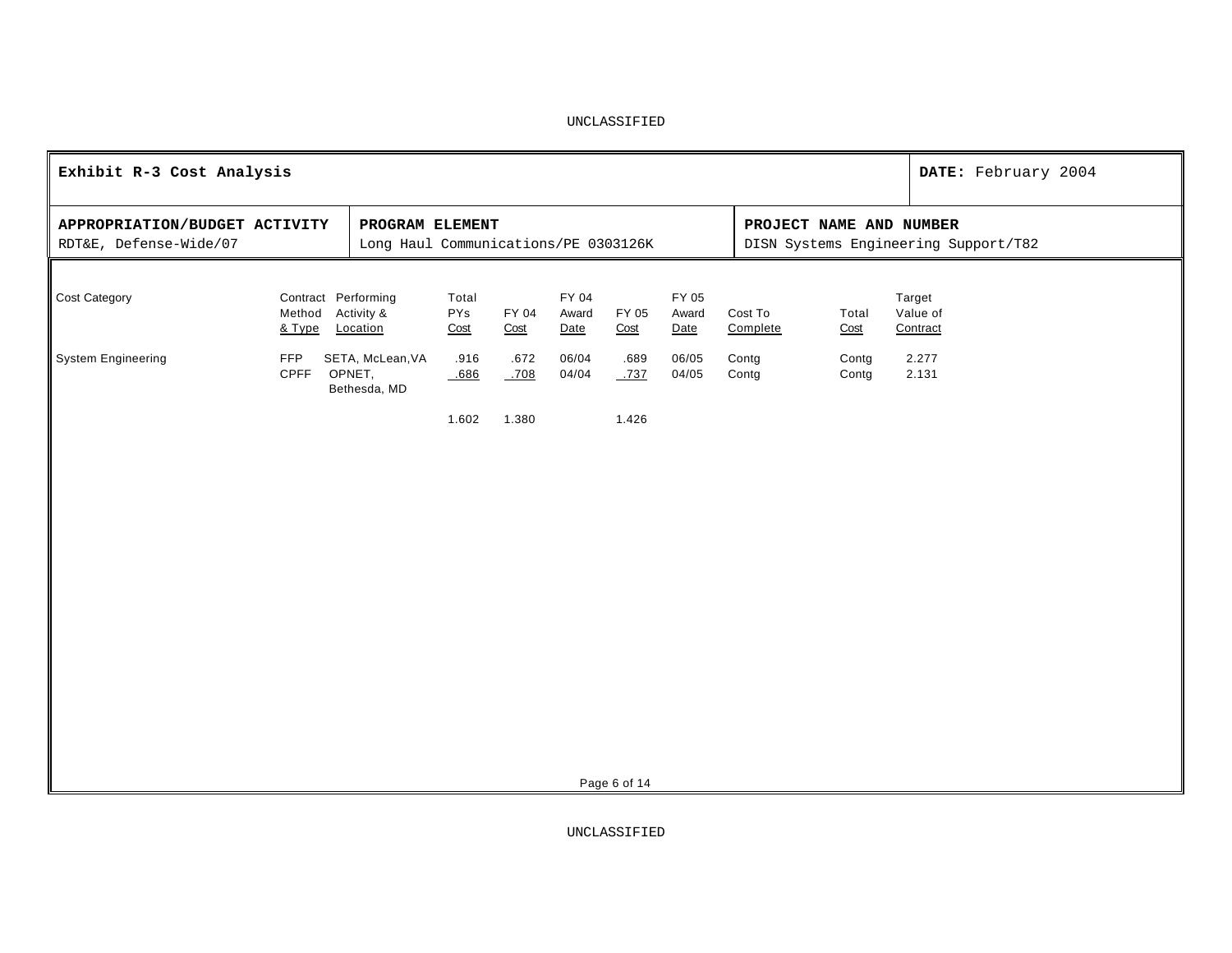|                                                                                                                                                   | <b>Exhibit R-4 Schedule Profile</b> |                |                |                |   |   |                |           |              |                                                                                |              |                         |             |   |                         |                         |             |                | Date: February 2004 |                         |             |              |                                                                   |                         |             |                |              |   |             |                         |              |   |
|---------------------------------------------------------------------------------------------------------------------------------------------------|-------------------------------------|----------------|----------------|----------------|---|---|----------------|-----------|--------------|--------------------------------------------------------------------------------|--------------|-------------------------|-------------|---|-------------------------|-------------------------|-------------|----------------|---------------------|-------------------------|-------------|--------------|-------------------------------------------------------------------|-------------------------|-------------|----------------|--------------|---|-------------|-------------------------|--------------|---|
| <b>Appropriation/Budget Activity</b><br>RDT&E, Defense-Wide/07                                                                                    |                                     |                |                |                |   |   |                |           |              | <b>Program Element Number and Name</b><br>Long Haul Communications/PE 0303126K |              |                         |             |   |                         |                         |             |                |                     |                         |             |              | <b>Project Number and Name</b><br><b>DISN Systems Engineering</b> |                         | Support/T82 |                |              |   |             |                         |              |   |
|                                                                                                                                                   |                                     |                |                |                |   |   | 2003           |           |              |                                                                                | 2004         |                         |             |   | 2005                    |                         |             |                | 2006                |                         |             | 2007         |                                                                   |                         |             |                | 2008         |   |             |                         | 2009         |   |
| <b>Fiscal Year</b>                                                                                                                                | $\mathbf 1$                         | 2 <sup>1</sup> | 3 <sup>1</sup> | $\overline{4}$ | 1 | 2 | $3\phantom{a}$ | $\vert$ 4 | $\mathbf{1}$ | $2^{\circ}$                                                                    | $\mathbf{3}$ | $\overline{\mathbf{4}}$ | $\mathbf 1$ | 2 | $\mathbf{3}$            | $\overline{\mathbf{4}}$ | $\mathbf 1$ | $\overline{2}$ | 3                   | $\overline{\mathbf{4}}$ | $\mathbf 1$ | $\mathbf{2}$ | $\vert 3 \vert$                                                   | $\overline{\mathbf{4}}$ | $\mathbf 1$ | $\overline{2}$ | $\mathbf{3}$ | 4 | $\mathbf 1$ | $\overline{\mathbf{2}}$ | $\mathbf{3}$ | 4 |
| <b>DGS Task Order Award</b><br>On-going DISN<br>Technology Insertion<br>(WDM/gigabit<br>routers), etc.                                            |                                     |                |                |                |   |   |                |           |              |                                                                                |              |                         |             |   |                         |                         |             |                |                     |                         |             |              |                                                                   |                         |             |                |              |   |             |                         |              |   |
| <b>OPNET Contract/Task</b><br>Order Award<br>On-going Development<br>and Application of<br>Network Design,<br>Analysis &<br><b>Modeling Tools</b> |                                     |                |                |                |   |   |                |           |              |                                                                                |              |                         |             |   |                         |                         |             |                |                     |                         |             |              |                                                                   |                         |             |                |              |   |             |                         |              |   |
|                                                                                                                                                   |                                     |                |                |                |   |   |                |           |              |                                                                                |              |                         |             |   | $D_{0.02}$ $7$ $6$ $14$ |                         |             |                |                     |                         |             |              |                                                                   |                         |             |                |              |   |             |                         |              |   |

Page 7 of 14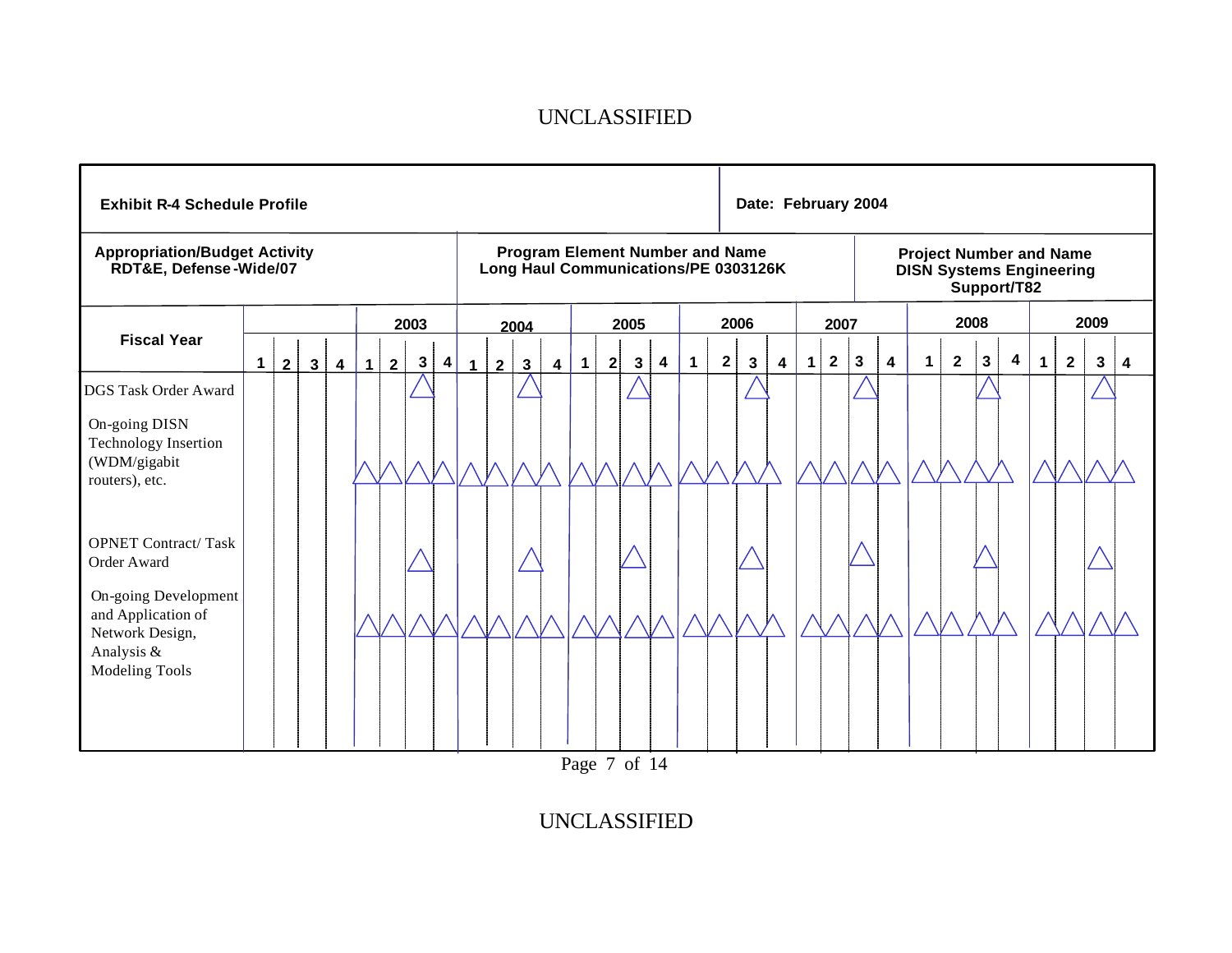| Exhibit R-4a Schedule Detail                                                                                                                            |                 |                                      |              |         |                                                                 |         | DATE: February 2004 |
|---------------------------------------------------------------------------------------------------------------------------------------------------------|-----------------|--------------------------------------|--------------|---------|-----------------------------------------------------------------|---------|---------------------|
| APPROPRIATION/BUDGET ACTIVITY<br>RDT&E, Defense-Wide/07                                                                                                 | PROGRAM ELEMENT | Long Haul Communications/PE 0303126K |              |         | PROJECT NAME AND NUMBER<br>DISN Systems Engineering Support/T82 |         |                     |
| Schedule Profile                                                                                                                                        | FY 2003         | FY 2004                              | FY 2005      | FY 2006 | FY 2007                                                         | FY 2008 | FY 2009             |
| DGS Task Order Award                                                                                                                                    | 3Q              | 3Q                                   | 3Q           | 3Q      | 3Q                                                              | 3Q      | 3Q                  |
| On-going DISN Tech<br>Insertion (wave divi-<br>sion multiplexing(WDM)/<br>gigabit routers)<br>Convergence Network/<br>Integrated Service<br>Assessments |                 |                                      |              |         |                                                                 |         |                     |
| & Pilots, etc.                                                                                                                                          | $1-4Q$          | $1-4Q$                               | $1-4Q$       | $1-4Q$  | $1-4Q$                                                          | $1-4Q$  | $1-4Q$              |
| OPNET Task Order Award                                                                                                                                  | 3Q              | 3Q                                   | 3Q           | 3Q      | 3Q                                                              | 3Q      | 3Q                  |
| On-going Development and<br>Application of Network<br>Design, Analysis &<br>Modeling Tools                                                              | $1-4Q$          | $1-4Q$                               | $1-4Q$       | $1-4Q$  | $1-4Q$                                                          | $1-4Q$  | $1-4Q$              |
|                                                                                                                                                         |                 |                                      |              |         |                                                                 |         |                     |
|                                                                                                                                                         |                 |                                      | Page 8 of 14 |         |                                                                 |         |                     |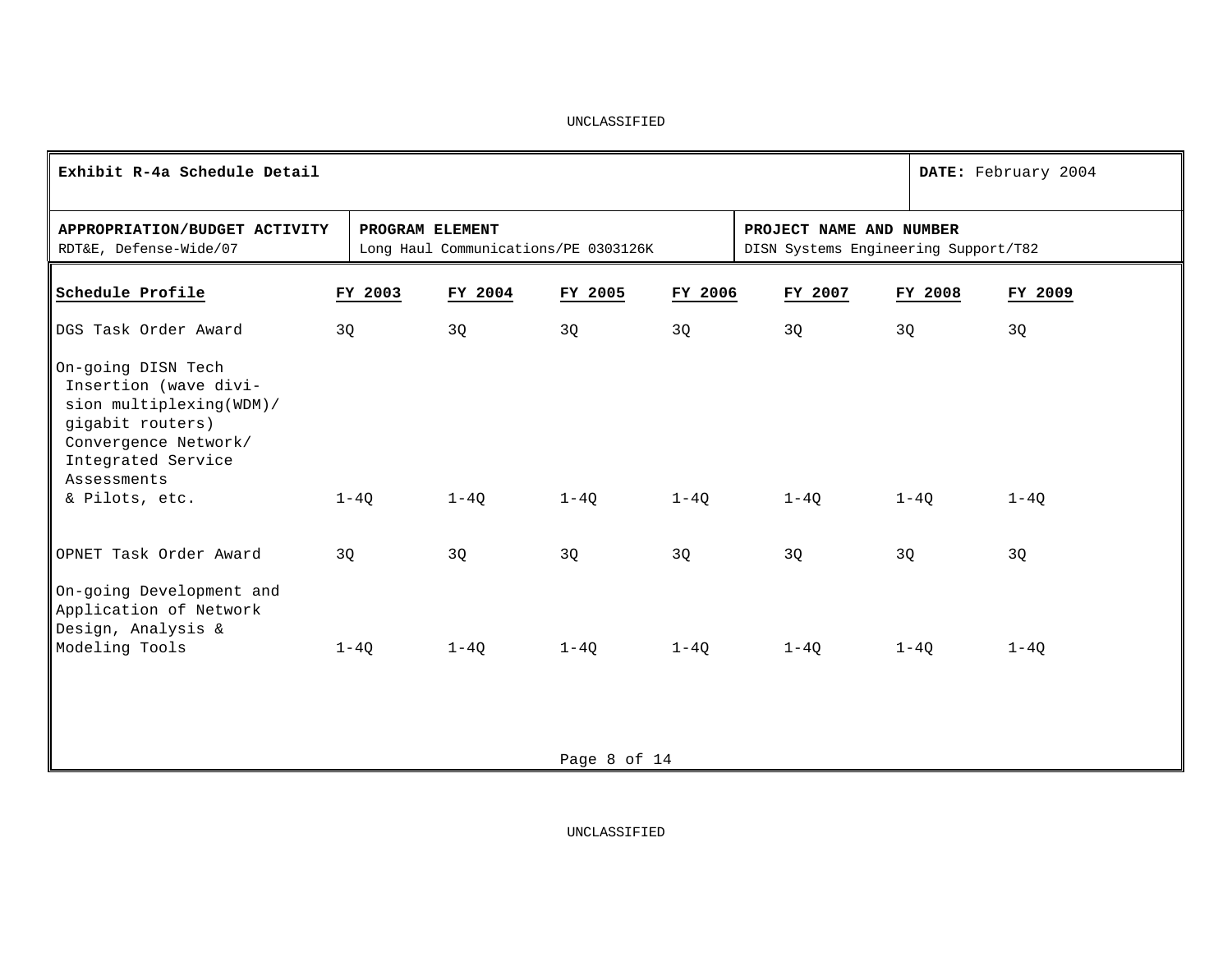|                                                         | Exhibit R-2a, RDT&E Project Justification                 |      |       |                   |                                                            | DATE: February 2004 |      |
|---------------------------------------------------------|-----------------------------------------------------------|------|-------|-------------------|------------------------------------------------------------|---------------------|------|
| APPROPRIATION/BUDGET ACTIVITY<br>RDT&E, Defense-Wide/07 | PROGRAM ELEMENT<br>Long Haul Communications / PE 0303126K |      |       | Conferencing/PC01 | PROJECT NAME AND NUMBER<br>Presidential and National Voice |                     |      |
| COST (in millions)                                      | FY03                                                      | FY04 | FY05  | FY06              | FY07                                                       | FY08                | FY09 |
| Presidential and National<br>Voice Conferencing/PC01    |                                                           | 0    | 9.975 |                   | $\Omega$                                                   | O                   |      |

A. Mission Description and Budget Item Justification: As the Presidential and National Voice Conferencing (PNVC) program lead and system engineer, this project funds system engineering, planning, development, integration, installation and testing of new baseband (cryptographic and vocoder) equipment needed to provide survivable, near tollquality voice conferencing capability for the President and other national/military leaders. This project funds the critical and essential engineering required to develop a new voice processing algorithm, as well as the development of new vocoder and cryptographic equipment by taking advantage of ongoing RDT&E efforts by another Defense component. These baseband devices will implement new technology capabilities such as multi-stream cryptography/vocoding and information technology capabilities such as baseband Ethernet interfaces supporting baseband Internet Protocol (IP) addressing. This project supports the Joint Staff's requirement to fully implement the recommended Advance Extreme High Frequency (AEHF) PNVC improvements no later than FY10 for all PNVC participants. Funding for FY06 and beyond will be addressed in the FY06 POM as DISA works with the Joint Staff to refine the requirements. This project involves efforts supporting operational development of a secure, survivable voice conferencing capability for the national and military leadership during crises.

Page 9 of 14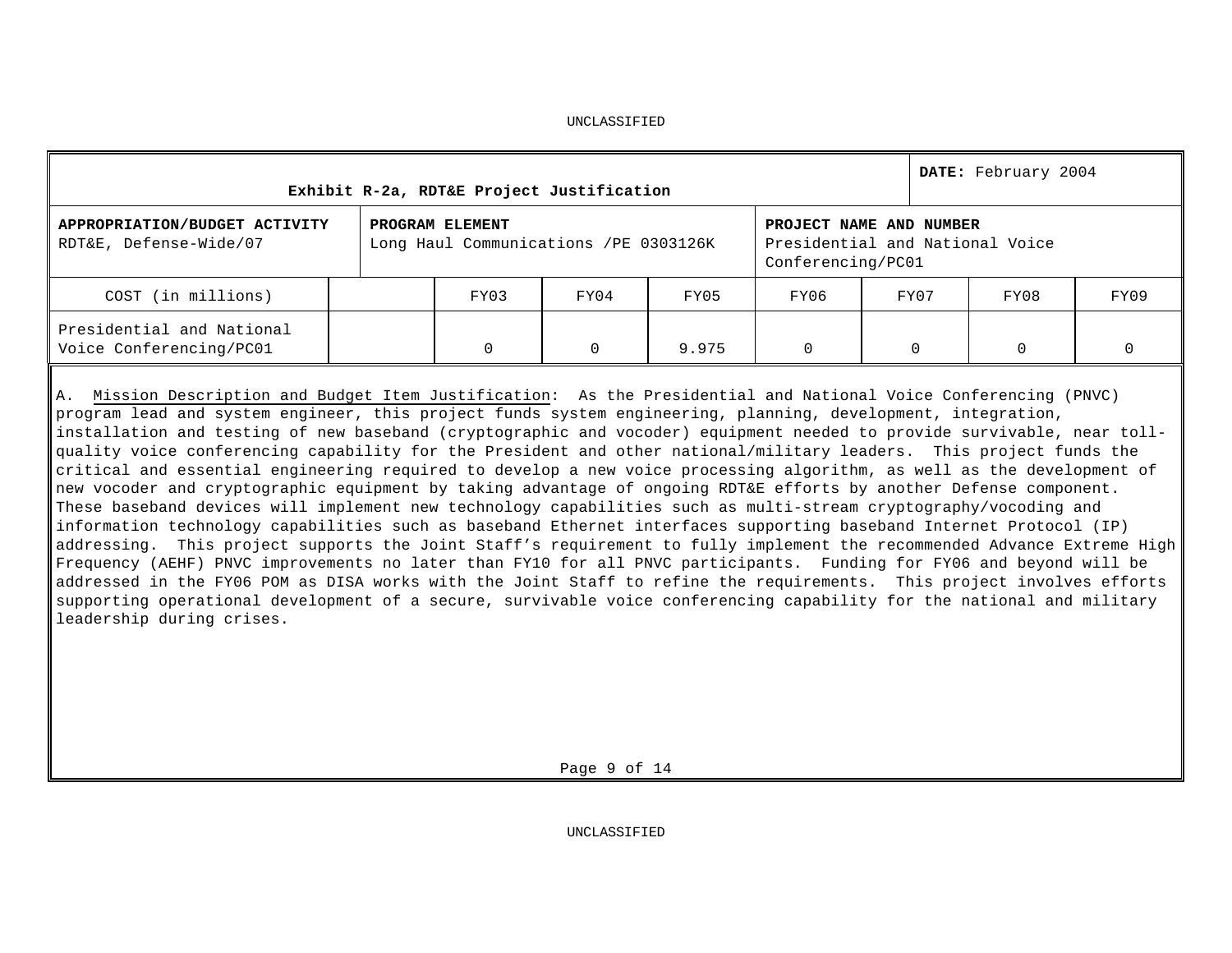|                                                         | Exhibit R-2a, RDT&E Project Justification                 |      |       |                   |                                                            | DATE: February 2004 |      |
|---------------------------------------------------------|-----------------------------------------------------------|------|-------|-------------------|------------------------------------------------------------|---------------------|------|
| APPROPRIATION/BUDGET ACTIVITY<br>RDT&E, Defense-Wide/07 | PROGRAM ELEMENT<br>Long Haul Communications / PE 0303126K |      |       | Conferencing/PC01 | PROJECT NAME AND NUMBER<br>Presidential and National Voice |                     |      |
| COST (in millions)                                      | FY03                                                      | FY04 | FY05  | FY06              | FY07                                                       | FY08                | FY09 |
| Presidential and National<br>Voice Conferencing/PC01    |                                                           | 0    | 9.975 | U                 |                                                            | $\Omega$            |      |

B. Accomplishments/Planned Program:

|               | FY 03 | FY 04 | FY 05 |
|---------------|-------|-------|-------|
| Subtotal Cost |       |       | 9.975 |

The primary effort in FY05 will be the development of the PNVC system design description and conducting trade studies, engineering and technical analyzes to develop the crypto/vocoder definition and specifications to meet the goal of starting production at the start of FY07. PNVC product integration, installation, and testing is scheduled to start in FY08 and complete in FY10. Initial Operational Capability (IOC) has been tentatively scheduled for end of FY09 and is defined to be the deployment of the first CONUS AEHF satellite and the PNVC initiative implemented at the principal conferees' locations.

Page 10 of 14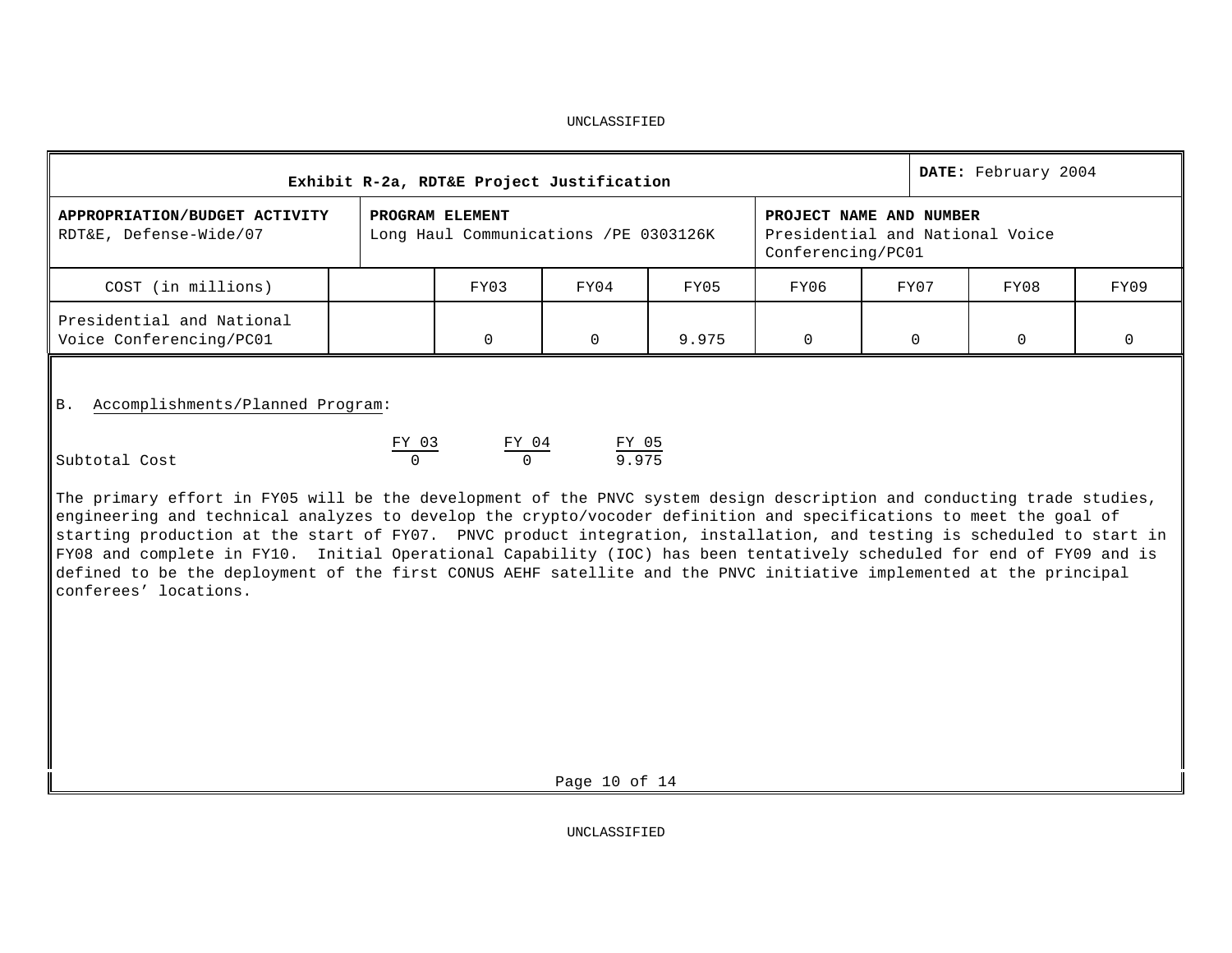|                                                         | Exhibit R-2a, RDT&E Project Justification                 |      |       |                   |                                                            | DATE: February 2004 |      |
|---------------------------------------------------------|-----------------------------------------------------------|------|-------|-------------------|------------------------------------------------------------|---------------------|------|
| APPROPRIATION/BUDGET ACTIVITY<br>RDT&E, Defense-Wide/07 | PROGRAM ELEMENT<br>Long Haul Communications / PE 0303126K |      |       | Conferencing/PC01 | PROJECT NAME AND NUMBER<br>Presidential and National Voice |                     |      |
| COST (in millions)                                      | FY03                                                      | FY04 | FY05  | FY06              | FY07                                                       | FY08                | FY09 |
| Presidential and National<br>Voice Conferencing/PC01    |                                                           |      | 9.975 |                   |                                                            |                     |      |

C. Other Program Funding Summary: None

D. Acquisition Strategy: Engineering support services for the PNVC will be provided by contract and FFRDC support. Although some limited in-house government capability exists, the expertise necessary to fulfill the mission and responsibilities of the PNVC does not exist. Full and open competition will be used for the acquisition of SETA support through existing DISA contracts.

Page 11 of 14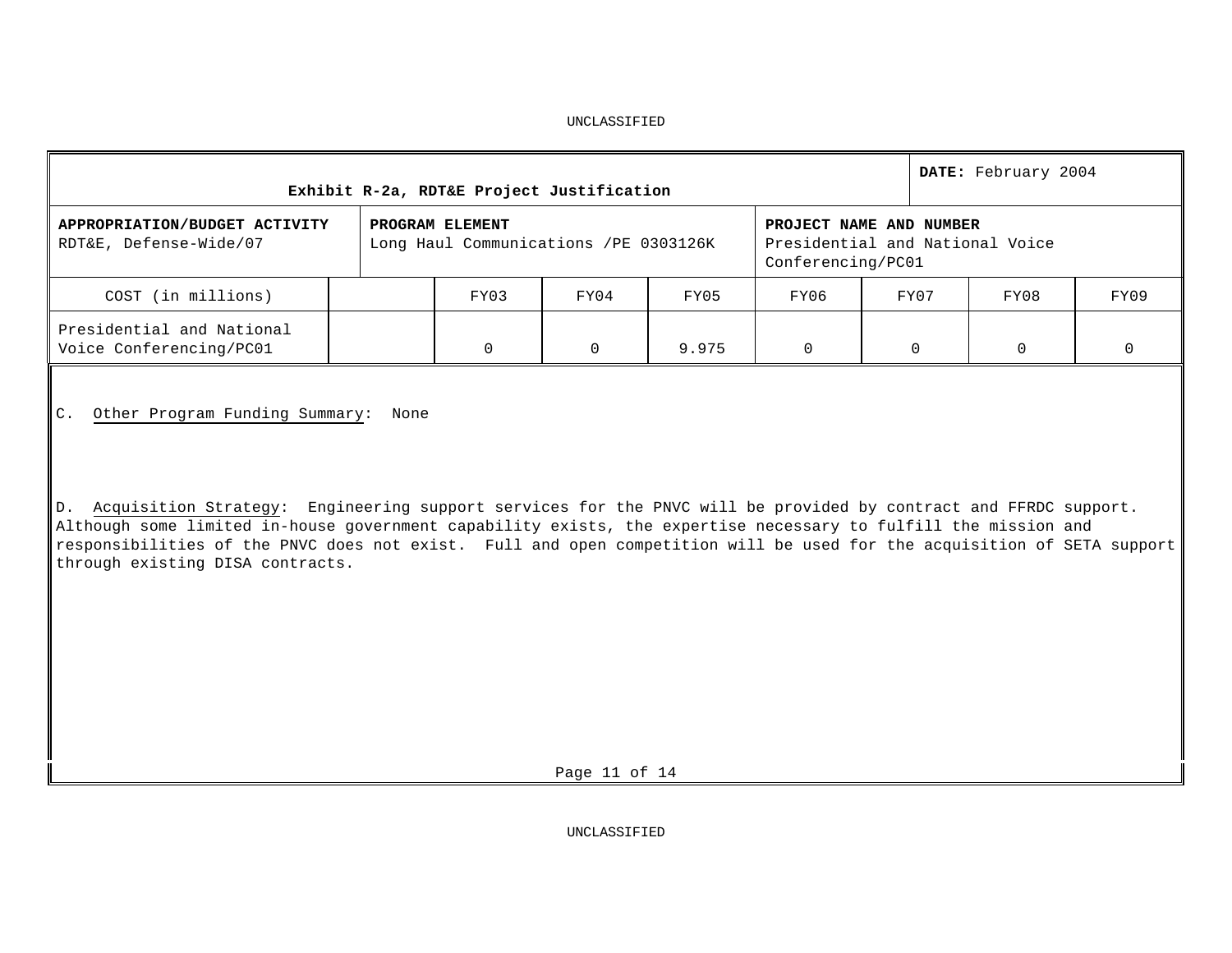| Exhibit R-3 Cost Analysis                               |                  |                                                           |                             |               |                        |               |                        |                          |             |                                | DATE: February 2004                          |
|---------------------------------------------------------|------------------|-----------------------------------------------------------|-----------------------------|---------------|------------------------|---------------|------------------------|--------------------------|-------------|--------------------------------|----------------------------------------------|
| APPROPRIATION/BUDGET ACTIVITY<br>RDT&E, Defense-Wide/07 |                  | PROGRAM ELEMENT<br>Long Haul Communications / PE 0303126K |                             |               |                        |               |                        |                          | (PNVC)/PC01 | PROJECT NAME AND NUMBER        | Presidential and National Voice Conferencing |
| Cost Category                                           | Method<br>& Type | Contract Performing<br>Activity &<br>Location             | Total<br><b>PYs</b><br>Cost | FY 04<br>Cost | FY 04<br>Award<br>Date | FY 05<br>Cost | FY 05<br>Award<br>Date | Cost To<br>Complete Cost | Total       | Target<br>Value of<br>Contract |                                              |
| FFRDC Engineering/Technical Spt                         | C/CPAF           | Aerospace Fld Ofc<br>Falls Church, VA                     | $\overline{0}$              |               |                        | 1.300         | 10/04                  | $\mathbf 0$              | 1.300       | 1.300                          |                                              |
| NSA Engineering/Technical Support                       | C/TBD            | <b>NSA</b>                                                | $\mathbf 0$                 |               |                        | 8.675         | 10/04                  | $\mathbf 0$              | 8.675       | 8.675                          |                                              |
| Total                                                   |                  |                                                           | $\mathbf 0$                 |               |                        | 9.975         |                        |                          | 9.975       | 9.975                          |                                              |
|                                                         |                  |                                                           |                             |               |                        |               |                        |                          |             |                                |                                              |
|                                                         |                  |                                                           |                             |               |                        |               |                        |                          |             |                                |                                              |
|                                                         |                  |                                                           |                             |               |                        |               |                        |                          |             |                                |                                              |
|                                                         |                  |                                                           |                             |               |                        |               |                        |                          |             |                                |                                              |
|                                                         |                  |                                                           |                             |               |                        |               |                        |                          |             |                                |                                              |
|                                                         |                  |                                                           |                             |               |                        | Page 12 of 14 |                        |                          |             |                                |                                              |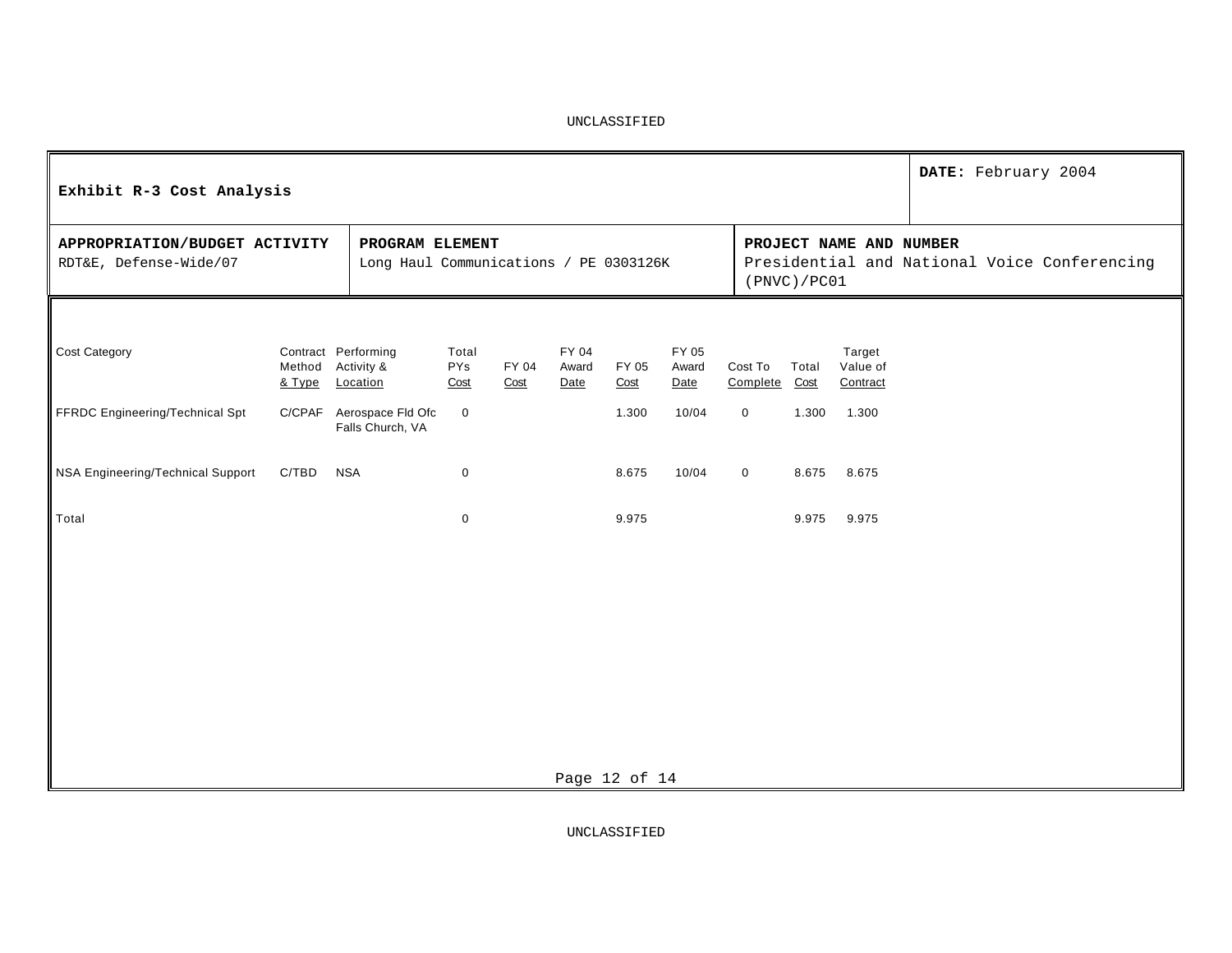|                                                                | <b>Exhibit R-4 Schedule Profile</b> |  |  |  |             |                |              |           |              |                                                                                  |              |                         |             | Date: February 2004 |                    |   |             |              |      |   |   |                                                                                                             |   |                         |              |                |              |                         |             |                |      |                         |
|----------------------------------------------------------------|-------------------------------------|--|--|--|-------------|----------------|--------------|-----------|--------------|----------------------------------------------------------------------------------|--------------|-------------------------|-------------|---------------------|--------------------|---|-------------|--------------|------|---|---|-------------------------------------------------------------------------------------------------------------|---|-------------------------|--------------|----------------|--------------|-------------------------|-------------|----------------|------|-------------------------|
| <b>Appropriation/Budget Activity</b><br>RDT&E, Defense-Wide/07 |                                     |  |  |  |             |                |              |           |              | <b>Program Element Number and Name</b><br>Long Haul Communications / PE 0303126K |              |                         |             |                     |                    |   |             |              |      |   |   | <b>Project Number and Name</b><br><b>Presidential and National Voice</b><br><b>Conferencing (PNVC)/PC01</b> |   |                         |              |                |              |                         |             |                |      |                         |
|                                                                |                                     |  |  |  |             |                | 2003         |           |              |                                                                                  | 2004         |                         |             |                     | 2005               |   |             |              | 2006 |   |   | 2007                                                                                                        |   |                         |              |                | 2008         |                         |             |                | 2009 |                         |
| <b>Fiscal Year</b>                                             |                                     |  |  |  | $\mathbf 1$ | $\overline{2}$ | $\mathbf{3}$ | $\vert$ 4 | $\mathbf{1}$ | $\mathbf{2}$                                                                     | $\mathbf{3}$ | $\overline{\mathbf{4}}$ | $\mathbf 1$ |                     | 2 <br>$\mathbf{3}$ | 4 | $\mathbf 1$ | $\mathbf{2}$ | 3    | 4 | 1 | $\mathbf 2$                                                                                                 | 3 | $\overline{\mathbf{4}}$ | $\mathbf{1}$ | $\overline{2}$ | $\mathbf{3}$ | $\overline{\mathbf{4}}$ | $\mathbf 1$ | $\overline{2}$ | 3    | $\overline{\mathbf{4}}$ |
| Program (Project)<br>Management Plan                           |                                     |  |  |  |             |                |              |           |              |                                                                                  |              |                         |             |                     |                    |   |             |              |      |   |   |                                                                                                             |   |                         |              |                |              |                         |             |                |      |                         |
| <b>CONOPS</b>                                                  |                                     |  |  |  |             |                |              |           |              |                                                                                  |              |                         |             |                     |                    |   |             |              |      |   |   |                                                                                                             |   |                         |              |                |              |                         |             |                |      |                         |
| System Design<br>Description                                   |                                     |  |  |  |             |                |              |           |              |                                                                                  |              |                         |             |                     |                    |   |             |              |      |   |   |                                                                                                             |   |                         |              |                |              |                         |             |                |      |                         |
| Crypto Development<br>(NRE)                                    |                                     |  |  |  |             |                |              |           |              |                                                                                  |              |                         |             |                     |                    |   |             |              |      |   |   |                                                                                                             |   |                         |              |                |              |                         |             |                |      |                         |
| Vocoder Development<br>(NRE)                                   |                                     |  |  |  |             |                |              |           |              |                                                                                  |              |                         |             |                     |                    |   |             |              |      |   |   |                                                                                                             |   |                         |              |                |              |                         |             |                |      |                         |
|                                                                |                                     |  |  |  |             |                |              |           |              |                                                                                  |              |                         |             |                     |                    |   |             |              |      |   |   |                                                                                                             |   |                         |              |                |              |                         |             |                |      |                         |

Note: NRE = Non Recurring Engineering

Page 13 of 14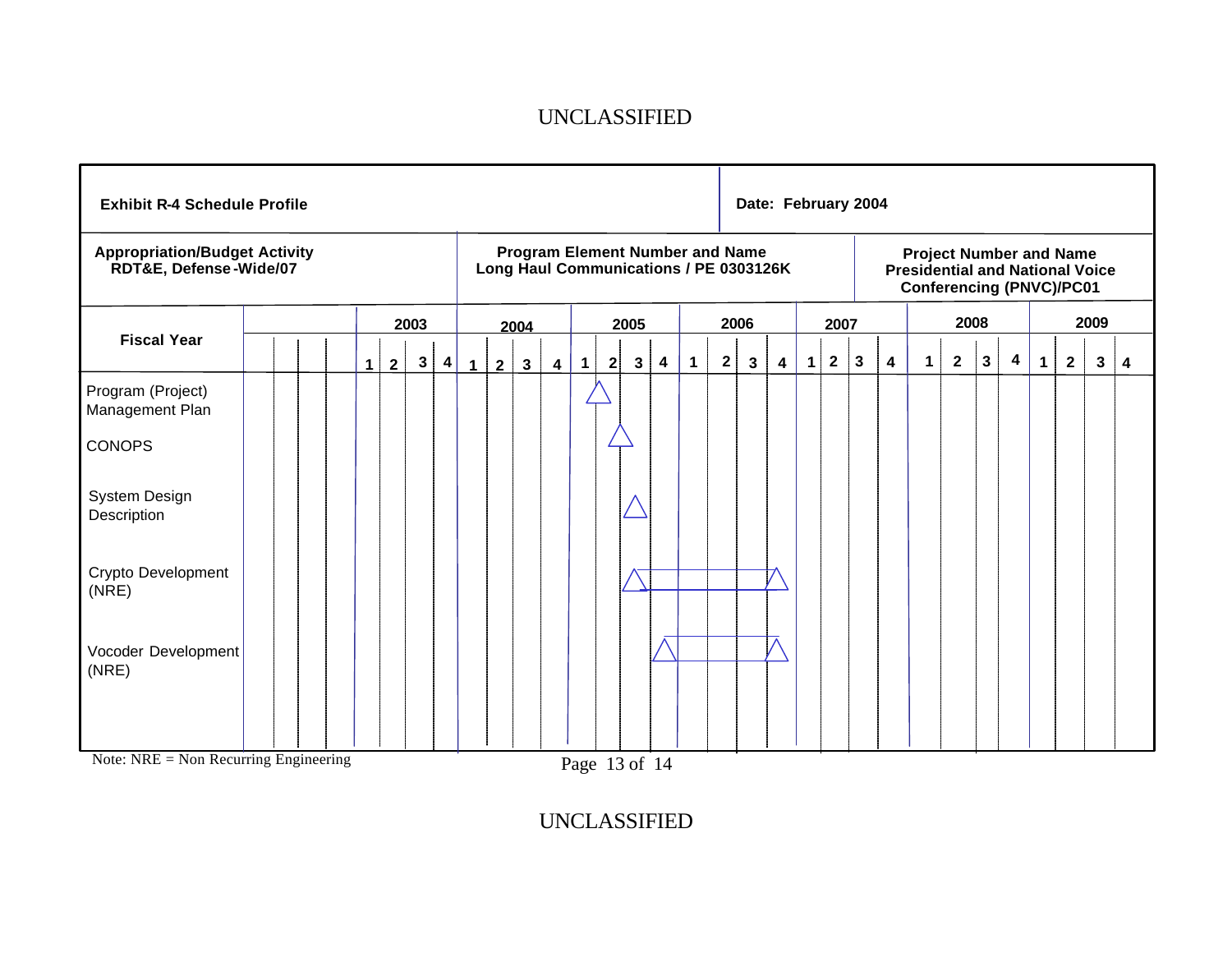| Exhibit R-4a Schedule Detail                                         |                                                           |         |                 |         |                                        |         | DATE: February 2004                          |         |
|----------------------------------------------------------------------|-----------------------------------------------------------|---------|-----------------|---------|----------------------------------------|---------|----------------------------------------------|---------|
| APPROPRIATION/BUDGET ACTIVITY<br>RDT&E, Defense-Wide/07              | PROGRAM ELEMENT<br>Long Haul Communications / PE 0303126K |         |                 |         | PROJECT NAME AND NUMBER<br>(PNVC)/PC01 |         | Presidential and National Voice Conferencing |         |
| Schedule Profile                                                     | FY 2003                                                   | FY 2004 | FY 2005         | FY 2006 |                                        | FY 2007 | FY 2008                                      | FY 2009 |
| MIPR Funds to NSA                                                    |                                                           |         | 10 <sup>°</sup> |         |                                        |         |                                              |         |
| MIPR Funds to SMC (Aerospace Support)                                |                                                           |         | 10 <sup>°</sup> |         |                                        |         |                                              |         |
| MOU/MOA with NSA and AEHF TPOs<br>(MILDEPS Terminal Program Offices) |                                                           |         | 2Q              |         |                                        |         |                                              |         |
| Crypto & Vocoder Trade Studies                                       |                                                           |         | 2Q              |         |                                        |         |                                              |         |
| Crypto & Vocoder Specification Development                           |                                                           |         | 3Q              |         |                                        |         |                                              |         |
| Crypto & Vocoder Systems Requirements Reviews (SRR)                  |                                                           |         | 40              |         |                                        |         |                                              |         |
| Crypto & Vocoder Preliminary Design Reviews                          |                                                           |         |                 | 20      |                                        |         |                                              |         |
| Crypto & Vocoder Critical Design Reviews                             |                                                           |         |                 | 4Q      |                                        |         |                                              |         |
| PNVC Test and Evaluation Master Plan (TEMP)                          |                                                           |         |                 | 2Q      |                                        |         |                                              |         |
|                                                                      |                                                           |         | Page 14 of 14   |         |                                        |         |                                              |         |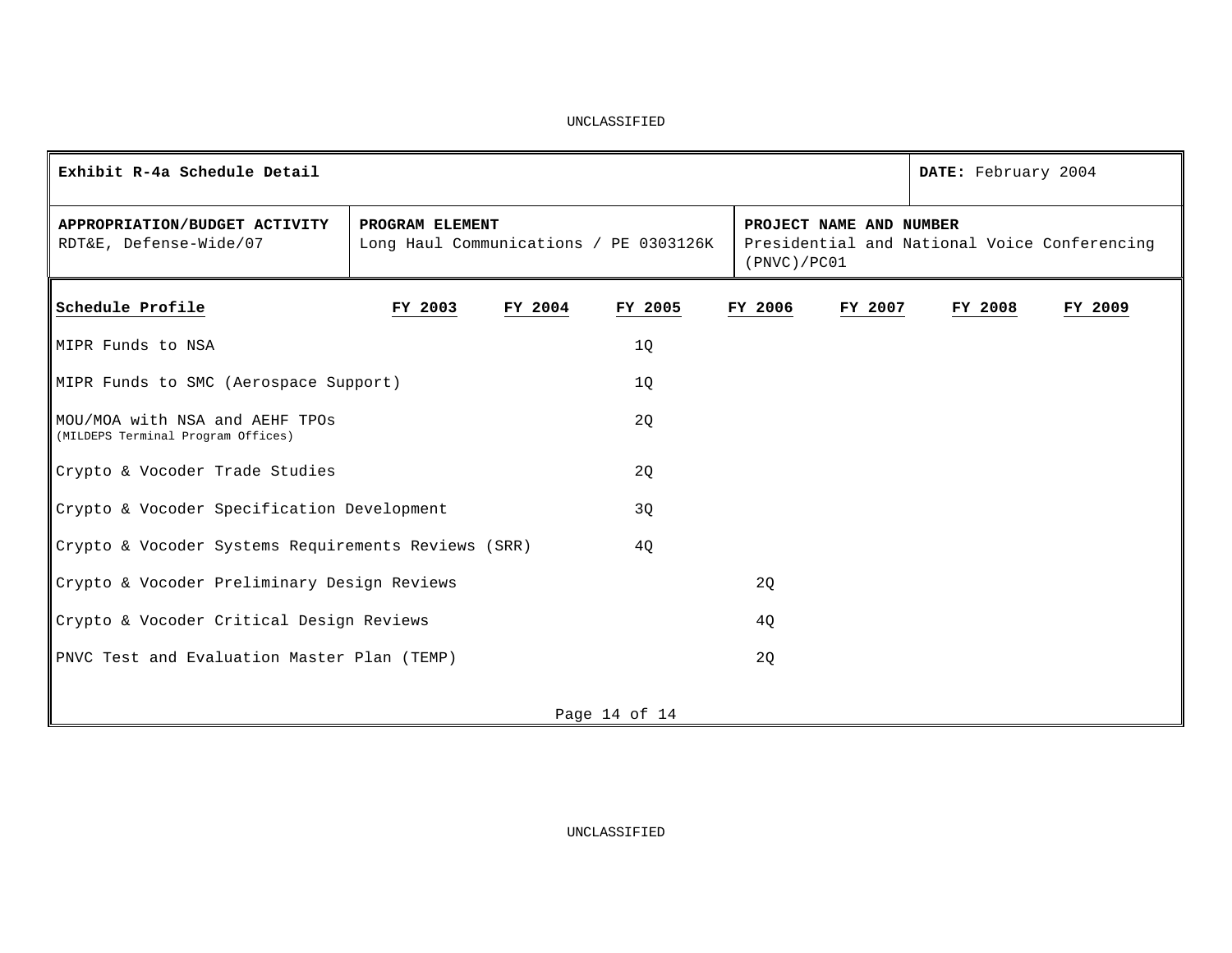|                                                         | Exhibit R-2, RDT&E Budget Item Justification |       |                                                                                                    |       |       |       |       |  |  |  |  |  |  |
|---------------------------------------------------------|----------------------------------------------|-------|----------------------------------------------------------------------------------------------------|-------|-------|-------|-------|--|--|--|--|--|--|
| APPROPRIATION/BUDGET ACTIVITY<br>RDT&E, Defense-Wide/07 |                                              |       | R-1 ITEM NOMENCLATURE<br>Minimum Essential Emergency Communications Network (MEECN)<br>PE 0303131K |       |       |       |       |  |  |  |  |  |  |
| COST (in millions)                                      | FY03                                         | FY04  | FY05                                                                                               | FY06  | FY07  | FY08  | FY09  |  |  |  |  |  |  |
| Total Program Element                                   | 7.641                                        | 7.089 | 7.261                                                                                              | 7.360 | 7.502 | 7.675 | 7.855 |  |  |  |  |  |  |
| Strategic C3 Support/T70                                | 2.589                                        | 2.471 | 2.626                                                                                              | 2.700 | 2.833 | 2.656 | 2.836 |  |  |  |  |  |  |
| Special Projects/T64                                    | 5.052                                        | 4.618 | 4.635                                                                                              | 4.660 | 4.669 | 5.019 | 5.019 |  |  |  |  |  |  |

### A. Mission Description and Budget Item Justification:

This PE supports DISA's role as the Nuclear Command, Control, and Communications (NC3) system engineer in five major areas: (1) Plans and Procedures, (2) Systems Analysis, (3) Operational Assessments, (4) Systems Engineering and (5) Development of Concepts of Operation and Architectures. The NC3 system is composed of C3 assets that provide connectivity from the President and the Secretary of Defense through the National Military Command System (NMCS) to nuclear execution forces integral to fighting a "homeland-to-homeland," as well as theater, nuclear war. This MEECN includes the emergency action message (EAM) dissemination systems and those systems used for Integrated Tactical Warning/Attack Assessment (TW/AA), conferencing, force report back, re-targeting, force management and requests for permission to use nuclear weapons. Supporting efforts assure positive control of nuclear forces and connectivity between the Secretary of Defense and strategic and theater forces. Efforts assure an informed decision-making linkage between the Secretary and the Commanders of the Unified and Specified Commands. Additionally, through this PE, DISA provides direct and specialized support to ASD(NII) and the Joint Staff (JS) and recommends support or non-support for NC3 programs as well as fail-safe procedures and risk reduction actions. This program element is under Budget Activity 07 because it involves efforts supporting operational systems development

Page 1 of 12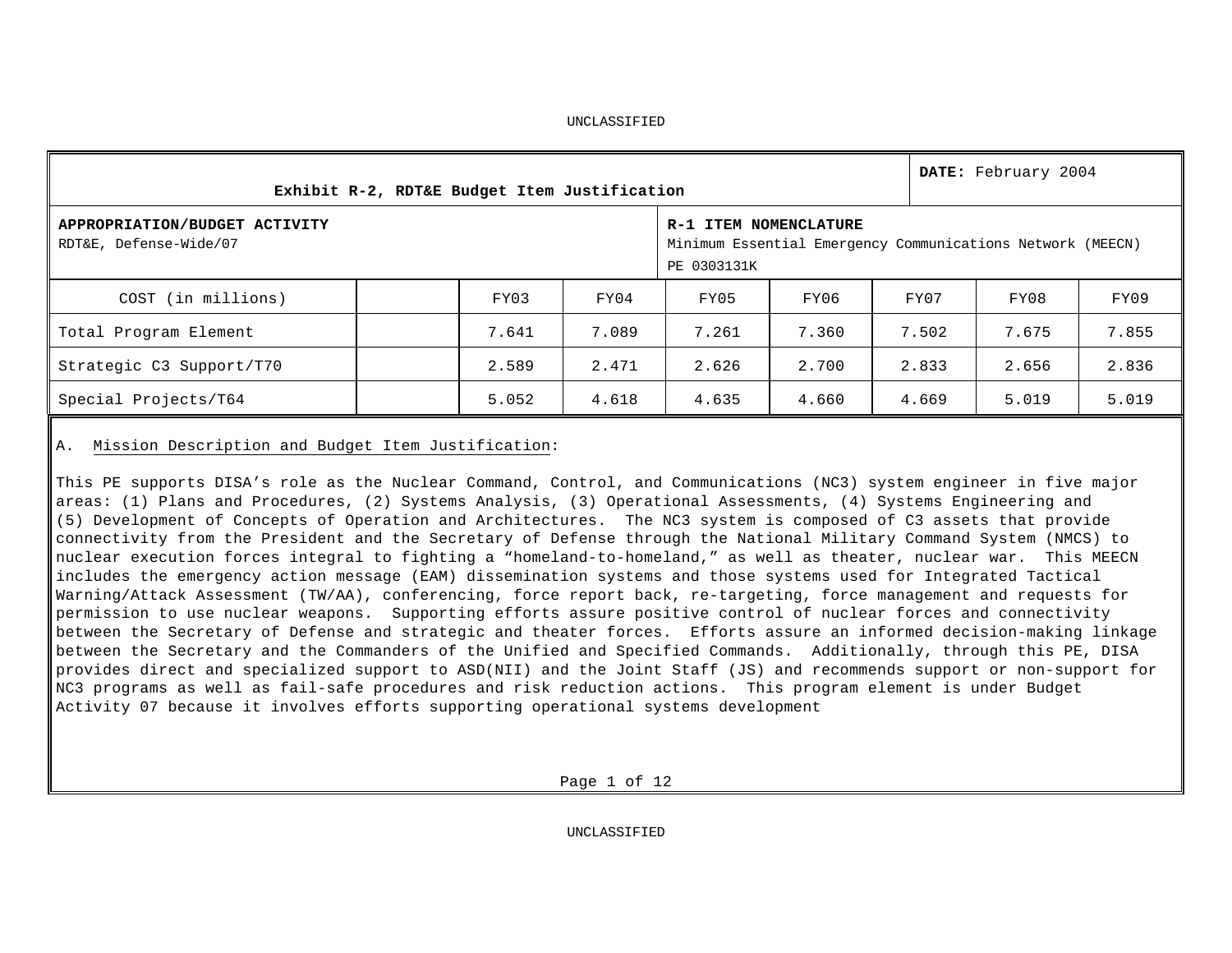|                                                                                                                                                                                                                                                                                                                                         |                           |                           | DATE: February 2004                                           |  |
|-----------------------------------------------------------------------------------------------------------------------------------------------------------------------------------------------------------------------------------------------------------------------------------------------------------------------------------------|---------------------------|---------------------------|---------------------------------------------------------------|--|
| Exhibit R-2, RDT&E Budget Item Justification                                                                                                                                                                                                                                                                                            |                           |                           |                                                               |  |
| APPROPRIATION/BUDGET ACTIVITY<br>RDT&E, Defense-Wide/07                                                                                                                                                                                                                                                                                 | 0303131K                  | R-1 ITEM NOMENCLATURE     | Minimum Essential Emergency Communications Network (MEECN) PE |  |
| Program Change Summary:<br><b>B</b> .                                                                                                                                                                                                                                                                                                   |                           |                           |                                                               |  |
|                                                                                                                                                                                                                                                                                                                                         | FY 03                     | FY 04                     | FY 05                                                         |  |
| Previous President's Budget<br>Current President Budget<br>Total Adjustments<br>Change Summary Explanation:<br>FY 2003 change is due to below threshold reprogramming.<br>FY 2004 change is due to undistributed congressional reductions to the Defense-wide RDT&E appropriation.<br>FY 2005 change is due to revised fiscal guidance. | 6.981<br>7.641<br>$+.660$ | 7.198<br>7.089<br>$-.109$ | 7.279<br>7.261<br>$-.018$                                     |  |
| Page 2 of 12                                                                                                                                                                                                                                                                                                                            |                           |                           |                                                               |  |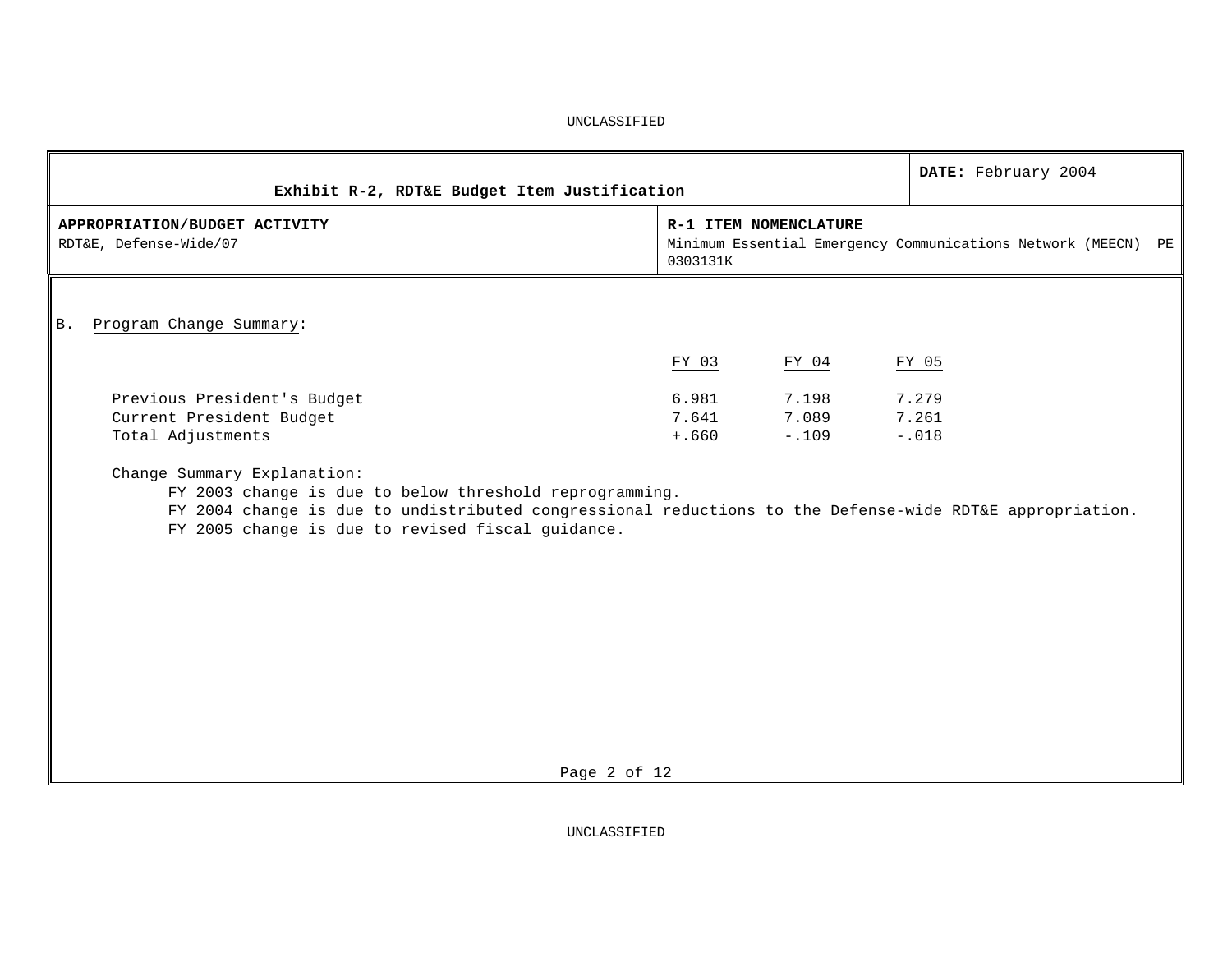| Exhibit R-2a, RDT&E Project Justification                                                                                                                                                                                                                                                                                                                                                                                                                                                                                                                                                                                                                                                                                                                                                                                            |                 | DATE: February 2004                                                       |                                                     |       |       |       |       |       |  |  |  |  |
|--------------------------------------------------------------------------------------------------------------------------------------------------------------------------------------------------------------------------------------------------------------------------------------------------------------------------------------------------------------------------------------------------------------------------------------------------------------------------------------------------------------------------------------------------------------------------------------------------------------------------------------------------------------------------------------------------------------------------------------------------------------------------------------------------------------------------------------|-----------------|---------------------------------------------------------------------------|-----------------------------------------------------|-------|-------|-------|-------|-------|--|--|--|--|
| APPROPRIATION/BUDGET ACTIVITY<br>RDT&E, Defense-Wide/07                                                                                                                                                                                                                                                                                                                                                                                                                                                                                                                                                                                                                                                                                                                                                                              | PROGRAM ELEMENT | Minimum Essential Emergency Communications<br>Network (MEECN)/PE 0303131K | PROJECT NAME AND NUMBER<br>Strategic C3 Support/T70 |       |       |       |       |       |  |  |  |  |
| COST (in millions)                                                                                                                                                                                                                                                                                                                                                                                                                                                                                                                                                                                                                                                                                                                                                                                                                   |                 | FY03                                                                      | FY04                                                | FY05  | FY06  | FY07  | FY08  | FY09  |  |  |  |  |
| Project Cost                                                                                                                                                                                                                                                                                                                                                                                                                                                                                                                                                                                                                                                                                                                                                                                                                         |                 | 2.589                                                                     | 2.471                                               | 2.626 | 2.700 | 2.833 | 2.656 | 2.836 |  |  |  |  |
| A. Mission Description and Budget Item Justification: This project has four elements: (1) Systems Analysis,<br>(2) Operational Assessments, (3) Plans and Procedures, and (4) Systems Engineering. Together, these elements perform the mission of the<br>NC3 systems engineer and provides Executive Leadership and Nuclear C3 support for ASD(NII) and the Joint Staff. Systems Analysis<br>supports long-range planning and vulnerability assessments to ensure the NC3 system is adequate under all conditions of stress or war.<br>This element analyzes the Nuclear Command and Control System (NCCS) (i.e., strengths and weaknesses) and recommends investment strategies<br>$\parallel$ to evolve the NCCS to achieve desired capabilities.  Nuclear threats to include terrorist activities, both regional and global, are |                 |                                                                           |                                                     |       |       |       |       |       |  |  |  |  |

analyzed in special reports for ASD(NII) and the Joint Staff. Operational Assessments of fielded systems and weapon platforms are the sole means for positive verification of communications plans and procedures, operation orders, training, equipment and end-to-end system configuration. Assessments include strategic and theater, and national level C3 interfaces into the NC3 system. DISA conducts assessments in an operational setting with the Joint Staff, Combatant Commanders and nuclear forces worldwide. Plans and procedures support the Chairman, JCS and the nuclear C3 warfighting community during times of stress and national emergency, up to and including nuclear war. The NC3 system is composed of C3 assets that provide connectivity from the President and the Secretary of Defense through the National Military Command System (NMCS) to nuclear execution forces integral to fighting a "homeland-to-homeland," as well as theater, nuclear war. It includes the emergency action message (EAM) dissemination systems and those systems used for Integrated Tactical Warning/Attack Assessment (TW/AA), conferencing, force report back, re-targeting, force management and requests for permission to use nuclear weapons. Supporting efforts assure positive control of nuclear forces and connectivity between the Secretary of Defense and strategic and theater forces. Systems engineering provides the Senior Leaders Communications System with technical and management advice, planning and engineering support, and Test & Evaluation (T&E). Leading edge C4I technology is assessed for all communication platforms supporting Executive Travelers and Senior Leaders to include the interoperability of hardware and operational procedures. These elements support the President's and other DoD command centers and aircraft, e.g., Air Force One and the National Airborne Operations Center (NAOC).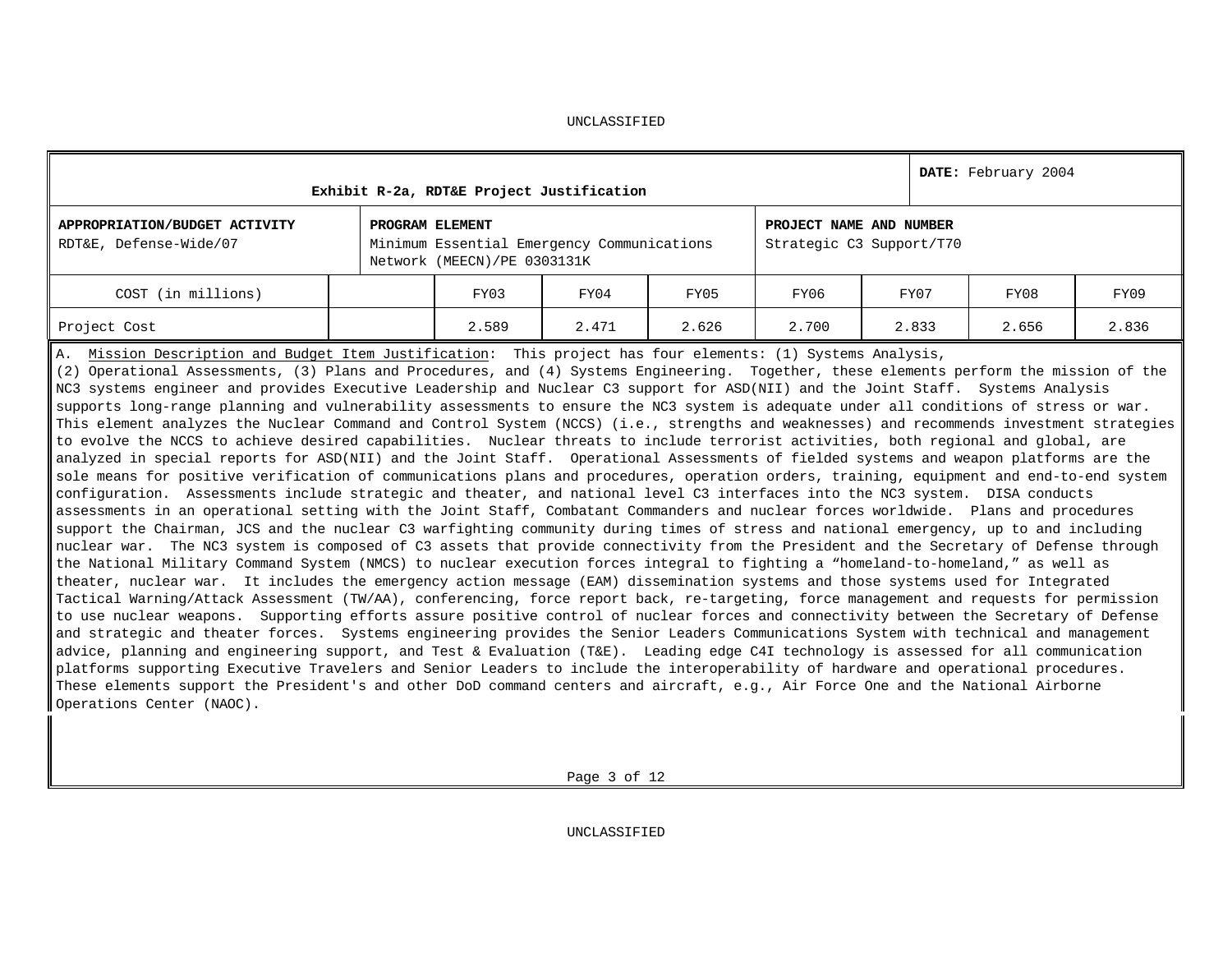| Exhibit R-2a, RDT&E Project Justification                                                                                                                 | DATE: February 2004 |                                                                           |                         |                          |       |  |       |       |       |  |  |  |  |
|-----------------------------------------------------------------------------------------------------------------------------------------------------------|---------------------|---------------------------------------------------------------------------|-------------------------|--------------------------|-------|--|-------|-------|-------|--|--|--|--|
| APPROPRIATION/BUDGET ACTIVITY<br>RDT&E, Defense-Wide/07                                                                                                   | PROGRAM ELEMENT     | Minimum Essential Emergency Communications<br>Network (MEECN)/PE 0303131K | PROJECT NAME AND NUMBER | Strategic C3 Support/T70 |       |  |       |       |       |  |  |  |  |
| COST (in millions)                                                                                                                                        |                     | FY03                                                                      | FY04                    | FY05                     | FY06  |  | FY07  | FY08  | FY09  |  |  |  |  |
| Project Cost                                                                                                                                              |                     | 2.589                                                                     | 2.471                   | 2.626                    | 2.700 |  | 2.833 | 2.656 | 2.836 |  |  |  |  |
| Accomplishments/Planned Program:<br><b>B.</b>                                                                                                             |                     |                                                                           |                         |                          |       |  |       |       |       |  |  |  |  |
| FY 03<br>0.773<br>Subtotal Cost                                                                                                                           | $rac{FY_04}{0.576}$ | FY 05<br>0.585                                                            |                         |                          |       |  |       |       |       |  |  |  |  |
| Provide NC3 Review Report and Systems Analysis Documents<br>Update Emergency Conferencing and Action Plans and Procedures                                 |                     |                                                                           |                         |                          |       |  |       |       |       |  |  |  |  |
| FY 03<br>1.323<br>Subtotal Cost                                                                                                                           | FY 04<br>1.328      | FY 05<br>1.338                                                            |                         |                          |       |  |       |       |       |  |  |  |  |
| Plan and Conduct Strategic and Theater Operational Assessments<br>Plan and Conduct Staff Assistance Visits for CINCSPACE, CINCSTRAT, and JS Battle Staffs |                     |                                                                           |                         |                          |       |  |       |       |       |  |  |  |  |
| FY 03<br>0.493<br>Subtotal Cost                                                                                                                           | FY 04<br>0.567      | FY 05<br>0.703                                                            |                         |                          |       |  |       |       |       |  |  |  |  |
| Provide Aircraft and Command Center Engineering                                                                                                           |                     |                                                                           |                         |                          |       |  |       |       |       |  |  |  |  |
|                                                                                                                                                           |                     |                                                                           | Page 4 of 12            |                          |       |  |       |       |       |  |  |  |  |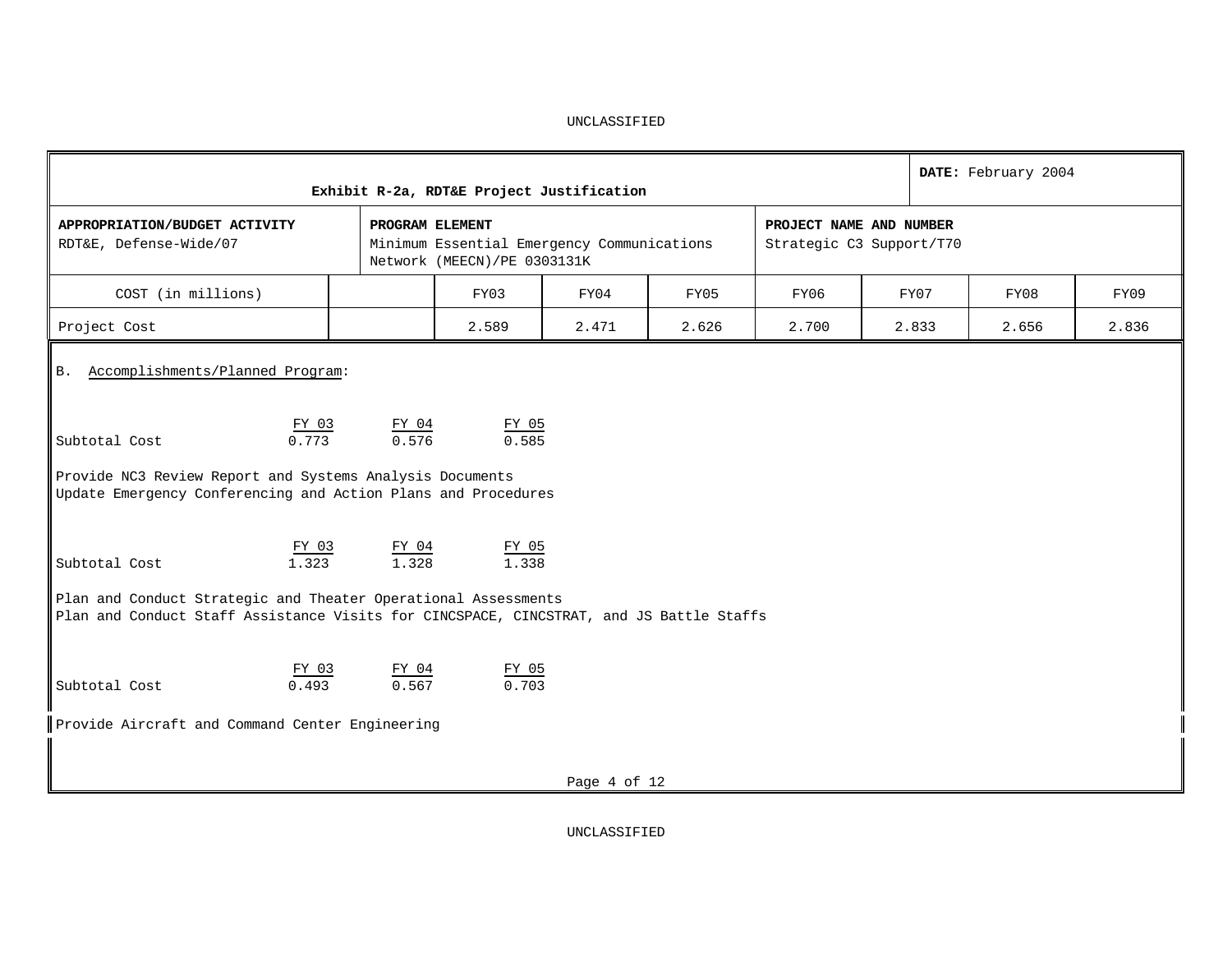|                                                                                                                                                                                                                                                 |  | DATE: February 2004 |                                                                                              |                                                     |       |       |       |       |       |  |  |
|-------------------------------------------------------------------------------------------------------------------------------------------------------------------------------------------------------------------------------------------------|--|---------------------|----------------------------------------------------------------------------------------------|-----------------------------------------------------|-------|-------|-------|-------|-------|--|--|
| APPROPRIATION/BUDGET ACTIVITY<br>RDT&E, Defense-Wide/07                                                                                                                                                                                         |  |                     | PROGRAM ELEMENT<br>Minimum Essential Emergency Communications<br>Network (MEECN)/PE 0303131K | PROJECT NAME AND NUMBER<br>Strategic C3 Support/T70 |       |       |       |       |       |  |  |
| COST (in millions)                                                                                                                                                                                                                              |  |                     | FY03                                                                                         | FY04                                                | FY05  | FY06  | FY07  | FY08  | FY09  |  |  |
| Project Cost                                                                                                                                                                                                                                    |  |                     | 2.589                                                                                        | 2.471                                               | 2.626 | 2.700 | 2.833 | 2.656 | 2.836 |  |  |
| Other Program Funding Summary:<br>$\mathsf{IC}$ .<br>Total<br>To<br>FY 03<br>Complete<br>FY 04<br>FY 05<br>FY 06<br>FY 07<br>FY 08<br>FY 09<br>Cost<br>3.147<br>3.238<br>4.010<br>4.033<br>4.189<br>3.310<br>3.381<br>O&M, DW<br>Contg<br>Contg |  |                     |                                                                                              |                                                     |       |       |       |       |       |  |  |

## D. Acquisition Strategy:

Full and open competition resulted in 4 distinct contract vehicles with Raytheon, Arlington, VA; Science Applications International Corporation (SAIC), McLean, VA; Carson and Associates (Small Business); and General Services Administration, Washington, D.C.

Page 5 of 12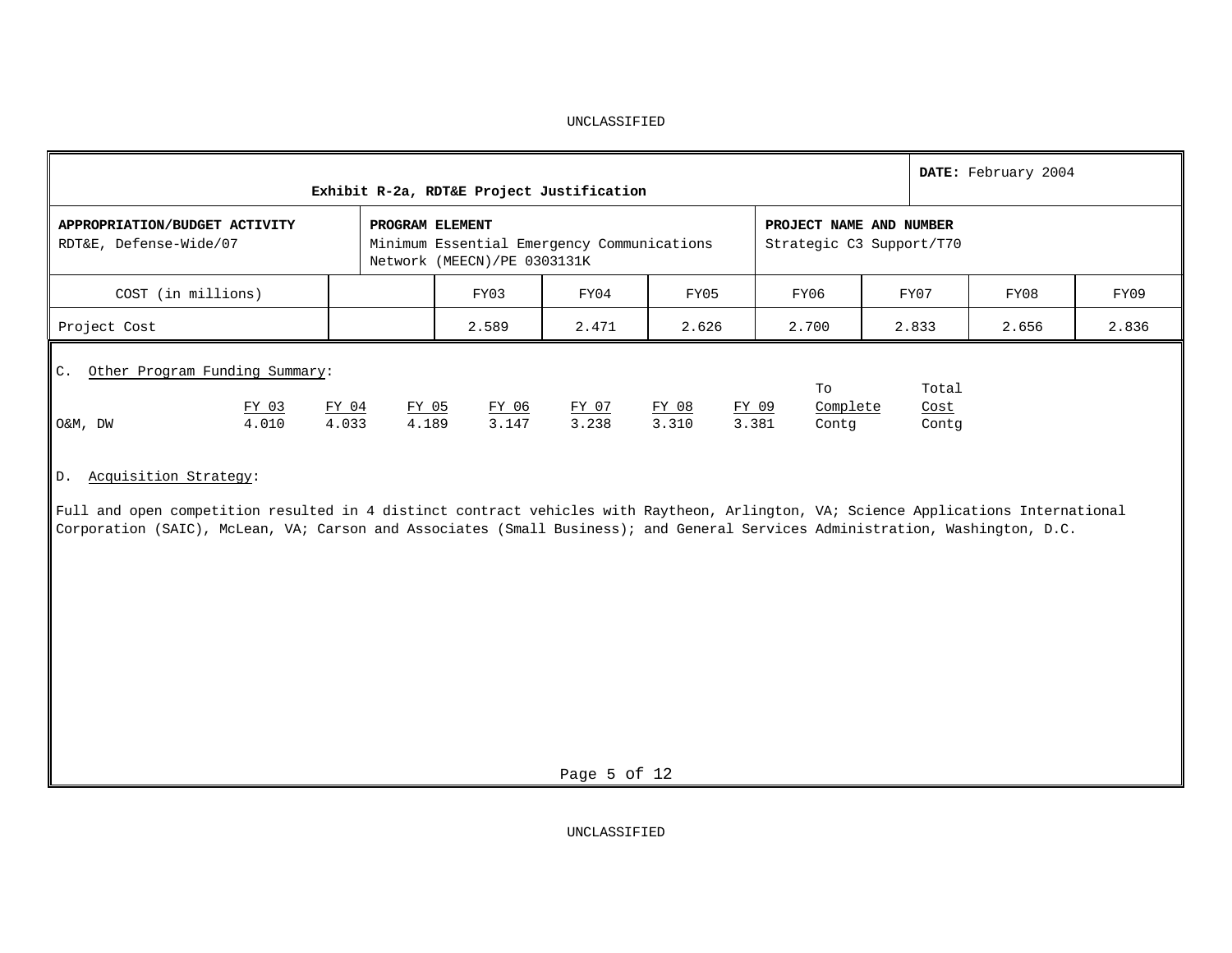| UNCLASSIFIED                                                                                              |                                                                                      |                                       |                                                     |               |                                |  |  |  |  |  |  |  |
|-----------------------------------------------------------------------------------------------------------|--------------------------------------------------------------------------------------|---------------------------------------|-----------------------------------------------------|---------------|--------------------------------|--|--|--|--|--|--|--|
| Exhibit R-3, Cost Analysis                                                                                | DATE: February 2004                                                                  |                                       |                                                     |               |                                |  |  |  |  |  |  |  |
| APPROPRIATION/BUDGET ACTIVITY<br>RDT&E, Defense-Wide/07                                                   | PROGRAM ELEMENT<br>Minimum Essential Emergency<br>Communications Network/PE 0303131K |                                       | PROJECT NAME AND NUMBER<br>Strategic C3 Support/T70 |               |                                |  |  |  |  |  |  |  |
| Support Costs                                                                                             |                                                                                      |                                       |                                                     |               |                                |  |  |  |  |  |  |  |
| Cost Category Contract<br>Performing<br>Method<br>Activity<br>Location<br>& Type                          | Total<br>Pys<br>FY04<br>Cost<br>Cost                                                 | FY04<br>Award<br>FY05<br>Cost<br>Date | FY05<br>Award<br>Cost to<br>Complete<br>Date        | Total<br>Cost | Target<br>Value of<br>Contract |  |  |  |  |  |  |  |
| Systems<br>SS/C<br>Multiple<br>Engineering<br>Performing<br>CPAF<br>Activities<br>$\mathsf{CPFF}$<br>MIPR | 2.589                                                                                | 2.471 various 2.626 various           | Contg                                               | Contg         | N/A                            |  |  |  |  |  |  |  |
|                                                                                                           |                                                                                      | Page 6 of 12                          |                                                     |               |                                |  |  |  |  |  |  |  |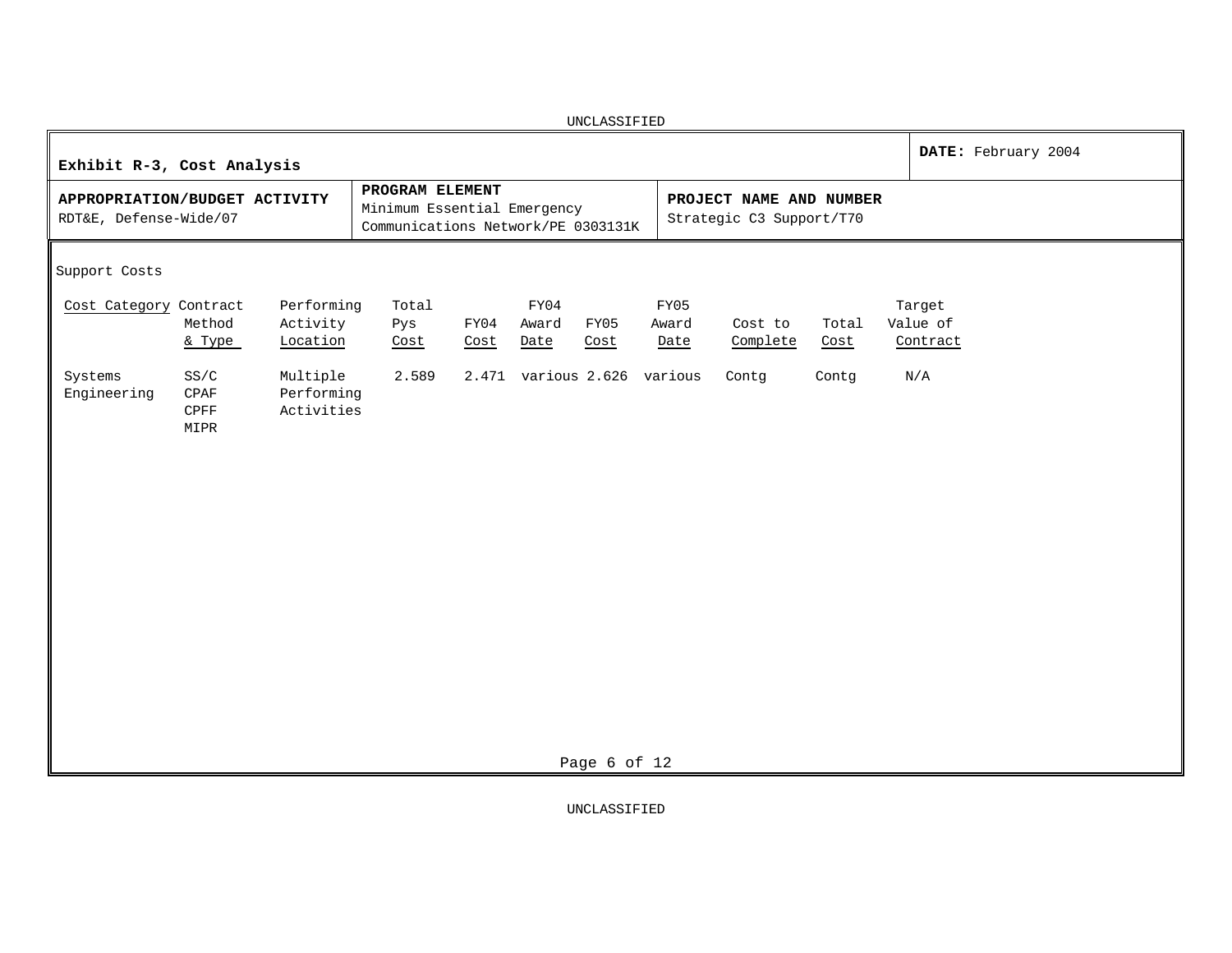| <b>Exhibit R-4 Schedule Profile</b>                                                                                                                                                         |  |  |  |  |                |      |   |             |                | Date: February 2004                                               |   |             |              |   |   |             |             |              |   |              |              |   |                         |             |                |              |      |              |              |              |   |
|---------------------------------------------------------------------------------------------------------------------------------------------------------------------------------------------|--|--|--|--|----------------|------|---|-------------|----------------|-------------------------------------------------------------------|---|-------------|--------------|---|---|-------------|-------------|--------------|---|--------------|--------------|---|-------------------------|-------------|----------------|--------------|------|--------------|--------------|--------------|---|
| <b>Appropriation/Budget Activity</b><br><b>Program Element Number and Name</b><br>RDT&E, Defense-Wide/07<br><b>Minimum Essential Emergency Communications</b><br><b>Network PE 0303131K</b> |  |  |  |  |                |      |   |             |                | <b>Project Number and Name</b><br><b>Strategic C3 Support/T70</b> |   |             |              |   |   |             |             |              |   |              |              |   |                         |             |                |              |      |              |              |              |   |
|                                                                                                                                                                                             |  |  |  |  |                | 2003 |   |             |                | 2004                                                              |   |             | 2005         |   |   |             | 2006        |              |   | 2007         |              |   |                         | 2008        |                |              | 2009 |              |              |              |   |
| <b>Fiscal Year</b>                                                                                                                                                                          |  |  |  |  | $\overline{2}$ | 3    | 4 | $\mathbf 1$ | $\overline{2}$ | $\mathbf{3}$                                                      | 4 | $\mathbf 1$ | $\mathbf{2}$ | 3 | 4 | $\mathbf 1$ | $\mathbf 2$ | $\mathbf{3}$ | 4 | $\mathbf{1}$ | $\mathbf{2}$ | 3 | $\overline{\mathbf{4}}$ | $\mathbf 1$ | $\overline{2}$ | $\mathbf{3}$ | 4    | $\mathbf{1}$ | $\mathbf{2}$ | $\mathbf{3}$ | 4 |
| <b>NC3 Review Report</b><br><b>Systems Analysis</b><br><b>Documents</b>                                                                                                                     |  |  |  |  |                |      |   |             |                |                                                                   |   |             |              |   |   |             |             |              |   |              |              |   |                         |             |                |              |      |              |              |              |   |
| <b>Conf/Actions Plans</b><br>and Procedure                                                                                                                                                  |  |  |  |  |                |      |   |             |                |                                                                   |   |             |              |   |   |             |             |              |   |              |              |   |                         |             |                |              |      |              |              |              |   |
| Operational<br>Assessments                                                                                                                                                                  |  |  |  |  |                |      |   |             |                |                                                                   |   |             |              |   |   |             |             |              |   |              |              |   |                         |             |                |              |      |              |              |              |   |
| <b>Staff Assistance</b><br><b>Visits</b>                                                                                                                                                    |  |  |  |  |                |      |   |             |                |                                                                   |   |             |              |   |   |             |             |              |   |              |              |   |                         |             |                |              |      |              |              |              |   |
| Aircraft/Command<br><b>Center Engineering</b>                                                                                                                                               |  |  |  |  |                |      |   |             |                |                                                                   |   |             |              |   |   |             |             |              |   |              |              |   |                         |             |                |              |      |              |              |              |   |

Page 7 of 12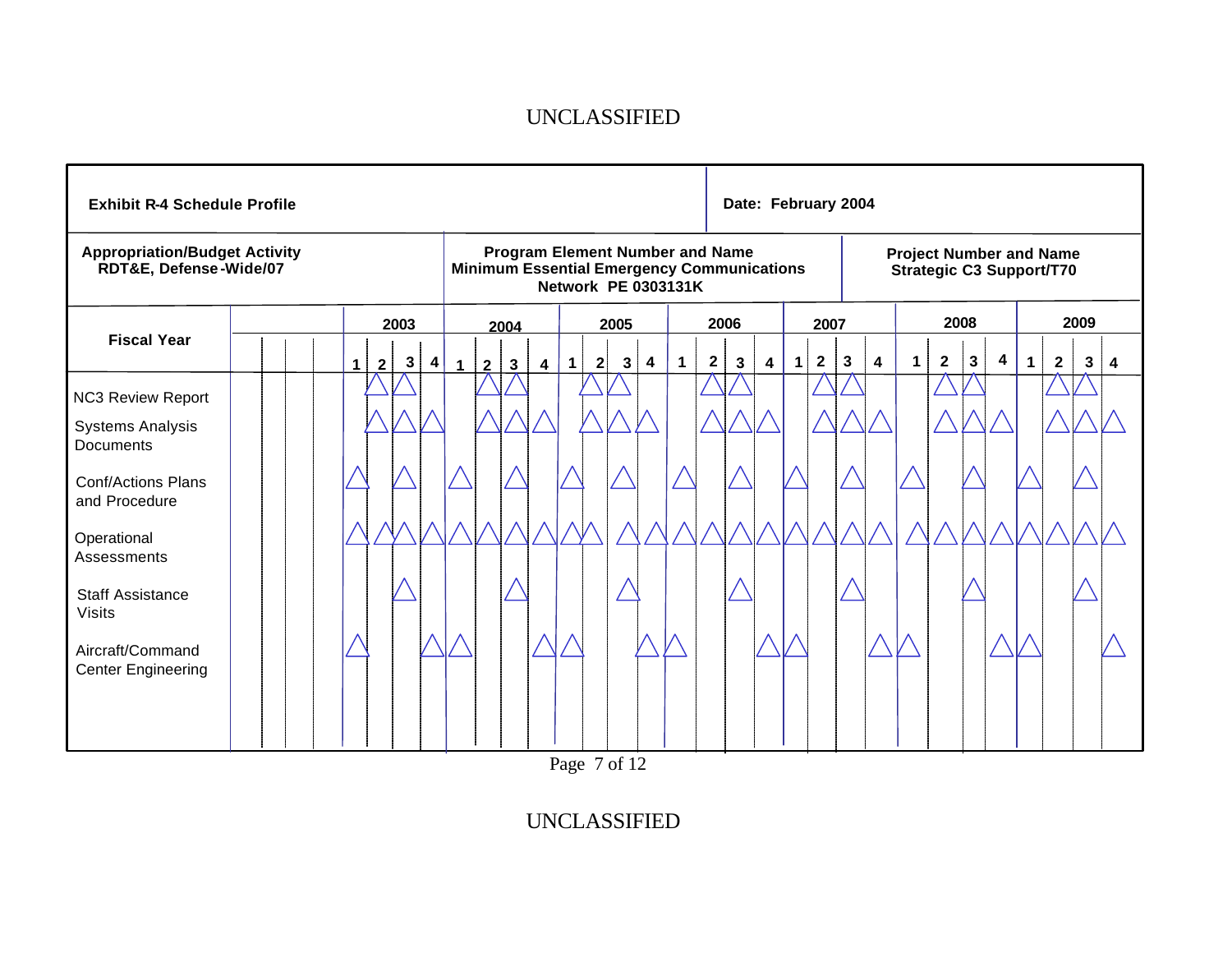| Exhibit R-4a Schedule Detail                            |          |                                                                                                                                                     |              |          |          |          | DATE: February 2004 |  |  |
|---------------------------------------------------------|----------|-----------------------------------------------------------------------------------------------------------------------------------------------------|--------------|----------|----------|----------|---------------------|--|--|
| APPROPRIATION/BUDGET ACTIVITY<br>RDT&E, Defense-Wide/07 |          | PROGRAM ELEMENT<br>PROJECT NAME AND NUMBER<br>Minimum Essential Emergency Communications<br>Strategic C3 Support/T70<br>Network (MEECN) PE 0303131K |              |          |          |          |                     |  |  |
| Schedule Profile                                        | FY 2003  | FY 2004                                                                                                                                             | FY 2005      | FY 2006  | FY 2007  | FY 2008  | FY 2009             |  |  |
| NC3 Review Report                                       | $2 - 3Q$ | $2 - 3Q$                                                                                                                                            | $2 - 3Q$     | $2 - 3Q$ | $2 - 3Q$ | $2 - 3Q$ | $2 - 3Q$            |  |  |
| Sys Analysis Docs                                       | $2 - 4Q$ | $2 - 4Q$                                                                                                                                            | $2 - 4Q$     | $2 - 4Q$ | $2 - 4Q$ | $2 - 4Q$ | $2 - 4Q$            |  |  |
| Plans and Procedures                                    | 1,3Q     | 1,3Q                                                                                                                                                | 1,3Q         | 1,3Q     | 1,3Q     | 1,3Q     | 1,3Q                |  |  |
| Operational Assessment                                  | $1-4Q$   | $1-4Q$                                                                                                                                              | $1-4Q$       | $1-4Q$   | $1-4Q$   | $1-4Q$   | $1 - 4Q$            |  |  |
| Staff Assistance Visits                                 | 3Q       | 3Q                                                                                                                                                  | 3Q           | 3Q       | 3Q       | 3Q       | 3Q                  |  |  |
| SLCS Engineering<br>(Abn/Centers)                       | 1,4Q     | 1,4Q                                                                                                                                                | 1,4Q         | 1,4Q     | 1,4Q     | 1,4Q     | 1,4Q                |  |  |
| Award NC3 Contract                                      |          |                                                                                                                                                     | 3Q           |          |          |          |                     |  |  |
|                                                         |          |                                                                                                                                                     |              |          |          |          |                     |  |  |
|                                                         |          |                                                                                                                                                     |              |          |          |          |                     |  |  |
|                                                         |          |                                                                                                                                                     |              |          |          |          |                     |  |  |
|                                                         |          |                                                                                                                                                     |              |          |          |          |                     |  |  |
|                                                         |          |                                                                                                                                                     | Page 8 of 12 |          |          |          |                     |  |  |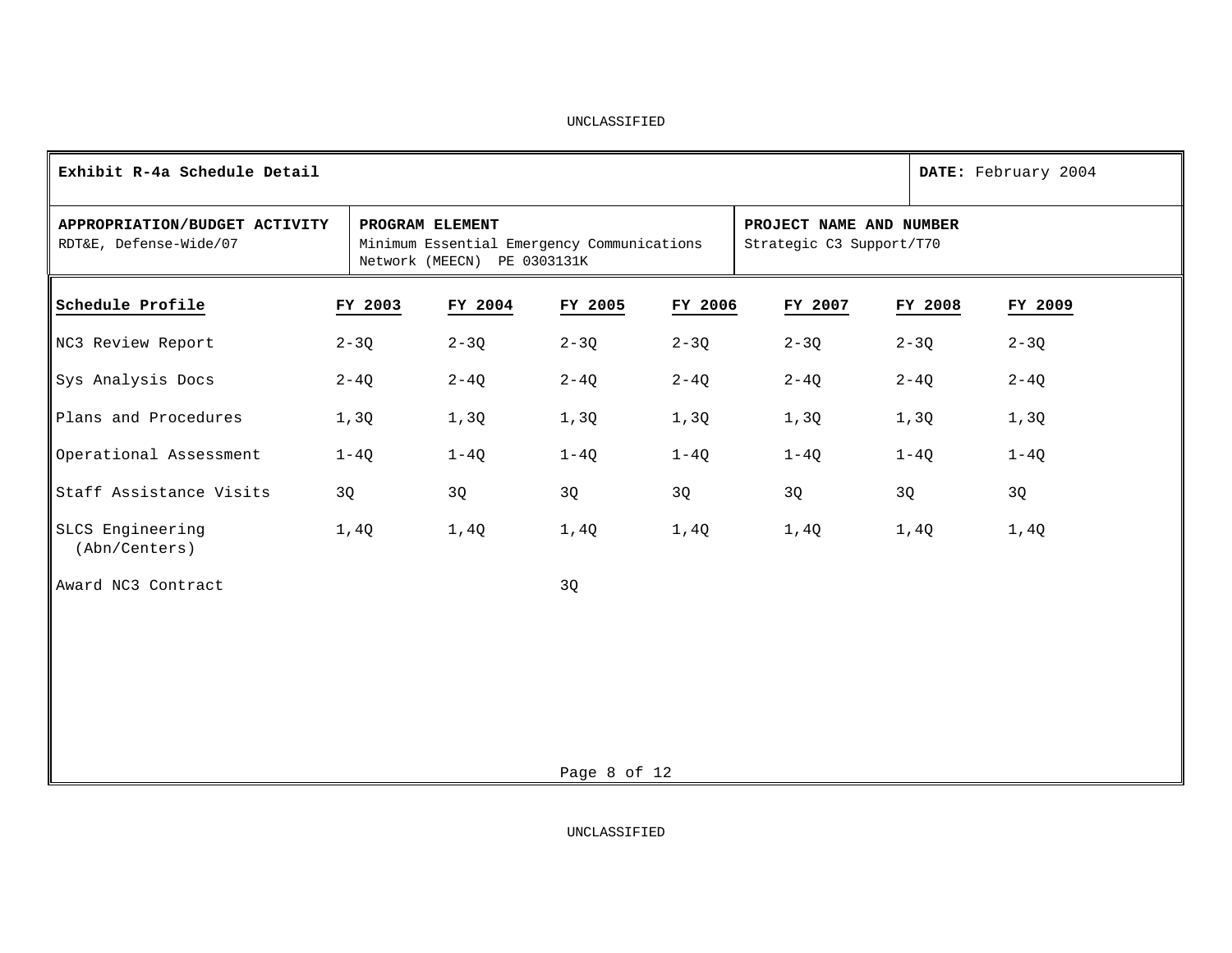| Exhibit R-2a, RDT&E Project Justification<br>PROJECT NAME AND NUMBER<br>PROGRAM ELEMENT<br>Minimum Essential Emergency Communications<br>Special Projects/T64<br>Network (MEECN)/PE 0303131K |  |       |       |       |       |       | DATE: February 2004 |       |  |  |
|----------------------------------------------------------------------------------------------------------------------------------------------------------------------------------------------|--|-------|-------|-------|-------|-------|---------------------|-------|--|--|
| APPROPRIATION/BUDGET ACTIVITY<br>RDT&E, Defense-Wide/07                                                                                                                                      |  |       |       |       |       |       |                     |       |  |  |
| COST (in millions)                                                                                                                                                                           |  | FY03  | FY04  | FY05  | FY06  | FY07  | FY08                | FY09  |  |  |
| Project Cost                                                                                                                                                                                 |  | 5.052 | 4.618 | 4.635 | 4.660 | 4.669 | 5.019               | 5.019 |  |  |

A. Mission Description & Budget Item Justification: The mission is performing classified work. All aspects of this project are classified and require special access. Detailed information on this project is not contained in this document, but is available to individuals having special access to program details.

- B. Other Program Funding Summary: N/A
- C. Acquisition Strategy: Information requires special access.

Page 9 of 12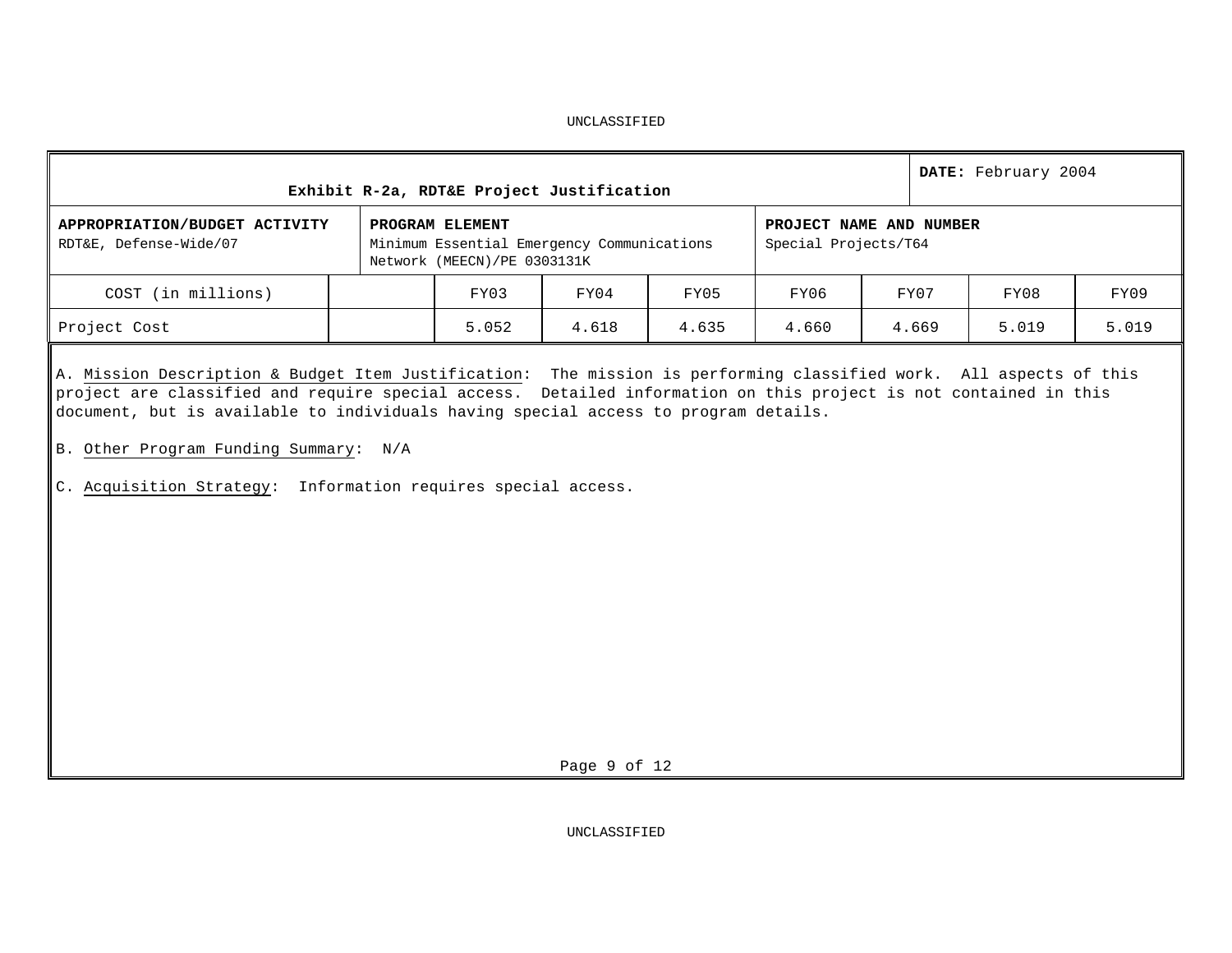| UNCLASSIFIED                                                                                                                                                                                                                       |                                |  |  |  |  |  |  |  |  |  |  |
|------------------------------------------------------------------------------------------------------------------------------------------------------------------------------------------------------------------------------------|--------------------------------|--|--|--|--|--|--|--|--|--|--|
| Exhibit R-3, Cost Analysis                                                                                                                                                                                                         | DATE: February 2004            |  |  |  |  |  |  |  |  |  |  |
| PROGRAM ELEMENT<br>APPROPRIATION/BUDGET ACTIVITY<br>PROJECT NAME AND NUMBER<br>Minimum Essential Emergency<br>RDT&E, Defense-Wide/07<br>Special Projects/T64<br>Communications Network/PE 0303131K                                 |                                |  |  |  |  |  |  |  |  |  |  |
| Support Costs                                                                                                                                                                                                                      |                                |  |  |  |  |  |  |  |  |  |  |
| Performing<br>FY05<br>Cost Category Contract<br>Total<br>FY04<br>Method<br>Activity<br>FY04<br>Award<br>FY05<br>Pys<br>Award<br>Cost to<br>Total<br>Location<br>Complete<br>& Type<br>Date<br>Cost<br>Cost<br>Date<br>Cost<br>Cost | Target<br>Value of<br>Contract |  |  |  |  |  |  |  |  |  |  |
| Systems<br>Multiple<br>5.052<br>4.618 various 4.635 various<br>SS/C<br>Contg<br>Contg<br>Engineering<br>$\texttt{CPAF}$<br>Performing<br>Activities<br>MIPR                                                                        | N/A                            |  |  |  |  |  |  |  |  |  |  |
| Page 10 of 12                                                                                                                                                                                                                      |                                |  |  |  |  |  |  |  |  |  |  |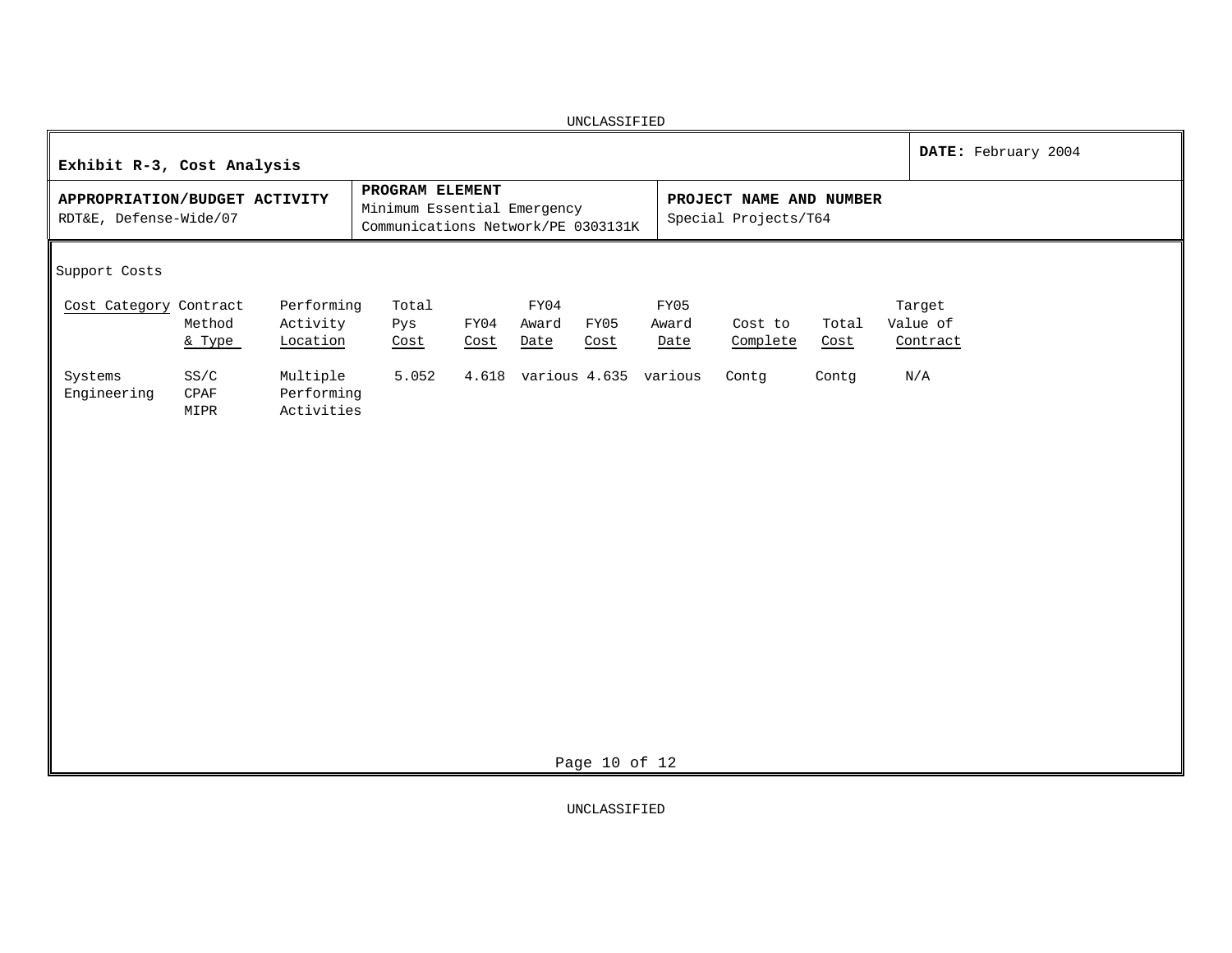| <b>Exhibit R-4 Schedule Profile</b>                                                |  |   |              |              |                         |              |                                                                                                                           |              |                         |              |           |                                                               |   |             |   |              | Date: February 2004     |             |                |           |                         |             |                |              |   |              |              |      |   |
|------------------------------------------------------------------------------------|--|---|--------------|--------------|-------------------------|--------------|---------------------------------------------------------------------------------------------------------------------------|--------------|-------------------------|--------------|-----------|---------------------------------------------------------------|---|-------------|---|--------------|-------------------------|-------------|----------------|-----------|-------------------------|-------------|----------------|--------------|---|--------------|--------------|------|---|
| <b>Appropriation/Budget Activity</b><br>RDT&E, Defense-Wide/07                     |  |   |              |              |                         |              | <b>Program Element Number and Name</b><br><b>Minimum Essential Emergency Communications</b><br><b>Network PE 0303131K</b> |              |                         |              |           | <b>Project Number and Name</b><br><b>Special Projects/T64</b> |   |             |   |              |                         |             |                |           |                         |             |                |              |   |              |              |      |   |
|                                                                                    |  |   |              | 2003         |                         |              |                                                                                                                           | 2004         |                         |              |           | 2005                                                          |   |             |   | 2006         |                         |             | 2007           |           |                         |             |                | 2008         |   |              |              | 2009 |   |
| <b>Fiscal Year</b>                                                                 |  | 1 | $\mathbf{2}$ | $\mathbf{3}$ | $\overline{\mathbf{4}}$ | $\mathbf{1}$ | $\mathbf{2}$                                                                                                              | $\mathbf{3}$ | $\overline{\mathbf{4}}$ | $\mathbf{1}$ | $2 \vert$ | $\mathbf{3}$                                                  | 4 | $\mathbf 1$ | 2 | $\mathbf{3}$ | $\overline{\mathbf{4}}$ | $\mathbf 1$ | $\overline{2}$ | $\vert$ 3 | $\overline{\mathbf{4}}$ | $\mathbf 1$ | $\overline{2}$ | $\mathbf{3}$ | 4 | $\mathbf{1}$ | $\mathbf{2}$ | 3    | 4 |
| All aspects of this<br>project are<br>classified and<br>require special<br>access. |  |   |              |              |                         |              |                                                                                                                           |              |                         |              |           |                                                               |   |             |   |              |                         |             |                |           |                         |             |                |              |   |              |              |      |   |

Page 11 of 12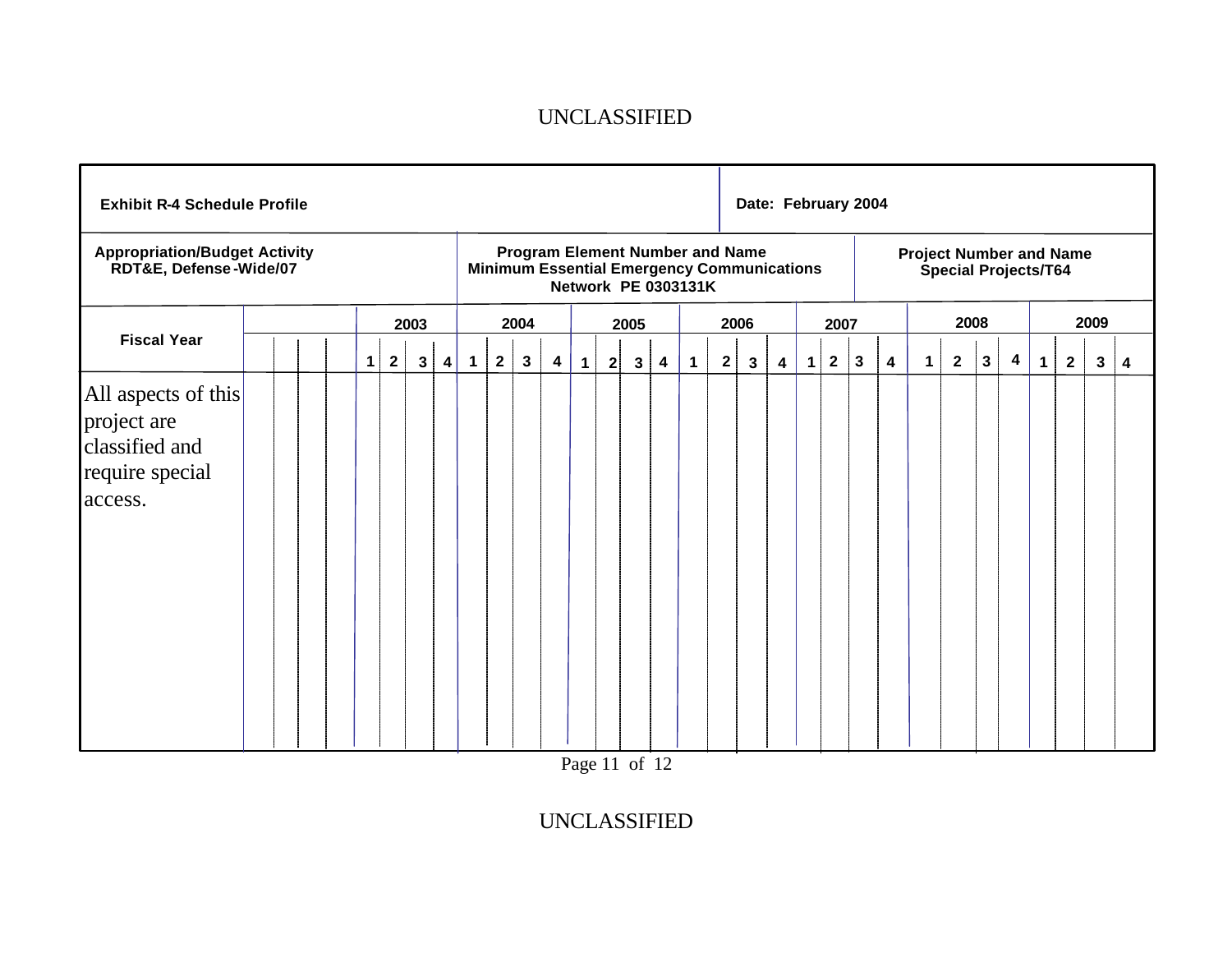| Exhibit R-4a Schedule Detail                                                       |                                                                                              |                    |                                                 | DATE: February 2004 |
|------------------------------------------------------------------------------------|----------------------------------------------------------------------------------------------|--------------------|-------------------------------------------------|---------------------|
| APPROPRIATION/BUDGET ACTIVITY<br>RDT&E, Defense-Wide/07                            | PROGRAM ELEMENT<br>Minimum Essential Emergency Communications<br>Network (MEECN) PE 0303131K |                    | PROJECT NAME AND NUMBER<br>Special Projects/T64 |                     |
| Schedule Profile                                                                   | FY 2003<br>FY 2004                                                                           | FY 2005<br>FY 2006 | FY 2007                                         | FY 2008<br>FY 2009  |
| $\parallel$ All aspects of this project are classified and require special access. |                                                                                              |                    |                                                 |                     |
|                                                                                    |                                                                                              |                    |                                                 |                     |
|                                                                                    |                                                                                              |                    |                                                 |                     |
|                                                                                    |                                                                                              |                    |                                                 |                     |
|                                                                                    |                                                                                              |                    |                                                 |                     |
|                                                                                    |                                                                                              |                    |                                                 |                     |
|                                                                                    |                                                                                              | Page 12 of 12      |                                                 |                     |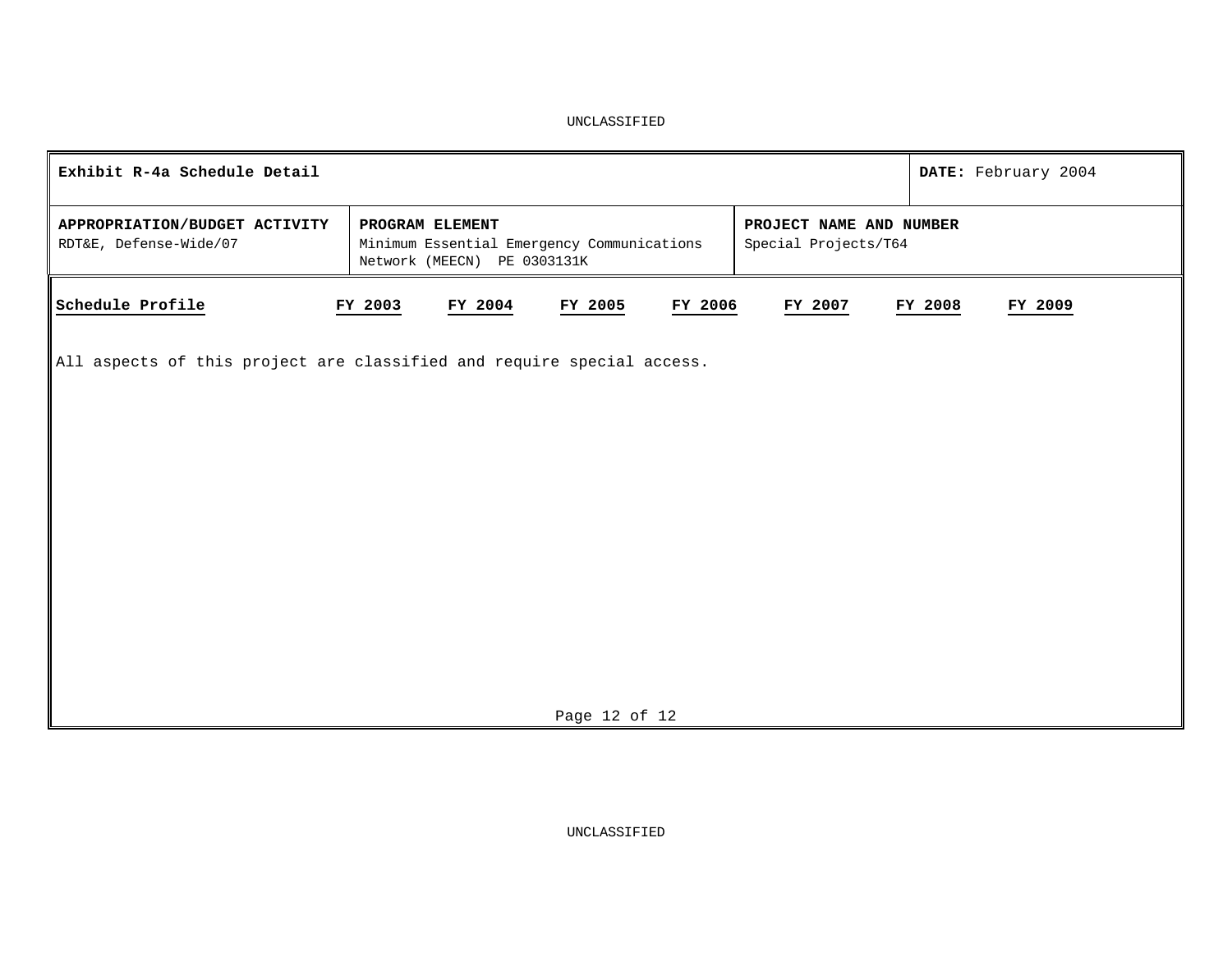|                                                                                                                                                                                                                                                                                                                                                                                                                                                                                                                                                                                                                                                                                                                      |  |                                              |        |                                                          |        |        | DATE: February 2004 |        |  |  |
|----------------------------------------------------------------------------------------------------------------------------------------------------------------------------------------------------------------------------------------------------------------------------------------------------------------------------------------------------------------------------------------------------------------------------------------------------------------------------------------------------------------------------------------------------------------------------------------------------------------------------------------------------------------------------------------------------------------------|--|----------------------------------------------|--------|----------------------------------------------------------|--------|--------|---------------------|--------|--|--|
|                                                                                                                                                                                                                                                                                                                                                                                                                                                                                                                                                                                                                                                                                                                      |  | Exhibit R-2, RDT&E Budget Item Justification |        |                                                          |        |        |                     |        |  |  |
| APPROPRIATION/BUDGET ACTIVITY<br>RDT&E, Defense-Wide/07                                                                                                                                                                                                                                                                                                                                                                                                                                                                                                                                                                                                                                                              |  |                                              |        | R-1 ITEM NOMENCLATURE<br>C4I for the Warrior/PE 0303149K |        |        |                     |        |  |  |
| COST (in millions)                                                                                                                                                                                                                                                                                                                                                                                                                                                                                                                                                                                                                                                                                                   |  | FY03                                         | FY04   | FY05                                                     | FY06   | FY07   | FY08                | FY09   |  |  |
| Total Program Element (PE)                                                                                                                                                                                                                                                                                                                                                                                                                                                                                                                                                                                                                                                                                           |  | 19.103                                       | 36.489 | 24.712                                                   | 30.784 | 34.100 | 35.842              | 36.222 |  |  |
| Information Dissemination<br>Management/IM01                                                                                                                                                                                                                                                                                                                                                                                                                                                                                                                                                                                                                                                                         |  | 5.754                                        | 9.893  | 9.548                                                    | 9.161  | 8.619  | 8.250               | 8.323  |  |  |
| Command and Control<br>Infrastructure Modernization<br>$(C2IM)/T55$ *                                                                                                                                                                                                                                                                                                                                                                                                                                                                                                                                                                                                                                                |  | 13.349                                       | 15.321 | 4.916                                                    | 9.859  | 13.484 | 15.365              | 15.401 |  |  |
| Technical Integration<br>Services/E62 **                                                                                                                                                                                                                                                                                                                                                                                                                                                                                                                                                                                                                                                                             |  | $***$                                        | 11.275 | 10.248                                                   | 11.764 | 11.997 | 12.227              | 12.498 |  |  |
| A. Mission Description and Budget Item Justification: This program element is the Chairman of the Joint Chiefs of<br>Staff (CJCS) initiative that promotes joint and coalition C4I interoperability. Through it the DOD seeks to identify,<br>prioritize, and solve C4I interoperability problems. These three overlapping phases lead the Department to global<br>interoperability for US military forces deployed anywhere, on any mission, with maximum flexibility in force<br>composition. Efforts under this PE provide focus and visibility into resolving C4I interoperability issues.<br>Information Dissemination Management (IDM) integrates government-off-the-shelf (GOTS) and commercial-off-the-shelf |  |                                              |        |                                                          |        |        |                     |        |  |  |

\* Command and Control Infrastructure Modernization was formerly titled Joint Command and Control Interoperability

(COTS) advanced information management technology to provide Information Awareness, Access, and Delivery Management to C4ISR (surveillance and reconnaissance) systems to enhance their information dissemination performance. Command and Control Infrastructure Modernization (formerly Joint Command and Control Interoperability) provides for the prototyping,

 \*\* Technical Integration Services (formerly Modeling and Simulation) was funded under PE 0302019K prior to FY 2004, but has been realigned to this program element due to the broader nature of its support for C4I programs. Page 1 of 25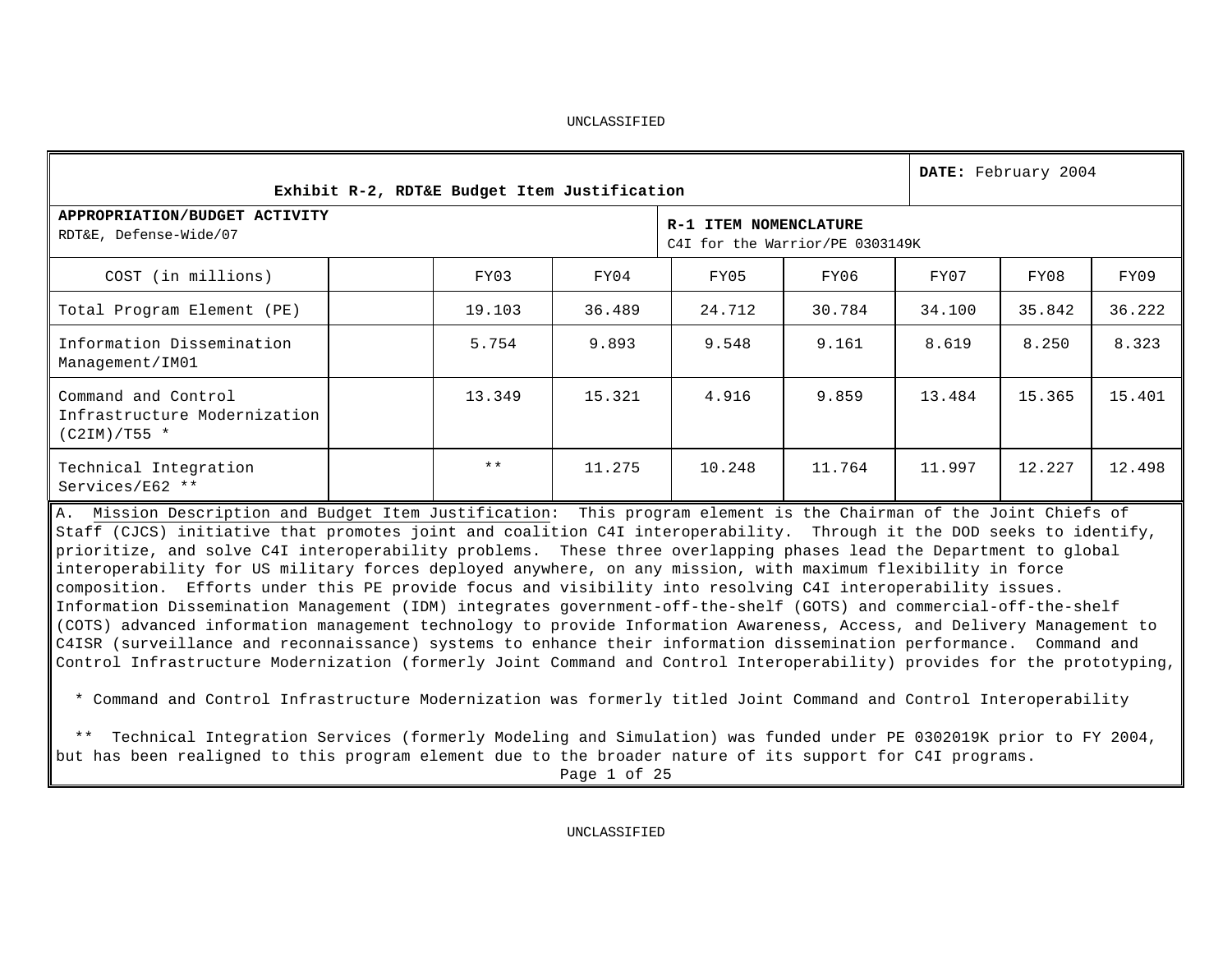| Exhibit R-2, RDT&E Budget Item Justification                                                                                                                                                                                                             |                       | DATE: February 2004 |  |  |  |  |
|----------------------------------------------------------------------------------------------------------------------------------------------------------------------------------------------------------------------------------------------------------|-----------------------|---------------------|--|--|--|--|
| APPROPRIATION/BUDGET ACTIVITY                                                                                                                                                                                                                            | R-1 ITEM NOMENCLATURE |                     |  |  |  |  |
| RDT&E, Defense-Wide/07<br>C4I for the Warrior/PE 0303149K                                                                                                                                                                                                |                       |                     |  |  |  |  |
| development, testing and deployment of information system based mission capabilities and will utilize the Net-Centric                                                                                                                                    |                       |                     |  |  |  |  |
| Enterprise Services (NCES) infrastructure as it becomes available. These information system components will provide an                                                                                                                                   |                       |                     |  |  |  |  |
| $\ $ improved situational awareness and analysis set of services, as required within the GIG and by the Services, Allies, and $\ $                                                                                                                       |                       |                     |  |  |  |  |
| $\parallel$ non-DoD components.  Messaging capabilities will be engineered and implemented to provide continued interoperability<br>"tatiica aidabdaa taasan siibaa aad aaaddan massadan siibaan dabanfasas (siidh sa dantaisad aad aind ilaan samuudbda |                       |                     |  |  |  |  |

between existing legacy systems and pending messaging system interfaces (such as deployed and nuclear user communities and Allies). In addition to providing support for the integrated information operations within the SIPRNet (the classified DOD intranet), components will be developed for the exchange of information with allies, coalition partners and the Homeland Defense communities. Technical Integration Services supports the successful deployment of DOD information systems by performing a broad spectrum of activities in support of C4I programs. This program element is under Budget Activity 07 because it involves efforts supporting operational systems development.

Page 2 of 25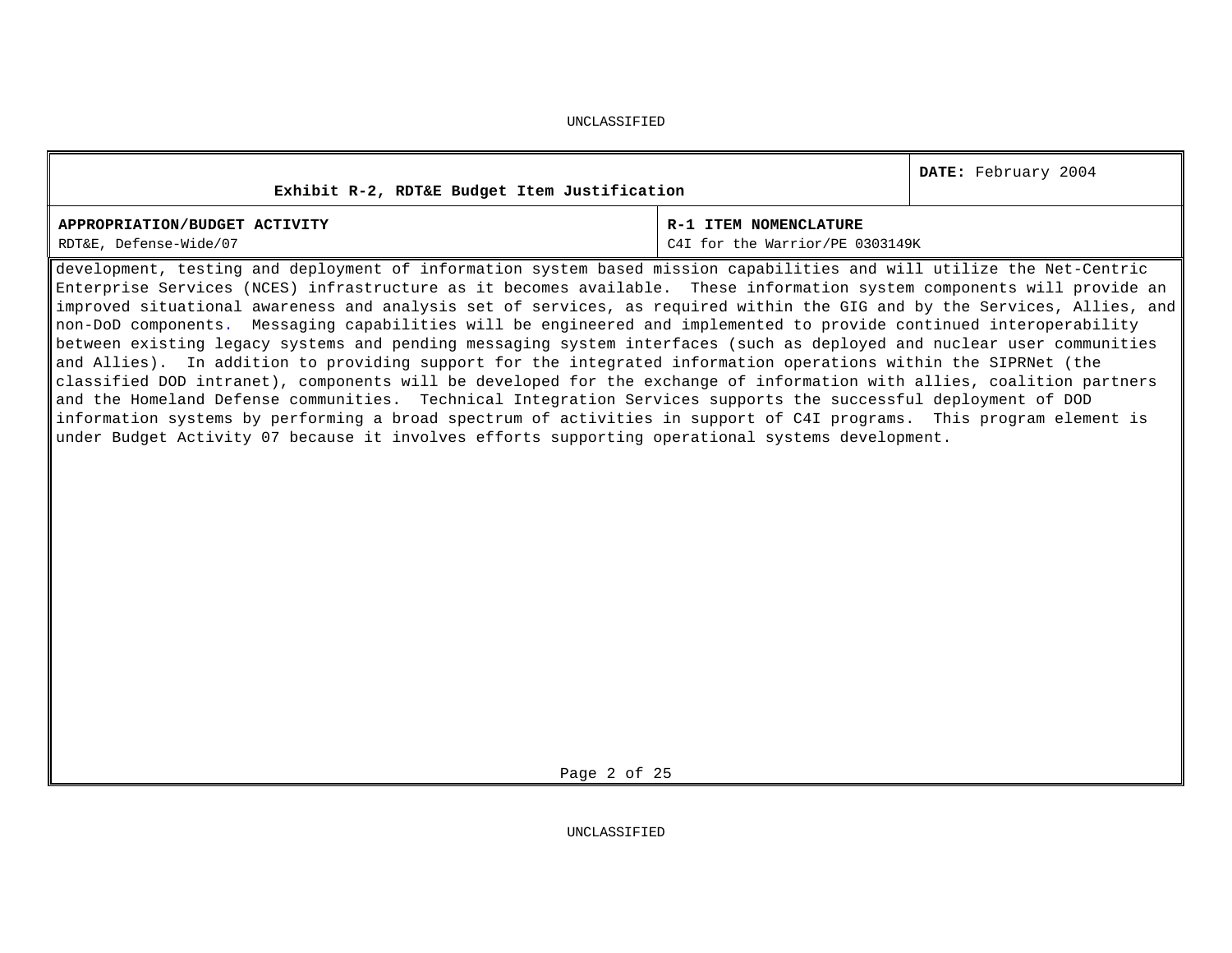| Exhibit R-2, RDT&E Budget Item Justification                                                                                                  |                                                          | DATE: February 2004                                           |
|-----------------------------------------------------------------------------------------------------------------------------------------------|----------------------------------------------------------|---------------------------------------------------------------|
| APPROPRIATION/BUDGET ACTIVITY<br>RDT&E, Defense-Wide/07                                                                                       | R-1 ITEM NOMENCLATURE<br>C4I for the Warrior/PE 0303149K |                                                               |
| B. Program Change Summary:                                                                                                                    | FY03                                                     | FY05<br>FY04                                                  |
| Previous President's Budget<br>Current President's Budget<br>Total Adjustments                                                                | 19.914<br>19.103<br>$-0.811$                             | 44.375<br>37.100<br>36.489<br>24.712<br>$-0.611$<br>$-19.663$ |
| Change Summary Explanation:                                                                                                                   |                                                          |                                                               |
| FY 2003 change is due to below threshold reprogramming                                                                                        |                                                          |                                                               |
| FY 2004 change is due to undistributed congressional reductions to the Defense-wide RDT&E appropriation and below<br>threshold reprogramming. |                                                          |                                                               |
| FY 2005 change is due to revised fiscal guidance reflecting higher priority Departmental programs.                                            |                                                          |                                                               |
|                                                                                                                                               |                                                          |                                                               |
|                                                                                                                                               |                                                          |                                                               |
|                                                                                                                                               |                                                          |                                                               |
|                                                                                                                                               |                                                          |                                                               |
| Page 3 of 25                                                                                                                                  |                                                          |                                                               |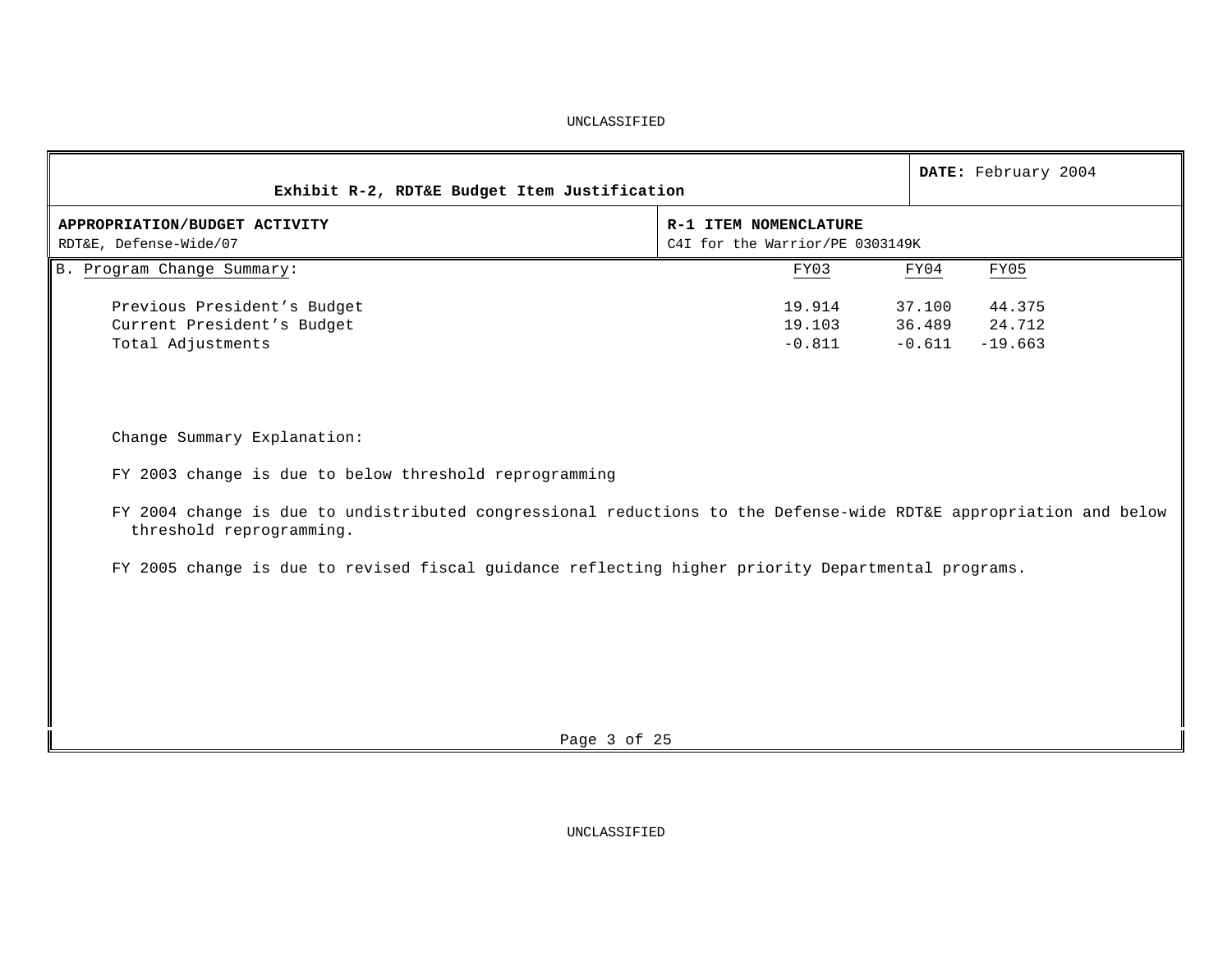|                                                                                                                                                                                                                                                                                                                                                                                                                                                                                                                                                                                                                                                                                                                                                                                                                                                                                                                                                                                                                                                                                                                                                                                                                                                                                                                                                                                                                                                                                                                                                                                                                                                                            |                 |                                 | Exhibit R-2a, RDT&E Project Justification |       |                                                                      |       | DATE: February 2004 |       |
|----------------------------------------------------------------------------------------------------------------------------------------------------------------------------------------------------------------------------------------------------------------------------------------------------------------------------------------------------------------------------------------------------------------------------------------------------------------------------------------------------------------------------------------------------------------------------------------------------------------------------------------------------------------------------------------------------------------------------------------------------------------------------------------------------------------------------------------------------------------------------------------------------------------------------------------------------------------------------------------------------------------------------------------------------------------------------------------------------------------------------------------------------------------------------------------------------------------------------------------------------------------------------------------------------------------------------------------------------------------------------------------------------------------------------------------------------------------------------------------------------------------------------------------------------------------------------------------------------------------------------------------------------------------------------|-----------------|---------------------------------|-------------------------------------------|-------|----------------------------------------------------------------------|-------|---------------------|-------|
| APPROPRIATION/BUDGET ACTIVITY<br>RDT&E, Defense-Wide/07                                                                                                                                                                                                                                                                                                                                                                                                                                                                                                                                                                                                                                                                                                                                                                                                                                                                                                                                                                                                                                                                                                                                                                                                                                                                                                                                                                                                                                                                                                                                                                                                                    | PROGRAM ELEMENT | C4I for the Warrior/PE 0303149K |                                           |       | PROJECT NAME AND NUMBER<br>Information Dissemination Management/IM01 |       |                     |       |
| COST (in millions)                                                                                                                                                                                                                                                                                                                                                                                                                                                                                                                                                                                                                                                                                                                                                                                                                                                                                                                                                                                                                                                                                                                                                                                                                                                                                                                                                                                                                                                                                                                                                                                                                                                         |                 | FY03                            | FY04                                      | FY05  | FY06                                                                 | FY07  | FY08                | FY09  |
| Project Cost                                                                                                                                                                                                                                                                                                                                                                                                                                                                                                                                                                                                                                                                                                                                                                                                                                                                                                                                                                                                                                                                                                                                                                                                                                                                                                                                                                                                                                                                                                                                                                                                                                                               |                 | 5.754                           | 9.893                                     | 9.548 | 9.161                                                                | 8.619 | 8.250               | 8.323 |
| A. Mission Description and Budget Item Justification: Information Dissemination Management (IDM) integrates government-<br>off-the-shelf (GOTS) and commercial-off-the-shelf (COTS) advanced information management technology to provide<br>Information Awareness, Access, Delivery Management, and Support services to C4ISR (surveillance and reconnaissance)<br>systems to enhance their information dissemination performance. The goal is to provide the warfighter three critical<br>capabilities: awareness of the existence of operationally relevant information, access to the relevant information, and<br>delivery of relevant information in an authenticated, secure, and timely manner. The Core IDM Services are defined by<br>the "Framework for Information Dissemination Management" document distributed by ASD (NII) in April 1998 as Awareness,<br>Access, Delivery, and Support and satisfy requirements described in the IDM Mission Needs Statement validated by the<br>Joint Requirements Oversight Council (JROC) in July 1999, and the Capstone Requirements Document approved by the JROC in<br>January 2001. Rather than being developed as a "system", IDM is being incrementally developed and fielded as tools and<br>services, providing a rapid insertion of technology accelerating capability to the warfighter. This RDT&E project<br>continues the developmental efforts that produced Releases 1 and 2 with the incremental development and integration of<br>IDM tools and services via an evolving IDM Toolbox planned for FY03 and beyond.<br>Accomplishments/Planned Program:<br><b>B</b> .<br>FY03<br>1.438<br>Subtotal Cost | FY04<br>2.869   | FY05<br>2.864                   |                                           |       |                                                                      |       |                     |       |
|                                                                                                                                                                                                                                                                                                                                                                                                                                                                                                                                                                                                                                                                                                                                                                                                                                                                                                                                                                                                                                                                                                                                                                                                                                                                                                                                                                                                                                                                                                                                                                                                                                                                            |                 |                                 | Page 4 of 25                              |       |                                                                      |       |                     |       |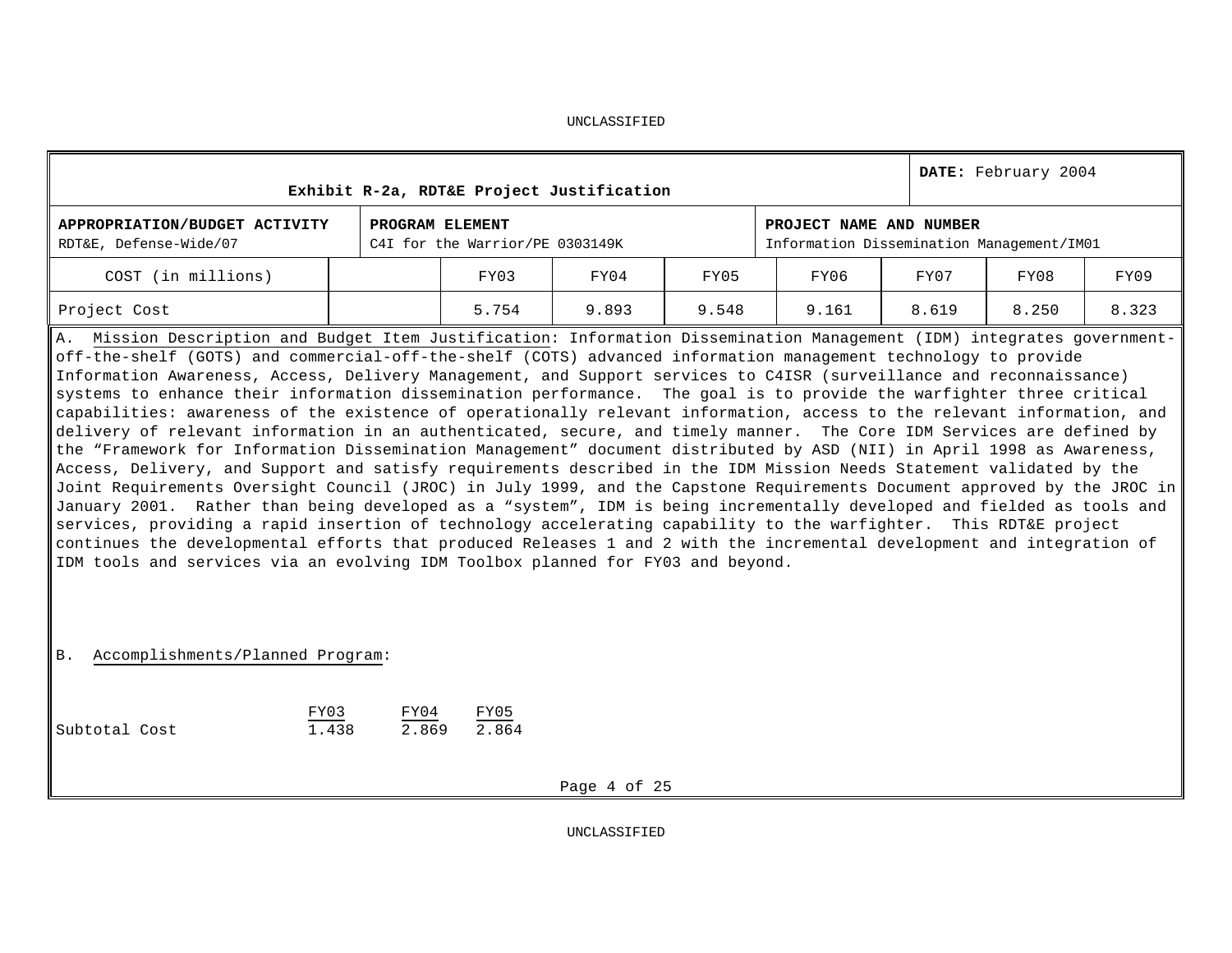|                                                         | Exhibit R-2a, RDT&E Project Justification          |       |       |                                                                      |       | DATE: February 2004 |       |
|---------------------------------------------------------|----------------------------------------------------|-------|-------|----------------------------------------------------------------------|-------|---------------------|-------|
| APPROPRIATION/BUDGET ACTIVITY<br>RDT&E, Defense-Wide/07 | PROGRAM ELEMENT<br>C4I for the Warrior/PE 0303149K |       |       | PROJECT NAME AND NUMBER<br>Information Dissemination Management/IM01 |       |                     |       |
| COST (in millions)                                      | FY03                                               | FY04  | FY05  | FY06                                                                 | FY07  | FY08                | FY09  |
| Project Cost                                            | 5.754                                              | 9.893 | 9.548 | 9.161                                                                | 8.619 | 8.250               | 8.323 |

Content Staging - Continue to establish an initial content staging (CS) capability baseline to support information sharing of service and agency information products by providing an awareness of and access to that information. Continue fielding CS/IDM pilot capabilities and services to the Combatant Commands and to selected forward deployed sites, primarily, but not exclusively in the CENTCOM Area of Responsibility (AOR). By the end of FY04, all Combatant Commanders, participating components, and information providers will have CS/IDM initial operating capability (IOC), and there will be additional regional locations on SIPRNet and NIPRNet, and CS/IDM access will be provided to allies and coalition partners. Continue the integration of information sources into the CS/IDM infrastructure to make their information holdings available to the IDM user community. Provide logistics support and sustainment of operations. Maintain 24X7 Help Desk/Environment. Assist in implementation and operationalizing of new and enhanced IDM capabilities contained in releases 4.x, 5.x, and 6.x and incremental bands of capabilities. Provide reachback, onsite technical engineering assistance, information assurance assistance to establish a local accreditation baseline, refresher training, and mobile training team (MTT) support to the fielded locations.

|               | FY03  | FY04  | FY05  |
|---------------|-------|-------|-------|
| Subtotal Cost | 3.165 | 5.936 | 5.538 |

Development and Integration - Continue development and integration of enhanced IDM capabilities. Capabilities will address such improved and additional functionality as enhanced search and awareness features, alert notifications, message routing enhancements, improved ability to advertise information holdings, enhanced smart pull capabilities for mission information, and increased Global Broadcast Service (GBS) integration. Incorporate patches and fixes into maintenance releases as needed. Future requirements for additional or improved functionality will be gathered at regularly scheduled IDM User Conferences and evaluated at configuration control boards.

Page 5 of 25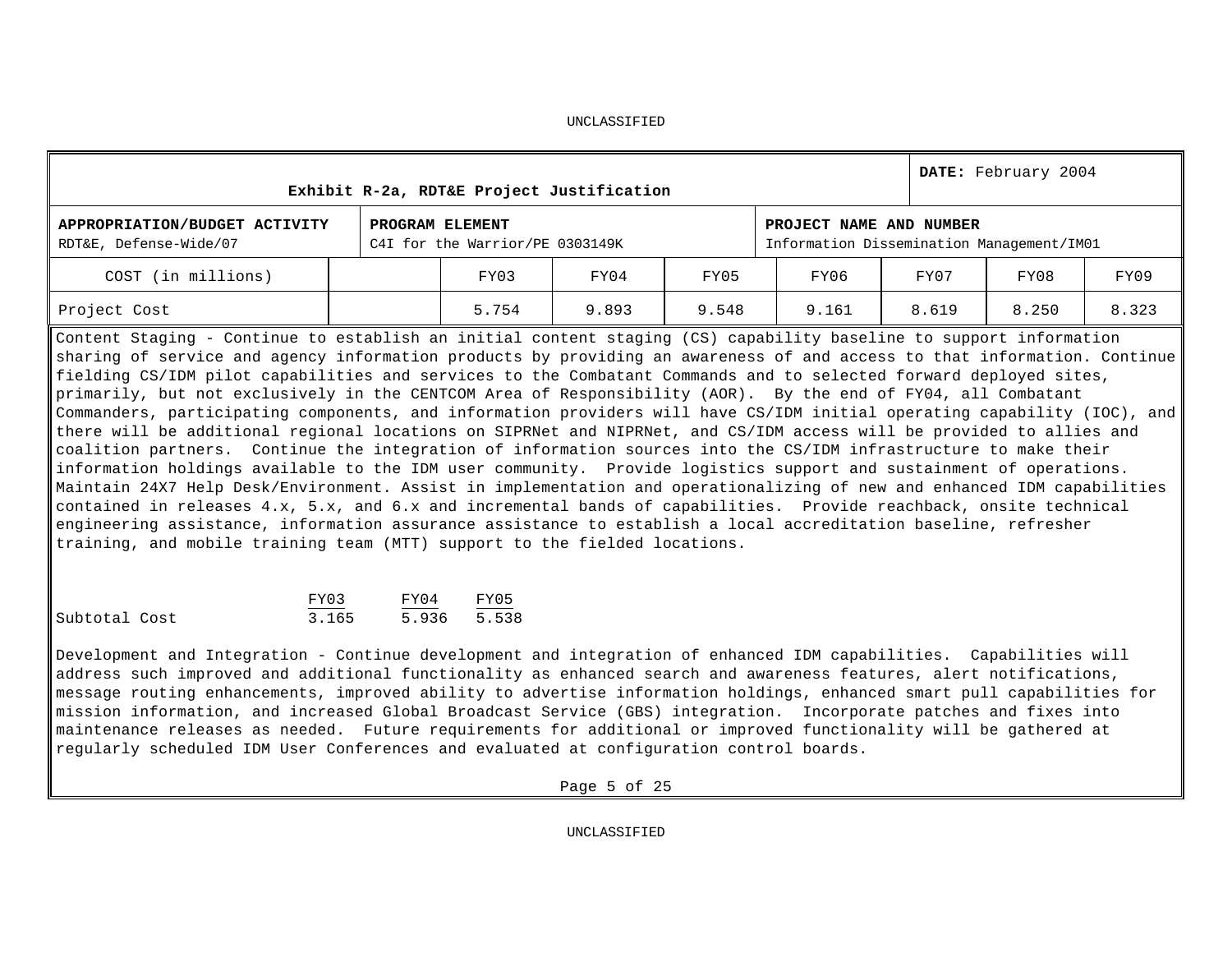|                                                                                                                                                                                                                                                                                                                     |                         | Exhibit R-2a, RDT&E Project Justification          |                        |                                |                                                                      |                        | DATE: February 2004           |       |
|---------------------------------------------------------------------------------------------------------------------------------------------------------------------------------------------------------------------------------------------------------------------------------------------------------------------|-------------------------|----------------------------------------------------|------------------------|--------------------------------|----------------------------------------------------------------------|------------------------|-------------------------------|-------|
| APPROPRIATION/BUDGET ACTIVITY<br>RDT&E, Defense-Wide/07                                                                                                                                                                                                                                                             |                         | PROGRAM ELEMENT<br>C4I for the Warrior/PE 0303149K |                        |                                | PROJECT NAME AND NUMBER<br>Information Dissemination Management/IM01 |                        |                               |       |
| COST (in millions)                                                                                                                                                                                                                                                                                                  |                         | FY03                                               | FY04                   | FY05                           | FY06                                                                 | FY07                   | FY08                          | FY09  |
| Project Cost                                                                                                                                                                                                                                                                                                        |                         | 5.754                                              | 9.893                  | 9.548                          | 9.161                                                                | 8.619                  | 8.250                         | 8.323 |
| FY03<br>1.151<br>Subtotal Cost<br>Testing - Continue with a comprehensive testing and evaluation program for IDM tools and services to include Independent<br>Verification & Validations (IV&Vs), functional, security, performance and operational assessments.<br>Other Program Funding Summary:<br>$C_{\bullet}$ | FY04<br>1.088           | FY05<br>1.146                                      |                        |                                |                                                                      |                        |                               |       |
| Operations and Maintenance, DW<br>Procurement, DW                                                                                                                                                                                                                                                                   | FY03<br>10.013<br>0.000 | FY04<br>3.553<br>0.000                             | FY05<br>5.551<br>1.280 | FY06<br>FY07<br>6.449<br>1.085 | FY08<br>7.317<br>8.197<br>0.896<br>0.704                             | FY09<br>9.370<br>0.708 | To Complete<br>Contg<br>Contq |       |
| Acquisition Strategy: All RDT&E work will be contracted out or funded using MIPRs.<br>$D$ .                                                                                                                                                                                                                         |                         |                                                    | Page 6 of 25           |                                |                                                                      |                        |                               |       |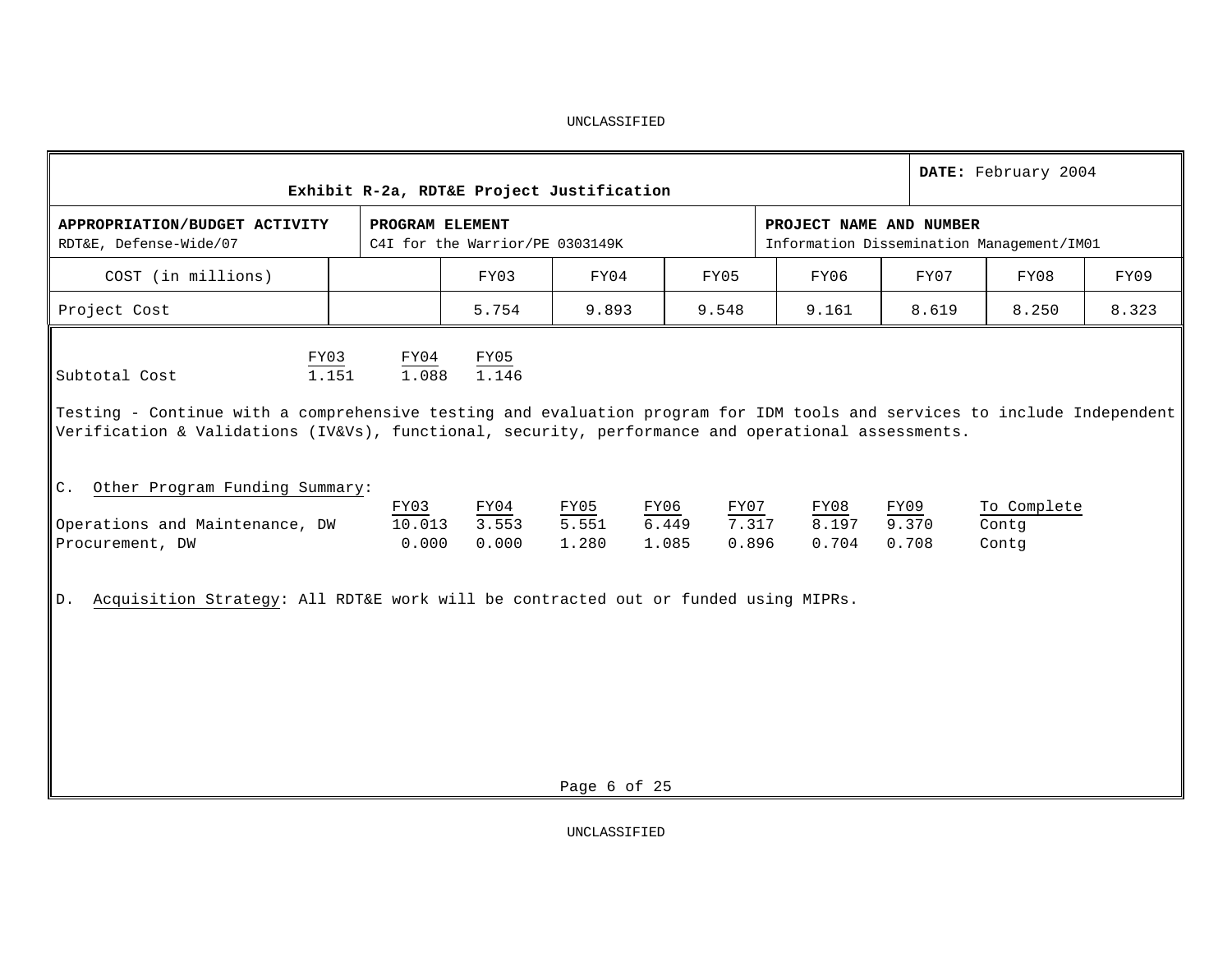| Exhibit R-3 Cost Analysis                               |                  |                                               |                                                    |                     |                        |                     |                        |                         |               | DATE: February 2004                       |
|---------------------------------------------------------|------------------|-----------------------------------------------|----------------------------------------------------|---------------------|------------------------|---------------------|------------------------|-------------------------|---------------|-------------------------------------------|
| APPROPRIATION/BUDGET ACTIVITY<br>RDT&E, Defense-Wide/07 |                  |                                               | PROGRAM ELEMENT<br>C4I for the Warrior/PE 0303149K |                     |                        |                     |                        | PROJECT NAME AND NUMBER |               | Information Dissemination Management/IM01 |
|                                                         |                  |                                               |                                                    |                     |                        |                     |                        |                         |               |                                           |
| Cost Category                                           | Method<br>& Type | Contract Performing<br>Activity &<br>Location | Total<br><b>PYs</b><br>Cost                        | <b>FY04</b><br>Cost | FY 04<br>Award<br>Date | <b>FY05</b><br>Cost | FY 05<br>Award<br>Date | Cost To<br>Complete     | Total<br>Cost | Target<br>Value of<br>Contract            |
| <b>Product Development</b>                              | Various Various  |                                               | 3.165                                              | 5.936               | Various 5.538          |                     | Various                | Contg                   | Contg         | N/A                                       |
| <b>Product Fielding</b>                                 | Various Various  |                                               | 1.438                                              | 2.869               | Various 2.864          |                     | Various                | Contg                   | Contg         | N/A                                       |
| <b>Test &amp; Evaluation</b>                            | <b>MIPR</b>      | Various                                       | 1.151                                              | 1.088               | Various 1.146          |                     | Various                | Contg                   | Contg         | N/A                                       |
| Totals                                                  |                  |                                               | 5.754                                              | 9.893               |                        | 9.548               |                        |                         |               |                                           |
|                                                         |                  |                                               |                                                    |                     |                        |                     |                        |                         |               |                                           |
|                                                         |                  |                                               |                                                    |                     |                        |                     |                        |                         |               |                                           |
|                                                         |                  |                                               |                                                    |                     |                        |                     |                        |                         |               |                                           |
|                                                         |                  |                                               |                                                    |                     |                        |                     |                        |                         |               |                                           |
|                                                         |                  |                                               |                                                    |                     |                        |                     | Page 7 of 25           |                         |               |                                           |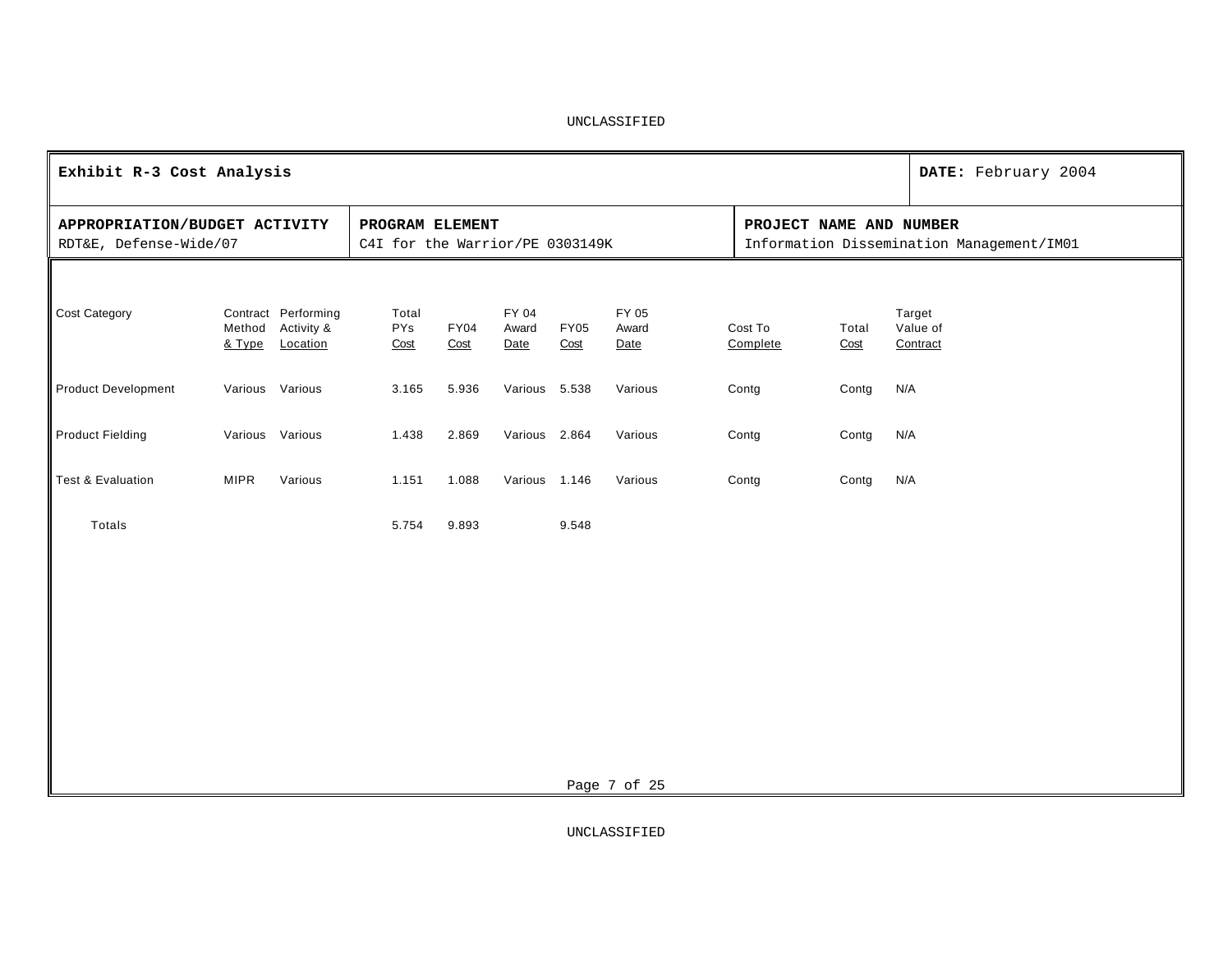| <b>Exhibit R-4 Schedule Profile</b>                            |  |   |                |              |           |              |                |              |                         |             |   |              |   |             |                                                                           | Date: February 2004 |   |             |              |              |                         |                                                                              |                |              |                         |             |                |      |                         |
|----------------------------------------------------------------|--|---|----------------|--------------|-----------|--------------|----------------|--------------|-------------------------|-------------|---|--------------|---|-------------|---------------------------------------------------------------------------|---------------------|---|-------------|--------------|--------------|-------------------------|------------------------------------------------------------------------------|----------------|--------------|-------------------------|-------------|----------------|------|-------------------------|
| <b>Appropriation/Budget Activity</b><br>RDT&E, Defense-Wide/07 |  |   |                |              |           |              |                |              |                         |             |   |              |   |             | <b>Program Element Number and Name</b><br>C4I for the Warrior/PE 0303149K |                     |   |             |              |              |                         | <b>Project Number and Name</b><br><b>Information Dissemination Mgmt/IM01</b> |                |              |                         |             |                |      |                         |
|                                                                |  |   |                | 2003         |           |              |                | 2004         |                         |             |   | 2005         |   |             |                                                                           | 2006                |   |             | 2007         |              |                         |                                                                              |                | 2008         |                         |             |                | 2009 |                         |
| <b>Fiscal Year</b>                                             |  | 1 | $\overline{2}$ | $\mathbf{3}$ | $\vert$ 4 | $\mathbf{1}$ | $\overline{2}$ | $\mathbf{3}$ | $\overline{\mathbf{4}}$ | $\mathbf 1$ | 2 | $\mathbf{3}$ | 4 | $\mathbf 1$ | $\mathbf{2}$                                                              | 3                   | 4 | $\mathbf 1$ | $\mathbf{2}$ | $\mathbf{3}$ | $\overline{\mathbf{4}}$ | $\mathbf 1$                                                                  | $\overline{2}$ | $\mathbf{3}$ | $\overline{\mathbf{4}}$ | $\mathbf 1$ | $\overline{2}$ | 3    | $\overline{\mathbf{4}}$ |
| Deploy IDM 4.1                                                 |  |   |                |              |           |              |                |              |                         |             |   |              |   |             |                                                                           |                     |   |             |              |              |                         |                                                                              |                |              |                         |             |                |      |                         |
| Develop IDM 4.2                                                |  |   |                |              |           |              |                |              |                         |             |   |              |   |             |                                                                           |                     |   |             |              |              |                         |                                                                              |                |              |                         |             |                |      |                         |
| Testing of IDM 4.2                                             |  |   |                |              |           |              |                |              |                         |             |   |              |   |             |                                                                           |                     |   |             |              |              |                         |                                                                              |                |              |                         |             |                |      |                         |
| Deploy IDM 4.2                                                 |  |   |                |              |           |              |                |              |                         |             |   |              |   |             |                                                                           |                     |   |             |              |              |                         |                                                                              |                |              |                         |             |                |      |                         |
| Develop IDM 5.0                                                |  |   |                |              |           |              |                |              |                         |             |   |              |   |             |                                                                           |                     |   |             |              |              |                         |                                                                              |                |              |                         |             |                |      |                         |
| Testing of IDM 5.0                                             |  |   |                |              |           |              |                |              |                         |             |   |              |   |             |                                                                           |                     |   |             |              |              |                         |                                                                              |                |              |                         |             |                |      |                         |
| Deploy IDM 5.0                                                 |  |   |                |              |           |              |                |              |                         |             |   |              |   |             |                                                                           |                     |   |             |              |              |                         |                                                                              |                |              |                         |             |                |      |                         |
| Develop IDM 6.0                                                |  |   |                |              |           |              |                |              |                         |             |   |              |   |             |                                                                           |                     |   |             |              |              |                         |                                                                              |                |              |                         |             |                |      |                         |
| Testing of IDM 6.0                                             |  |   |                |              |           |              |                |              |                         |             |   |              |   |             |                                                                           |                     |   |             |              |              |                         |                                                                              |                |              |                         |             |                |      |                         |
| Deploy IDM 6.0                                                 |  |   |                |              |           |              |                |              |                         |             |   |              |   |             |                                                                           |                     |   |             |              |              |                         |                                                                              |                |              |                         |             |                |      |                         |

Page 8 of 25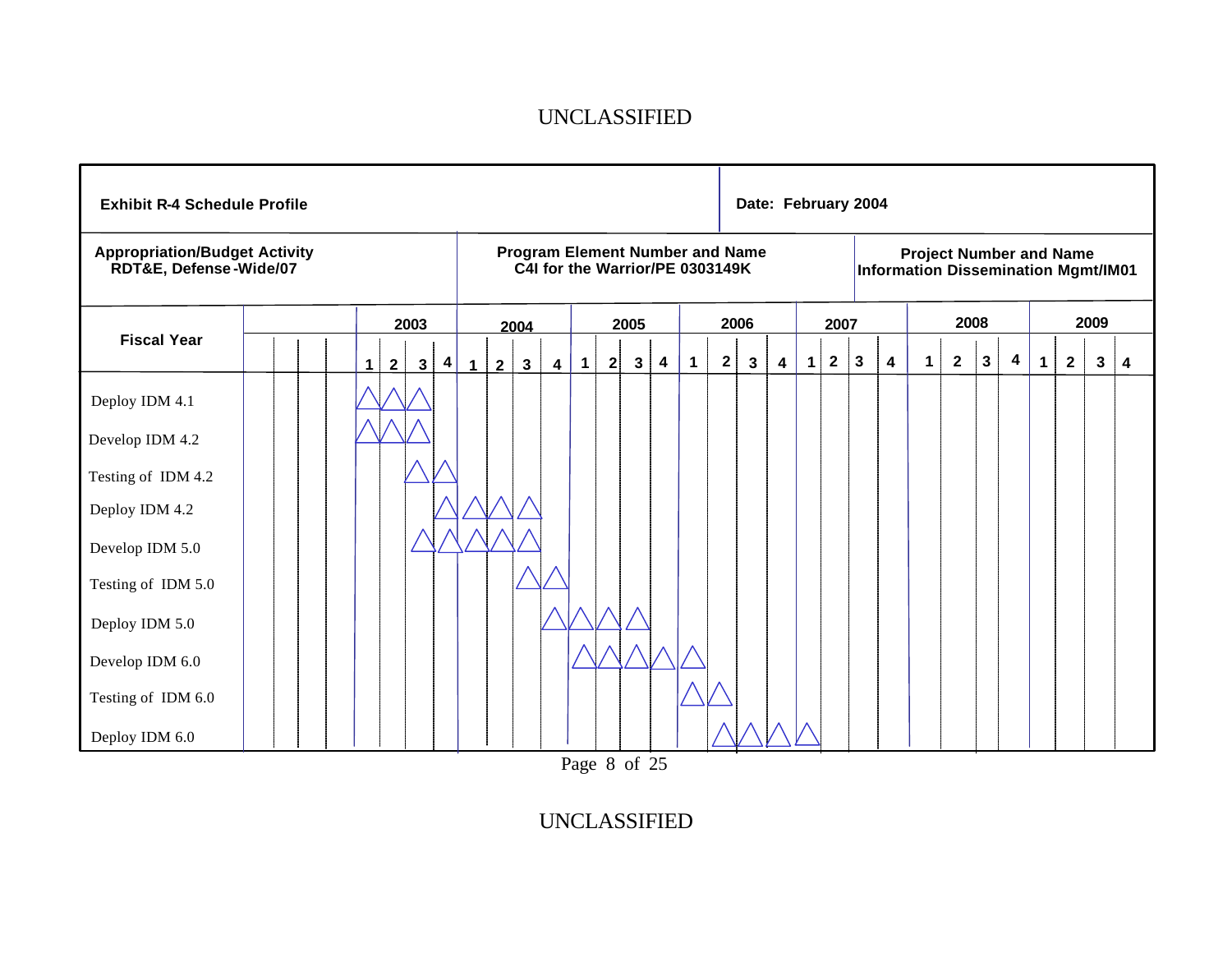| <b>Exhibit R-4 Schedule Profile</b>                                        |  |             |   |              |           |              |                |              |                         |   |              |              |                         |                                                                           |              |      |   |             | Date: February 2004 |              |                         |              |                |              |                                                                       |             |             |      |   |
|----------------------------------------------------------------------------|--|-------------|---|--------------|-----------|--------------|----------------|--------------|-------------------------|---|--------------|--------------|-------------------------|---------------------------------------------------------------------------|--------------|------|---|-------------|---------------------|--------------|-------------------------|--------------|----------------|--------------|-----------------------------------------------------------------------|-------------|-------------|------|---|
| <b>Appropriation/Budget Activity</b><br>RDT&E, Defense-Wide/07             |  |             |   |              |           |              |                |              |                         |   |              |              |                         | <b>Program Element Number and Name</b><br>C4I for the Warrior/PE 0303149K |              |      |   |             |                     |              |                         |              |                |              | <b>Project Number and Name</b><br>Information Dissemination Mgmt/IM01 |             |             |      |   |
|                                                                            |  |             |   | 2003         |           |              |                | 2004         |                         |   |              | 2005         |                         |                                                                           |              | 2006 |   |             | 2007                |              |                         |              |                | 2008         |                                                                       |             |             | 2009 |   |
| <b>Fiscal Year</b>                                                         |  | $\mathbf 1$ | 2 | $\mathbf{3}$ | $\vert$ 4 | $\mathbf{1}$ | $\overline{2}$ | $\mathbf{3}$ | $\overline{\mathbf{4}}$ | 1 | $\mathbf{2}$ | $\mathbf{3}$ | $\overline{\mathbf{4}}$ | $\mathbf 1$                                                               | $\mathbf{2}$ | 3    | 4 | $\mathbf 1$ | $\mathbf{2}$        | $\mathbf{3}$ | $\overline{\mathbf{4}}$ | $\mathbf{1}$ | $\overline{2}$ | $\mathbf{3}$ | 4                                                                     | $\mathbf 1$ | $\mathbf 2$ | 3    | 4 |
| Develop IDM 7.0<br>Testing of IDM 7.0<br>Deploy IDM 7.0<br>Develop IDM 8.0 |  |             |   |              |           |              |                |              |                         |   |              |              |                         |                                                                           |              |      |   |             |                     |              |                         |              |                |              |                                                                       |             |             |      |   |

Page 9 of 25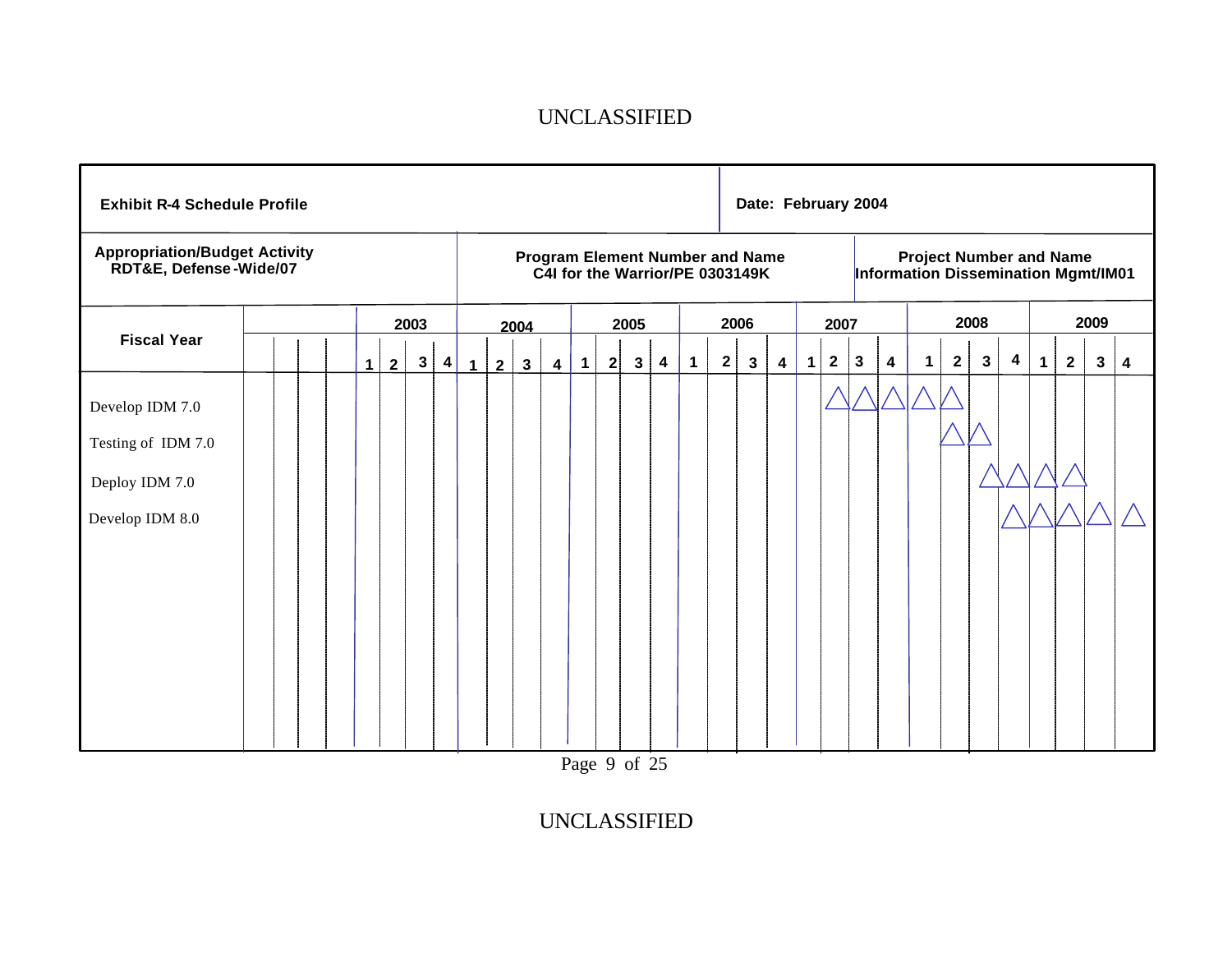| Exhibit R-4a Schedule Detail                            |          |                                                         |          |          |               |          |        |                                                                      | DATE: February 2004 |
|---------------------------------------------------------|----------|---------------------------------------------------------|----------|----------|---------------|----------|--------|----------------------------------------------------------------------|---------------------|
| APPROPRIATION/BUDGET ACTIVITY<br>RDT&E, Defense-Wide/07 |          | PROGRAM ELEMENT<br>C4I for the Warrior/PE 0303149K      |          |          |               |          |        | PROJECT NAME AND NUMBER<br>Information Dissemination Management/IM01 |                     |
| Schedule Profile                                        |          | FY 2003 FY 2004 FY 2005 FY 2006 FY 2007 FY 2008 FY 2009 |          |          |               |          |        |                                                                      |                     |
| Deploy IDM 4.1                                          | $1 - 3Q$ |                                                         |          |          |               |          |        |                                                                      |                     |
| Develop IDM 4.2                                         | $1 - 3Q$ |                                                         |          |          |               |          |        |                                                                      |                     |
| Testing of IDM 4.2                                      | $3 - 4Q$ |                                                         |          |          |               |          |        |                                                                      |                     |
| Deploy IDM 4.2                                          | 4Q       | $1 - 3Q$                                                |          |          |               |          |        |                                                                      |                     |
| Develop IDM 5.0                                         |          | $3-4Q$ $1-3Q$                                           |          |          |               |          |        |                                                                      |                     |
| Testing of IDM 5.0                                      |          | $3 - 4Q$                                                |          |          |               |          |        |                                                                      |                     |
| Deploy IDM 5.0                                          |          | 4Q                                                      | $1 - 3Q$ |          |               |          |        |                                                                      |                     |
| Develop IDM 6.0                                         |          |                                                         | $1-4Q$   | 1Q       |               |          |        |                                                                      |                     |
| Testing of IDM 6.0                                      |          |                                                         |          | $1-2Q$   |               |          |        |                                                                      |                     |
| Deploy IDM 6.0                                          |          |                                                         |          | $2 - 4Q$ | 1Q            |          |        |                                                                      |                     |
| Develop IDM 7.0                                         |          |                                                         |          |          | $2 - 4Q$      | $1 - 2Q$ |        |                                                                      |                     |
| Testing of IDM 7.0                                      |          |                                                         |          |          |               | $2 - 3Q$ |        |                                                                      |                     |
| Deploy IDM 7.0                                          |          |                                                         |          |          |               | $3-4Q$   | $1-2Q$ |                                                                      |                     |
| Develop IDM 8.0                                         |          |                                                         |          |          |               | 4Q       | $1-4Q$ |                                                                      |                     |
|                                                         |          |                                                         |          |          | Page 10 of 25 |          |        |                                                                      |                     |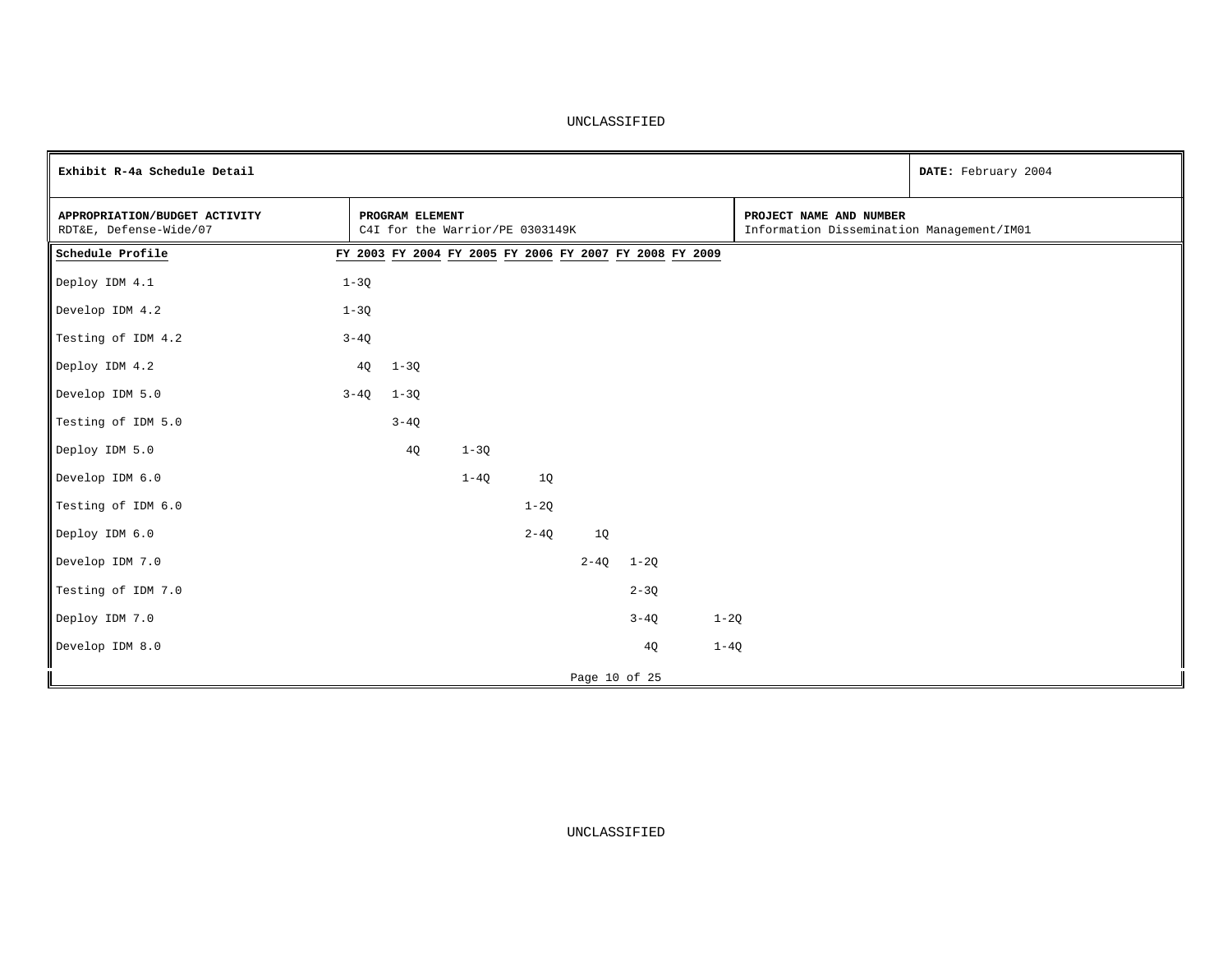|                                                         |                 | Exhibit R-2a, RDT&E Project Justification |        |       |                                                  |                                                                                         | DATE: February 2004 |        |
|---------------------------------------------------------|-----------------|-------------------------------------------|--------|-------|--------------------------------------------------|-----------------------------------------------------------------------------------------|---------------------|--------|
| APPROPRIATION/BUDGET ACTIVITY<br>RDT&E, Defense-Wide/07 | PROGRAM ELEMENT | C4I for the Warrior/PE 0303149K           |        |       | PROJECT NAME AND NUMBER<br>Interoperability)/T55 | Command and Control Infrastructure Modernization<br>(formerly Joint Command and Control |                     |        |
| COST (in millions)                                      |                 | FY03                                      | FY04   | FY05  | FY06                                             | FY07                                                                                    | FY08                | FY09   |
| Project Cost                                            |                 | 13.349                                    | 15.321 | 4.916 | 9.859                                            | 13.484                                                                                  | 15.365              | 15.401 |

A. Mission Description and Budget Item Justification: This project provides for the prototyping, development, testing and deployment of information systems based mission capabilities and will utilize the Net-Centric Enterprise Services (NCES) infrastructure as it becomes available. These components will support Global Information Grid (GIG) requirements of the Combatant Commanders and the Joint Task Forces (JTF). Based on DoD Transformation objectives, these components will provide for increased real-time execution capability, through an improved situational awareness and analysis set of services, as required within the GIG and its Joint, Service, Allied, and non-DOD components. This project will develop interoperability pilots, demonstrate them in appropriate evaluations or exercises (e.g., JFCOM evaluations, Joint Warrior Interoperability Demonstrations), with transitioning of matured components into a fielded Joint Command and Control capability. These capabilities will be designed to utilize the NCES infrastructure and support interoperability and integration across multiple C4I domains; programs supported include Navy's XTCF Project, the Global Command and Control Family of Systems, and the Family of Interoperable Operational Pictures (FIOP). C2IM capabilities will evolve to support new commercial operating systems (with increased emphasis on security). In addition to supporting integrated information operations within the SIPRNet environment, components will be developed for the exchange of information with allies, coalition partners and the Homeland Defense communities.

During FY 2003- FY 2004, as net-centric infrastructure services evolved, this project's funds were used to develop and pilot the initial infrastructure capabilities supporting the command and control community of interest. These initial infrastructure capabilities were designed for rapid transition into the NCES program as appropriate. In FY 2005, funding requirements for high priority operational activities reduced available funds for this effort. As a result, C2IM's FY 2005 efforts will focus upon hardening and maturing previously developed capabilities in conjunction with pilots and demonstrations of net-centric capabilities. In FY 2006, C2IM funding will be used to incorporate lessons learned from FY 2005 pilots and demonstrations into the development of improved / hardened net-centric community of interest services supporting both service specific and joint command and control capabilities.

Page 11 of 25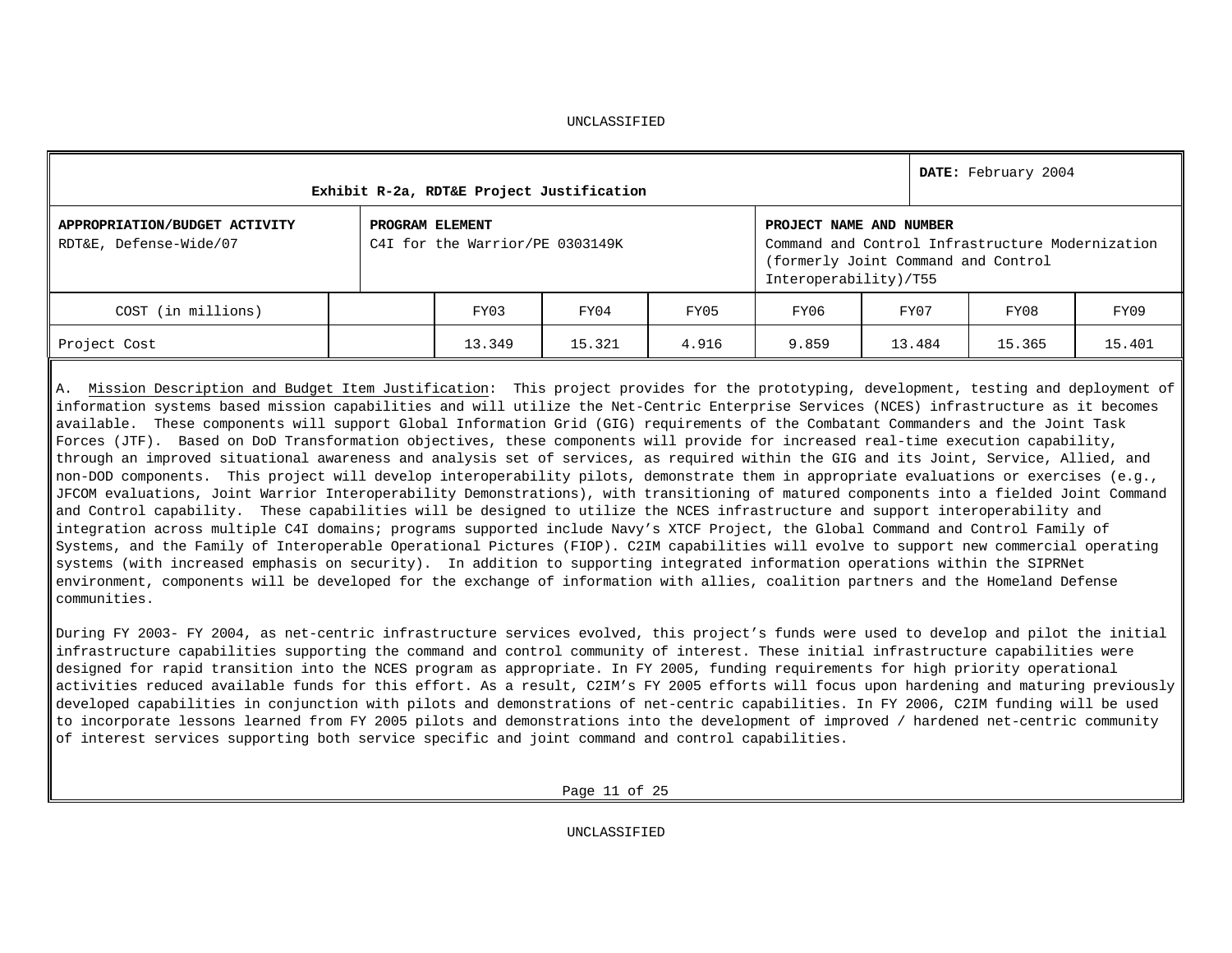|                                                                                                                                                                                                                                                                                                                                                                                                                                                                                                                                                                                                           |                 | Exhibit R-2a, RDT&E Project Justification |                |       |                                                                                           |        | DATE: February 2004 |        |
|-----------------------------------------------------------------------------------------------------------------------------------------------------------------------------------------------------------------------------------------------------------------------------------------------------------------------------------------------------------------------------------------------------------------------------------------------------------------------------------------------------------------------------------------------------------------------------------------------------------|-----------------|-------------------------------------------|----------------|-------|-------------------------------------------------------------------------------------------|--------|---------------------|--------|
| APPROPRIATION/BUDGET ACTIVITY<br>RDT&E, Defense-Wide/07                                                                                                                                                                                                                                                                                                                                                                                                                                                                                                                                                   | PROGRAM ELEMENT | C4I for the Warrior/PE 0303149K           |                |       | PROJECT NAME AND NUMBER<br>Command and Control Infrastructure Modernization<br>(C2IM)/T55 |        |                     |        |
| COST (in millions)                                                                                                                                                                                                                                                                                                                                                                                                                                                                                                                                                                                        |                 | FY03                                      | FY04           | FY05  | FY06                                                                                      | FY07   | FY08                | FY09   |
| Project Cost                                                                                                                                                                                                                                                                                                                                                                                                                                                                                                                                                                                              |                 | 13.349                                    | 15.321         | 4.916 | 9.859                                                                                     | 13.484 | 15.365              | 15.401 |
| B. Accomplishments/Planned Program:<br>The major products delivered under C2IM are Architecture Products and Pilot/Demo Services Products. Cost detail, broken out by services<br>(capabilities), is as follows:                                                                                                                                                                                                                                                                                                                                                                                          |                 |                                           |                |       |                                                                                           |        |                     |        |
| Subtotal Cost                                                                                                                                                                                                                                                                                                                                                                                                                                                                                                                                                                                             | FY 03<br>3.852  | FY 04<br>3.858                            | FY 05<br>1.229 |       |                                                                                           |        |                     |        |
| Runtime Services for Net-Centric Computing:<br>C2IM Runtime services enable the discovery and integration of information published within the Net-Centric Computing environment. These<br>services are used to dynamically build tailored presentations of real-time situational awareness information, the User Defined<br>Operational Picture (UDOP), according to user preferences and operational requirements of the Combatant Commands and Joint Task Forces<br>(JTFs). FY 2005 funding will be used to harden and mature UDOP and the Net-Centric pilot services developed in FY 2003 and FY 2004. |                 |                                           |                |       |                                                                                           |        |                     |        |
| $FY$ 2003 - $FY$ 2005 funds will be used for:<br>Common situation awareness and situation analysis support services<br>Runtime Search and Discovery of Network resources<br>Network resource metadata collection, storage, management and vending<br>Common Horizontal Fusion services (Horizontal Fusion provides toolsets that will enable smart pull and rapid integration of data by<br>users.)                                                                                                                                                                                                       |                 |                                           |                |       |                                                                                           |        |                     |        |
| Network publication service for "community spaces"<br>Integrated collaborative planning supporting C2, Combat Support (CS) and Intelligence<br>Net-centric Joint Warfighter Portal supporting integration of C2, CS and Intel information repositories                                                                                                                                                                                                                                                                                                                                                    |                 |                                           | Page 12 of 25  |       |                                                                                           |        |                     |        |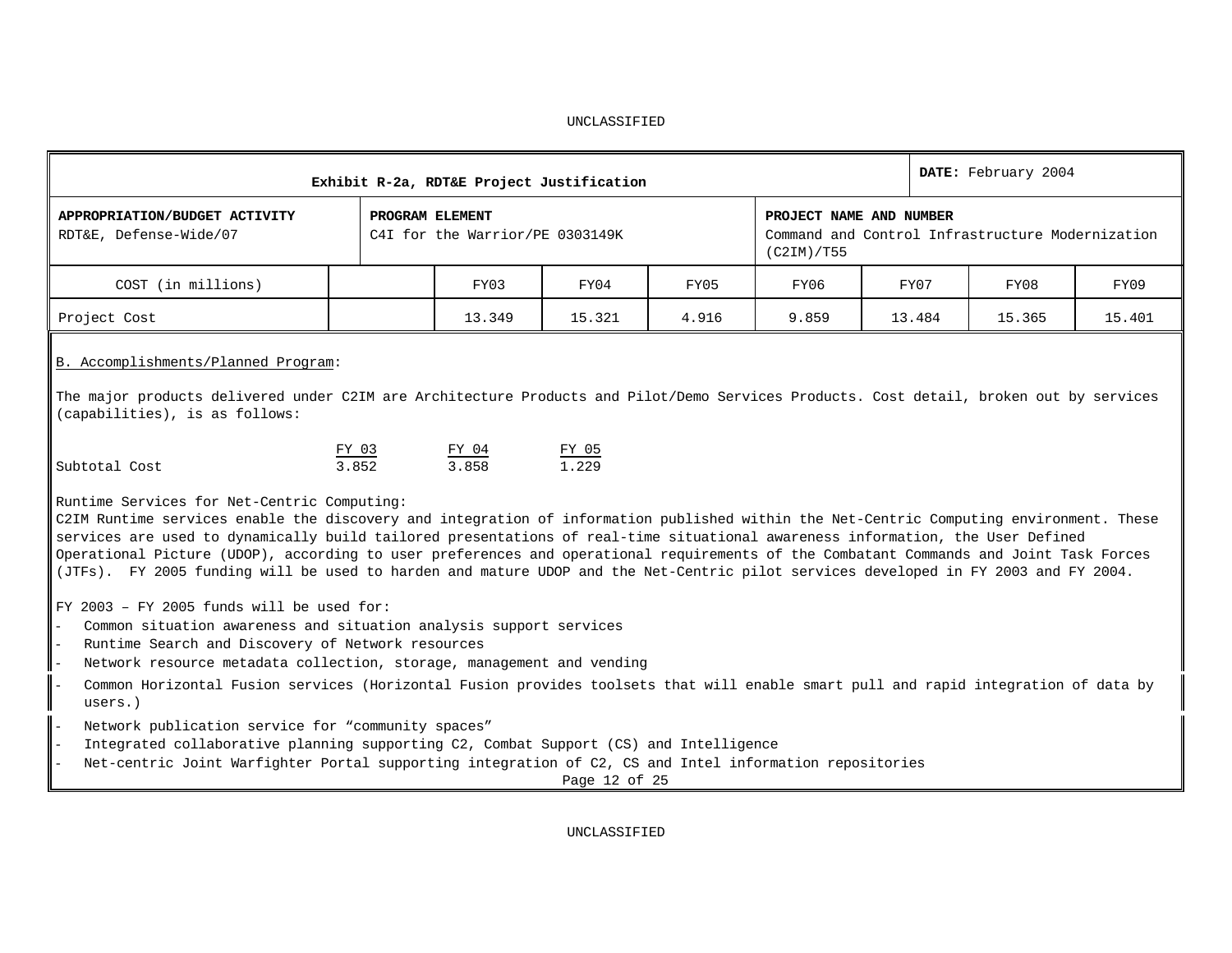|                                                         |                | Exhibit R-2a, RDT&E Project Justification          |                |       |            |                                                                             | DATE: February 2004 |        |
|---------------------------------------------------------|----------------|----------------------------------------------------|----------------|-------|------------|-----------------------------------------------------------------------------|---------------------|--------|
| APPROPRIATION/BUDGET ACTIVITY<br>RDT&E, Defense-Wide/07 |                | PROGRAM ELEMENT<br>C4I for the Warrior/PE 0303149K |                |       | (C2IM)/T55 | PROJECT NAME AND NUMBER<br>Command and Control Infrastructure Modernization |                     |        |
| COST (in millions)                                      |                | FY03                                               | FY04           | FY05  | FY06       | FY07                                                                        | FY08                | FY09   |
| Project Cost                                            |                | 13.349                                             | 15.321         | 4.916 | 9.859      | 13.484                                                                      | 15.365              | 15.401 |
| Subtotal Cost                                           | FY 03<br>2.944 | FY 04<br>4.630                                     | FY 05<br>1.475 |       |            |                                                                             |                     |        |

Common Edge Services and Warfighter Visualizations:

Common Edge Services enable the tailored and secure user access to NCES infrastructure services and the intelligent pull of all information available within the NCES environment. Users will be able to establish their context and seamlessly gather appropriate information for their particular mission and functions. In addition to user authentication mechanisms and the integration of NCES information discovery services, Common Edge Services will enable the integration of real-time situational awareness information from multiple sensors and data sources. FY 2005 funding will be used to harden and mature the common Edge User pilot services developed during FY 2003 and FY2004.

FY03 – FY05 funds will be used for:

- Integrate information, displays, and decision aids, shared across a joint force, for collaborative situation development, crisis assessment, courses of action development/selection planning and execution.
- Provide mission-tailored JTF displays of real-time combat information to support operational and tactical decision-making across the JTF.
- Provide access to NCES user authentication and authorization services

Page 13 of 25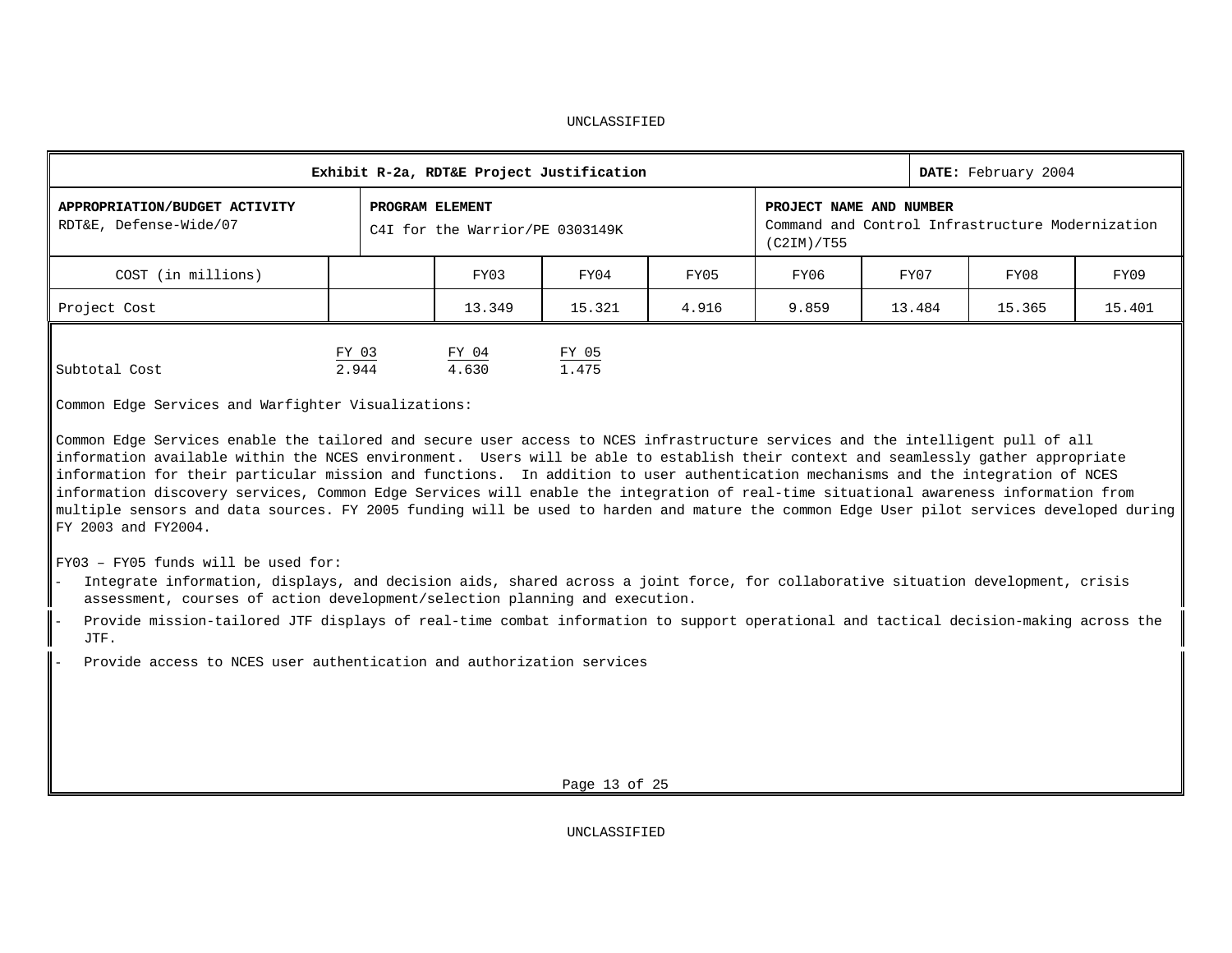|                                                                                                                                                                                                                                                                                                                                                                                                                                                                                               |                 |                                 | Exhibit R-2a, RDT&E Project Justification |       |                                       |        | DATE: February 2004                              |        |
|-----------------------------------------------------------------------------------------------------------------------------------------------------------------------------------------------------------------------------------------------------------------------------------------------------------------------------------------------------------------------------------------------------------------------------------------------------------------------------------------------|-----------------|---------------------------------|-------------------------------------------|-------|---------------------------------------|--------|--------------------------------------------------|--------|
| APPROPRIATION/BUDGET ACTIVITY<br>RDT&E, Defense-Wide/07                                                                                                                                                                                                                                                                                                                                                                                                                                       | PROGRAM ELEMENT | C4I for the Warrior/PE 0303149K |                                           |       | PROJECT NAME AND NUMBER<br>(C2IM)/T55 |        | Command and Control Infrastructure Modernization |        |
| COST (in millions)                                                                                                                                                                                                                                                                                                                                                                                                                                                                            |                 | FY03                            | FY04                                      | FY05  | FY06                                  | FY07   | FY08                                             | FY09   |
| Project Cost                                                                                                                                                                                                                                                                                                                                                                                                                                                                                  |                 | 13.349                          | 15.321                                    | 4.916 | 9.859                                 | 13.484 | 15.365                                           | 15.401 |
| Subtotal Cost<br>Web Enabling Legacy Applications:<br>This effort supports the integration of existing information system components into the Joint Command and Control Capability. FY 2005<br>funds will be used to integrate web-enabled legacy applications with the Net-Centric pilot services developed in FY 2003 and FY 2004.<br>$\parallel$ FY 2003 - FY 2005 funds will be used for:                                                                                                 | FY 03<br>1.805  | FY 04<br>1.431                  | FY 05<br>0.737                            |       |                                       |        |                                                  |        |
| Integrate functionality from GCCS, GCSS, and relevant Advanced Concept Technology Demonstrations (ACTDs) into JTF headquarters<br>capability.                                                                                                                                                                                                                                                                                                                                                 |                 |                                 |                                           |       |                                       |        |                                                  |        |
| Subtotal Cost                                                                                                                                                                                                                                                                                                                                                                                                                                                                                 | FY 03<br>3.048  | FY 04<br>3.087                  | $rac{FY 05}{0.983}$                       |       |                                       |        |                                                  |        |
| System Engineering for Tailorable C2 Capability Suites:<br>Provides the architecture supporting the deployment of net-centric services and the integration of capabilities into multiple end-user<br>applications. Enables multiple channel distribution and integration of capabilities through the web, wireless, and handheld platforms<br>and clients. FY 2005 funding will provide engineering support for the piloting of Net-Centric services developed during FY 2003 and FY<br>2004. |                 |                                 |                                           |       |                                       |        |                                                  |        |
| $FY$ 2003 - $FY$ 2005 funds will be used for:<br>Common JTF HQ architecture with architectural compliance guidelines and validation mechanisms<br>Software capabilities that require nominal hardware/software platforms<br>Piloting tailored C2 capability suites.                                                                                                                                                                                                                           |                 |                                 | Page 14 of 25                             |       |                                       |        |                                                  |        |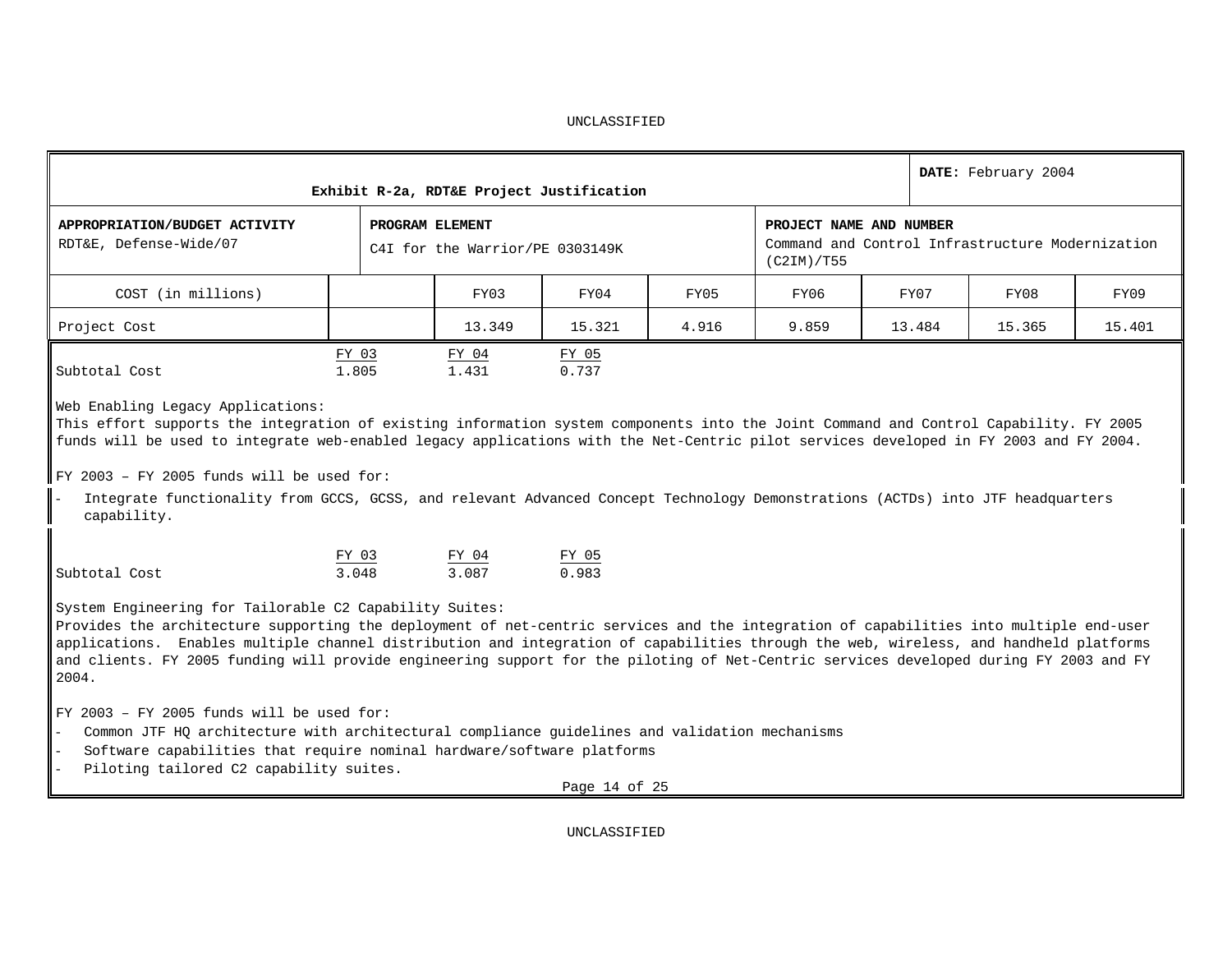|                                                                                                                                                                                                                                                                                                                                                                                                                                                                                                                                                                                                                                                                                                                                                                                                                                                                                                                                                                                                                                               |                       |                                                    | Exhibit R-2a, RDT&E Project Justification |       |            |                         | DATE: February 2004                              |        |
|-----------------------------------------------------------------------------------------------------------------------------------------------------------------------------------------------------------------------------------------------------------------------------------------------------------------------------------------------------------------------------------------------------------------------------------------------------------------------------------------------------------------------------------------------------------------------------------------------------------------------------------------------------------------------------------------------------------------------------------------------------------------------------------------------------------------------------------------------------------------------------------------------------------------------------------------------------------------------------------------------------------------------------------------------|-----------------------|----------------------------------------------------|-------------------------------------------|-------|------------|-------------------------|--------------------------------------------------|--------|
| APPROPRIATION/BUDGET ACTIVITY<br>RDT&E, Defense-Wide/07                                                                                                                                                                                                                                                                                                                                                                                                                                                                                                                                                                                                                                                                                                                                                                                                                                                                                                                                                                                       |                       | PROGRAM ELEMENT<br>C4I for the Warrior/PE 0303149K |                                           |       | (C2IM)/T55 | PROJECT NAME AND NUMBER | Command and Control Infrastructure Modernization |        |
| COST (in millions)                                                                                                                                                                                                                                                                                                                                                                                                                                                                                                                                                                                                                                                                                                                                                                                                                                                                                                                                                                                                                            |                       | FY03                                               | FY04                                      | FY05  | FY06       | FY07                    | FY08                                             | FY09   |
| Project Cost                                                                                                                                                                                                                                                                                                                                                                                                                                                                                                                                                                                                                                                                                                                                                                                                                                                                                                                                                                                                                                  |                       | 13.349                                             | 15.321                                    | 4.916 | 9.859      | 13.484                  | 15.365                                           | 15.401 |
| Subtotal Cost<br>Information Interoperability and Security for Homeland Defense and Coalition Partners:<br>This effort provides the tools needed for the integration of information between security domains and supports the secure transfer of<br>information between SIPRNet and other external networks as required by the JTFs. FY 2005 funding will be used to provide assessments of<br>effectiveness and military utility of the security and information exchange pilot services developed during FY 2003 and FY 2004.<br>$FY03 - FY05$ funds will be used for:<br>C2 capability to coordinate force protection and homeland defense operations.<br>Prototype coalition communication mechanisms (includes provisions for intermittent network access).<br>Extensible Mark up Language (XML) based message transformation and translation into common formats and vocabularies.<br>Assessment of effectiveness and military utility for security services and information exchange services.<br>Other Program Funding Summary:<br>C. | FY 03<br>1,700<br>N/A | $rac{FY-04}{2.315}$                                | FY 05<br>0.492                            |       |            |                         |                                                  |        |
| Acquisition Strategy:<br>D.<br>Will make use of MITRE support.<br>DISA Next Generation Contractual vehicle will be used.                                                                                                                                                                                                                                                                                                                                                                                                                                                                                                                                                                                                                                                                                                                                                                                                                                                                                                                      |                       |                                                    |                                           |       |            |                         |                                                  |        |
|                                                                                                                                                                                                                                                                                                                                                                                                                                                                                                                                                                                                                                                                                                                                                                                                                                                                                                                                                                                                                                               |                       |                                                    | Page 15 of 25                             |       |            |                         |                                                  |        |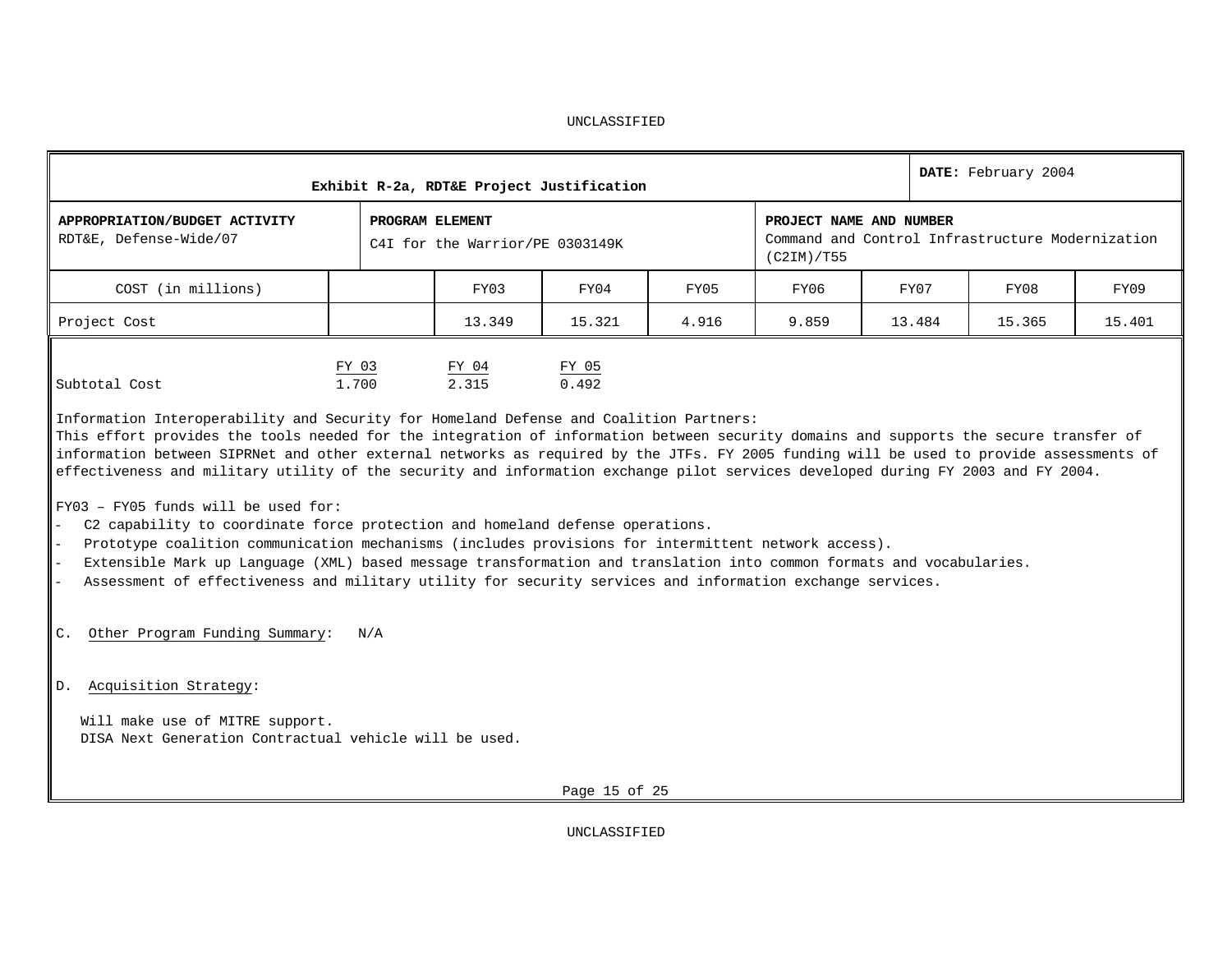| Exhibit R-3 Cost Analysis                                  |                       |                                                    |                      |                |                        |                |                        |                                       |                | DATE: February 2004                              |
|------------------------------------------------------------|-----------------------|----------------------------------------------------|----------------------|----------------|------------------------|----------------|------------------------|---------------------------------------|----------------|--------------------------------------------------|
| APPROPRIATION/BUDGET ACTIVITY<br>RDT&E, Defense-Wide/07    |                       | PROGRAM ELEMENT<br>C4I for the Warrior/PE 0303149K |                      |                |                        |                |                        | PROJECT NAME AND NUMBER<br>(C2IM)/T55 |                | Command and Control Infrastructure Modernization |
|                                                            |                       |                                                    |                      |                |                        |                |                        |                                       |                |                                                  |
| Cost Category                                              | Method<br>& Type      | Contract Performing<br>Activity &<br>Location      | Total<br>PYs<br>Cost | FY 04<br>Cost  | FY 04<br>Award<br>Date | FY 05<br>Cost  | FY 05<br>Award<br>Date | Cost To<br>Complete                   | Total<br>Cost  | Target<br>Value of<br>Contract                   |
| <b>System Engineering</b>                                  | OTF&O                 | MITRE, FFRDC<br>McLean, VA                         | 0.798                | 0.750          | Oct-03                 | 0.700          | Oct-04                 | Contg                                 | Contg          | 2.248                                            |
| <b>Engineering Support</b>                                 | <b>MOA</b>            | JPL, FFRDC<br>San Diego, CA                        | 1.150                | 0.300          | $Jan-04$               | 0.300          | Jan-05                 | Contg                                 | Contg          | 1.750                                            |
| JFCOM Support / User Defined<br>Operational Picture (UDOP) | TBD                   | <b>TBD</b><br>Norfolk, VA                          | 0.000                | 0.200          | Mar-04                 | 0.200          | Mar-05                 | Contg                                 | Contg          | 0.400                                            |
| C2IM JDEP Testing                                          | <b>MOA</b>            | SSC-SD GOVT<br>San Diego, CA                       | 0.150                | 0.500          | Feb-04                 | 0.500          | Feb-05                 | Contg                                 | Contg          | 1.150                                            |
| <b>C2IM Engineering</b>                                    | <b>F&amp;O</b>        | <b>NGIT</b><br>Reston, VA                          | 6.056                | 5.001          | Oct-03                 | 1.500          | Oct-04                 | Contg                                 | Contg          | 12.557                                           |
| C2IM Runtime Data                                          | <b>F&amp;O</b>        | <b>FGM</b><br>Falls Church, VA                     | 2.500                | 0.500          | Oct-03                 | 0.500          | Oct-04                 | Contg                                 | Contg          | 3.500                                            |
| C2IM Visualization<br>C2IM Integration                     | <b>F&amp;O</b><br>F&O | NextGen/TBD<br><b>NGIT</b><br>Reston, VA           | 0.000<br>0.000       | 2.500<br>3.799 | Mar-04<br>Mar-04       | 0.000<br>0.000 | Mar-05<br>Mar-05       | Contg<br>Contg                        | Contg<br>Contg | 2.500<br>3.799                                   |
| <b>Engineering/Tech Svcs</b>                               | Various               | Various/TBD                                        | 2.695                | 1.771          | $Oct-03$               | 1.216          | Oct-04                 | Contg                                 | Contg          | 5.682                                            |
|                                                            |                       | Total                                              | 13.349               | 15.321         |                        | 4.916          |                        |                                       |                |                                                  |
|                                                            |                       |                                                    |                      |                |                        | Page 16 of 25  |                        |                                       |                |                                                  |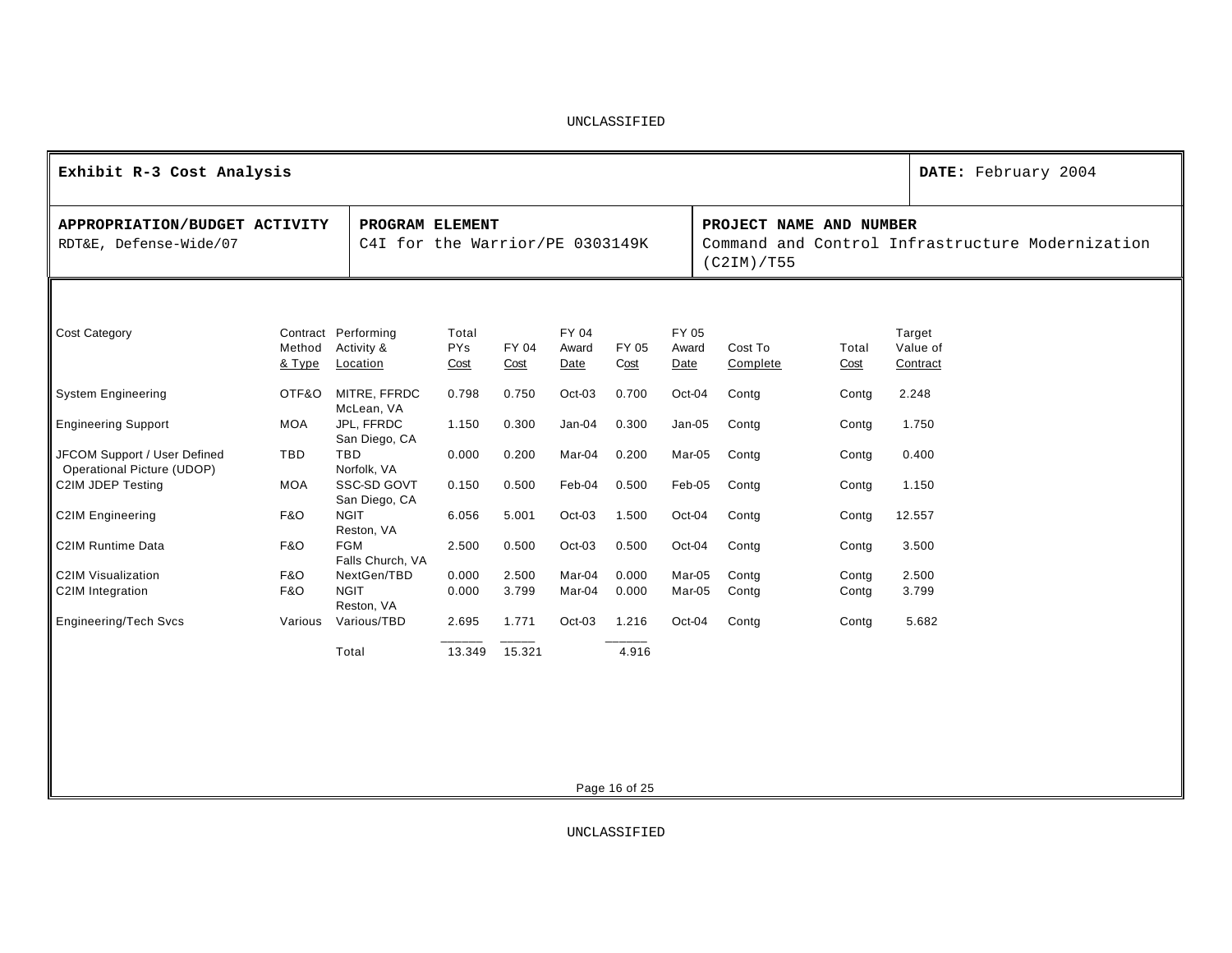| <b>Exhibit R-4 Schedule Profile</b>                            |              |                |              |                         |                       |                |                  |                         |                 |                |              |                         |             |          |              |                                 |             |             |                       | Date: February 2004 |               |          |                            |   |                            |                |              |                                              |  |  |
|----------------------------------------------------------------|--------------|----------------|--------------|-------------------------|-----------------------|----------------|------------------|-------------------------|-----------------|----------------|--------------|-------------------------|-------------|----------|--------------|---------------------------------|-------------|-------------|-----------------------|---------------------|---------------|----------|----------------------------|---|----------------------------|----------------|--------------|----------------------------------------------|--|--|
| <b>Appropriation/Budget Activity</b><br>RDT&E, Defense-Wide/07 |              |                |              |                         |                       |                |                  |                         |                 |                |              |                         |             |          |              | C4I for the Warrior/PE 0303149K |             |             |                       |                     |               |          |                            |   | Modernization(C2IM)/T55    |                |              | <b>Command and Control</b><br>Infrastructure |  |  |
|                                                                |              |                | 2003         |                         |                       |                | 2004             |                         |                 |                | 2005         |                         |             |          | 2006         |                                 |             |             | 2007                  |                     |               | 2008     |                            |   |                            |                | 2009         |                                              |  |  |
| <b>Fiscal Year</b>                                             | $\mathbf{1}$ | 2 <sup>1</sup> | $\mathbf{3}$ | $\overline{\mathbf{4}}$ | 1                     | $\overline{2}$ | $\mathbf{3}$     | $\overline{\mathbf{4}}$ | $\mathbf{1}$    | $\overline{2}$ | $\mathbf{3}$ | $\overline{\mathbf{4}}$ | $\mathbf 1$ | 2        | $\mathbf{3}$ | 4                               | $\mathbf 1$ | $\mathbf 2$ | 3                     | 4                   | $\mathbf 1$   | 2        | $ 3\rangle$                | 4 | $\mathbf 1$                | 2 <sup>1</sup> | $\mathbf{3}$ | 4                                            |  |  |
| Architecture / Dev.<br>C2IM v0                                 |              |                | $\triangle$  |                         | $\triangle \triangle$ | △              |                  |                         |                 |                |              |                         |             |          |              |                                 |             |             |                       |                     |               |          |                            |   |                            |                |              |                                              |  |  |
| C2IM v1                                                        |              |                |              |                         |                       | $\triangle$    |                  |                         |                 |                |              |                         |             |          |              |                                 |             |             |                       |                     |               |          |                            |   |                            |                |              |                                              |  |  |
| C2IM v2                                                        |              |                |              |                         |                       |                |                  |                         |                 |                |              |                         |             |          |              |                                 |             |             |                       |                     |               |          |                            |   |                            |                |              |                                              |  |  |
| C2IM v3                                                        |              |                |              |                         |                       |                |                  |                         |                 |                |              |                         | $\triangle$ |          |              | $\triangle$                     | $\triangle$ | $\triangle$ |                       |                     |               |          |                            |   |                            |                |              |                                              |  |  |
| C2IM v4                                                        |              |                |              |                         |                       |                |                  |                         |                 |                |              |                         |             |          |              |                                 | $\triangle$ | $\wedge$    |                       |                     |               |          |                            |   |                            |                |              |                                              |  |  |
| C2IM v5<br>C2IM v6                                             |              |                |              |                         |                       |                |                  |                         |                 |                |              |                         |             |          |              |                                 |             |             | $\triangle$           | $\triangle$         |               |          | $\triangle$<br>$\triangle$ |   | $\triangle$<br>$\triangle$ | $\mathcal{V}$  |              | Л                                            |  |  |
| Pilots /<br>Demonstrations                                     |              |                |              |                         |                       |                |                  |                         |                 |                |              |                         |             |          |              |                                 |             |             |                       |                     |               |          |                            |   |                            |                |              |                                              |  |  |
| C2IM v0                                                        |              |                |              |                         |                       |                | $\triangle\vert$ |                         | $\Delta \Delta$ |                |              |                         |             |          |              |                                 |             |             |                       |                     |               |          |                            |   |                            |                |              |                                              |  |  |
| C2IM v1                                                        |              |                |              |                         |                       |                |                  |                         |                 |                |              |                         |             |          |              |                                 |             |             |                       |                     |               |          |                            |   |                            |                |              |                                              |  |  |
| C2IM v2                                                        |              |                |              |                         |                       |                |                  |                         |                 |                |              |                         | $\triangle$ | $\Delta$ | Δ            |                                 |             |             |                       |                     |               |          |                            |   |                            |                |              |                                              |  |  |
| C2IM v3                                                        |              |                |              |                         |                       |                |                  |                         |                 |                |              |                         |             |          |              |                                 | $\triangle$ |             | $\triangle \triangle$ |                     |               |          |                            |   |                            |                |              |                                              |  |  |
| C2IM v4                                                        |              |                |              |                         |                       |                |                  |                         |                 |                |              |                         |             |          |              |                                 |             |             |                       | $\triangle$         | $ \triangle $ | $\Delta$ |                            |   |                            |                |              |                                              |  |  |
| C2IM v5<br>C2IM v6                                             |              |                |              |                         |                       |                |                  |                         |                 |                |              |                         |             |          |              |                                 |             |             |                       |                     |               |          | $\triangle$                |   | $\triangle$ $\triangle$    |                |              |                                              |  |  |

Page 17 of 25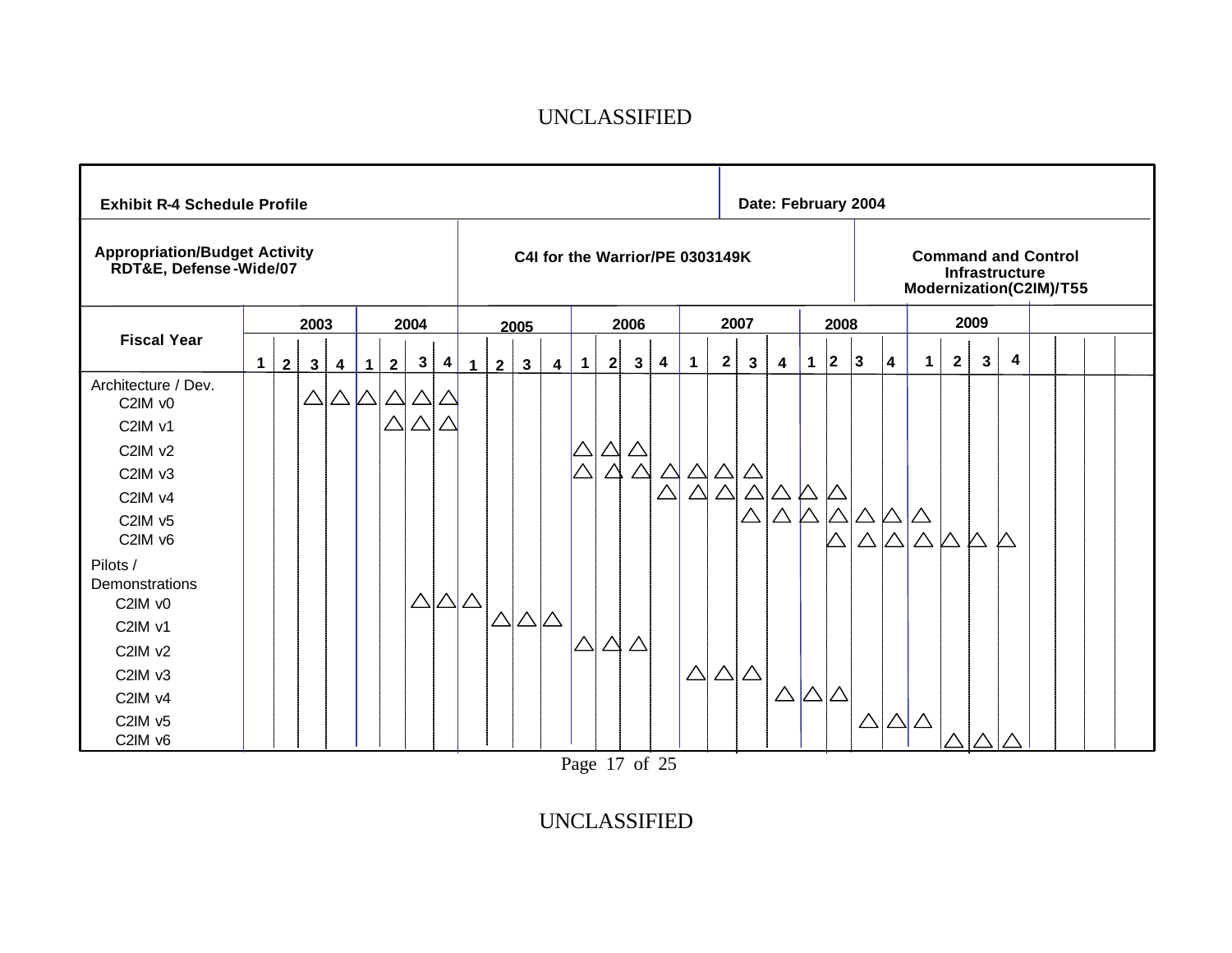| Exhibit R-4a Schedule Detail                                                                                                                                                                                                                                                                                                                                                                                                                                                                                                                                                                                                                                                                        |                                                    |                       |               |                                  |                               | DATE: February 2004                              |                         |
|-----------------------------------------------------------------------------------------------------------------------------------------------------------------------------------------------------------------------------------------------------------------------------------------------------------------------------------------------------------------------------------------------------------------------------------------------------------------------------------------------------------------------------------------------------------------------------------------------------------------------------------------------------------------------------------------------------|----------------------------------------------------|-----------------------|---------------|----------------------------------|-------------------------------|--------------------------------------------------|-------------------------|
| APPROPRIATION/BUDGET ACTIVITY<br>RDT&E, Defense-Wide/07                                                                                                                                                                                                                                                                                                                                                                                                                                                                                                                                                                                                                                             | PROGRAM ELEMENT<br>C4I for the Warrior/PE 0303149K |                       |               | (C2IM)/T55                       | PROJECT NAME AND NUMBER       | Command and Control Infrastructure Modernization |                         |
| Schedule Profile                                                                                                                                                                                                                                                                                                                                                                                                                                                                                                                                                                                                                                                                                    | FY 2003                                            | FY 2004               | FY 2005       | FY 2006                          | FY 2007                       | FY 2008                                          | FY 2009                 |
| <b>C2IM Version 0</b><br>Architecture, Development, Integration & Test<br>Demo/Pilot Exercise<br><b>C2IM Version 1</b><br>Architecture, Development, Integration & Test<br>Demo/Pilot Exercise<br><b>C2IM Version 2</b><br>Architecture, Development, Integration & Test<br>Demo/Pilot Exercise<br><b>C2IM Version 3</b><br>Architecture, Development, Integration & Test<br>Demo/Pilot Exercise<br><b>C2IM Version 4</b><br>Architecture, Development, Integration & Test<br>Demo/Pilot Exercise<br><b>C2IM Version 5</b><br>Architecture, Development, Integration & Test<br>Demo/Pilot Exercise<br><b>C2IM Version 6</b><br>Architecture, Development, Integration & Test<br>Demo/Pilot Exercise | $3Q -$                                             | 4Q<br>$3Q -$<br>2Q-4Q | 1Q<br>$2-4Q$  | $1-3Q$<br>3Q<br>$1Q -$<br>$4Q -$ | 3Q<br>$1-3Q$<br>4Q-<br>$3Q -$ | 2Q<br>2Q<br>$3Q -$<br>$2Q -$                     | 1Q<br>2Q<br>4Q<br>2Q-4Q |
|                                                                                                                                                                                                                                                                                                                                                                                                                                                                                                                                                                                                                                                                                                     |                                                    |                       | Page 18 of 25 |                                  |                               |                                                  |                         |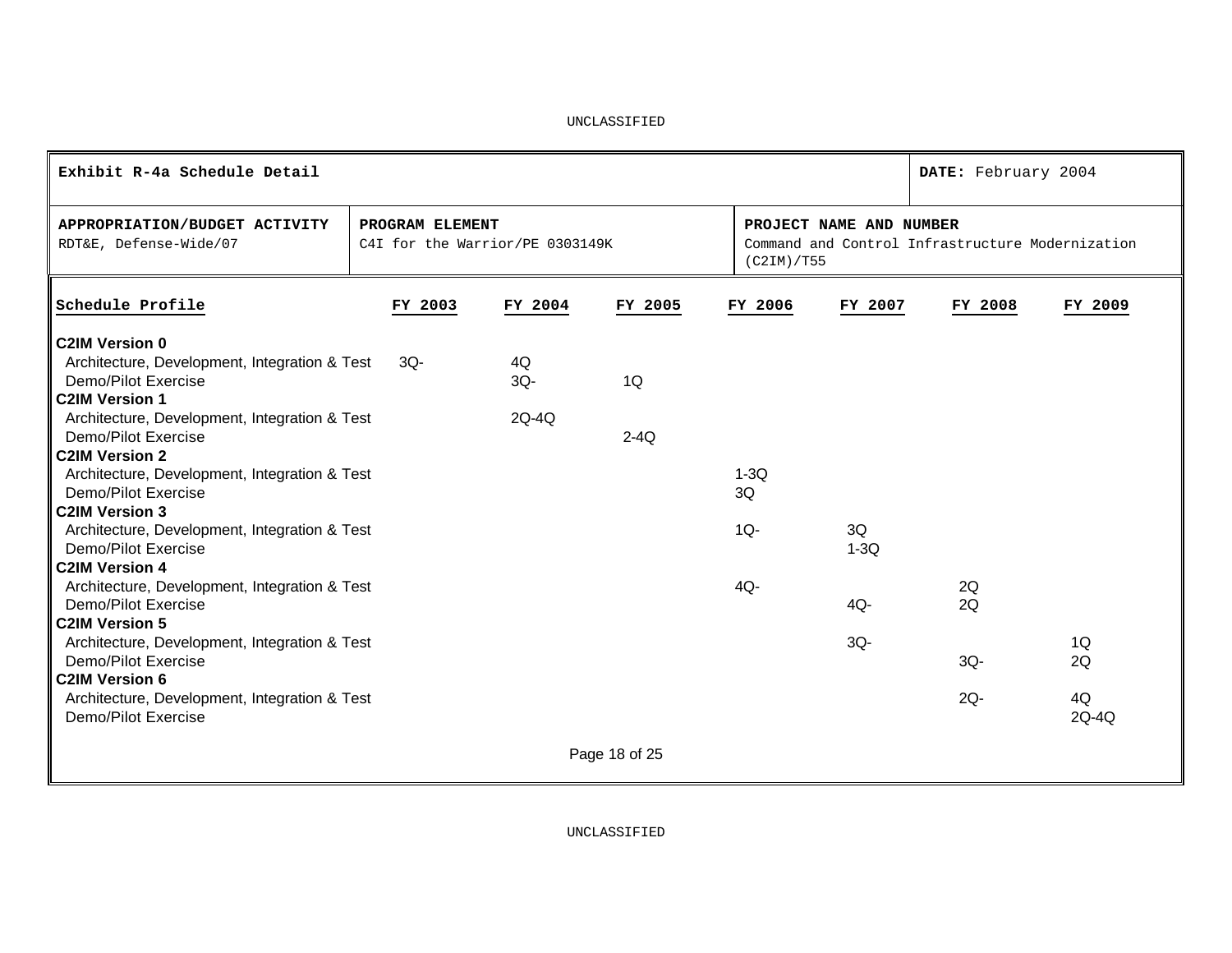|                                                         |                                       | Exhibit R-2a, RDT&E Project Justification |        |        |                                                                                                     |        | DATE: February 2004 |        |  |  |
|---------------------------------------------------------|---------------------------------------|-------------------------------------------|--------|--------|-----------------------------------------------------------------------------------------------------|--------|---------------------|--------|--|--|
| APPROPRIATION/BUDGET ACTIVITY<br>RDT&E, Defense-Wide/07 | PROGRAM ELEMENT<br>C4IFTW/PE 0303149K |                                           |        |        | PROJECT NAME AND NUMBER<br>Technical Integration Services (formerly Modeling<br>and Simulation)/E62 |        |                     |        |  |  |
| COST (in millions)                                      |                                       | FY03                                      | FY04   | FY05   | FY06                                                                                                | FY07   | FY08                | FY09   |  |  |
| Project Cost                                            |                                       | $\star$                                   | 11.275 | 10.248 | 11.764                                                                                              | 11.997 | 12.227              | 12.498 |  |  |

A. Mission Description and Budget Item Justification: The mission of the DISA Technical Integration Services/E62 project is to support the successful deployment of DOD information systems by performing a broad spectrum of activities in support of C4I programs. DISA supports the development of C4I programs and systems through analytical and technical integration activities including application performance assessments; cross-domain network solutions, contingency planning; network capacity planning and diagnostics; system architecture development and evaluation; technical and operational assessment of emerging technologies; and systems-level modeling and simulation. DISA, through the Technical Integration Services project, provides systems engineering and technical integration support dedicated to solving problems for, and meeting the unique engineering, integration and analysis needs of its customers (Combatant Commands (COCOMs), Services, Defense Agencies, Office of the Secretary of Defense, and the Joint Staff).

A responsibility of DISA is to provide integrated, end to end, analysis of network and application solutions for integrated networks within the DOD C4I community and with the Coalition Information Sharing (CIS) networks by (1) developing across-theater informationawareness for Combatant Command networks and for the Defense Information Systems Network (DISN); (2) problem-solving and troubleshooting; (3) providing modeling and simulation support for architectural design; and (4) quantitatively assessing proposed network engineering changes. DISA's objectives are to: (1) Improve the performance, survivability and reliability of system networks and applications, while minimizing costs; (2) Integrate systems networks, computing systems, security and applications for better end-to-end performance; (3) Maximize the operational visibility and manageability of DISA systems; (4) Improve the performance and reliability of existing and planned warfighter C4I systems that are supported by the DISN; (5) Support DISA integration through development of cross-cutting architectures; (6) Support the integration of new DISA capabilities through the development of architectures for new applications; (7) Establish the architecture baselines for key DISA communication interfaces associated with the GIG Enterprise Services (GES); and (8) Be the Command, Control, Communications, and Computer modeler of choice for DOD.

\* This project was realigned from PE0302019K, DII Engineering & Integration.

Page 19 of 25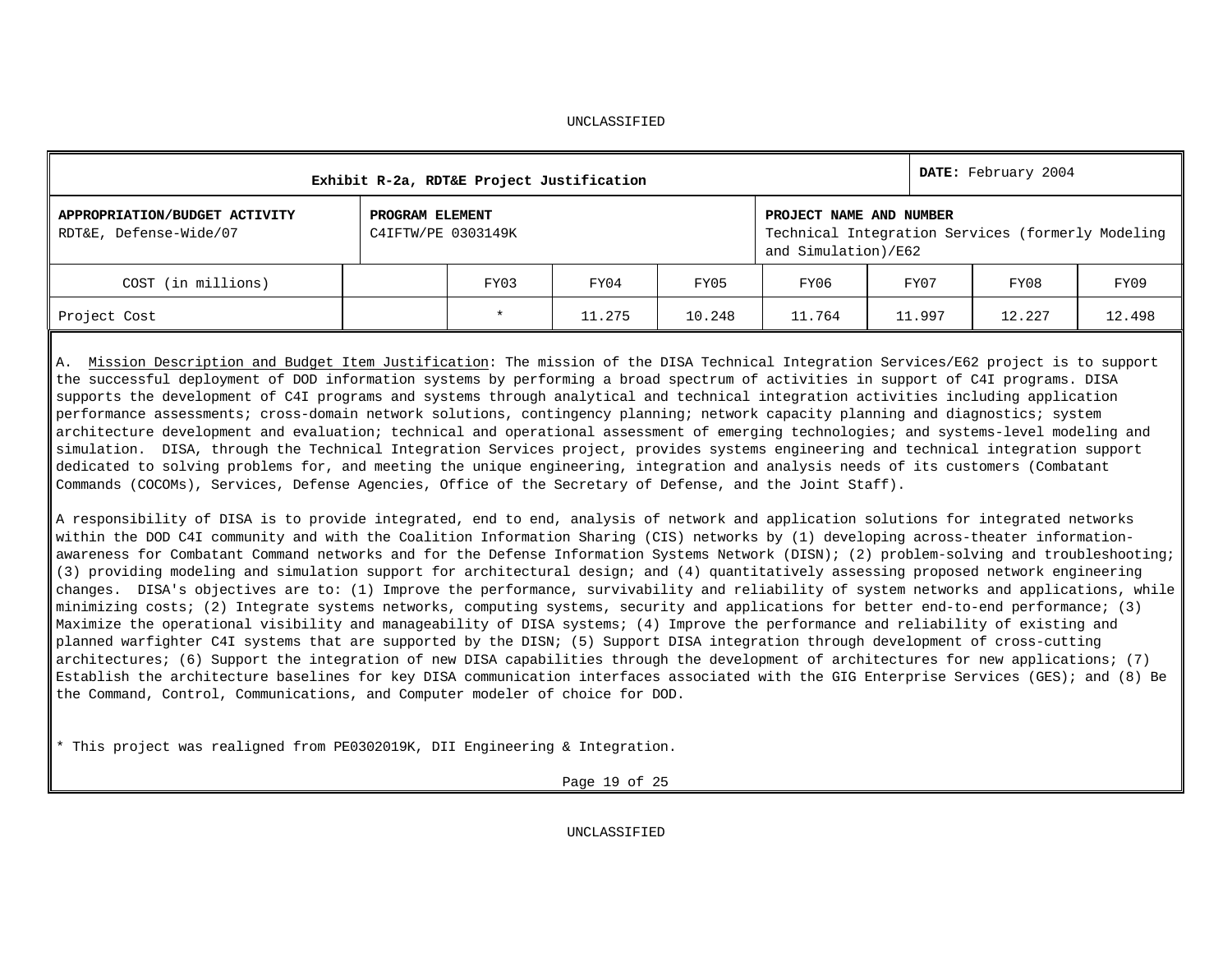| Exhibit R-2a, RDT&E Project Justification                                                                                                                                                                                                                             |                                                                                                                                                                                                                                                                                                                                                                                                                                                                                                                                                                                                                                                                      | DATE: February 2004   |               |        |                                                               |        |        |        |  |  |  |  |  |
|-----------------------------------------------------------------------------------------------------------------------------------------------------------------------------------------------------------------------------------------------------------------------|----------------------------------------------------------------------------------------------------------------------------------------------------------------------------------------------------------------------------------------------------------------------------------------------------------------------------------------------------------------------------------------------------------------------------------------------------------------------------------------------------------------------------------------------------------------------------------------------------------------------------------------------------------------------|-----------------------|---------------|--------|---------------------------------------------------------------|--------|--------|--------|--|--|--|--|--|
| APPROPRIATION/BUDGET ACTIVITY<br>RDT&E, Defense-Wide/07                                                                                                                                                                                                               | PROGRAM ELEMENT<br>C41FTW/PE 0303149K                                                                                                                                                                                                                                                                                                                                                                                                                                                                                                                                                                                                                                |                       |               |        | PROJECT NAME AND NUMBER<br>Technical Integration Services/E62 |        |        |        |  |  |  |  |  |
| COST (in millions)                                                                                                                                                                                                                                                    |                                                                                                                                                                                                                                                                                                                                                                                                                                                                                                                                                                                                                                                                      | FY03                  | FY04          | FY05   | FY06                                                          | FY07   | FY08   | FY09   |  |  |  |  |  |
| Project Cost                                                                                                                                                                                                                                                          |                                                                                                                                                                                                                                                                                                                                                                                                                                                                                                                                                                                                                                                                      | $\star$               | 11.275        | 10.248 | 11.764                                                        | 11.997 | 12.227 | 12.498 |  |  |  |  |  |
| B. Accomplishments/Planned Program:                                                                                                                                                                                                                                   |                                                                                                                                                                                                                                                                                                                                                                                                                                                                                                                                                                                                                                                                      |                       |               |        |                                                               |        |        |        |  |  |  |  |  |
| FY 03<br>Subtotal Cost                                                                                                                                                                                                                                                | $\frac{FY$ 04<br>.606                                                                                                                                                                                                                                                                                                                                                                                                                                                                                                                                                                                                                                                | $\frac{FY$ 05<br>.260 |               |        |                                                               |        |        |        |  |  |  |  |  |
| FY2004 - Support to DISA Ops will continue to improve operational effectiveness, assess performance management tools, and end-to-end<br>visibility through network instrumentation, near-real-time prediction capability, capacity planning, and visualization tools. |                                                                                                                                                                                                                                                                                                                                                                                                                                                                                                                                                                                                                                                                      |                       |               |        |                                                               |        |        |        |  |  |  |  |  |
| FY2005 - Support to DISA Ops will continue the assessment of performance management tools to improve network and application performance<br>monitoring.                                                                                                               |                                                                                                                                                                                                                                                                                                                                                                                                                                                                                                                                                                                                                                                                      |                       |               |        |                                                               |        |        |        |  |  |  |  |  |
| Subtotal Cost                                                                                                                                                                                                                                                         | $\Omega$                                                                                                                                                                                                                                                                                                                                                                                                                                                                                                                                                                                                                                                             | .624                  | FY 05<br>.560 |        |                                                               |        |        |        |  |  |  |  |  |
| congestion points and top sources of traffic. Help engineer major network upgrades for the COCOMS.                                                                                                                                                                    | FY 03<br>FY 04<br>FY2004 - Warfighter & Combatant Commands Support will provide: (a) wartime performance and vulnerability assessments of the DOD networks<br>for the Combatant Commands (COCOMs) through instrumentation, visualization, and troubleshooting (b) assessments of the impact of new<br>technology programs on existing or planned DOD networks, and (c) assessments of operations and technical impact of the Combatant<br>Commands' ability to support communications during peacetime and wartime escalations.<br>FY2005 - Provide network traffic analysis to the COCOMs for troubleshooting applications, circuit, and routing problems. Identify |                       |               |        |                                                               |        |        |        |  |  |  |  |  |
|                                                                                                                                                                                                                                                                       |                                                                                                                                                                                                                                                                                                                                                                                                                                                                                                                                                                                                                                                                      |                       | Page 20 of 25 |        |                                                               |        |        |        |  |  |  |  |  |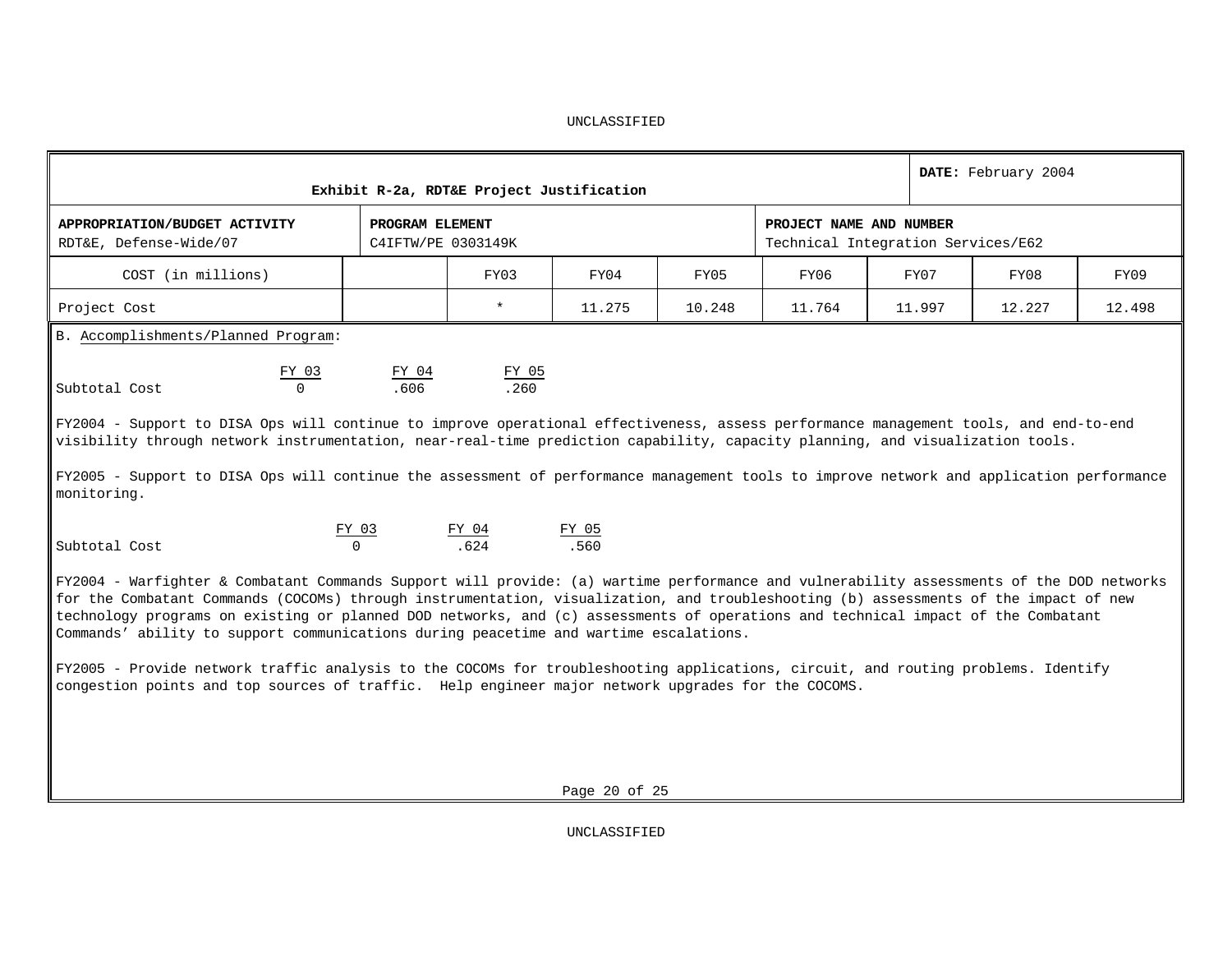|                                                         |                   |                                       | Exhibit R-2a, RDT&E Project Justification |        |        |                                                               |        | DATE: February 2004 |        |
|---------------------------------------------------------|-------------------|---------------------------------------|-------------------------------------------|--------|--------|---------------------------------------------------------------|--------|---------------------|--------|
| APPROPRIATION/BUDGET ACTIVITY<br>RDT&E, Defense-Wide/07 |                   | PROGRAM ELEMENT<br>C4IFTW/PE 0303149K |                                           |        |        | PROJECT NAME AND NUMBER<br>Technical Integration Services/E62 |        |                     |        |
| COST (in millions)                                      |                   |                                       | FY03                                      | FY04   | FY05   | FY06                                                          | FY07   | FY08                | FY09   |
| Project Cost                                            |                   |                                       | $\star$                                   | 11.275 | 10.248 | 11.764                                                        | 11.997 | 12.227              | 12.498 |
| Subtotal Cost                                           | FY 03<br>$\Omega$ | FY 04<br>7.707                        | FY 05<br>7.511                            |        |        |                                                               |        |                     |        |

FY2004 - C3 Community Support will provide assessments of impact on C4ISR (surveillance and reconnaissance) networks during combat for use by the Joint Staff, the Office of the Secretary of Defense (OSD), and the Combatant Commands, by: (1) Enhancing modeling and simulation (M&S) capability, (2) Developing an integrated M&S tool based on COTS products end-to-end, (3) Providing modeling for the Joint Warfare System (JWARS) for design of "Blue" communication scenarios and (4) Continuing configuration management support, and verification and validation review of the Network Warfare System (NETWARS).

FY2005 - C3 Community Support will continue to provide the C3 Community M&S tools to evaluate software development of communication and related systems for OSD and COCOMs to determine communications effects on combat outcome.

|               | FY በ3 | $FY$ 04 | FY 05 |
|---------------|-------|---------|-------|
| Subtotal Cost |       | 1.388   | 720   |

FY2004 - DISA Program Support will: (1) Continue Defense Information System Network (DISN) performance assessments for existing and transitioning networks, applications, technology, and develop recommendations for network performance improvements; (2) Conduct end-toend system performance assessment for DISN and GCCS, and build new capability into models/tools to support these assessments; (3) Perform modeling and traffic engineering to support DISN/GIG network; (4) Perform topological design in support of the GIG Bandwidth Expansion Initiative; (5) Support modeling and design of network centric enterprise services (NCES); and (6) Lead the Telecommunication Services Management (TSM) initiative to improve the DISA telecommunications service process. The TSM is an end-to-end improvement for accurate and timely customer billing, improved services delivery time, enhanced customer service and satisfaction, and a timelier cost recovery period.

Page 21 of 25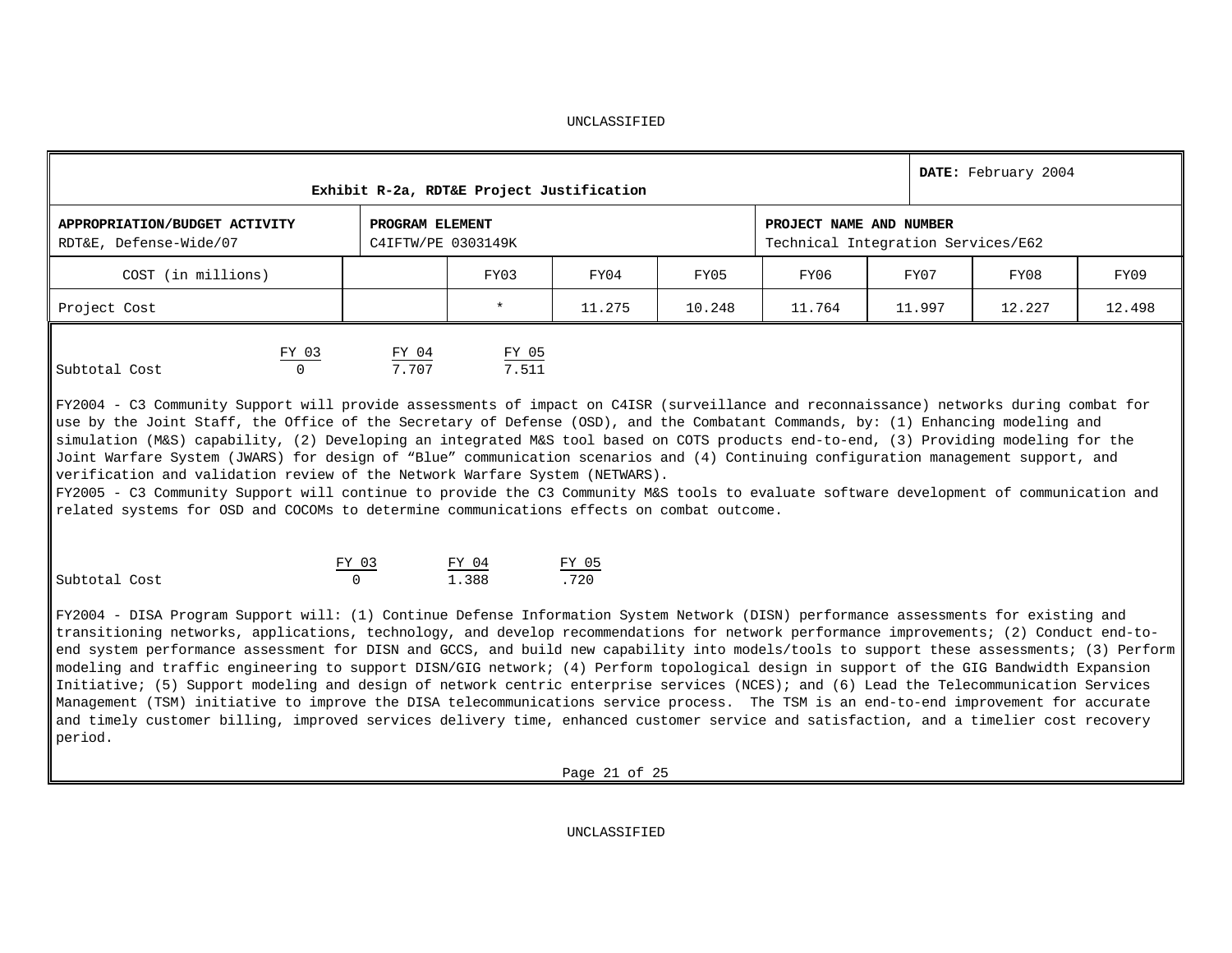|                                                                                                                                                                                                                                                                                                                                                                                                                                                                                                                                                                                                                                                                                                                                                                                                                 | Exhibit R-2a, RDT&E Project Justification |                                       |                     |                   |                    | DATE: February 2004 |                   |                                                               |               |        |        |
|-----------------------------------------------------------------------------------------------------------------------------------------------------------------------------------------------------------------------------------------------------------------------------------------------------------------------------------------------------------------------------------------------------------------------------------------------------------------------------------------------------------------------------------------------------------------------------------------------------------------------------------------------------------------------------------------------------------------------------------------------------------------------------------------------------------------|-------------------------------------------|---------------------------------------|---------------------|-------------------|--------------------|---------------------|-------------------|---------------------------------------------------------------|---------------|--------|--------|
| APPROPRIATION/BUDGET ACTIVITY<br>RDT&E, Defense-Wide/07                                                                                                                                                                                                                                                                                                                                                                                                                                                                                                                                                                                                                                                                                                                                                         |                                           | PROGRAM ELEMENT<br>C4IFTW/PE 0303149K |                     |                   |                    |                     |                   | PROJECT NAME AND NUMBER<br>Technical Integration Services/E62 |               |        |        |
| COST (in millions)                                                                                                                                                                                                                                                                                                                                                                                                                                                                                                                                                                                                                                                                                                                                                                                              |                                           |                                       | FY03                |                   | FY04               | FY05                | FY06              | FY07                                                          |               | FY08   | FY09   |
| Project Cost                                                                                                                                                                                                                                                                                                                                                                                                                                                                                                                                                                                                                                                                                                                                                                                                    |                                           |                                       | $\star$             |                   | 11.275             | 10.248              | 11.764            | 11.997                                                        |               | 12.227 | 12.498 |
| FY2005 - DISA Program Support will continue to provide performance assessments for existing and transitioning networks, applications, and<br>technology; and develop recommendations for network performance improvement, survivability and reliability.<br>Subtotal Cost<br>$\parallel$ FY2004 - Key Interface Point Architectures will establish the architecture baselines for key DISA communication interfaces associated<br>with the GES for the convergence of network services and capabilities to support warfighter needs in net-centric warfare environment and<br>aiding in the achievement of information superiority in emerging, complex military scenarios.<br>FY2005 - Key Interface Point Architectures will continue to provide architecture baselines for key DISA communication interfaces | FY 03<br>$\cap$                           | $\frac{FY$ 04<br>.950                 | FY 05<br>1.197      |                   |                    |                     |                   |                                                               |               |        |        |
| associated with the GES to satisfy joint information flow requirements.<br>Other Program Funding Summary: (\$M)<br>C <sub>1</sub>                                                                                                                                                                                                                                                                                                                                                                                                                                                                                                                                                                                                                                                                               |                                           |                                       |                     |                   |                    |                     |                   | To<br>Complete                                                | Total         |        |        |
| RDT&E, DW (PE0302019K)                                                                                                                                                                                                                                                                                                                                                                                                                                                                                                                                                                                                                                                                                                                                                                                          | <u>FY 03</u><br>4.474                     | FY 04<br>$\overline{0}$               | $\frac{FY \t05}{0}$ | $\frac{FY_06}{0}$ | $\frac{FY$ 07<br>0 | $\frac{FY_08}{0}$   | FY 09<br>$\Omega$ | $\Omega$                                                      | Cost<br>4.474 |        |        |
| O&M, DW                                                                                                                                                                                                                                                                                                                                                                                                                                                                                                                                                                                                                                                                                                                                                                                                         | 14.521                                    | 20.386                                | 20.979              | 13.543            | 13.905             | 14.446              | 14.743            | Contg                                                         | Contg         |        |        |
| $\parallel$ D. Acquisition Strategy: Uses a number of contractors for modeling support with SAIC and OPNET Technologies being the two main<br>providers of these services. The level of support includes network model development; software installation and maintenance; software<br>revisions or patches; and software upgrades. These companies are uniquely qualified to provide the necessary level of technical support<br>and services to ensure DISA uses the leading edge communication technologies.                                                                                                                                                                                                                                                                                                 |                                           |                                       |                     |                   | Page 22 of 25      |                     |                   |                                                               |               |        |        |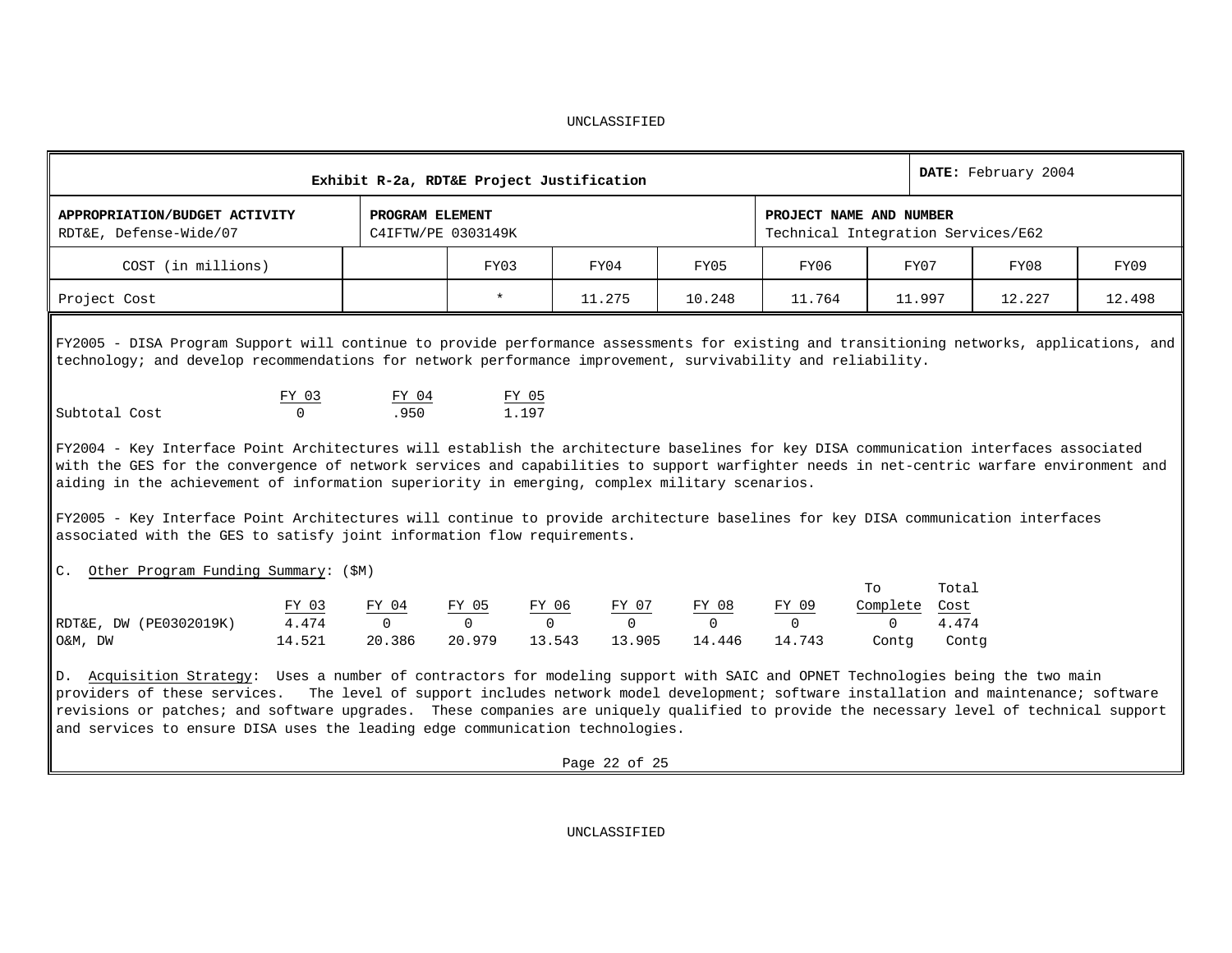| Exhibit R-3 Cost Analysis                               |                  |                                               | DATE: February 2004         |               |                        |               |                        |                                |       |                                |                                     |
|---------------------------------------------------------|------------------|-----------------------------------------------|-----------------------------|---------------|------------------------|---------------|------------------------|--------------------------------|-------|--------------------------------|-------------------------------------|
| APPROPRIATION/BUDGET ACTIVITY<br>RDT&E, Defense-Wide/07 |                  | PROGRAM ELEMENT<br>C4IFTW/PE 0303149K         |                             |               |                        |               |                        |                                |       | PROJECT NAME AND NUMBER        | Technical Integration Services /E62 |
| Cost Category                                           | Method<br>& Type | Contract Performing<br>Activity &<br>Location | Total<br><b>PYs</b><br>Cost | FY 04<br>Cost | FY 04<br>Award<br>Date | FY 05<br>Cost | FY 05<br>Award<br>Date | Cost To Total<br>Complete Cost |       | Target<br>Value of<br>Contract |                                     |
| <b>Technical Integration Services</b>                   | <b>FFRDC</b>     | RAND<br>Tyson Corner, VA                      | $\overline{\phantom{a}}$    | .555          | 11/03                  | .575          | 11/04                  | Contg                          | Contg | 1.130                          |                                     |
|                                                         | <b>CPFF</b>      | OPNET Tech, Inc.<br>Bethesda, MD              | $\overline{\phantom{a}}$    | 3.987         | 11/03                  | 4.270         | 2/05                   | Contg                          | Contg | 8.257                          |                                     |
|                                                         | <b>CPFF</b>      | SAIC<br>San Diego, CA                         | $\overline{\phantom{a}}$    | .807          | 11/03                  | .965          | 11/04                  | Contg                          | Contg | 1.772                          |                                     |
|                                                         | <b>CPFF</b>      | Booz-Allen Hamilton --<br>McLean, VA          |                             | 3.357         | 11/03                  | 3.450         | 3/05                   | Contg                          | Contg | 6.807                          |                                     |
| Equipment                                               | <b>FP</b>        | <b>DELL</b><br>Round Rock, TX                 | $\overline{\phantom{a}}$    | .535          | 5/04                   | .455          | 5/05                   | Contg                          | Contg | .990                           |                                     |
|                                                         |                  | Various Contracts                             | $\overline{\phantom{a}}$    | 2.034         | Various .533           |               | Various Contg          |                                | Contg | N/A                            |                                     |
| Subtotal Product Development                            |                  |                                               |                             | 11.275        |                        | 10.248        |                        |                                |       |                                |                                     |
| <b>Total Costs</b>                                      |                  |                                               |                             | 11.275        |                        | 10.248        |                        |                                |       |                                |                                     |
|                                                         |                  |                                               |                             |               |                        |               |                        |                                |       |                                |                                     |
|                                                         |                  |                                               |                             |               |                        |               |                        |                                |       |                                |                                     |
|                                                         |                  |                                               |                             |               |                        | Page 23 of 25 |                        |                                |       |                                |                                     |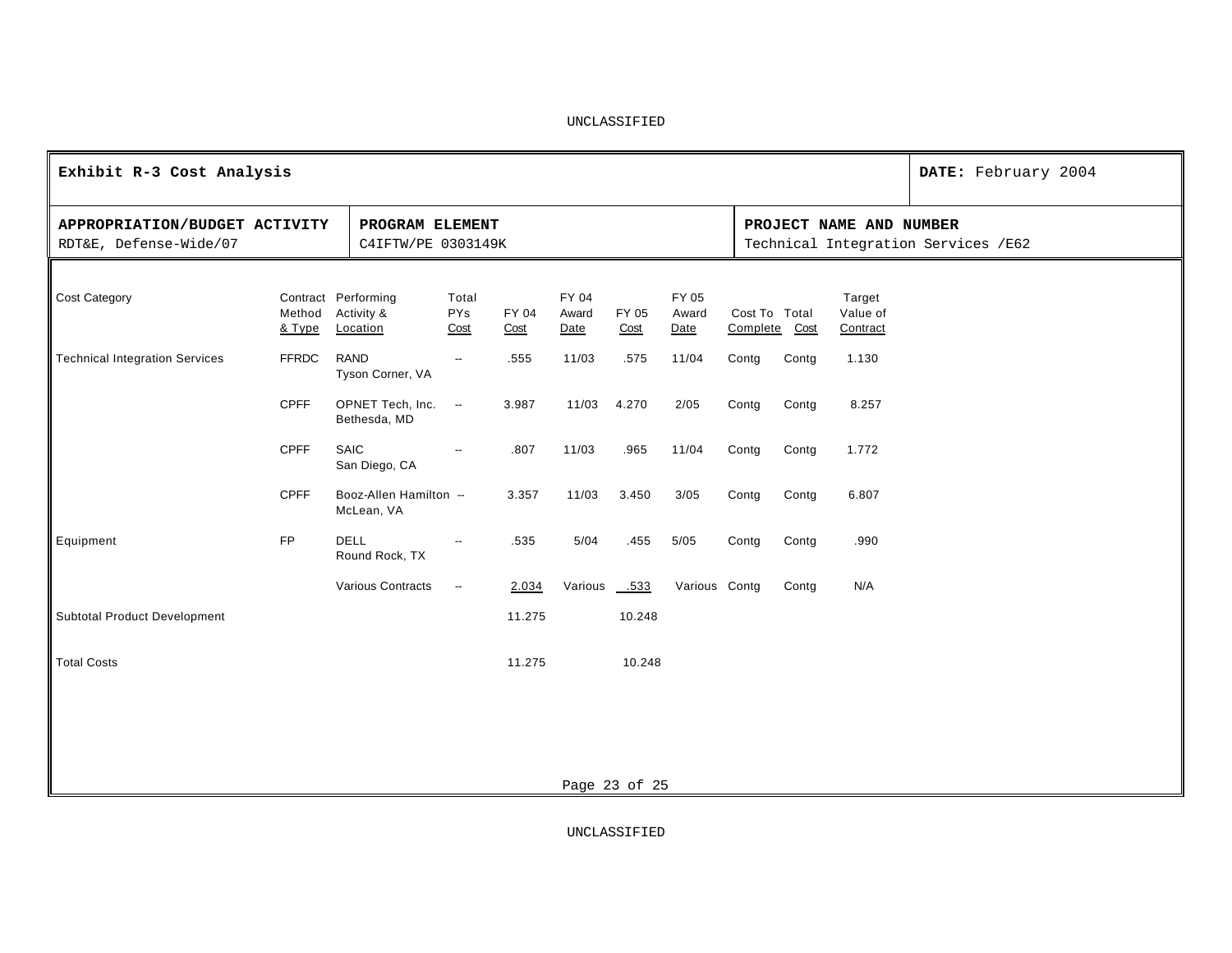| <b>Exhibit R-4 Schedule Profile</b>                            |                |                |              |   |              |                                                                |              |                  |             |              |   |   |              |             | Date: February 2004                                                         |      |   |              |              |                         |             |              |              |                         |             |              |              |   |
|----------------------------------------------------------------|----------------|----------------|--------------|---|--------------|----------------------------------------------------------------|--------------|------------------|-------------|--------------|---|---|--------------|-------------|-----------------------------------------------------------------------------|------|---|--------------|--------------|-------------------------|-------------|--------------|--------------|-------------------------|-------------|--------------|--------------|---|
| <b>Appropriation/Budget Activity</b><br>RDT&E, Defense-Wide/07 |                |                |              |   |              | <b>Program Element Number and Name</b><br>C4IFTW / PE 0303149K |              |                  |             |              |   |   |              |             | <b>Project Number and Name</b><br><b>Technical Integration Services/E62</b> |      |   |              |              |                         |             |              |              |                         |             |              |              |   |
| <b>Fiscal Year</b>                                             |                |                | 2003         |   |              | 2004                                                           |              |                  |             | 2005         |   |   | 2006         |             |                                                                             | 2007 |   |              | 2008         |                         | 2009        |              |              |                         |             |              |              |   |
|                                                                | 1 <sup>1</sup> | $\overline{2}$ | $\mathbf{3}$ | 4 | $\mathbf{1}$ | $\overline{2}$                                                 | $\mathbf{3}$ | $\boldsymbol{4}$ | $\mathbf 1$ | $\mathbf{2}$ | 3 | 4 | $\mathbf{1}$ | $\mathbf 2$ | $\mathbf{3}$                                                                | 4    | 1 | $\mathbf{2}$ | $\mathbf{3}$ | $\overline{\mathbf{4}}$ | $\mathbf 1$ | $\mathbf{2}$ | $\mathbf{3}$ | $\overline{\mathbf{4}}$ | $\mathbf 1$ | $\mathbf{2}$ | $\mathbf{3}$ | 4 |
| Support to DISA Ops                                            |                |                |              |   |              |                                                                |              |                  |             |              |   |   |              |             |                                                                             |      |   |              |              |                         |             |              |              |                         |             |              |              |   |
| Warfighter Support                                             |                |                |              |   |              |                                                                |              |                  |             |              |   |   |              |             |                                                                             |      |   |              |              |                         |             |              |              |                         |             |              |              |   |
| C3 Community Support                                           |                |                |              |   |              |                                                                |              |                  |             |              |   |   |              |             |                                                                             |      |   |              |              |                         |             |              |              |                         |             |              |              |   |
| <b>DISA Program Support</b>                                    |                |                |              |   |              |                                                                |              |                  |             |              |   |   |              |             |                                                                             |      |   |              |              |                         |             |              |              |                         |             |              |              |   |
| <b>KIP</b> architectures                                       |                |                |              |   |              |                                                                |              |                  |             |              |   |   |              |             |                                                                             |      |   |              |              |                         |             |              |              |                         |             |              |              |   |
|                                                                |                |                |              |   |              |                                                                |              |                  |             |              |   |   |              |             |                                                                             |      |   |              |              |                         |             |              |              |                         |             |              |              |   |
|                                                                |                |                |              |   |              |                                                                |              |                  |             |              |   |   |              |             |                                                                             |      |   |              |              |                         |             |              |              |                         |             |              |              |   |
|                                                                |                |                |              |   |              |                                                                |              |                  |             |              |   |   |              |             |                                                                             |      |   |              |              |                         |             |              |              |                         |             |              |              |   |
|                                                                |                |                |              |   |              |                                                                |              |                  |             |              |   |   |              |             |                                                                             |      |   |              |              |                         |             |              |              |                         |             |              |              |   |
|                                                                |                |                |              |   |              |                                                                |              |                  |             |              |   |   |              |             |                                                                             |      |   |              |              |                         |             |              |              |                         |             |              |              |   |
|                                                                |                |                |              |   |              |                                                                |              |                  |             |              |   |   |              |             |                                                                             |      |   |              |              |                         |             |              |              |                         |             |              |              |   |
|                                                                |                |                |              |   |              |                                                                |              |                  |             |              |   |   |              |             |                                                                             |      |   |              |              |                         |             |              |              |                         |             |              |              |   |

Page 24 of 25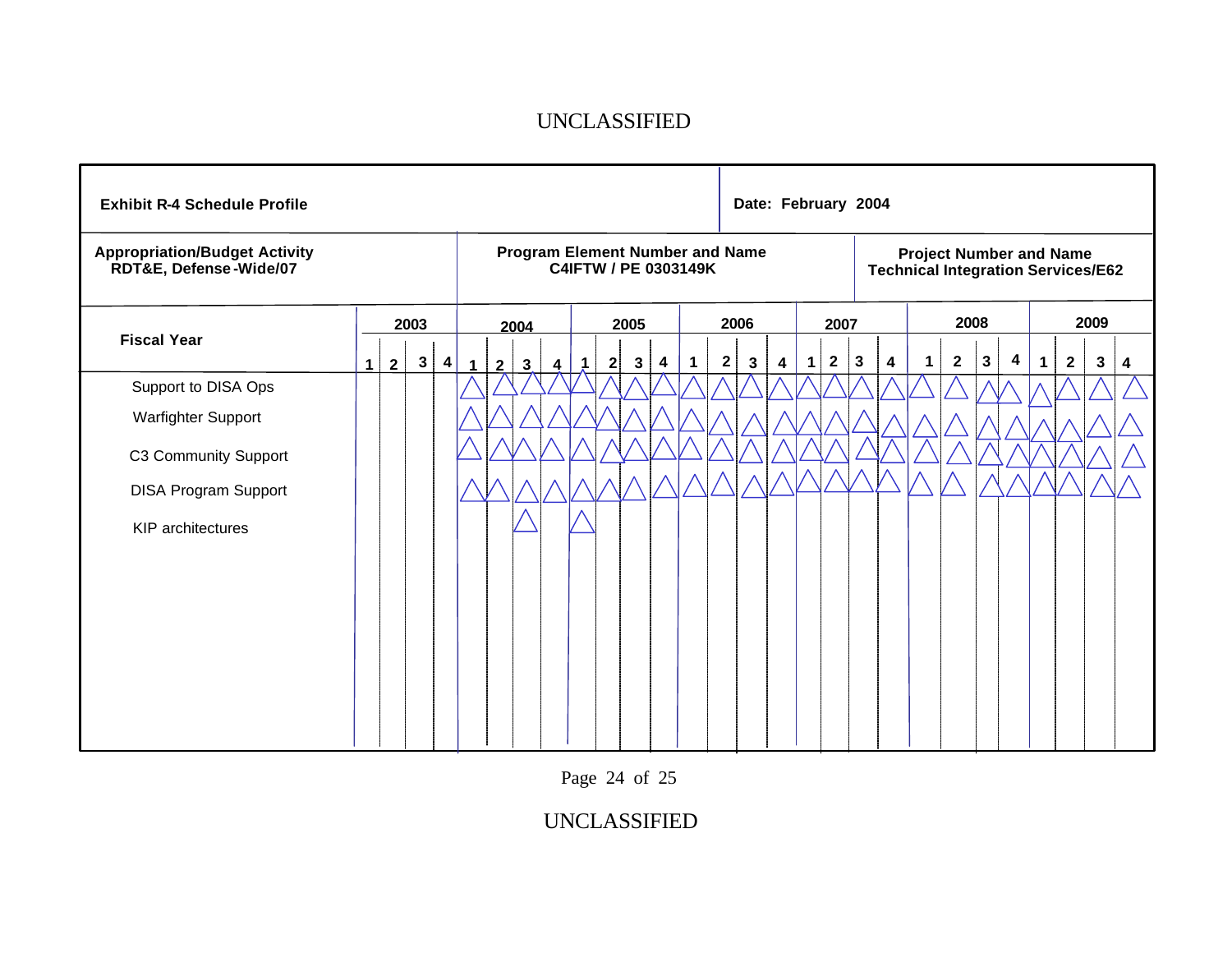|                                                         |         |                                       |         | UNCLASSIFIED  |         |                         |                                    |
|---------------------------------------------------------|---------|---------------------------------------|---------|---------------|---------|-------------------------|------------------------------------|
| Exhibit R-4a Schedule Detail                            |         |                                       |         |               |         |                         | DATE: February 2004                |
| APPROPRIATION/BUDGET ACTIVITY<br>RDT&E, Defense-Wide/07 |         | PROGRAM ELEMENT<br>C4IFTW/PE 0303149K |         |               |         | PROJECT NAME AND NUMBER | Technical Integration Services/E62 |
|                                                         |         |                                       |         |               |         |                         |                                    |
| Schedule Profile                                        | FY 2003 | FY 2004                               | FY 2005 | FY 2006       | FY 2007 | FY 2008                 | FY 2009                            |
| Support to DISA Ops                                     |         | $1-4Q$                                | $1-4Q$  | $1-4Q$        | $1-4Q$  | $1-4Q$                  | $1-4Q$                             |
| Warfighter Support                                      |         | $1-4Q$                                | $1-4Q$  | $1-4Q$        | $1-4Q$  | $1-4Q$                  | $1-4Q$                             |
| C3 Community Support                                    |         | $1-4Q$                                | $1-4Q$  | $1-4Q$        | $1-4Q$  | $1-4Q$                  | $1-4Q$                             |
| DISA Program Support                                    |         | $1-4Q$                                | $1-4Q$  | $1-4Q$        | $1-4Q$  | $1-4Q$                  | $1-4Q$                             |
| KIP architectures                                       |         | 3Q                                    | 1Q      |               |         |                         |                                    |
|                                                         |         |                                       |         |               |         |                         |                                    |
|                                                         |         |                                       |         |               |         |                         |                                    |
|                                                         |         |                                       |         |               |         |                         |                                    |
|                                                         |         |                                       |         |               |         |                         |                                    |
|                                                         |         |                                       |         |               |         |                         |                                    |
|                                                         |         |                                       |         |               |         |                         |                                    |
|                                                         |         |                                       |         |               |         |                         |                                    |
|                                                         |         |                                       |         | Page 25 of 25 |         |                         |                                    |
|                                                         |         |                                       |         |               |         |                         |                                    |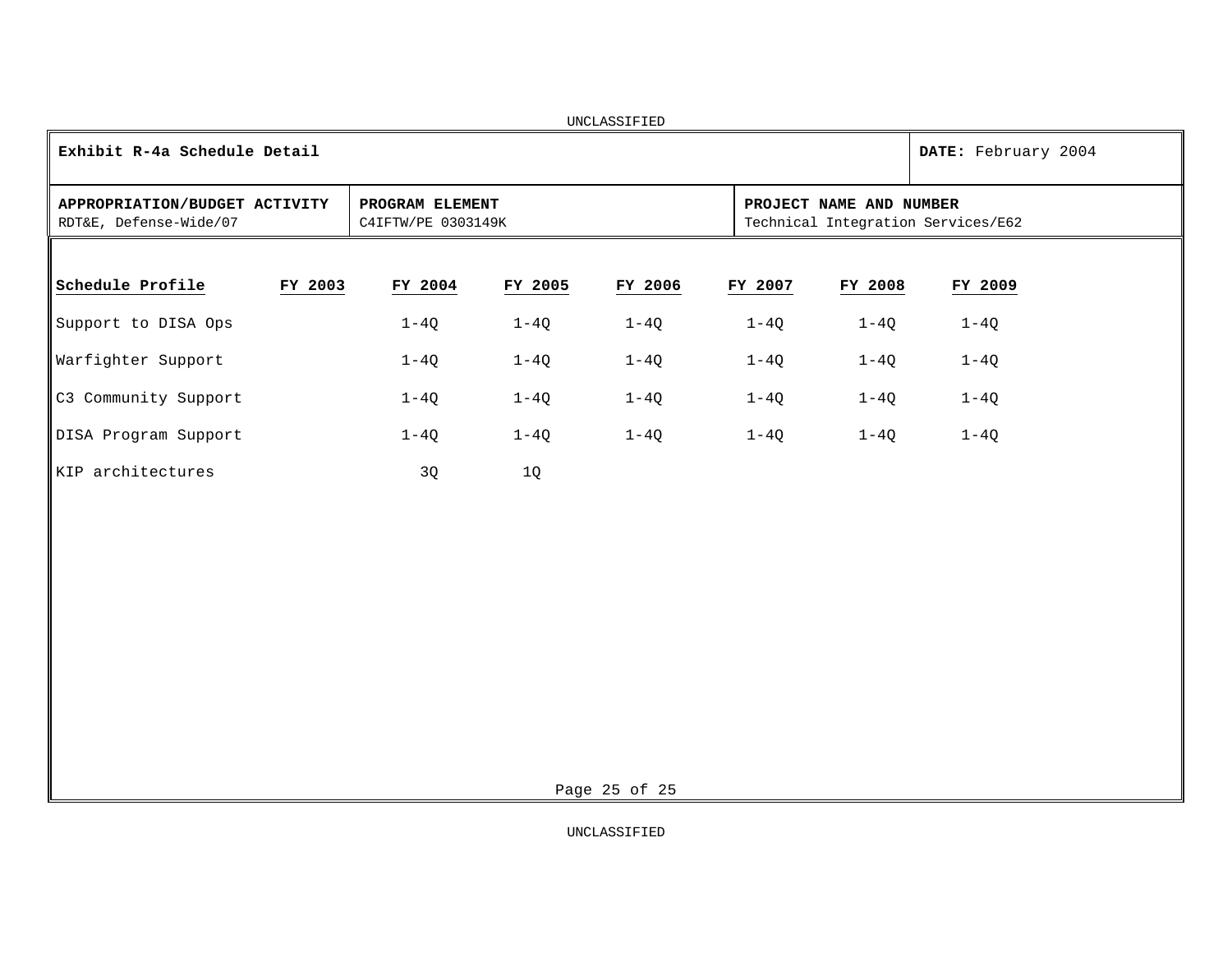|                                                                                                                                                                                                                                                                                                                                                                                                                                                                                                                                                                                                                                                                                                                                                                                                                                                                                                                                                                                                                                                                                                                                                                                                                                                                                                                                                                                                                                                                                                                                                                                                                                                                                                                                                                                                                                                                                                                                                                                                                                                                                                                                                                                                                                                                                                                                                                                                                                                                                                                                                                                                                                                                                                                                                                                                                                                                                                                                                                                                                                                                                                                   | Exhibit R-2, RDT&E Budget Item Justification |        |        |                       |                                                  |        | DATE: February 2004 |        |
|-------------------------------------------------------------------------------------------------------------------------------------------------------------------------------------------------------------------------------------------------------------------------------------------------------------------------------------------------------------------------------------------------------------------------------------------------------------------------------------------------------------------------------------------------------------------------------------------------------------------------------------------------------------------------------------------------------------------------------------------------------------------------------------------------------------------------------------------------------------------------------------------------------------------------------------------------------------------------------------------------------------------------------------------------------------------------------------------------------------------------------------------------------------------------------------------------------------------------------------------------------------------------------------------------------------------------------------------------------------------------------------------------------------------------------------------------------------------------------------------------------------------------------------------------------------------------------------------------------------------------------------------------------------------------------------------------------------------------------------------------------------------------------------------------------------------------------------------------------------------------------------------------------------------------------------------------------------------------------------------------------------------------------------------------------------------------------------------------------------------------------------------------------------------------------------------------------------------------------------------------------------------------------------------------------------------------------------------------------------------------------------------------------------------------------------------------------------------------------------------------------------------------------------------------------------------------------------------------------------------------------------------------------------------------------------------------------------------------------------------------------------------------------------------------------------------------------------------------------------------------------------------------------------------------------------------------------------------------------------------------------------------------------------------------------------------------------------------------------------------|----------------------------------------------|--------|--------|-----------------------|--------------------------------------------------|--------|---------------------|--------|
| APPROPRIATION/BUDGET ACTIVITY<br>RDT&E, Defense-Wide/07                                                                                                                                                                                                                                                                                                                                                                                                                                                                                                                                                                                                                                                                                                                                                                                                                                                                                                                                                                                                                                                                                                                                                                                                                                                                                                                                                                                                                                                                                                                                                                                                                                                                                                                                                                                                                                                                                                                                                                                                                                                                                                                                                                                                                                                                                                                                                                                                                                                                                                                                                                                                                                                                                                                                                                                                                                                                                                                                                                                                                                                           |                                              |        |        | R-1 ITEM NOMENCLATURE | Global Command and Control System /P.E. 0303150K |        |                     |        |
| COST (in millions)                                                                                                                                                                                                                                                                                                                                                                                                                                                                                                                                                                                                                                                                                                                                                                                                                                                                                                                                                                                                                                                                                                                                                                                                                                                                                                                                                                                                                                                                                                                                                                                                                                                                                                                                                                                                                                                                                                                                                                                                                                                                                                                                                                                                                                                                                                                                                                                                                                                                                                                                                                                                                                                                                                                                                                                                                                                                                                                                                                                                                                                                                                |                                              | FY03   | FY04   | FY05                  | FY06                                             | FY07   | FY08                | FY09   |
| Global Command and Control<br>System-Joint/CC01                                                                                                                                                                                                                                                                                                                                                                                                                                                                                                                                                                                                                                                                                                                                                                                                                                                                                                                                                                                                                                                                                                                                                                                                                                                                                                                                                                                                                                                                                                                                                                                                                                                                                                                                                                                                                                                                                                                                                                                                                                                                                                                                                                                                                                                                                                                                                                                                                                                                                                                                                                                                                                                                                                                                                                                                                                                                                                                                                                                                                                                                   |                                              | 17.421 | 50.400 | 43.693                | 50.520                                           | 52.862 | 49.322              | 49.522 |
| A. Mission Description & Budget Item Justification: The GCCS-J is the Department of Defense (DoD) joint command and control (C2) System<br>of Record and is an essential component for successfully accomplishing DOD Transformation objectives focusing on new Information<br>Technology (IT) concepts, injecting new technologies, incrementally fielding relevant products and seeking to identify revolutionary<br>technological breakthroughs. FY04 funding increased because the program is entering a new baseline of development. GCCS-J implements<br>the Joint Chiefs of Staff validated and prioritized C2 requirements. The GCCS-J suite of mission applications/systems provides critical<br>joint warfighting C2 capabilities by presenting an integrated, near real-time picture of the battlespace for planning and execution of<br>joint military and multinational operations. The applications and services provided by GCCS-J form the core of all C2 capabilities.<br>GCCS-J is used by all nine combatant commands at 635 sites around the world, supporting more than 10,000 joint and coalition<br>workstations. In FY05, the GCCS-J Block V version releases will continue to address outstanding high priority requirements, while<br>continuing to implement enhancements to fielded capabilities; intelligence, situational awareness, force<br>planning/employment/protection/and deployment enhancements will continue to be developed and tested. As well, the system will continue<br>to develop and refine enhancements to the core planning and assessment tools required by combatant commanders and their subordinate joint<br>task force commanders. Because the GCCS-J program provides capability products that are critical to the direct fulfillment of military,<br>intelligence, and other National Security Systems, the management of the GCCS-J program is an inherently governmental function. The<br>requested RDT&E funding is critical to supporting DoD Transformation efforts in the area of strategic and operational command and<br>control. In FY05, GCCS-J will continue accelerated evolution towards a more net-centric, web-based, open system standards approach to<br>providing C2 capabilities and services that will evolve GCCS-J into the basis of a single integrated Joint C2 architecture. It will<br>provide incremental improvements that incorporate cutting-edge hand-held technologies, web-based, networked applications that can quickly<br>access many sources of data and application logic. Specifically, in the situational awareness mission area, this funding will finance<br>the development of candidate mission applications and integration of Advance Concept Technology Demonstrations (ACTDs) to improve<br>information warfare visualization and display. Situation awareness enhancement tools (as the output) will directly enhance the<br>capabilities of the Deployable Joint Command and Control (DJC2), a tailorable system addressing Joint Force Commanders' needs for air-,<br>land-, and sea-based operations |                                              |        |        |                       |                                                  |        |                     |        |

UNCLASSIFIED

Page 1 of 9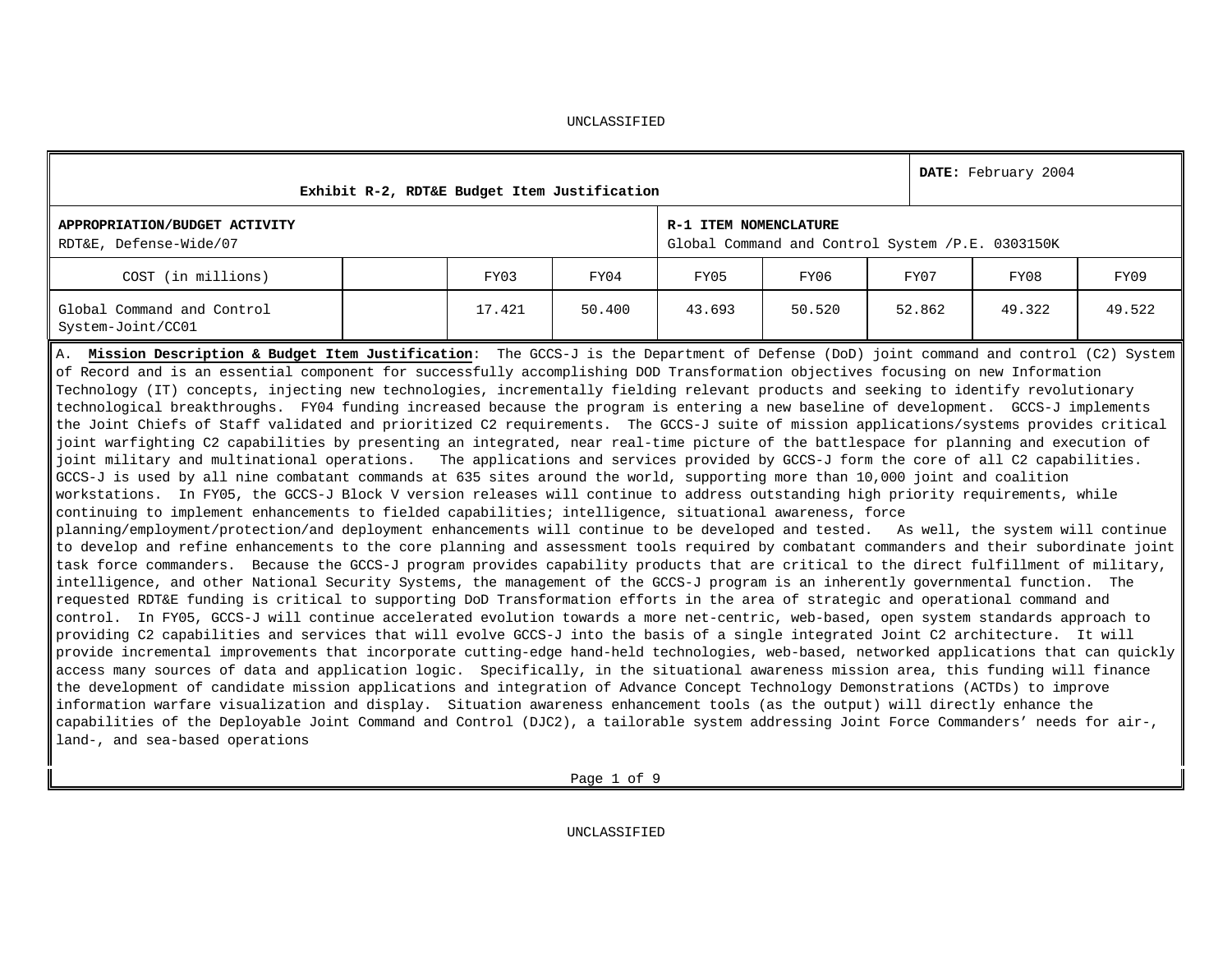| Exhibit R-2, RDT&E Budget Item Justification                                                                                                                                                                                                                                                                                                                                                                                                                                                                                                                  |                   |        | DATE: February 2004                  |                                                  |        |        |        |  |  |  |  |  |  |
|---------------------------------------------------------------------------------------------------------------------------------------------------------------------------------------------------------------------------------------------------------------------------------------------------------------------------------------------------------------------------------------------------------------------------------------------------------------------------------------------------------------------------------------------------------------|-------------------|--------|--------------------------------------|--------------------------------------------------|--------|--------|--------|--|--|--|--|--|--|
| APPROPRIATION/BUDGET ACTIVITY<br>RDT&E, Defense-Wide/07                                                                                                                                                                                                                                                                                                                                                                                                                                                                                                       |                   |        | R-1 ITEM NOMENCLATURE                | Global Command and Control System /P.E. 0303150K |        |        |        |  |  |  |  |  |  |
| COST (in millions)                                                                                                                                                                                                                                                                                                                                                                                                                                                                                                                                            | FY03              | FY04   | FY07<br>FY05<br>FY06<br>FY08<br>FY09 |                                                  |        |        |        |  |  |  |  |  |  |
| Global Command and Control<br>System-Joint/CC01                                                                                                                                                                                                                                                                                                                                                                                                                                                                                                               | 17.421            | 50.400 | 43.693                               | 50.520                                           | 52.862 | 49.322 | 49.522 |  |  |  |  |  |  |
| and the material solution for the Standing Joint Force Headquarters. This program element is under Budget Activity 07 because it<br>involves efforts supporting operational systems development.<br>Accomplishments/Planned Program:                                                                                                                                                                                                                                                                                                                          |                   |        |                                      |                                                  |        |        |        |  |  |  |  |  |  |
| FY 2004<br>FY 2003<br>Subtotal Cost<br>12.255<br>31.977                                                                                                                                                                                                                                                                                                                                                                                                                                                                                                       | FY 2005<br>36.362 |        |                                      |                                                  |        |        |        |  |  |  |  |  |  |
| Development and Strategic Planning: The current GCCS-J Block IV system expands the system's previous capabilities by accelerating<br>development of selected intelligence capabilities. This acceleration, due to the program's requirement to provide increased support to<br>operational requirements for the Global War on Terrorism (GWOT), expedited the development of the Integrated Imagery Intelligence (I3)<br>Enhanced, Joint Targeting Toolbox (JTT), Integrated Many on Many (IMOM), Collection Management Mission Application (CMMA) and Common |                   |        |                                      |                                                  |        |        |        |  |  |  |  |  |  |

Operational Picture (COP) enhancements. Major Block IV capabilities provided include:

*- I3 Enhancements* – incorporates functional changes to the fielded I3 version

*- Improved Many on Many (IMOM)* - The IMOM application is a 2-D graphic oriented user-interactive program, which aids in mission planning and Intelligence Preparation of the Battlespace (IPB) analysis

- *Joint Targeting Toolbox (JTT)* - The JTT application provides a common, standardized, and scaleable set of targeting tools to manage/produce target data and target-derived products.

*- Joint Threat Analysis Tools/Global Templating Toolkit (JTAT/GTT)* - The JTAT/GTT application generates terrain suitability and other tactical decision aids based on military aspects of terrain.

Page 2 of 9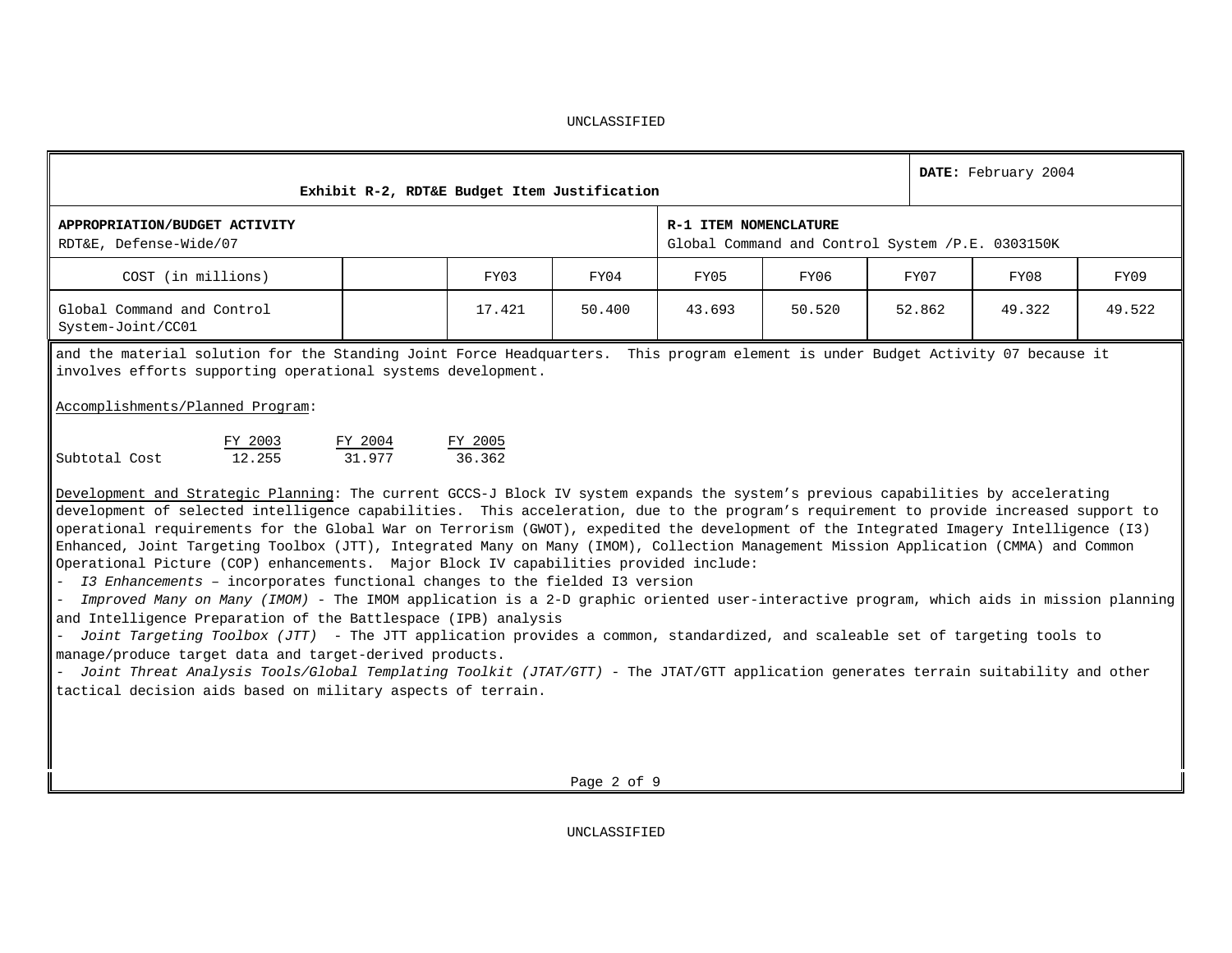|                                                                                                                                                                                                                                                                                                                                                                                                                                                                                                                               |  |        | Exhibit R-2, RDT&E Budget Item Justification |                       |                                                  |        |              | DATE: February 2004 |        |  |  |  |
|-------------------------------------------------------------------------------------------------------------------------------------------------------------------------------------------------------------------------------------------------------------------------------------------------------------------------------------------------------------------------------------------------------------------------------------------------------------------------------------------------------------------------------|--|--------|----------------------------------------------|-----------------------|--------------------------------------------------|--------|--------------|---------------------|--------|--|--|--|
| APPROPRIATION/BUDGET ACTIVITY<br>RDT&E, Defense-Wide/07                                                                                                                                                                                                                                                                                                                                                                                                                                                                       |  |        |                                              | R-1 ITEM NOMENCLATURE | Global Command and Control System /P.E. 0303150K |        |              |                     |        |  |  |  |
| COST (in millions)                                                                                                                                                                                                                                                                                                                                                                                                                                                                                                            |  | FY03   | FY04                                         | FY05                  | FY06                                             | FY07   | FY09<br>FY08 |                     |        |  |  |  |
| Global Command and Control<br>System-Joint/CC01                                                                                                                                                                                                                                                                                                                                                                                                                                                                               |  | 17.421 | 50.400                                       | 43.693                | 50.520                                           | 52.862 |              | 49.322              | 49.522 |  |  |  |
| - Collection Management Mission Applications (CMMA) - The CMMA application automates the generation and registration of intelligence<br>requirements; fuses validated requirements into all-source collection plans; synchronizes collection plans with combat operations;<br>monitors execution of collection plans through tasking and requests for tasking; provides near real-time assessment of execution<br>$\parallel$ effectiveness; and enables rapid modification of collection plans based on assessment findings. |  |        |                                              |                       |                                                  |        |              |                     |        |  |  |  |

- *Global Status of Resources and Training System* (*GSORTS) Enhancements* – Force Readiness enhancements which will provide the capability to track Service units and partial unit deployment/employment.

Continued Block IV development will build upon and expand the capabilities and functionalities developed and integrated in the GCCS Block III system including the migration of all capabilities to a more modern infrastructure. GCCS-J will continue development and migration of the Joint Operation Planning and Execution System (JOPES), I3, Readiness Assessment System (RAS) and the Joint Terrain Analysis Tool/Ground Template Toolkit (JTT/GTT).

Future development (FY05-FY09) will maximize use of emerging net-centric/web services; supporting continued application migration and evolution to a web-based architecture. High priority services for early inclusion are identity management via Public Key Infrastructure (PKI), directory services, portal framework, and publish/subscribe capability. Also, the GCCS-J Program Management Office (PMO) will commit significant resources to migrate the current GCCS-J from its current state of joint and Service variants to a single Joint C2 architecture. The transition to a web-based solution is a significant challenge, requiring careful orchestration and substantial resources.

|               | FY 2003 | FY 2004 | FY 2005 |
|---------------|---------|---------|---------|
| Subtotal Cost | 5.166   | 8.223   | 7.331   |

Integration and Test: GCCS Block IV integration and test (I&T) strategy maximizes Block III development

Page 3 of 9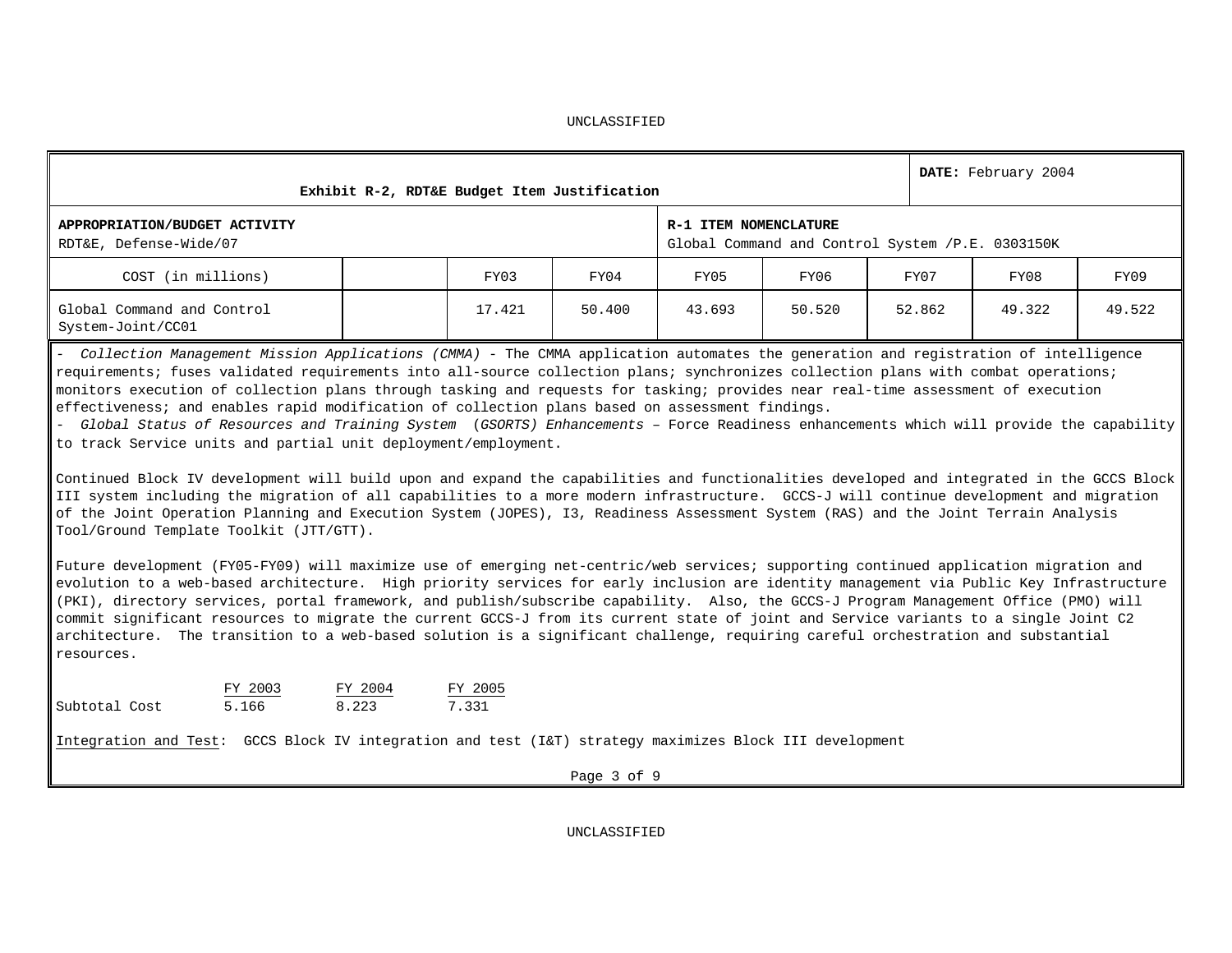| UNCLASSIFIED |
|--------------|
|--------------|

| Exhibit R-2, RDT&E Budget Item Justification                                                                                                                                                                                                                                                                                                                                                                                                                                                                                                                                                                                                                                                                                                                                                                                                                                                                                                                                                                                                                                                                                                                                                                                                                                                                                                                                                                                                         |                   |                     |                                                                           |        |        | DATE: February 2004 |  |        |        |
|------------------------------------------------------------------------------------------------------------------------------------------------------------------------------------------------------------------------------------------------------------------------------------------------------------------------------------------------------------------------------------------------------------------------------------------------------------------------------------------------------------------------------------------------------------------------------------------------------------------------------------------------------------------------------------------------------------------------------------------------------------------------------------------------------------------------------------------------------------------------------------------------------------------------------------------------------------------------------------------------------------------------------------------------------------------------------------------------------------------------------------------------------------------------------------------------------------------------------------------------------------------------------------------------------------------------------------------------------------------------------------------------------------------------------------------------------|-------------------|---------------------|---------------------------------------------------------------------------|--------|--------|---------------------|--|--------|--------|
| APPROPRIATION/BUDGET ACTIVITY<br>RDT&E, Defense-Wide/07                                                                                                                                                                                                                                                                                                                                                                                                                                                                                                                                                                                                                                                                                                                                                                                                                                                                                                                                                                                                                                                                                                                                                                                                                                                                                                                                                                                              |                   |                     | R-1 ITEM NOMENCLATURE<br>Global Command and Control System /P.E. 0303150K |        |        |                     |  |        |        |
| COST (in millions)                                                                                                                                                                                                                                                                                                                                                                                                                                                                                                                                                                                                                                                                                                                                                                                                                                                                                                                                                                                                                                                                                                                                                                                                                                                                                                                                                                                                                                   |                   | FY03                | FY04                                                                      | FY05   | FY06   | FY07                |  | FY09   |        |
| Global Command and Control<br>System-Joint/CC01                                                                                                                                                                                                                                                                                                                                                                                                                                                                                                                                                                                                                                                                                                                                                                                                                                                                                                                                                                                                                                                                                                                                                                                                                                                                                                                                                                                                      |                   | 17.421              | 50.400                                                                    | 43.693 | 50.520 | 52.862              |  | 49.322 | 49.522 |
| accomplishments. Early in Block IV, GCCS integrated and tested two releases incorporating new and enhanced GCCS warfighter capabilities<br>and infrastructure. Significant capabilities include the Enhanced Integrated Imagery and Intelligence (EI3) and Global Status of<br>Resources and Training Systems (GSORTS). Due to the magnitude of future Block IV I&T activities, GCCS will employ an incremental spiral<br>I&T methodology. A spiral approach permits an earlier start of integration testing since all new segments will not be available at the<br>beginning of integration testing, and it allows the Program Manager (PM) to accomplish risk reduction by testing in smaller, more<br>manageable increments. Three integration spirals are planned during Block IV. While the spirals will eventually integrate and test all<br>capabilities fielded during this period, the focus of spirals 1, 2 and 3 are Situation Awareness (COP and EI3); Force Planning,<br>Sustainment, and Readiness (JOPES, RAS, and Global Combat Support Systems (GCSS)-Combatant Commanders/Joint Task Force (JTF); and the<br>GCCS system (e.g., Adaptive Courses of Action - ACOA and Deployment Visualization Tool - DVT) respectively. The Block V (FY05-FY06) I&T<br>strategy will incorporate Transformational technology insertion activities, including development and commercial Non-Developmental Item<br>and prototyping (ACTD) efforts. |                   |                     |                                                                           |        |        |                     |  |        |        |
| FY 2003<br>Subtotal Cost<br>0                                                                                                                                                                                                                                                                                                                                                                                                                                                                                                                                                                                                                                                                                                                                                                                                                                                                                                                                                                                                                                                                                                                                                                                                                                                                                                                                                                                                                        | FY 2004<br>10.200 | FY 2005<br>$\Omega$ |                                                                           |        |        |                     |  |        |        |
| Joint Information Technology Center Initiative: The Joint Information Technology Center Initiative funding will utilize the Pacific-<br>based Information Technology Center (ITC) in Alaska. This center will allow DoD to integrate and implement the many successful logistics<br>and personnel initiatives underway throughout the Department of Defense. The center will process the wide range and volume of<br>information essential to the day-to-day operations of our military personnel and defense civilians. The center will allow DoD to                                                                                                                                                                                                                                                                                                                                                                                                                                                                                                                                                                                                                                                                                                                                                                                                                                                                                                |                   |                     |                                                                           |        |        |                     |  |        |        |

eliminate legacy systems and to upgrade to more capable and more flexible information technology tools.

Page 4 of 9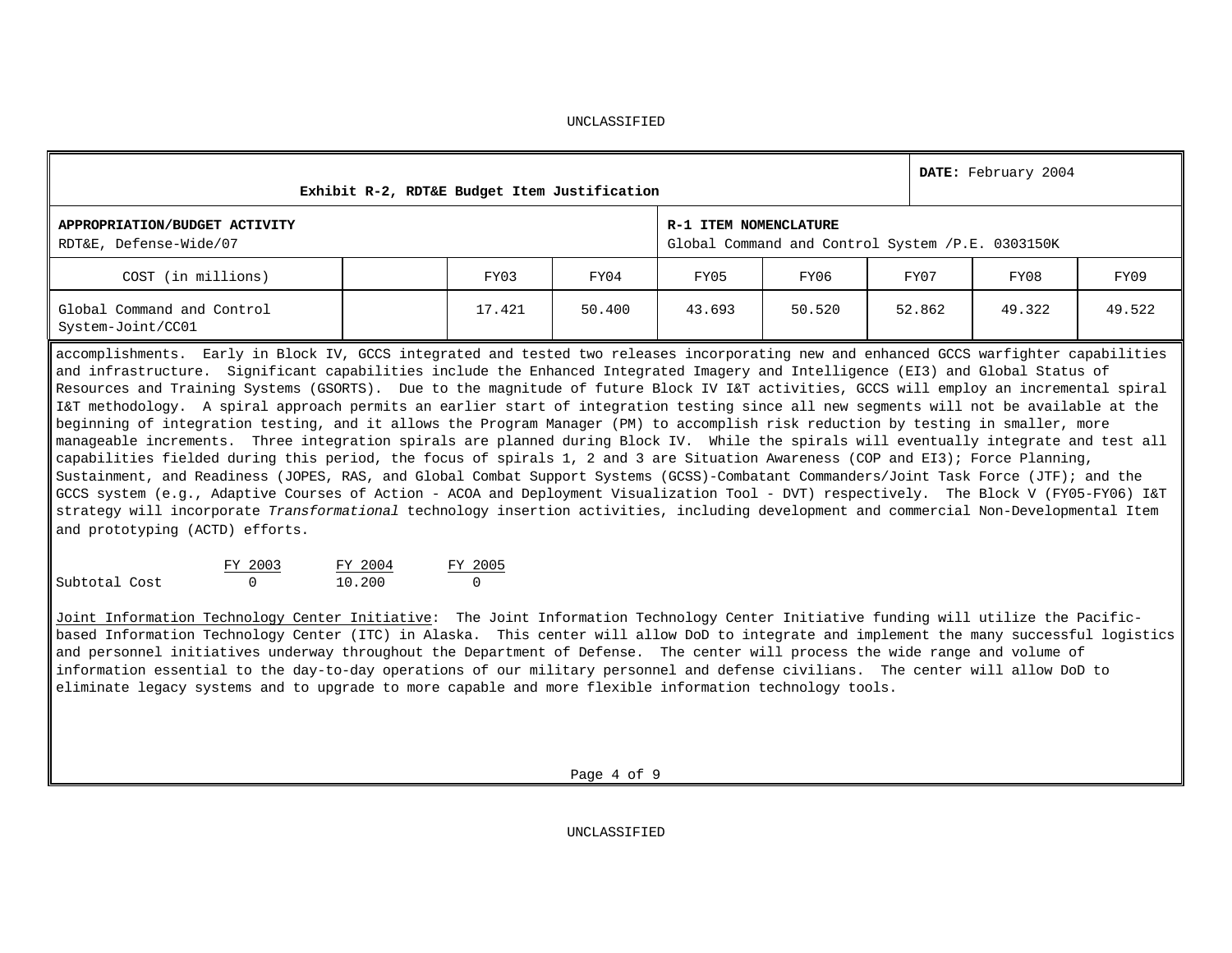| Exhibit R-2, RDT&E Budget Item Justification                                                                 |        |                                      |                                                                           |                                      |        | DATE: February 2004 |        |  |
|--------------------------------------------------------------------------------------------------------------|--------|--------------------------------------|---------------------------------------------------------------------------|--------------------------------------|--------|---------------------|--------|--|
| APPROPRIATION/BUDGET ACTIVITY<br>RDT&E, Defense-Wide/07                                                      |        |                                      | R-1 ITEM NOMENCLATURE<br>Global Command and Control System /P.E. 0303150K |                                      |        |                     |        |  |
| COST (in millions)                                                                                           | FY03   | FY04                                 | FY05                                                                      | FY06                                 | FY07   | FY08                | FY09   |  |
| Global Command and Control<br>System-Joint/CC01                                                              | 17.421 | 50.400                               | 43.693                                                                    | 50.520                               | 52.862 | 49.322              | 49.522 |  |
| B. Program Change Summary:<br>Previous President's Budget<br>Current President's Budget<br>Total Adjustments |        | FY03<br>14.930<br>17.421<br>$+2.491$ | FY04<br>49.991<br>50.400<br>$+0.409$                                      | FY05<br>49.004<br>43.693<br>$-5.311$ |        |                     |        |  |

Change Summary Explanation:

FY 2003 change is due to a below threshold reprogramming to provide increased support to operational requirements from the Global War on Terrorism (GWOT), expedited the development of the Integrated Imagery Intelligence (I3), Joint Targeting Toolbox (JTT), Integrated Many on Many (IMOM), Collection Management Mission Application (CMMA) and Common Operational Picture (COP) enhancements.

FY 2004 change is due to a congressional increase of \$10.2 million for the Joint Information Technology Center Initiative, a congressional decrease of \$8.0 million against the program, an undistributed congressional reduction against the Defense-wide RDT&E appropriation, and a below threshold reprogramming.

FY 2005 change is due to revised fiscal guidance to reflect higher priority departmental initiatives.

Page 5 of 9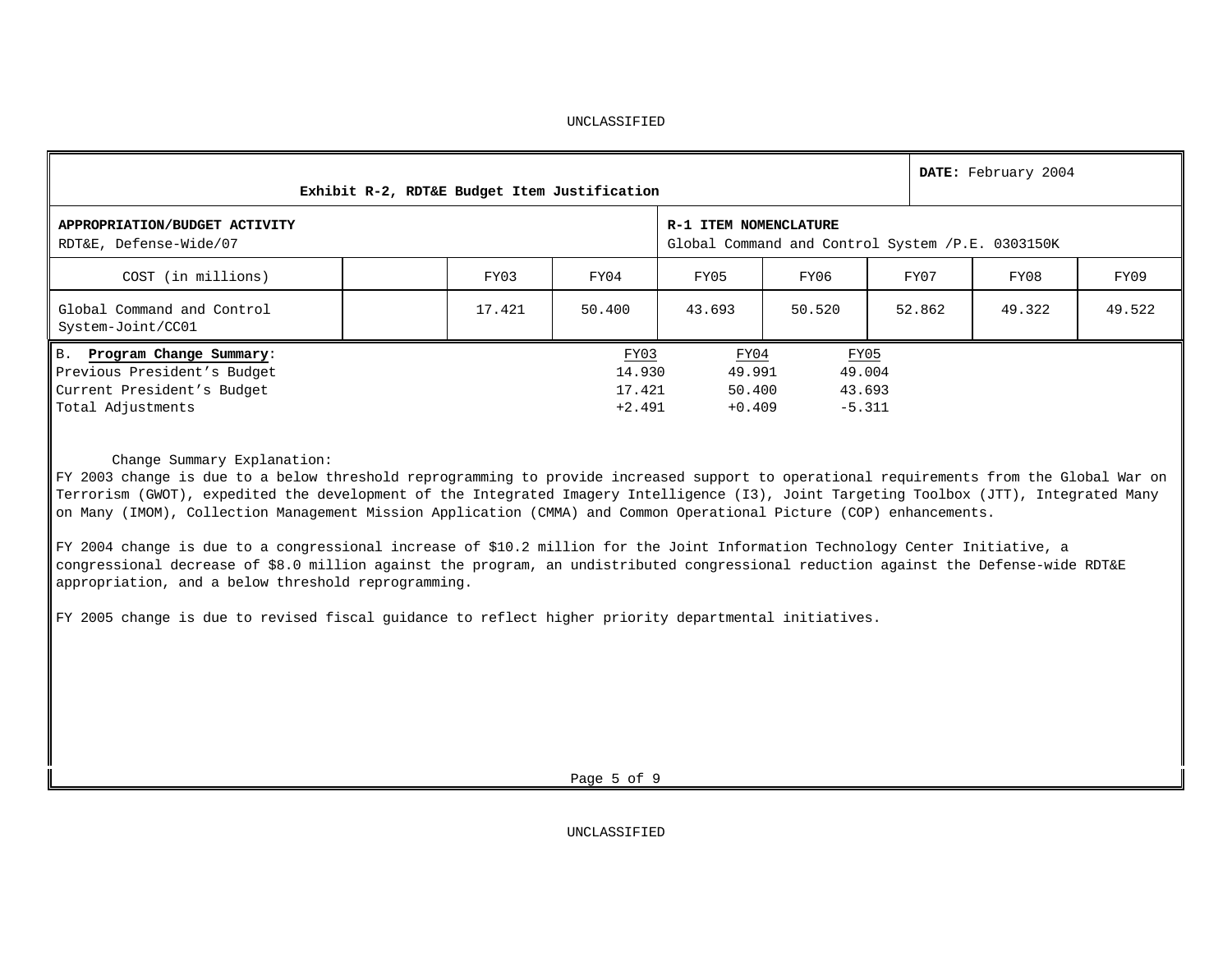| Exhibit R-2, RDT&E Budget Item Justification                                                                                                                                  |                         |                                                    |                                                                           |                         |                         | DATE: February 2004                                      |                                 |  |
|-------------------------------------------------------------------------------------------------------------------------------------------------------------------------------|-------------------------|----------------------------------------------------|---------------------------------------------------------------------------|-------------------------|-------------------------|----------------------------------------------------------|---------------------------------|--|
| APPROPRIATION/BUDGET ACTIVITY<br>RDT&E, Defense-Wide/07                                                                                                                       |                         |                                                    | R-1 ITEM NOMENCLATURE<br>Global Command and Control System /P.E. 0303150K |                         |                         |                                                          |                                 |  |
| COST (in millions)                                                                                                                                                            | FY03                    | FY04                                               | FY05                                                                      | FY06                    | FY07                    | FY08                                                     | FY09                            |  |
| Global Command and Control<br>System-Joint/CC01                                                                                                                               | 17.421                  | 50.400                                             | 43.693                                                                    | 50.520                  | 52.862                  | 49.322                                                   | 49.522                          |  |
| Other Program Funding Summary:<br>$C_{\lambda}$<br>Operation and Maintenance:<br>Procurement:                                                                                 | FY03<br>71.424<br>3.947 | FY05<br>FY04<br>82.441<br>69.386<br>4.708<br>5.187 | FY06<br>92.653<br>5.421                                                   | FY07<br>93.669<br>5.681 | FY08<br>86.926<br>5.086 | To<br>FY09<br>Complete<br>86.510<br>Contg<br>5.074 Contg | Total<br>Cost<br>Contq<br>Contq |  |
| Acquisition Strategy: Use performance based contracts when applicable. Indefinite Delivery Indefinite Quantity (IDIQ) contracts,<br>D.<br>GSA schedule and current contracts. |                         |                                                    |                                                                           |                         |                         |                                                          |                                 |  |

Page 6 of 9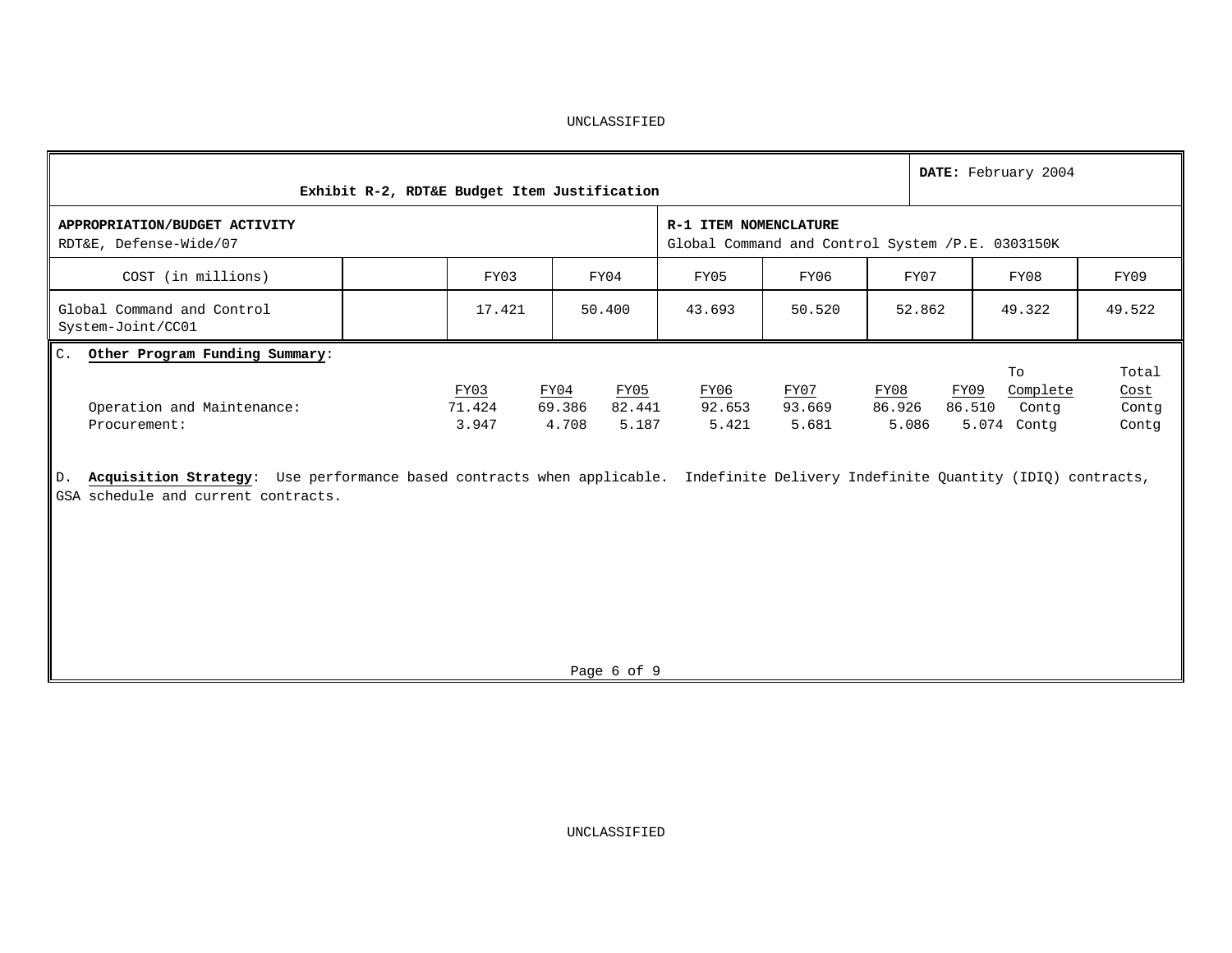| Exhibit R-3 Cost Analysis                                                                                                                                                                                                                                                                                                                                                                                                                                            |                                                                                                                                                                                                                |                                                                                                                                                                                                                                                                                                         |                                                                             |                                                                                                                                       |                                                                                                                                          |                                                                                                                                                            |                                                                                                                                          |                                                                                                                          |                                                                                                                            |                                                                                                                            | DATE: February 2004                                                                                                                     |
|----------------------------------------------------------------------------------------------------------------------------------------------------------------------------------------------------------------------------------------------------------------------------------------------------------------------------------------------------------------------------------------------------------------------------------------------------------------------|----------------------------------------------------------------------------------------------------------------------------------------------------------------------------------------------------------------|---------------------------------------------------------------------------------------------------------------------------------------------------------------------------------------------------------------------------------------------------------------------------------------------------------|-----------------------------------------------------------------------------|---------------------------------------------------------------------------------------------------------------------------------------|------------------------------------------------------------------------------------------------------------------------------------------|------------------------------------------------------------------------------------------------------------------------------------------------------------|------------------------------------------------------------------------------------------------------------------------------------------|--------------------------------------------------------------------------------------------------------------------------|----------------------------------------------------------------------------------------------------------------------------|----------------------------------------------------------------------------------------------------------------------------|-----------------------------------------------------------------------------------------------------------------------------------------|
| APPROPRIATION/BUDGET ACTIVITY<br>RDT&E, Defense-Wide/07                                                                                                                                                                                                                                                                                                                                                                                                              |                                                                                                                                                                                                                |                                                                                                                                                                                                                                                                                                         | PROGRAM ELEMENT<br>Global Command and Control System (GCCS)<br>PE 0303150K  |                                                                                                                                       |                                                                                                                                          |                                                                                                                                                            |                                                                                                                                          |                                                                                                                          | PROJECT NAME AND NUMBER                                                                                                    |                                                                                                                            | Global Command and Control System-Joint / CC01                                                                                          |
| Cost Category                                                                                                                                                                                                                                                                                                                                                                                                                                                        | Contract<br>Method<br>& Type                                                                                                                                                                                   | Performing<br>Activity &<br>Location                                                                                                                                                                                                                                                                    |                                                                             | Total<br><b>PYs</b><br>Cost                                                                                                           | FY 04<br>Cost                                                                                                                            | FY 04<br>Award<br>Date                                                                                                                                     | <b>FY05</b><br>Cost                                                                                                                      | FY 05<br>Award<br>Date                                                                                                   | Cost To<br>Complete                                                                                                        | Total<br>Cost                                                                                                              | Target<br>Value of<br>Contract                                                                                                          |
| <b>Product Development</b><br><b>Product Development</b><br><b>Product Development</b><br><b>Product Development</b><br><b>Product Development</b><br><b>Product Development</b><br><b>Product Development</b><br><b>Product Development</b><br><b>Product Development</b><br><b>Product Development</b><br><b>Product Development</b><br><b>Product Development</b><br><b>Test &amp; Evaluation</b><br><b>Test &amp; Evaluation</b><br><b>Test &amp; Evaluation</b> | <b>CPAF</b><br><b>CPFF</b><br><b>CPFF</b><br><b>CPAF</b><br><b>CPFF</b><br><b>CPFF</b><br><b>CPFF</b><br><b>MIPR</b><br><b>MIPR</b><br><b>FFRDC</b><br><b>TBD</b><br><b>CPAF</b><br><b>MIPR</b><br><b>MIPR</b> | NGIT, Reston, VA<br>NGIT, Reston, VA<br>NGIT, Reston, VA<br>AB Floyd, Alexandria, VA<br>SAIC, Falls Church, VA<br>SAIC, Falls Church, VA<br>Pragmatics, McLean, VA<br>SPAWAR, San Diego, CA<br>TELOS, VA<br>MITRE, McLean, VA<br>SAIC, Falls Church, VA<br>JITC, Ft Huachuca, AZ<br>SSC, Charleston, SC | Dynamic Systems, Los Angeles, CA<br>Joint Info Technology Center Initiative | 3.312<br>2.686<br>0.174<br>1.495<br>2.076<br>0<br>$\Omega$<br>1.554<br>0.286<br>0.300<br>0.372<br>$\Omega$<br>3.088<br>1.006<br>1.072 | 10.186<br>6.655<br>0.090<br>2.137<br>2.922<br>0.226<br>0.501<br>3.263<br>4.778<br>$\Omega$<br>1.218<br>10.200<br>4.937<br>2.765<br>0.522 | $Dec-03$<br>$Oct-03$<br>May-04<br>$Jan-04$<br>$Nov-03$<br>$Dec-03$<br>Feb-04<br>May-04<br>Oct-03<br>Nov-03<br><b>TBD</b><br>Nov-03<br>$Oct-03$<br>$Oct-03$ | 13.096<br>7.926<br>0.092<br>2.198<br>3.007<br>$\mathbf 0$<br>0.515<br>3.358<br>4.916<br>0<br>.254<br>$\Omega$<br>4.690<br>2.113<br>0.528 | Dec-04<br>Oct-04<br>$May-05$<br>$Jan-05$<br>Nov-04<br>Feb-05<br>May-05<br>Oct-04<br>Nov-04<br>Nov-04<br>Oct-04<br>Oct-04 | Contg<br>Contg<br>Contg<br>Contg<br>Contg<br>0.226<br>Contg<br>Contg<br>Contg<br>0.300<br>Contg<br>Contg<br>Contg<br>Contg | Contg<br>Contg<br>Contg<br>Contg<br>Contg<br>0.226<br>Contg<br>Contg<br>Contg<br>0.300<br>Contg<br>Contg<br>Contg<br>Contg | 27.595<br>17.268<br>0.356<br>5.829<br>8.005<br>0.226<br>1.016<br>8.175<br>9.980<br>0.300<br>2.849<br>10.200<br>11.315<br>5.901<br>1.072 |
| Total                                                                                                                                                                                                                                                                                                                                                                                                                                                                |                                                                                                                                                                                                                |                                                                                                                                                                                                                                                                                                         |                                                                             | 17.421                                                                                                                                | 50.400                                                                                                                                   |                                                                                                                                                            | 43.693                                                                                                                                   |                                                                                                                          |                                                                                                                            |                                                                                                                            |                                                                                                                                         |

Page 7 of 9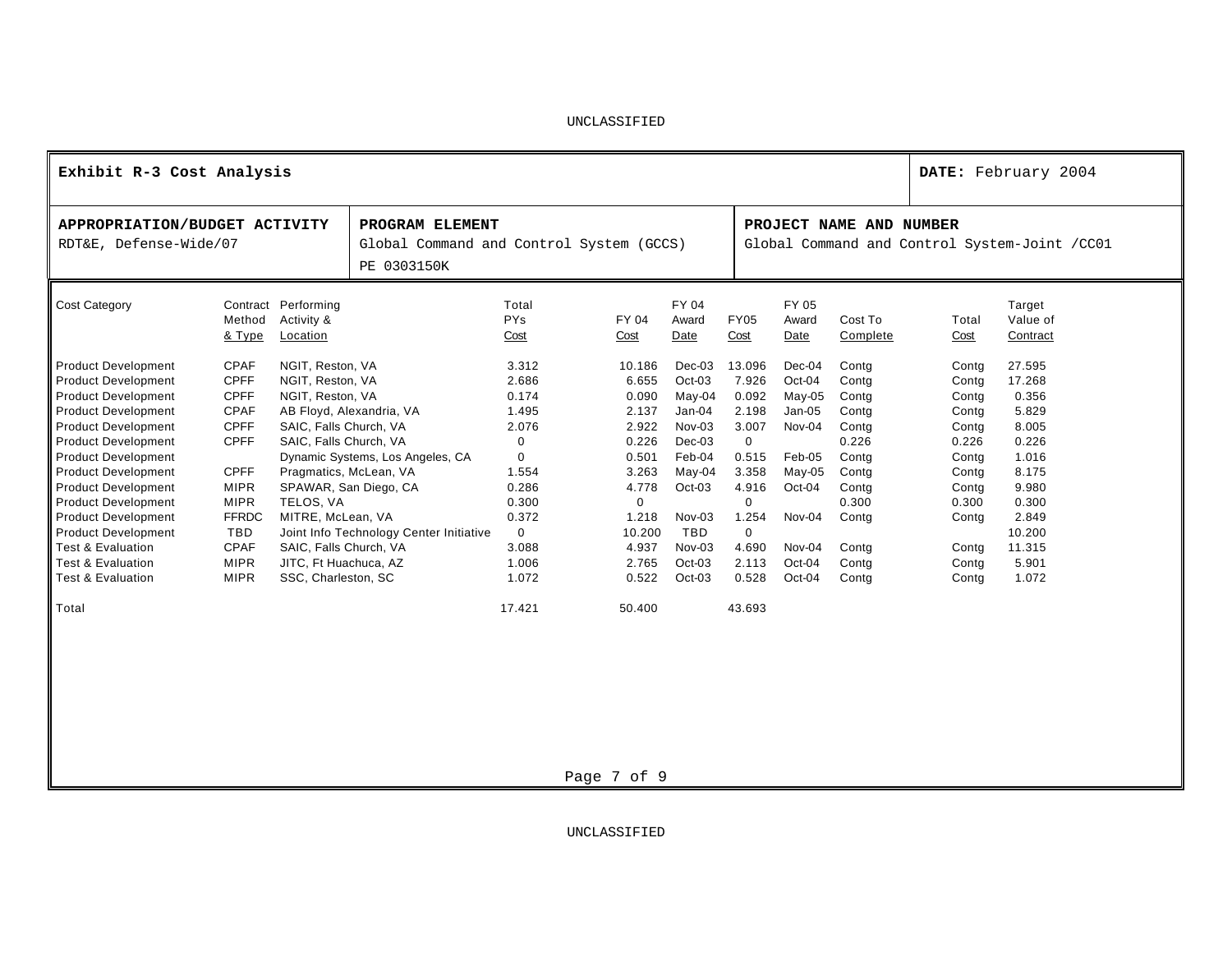

\*Current OSD planning is for GCCS-J to begin transition to a single integrated Joint C2 architecture in FY06. Initial planning is still in the initial stages, although in initial stages, anticipates Joint C2 will also be developed in a "bloc" strategy.

Page 8 of 9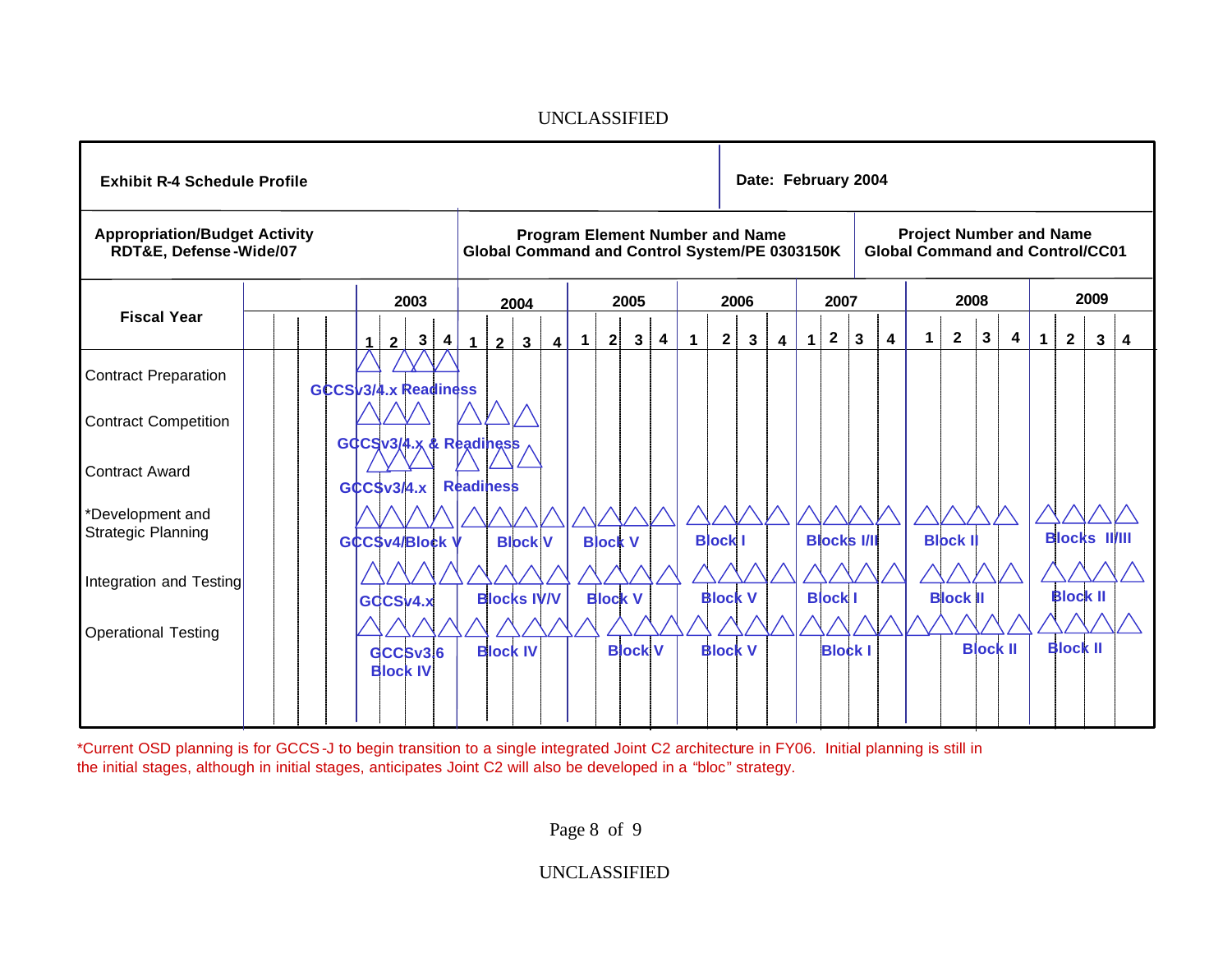| Exhibit R-4a Schedule Detail                                                                                                                                   |                                                                            |              |               |                                                                         |                    |             | DATE: February 2004 |             |
|----------------------------------------------------------------------------------------------------------------------------------------------------------------|----------------------------------------------------------------------------|--------------|---------------|-------------------------------------------------------------------------|--------------------|-------------|---------------------|-------------|
| APPROPRIATION/BUDGET ACTIVITY<br>RDT&E, Defense-Wide/07                                                                                                        | PROGRAM ELEMENT<br>Global Command and Control System (GCCS)<br>PE 0303150K |              |               | PROJECT NAME AND NUMBER<br>Global Command and Control System-Joint/CC01 |                    |             |                     |             |
| Schedule Profile                                                                                                                                               | FY 2003                                                                    | FY 2004      | FY 2005       | FY 2006                                                                 | FY 2007            |             | FY 2008             | FY 2009     |
| Contract Preparation                                                                                                                                           | $1-4Q$                                                                     |              |               |                                                                         |                    |             |                     |             |
| Contract Competition                                                                                                                                           | $1 - 3Q*$                                                                  | $1 - 3Q*$    |               |                                                                         |                    |             |                     |             |
| Contract Award                                                                                                                                                 | $1 - 3Q*$                                                                  | $1 - 3Q*$    |               |                                                                         |                    |             |                     |             |
| Development and<br>Strategic Planning                                                                                                                          | $1-4Q$                                                                     | $1 - 4Q^A$   | $1-4Q^B$      | $1 - 4Q^{\text{BC}}$                                                    | $1-4Q^{\text{BC}}$ | $1-4Q^{CD}$ |                     | $1-4Q^{CD}$ |
| Integration and<br>Test                                                                                                                                        | $1-4Q$                                                                     | $1 - 4Q^A$   | $1-4Q^{AB}$   | $1-4Q^B$                                                                | $1-4Q^{\text{BC}}$ | $1-4Q^{CD}$ |                     | $1-4Q^C$    |
| Operational Testing                                                                                                                                            | $1-4Q$                                                                     | $1 - 4Q^{A}$ | $1 - 4Q^{AB}$ | $1-4Q^B$                                                                | $1-4Q^{\text{BC}}$ | $1-4Q^{CD}$ |                     | $1-4Q^C$    |
| *NexGen Contracts<br>$\parallel$ <sup>A</sup> Block V (GCCS-J)<br>$\mathbf{B}$<br>Block I (JC2)<br>II C<br>Block II (JC2)<br>$\overline{D}$<br>Block III (JC2) |                                                                            |              |               |                                                                         |                    |             |                     |             |
|                                                                                                                                                                |                                                                            |              | Page 9 of 9   |                                                                         |                    |             |                     |             |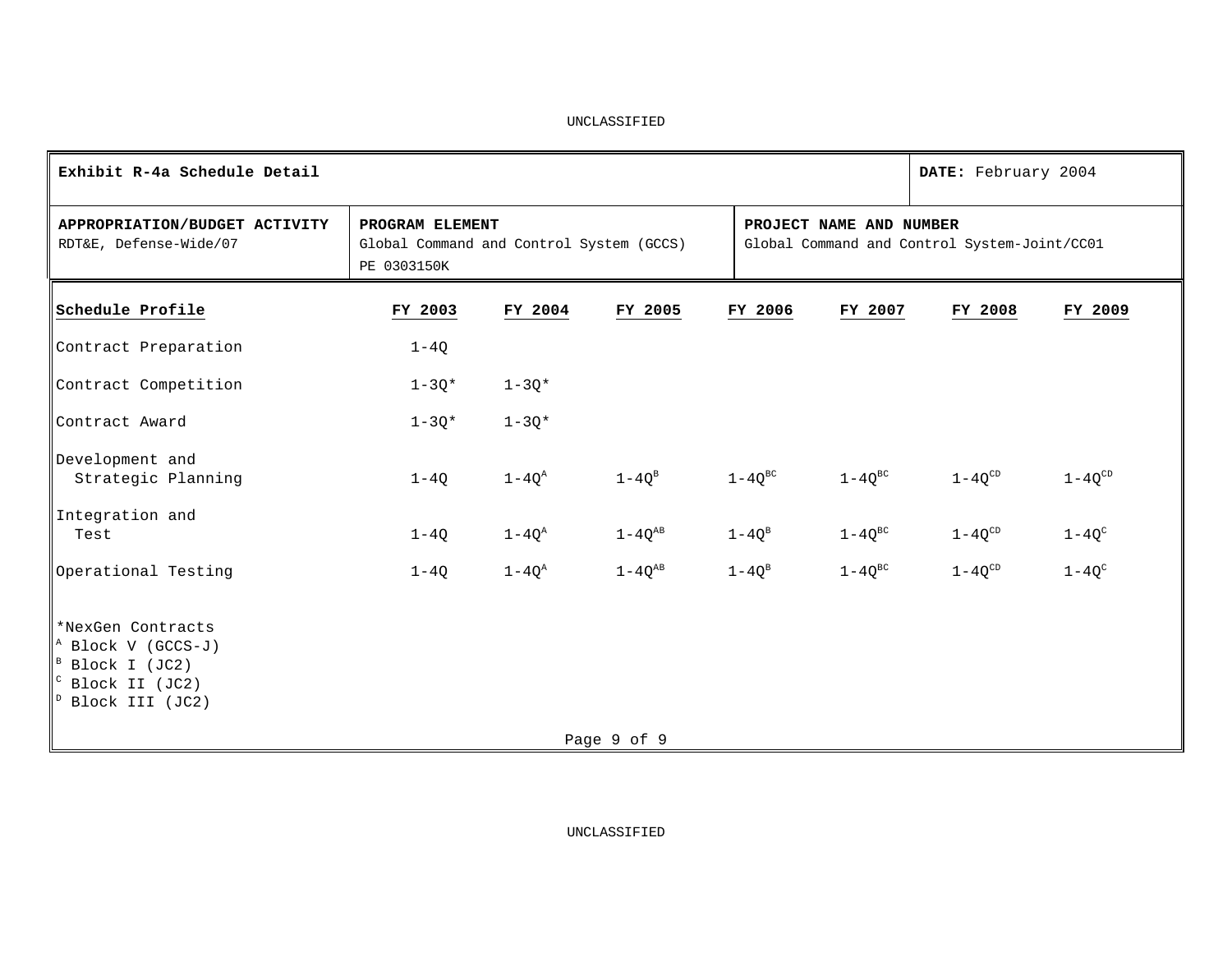| Exhibit R-2, RDT&E Budget Item Justification             |        |        |        |                                                                    |        | DATE: February 2004 |        |
|----------------------------------------------------------|--------|--------|--------|--------------------------------------------------------------------|--------|---------------------|--------|
| APPROPRIATION/BUDGET ACTIVITY<br>RDT&E, Defense-Wide/07  |        |        |        | R-1 ITEM NOMENCLATURE<br>Joint Spectrum Center (JSC) / PE 0303153K |        |                     |        |
| COST (in millions)                                       | FY03   | FY04   | FY05   | FY06                                                               | FY07   | FY08                | FY09   |
| Joint Spectrum Center/JS1                                | 15.667 | 16.565 | 18.941 | 14.253                                                             | 14.423 | 14.755              | 15.102 |
| Mission Description and Budget Item Justification:<br>Α. |        |        |        |                                                                    |        |                     |        |

The Joint Spectrum Center's (JSC) mission is to ensure the Department of Defense's effective use of the electromagnetic spectrum in support of national security and military objectives. The JSC serves as the DOD center of excellence for electromagnetic (EM) spectrum management matters in support of the Unified Commands, Joint Staff, Assistant Secretary of Defense for Networks and Information Integration (ASD (NII)), Military Departments, and Defense Agencies. The JSC supports the Electronic Protect missions of Information Warfare (IW) as they relate to spectrum supremacy. It is responsible for developing and maintaining DOD standard information systems that support DoD spectrum related activities and processes. Specifically, the Center designs, develops, and maintains DOD automated spectrum management systems, evaluation tools, and databases employed by the Unified Commands, Military Departments, and Defense Agencies. The JSC databases are the prime sources of information for DOD use of the EM spectrum. The JSC provides technical assistance to the Office of Assistant Secretary of Defense (OASD) NII, the Joint Staff, DOD activities and the Unified Commands in support of spectrum policy decisions and ensuring the development, acquisition, and operational deployment of systems that are compatible with other spectrum dependent systems operating within the same electromagnetic environment. The Center is the DOD focal point for technical spectrum related support, Electromagnetic Environmental Effects ( $E^3$ ), and EM interference resolution assistance to operational units including deployable support to CINC Joint Task Forces. The JSC mission is integral to other vital activities such as Information Operations (IO), Command and Control (C2) Protect and other defensive IW activities as directed by the Joint Staff. This program element is under Budget Activity 07 because it supports operational systems development.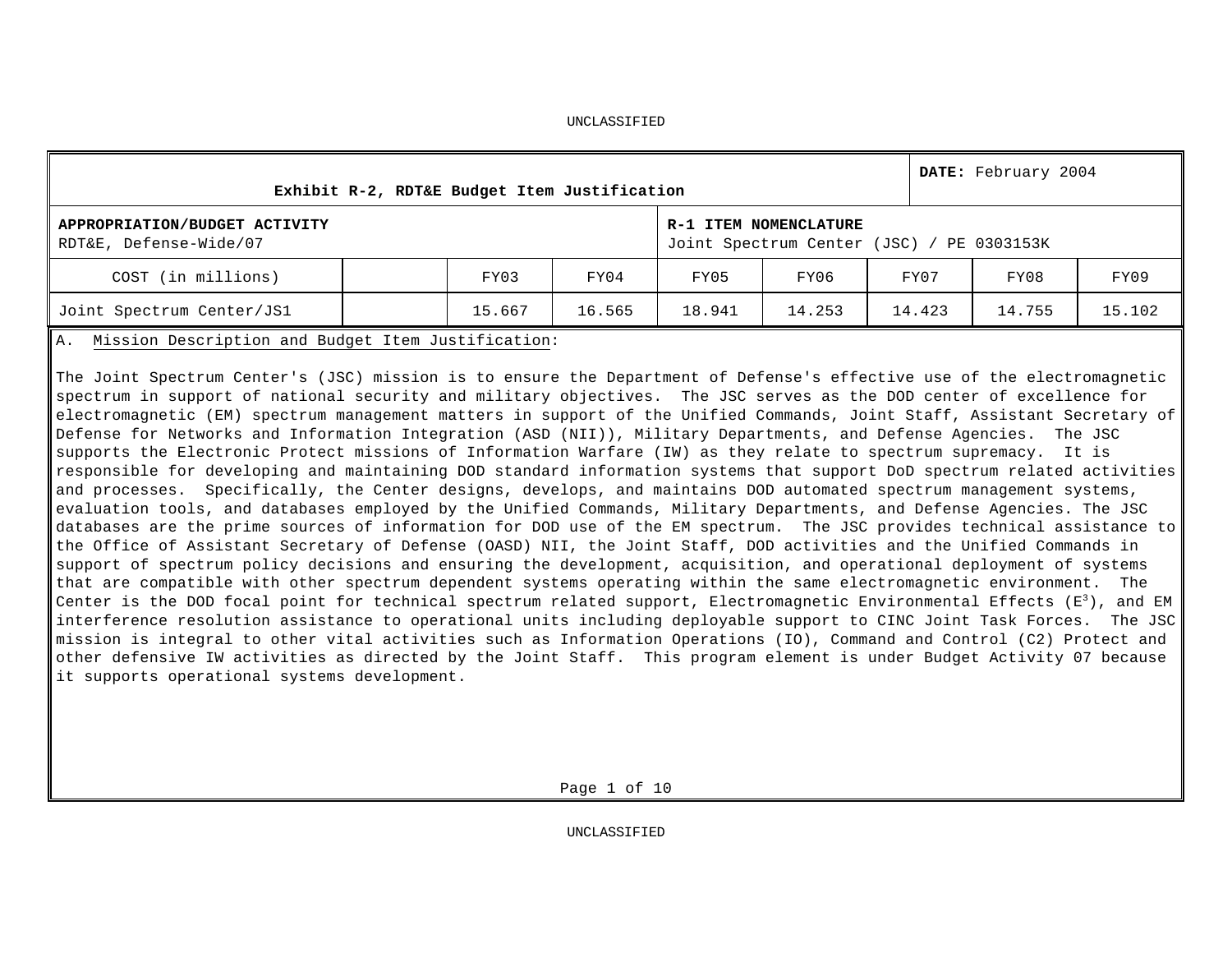|                                                                                                                                                                                                                                                                                                                                                                                                                                                                                                                                                                                                                                                                                                                                                                                                                                                                                                                                                                          |        | Exhibit R-2, RDT&E Budget Item Justification |                                                     |                                                                    |        | DATE: February 2004 |        |
|--------------------------------------------------------------------------------------------------------------------------------------------------------------------------------------------------------------------------------------------------------------------------------------------------------------------------------------------------------------------------------------------------------------------------------------------------------------------------------------------------------------------------------------------------------------------------------------------------------------------------------------------------------------------------------------------------------------------------------------------------------------------------------------------------------------------------------------------------------------------------------------------------------------------------------------------------------------------------|--------|----------------------------------------------|-----------------------------------------------------|--------------------------------------------------------------------|--------|---------------------|--------|
| APPROPRIATION/BUDGET ACTIVITY<br>RDT&E, Defense-Wide/07                                                                                                                                                                                                                                                                                                                                                                                                                                                                                                                                                                                                                                                                                                                                                                                                                                                                                                                  |        |                                              |                                                     | R-1 ITEM NOMENCLATURE<br>Joint Spectrum Center (JSC) / PE 0303153K |        |                     |        |
| COST (in millions)                                                                                                                                                                                                                                                                                                                                                                                                                                                                                                                                                                                                                                                                                                                                                                                                                                                                                                                                                       | FY03   | FY04                                         | FY05                                                | FY06                                                               | FY07   | FY08                | FY09   |
| Joint Spectrum Center/JS1                                                                                                                                                                                                                                                                                                                                                                                                                                                                                                                                                                                                                                                                                                                                                                                                                                                                                                                                                | 15.667 | 16.565                                       | 18.941                                              | 14.253                                                             | 14.423 | 14.755              | 15.102 |
| Accomplishments/Planned Program:<br>Subtotal Cost<br>Spectrum management and information systems support - Includes development and updates of DoD systems such as the<br>Frequency Resource Record System (FRRS), the Spectrum Certification System (SCS), and the Spectrum Requirements System<br>(SRS) which provide critical frequency assignment and equipment data that is necessary in predicting and avoiding<br>spectrum conflicts. This area also includes development and updates of the SPECTRUM XXI, the joint standard DoD<br>spectrum management system. This system ensures DoD has adequate spectrum access to accomplish its missions by<br>addressing the regulatory requirements of host nation spectrum administrations and by ensuring that a common operating<br>picture of the spectrum is available to the warfighter. SPECTRUM XXI Version 4.0 was released in FY03, and Version 4.1<br>is planned for FY04 with periodic releases thereafter. |        |                                              | $\frac{FY \t03}{\$7.223}$ $\frac{FY \t04}{\$7.191}$ | $\frac{FY}{27.245}$                                                |        |                     |        |
| Subtotal Cost<br>DoD Joint E3 Program - Encompasses developing algorithms and tools for functions such as Hazards of Electromagnetic<br>Radiation to Ordnance (HERO) risk assessments for the combatant commands (COCOMs) and the Joint Task Force (JTF);<br>evaluation and assessment of acquisition documents for the Milestone Decision Authority (MDA); reviewing and assessing<br>test concepts and plans for DOT&E developing E3 training; and participating in standardization activities.                                                                                                                                                                                                                                                                                                                                                                                                                                                                        |        |                                              | $\frac{FY \t03}{\$1.556}$ $\frac{FY \t04}{\$1.677}$ | $rac{FY 05}{\$1.689}$                                              |        |                     |        |

UNCLASSIFIED

Page 2 of 10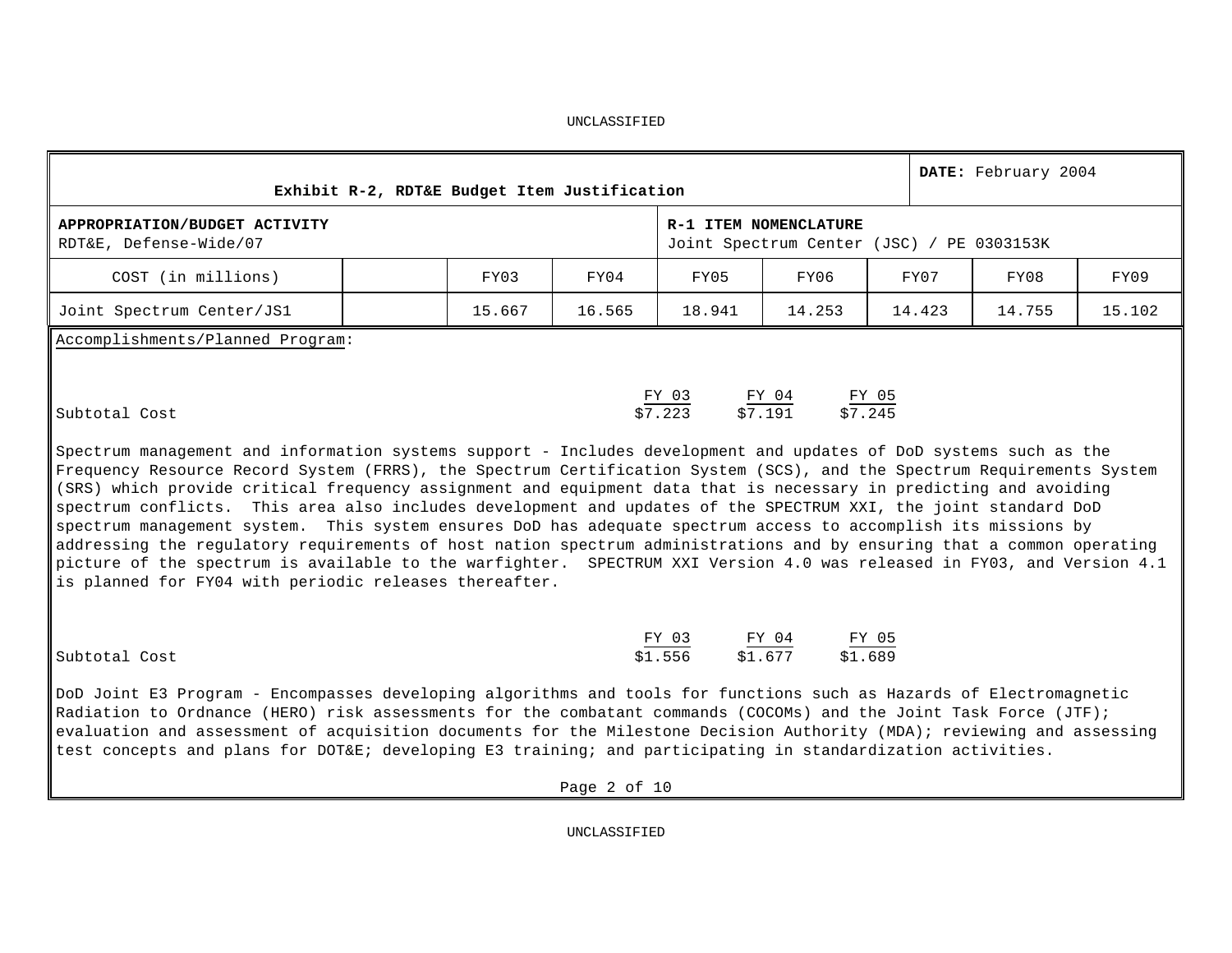|                                                         |        | Exhibit R-2, RDT&E Budget Item Justification |                  |                                                                    |                   | DATE: February 2004 |        |
|---------------------------------------------------------|--------|----------------------------------------------|------------------|--------------------------------------------------------------------|-------------------|---------------------|--------|
| APPROPRIATION/BUDGET ACTIVITY<br>RDT&E, Defense-Wide/07 |        |                                              |                  | R-1 ITEM NOMENCLATURE<br>Joint Spectrum Center (JSC) / PE 0303153K |                   |                     |        |
| COST (in millions)                                      | FY03   | FY04                                         | FY05             | FY06                                                               | FY07              | FY08                | FY09   |
| Joint Spectrum Center/JS1                               | 15.667 | 16.565                                       | 18.941           | 14.253                                                             | 14.423            | 14.755              | 15.102 |
| Subtotal Cost                                           |        |                                              | FY 03<br>\$6.888 | $FY$ 04<br>\$7.697                                                 | FY 05<br>\$10.007 |                     |        |

Technical analysis tools – The JSC mission includes the production of necessary tools for conducting technical analyses of next-generation technologies in support of efficient DoD use of the spectrum. Deliverables include the development of models, algorithms, and measurement tools for use in analyzing ultra-wideband technologies, software defined radios, and high-power and directed-energy weapons. In software defined radios, the parameters (frequency range, modulation type, or maximum power) can be altered by making a software modification without changing hardware components that can affect the radio frequency emissions. As for directed energy weapons, these systems will be evaluated with respect to E3, and measurements conducted to assist in modifying Military Standards and to ensure compatible coexistence of these systems with legacy systems.

Page 3 of 10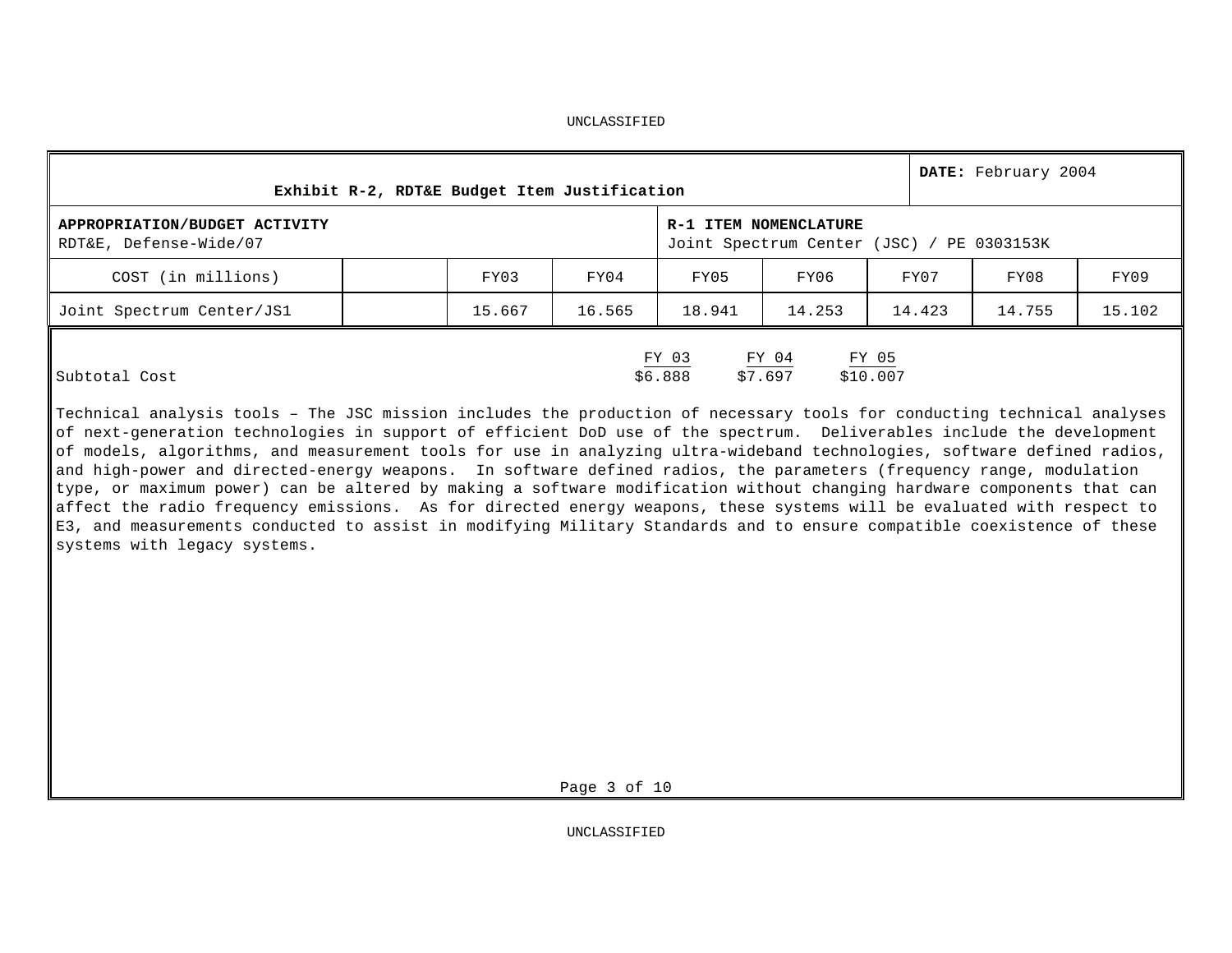|                                                                                                                                                                                                                                                                                                                                                                                                                                                                                                                                                                                                                                                   |                                                   | Exhibit R-2, RDT&E Budget Item Justification |                                                                                                                                                                   |        |                              |                              |                                                                    |                        | DATE: February 2004 |        |
|---------------------------------------------------------------------------------------------------------------------------------------------------------------------------------------------------------------------------------------------------------------------------------------------------------------------------------------------------------------------------------------------------------------------------------------------------------------------------------------------------------------------------------------------------------------------------------------------------------------------------------------------------|---------------------------------------------------|----------------------------------------------|-------------------------------------------------------------------------------------------------------------------------------------------------------------------|--------|------------------------------|------------------------------|--------------------------------------------------------------------|------------------------|---------------------|--------|
| APPROPRIATION/BUDGET ACTIVITY<br>RDT&E, Defense-Wide/07                                                                                                                                                                                                                                                                                                                                                                                                                                                                                                                                                                                           |                                                   |                                              |                                                                                                                                                                   |        |                              |                              | R-1 ITEM NOMENCLATURE<br>Joint Spectrum Center (JSC) / PE 0303153K |                        |                     |        |
| COST (in millions)                                                                                                                                                                                                                                                                                                                                                                                                                                                                                                                                                                                                                                |                                                   |                                              | FY03                                                                                                                                                              | FY04   |                              | FY05                         | FY06                                                               | FY07                   | FY08                | FY09   |
| Joint Spectrum Center/JS1                                                                                                                                                                                                                                                                                                                                                                                                                                                                                                                                                                                                                         |                                                   |                                              | 15.667                                                                                                                                                            | 16.565 |                              | 18.941                       | 14.253                                                             | 14.423                 | 14.755              | 15.102 |
| Program Change Summary:<br><b>B</b> .                                                                                                                                                                                                                                                                                                                                                                                                                                                                                                                                                                                                             |                                                   |                                              |                                                                                                                                                                   |        |                              |                              |                                                                    |                        |                     |        |
|                                                                                                                                                                                                                                                                                                                                                                                                                                                                                                                                                                                                                                                   |                                                   |                                              | FY 03                                                                                                                                                             |        | FY 04                        | FY 05                        |                                                                    |                        |                     |        |
| Previous President's Budget<br>Current President's Budget<br>Total Adjustments                                                                                                                                                                                                                                                                                                                                                                                                                                                                                                                                                                    |                                                   |                                              | 18.525<br>15.667<br>$-2.858$                                                                                                                                      |        | 18.850<br>16.565<br>$-2.285$ | 18.989<br>18.941<br>$-0.048$ |                                                                    |                        |                     |        |
| Change Summary Explanation: FY03 funds decreased due to below threshold reprogramming. FY04 funding changes are due to<br>below threshold reprogramming as well as undistributed congressional reductions to the Defense-wide RDT&E appropriation.<br>The FY05 program includes outreach and engagement activities (key to identification and initial assessment of Emerging<br>Spectrum Technologies (EST)), activities to develop the capabilities necessary to evaluate and manage the use of EST on<br>the battlefield, and expansion of test and measurement capabilities to characterize EST systems and validate modeling<br>capabilities. |                                                   |                                              |                                                                                                                                                                   |        |                              |                              |                                                                    |                        |                     |        |
| C. Other Program Funding Summary:                                                                                                                                                                                                                                                                                                                                                                                                                                                                                                                                                                                                                 |                                                   |                                              |                                                                                                                                                                   |        |                              |                              |                                                                    |                        |                     |        |
| O&M, DW                                                                                                                                                                                                                                                                                                                                                                                                                                                                                                                                                                                                                                           | $\frac{FY \ 03}{13.584}$ $\frac{FY \ 04}{13.414}$ | $\frac{\text{FY } 05}{14.152}$               | $\begin{array}{cccccc} \frac{\text{FY} & 06}{14.297} & \frac{\text{FY} & 07}{14.633} & \frac{\text{FY} & 08}{14.964} & \frac{\text{FY} & 09}{15.295} \end{array}$ |        |                              |                              | To<br>Complete<br>Contg                                            | Total<br>Cost<br>Contg |                     |        |
| Acquisition Strategy: Engineering support services for the JSC are provided by contract. No in-house government<br>$D$ .<br>capability exists, nor is it practical to develop one that can provide the expertise necessary to fulfill the<br>mission and responsibilities of the JSC. Full and open competition was used for the acquisition of the current<br>contract that became effective 24 August 2000 with a basic period of two years and three one year options.                                                                                                                                                                         |                                                   |                                              |                                                                                                                                                                   |        |                              |                              |                                                                    |                        |                     |        |

Page 4 of 10

Preparation has begun for recompetition of this work in FY 2005.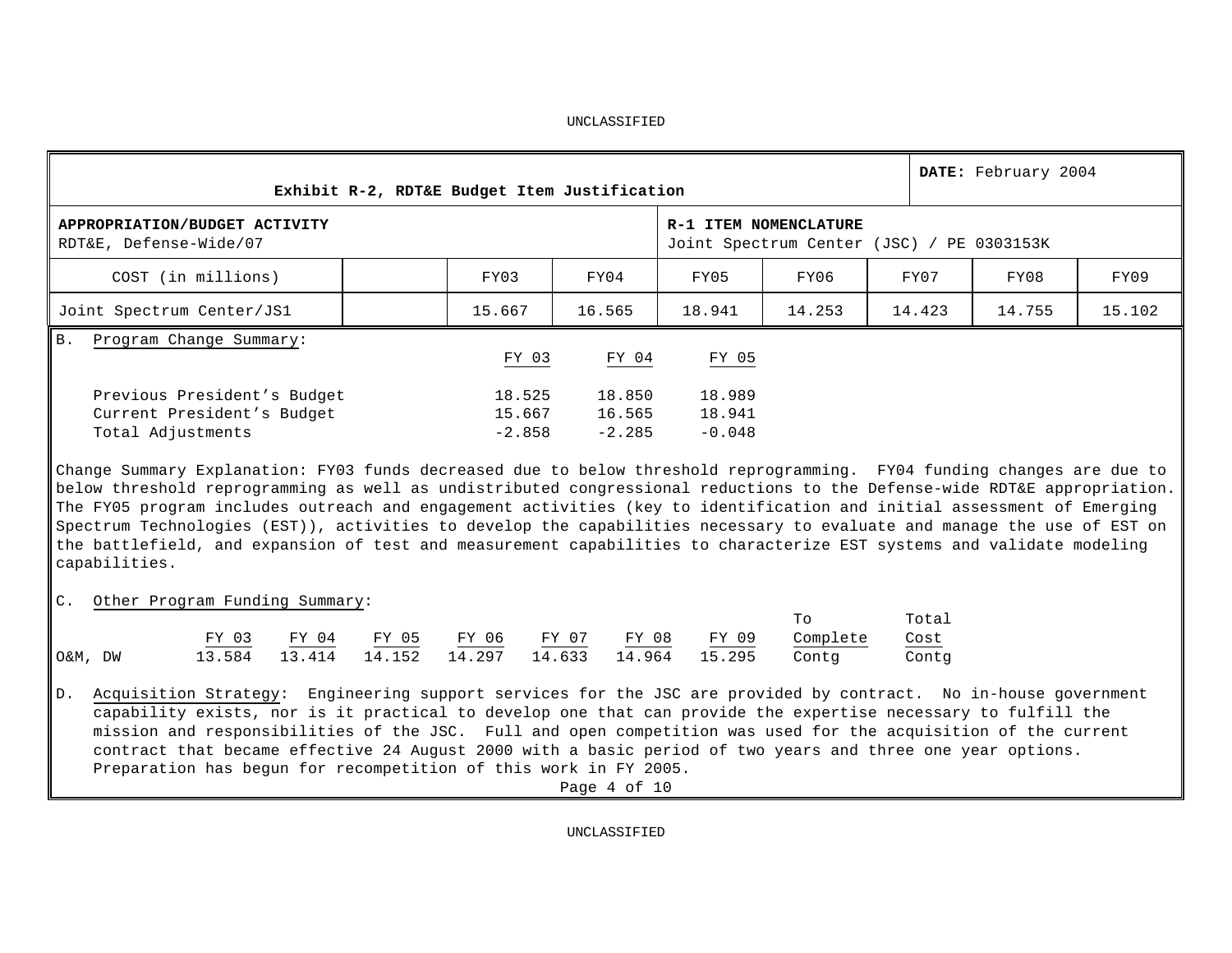| Exhibit R-3 Cost Analysis                                                                                                                                            |                                                |                                                      |                             |                       |                        |                |                        |                     |                                   |                                                      | DATE: February 2004 |
|----------------------------------------------------------------------------------------------------------------------------------------------------------------------|------------------------------------------------|------------------------------------------------------|-----------------------------|-----------------------|------------------------|----------------|------------------------|---------------------|-----------------------------------|------------------------------------------------------|---------------------|
| APPROPRIATION/BUDGET ACTIVITY<br>RDT&E, Defense-Wide/07                                                                                                              |                                                | PROGRAM ELEMENT<br>Joint Spectrum Center/PE 0303153K |                             |                       |                        |                |                        |                     |                                   | PROJECT NAME AND NUMBER<br>Joint Spectrum Center/JS1 |                     |
|                                                                                                                                                                      |                                                |                                                      |                             |                       |                        |                |                        |                     |                                   |                                                      |                     |
| <b>Cost Category</b>                                                                                                                                                 | Method<br>& Type                               | Contract Performing<br>Activity &<br>Location        | Total<br><b>PYs</b><br>Cost | FY 04<br>Cost         | FY 04<br>Award<br>Date | FY 05<br>Cost  | FY 05<br>Award<br>Date | Cost To<br>Complete | Total<br>Cost                     | Target<br>Value of<br>Contract                       |                     |
| <b>Contractor Engineering/Technical Spt</b>                                                                                                                          | C/CPAF                                         | <b>IIT Research Inst</b><br>Annapolis, MD            | 13.408                      |                       |                        |                |                        | 0                   | 13.408                            | 13.408                                               |                     |
| <b>GFE</b>                                                                                                                                                           |                                                | C/CPAF IIT Research Inst<br>Annapolis, MD            | .800                        |                       |                        |                |                        | 0                   | .800                              | .800                                                 |                     |
| <b>Engineering/Technical Support</b><br><b>Engineering/Technical Support</b><br>Contractor Engineering/Technical Spt<br>Contractor Engineering/Technical Spt         | C/TBD<br><b>MIPR</b><br>C/CPFF<br>C/CPAF ALION | <b>TBD</b><br>Various<br>Various                     | .500<br>1.730<br>1.619      | .500<br>28.973 15.195 | 10/03<br>10/03         | .500<br>17.571 | 10/04<br>10/04         | 0<br>0<br>0<br>0    | 1.500<br>1.730<br>1.619<br>61.739 | 1.500<br>1.730<br>1.619<br>61.739                    |                     |
| <b>GFE</b>                                                                                                                                                           | C/CPAF ALION                                   | Annapolis, MD<br>Annapolis, MD                       | 2.699                       | .870                  | 10/03                  | .870           | 10/04                  | 0                   | 4.439                             | 4.439                                                |                     |
| Subtotal Test & Evaluation                                                                                                                                           |                                                |                                                      | 49.729                      | 16.565                |                        | 18.941         |                        |                     |                                   |                                                      |                     |
| Total                                                                                                                                                                |                                                |                                                      |                             | 49.729 16.565         |                        | 18.941         |                        |                     |                                   |                                                      |                     |
| Remarks: Current contract with ALION was competitive acquisition and began on 24 August 2000 (2 year basic with 3 option years), and will be recompeted for FY 2005. |                                                |                                                      |                             |                       |                        |                |                        |                     |                                   |                                                      |                     |
|                                                                                                                                                                      |                                                |                                                      |                             |                       |                        |                |                        |                     |                                   |                                                      |                     |
|                                                                                                                                                                      |                                                |                                                      |                             |                       |                        |                |                        |                     |                                   |                                                      |                     |
|                                                                                                                                                                      |                                                |                                                      |                             |                       |                        | Page 5 of 10   |                        |                     |                                   |                                                      |                     |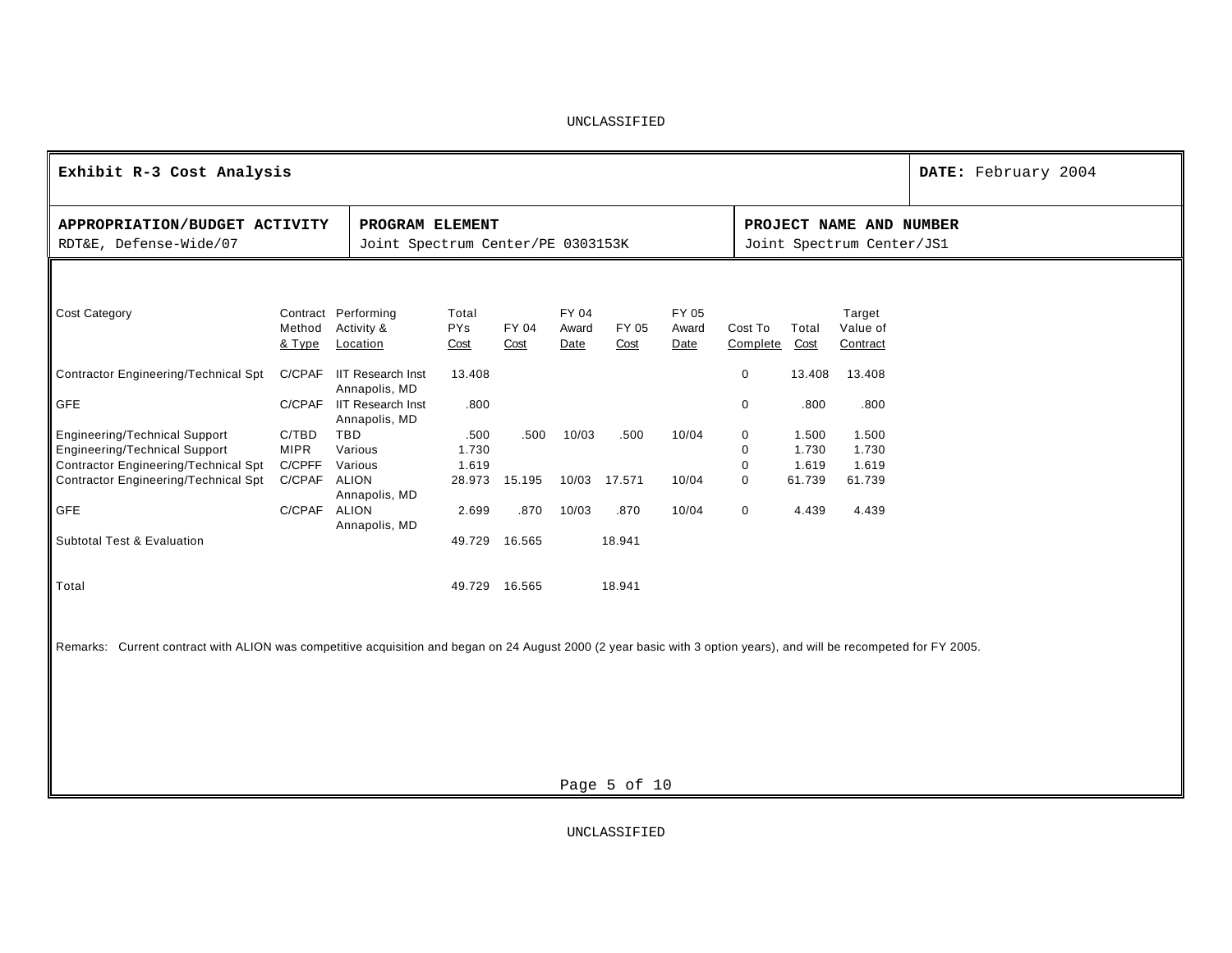| <b>Exhibit R-4 Schedule Profile</b>                                            |  |   |              |              |                         |              |                |                |                |           |   |                |                         |                         |              | Date: February 2004                                                         |   |             |                |              |                         |                                                             |                |              |   |              |                |      |   |
|--------------------------------------------------------------------------------|--|---|--------------|--------------|-------------------------|--------------|----------------|----------------|----------------|-----------|---|----------------|-------------------------|-------------------------|--------------|-----------------------------------------------------------------------------|---|-------------|----------------|--------------|-------------------------|-------------------------------------------------------------|----------------|--------------|---|--------------|----------------|------|---|
| <b>Appropriation/Budget Activity</b><br>RDT&E, Defense-Wide/07                 |  |   |              |              |                         |              |                |                |                |           |   |                |                         |                         |              | <b>Program Element Number and Name</b><br>Joint Spectrum Center/PE 0303153K |   |             |                |              |                         | <b>Project Number and Name</b><br>Joint Spectrum Center/JS1 |                |              |   |              |                |      |   |
|                                                                                |  |   |              | 2003         |                         |              |                | 2004           |                |           |   | 2005           |                         |                         |              | 2006                                                                        |   |             | 2007           |              |                         |                                                             | 2008           |              |   |              |                | 2009 |   |
| <b>Fiscal Year</b>                                                             |  | 1 | $\mathbf{2}$ | $\mathbf{3}$ | $\overline{\mathbf{4}}$ | $\mathbf{1}$ | $\overline{2}$ | 3 <sup>1</sup> | $\overline{4}$ | $\vert$ 1 | 2 | 3 <sup>1</sup> | $\overline{\mathbf{4}}$ | $^{\circ}$ 1 $^{\circ}$ | $\mathbf{2}$ | $\mathbf{3}$                                                                | 4 | $\mathbf 1$ | $\overline{2}$ | $\mathbf{3}$ | $\overline{\mathbf{4}}$ | $\mathbf 1$                                                 | $\overline{2}$ | $\mathbf{3}$ | 4 | $\mathbf{1}$ | $\overline{2}$ | 3    | 4 |
| Spectrum XXI Version<br>4.0 Release                                            |  |   |              |              |                         |              |                |                |                |           |   |                |                         |                         |              |                                                                             |   |             |                |              |                         |                                                             |                |              |   |              |                |      |   |
| <b>Contract Option</b><br>Year 2 Award                                         |  |   |              |              |                         |              |                |                |                |           |   |                |                         |                         |              |                                                                             |   |             |                |              |                         |                                                             |                |              |   |              |                |      |   |
| <b>Contract Option</b><br>Year 3 Award                                         |  |   |              |              |                         |              |                |                |                |           |   |                |                         |                         |              |                                                                             |   |             |                |              |                         |                                                             |                |              |   |              |                |      |   |
| Recompete Current<br><b>Engineering Support</b><br>Services Contract<br>(ESSC) |  |   |              |              |                         |              |                |                |                |           |   |                |                         |                         |              |                                                                             |   |             |                |              |                         |                                                             |                |              |   |              |                |      |   |
| <b>New ESSC</b><br><b>Contract Award</b>                                       |  |   |              |              |                         |              |                |                |                |           |   |                |                         |                         |              |                                                                             |   |             |                |              |                         |                                                             |                |              |   |              |                |      |   |
| Spectrum XXI Version<br>4.1 Development<br>and Testing                         |  |   |              |              |                         |              |                |                |                |           |   |                |                         |                         |              |                                                                             |   |             |                |              |                         |                                                             |                |              |   |              |                |      |   |

Page 6 of 10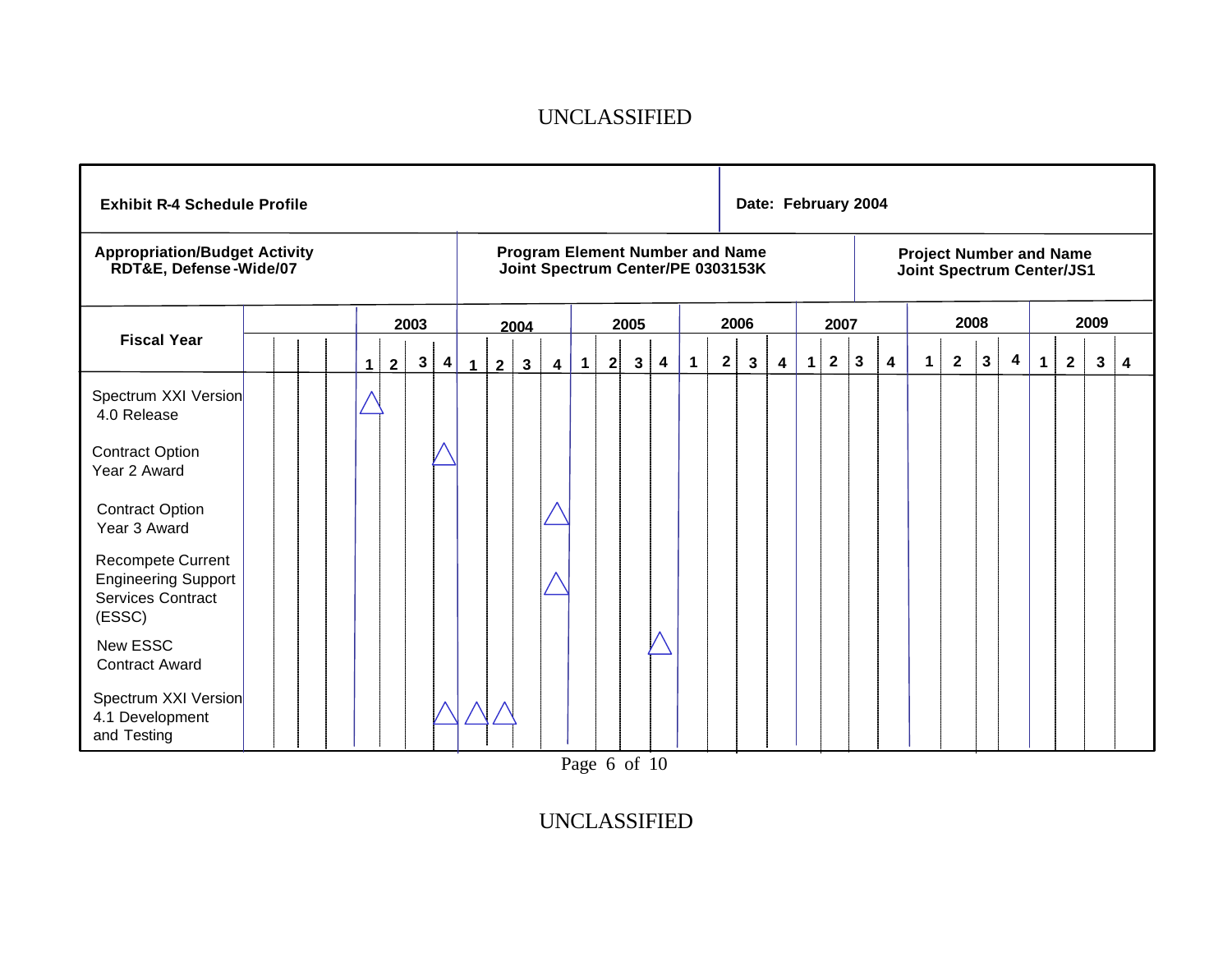| <b>Exhibit R-4 Schedule Profile</b>                            |  |  |                               |      |                   |              |                |              |                         |   |   |              |                         |             |              | Date: February 2004                                                         |   |                |              |              |                         |                                                             |              |              |   |              |                |      |   |
|----------------------------------------------------------------|--|--|-------------------------------|------|-------------------|--------------|----------------|--------------|-------------------------|---|---|--------------|-------------------------|-------------|--------------|-----------------------------------------------------------------------------|---|----------------|--------------|--------------|-------------------------|-------------------------------------------------------------|--------------|--------------|---|--------------|----------------|------|---|
| <b>Appropriation/Budget Activity</b><br>RDT&E, Defense-Wide/07 |  |  |                               |      |                   |              |                |              |                         |   |   |              |                         |             |              | <b>Program Element Number and Name</b><br>Joint Spectrum Center/PE 0303153K |   |                |              |              |                         | <b>Project Number and Name</b><br>Joint Spectrum Center/JS1 |              |              |   |              |                |      |   |
|                                                                |  |  |                               | 2003 |                   |              |                | 2004         |                         |   |   | 2005         |                         |             |              | 2006                                                                        |   |                | 2007         |              |                         |                                                             | 2008         |              |   |              |                | 2009 |   |
| <b>Fiscal Year</b>                                             |  |  | $\mathbf 1$<br>$\overline{2}$ |      | $\mathbf{3}$<br>4 | $\mathbf{1}$ | 2 <sup>1</sup> | $\mathbf{3}$ | $\overline{\mathbf{4}}$ | 1 | 2 | $\mathbf{3}$ | $\overline{\mathbf{4}}$ | $\mathbf 1$ | $\mathbf{2}$ | $\mathbf{3}$                                                                | 4 | 1 <sup>1</sup> | $\mathbf{2}$ | $\mathbf{3}$ | $\overline{\mathbf{4}}$ | $\mathbf{1}$                                                | $\mathbf{2}$ | $\mathbf{3}$ | 4 | $\mathbf{1}$ | $\overline{2}$ | 3    | 4 |
| Spectrum XXI<br>Version 4.1 Release                            |  |  |                               |      |                   |              |                |              |                         |   |   |              |                         |             |              |                                                                             |   |                |              |              |                         |                                                             |              |              |   |              |                |      |   |
| Spectrum XXI<br>Versions 5.0, 6.0, 7.0<br>Develop and Test     |  |  |                               |      |                   |              |                |              |                         |   |   |              |                         |             |              |                                                                             |   |                |              |              |                         |                                                             |              |              |   |              |                |      |   |
| Spectrum XXI<br>Versions 5.0, 6.0, 7.0<br>Released             |  |  |                               |      |                   |              |                |              |                         |   |   |              |                         |             |              |                                                                             |   |                |              |              |                         |                                                             |              |              |   |              |                |      |   |
| Initial Technology<br><b>Tracking Database</b>                 |  |  |                               |      |                   |              |                |              |                         |   |   |              |                         |             |              |                                                                             |   |                |              |              |                         |                                                             |              |              |   |              |                |      |   |
| Prototype EST<br>Repository                                    |  |  |                               |      |                   |              |                |              |                         |   |   |              |                         |             |              |                                                                             |   |                |              |              |                         |                                                             |              |              |   |              |                |      |   |
| High-power High-<br>energy Assessment                          |  |  |                               |      |                   |              |                |              |                         |   |   |              |                         |             |              |                                                                             |   |                |              |              |                         |                                                             |              |              |   |              |                |      |   |

Page 7 of 10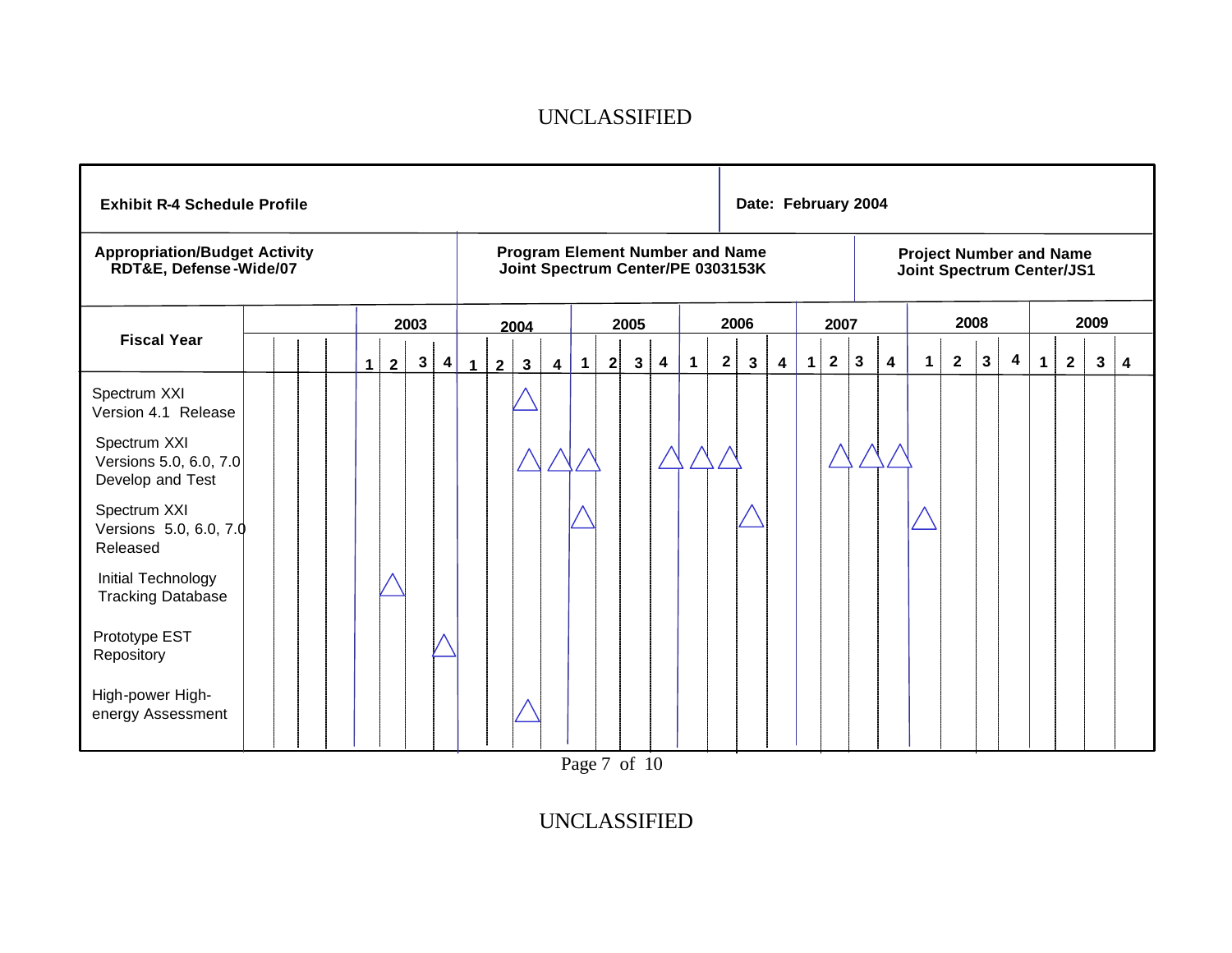| <b>Exhibit R-4 Schedule Profile</b>                            |  |   |                |              |                         |              |                |              |                         |           |              |                |                         |              |              | Date: February 2004                                                         |                         |              |              |   |                         |                                                             |                |              |                         |             |                |              |   |
|----------------------------------------------------------------|--|---|----------------|--------------|-------------------------|--------------|----------------|--------------|-------------------------|-----------|--------------|----------------|-------------------------|--------------|--------------|-----------------------------------------------------------------------------|-------------------------|--------------|--------------|---|-------------------------|-------------------------------------------------------------|----------------|--------------|-------------------------|-------------|----------------|--------------|---|
| <b>Appropriation/Budget Activity</b><br>RDT&E, Defense-Wide/07 |  |   |                |              |                         |              |                |              |                         |           |              |                |                         |              |              | <b>Program Element Number and Name</b><br>Joint Spectrum Center/PE 0303153K |                         |              |              |   |                         | <b>Project Number and Name</b><br>Joint Spectrum Center/JS1 |                |              |                         |             |                |              |   |
|                                                                |  |   |                | 2003         |                         |              |                | 2004         |                         |           |              | 2005           |                         |              |              | 2006                                                                        |                         |              | 2007         |   |                         |                                                             | 2008           |              |                         |             |                | 2009         |   |
| <b>Fiscal Year</b>                                             |  | 1 | $\overline{2}$ | $\mathbf{3}$ | $\overline{\mathbf{4}}$ | $\mathbf{1}$ | $\overline{2}$ | $\mathbf{3}$ | $\overline{\mathbf{4}}$ | $\vert$ 1 | $\mathbf{2}$ | 3 <sup>1</sup> | $\overline{\mathbf{4}}$ | $\mathbf{1}$ | $\mathbf{2}$ | $\mathbf{3}$                                                                | $\overline{\mathbf{4}}$ | $\mathbf{1}$ | $\mathbf{2}$ | 3 | $\overline{\mathbf{4}}$ | 1                                                           | $\overline{2}$ | $\mathbf{3}$ | $\overline{\mathbf{4}}$ | $\mathbf 1$ | $\overline{2}$ | $\mathbf{3}$ | 4 |
| Cosite Modeling<br>Capability                                  |  |   |                |              |                         |              |                |              |                         |           |              |                |                         |              |              |                                                                             |                         |              |              |   |                         |                                                             |                |              |                         |             |                |              |   |
| Software Defined<br>Radio Modeling<br>in OPNET                 |  |   |                |              |                         |              |                |              |                         |           |              |                |                         |              |              |                                                                             |                         |              |              |   |                         |                                                             |                |              |                         |             |                |              |   |
| <b>Cosite Capability</b><br>for EST                            |  |   |                |              |                         |              |                |              |                         |           |              |                |                         |              |              |                                                                             |                         |              |              |   |                         |                                                             |                |              |                         |             |                |              |   |
|                                                                |  |   |                |              |                         |              |                |              |                         |           |              |                |                         |              |              |                                                                             |                         |              |              |   |                         |                                                             |                |              |                         |             |                |              |   |
|                                                                |  |   |                |              |                         |              |                |              |                         |           |              |                |                         |              |              |                                                                             |                         |              |              |   |                         |                                                             |                |              |                         |             |                |              |   |

Page 8 of 10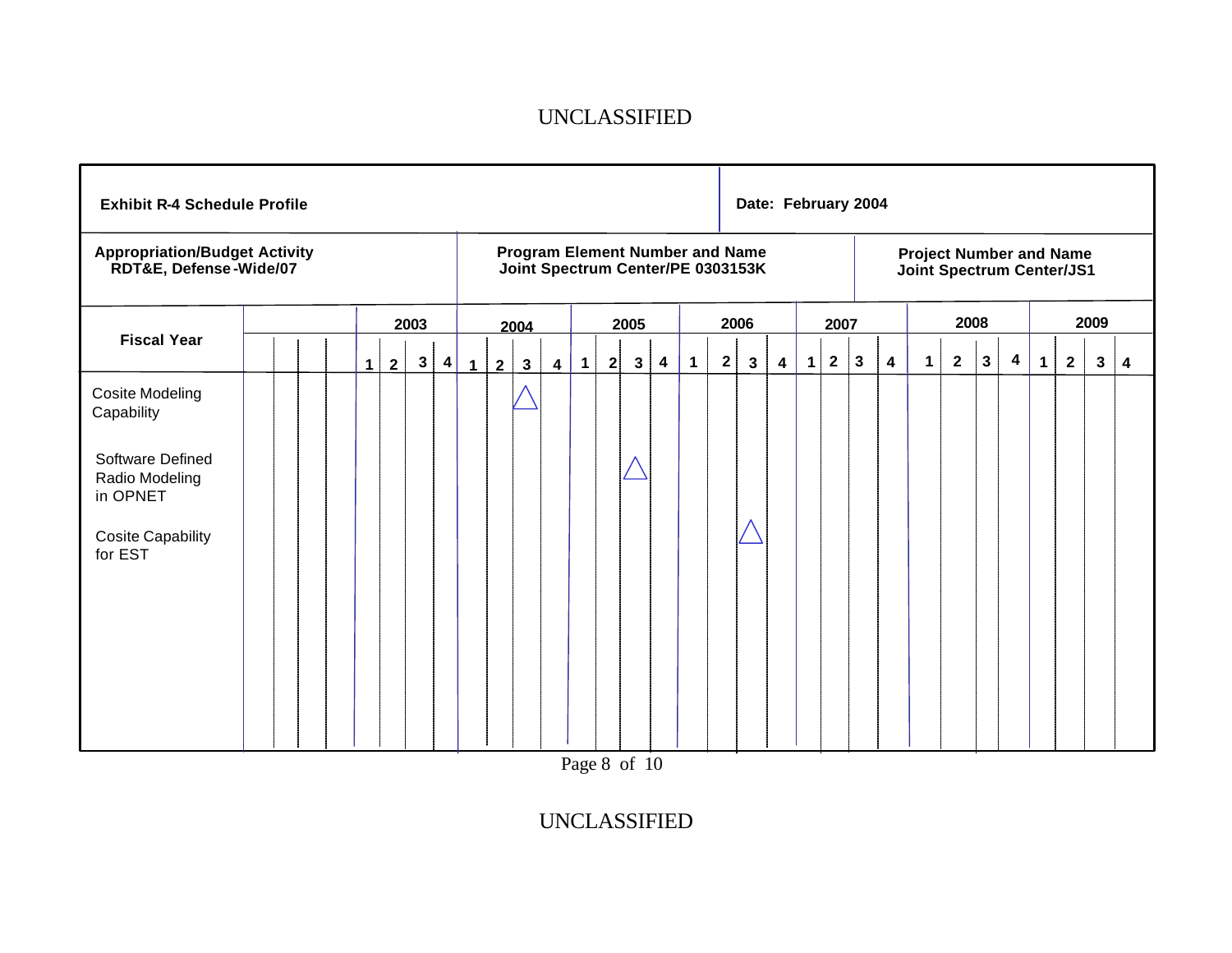| Exhibit R-4a Schedule Detail                            |                                                      |          |              |                                                        |          | DATE: February 2004 |         |
|---------------------------------------------------------|------------------------------------------------------|----------|--------------|--------------------------------------------------------|----------|---------------------|---------|
| APPROPRIATION/BUDGET ACTIVITY<br>RDT&E, Defense-Wide/07 | PROGRAM ELEMENT<br>Joint Spectrum Center PE 0303153K |          |              | PROJECT NAME AND NUMBER<br>Joint Spectrum Center / JS1 |          |                     |         |
| Schedule Profile                                        | FY 2003                                              | FY 2004  | FY 2005      | FY 2006                                                | FY 2007  | FY 2008             | FY 2009 |
| Contract Option                                         |                                                      |          |              |                                                        |          |                     |         |
| Year 2 Award                                            | 4Q                                                   |          |              |                                                        |          |                     |         |
|                                                         |                                                      |          |              |                                                        |          |                     |         |
| Contract Option                                         |                                                      |          |              |                                                        |          |                     |         |
| Year 3 Award                                            |                                                      | 4Q       |              |                                                        |          |                     |         |
| Recompete Current                                       |                                                      |          |              |                                                        |          |                     |         |
| Engineering Support                                     |                                                      |          |              |                                                        |          |                     |         |
| Services Contract (ESSC)                                |                                                      | 4Q       |              |                                                        |          |                     |         |
|                                                         |                                                      |          |              |                                                        |          |                     |         |
| New ESSC Contract Award                                 |                                                      |          | 4Q           |                                                        |          |                     |         |
| SPECTRUM XXI Version 4.1                                |                                                      |          |              |                                                        |          |                     |         |
| Development and Testing                                 | 4Q                                                   | $1 - 2Q$ |              |                                                        |          |                     |         |
| SPECTRUM XXI Version 4.1                                |                                                      |          |              |                                                        |          |                     |         |
| Release                                                 |                                                      | 3Q       |              |                                                        |          |                     |         |
|                                                         |                                                      |          |              |                                                        |          |                     |         |
| SPECTRUM XXI Versions<br>5.0, 6.0, 7.0                  |                                                      |          |              |                                                        |          |                     |         |
| Development and Testing                                 |                                                      | $3 - 4Q$ | 1Q 4Q        | $1 - 2Q$                                               | $2 - 4Q$ |                     |         |
|                                                         |                                                      |          |              |                                                        |          |                     |         |
|                                                         |                                                      |          |              |                                                        |          |                     |         |
|                                                         |                                                      |          | Page 9 of 10 |                                                        |          |                     |         |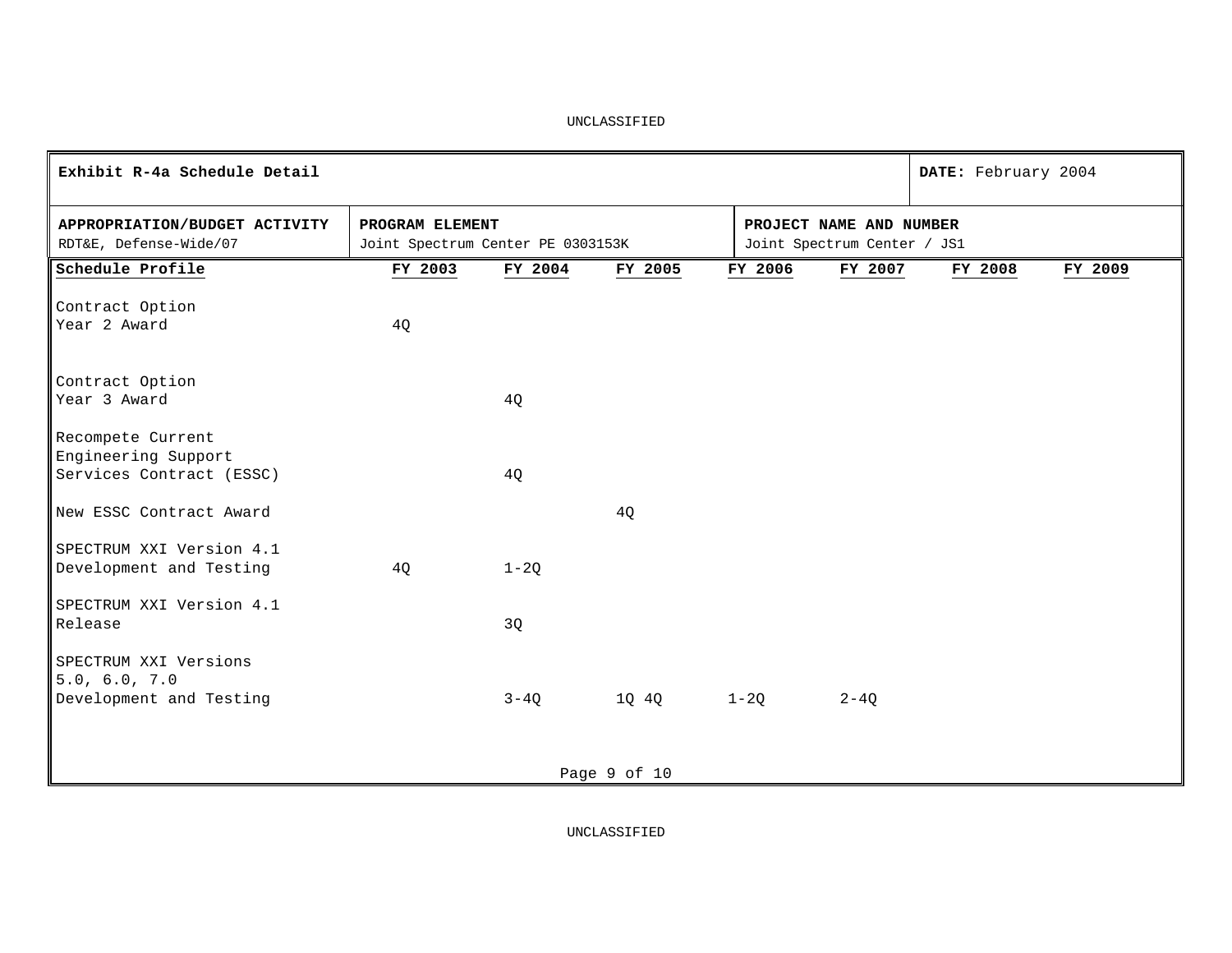| Exhibit R-4a Schedule Detail                            |                                                      |         |               |    |                                                        | DATE: February 2004 |         |
|---------------------------------------------------------|------------------------------------------------------|---------|---------------|----|--------------------------------------------------------|---------------------|---------|
| APPROPRIATION/BUDGET ACTIVITY<br>RDT&E, Defense-Wide/07 | PROGRAM ELEMENT<br>Joint Spectrum Center PE 0303153K |         |               |    | PROJECT NAME AND NUMBER<br>Joint Spectrum Center / JS1 |                     |         |
| Schedule Profile                                        | FY 2003                                              | FY 2004 | FY 2005       |    | FY 2006<br>FY 2007                                     | FY 2008             | FY 2009 |
| SPECTRUM XXI Versions<br>6.0, 7.0, 8.0<br>Released      |                                                      |         | 1Q            | 3Q |                                                        | 1Q                  |         |
| Initial Technology Tracking Database 2Q                 |                                                      |         |               |    |                                                        |                     |         |
| Prototype EST Repository                                | 4Q                                                   |         |               |    |                                                        |                     |         |
| High-power High-energy assessment                       |                                                      | 3Q      |               |    |                                                        |                     |         |
| Cosite modeling capability                              |                                                      | 3Q      |               |    |                                                        |                     |         |
| Software Defined Radio modeling in OPNET                |                                                      |         | 3Q            |    |                                                        |                     |         |
| Cosite Capability for EST                               |                                                      |         |               | 3Q |                                                        |                     |         |
|                                                         |                                                      |         | Page 10 of 10 |    |                                                        |                     |         |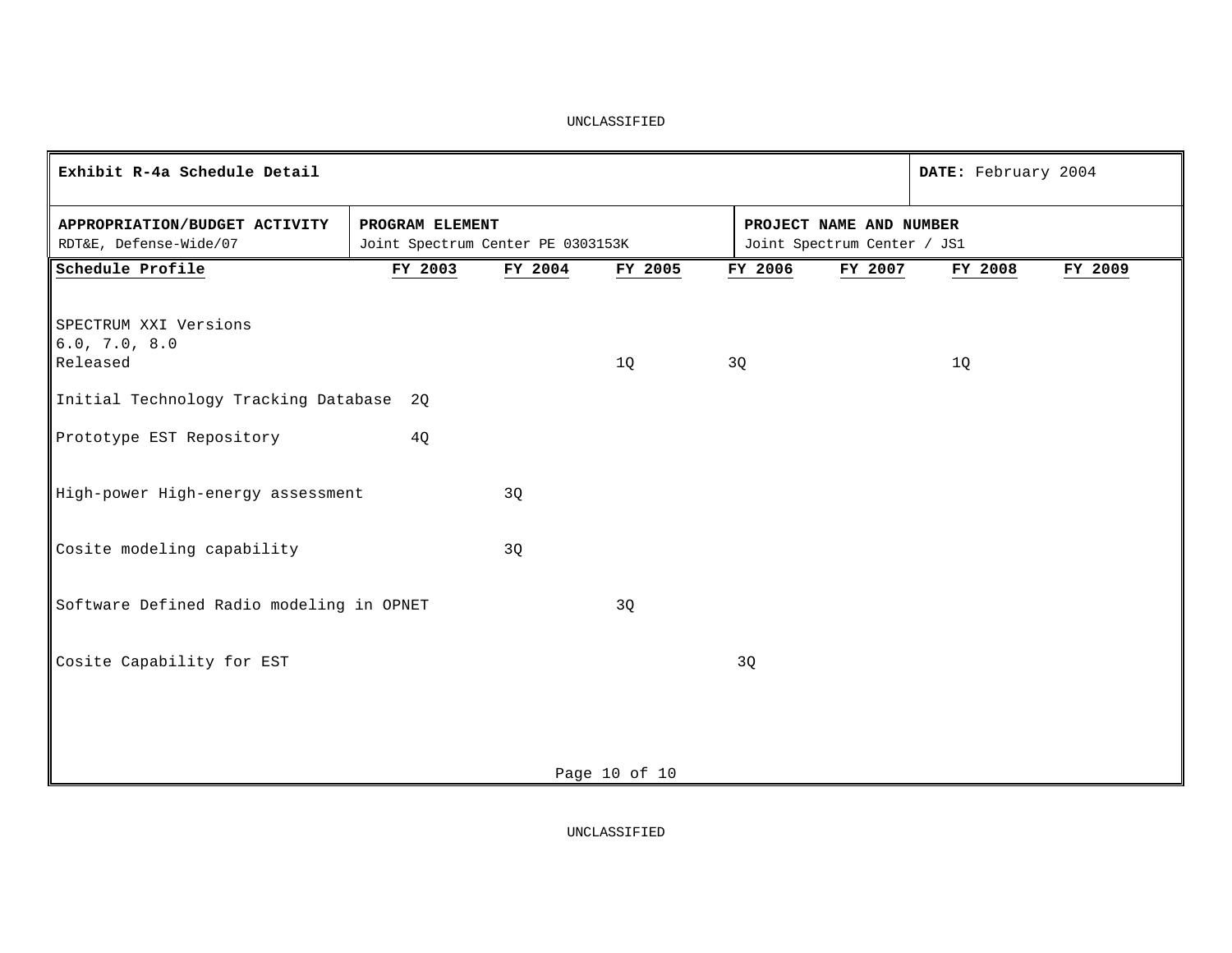|                                                         | Exhibit R-2, RDT&E Budget Item Justification |        |                       |                                                |       | DATE: February 2004 |       |
|---------------------------------------------------------|----------------------------------------------|--------|-----------------------|------------------------------------------------|-------|---------------------|-------|
| APPROPRIATION/BUDGET ACTIVITY<br>RDT&E, Defense-Wide/07 |                                              |        | R-1 ITEM NOMENCLATURE | Defense Collaboration Tool Suite / PE 0303165K |       |                     |       |
| COST (in millions)                                      | FY03                                         | FY04   | FY05                  | FY06                                           | FY07  | FY08                | FY09  |
| Defense Collaboration Tool Suite/<br>T60                | 0.000                                        | 12.689 | 8.503                 | 8.306                                          | 5.209 | 8.717               | 7.562 |

### A. Mission Description & Budget Item Justification:

The Defense Collaboration Tool Suite (DCTS) provides Combatant Commands, Services, and Defense Agencies, interoperable collaboration capability including voice and video conferencing, document and application sharing, instant messaging, and whiteboard capability in support of defense planning. The DCTS Program identifies, fields, and sustains an evolving standard tool kit that bridges between DoD and the Intelligence Community. The tools enhance simultaneous, ad hoc crisis, and deliberate continuous operational action planning (vertically and horizontally) across operational theaters and other domains that provide operational units and defense organizations with simultaneous access to real time operational, tactical, and administrative planning information. As demonstrated in Millennium Challenge 02, the warfighter requires a ubiquitous virtual collaboration environment to be able to find and work with all relevant players regardless of their location. The ability to use chat rooms, streaming video, voice, and whiteboards to pull information and collaborate across all domains fulfills the Transformation Goal that effective operations will depend on the ability of DOD to share information and collaborate externally and internally. DCTS has become the collaboration tool of choice of CENTCOM and other Combatant Commands. Without this tool, CENTCOM would experience delays in making combat decisions that would jeopardize decision superiority and increase the risk of protracted war and unnecessary loss of life. It was used in operational exercises Internal Look by the Central Command, Lucky Warrior by V Corps, and Agile Leader by the South Eastern Europe Task Force. It is combat-proven through heavy operational use in Operation Iraqi Freedom. This project expands the fielding of collaboration tools to UNCLASSIFIED domains and provides interoperability across the operational community, and with the Intelligence Community and Coalition Partners. It supplies enterprise collaboration servers to support warfighters temporarily displaced from their home enclaves. It sustains fielded capabilities and supports industry driven capability evolution to standards-based tools. These tools reduce the bandwidth usage of collaboration users, conserving an asset that is extremely scarce to the tactical user. The DCTS is an evolutionary step from a FY03 effort funded in the Advanced Information Technology Services Joint Program Office (AITS-JPO) program. It is under Budget Activity 7 because efforts support operational systems development.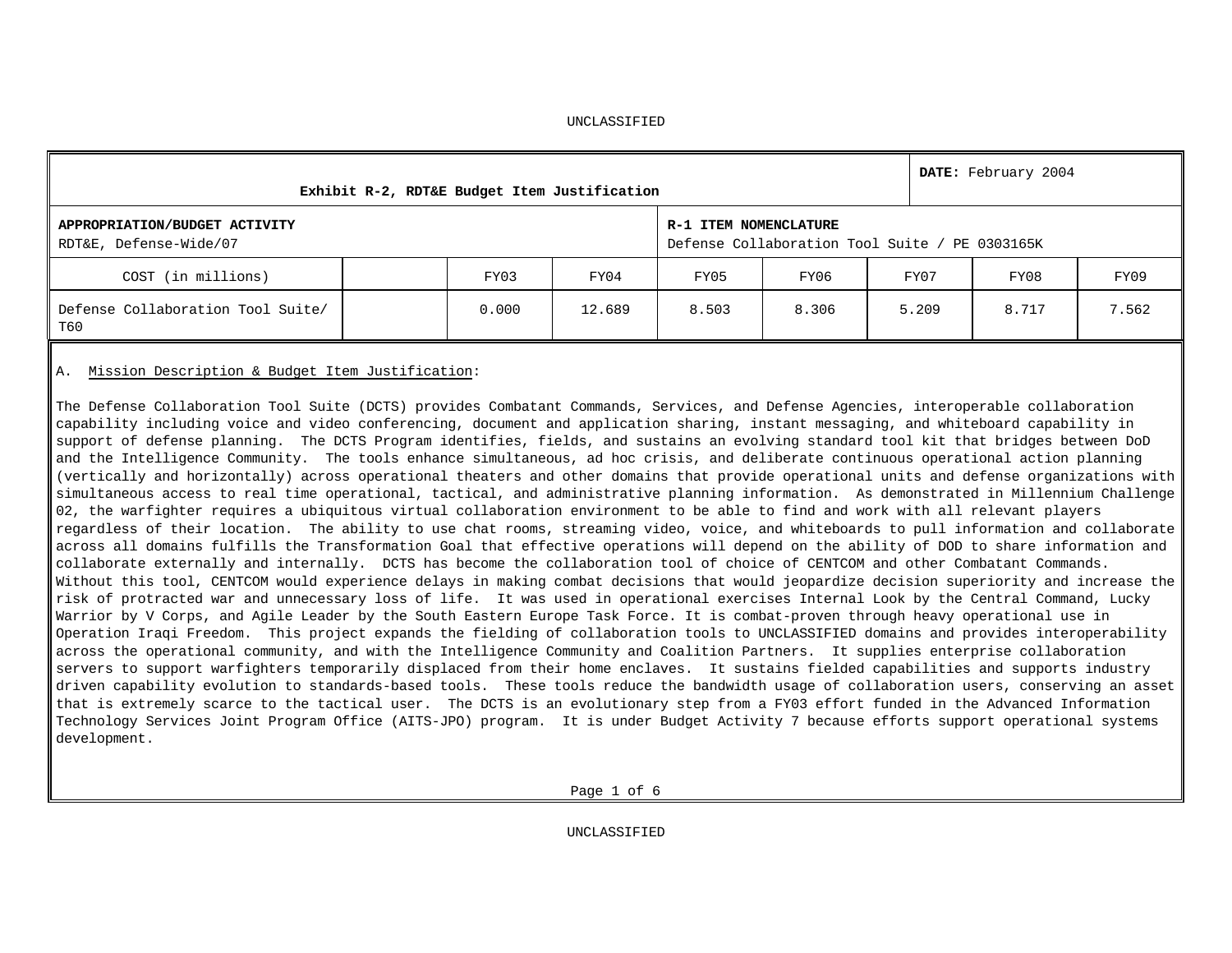|                                                                                                                                                                                                                   | Exhibit R-2, RDT&E Budget Item Justification |                  |        |                       |                                                |       | DATE: February 2004 |       |
|-------------------------------------------------------------------------------------------------------------------------------------------------------------------------------------------------------------------|----------------------------------------------|------------------|--------|-----------------------|------------------------------------------------|-------|---------------------|-------|
| APPROPRIATION/BUDGET ACTIVITY<br>RDT&E, Defense-Wide/07                                                                                                                                                           |                                              |                  |        | R-1 ITEM NOMENCLATURE | Defense Collaboration Tool Suite / PE 0303165K |       |                     |       |
| COST (in millions)                                                                                                                                                                                                |                                              | FY03             | FY04   | FY05                  | FY06                                           | FY07  | FY08                | FY09  |
| Defense Collaboration Tool Suite/<br>T60                                                                                                                                                                          |                                              | 0.000            | 12.689 | 8.503                 | 8.306                                          | 5.209 | 8.717               | 7.562 |
| Accomplishments/Planned Program:<br>FY 2003<br>Subtotal Cost<br>0.000<br>$\mathbb I$ The FV-04 effort pilots enterprise collaboration services. It supports all fielded systems and continues the acceleration of | FY 2004<br>12.689                            | FY 2005<br>8.503 |        |                       |                                                |       |                     |       |

The FY-04 effort pilots enterprise collaboration services. It supports all fielded systems and continues the acceleration of interoperability through strategic partnerships participation in Internet engineering standards bodies. DCTS is evolving with increased Combatant Commands and Service requirements and the FY 04 budget supports the critical development essential to be responsive to the Warfighter.

The FY-05 and outyear efforts focus on testing, evaluating and integrating expanded enterprise collaboration services to support migration to the collaboration core enterprise service of the Net-centric enterprise collaboration services program. The requirement to provide power to the edge and assured ubiquitous capability throughout the net-centric environment drives FY-05 and outyear funding to develop and integrate standard capability that interoperates with other systems of record, and provides enterprise collaboration services that support warfighters in all security domains.

Page 2 of 6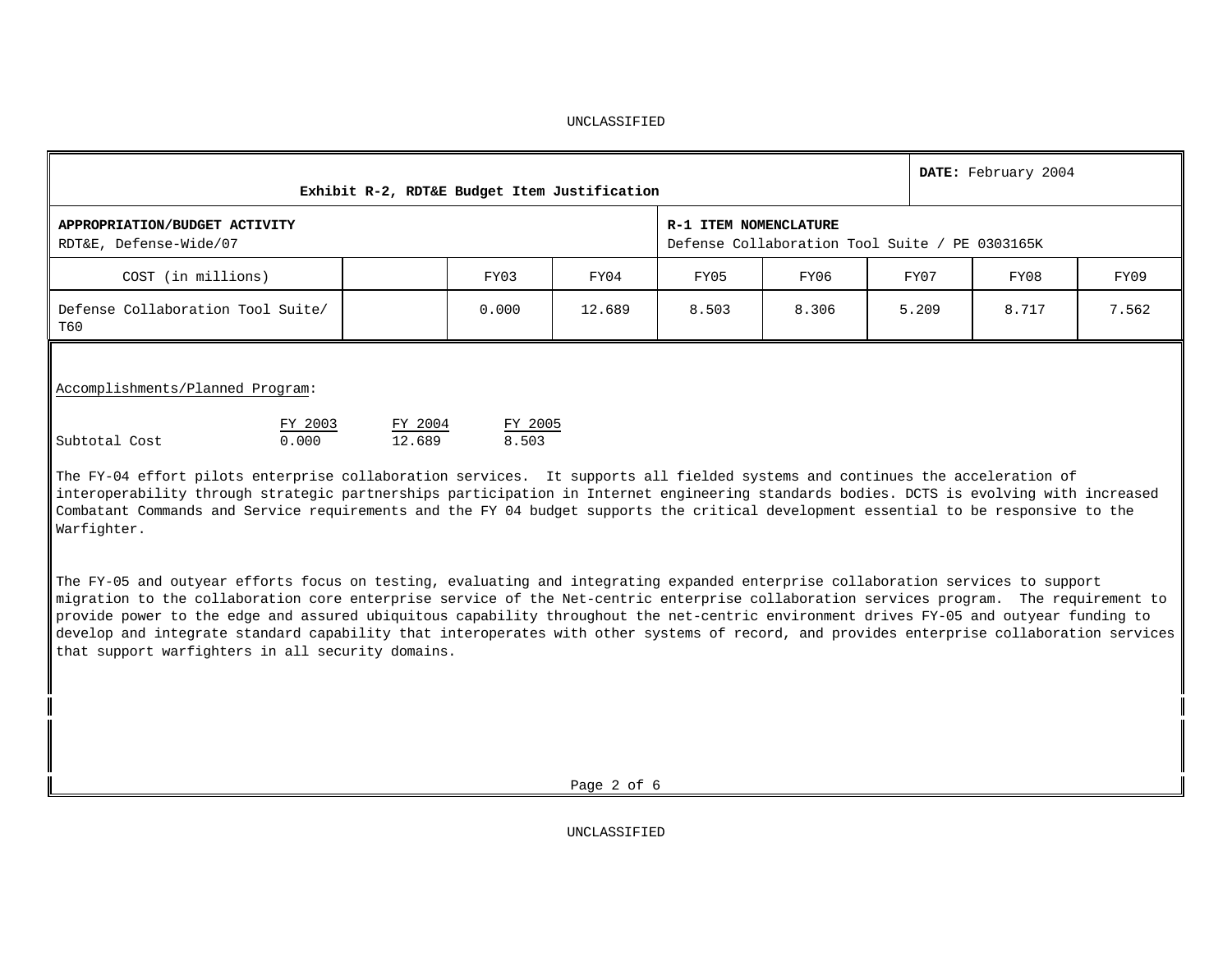| Exhibit R-2, RDT&E Budget Item Justification                                                                                                                                                                                                                                                                                                                                                                                                                                                                                                                                                                  |                                            |                                 |                                      |                                                |                         |        | DATE: February 2004                                  |                                  |
|---------------------------------------------------------------------------------------------------------------------------------------------------------------------------------------------------------------------------------------------------------------------------------------------------------------------------------------------------------------------------------------------------------------------------------------------------------------------------------------------------------------------------------------------------------------------------------------------------------------|--------------------------------------------|---------------------------------|--------------------------------------|------------------------------------------------|-------------------------|--------|------------------------------------------------------|----------------------------------|
| APPROPRIATION/BUDGET ACTIVITY<br>RDT&E, Defense-Wide/07                                                                                                                                                                                                                                                                                                                                                                                                                                                                                                                                                       |                                            |                                 | R-1 ITEM NOMENCLATURE                | Defense Collaboration Tool Suite / PE 0303165K |                         |        |                                                      |                                  |
| COST (in millions)                                                                                                                                                                                                                                                                                                                                                                                                                                                                                                                                                                                            | FY03                                       | FY04                            | FY05                                 | FY06                                           |                         | FY07   | FY08                                                 | FY09                             |
| Defense Collaboration Tool Suite/<br>T60                                                                                                                                                                                                                                                                                                                                                                                                                                                                                                                                                                      | 0.000                                      | 12.689                          | 8.503                                | 8.306                                          |                         | 5.209  | 8.717                                                | 7.562                            |
| B. Program Change Summary:<br>Previous President's Budget<br>Current President's Budget<br>Total Adjustments<br>Change Summary Explanation: FY 04 change is due to undistributed congressional reduction to the RDT&E Defense-wide appropriation as well<br>as a below threshold reprogramming. FY 05 change is due to revised fiscal quidance.<br>Other Program Funding Summary:<br>$C_{\star}$                                                                                                                                                                                                              |                                            | FY03<br>0.000<br>0.000          | FY04<br>14.915<br>12.689<br>$-2.226$ | FY05<br>8.525<br>8.503<br>$-0.022$             |                         |        |                                                      |                                  |
| Operation and Maintenance:<br>Procurement:                                                                                                                                                                                                                                                                                                                                                                                                                                                                                                                                                                    | FY03<br>$0.000*$ 10.957<br>$0.000**$ 0.000 | FY04<br>FY05<br>16.065<br>2.865 | FY06<br>4.879                        | FY07<br>20.411 19.777<br>10.238                | FY08<br>14.548<br>0.000 | 18.453 | To<br>Complete<br>FY09<br>Contg<br>0.000<br>$\Omega$ | Total<br>Cost<br>Contq<br>17.982 |
| * FY03 O&M funding is reflected in PE0303149K<br>**FY03 PROCUREMENT funding is reflected in PE0303149K<br>Also, RDT&E foundation work for collaboration tools has been funded in PE 0604764K in FY 03.<br>D. Acquisition Strategy:<br>Project accomplished through use of a combination of contractors and Government agency support service<br>acquisitions. In most cases the project uses standard DISA contractors, those that are available through such contracting vehicles as<br>the "Next Generation(NexGen)" contract. Other contractors are selected for their capability in specialized services. |                                            |                                 |                                      |                                                |                         |        |                                                      |                                  |

Page 3 of 6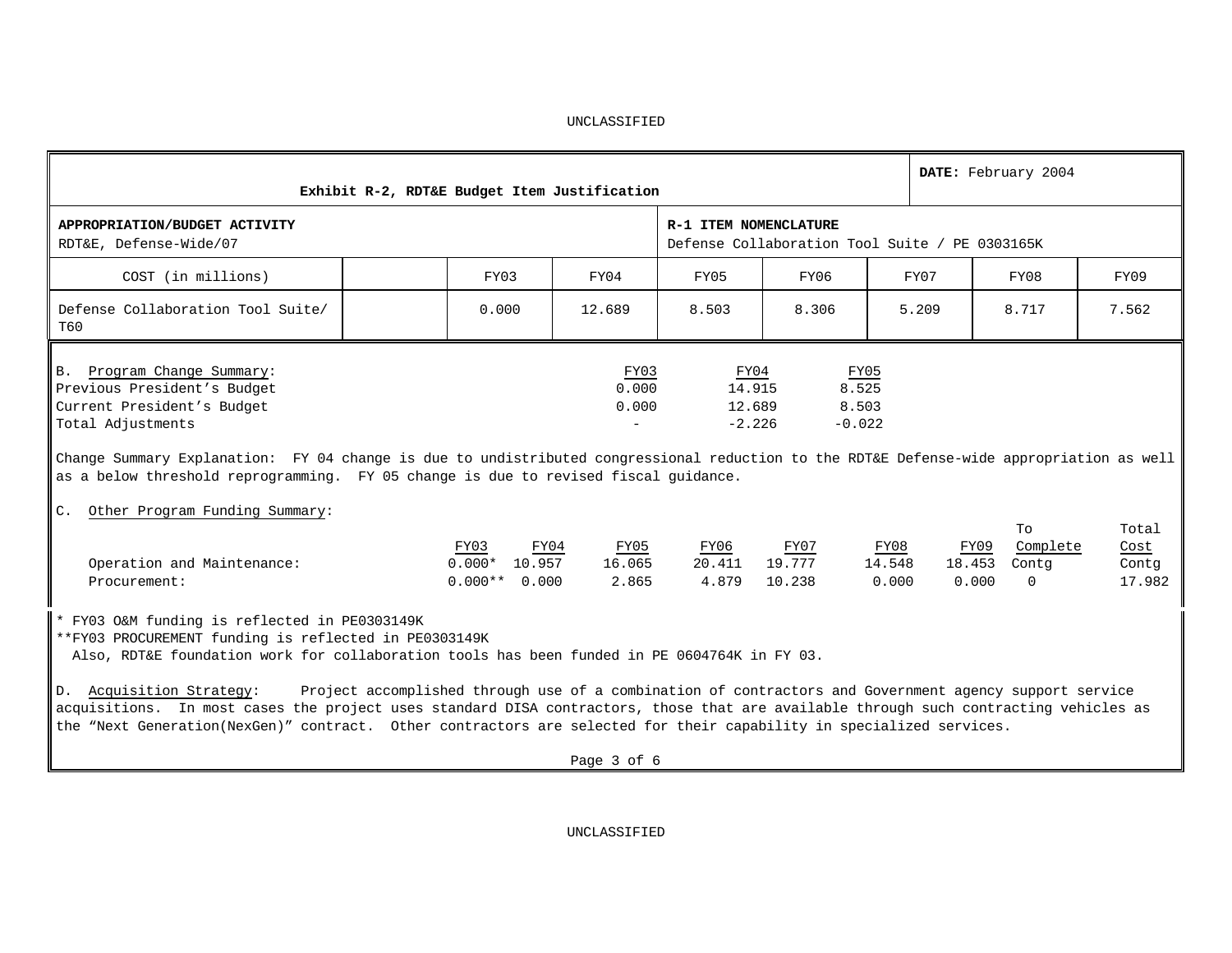| Exhibit R-3 Cost Analysis                               |                  |                                                                     |                             |               |                               |               |                        |                         |               | DATE: February 2004                   |
|---------------------------------------------------------|------------------|---------------------------------------------------------------------|-----------------------------|---------------|-------------------------------|---------------|------------------------|-------------------------|---------------|---------------------------------------|
| APPROPRIATION/BUDGET ACTIVITY<br>RDT&E, Defense-Wide/07 |                  | PROGRAM ELEMENT<br>Defense Collaboration Tool Suite/<br>PE 0303165K |                             |               |                               |               |                        | PROJECT NAME AND NUMBER |               | Defense Collaboration Tool Suite/ T60 |
|                                                         |                  |                                                                     |                             |               |                               |               |                        |                         |               |                                       |
| <b>Cost Category</b>                                    | Method<br>& Type | Contract Performing<br>Activity &<br>Location                       | Total<br><b>PYs</b><br>Cost | FY 04<br>Cost | <b>FY 04</b><br>Award<br>Date | FY 05<br>Cost | FY 05<br>Award<br>Date | Cost To<br>Complete     | Total<br>Cost | Target<br>Value of<br>Contract        |
| Test and Evaluation (CIWG)                              | Various          | Various                                                             | $\mathbf 0$                 | 0.380         | Apr 04                        | 0.390         | Apr 05                 | Contg                   | Contg         | Contg                                 |
| Test and Evaluation (Interop)                           | Various Various  |                                                                     | $\mathbf 0$                 | 2.200         | Various 2.518                 |               | Various                | Contg                   | Contg         | Contg                                 |
| Test and Evaluation (Exercise)                          | Various Various  |                                                                     | $\mathbf 0$                 | 1.000         | Various                       | 1.000         | Various                | Contg                   | Contg         | Contg                                 |
| <b>Test and Evaluation (Network)</b>                    | Various Various  |                                                                     | $\boldsymbol{0}$            | 3.100         | Various 2.000                 |               | Various Contg          |                         | Contg         | Contg                                 |
| Test and Evaluation (Version Devel)                     | Various          | Various                                                             | 0                           | 2.000         | Various                       | 0.500         | Various                | Contg                   | Contg         | Contg                                 |
| Test and Evaluation (Tech Insert)                       | Various Various  |                                                                     | 0                           | 2.005         | Various                       | 0.000         | N/A                    | Contg                   | Contg         | Contg                                 |
| Test and Evaluation (Pgm Partnership) Various Various   |                  |                                                                     | 0                           | 2.004         | Various                       | 2.095         | Various Contg          |                         | Contg         | Contg                                 |
| Totals                                                  |                  |                                                                     |                             | 12.689        |                               | 8.503         |                        |                         |               |                                       |
|                                                         |                  |                                                                     |                             |               |                               |               |                        |                         |               |                                       |
|                                                         |                  |                                                                     |                             |               |                               |               |                        |                         |               |                                       |
|                                                         |                  |                                                                     |                             |               |                               | Page 4 of 6   |                        |                         |               |                                       |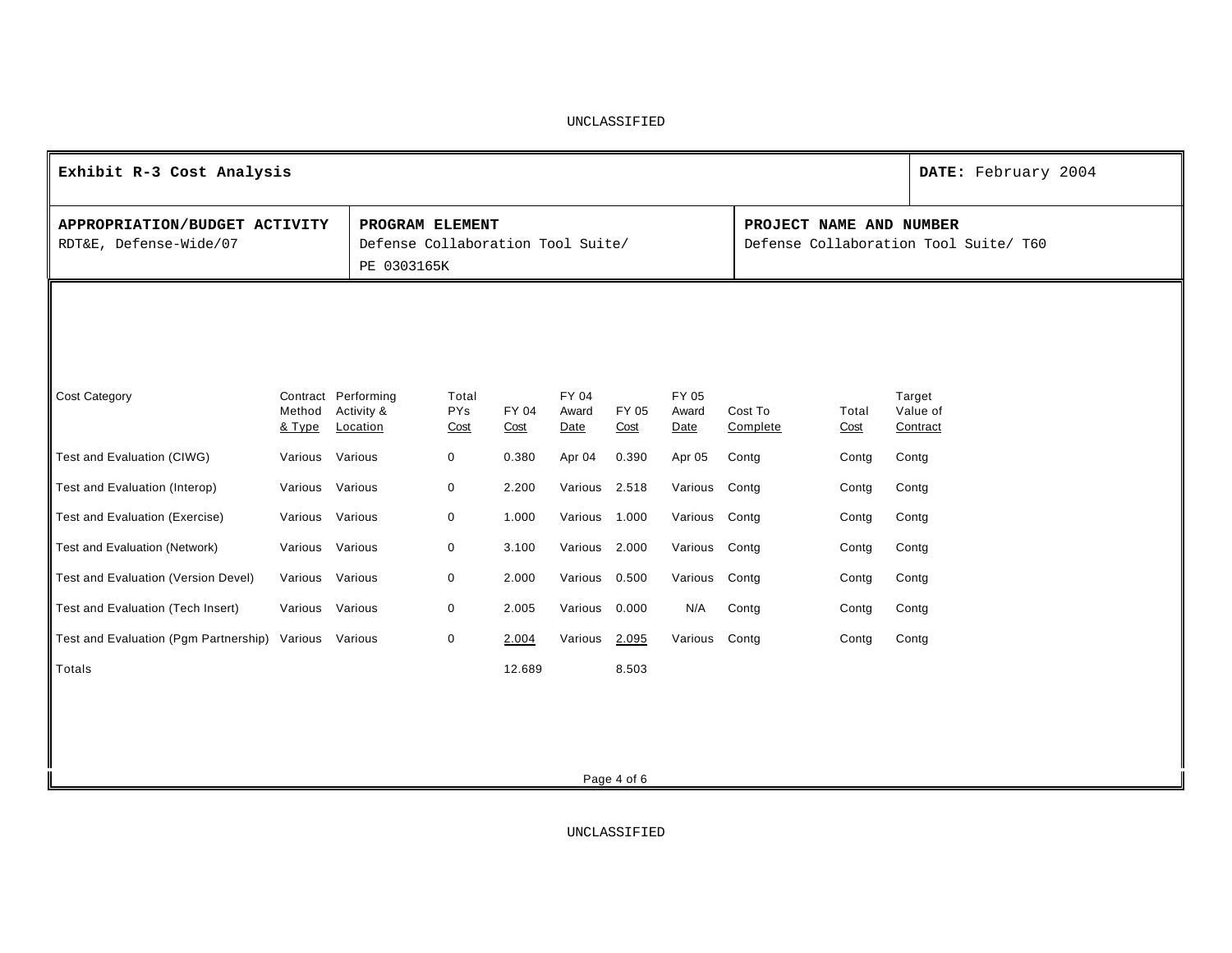| <b>Exhibit R-4 Schedule Profile</b>                                                  |  |                |              |              |                         |             |                |                |                         |             |   |              |                         |              |              | Date: February 2004                                                              |   |           |              |                                                                            |   |   |             |              |   |             |              |      |   |
|--------------------------------------------------------------------------------------|--|----------------|--------------|--------------|-------------------------|-------------|----------------|----------------|-------------------------|-------------|---|--------------|-------------------------|--------------|--------------|----------------------------------------------------------------------------------|---|-----------|--------------|----------------------------------------------------------------------------|---|---|-------------|--------------|---|-------------|--------------|------|---|
| <b>Appropriation/Budget Activity</b><br>RDT&E, Defense-Wide/07                       |  |                |              |              |                         |             |                |                |                         |             |   |              |                         |              |              | Program Element Number and Name<br>Defense Collaboration Tool Suite / PE0303165K |   |           |              | <b>Project Number and Name</b><br>Defense Collaboration Tool Suite/<br>T60 |   |   |             |              |   |             |              |      |   |
|                                                                                      |  |                |              | 2003         |                         |             |                | 2004           |                         |             |   | 2005         |                         |              |              | 2006                                                                             |   |           | 2007         |                                                                            |   |   | 2008        |              |   |             |              | 2009 |   |
| <b>Fiscal Year</b>                                                                   |  | 1 <sup>1</sup> | $\mathbf{2}$ | $\mathbf{3}$ | $\overline{\mathbf{4}}$ | $\mathbf 1$ | $\overline{2}$ | $3\phantom{a}$ | $\overline{\mathbf{4}}$ | $\mathbf 1$ | 2 | $\mathbf{3}$ | $\overline{\mathbf{4}}$ | $\mathbf{1}$ | $\mathbf{2}$ | $\mathbf{3}$                                                                     | 4 | $\vert$ 1 | $\mathbf{2}$ | $\mathbf{3}$                                                               | 4 | 1 | $2^{\circ}$ | $\mathbf{3}$ | 4 | $\mathbf 1$ | $\mathbf{2}$ | 3    | 4 |
| <b>Enterprise</b><br><b>Collaboration Mgmt</b><br>and Tool<br><b>Experimentation</b> |  |                |              |              |                         |             |                |                |                         |             |   |              |                         |              |              |                                                                                  |   |           |              |                                                                            |   |   |             |              |   |             |              |      |   |
| <b>Collaboration</b><br><b>Interoperability</b><br><b>Management</b>                 |  |                |              |              |                         |             |                |                |                         |             |   |              |                         |              |              |                                                                                  |   |           |              |                                                                            |   |   |             |              |   |             |              |      |   |
| <b>Block 3</b><br><b>Development</b>                                                 |  |                |              |              |                         |             |                |                |                         |             |   |              |                         |              |              |                                                                                  |   |           |              |                                                                            |   |   |             |              |   |             |              |      |   |
| <b>Block 4</b><br><b>Development</b>                                                 |  |                |              |              |                         |             |                |                |                         |             |   |              |                         |              |              |                                                                                  |   |           |              |                                                                            |   |   |             |              |   |             |              |      |   |

Page 5 of 6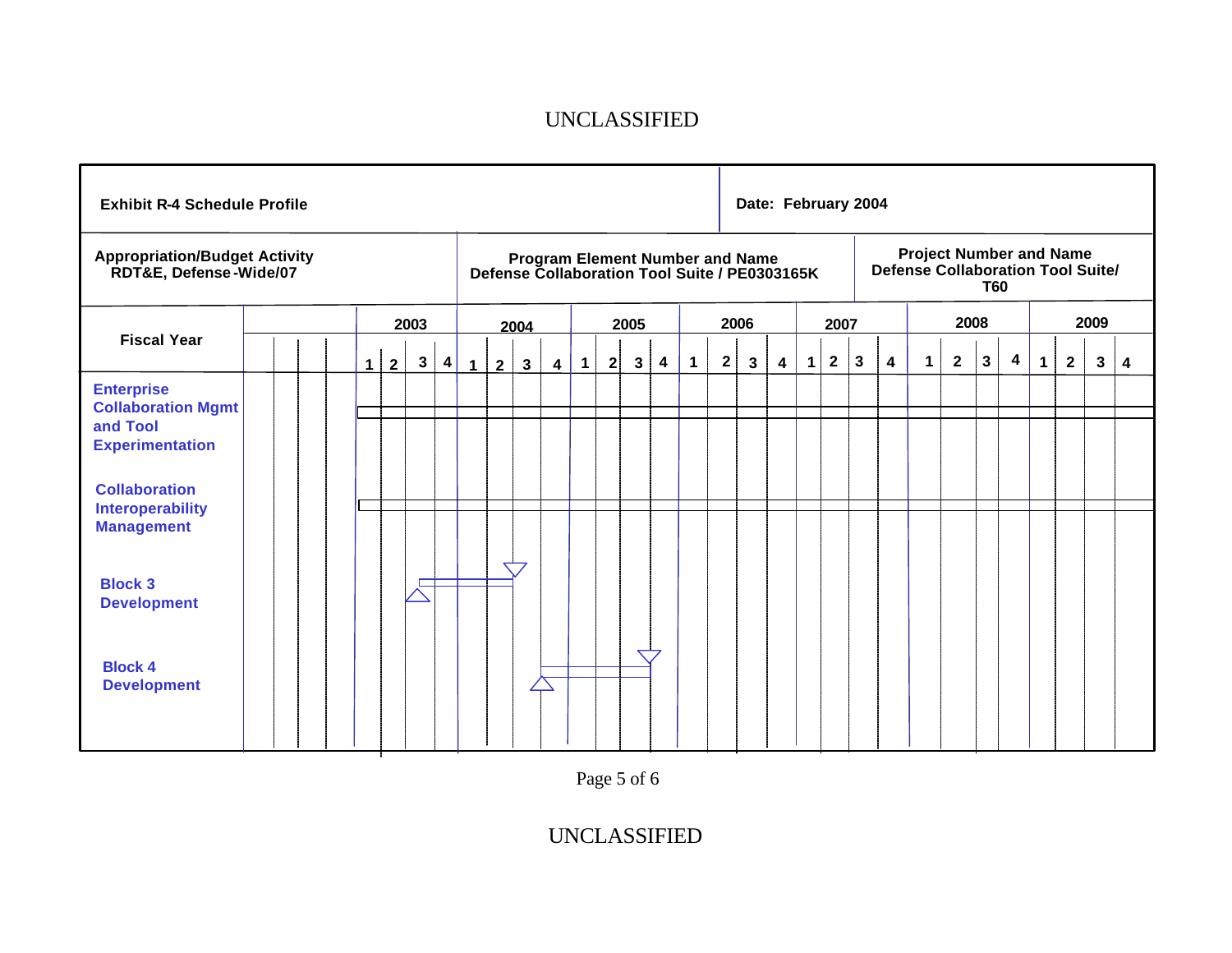| Exhibit R-4a Schedule Detail                                               |                                                                      | DATE: February 2004 |             |                         |         |                                       |           |
|----------------------------------------------------------------------------|----------------------------------------------------------------------|---------------------|-------------|-------------------------|---------|---------------------------------------|-----------|
| APPROPRIATION/BUDGET ACTIVITY<br>RDT&E, Defense-Wide/07                    | PROGRAM ELEMENT<br>Defense Collaboration Tool Suite /<br>PE 0303165K |                     |             | PROJECT NAME AND NUMBER |         | Defense Collaboration Tool Suite/ T60 |           |
| Schedule Profile                                                           | FY 2003                                                              | FY 2004             | FY 2005     | FY 2006                 | FY 2007 | FY 2008                               | FY 2009   |
| Enterprise Collaboration<br>Management and Tool<br>Experimentation         | $1Q - 4Q$                                                            | $1Q - 4Q$           | $10 - 40$   | 1Q - 4Q                 | 1Q - 4Q | 1Q - 4Q                               | $1Q - 4Q$ |
| Collaboration Interoperability $1Q - 4Q$ $1Q - 4Q$ $1Q - 4Q$<br>Management |                                                                      |                     |             |                         |         | $1Q - 4Q$ $1Q - 4Q$ $1Q - 4Q$         | $1Q - 4Q$ |
| Block 3 Development                                                        | $3Q - 4Q$ $1Q - 2Q$                                                  |                     |             |                         |         |                                       |           |
| Block 4 Development                                                        |                                                                      | 4Q                  | $1Q - 4Q$   |                         |         |                                       |           |
|                                                                            |                                                                      |                     |             |                         |         |                                       |           |
|                                                                            |                                                                      |                     |             |                         |         |                                       |           |
|                                                                            |                                                                      |                     |             |                         |         |                                       |           |
|                                                                            |                                                                      |                     | Page 6 of 6 |                         |         |                                       |           |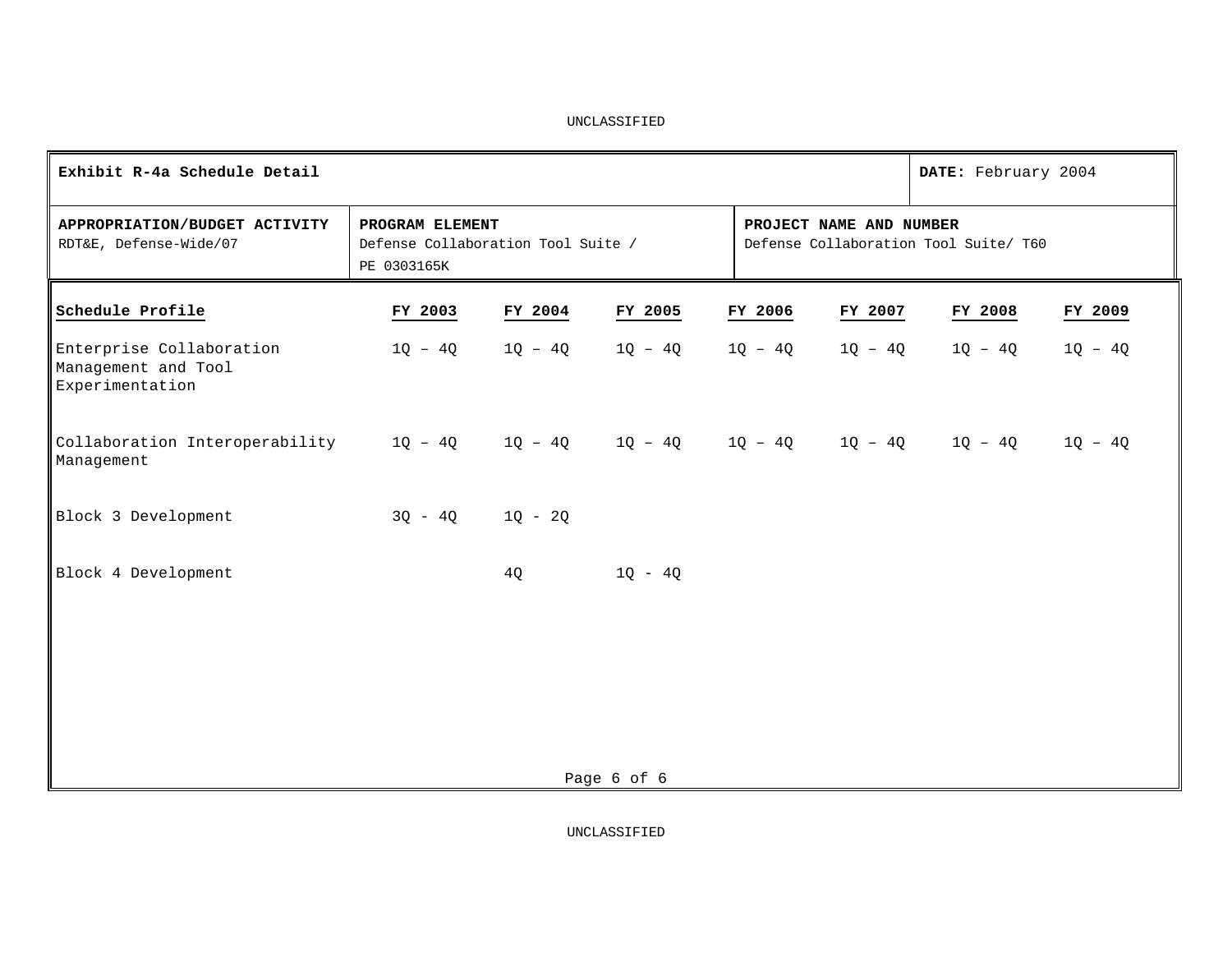|                                                         | Exhibit R-2, RDT&E Budget Item Justification |        |        |                                                                            |        | DATE: February 2004 |        |
|---------------------------------------------------------|----------------------------------------------|--------|--------|----------------------------------------------------------------------------|--------|---------------------|--------|
| APPROPRIATION/BUDGET ACTIVITY<br>RDT&E, Defense-Wide/07 |                                              |        |        | R-1 ITEM NOMENCLATURE<br>Net-Centric Enterprise Services(NCES)/PE 0303170K |        |                     |        |
| COST (in millions)                                      | FY03                                         | FY04   | FY05   | FY06                                                                       | FY07   | FY08                | FY09   |
| Total Program Element (PE)                              | O                                            | 30.364 | 52.059 | 65.396                                                                     | 49.994 | 47.259              | 45.622 |
| Net-Centric Enterprise Services<br>(NCES) / T57         | 0                                            | 30.364 | 52.059 | 65.396                                                                     | 49.994 | 47.259              | 45.622 |

#### A. Mission Description and Budget Item Justification:

This project will develop and implement the baseline infrastructure of a network centric approach supporting the Department of Defense Global Information Grid (GIG) operational requirements for information processing capabilities across warfighting and business operations domains. NCES will provide joint, net-centric, enterprise level services enabling all echelons of command to make better decisions, faster. NCES will support information sharing and processing operations anywhere, anytime, by any user with privileges on the DoD network. Products for this effort will change the way warfighters receive and process information today. The user will be able to rapidly leverage communities of interest data producers and their release of real-time data to a global data repository for general consumption and decision-making. This availability of information will enable a more effective speed of execution of command and control within a given theatre of operations as well as expanding the services for all users to access the net information whether it is the warfighter or the business management of data in the Department. Other products will include the enabling of technology to allow the access of information to a multitude of appliances such as PDAs, Cell phones, and other more personal computing devices. In addition, Net-Centric Enterprise Services (NCES) will focus on implementing an open community process, which may include open source, to allow capability developers the flexibility they need to configure the infrastructure to meet their needs.

NCES has been identified by the Assistant Secretary of Defense for Networks and Information Integration (ASD-NII) as a key Department of Defense Global Information Grid supporting infrastructure. NCES is a key component of the department's strategy for meeting its transformation goals. NCES provides a common set of interoperable information capabilities which will (1) support posting of data to shared spaces; (2) provide users with the capability to pull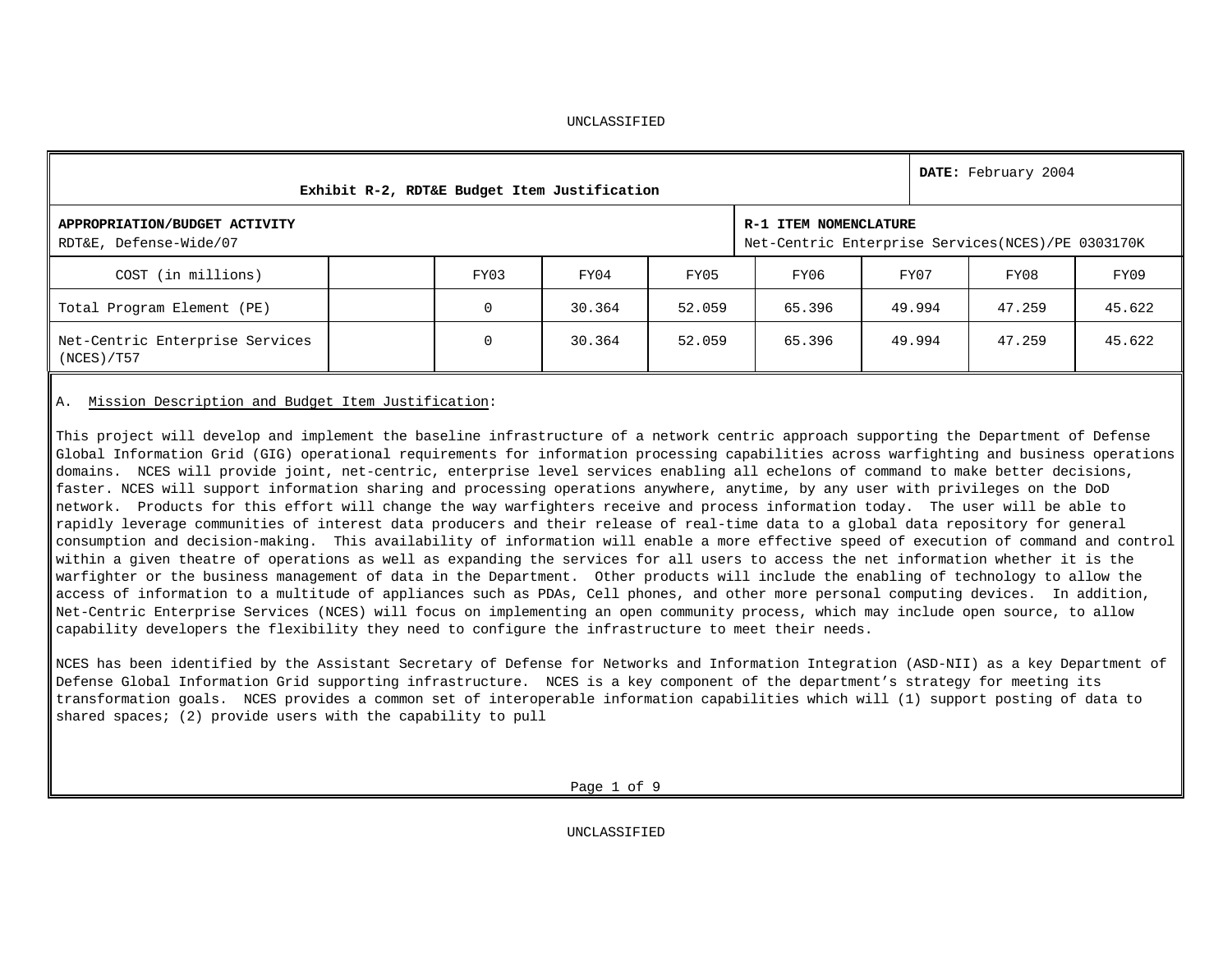| Exhibit R-2, RDT&E Budget Item Justification            |      |        |        |                       |        | DATE: February 2004                                  |        |
|---------------------------------------------------------|------|--------|--------|-----------------------|--------|------------------------------------------------------|--------|
| APPROPRIATION/BUDGET ACTIVITY<br>RDT&E, Defense-Wide/07 |      |        |        | R-1 ITEM NOMENCLATURE |        | Net-Centric Enterprise Services (NCES) / PE 0303170K |        |
| COST (in millions)                                      | FY03 | FY04   | FY05   | FY06                  | FY07   | FY08                                                 | FY09   |
| Project Cost                                            |      | 30.364 | 52.059 | 65.396                | 49.994 | 47.259                                               | 45.622 |

whatever data they need, whenever they need it, from wherever they are; and (3) provide information assurance measures. NCES increases warfighter flexibility, improves the quality and timeliness of Department decision cycles, and enhances business operations. Stove-piped department and/or service-specific enterprise level legacy programs will be replaced by the consolidated infrastructure built upon NCES capabilities. The end result will be the enterprise level integration of IT systems, in both the warfighting and business domains, in an interoperable, net-centric operating environment.

NCES supports the Department's transformation goals to achieve rapid decision superiority, streamline business processes, conduct effective and discriminate information operations, and provide a joint force operational picture. NCES transforms legacy planning and execution capabilities into protected, web-based, real-time collaborative business processes, including Joint and Coalition information exchanges across organizational boundaries. It supports real-time battle management and operations by providing a user-defined operational view of the battle space via a web browser. NCES meets the military requirement to provide dramatically improved situational awareness, robust alerting, shortened decision cycles, and shared understanding.

NCES capabilities, deployed on Defense networks, will provide a consolidated, services-based IT infrastructure which reduces overall costs to deploy and maintain IT systems supporting day-to-day business and warfighter operations. The NCES services-based architecture eliminates costly legacy interfaces between disjointed, disparate, and stove-piped systems by providing a comprehensive set of core enterprise services.

This program element is under Budget Activity 7 because it supports operational systems development.

Page 2 of 9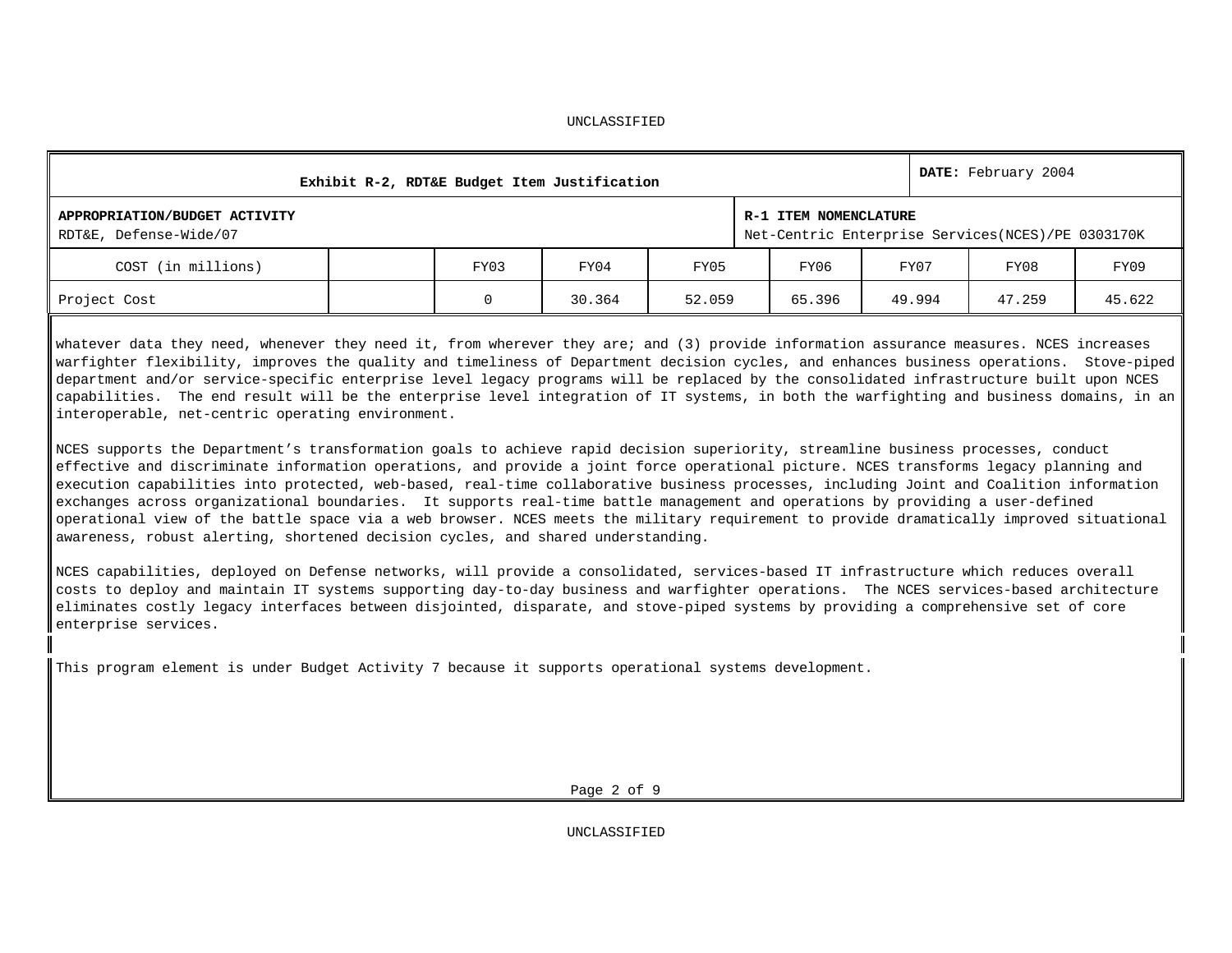|                                                         | Exhibit R-2, RDT&E Budget Item Justification |                |                       |        |                                                                            |        | DATE: February 2004 |        |
|---------------------------------------------------------|----------------------------------------------|----------------|-----------------------|--------|----------------------------------------------------------------------------|--------|---------------------|--------|
| APPROPRIATION/BUDGET ACTIVITY<br>RDT&E, Defense-Wide/07 |                                              |                |                       |        | R-1 ITEM NOMENCLATURE<br>Net-Centric Enterprise Services(NCES)/PE 0303170K |        |                     |        |
| COST (in millions)                                      |                                              | FY03           | FY04                  | FY05   | FY06                                                                       | FY07   | FY08                | FY09   |
| Project Cost                                            |                                              | $\Omega$       | 30.364                | 52.059 | 65.396                                                                     | 49.994 | 47.259              | 45.622 |
| Accomplishments/Planned Program:<br>Subtotal Cost       | FY 03<br>$\mathbf 0$                         | FY 04<br>4.555 | <u>FY 05</u><br>7.809 |        |                                                                            |        |                     |        |

Milestone Documentation – This task area supports the market and technology research efforts required to determine the most cost effective manner for implementation of NCES's core set of enterprise services. In FY 2004, this task funds the preparation of Milestone A/B documentation, for NCES Increment 1, for submission to the Milestone Decision Authority, ASD-NII. As part of the Milestone A/B decision, ASD-NII will select an alternative to be implemented. At that time, documentation products specific to the selected alternative will be prepared. These documents include market forecasts, requirements documents, analysis of alternatives, economic analysis, cost analysis, interoperability/supportability plans, testing master plans, and acquisition plans. In FY 2005, the requested funds support the updating of milestone documentation for Milestone C decision for NCES Increment 1 and the preparation of Milestone A/B documentation for NCES Increment 2.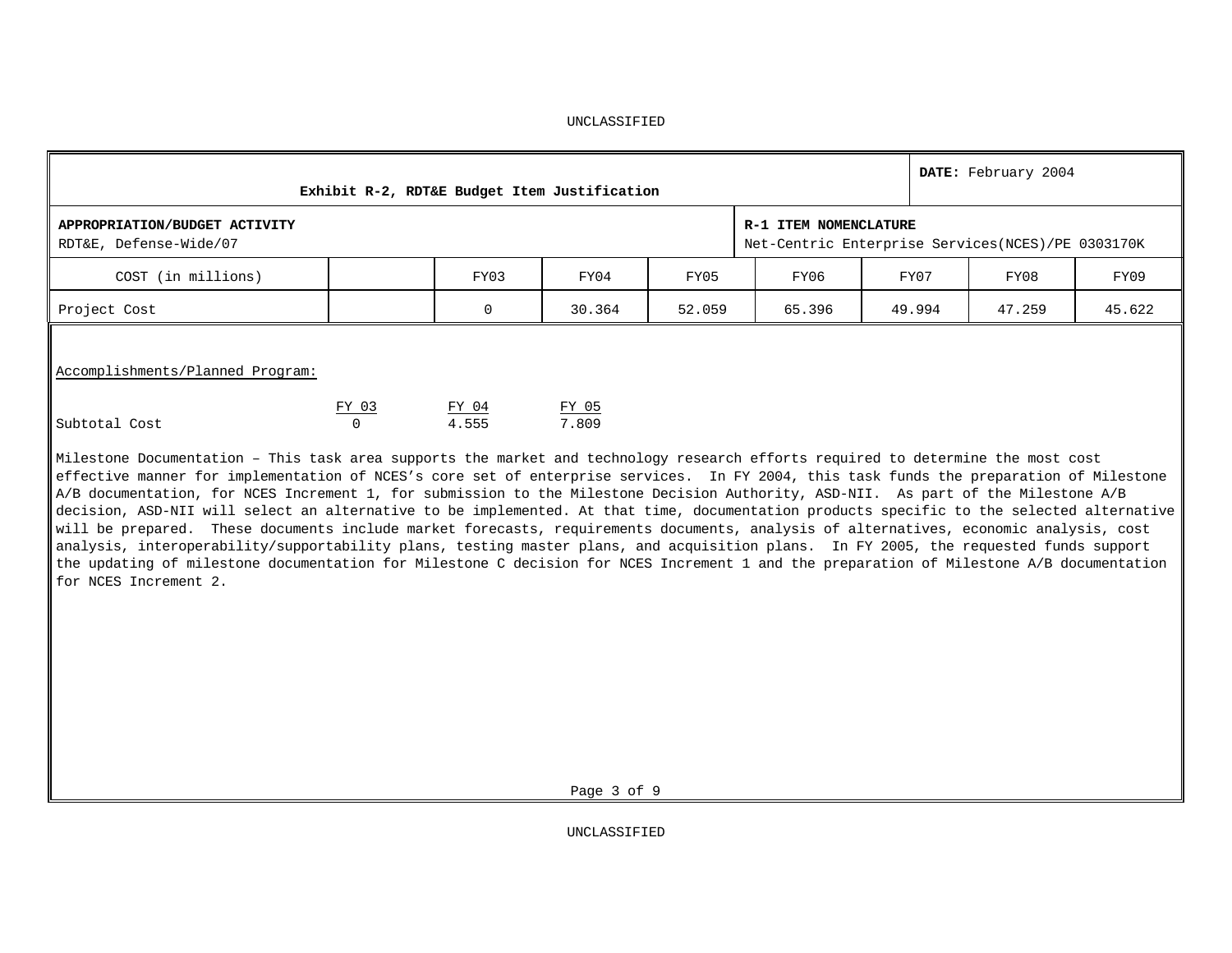|                                                                                                                                                                                                                                                                                                                                                                                                                                                                                                                                                                                                                                                                                                                                                                                                                                                                                                                                                 |                   |                          | Exhibit R-2, RDT&E Budget Item Justification |        |                                                                               |        | DATE: February 2004 |        |
|-------------------------------------------------------------------------------------------------------------------------------------------------------------------------------------------------------------------------------------------------------------------------------------------------------------------------------------------------------------------------------------------------------------------------------------------------------------------------------------------------------------------------------------------------------------------------------------------------------------------------------------------------------------------------------------------------------------------------------------------------------------------------------------------------------------------------------------------------------------------------------------------------------------------------------------------------|-------------------|--------------------------|----------------------------------------------|--------|-------------------------------------------------------------------------------|--------|---------------------|--------|
| APPROPRIATION/BUDGET ACTIVITY<br>RDT&E, Defense-Wide/07                                                                                                                                                                                                                                                                                                                                                                                                                                                                                                                                                                                                                                                                                                                                                                                                                                                                                         |                   |                          |                                              |        | R-1 ITEM NOMENCLATURE<br>Net-Centric Enterprise Services (NCES) / PE 0303170K |        |                     |        |
| COST (in millions)                                                                                                                                                                                                                                                                                                                                                                                                                                                                                                                                                                                                                                                                                                                                                                                                                                                                                                                              |                   | FY03                     | FY04                                         | FY05   | FY06                                                                          | FY07   | FY08                | FY09   |
| Project Cost                                                                                                                                                                                                                                                                                                                                                                                                                                                                                                                                                                                                                                                                                                                                                                                                                                                                                                                                    |                   | 0                        | 30.364                                       | 52.059 | 65.396                                                                        | 49.994 | 47.259              | 45.622 |
| Subtotal Cost                                                                                                                                                                                                                                                                                                                                                                                                                                                                                                                                                                                                                                                                                                                                                                                                                                                                                                                                   | FY 03<br>$\Omega$ | FY 04<br>10.627          | FY 05<br>18.220                              |        |                                                                               |        |                     |        |
| Architecture Development/Technology Demonstrations - This task area supports the development of an NCES architecture, compliant with the<br>Global Information Grid Enterprise Architecture and Business Management Modernization Program Enterprise Architecture. It also provides<br>funds for technology demonstrations and feasibility analysis to determine which Commercial and Government provided/owned IT capabilities<br>best meet the military requirements at the least cost. (The military requirements for NCES are defined in the Global Information Grid<br>Enterprise Services Capabilities Description Document.)                                                                                                                                                                                                                                                                                                             |                   |                          |                                              |        |                                                                               |        |                     |        |
| Subtotal Cost                                                                                                                                                                                                                                                                                                                                                                                                                                                                                                                                                                                                                                                                                                                                                                                                                                                                                                                                   | FY 03<br>$\cap$   | $\frac{FY \t04}{15.182}$ | $\frac{FY & 05}{26.030}$                     |        |                                                                               |        |                     |        |
| Core Enterprise Services/Prototypes - This task area supports the implementation of Core Enterprise Services in spirals 1 and 2 of NCES<br>Increment 1 during FY 04. In FY 05, these funds support the implementation of Core Enterprise Services in spiral 3 of NCES Increment 1,<br>Increment 1 Release (fielding), and spirals 1 and 2 of Increment 2. Spiral implementation will allow NCES to rapidly incorporate the<br>latest and most technologically advanced commercial product offerings, including outsourced services, along with government<br>developed/provided services and capabilities. Ongoing cost and effectiveness analyses will ensure that the results of technology pilots<br>and incremental fielding of spirals (warfighter demonstrations) are fed back into the acquisition process to make maximum use of industry<br>capabilities and minimize development of unique or government-owned software and services. |                   |                          |                                              |        |                                                                               |        |                     |        |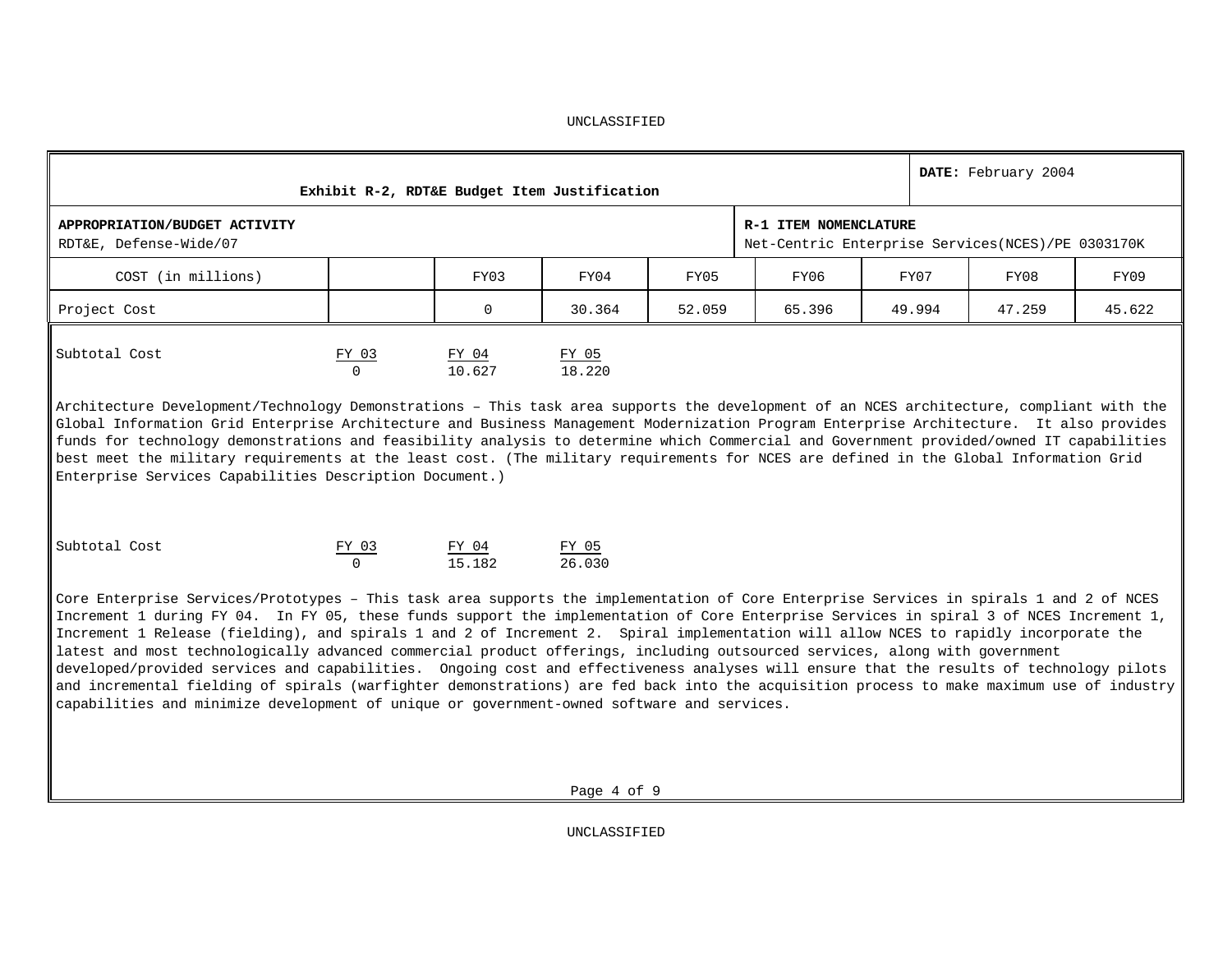|                                                                                                                                                                                                                                                                                                                                                                                    |                                | Exhibit R-2, RDT&E Budget Item Justification   |                                                           |                                                 |                                                                               |        |                                   | DATE: February 2004                  |        |
|------------------------------------------------------------------------------------------------------------------------------------------------------------------------------------------------------------------------------------------------------------------------------------------------------------------------------------------------------------------------------------|--------------------------------|------------------------------------------------|-----------------------------------------------------------|-------------------------------------------------|-------------------------------------------------------------------------------|--------|-----------------------------------|--------------------------------------|--------|
| APPROPRIATION/BUDGET ACTIVITY<br>RDT&E, Defense-Wide/07                                                                                                                                                                                                                                                                                                                            |                                |                                                |                                                           |                                                 | R-1 ITEM NOMENCLATURE<br>Net-Centric Enterprise Services (NCES) / PE 0303170K |        |                                   |                                      |        |
| COST (in millions)                                                                                                                                                                                                                                                                                                                                                                 |                                | FY03                                           | FY04                                                      | FY05                                            | FY06                                                                          | FY07   |                                   | FY08                                 | FY09   |
| Project Cost                                                                                                                                                                                                                                                                                                                                                                       |                                | $\mathbf 0$                                    | 30.364                                                    | 52.059                                          | 65.396                                                                        | 49.994 |                                   | 47.259                               | 45.622 |
| Program Change Summary:<br>Β.<br>Previous President's Budget<br>Current President's Budget<br>Total Adjustments<br>Change Summary Explanation:<br>FY 2004 change is due to a \$10 million congressional decrease against NCES as well as an undistributed congressional<br>reduction to the Defense-wide RDT&E appropriation.<br>FY 2005 change is due to revised fiscal guidance. |                                |                                                |                                                           | FY 03<br>$\Omega$<br>$\Omega$<br>$\Omega$       | FY 04<br>40.830<br>30.364<br>(10.466)                                         |        |                                   | FY 05<br>52.193<br>52.059<br>(0.134) |        |
| Other Program Funding Summary:<br>$C_{\star}$<br>FY03<br>0.000<br>O&M, DW<br>$O\&M$ , $DW *$<br>FY03<br>0.000<br>(PE0303019K)                                                                                                                                                                                                                                                      | FY04<br>0.000<br>FY04<br>4.467 | FY05<br>FY06<br>4.486<br>FY05<br>FY06<br>4.847 | FY07<br>12.914 14.255 20.101<br>FY07<br>5.526 7.210 7.372 | FY09<br>FY08<br>28.056<br>FY08<br>FY09<br>7.537 | To Complete<br>Contq<br>To Complete<br>Contq                                  | Contq  | Total Cost<br>Total Cost<br>Contq |                                      |        |
| * Civilian Pay<br>Acquisition Strategy:<br>D.<br>Will make use of MITRE engineering support.<br>Jet Propulsion Laboratory (JPL) will provide engineering support.<br>DISA Next Generation contract vehicle will be used for development and integration of capabilities.<br>DISA GEMS contract will be used for program support.                                                   |                                |                                                | Page 5 of 9                                               |                                                 |                                                                               |        |                                   |                                      |        |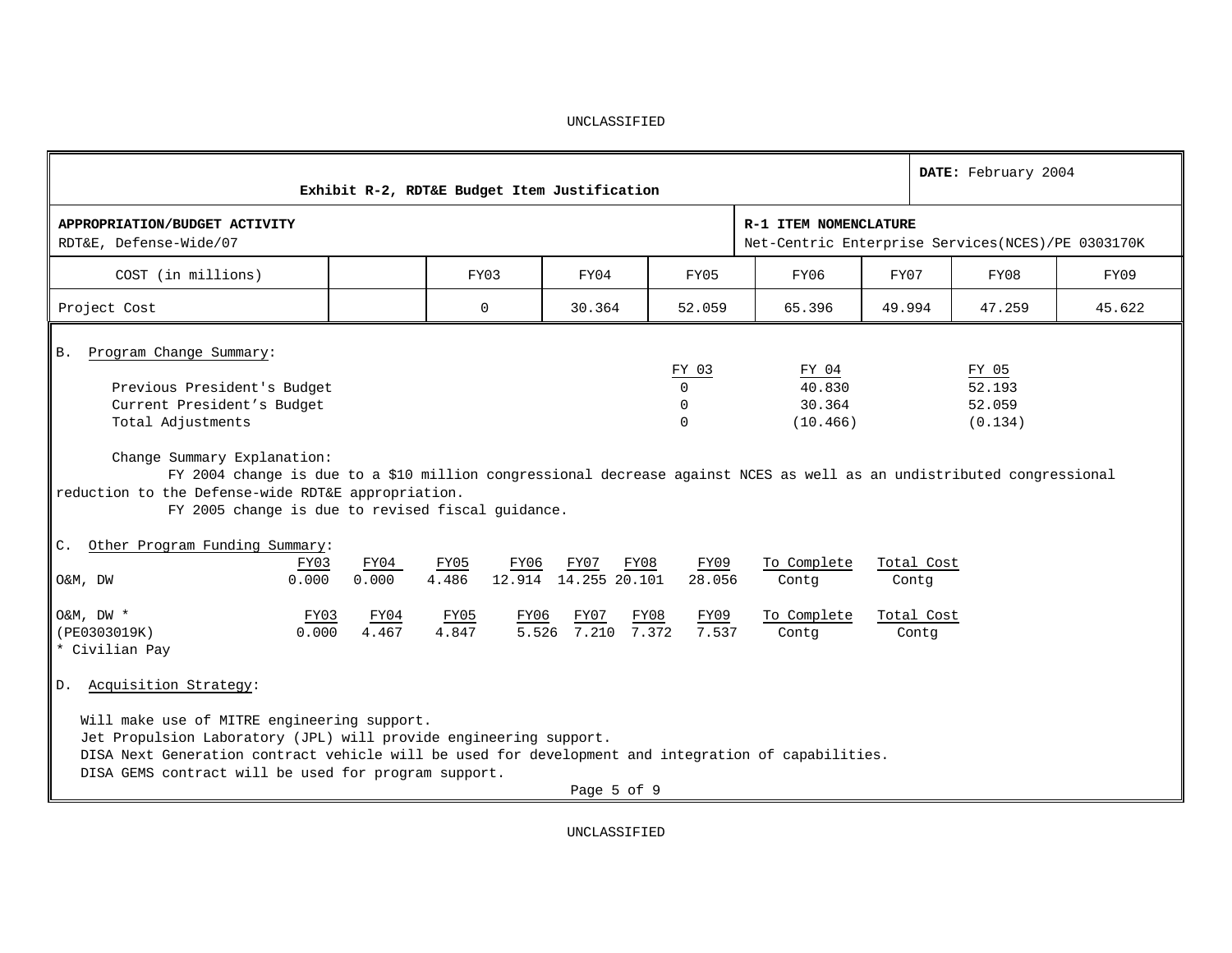| Exhibit R-3 Cost Analysis                               |                       |                                                                         |                             |                 |                        |                 |                        |                     |                         | DATE: February 2004                        |
|---------------------------------------------------------|-----------------------|-------------------------------------------------------------------------|-----------------------------|-----------------|------------------------|-----------------|------------------------|---------------------|-------------------------|--------------------------------------------|
| APPROPRIATION/BUDGET ACTIVITY<br>RDT&E, Defense-Wide/07 |                       | PROGRAM ELEMENT<br>Net-Centric Enterprise Services<br>(NCES)/PE0303170K |                             |                 |                        |                 |                        |                     | PROJECT NAME AND NUMBER | Net-Centric Enterprise Services (NCES)/T57 |
| <b>Cost Category</b>                                    | Method<br>& Type      | Contract Performing<br>Activity &<br>Location                           | Total<br><b>PYs</b><br>Cost | FY 04<br>Cost   | FY 04<br>Award<br>Date | FY 05<br>Cost   | FY 05<br>Award<br>Date | Cost To<br>Complete | Total<br>Cost           | Target<br>Value of<br>Contract             |
| Sys Engr Svcs                                           | OTF&O                 | <b>MITRE</b><br>McLean, VA                                              | 0.000                       | 3.500           | Oct-03                 | 3.500           | Oct-04                 | Contg               | Contg                   | 7.000                                      |
| Engr/Tech Svcs                                          | <b>MOA</b>            | <b>JPL</b><br>San Diego, CA                                             | 0.000                       | 0.400           | Oct-03                 | 0.400           | Oct-04                 | Contg               | Contg                   | 0.800                                      |
| Sys Test Svcs                                           | <b>MOA</b>            | SSC-SD GOVT<br>San Diego, CA                                            | 0.000                       | 0.500           | Oct-03                 | 1.000           | Oct-04                 | Contg               | Contg                   | 1.500                                      |
| Engineering Svcs (NextGen)<br>Program Support (GEMS)    | <b>F&amp;O</b><br>F&O | Various (TBD)<br>TBD (TBD)                                              | 0.000<br>0.000              | 23.164<br>2.800 | Various<br>Oct-03      | 44.359<br>2.800 | Various<br>Oct-04      | Contg<br>Contg      | Contg<br>Contg          | 67.523<br>5.600                            |
| Total                                                   |                       |                                                                         | 0.000                       | 30.364          |                        | 52.059          |                        |                     |                         |                                            |
|                                                         |                       |                                                                         |                             |                 |                        |                 |                        |                     |                         |                                            |
|                                                         |                       |                                                                         |                             |                 |                        |                 |                        |                     |                         |                                            |
|                                                         |                       |                                                                         |                             |                 |                        |                 |                        |                     |                         |                                            |
|                                                         |                       |                                                                         |                             |                 |                        |                 |                        |                     |                         |                                            |
|                                                         |                       |                                                                         |                             |                 |                        |                 |                        |                     |                         |                                            |
|                                                         |                       |                                                                         |                             |                 |                        |                 |                        |                     |                         |                                            |

Page 6 of 9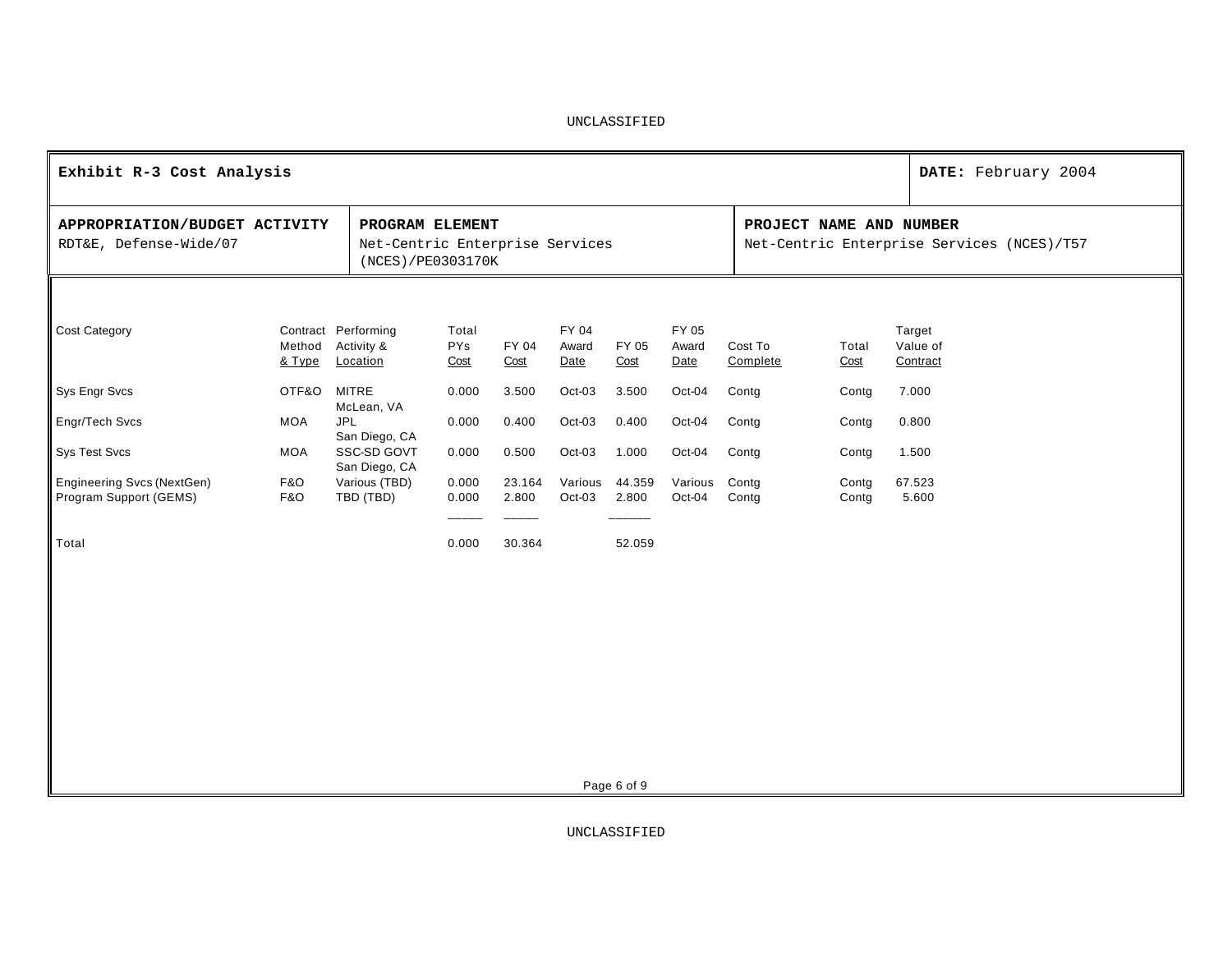| <b>Exhibit R-4 Schedule Profile</b>                            |             |                |              |                         |   |                |              |                         |              |                |              |                |             |   |                |                   |              |              |                                        | Date: February 2004 |             |      |             |                         |                                        |                |              |                         |             |                |      |   |   |
|----------------------------------------------------------------|-------------|----------------|--------------|-------------------------|---|----------------|--------------|-------------------------|--------------|----------------|--------------|----------------|-------------|---|----------------|-------------------|--------------|--------------|----------------------------------------|---------------------|-------------|------|-------------|-------------------------|----------------------------------------|----------------|--------------|-------------------------|-------------|----------------|------|---|---|
| <b>Appropriation/Budget Activity</b><br>RDT&E, Defense-Wide/07 |             |                |              |                         |   |                |              |                         |              |                |              |                |             |   |                | (NCES)/PE0303170K |              |              | <b>Net-Centric Enterprise Services</b> |                     |             |      |             |                         | <b>Net-Centric Enterprise Services</b> |                |              | (NCES) / T57            |             |                |      |   |   |
|                                                                |             |                |              |                         |   |                | 2003         |                         |              |                | 2004         |                |             |   | 2005           |                   |              |              | 2006                                   |                     |             | 2007 |             |                         |                                        |                | 2008         |                         |             |                | 2009 |   |   |
| <b>Fiscal Year</b>                                             | $\mathbf 1$ | $\overline{2}$ | $\mathbf{3}$ | $\overline{\mathbf{4}}$ | 1 | 2 <sup>1</sup> | $\mathbf{3}$ | $\overline{\mathbf{4}}$ | $\mathbf{1}$ | $\overline{2}$ | $\mathbf{3}$ | $\overline{4}$ | $\mathbf 1$ | 2 | $3\phantom{a}$ | 4                 | $\mathbf{1}$ | $\mathbf{2}$ | 3                                      | 4                   | $\mathbf 1$ | 2    | $ 3\rangle$ | $\overline{\mathbf{4}}$ | $\mathbf 1$                            | $\overline{2}$ | $\mathbf{3}$ | $\overline{\mathbf{4}}$ | $\mathbf 1$ | $\overline{2}$ |      | 3 | 4 |
| NCES Spiral 1 Inc 1                                            |             |                |              |                         |   |                |              |                         |              |                |              |                |             |   |                |                   |              |              |                                        |                     |             |      |             |                         |                                        |                |              |                         |             |                |      |   |   |
| NCES Spiral 2 Inc 1                                            |             |                |              |                         |   |                |              |                         |              |                |              |                |             |   |                |                   |              |              |                                        |                     |             |      |             |                         |                                        |                |              |                         |             |                |      |   |   |
| NCES Spiral 3 Inc 1                                            |             |                |              |                         |   |                |              |                         |              |                |              |                |             |   |                |                   |              |              |                                        |                     |             |      |             |                         |                                        |                |              |                         |             |                |      |   |   |
| <b>NCES Inc 1 Release</b>                                      |             |                |              |                         |   |                |              |                         |              |                |              |                |             |   |                |                   |              |              |                                        |                     |             |      |             |                         |                                        |                |              |                         |             |                |      |   |   |
| NCES Spiral 1 Inc 2                                            |             |                |              |                         |   |                |              |                         |              |                |              |                |             |   |                |                   |              |              |                                        |                     |             |      |             |                         |                                        |                |              |                         |             |                |      |   |   |
| NCES Spiral 2 Inc 2                                            |             |                |              |                         |   |                |              |                         |              |                |              |                |             |   |                |                   |              |              |                                        |                     |             |      |             |                         |                                        |                |              |                         |             |                |      |   |   |
| NCES Spiral 3 Inc 2                                            |             |                |              |                         |   |                |              |                         |              |                |              |                |             |   |                |                   |              |              |                                        |                     |             |      |             |                         |                                        |                |              |                         |             |                |      |   |   |
| <b>NCES Inc 2 Release</b>                                      |             |                |              |                         |   |                |              |                         |              |                |              |                |             |   |                |                   |              |              |                                        |                     |             |      |             |                         |                                        |                |              |                         |             |                |      |   |   |

Page 7 of 9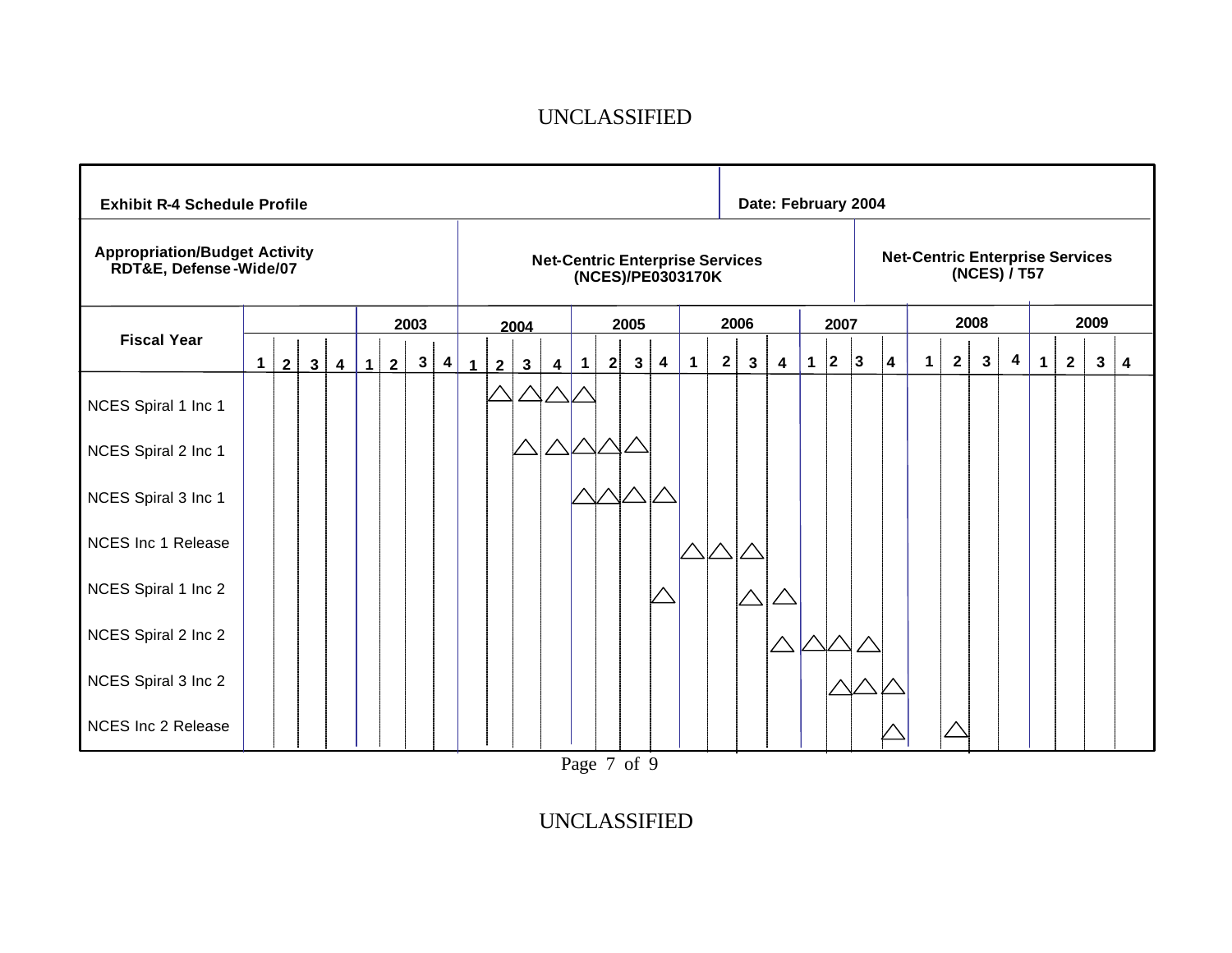| Exhibit R-4a Schedule Detail                                                                               |                                                                         |                  |                                  |              |                         | DATE: February 2004                        |         |
|------------------------------------------------------------------------------------------------------------|-------------------------------------------------------------------------|------------------|----------------------------------|--------------|-------------------------|--------------------------------------------|---------|
| APPROPRIATION/BUDGET ACTIVITY<br>RDT&E, Defense-Wide/07                                                    | PROGRAM ELEMENT<br>Net-Centric Enterprise Services<br>(NCES)/PE0303170K |                  |                                  |              | PROJECT NAME AND NUMBER | Net-Centric Enterprise Services (NCES)/T57 |         |
| Schedule Profile                                                                                           | FY 2003                                                                 | FY 2004          | FY 2005                          | FY 2006      | FY 2007                 | FY 2008                                    | FY 2009 |
| Network Centric Enterprise Services<br>(NCES) Spiral 1 Inc 1<br>- Architecture Definition<br>- Development |                                                                         | $2-3Q$<br>$3-4Q$ |                                  |              |                         |                                            |         |
| - Testing<br>Release                                                                                       |                                                                         | 4Q               | 1Q                               |              |                         |                                            |         |
| NCES Spiral 2 Inc 1<br><b>Architecture Definition</b><br>Development<br>Testing<br>Release                 |                                                                         | $3-4Q$<br>4Q-    | 2Q<br>2Q<br>3Q                   |              |                         |                                            |         |
| NCES Spiral 3 Inc 1<br><b>Architecture Definition</b><br>Development<br>Testing<br>Release                 |                                                                         |                  | $1-2Q$<br>$2-3Q$<br>$3-4Q$<br>4Q |              |                         |                                            |         |
| NCES Inc 1 (Release)<br>Operational Test & Evaluation (OT&E)<br><b>Baseline Release</b>                    |                                                                         |                  |                                  | $1-2Q$<br>3Q |                         |                                            |         |
|                                                                                                            |                                                                         |                  | Page 8 of 9                      |              |                         |                                            |         |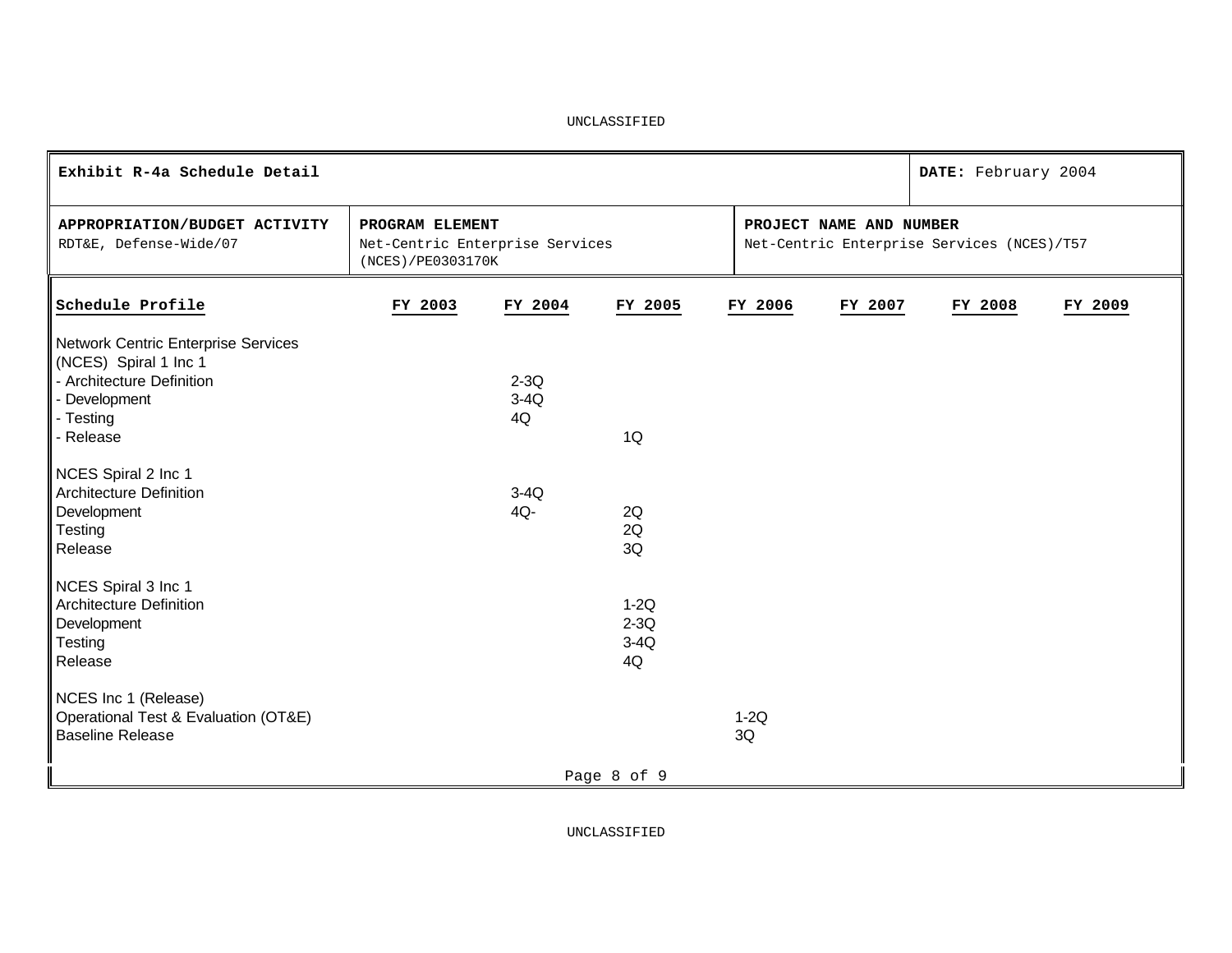| Exhibit R-4a Schedule Detail                                                               |                                                               |         |             |                         |                          | DATE: February 2004                        |         |
|--------------------------------------------------------------------------------------------|---------------------------------------------------------------|---------|-------------|-------------------------|--------------------------|--------------------------------------------|---------|
| APPROPRIATION/BUDGET ACTIVITY<br>RDT&E, Defense-Wide/07                                    | PROGRAM ELEMENT<br>Net-Centric Enterprise Services/PE0303170K |         |             | PROJECT NAME AND NUMBER |                          | Net-Centric Enterprise Services (NCES)/T57 |         |
| Schedule Profile                                                                           | FY 2003                                                       | FY 2004 | FY 2005     | FY 2006                 | FY 2007                  | FY 2008                                    | FY 2009 |
| NCES Spiral 1 Inc 2<br><b>Architecture Definition</b><br>Development<br>Testing<br>Release |                                                               |         | 4Q<br>4Q-   | 3Q<br>3Q<br>4Q          |                          |                                            |         |
| NCES Spiral 2 Inc 2<br><b>Architecture Definition</b><br>Development<br>Testing<br>Release |                                                               |         |             | 4Q                      | $1-3Q$<br>3Q<br>3Q       |                                            |         |
| NCES Spiral 3 Inc 2<br><b>Architecture Definition</b><br>Development<br>Testing<br>Release |                                                               |         |             |                         | 2Q<br>$2-4Q$<br>4Q<br>4Q |                                            |         |
| NCES Inc 2 (Release)<br>Operational Test & Evaluation (OT&E)<br><b>Baseline Release</b>    |                                                               |         |             |                         | 4Q-                      | 2Q<br>2Q                                   |         |
|                                                                                            |                                                               |         | Page 9 of 9 |                         |                          |                                            |         |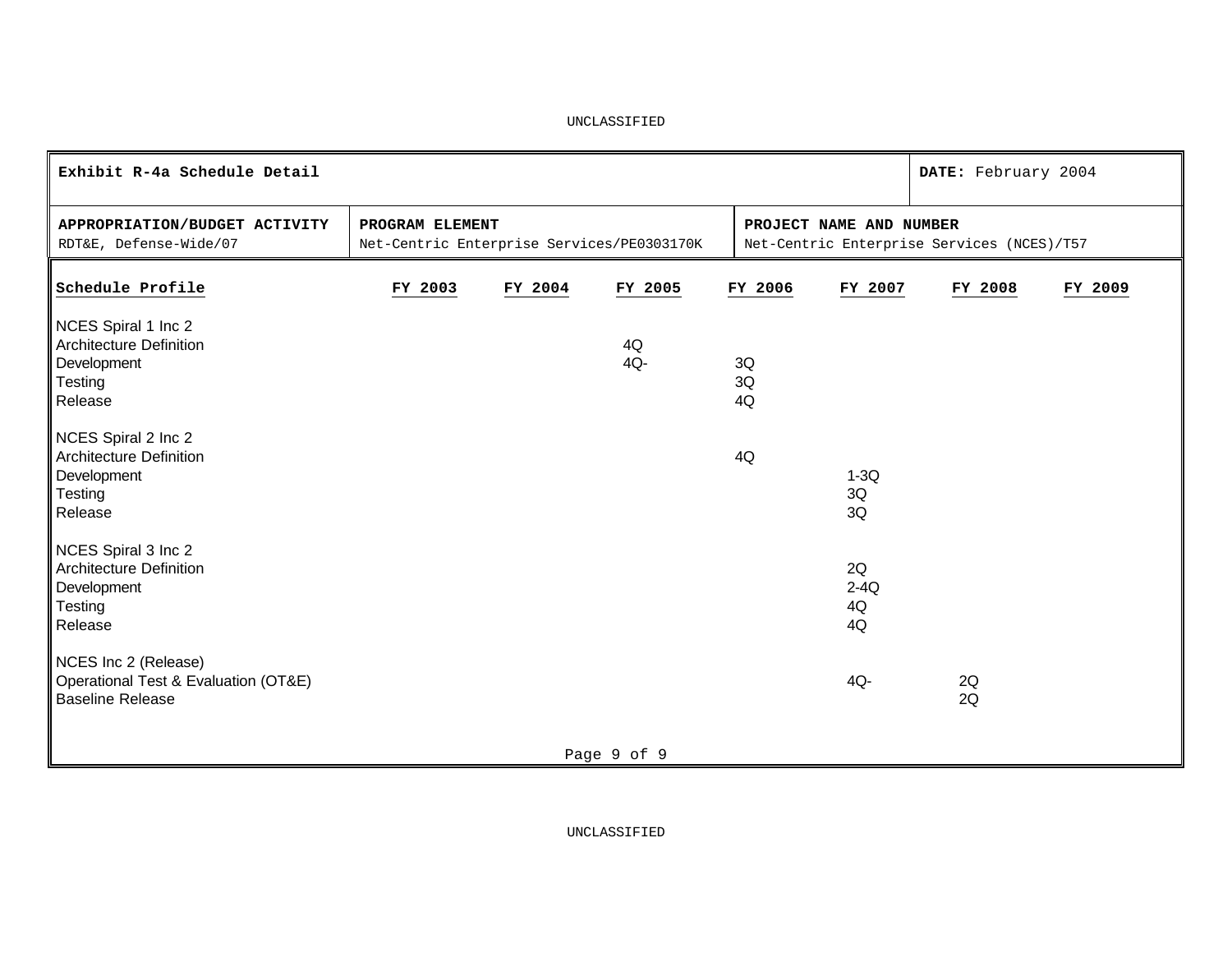|                                                         | Exhibit R-2, RDT&E Budget Item Justification |       |        |        |                                                       |       | DATE: February 2004 |       |
|---------------------------------------------------------|----------------------------------------------|-------|--------|--------|-------------------------------------------------------|-------|---------------------|-------|
| APPROPRIATION/BUDGET ACTIVITY<br>RDT&E, Defense-Wide/07 |                                              |       |        |        | R-1 ITEM NOMENCLATURE<br>Teleport Program PE 0303610K |       |                     |       |
| COST (in millions)                                      |                                              | FY03  | FY04   | FY05   | FY06                                                  | FY07  | FY08                | FY09  |
| Teleport Program /NS01                                  |                                              | 6.911 | 10.304 | 10.272 | 3.517                                                 | 3.382 | 2.112               | 2.162 |

A. Mission Description and Budget Item Justification:

The Department of Defense (DoD) Teleport System is a phased, multigeneration approach to meet current warfighter communications reach-back requirements for a variety of scenarios, from small-scale conflicts to a major theater of war. The Teleport System is a key component that supports the warfighting Combatant Commanders with extended multi-band satellite communication capability and seamless access to terrestrial components of the Defense Information Systems Network (DISN) for worldwide operations. DoD Teleport builds upon the existing X-band terminals, baseband, and DISN services provided by the Standardized Tactical Entry Point (STEP) program. In order to minimize the overall integration risk, the Teleport sites are built upon a subset of existing STEP facilities and will use existing infrastructure and equipment. At these selected sites, Teleport will expand throughput and enhance warfighter interoperability through access to and between existing and emerging military and commercial satellite communications systems. The RDT&E funding in this PE provides for system design and engineering, program management, and testing for development of the Teleport System for all three generations. This program element is under Budget Activity 07 because it supports operational systems development.

Page 1 of 7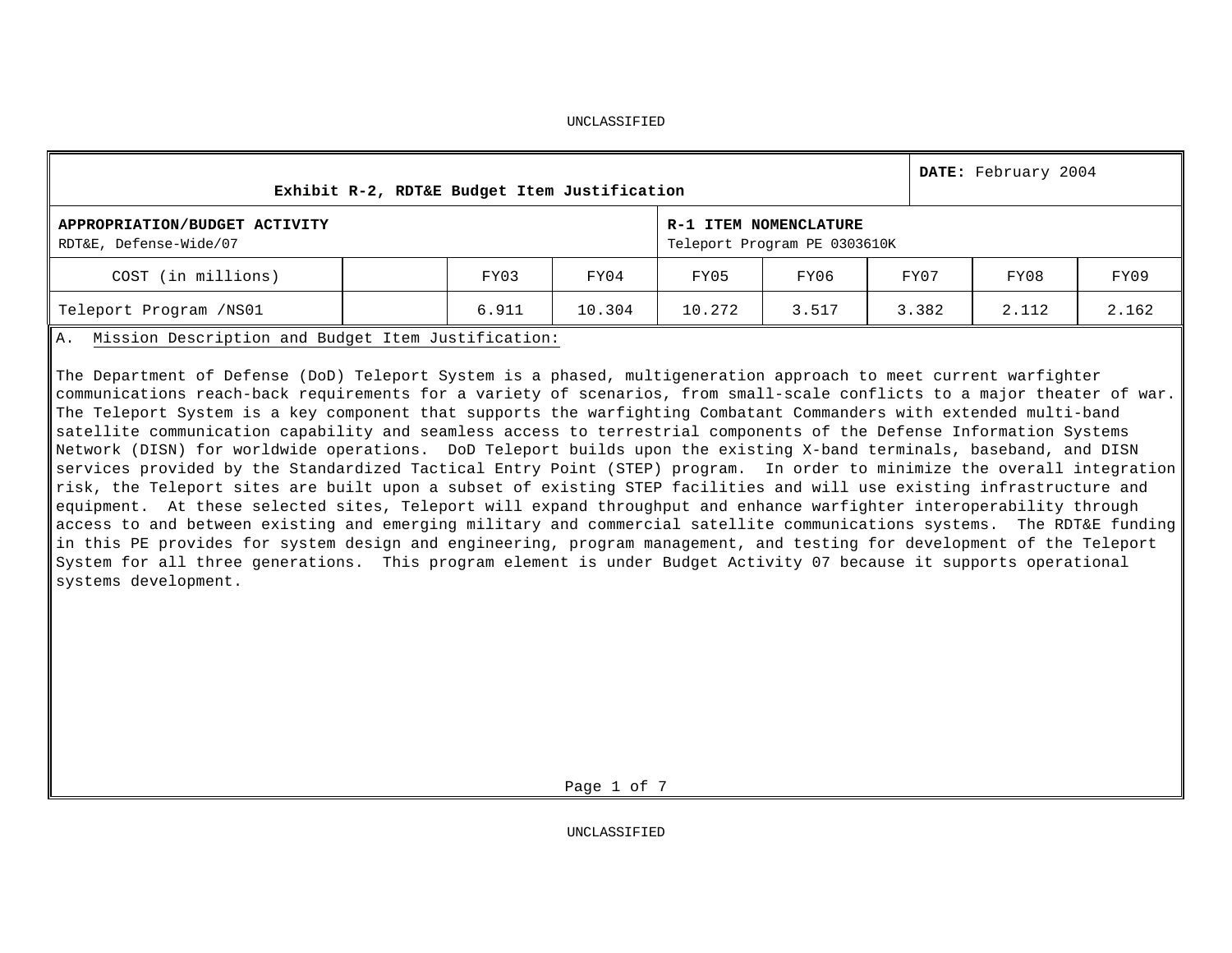|                                                         |       | Exhibit R-2, RDT&E Budget Item Justification |           |                                                       |       | DATE: February 2004 |       |
|---------------------------------------------------------|-------|----------------------------------------------|-----------|-------------------------------------------------------|-------|---------------------|-------|
| APPROPRIATION/BUDGET ACTIVITY<br>RDT&E, Defense-Wide/07 |       |                                              |           | R-1 ITEM NOMENCLATURE<br>Teleport Program PE 0303610K |       |                     |       |
| COST (in millions)                                      | FY03  | FY04                                         | FY05      | FY06                                                  | FY07  | FY08                | FY09  |
| Teleport Program/NS01                                   | 6.911 | 10.304                                       | 10.272    | 3.517                                                 | 3.382 | 2.112               | 2.162 |
| Accomplishments/Planned Program:                        |       |                                              |           |                                                       |       |                     |       |
|                                                         |       | $FY_{203}$                                   | $FY_{04}$ | $FY_{05}$                                             |       |                     |       |
| Subtotal Cost                                           |       | 5.044                                        | 7.710     | 7.847                                                 |       |                     |       |

Systems Engineering & Program Management (SEPM): In FY03 the SEPM involved requirements analysis, system design, including Critical Design Reviews (CDRs), site designs, systems integration issue identification, Acquisition Strategy, and Acquisition Program Baseline (APB) development. In FY03-05, funding provides SEPM, which includes program control mechanisms, continued development/maintenance of program documents, support to the Working-level Integrated Product Teams (WIPTs), technical analyses/reporting, and logistics planning/reporting. The focus in FY03/04 is on Teleport Generation 1 and Generation 2; the FY05 focus will shift to Generation 3.

|               | FY 03 | FY 04 | FY 05 |
|---------------|-------|-------|-------|
| Subtotal Cost | 1.867 | 2.594 | 2.425 |

Testing: In FY03 verified that the critical integration elements of the Teleport System function as required by deploying Warfighters. Pre-installation test events were conducted. Also accomplished planning for, conducting of, and reporting on an Operational Assessment (OA), a system level Development Test & Evaluation (DT&E), and an Initial Operational Test and Evaluation (IOT&E). From FY03 thru FY05, this effort provides the Test and Evaluation Master Plan (TEMP) updates for significant Initial Operational Capabilities (IOC) events, performance of customer acceptance tests, terminal tests, DT&E, and Follow-on Operational Test and Evaluation (FOT&E). In FY04, test funds will be used to support Generation One (UHF Band) testing. This testing consists of interoperability certification testing and technical component testing.

Page 2 of 7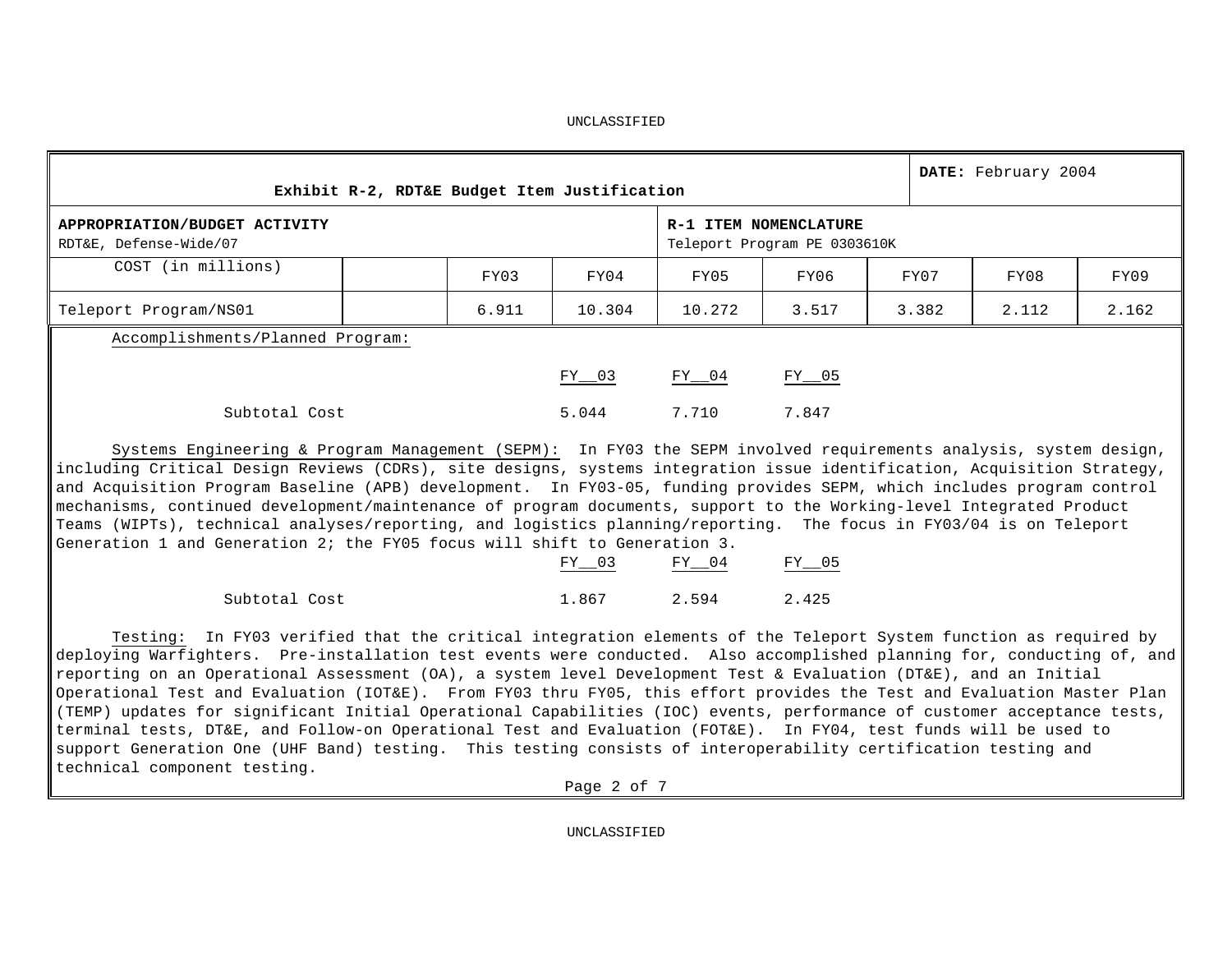|                                                                                                                                                                                                                                                                                                                                         |                  |                  |                  | Exhibit R-2, RDT&E Budget Item Justification |                                               |                                                       |       | DATE: February 2004 |       |
|-----------------------------------------------------------------------------------------------------------------------------------------------------------------------------------------------------------------------------------------------------------------------------------------------------------------------------------------|------------------|------------------|------------------|----------------------------------------------|-----------------------------------------------|-------------------------------------------------------|-------|---------------------|-------|
| APPROPRIATION/BUDGET ACTIVITY<br>RDT&E, Defense-Wide/07                                                                                                                                                                                                                                                                                 |                  |                  |                  |                                              |                                               | R-1 ITEM NOMENCLATURE<br>Teleport Program PE 0303610K |       |                     |       |
| COST (in millions)                                                                                                                                                                                                                                                                                                                      |                  |                  | FY03             | FY04                                         | FY05                                          | FY06                                                  | FY07  | FY08                | FY09  |
| Teleport Program/NS01                                                                                                                                                                                                                                                                                                                   |                  |                  | 6.911            | 10.304                                       | 10.272                                        | 3.517                                                 | 3.382 | 2.112               | 2.162 |
| B. Program Change Summary:                                                                                                                                                                                                                                                                                                              |                  |                  |                  |                                              |                                               |                                                       |       |                     |       |
| Previous President's Budget<br>Current President's Budget<br>Total Adjustments<br>Change Summary Explanation:<br>FY 2003 change is due to below threshold programming.<br>FY 2004 change is due to undistributed congressional reductions to the Defense-wide RDT&E appropriation.<br>FY 2005 change is due to revised fiscal guidance. |                  |                  |                  | $rac{FY-03}{6.392}$<br>6.911<br>.519         | $\frac{FY_{04}}{10.462}$<br>10.304<br>$-.158$ | $rac{FY-05}{10.298}$<br>10.272<br>$-.026$             |       |                     |       |
| Other Program Funding Summary:<br>C.                                                                                                                                                                                                                                                                                                    |                  |                  |                  |                                              |                                               |                                                       |       |                     |       |
|                                                                                                                                                                                                                                                                                                                                         | $FY_{203}$       | $FY_{04}$        | $FY_{05}$        | FY__06                                       | FY__07                                        | $FY_{08}$                                             |       | FY 09               |       |
| Procurement, DW<br>O&M, DW                                                                                                                                                                                                                                                                                                              | 59.448<br>20.558 | 52.765<br>15.299 | 42.710<br>11.305 | 31.594<br>22.114                             | 11.173<br>21.614                              | 13.956<br>21.069                                      |       | 15.229<br>20.625    |       |
| Acquisition Summary:<br>D.                                                                                                                                                                                                                                                                                                              |                  |                  |                  |                                              |                                               |                                                       |       |                     |       |
| DISA contractor support will be arranged by a Defense Information Systems Agency (DISA) contracting office.<br>Assistance needed from other Departments including Army and Navy will be acquired via Military Interdepartmental<br>Purchase Request (MIPR) for both their organic and contracted support.                               |                  |                  |                  | Page 3 of 7                                  |                                               |                                                       |       |                     |       |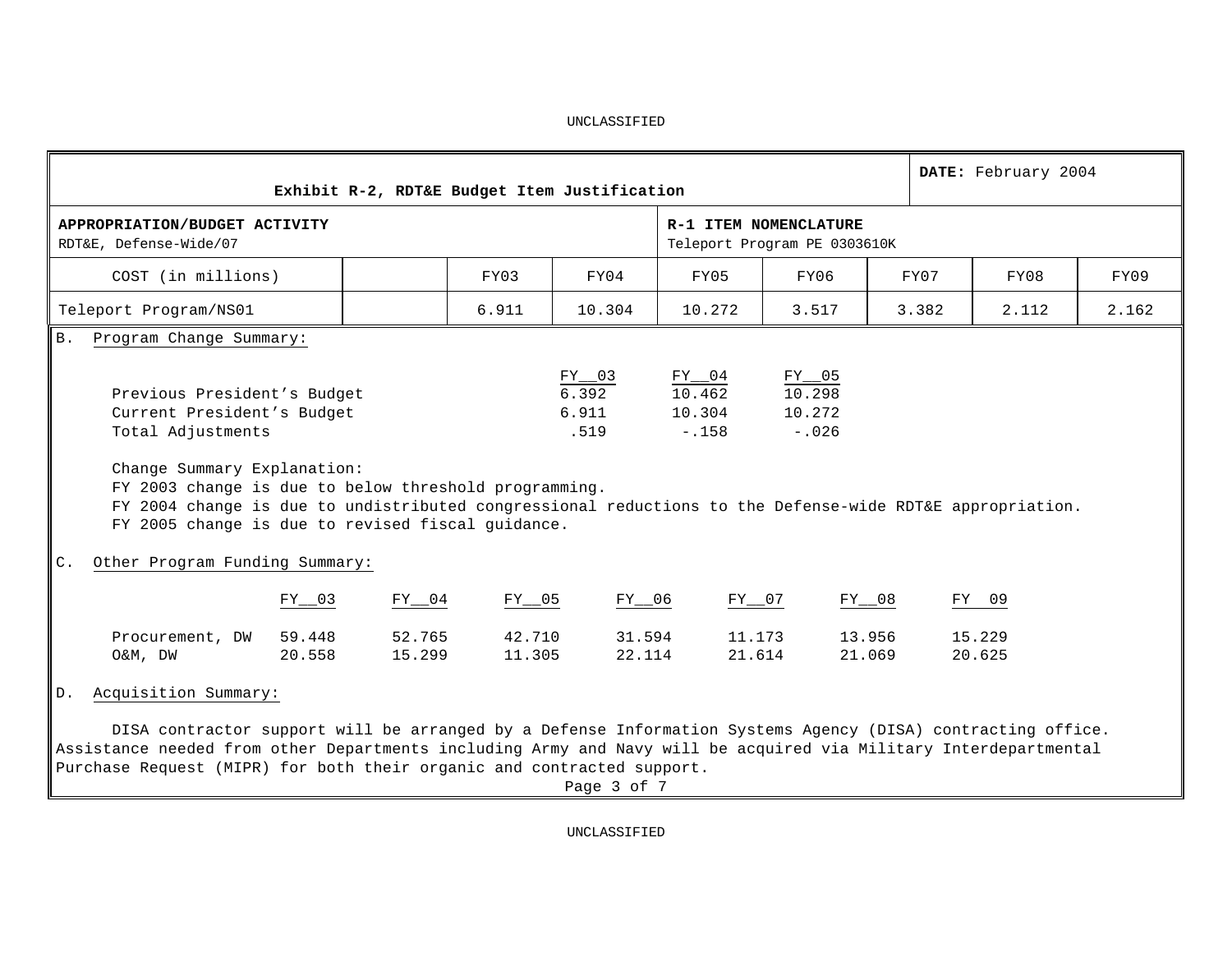|                                                                                                                               |                             |                                                 |                             |                          | UNCLASSIFIED           |                         |                          |                                                  |               |                                |
|-------------------------------------------------------------------------------------------------------------------------------|-----------------------------|-------------------------------------------------|-----------------------------|--------------------------|------------------------|-------------------------|--------------------------|--------------------------------------------------|---------------|--------------------------------|
| Exhibit R-3 Cost Analysis                                                                                                     |                             |                                                 |                             |                          |                        |                         |                          |                                                  |               | DATE: February 2004            |
| APPROPRIATION/BUDGET ACTIVITY<br>RDT&E, Defense-Wide/07                                                                       |                             | PROGRAM ELEMENT<br>Teleport Program PE 0303610K |                             |                          |                        |                         |                          | PROJECT NAME AND NUMBER<br>Teleport Program NS01 |               |                                |
| Cost Category                                                                                                                 | Method<br>& Type            | Contract Performing<br>Activity &<br>Location   | Total<br><b>PYs</b><br>Cost | FY 04<br>Cost            | FY 04<br>Award<br>Date | FY 05<br>Cost           | FY 05<br>Award<br>Date   | Cost To<br>Complete                              | Total<br>Cost | Target<br>Value of<br>Contract |
| <b>Technical Services Support Costs</b><br><b>Contracted Systems Engineering</b><br>And Program Management<br>(SE/PM) Support | GSASched<br><b>PR</b>       | Booz Allen & Hamilton<br>Fairfax, VA            | 8.406                       | 5.273                    | 01/04                  | 5.431                   | 11/04                    | $\mathbf 0$                                      | 19.110        | 19.110                         |
| Contracted SE/PM Support                                                                                                      | <b>GSASched Titan</b>       |                                                 | 1.542                       | 0.340                    | 07/04                  | 0.353                   | Various                  | <b>TBD</b>                                       | 2.235         | 2.235                          |
| <b>Contracted Systems Integration</b><br>And Program Management Support                                                       | <b>MIPR</b><br><b>DCATS</b> | JHU/APL<br>Baltimore, MD                        | 2.389                       | 1.304                    | 12/03                  | 1.304                   | 12/04                    | $\mathbf 0$                                      | 4.997         | 4.997                          |
| Government Systems Engineering/<br>Program Management Support                                                                 | <b>MIPR</b>                 | US Army PM DCATS<br>Fort Monmouth, NJ           | 5.448                       | 1.000                    | Various 0.950          |                         | Various                  | <b>TBD</b>                                       | 7.398         | 7.398                          |
| Government Systems Engineering/<br>Program Management Support                                                                 | <b>MIPR</b>                 | US Navy-SPAWAR<br>San Diego, CA                 | 4.973                       | 0.923                    | Various 0.900          |                         | Various                  | <b>TBD</b>                                       | 6.796         | 6.796                          |
| <b>Test Support</b><br>Government Test and Evaluation Spt<br>Other Government Test Support                                    | <b>MIPR</b><br><b>MIPR</b>  | JITC, Ft. Huachuca<br>Various                   | 1.614<br>.195<br>24.567     | 1.019<br>0.445<br>10.304 | Various<br>Various     | 1.019<br>.315<br>10.272 | Various 0<br>Various TBD |                                                  | 3.652         | 3.652                          |
|                                                                                                                               |                             |                                                 |                             |                          |                        |                         |                          |                                                  |               |                                |

Page 4 of 7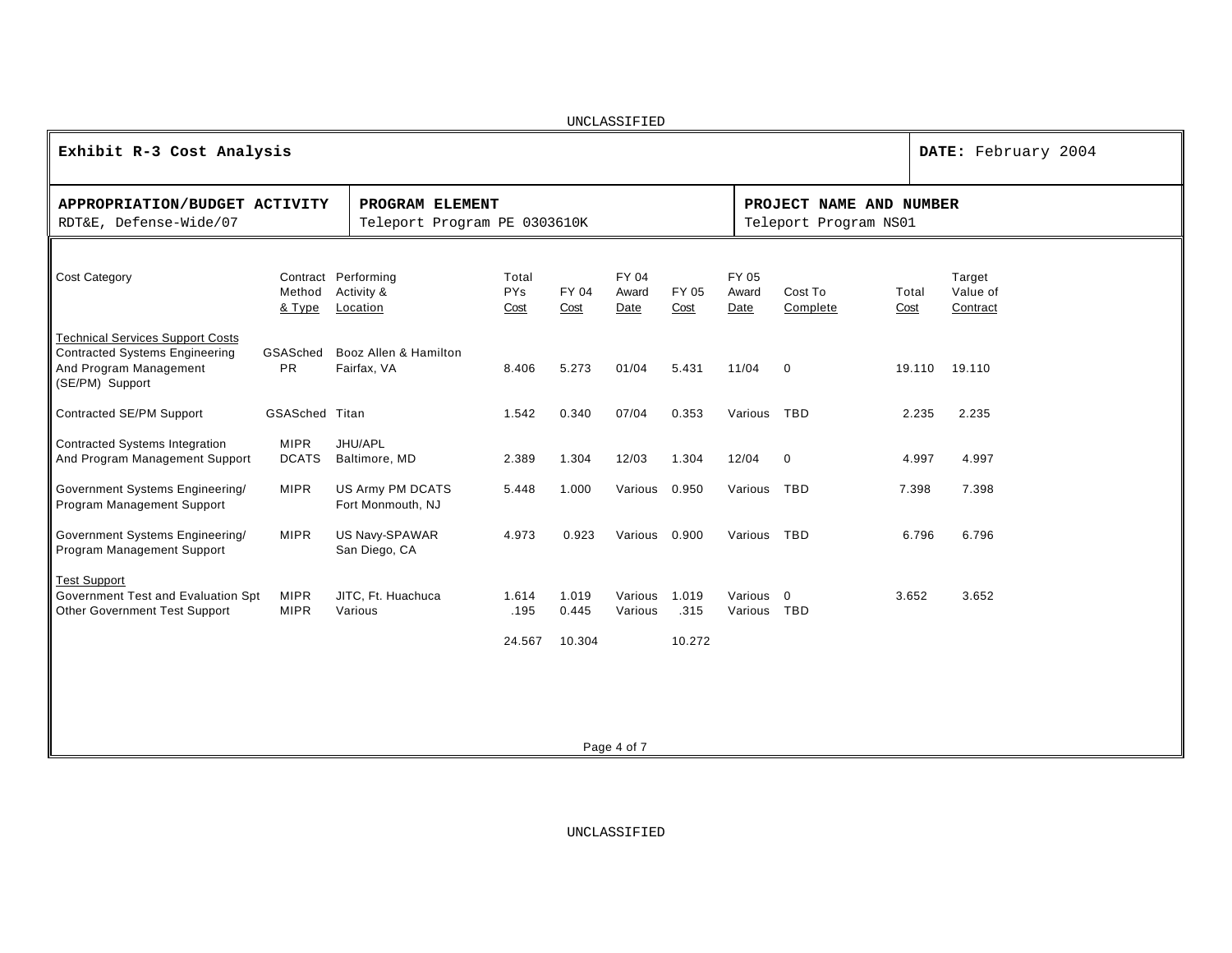| <b>Exhibit R-4 Schedule Profile</b>                            |  |          |                |              |           |   |                |              |                         |                   |   |              |                              |             |              | Date: February 2004                    |   |             |              |              |                         |                |                                                        |              |   |              |              |      |   |
|----------------------------------------------------------------|--|----------|----------------|--------------|-----------|---|----------------|--------------|-------------------------|-------------------|---|--------------|------------------------------|-------------|--------------|----------------------------------------|---|-------------|--------------|--------------|-------------------------|----------------|--------------------------------------------------------|--------------|---|--------------|--------------|------|---|
| <b>Appropriation/Budget Activity</b><br>RDT&E, Defense-Wide/07 |  |          |                |              |           |   |                |              |                         |                   |   |              | Teleport Program PE 0303610K |             |              | <b>Program Element Number and Name</b> |   |             |              |              |                         |                | <b>Project Number and Name</b><br><b>Teleport NS01</b> |              |   |              |              |      |   |
|                                                                |  |          |                | 2003         |           |   |                | 2004         |                         |                   |   | 2005         |                              |             |              | 2006                                   |   |             | 2007         |              |                         |                | 2008                                                   |              |   |              |              | 2009 |   |
| <b>Fiscal Year</b>                                             |  | $1 \mid$ | $\overline{2}$ | $\mathbf{3}$ | $\vert$ 4 | 1 | $\overline{2}$ | $\mathbf{3}$ | $\overline{\mathbf{4}}$ | $\vert$ 1 $\vert$ | 2 | $\mathbf{3}$ | 4                            | $\mathbf 1$ | $\mathbf{2}$ | 3                                      | 4 | $\mathbf 1$ | $\mathbf{2}$ | $\mathbf{3}$ | $\overline{\mathbf{4}}$ | $\overline{1}$ | $\overline{2}$                                         | $\mathbf{3}$ | 4 | $\mathbf{1}$ | $\mathbf{2}$ | 3    | 4 |
| <b>Acquisition Milestones:</b>                                 |  |          |                |              |           |   |                |              |                         |                   |   |              |                              |             |              |                                        |   |             |              |              |                         |                |                                                        |              |   |              |              |      |   |
| Gen 1 MS C                                                     |  |          |                |              |           |   |                |              |                         |                   |   |              |                              |             |              |                                        |   |             |              |              |                         |                |                                                        |              |   |              |              |      |   |
| Gen 2 MS C                                                     |  |          |                |              |           |   |                |              |                         |                   |   |              |                              |             |              |                                        |   |             |              |              |                         |                |                                                        |              |   |              |              |      |   |
| Gen 3 MS B                                                     |  |          |                |              |           |   |                |              |                         |                   |   |              |                              |             |              |                                        |   |             |              |              |                         |                |                                                        |              |   |              |              |      |   |
| Gen 3 MS C                                                     |  |          |                |              |           |   |                |              |                         |                   |   |              |                              |             |              |                                        |   |             |              |              |                         |                |                                                        |              |   |              |              |      |   |
| Generation One<br>Implementation Plans:                        |  |          |                |              |           |   |                |              |                         |                   |   |              |                              |             |              |                                        |   |             |              |              |                         |                |                                                        |              |   |              |              |      |   |
| IOC 1 Testing                                                  |  |          |                |              |           |   |                |              |                         |                   |   |              |                              |             |              |                                        |   |             |              |              |                         |                |                                                        |              |   |              |              |      |   |
| IOC 1 (C & Ku Band)                                            |  |          |                |              |           |   |                |              |                         |                   |   |              |                              |             |              |                                        |   |             |              |              |                         |                |                                                        |              |   |              |              |      |   |
| IOC 2 Testing                                                  |  |          |                |              |           |   |                |              |                         |                   |   |              |                              |             |              |                                        |   |             |              |              |                         |                |                                                        |              |   |              |              |      |   |
| IOC 2 (UHF Band)                                               |  |          |                |              |           |   |                |              |                         |                   |   |              |                              |             |              |                                        |   |             |              |              |                         |                |                                                        |              |   |              |              |      |   |
| IOC 3 Testing                                                  |  |          |                |              |           |   |                |              |                         |                   |   |              |                              |             |              |                                        |   |             |              |              |                         |                |                                                        |              |   |              |              |      |   |
| $\left \frac{10C3}{EHF, C, Ku & UHF}\right $                   |  |          |                |              |           |   |                |              |                         |                   |   |              |                              |             |              |                                        |   |             |              |              |                         |                |                                                        |              |   |              |              |      |   |

Page 5 of 7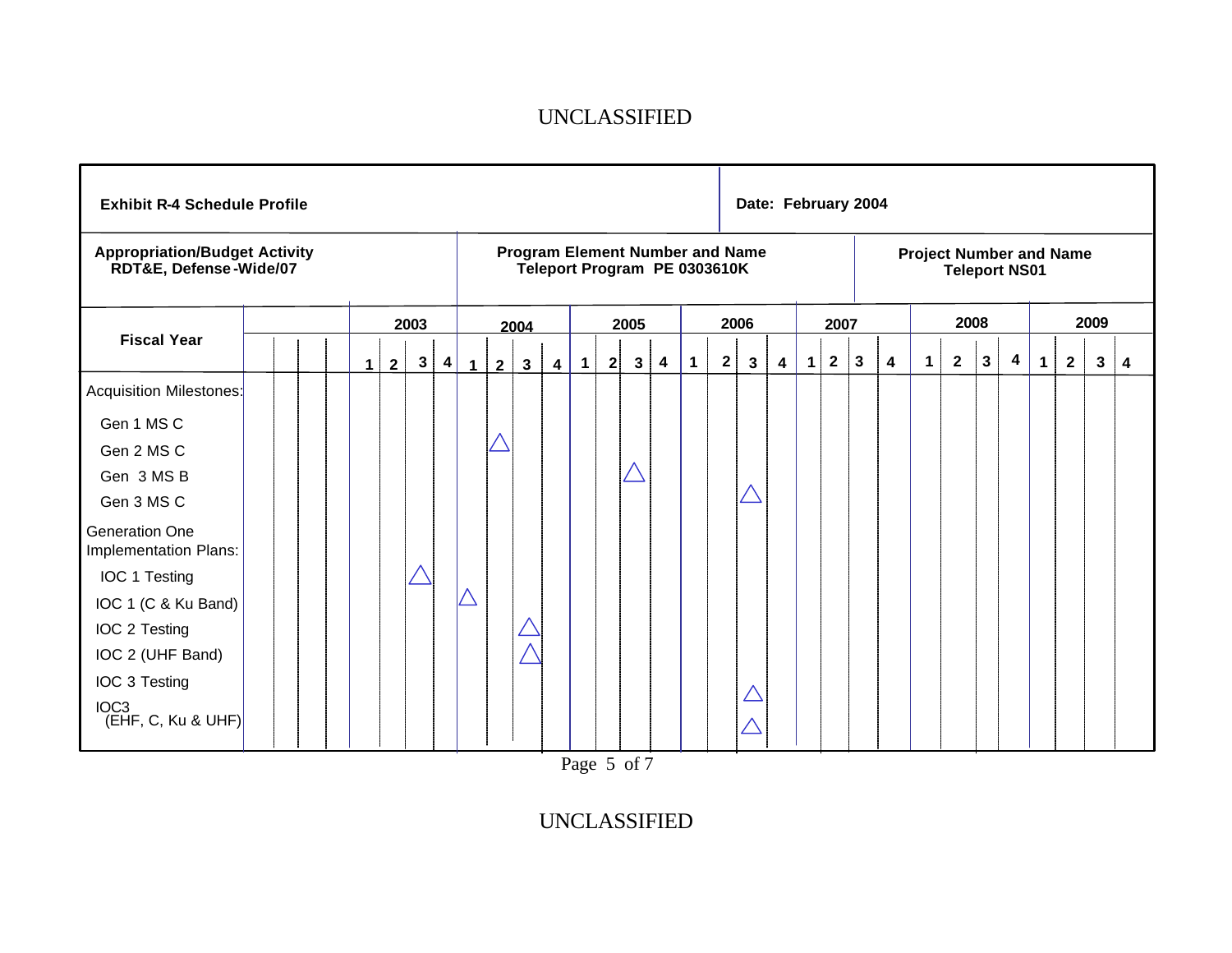| <b>Exhibit R-4 Schedule Profile</b>                                                                                                                                 |  |                     |      |                   |              |                |                |                         |                |   |              |                                                                        |              |              | Date: February 2004 |   |             |                |              |                         |             |                                                        |              |                         |             |              |              |   |
|---------------------------------------------------------------------------------------------------------------------------------------------------------------------|--|---------------------|------|-------------------|--------------|----------------|----------------|-------------------------|----------------|---|--------------|------------------------------------------------------------------------|--------------|--------------|---------------------|---|-------------|----------------|--------------|-------------------------|-------------|--------------------------------------------------------|--------------|-------------------------|-------------|--------------|--------------|---|
| <b>Appropriation/Budget Activity</b><br>RDT&E, Defense-Wide/07                                                                                                      |  |                     |      |                   |              |                |                |                         |                |   |              | <b>Program Element Number and Name</b><br>Teleport Program PE 0303610K |              |              |                     |   |             |                |              |                         |             | <b>Project Number and Name</b><br><b>Teleport NS01</b> |              |                         |             |              |              |   |
|                                                                                                                                                                     |  |                     | 2003 |                   |              |                | 2004           |                         |                |   | 2005         |                                                                        |              |              | 2006                |   |             | 2007           |              |                         |             | 2008                                                   |              |                         |             |              | 2009         |   |
| <b>Fiscal Year</b>                                                                                                                                                  |  | $\overline{2}$<br>1 |      | $\mathbf{3}$<br>4 | $\mathbf{1}$ | $\overline{2}$ | $3\phantom{a}$ | $\overline{\mathbf{4}}$ | $\overline{1}$ | 2 | $\mathbf{3}$ | 4                                                                      | $\mathbf{1}$ | $\mathbf{2}$ | $\mathbf{3}$        | 4 | $\mathbf 1$ | $\overline{2}$ | $\mathbf{3}$ | $\overline{\mathbf{4}}$ | $\mathbf 1$ | $\overline{2}$                                         | $\mathbf{3}$ | $\overline{\mathbf{4}}$ | $\mathbf 1$ | $\mathbf{2}$ | $\mathbf{3}$ | 4 |
| <b>Generation Two:</b><br>Gen 2 CDR<br>Gen 2 FOC<br><b>Generation Three:</b><br>Gen 3 CDR<br>Gen 3 OA<br>Gen 3 Terminal Proc<br>Gen 3 Testing<br>Gen 3 FOC (Sep 10) |  |                     |      |                   |              |                |                |                         |                |   |              |                                                                        |              |              |                     |   |             |                |              |                         |             |                                                        |              |                         |             |              |              |   |

Page 6 of 7